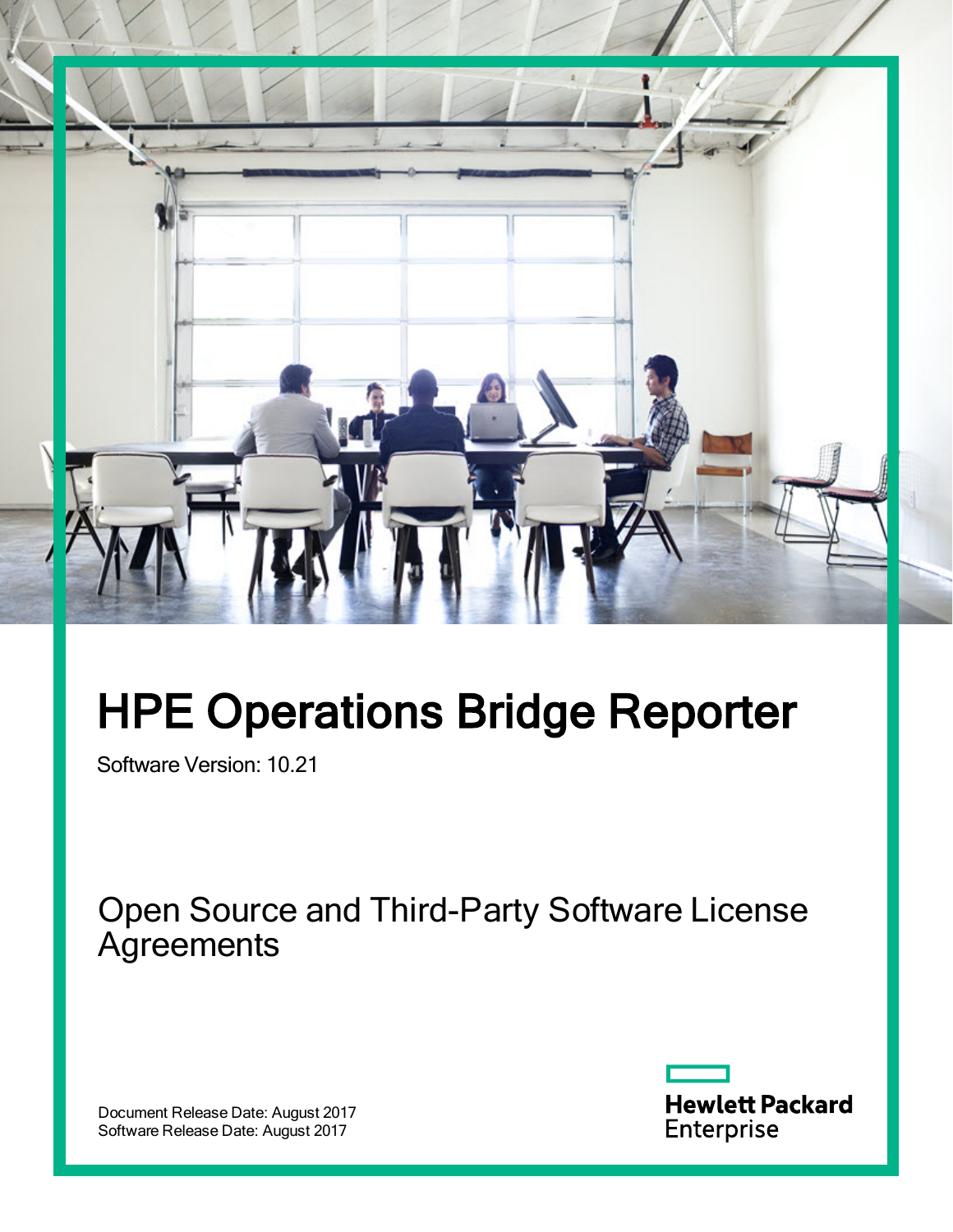## Legal Notices

#### **Warranty**

The only warranties for Hewlett Packard Enterprise products and services are set forth in the express warranty statements accompanying such products and services. Nothing herein should be construed as constituting an additional warranty. Hewlett Packard Enterprise shall not be liable for technical or editorial errors or omissions contained herein. The information contained herein is subject to change without notice.

### Restricted Rights Legend

Confidential computer software. Valid license from Hewlett Packard Enterprise required for possession, use or copying. Consistent with FAR 12.211 and 12.212, Commercial Computer Software, Computer Software Documentation, and Technical Data for Commercial Items are licensed to the U.S. Government under vendor's standard commercial license.

### Copyright Notice

© 2015 - 2017 Hewlett Packard Enterprise Development LP

### Trademark Notices

Adobe™ is a trademark of Adobe Systems Incorporated. Microsoft® and Windows® are U.S. registered trademarks of Microsoft Corporation. UNIX® is a registered trademark of The Open Group. This product includes an interface of the 'zlib' general purpose compression library, which is Copyright © 1995-2002 Jean-loup Gailly and Mark Adler.

### Documentation Updates

To check for recent updates or to verify that you are using the most recent edition of a document, go to: <https://softwaresupport.hpe.com/>.

This site requires that you register for an HPE Passport and to sign in. To register for an HPE Passport ID, click **Register** on the HPE Software Support site or click **Create an Account** on the HPE Passport login page.

You will also receive updated or new editions if you subscribe to the appropriate product support service. Contact your HPE sales representative for details.

## Support

Visit the HPE Software Support site at: <https://softwaresupport.hpe.com/>.

Most of the support areas require that you register as an HPE Passport user and to sign in. Many also require a support contract. To register for an HPE Passport ID, click **Register** on the HPE Support site or click **Create an Account** on the HPE Passport login page.

To find more information about access levels, go to: <https://softwaresupport.hpe.com/web/softwaresupport/access-levels>.

**HPE Software Solutions Now** accesses the HPSW Solution and Integration Portal website. This site enables you to explore HPE Product Solutions to meet your business needs, includes a full list of Integrations between HPE Products, as well as a listing of ITIL Processes. The URL for this website is [https://softwaresupport.hpe.com/km/KM01702731.](https://softwaresupport.hpe.com/km/KM01702731)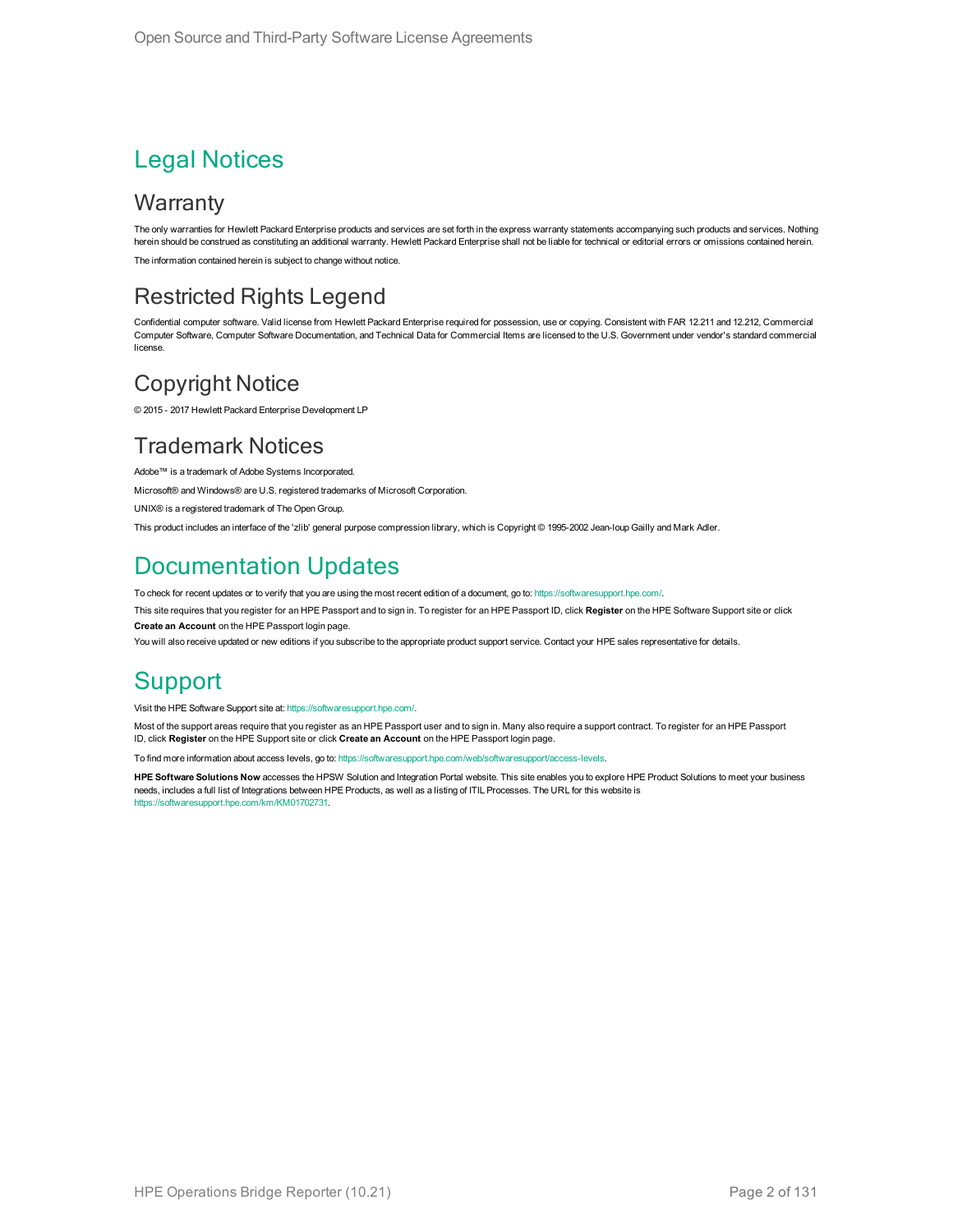## **Contents**

| .131 |
|------|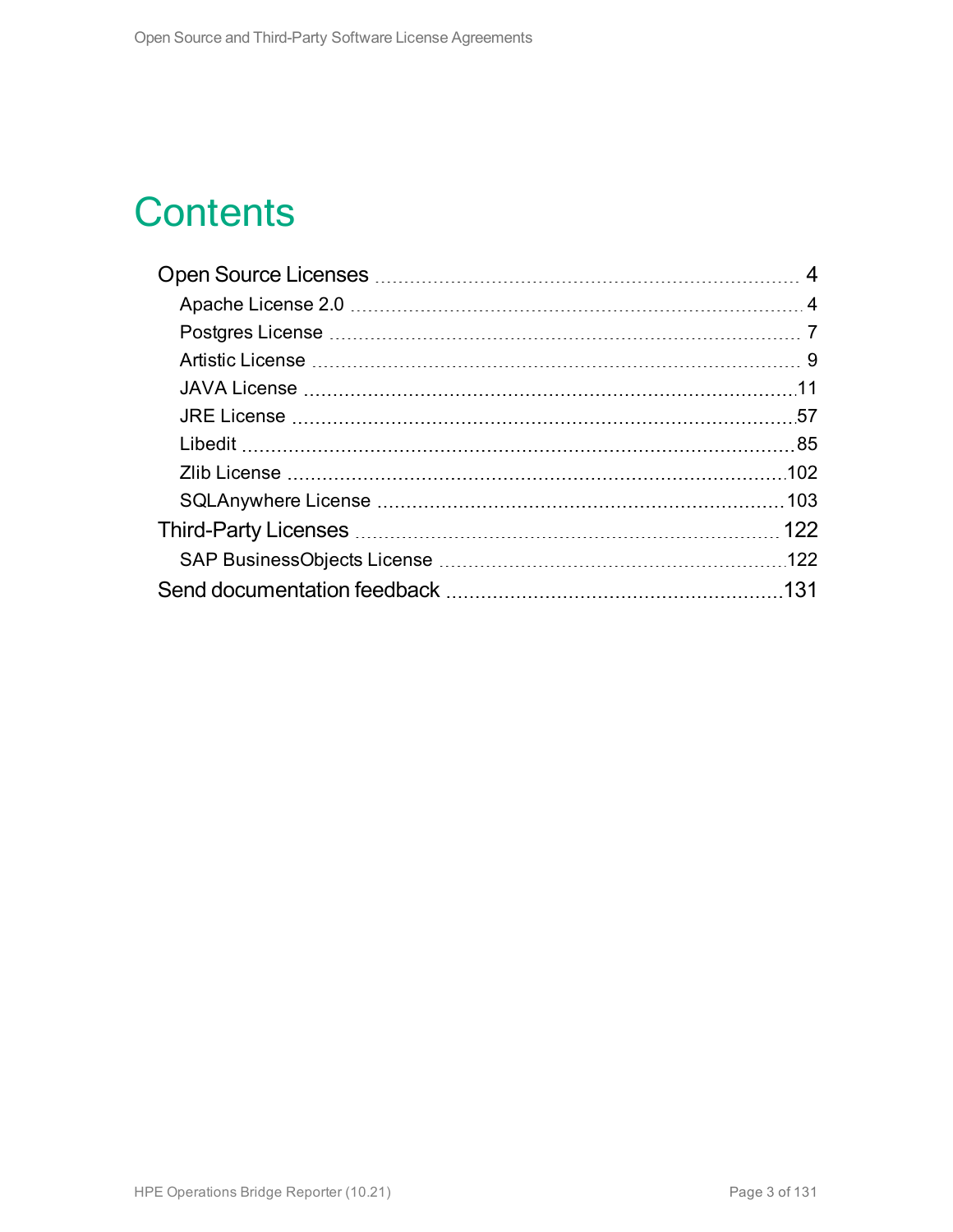## <span id="page-3-0"></span>Open Source Licenses

<span id="page-3-1"></span>HPE acknowledges the use of the following open source components.

## Apache License 2.0

HPE acknowledges the use of the following open source components that are provided under this license:

• Apache License 2.0

URL: http://www.apache.org/licenses/

TERMS AND CONDITIONS FOR USE, REPRODUCTION, AND DISTRIBUTION

1. **Definitions**.

"License" shall mean the terms and conditions for use, reproduction, and distribution as defined by Sections 1 through 9 of this document.

"Licensor" shall mean the copyright owner or entity authorized by the copyright owner that is granting the License.

"Legal Entity" shall mean the union of the acting entity and all other entities that control, are controlled by, or are under common control with that entity. For the purposes of this definition, "control" means (i) the power, direct or indirect, to cause the direction or management of such entity, whether by contract or otherwise, or (ii) ownership of fifty percent (50%) or more of the outstanding shares, or (iii) beneficial ownership of such entity.

"You" (or "Your") shall mean an individual or Legal Entity exercising permissions granted by this License.

"Source" form shall mean the preferred form for making modifications, including but not limited to software source code, documentation source, and configuration files.

"Object" form shall mean any form resulting from mechanical transformation or translation of a Source form, including but not limited to compiled object code, generated documentation, and conversions to other media types.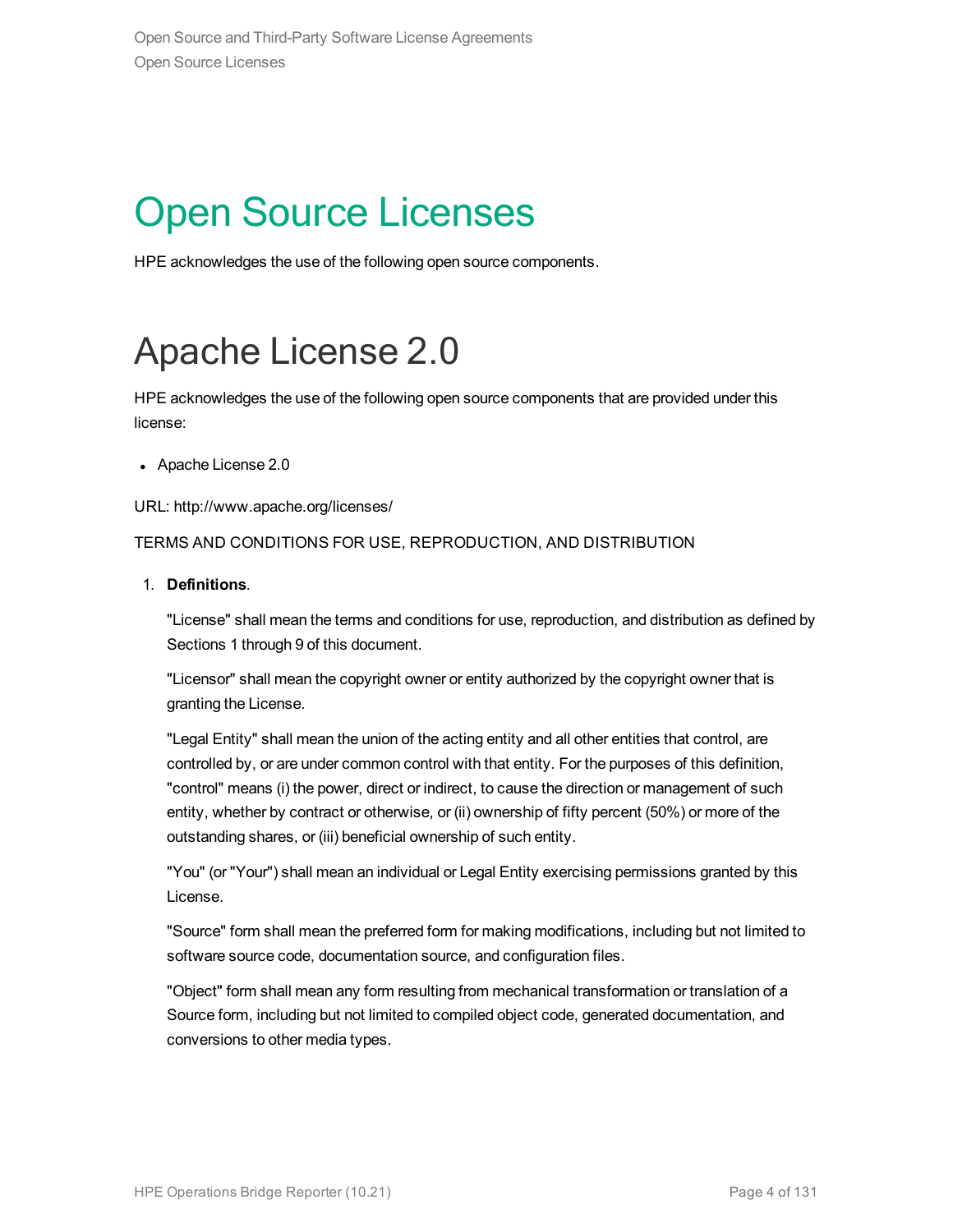"Work" shall mean the work of authorship, whether in Source or Object form, made available under the License, as indicated by a copyright notice that is included in or attached to the work (an example is provided in the Appendix below).

"Derivative Works" shall mean any work, whether in Source or Object form, that is based on (or derived from) the Work and for which the editorial revisions, annotations, elaborations, or other modifications represent, as a whole, an original work of authorship. For the purposes of this License, Derivative Works shall not include works that remain separable from, or merely link (or bind by name) to the interfaces of, the Work and Derivative Works thereof.

"Contribution" shall mean any work of authorship, including the original version of the Work and any modifications or additions to that Work or Derivative Works thereof, that is intentionally submitted to Licensor for inclusion in the Work by the copyright owner or by an individual or Legal Entity authorized to submit on behalf of the copyright owner. For the purposes of this definition, "submitted" means any form of electronic, verbal, or written communication sent to the Licensor or its representatives, including but not limited to communication on electronic mailing lists, source code control systems, and issue tracking systems that are managed by, or on behalf of, the Licensor for the purpose of discussing and improving the Work, but excluding communication that is conspicuously marked or otherwise designated in writing by the copyright owner as "Not a Contribution."

"Contributor" shall mean Licensor and any individual or Legal Entity on behalf of whom a Contribution has been received by Licensor and subsequently incorporated within the Work.

2. Grant of Copyright License.

Subject to the terms and conditions of this License, each Contributor hereby grants to You a perpetual, worldwide, non-exclusive, no-charge, royalty-free, irrevocable copyright license to reproduce, prepare Derivative Works of, publicly display, publicly perform, sublicense, and distribute the Work and such Derivative Works in Source or Object form.

3. Grant of Patent License.

Subject to the terms and conditions of this License, each Contributor hereby grants to You a perpetual, worldwide, non-exclusive, no-charge, royalty-free, irrevocable (except as stated in this section) patent license to make, have made, use, offer to sell, sell, import, and otherwise transfer the Work, where such license applies only to those patent claims licensable by such Contributor that are necessarily infringed by their Contribution(s) alone or by combination of their Contribution (s) with the Work to which such Contribution(s) was submitted. If You institute patent litigation against any entity (including a cross-claim or counterclaim in a lawsuit) alleging that the Work or a Contribution incorporated within the Work constitutes direct or contributory patent infringement,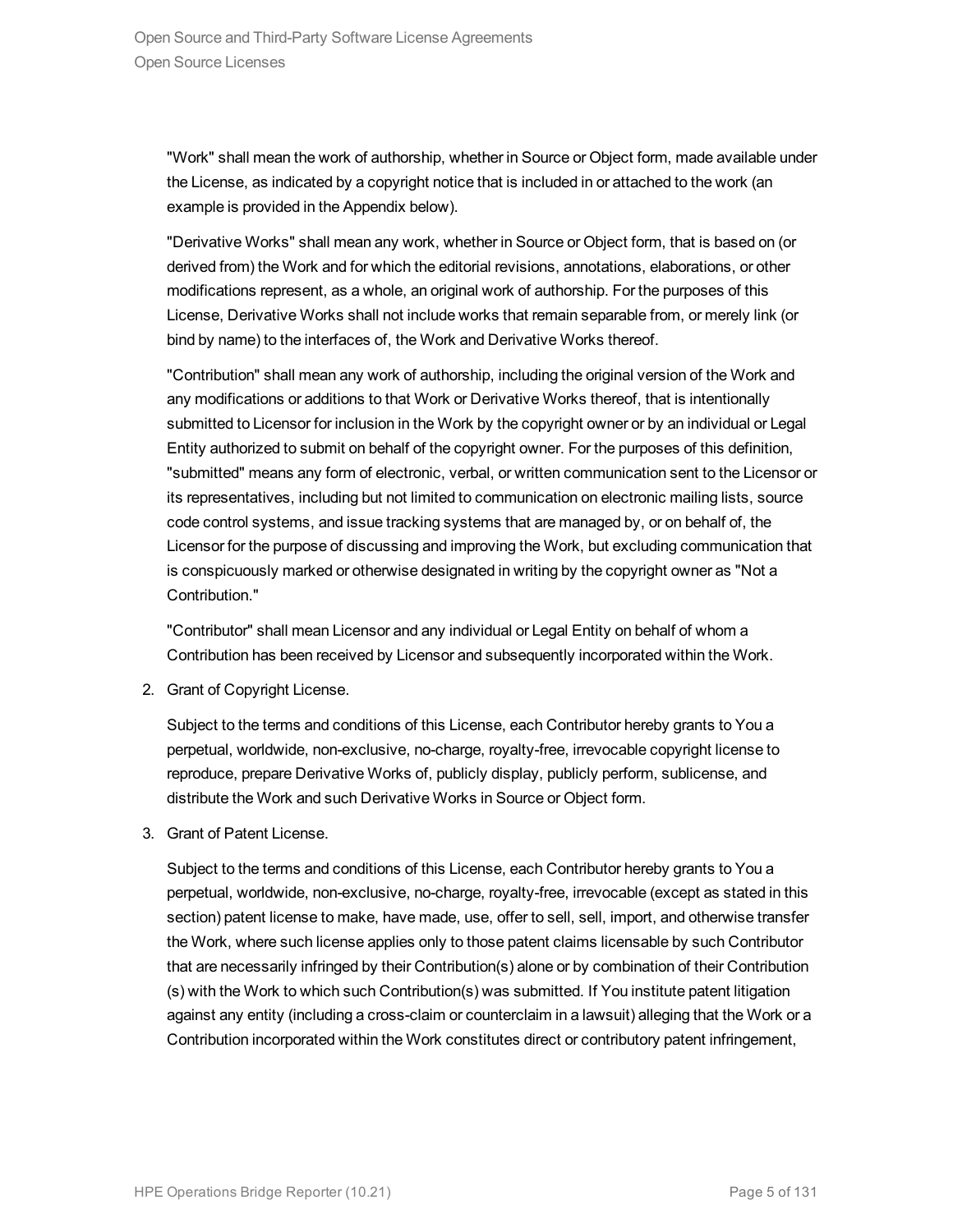then any patent licenses granted to You under this License for that Work shall terminate as of the date such litigation is filed.

4. Redistribution.

You may reproduce and distribute copies of the modifications, and in Source or Object form, provided that You meet the following conditions:

- a. (a) You must give any other recipients of the Work or Derivative Works a copy of this License; and
- b. You must cause any modified files to carry prominent notices stating that You changed the files; and
- c. (c) You must retain, in the Source form of any Derivative Works that You distribute, all copyright, patent, trademark, and attribution notices from the Source form of the Work, excluding those notices that do not pertain to any part of the Derivative Works; and
- d. If the Work includes a "NOTICE" text file as part of its distribution, then any Derivative Works that You distribute must include a readable copy of the attribution notices contained within such NOTICE file, excluding those notices that do not pertain to any part of the Derivative Works, in at least one of the following places: within a NOTICE text file distributed as part of the Derivative Works; within the Source form or documentation, if provided along with the Derivative Works; or, within a display generated by the Derivative Works, if and
- e. wherever such third-party notices normally appear. The contents of the NOTICE file are for informational purposes only and do not modify the License. You may add Your own attribution notices within Derivative Works that You distribute, alongside or as an addendum to the NOTICE text from the Work, provided that such additional attribution notices cannot be construed as modifying the License. You may add Your own copyright statement to Your modifications and may provide additional or different license terms and conditions for use, reproduction, r distribution of Your modifications, or for any such Derivative Works as a whole, provided Your use, reproduction, and distribution of the Work otherwise complies with the conditions stated in this License.
- 5. Submission of Contributions. Unless You explicitly state otherwise, any Contribution intentionally submitted for inclusion in the Work by You to the Licensor shall be under the terms and conditions of this License, without any additional terms or conditions. Notwithstanding the above, nothing herein shall supersede or modify the terms of any separate license agreement you may have executed with Licensor regarding such Contributions.
- 6. Trademarks. This License does not grant permission to use the trade names, trademarks, service marks, or product names of the Licensor, except as required for reasonable and customary use in describing the origin of the Work and reproducing the content of the NOTICE file.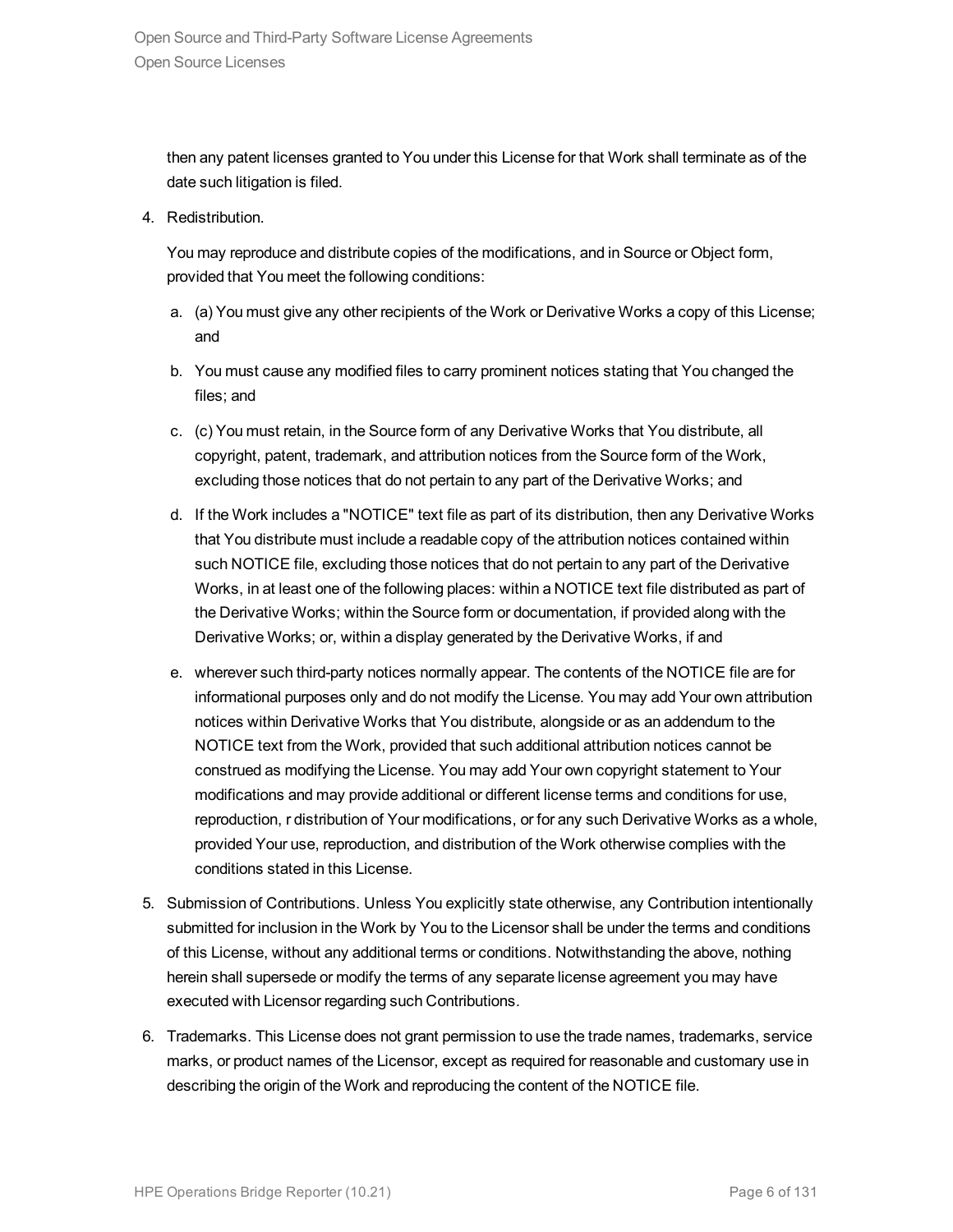Open Source and Third-Party Software License Agreements Open Source Licenses

- 7. Disclaimer of Warranty. Unless required by applicable law or agreed to in writing, Licensor provides the Work (and each Contributor provides its Contributions) on an "AS IS" BASIS, WITHOUT WARRANTIES OR CONDITIONS OF ANY KIND, either express or implied, including, without limitation, any warranties or conditions of TITLE, NON-INFRINGEMENT, MERCHANTABILITY, or FITNESS FOR A PARTICULAR PURPOSE. You are solely responsible for determining the appropriateness of using or redistributing the Work and assume any risks associated with Your exercise of permissions under this License.
- 8. Limitation of Liability. In no event and under no legal theory, whether in tort (including negligence), contract, or otherwise, unless required by applicable law (such as deliberate and grossly negligent acts) or agreed to in writing, shall any Contributor be liable to You for damages, including any direct, indirect, special, incidental, or consequential damages of any character arising as a result of this License or out of the use or inability to use the Work (including but not limited to damages for loss of goodwill, work stoppage, computer failure or malfunction, or any and all other commercial damages or losses), even if such Contributor has been advised of the possibility of such damages.
- 9. Accepting Warranty or Additional Liability. While redistributing the Work or Derivative Works thereof, You may choose to offer, and charge a fee for, acceptance of support, warranty, indemnity, or other liability obligations and/or rights consistent with this License. However, in accepting such obligations, You may act only on Your own behalf and on Your sole responsibility, not on behalf of any other Contributor, and only if You agree to indemnify, defend, and hold each Contributor harmless for any liability incurred by, or claims asserted against, such Contributor by reason of your accepting any such warranty or additional liability.

END OF TERMS AND CONDITIONS

## <span id="page-6-0"></span>Postgres License

HPE acknowledges the use of the following open source components that are provided under this license:

• Postgres

PostgreSQL is released under the PostgreSQL License, a liberal Open Source license, similar to the BSD or MIT licenses.

PostgreSQL Database Management System (formerly known as Postgres, then as Postgres95) Portions Copyright (c) 1996-2015, The PostgreSQL Global Development Group Portions Copyright (c) 1994, The Regents of the University of California Permission to use, copy, modify, and distribute this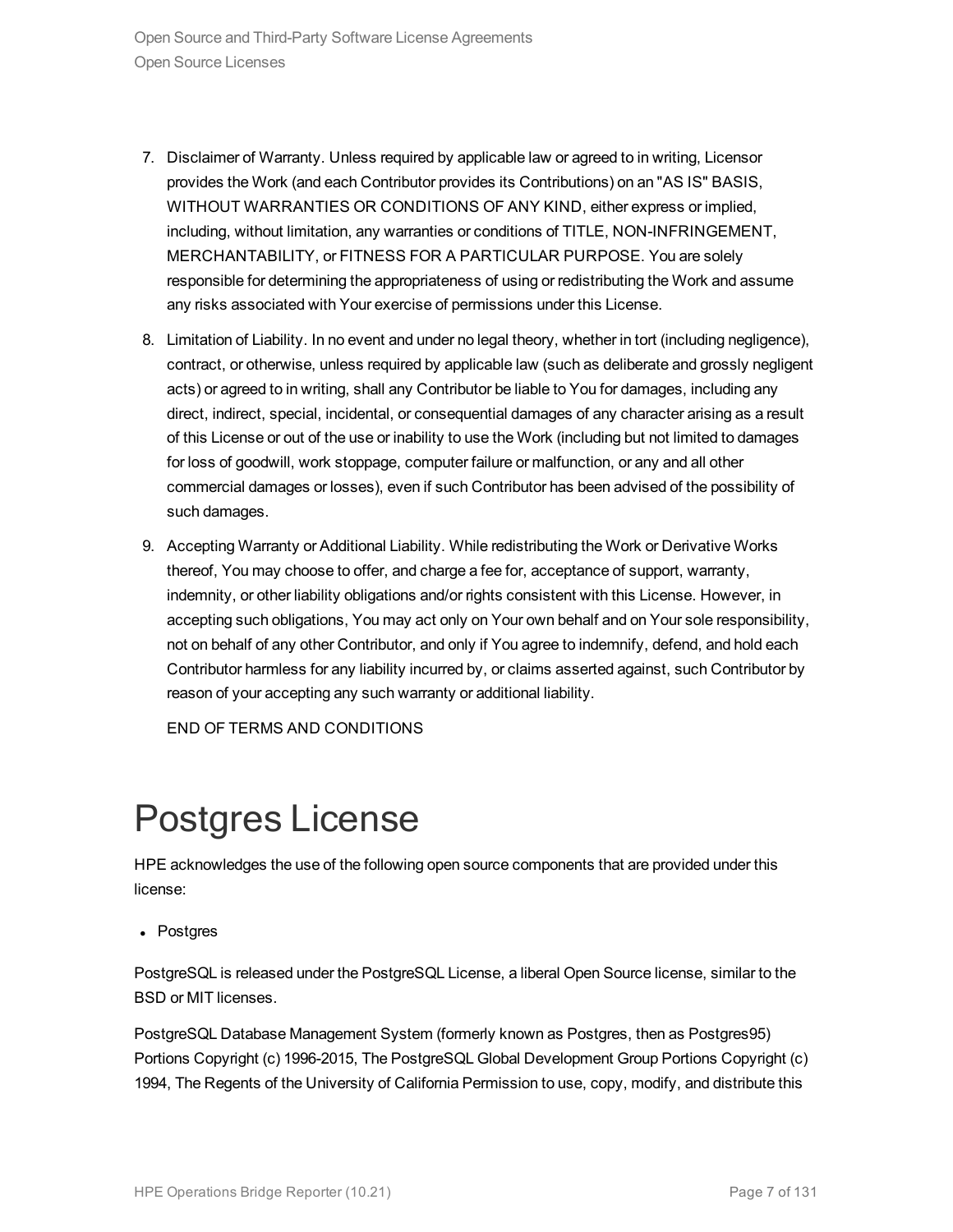Open Source and Third-Party Software License Agreements Open Source Licenses

software and its documentation for any purpose, without fee, and without a written agreement is hereby granted, provided that the above copyright notice and this paragraph and the following two paragraphs appear in all copies.

IN NO EVENT SHALL THE UNIVERSITY OF CALIFORNIA BE LIABLE TO ANY PARTY FOR DIRECT, INDIRECT, SPECIAL, INCIDENTAL, OR CONSEQUENTIAL DAMAGES, INCLUDING LOST PROFITS, ARISING OUT OF THE USE OF THIS SOFTWARE AND ITS DOCUMENTATION, EVEN IF THE UNIVERSITY OF CALIFORNIA HAS BEEN ADVISED OF THE POSSIBILITY OF SUCH DAMAGE. THE UNIVERSITY OF CALIFORNIA SPECIFICALLY DISCLAIMS ANY WARRANTIES, INCLUDING, BUT NOT LIMITED TO, THE IMPLIED WARRANTIES OF MERCHANTABILITY AND FITNESS FOR A PARTICULAR PURPOSE. THE SOFTWARE PROVIDED HEREUNDER IS ON AN "AS IS" BASIS, AND THE UNIVERSITY OF CALIFORNIA HAS NO OBLIGATIONS TO PROVIDE MAINTENANCE, SUPPORT, UPDATES, ENHANCEMENTS, OR MODIFICATIONS.

#### ====================

pgAdmin III License

#### ====================

Copyright (C) 2002 - 2015, The pgAdmin Development Team Permission to use, copy, modify, and distribute this software and its documentation for any purpose, without fee, and without a written agreement is hereby granted, provided that the above copyright notice and this paragraph and the following two paragraphs appear in all copies.

IN NO EVENT SHALL THE PGADMIN DEVELOPMENT TEAM BE LIABLE TO ANY PARTY FOR DIRECT, INDIRECT, SPECIAL, INCIDENTAL, OR CONSEQUENTIAL DAMAGES, INCLUDING LOST PROFITS, ARISING OUT OF THE USE OF THIS SOFTWARE AND ITS DOCUMENTATION, EVEN IF THE PGADMIN DEVELOPMENT TEAM HAS BEEN ADVISED OF THE POSSIBILITY OF SUCH DAMAGE.

THE PGADMIN DEVELOPMENT TEAM SPECIFICALLY DISCLAIMS ANY WARRANTIES, INCLUDING, BUT NOT LIMITED TO, THE IMPLIED WARRANTIES OF MERCHANTABILITY AND FITNESS FOR A PARTICULAR PURPOSE.

THE SOFTWARE PROVIDED HEREUNDER IS ON AN "AS IS" BASIS, AND THE PGADMIN DEVELOPMENT TEAM HAS NO OBLIGATIONS TO PROVIDE MAINTENANCE, SUPPORT, UPDATES, ENHANCEMENTS, OR MODIFICATIONS.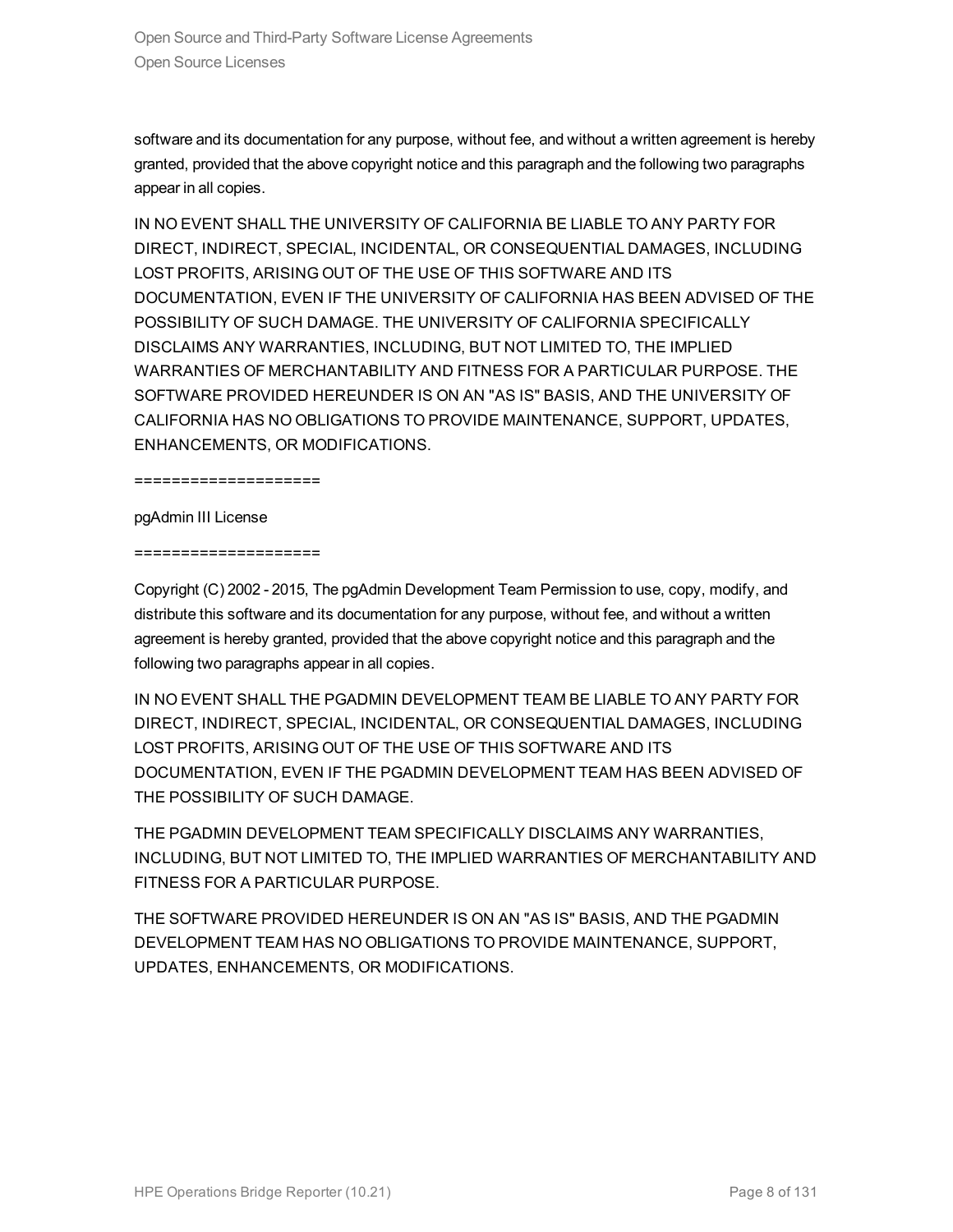## <span id="page-8-0"></span>Artistic License

HPE acknowledges the use of the following open source components that are provided under this license:

• Artistic

The "Artistic License"

#### **Preamble**

The intent of this document is to state the conditions under which a Package may be copied, such that the Copyright Holder maintains some

semblance of artistic control over the development of the package, while giving the users of the package the right to use and distribute

the Package in a more-or-less customary fashion, plus the right to make reasonable modifications.

#### **Definitions**:

"Package" refers to the collection of files distributed by the Copyright Holder, and derivatives of that collection of files created through textual modification.

"Standard Version" refers to such a Package if it has not been modified, or has been modified in accordance with the wishes of the Copyright Holder as specified below.

"Copyright Holder" is whoever is named in the copyright or copyrights for the package.

"You" is you, if you're thinking about copying or distributing this Package.

"Reasonable copying fee" is whatever you can justify on the basis of media cost, duplication charges, time of people involved, and so on. (You will not be required to justify it to the Copyright Holder, but only to the computing community at large as a market that must bear the fee.)

"Freely Available" means that no fee is charged for the item itself, though there may be fees involved in handling the item.

It also means that recipients of the item may redistribute it under the same conditions they received it.

1. You may make and give away verbatim copies of the source form of the Standard Version of this Package without restriction, provided that you duplicate all of the original copyright notices and associated disclaimers.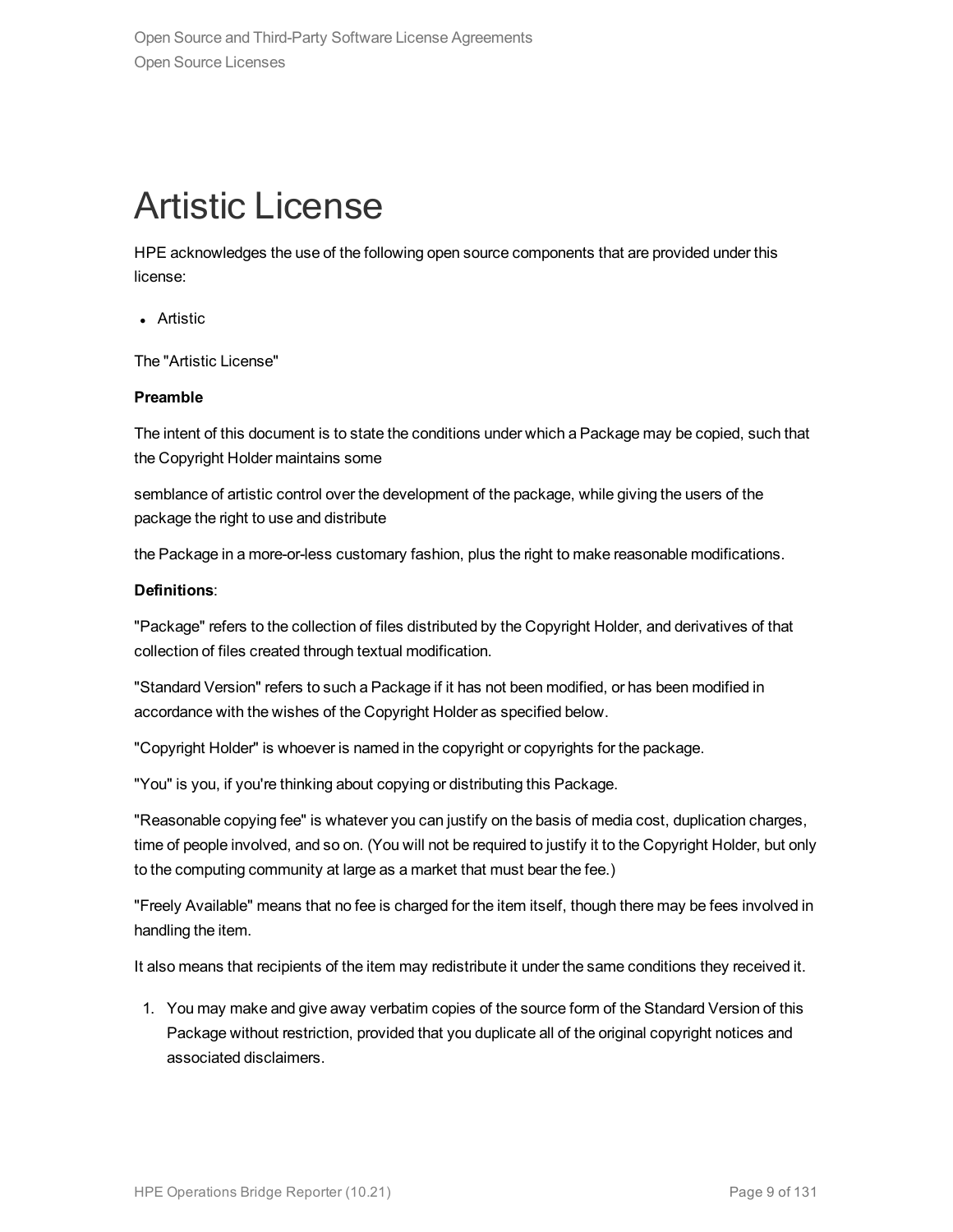- 2. You may apply bug fixes, portability fixes and other modifications derived from the Public Domain or from the Copyright Holder. A Package modified in such a way shall still be considered the Standard Version.
- 3. You may otherwise modify your copy of this Package in any way, provided that you insert a prominent notice in each changed file stating how and when you changed that file, and provided that you do at least ONE of the following:
	- a. place your modifications in the Public Domain or otherwise make them Freely Available, such as by posting said modifications to Usenet or an equivalent medium, or placing the modifications on a major archive site such as uunet.uu.net, or by allowing the Copyright Holder to include your modifications in the Standard Version of the Package.
	- b. use the modified Package only within your corporation or organization.
	- c. rename any non-standard executables so the names do not conflict with standard executables, which must also be provided, and provide a separate manual page for each nonstandard executable that clearly documents how it differs from the Standard Version.
	- d. make other distribution arrangements with the Copyright Holder.
- 4. You may distribute the programs of this Package in object code or executable form, provided that you do at least ONE of the following:
	- a. distribute a Standard Version of the executables and library files, together with instructions (in the manual page or equivalent) on where to get the Standard Version.
	- b. accompany the distribution with the machine-readable source of the Package with your modifications.
	- c. give non-standard executables non-standard names, and clearly document the differences in manual pages (or equivalent), together with instructions on where to get the Standard Version.
	- d. make other distribution arrangements with the Copyright Holder.
- 5. You may charge a reasonable copying fee for any distribution of this Package. You may charge any fee you choose for support of this Package. You may not charge a fee for this Package itself. However, you may distribute this Package in aggregate with other (possibly commercial) programs as part of a larger (possibly commercial) software distribution provided that you do not advertise this Package as a product of your own. You may embed this Package's interpreter within an executable of yours (by linking); this shall be construed as a mere form of aggregation, provided that the complete Standard Version of the interpreter is so embedded.
- 6. The scripts and library files supplied as input to or produced as output from the programs of this Package do not automatically fall under the copyright of this Package, but belong to whoever generated them, and may be sold commercially, and may be aggregated with this Package. If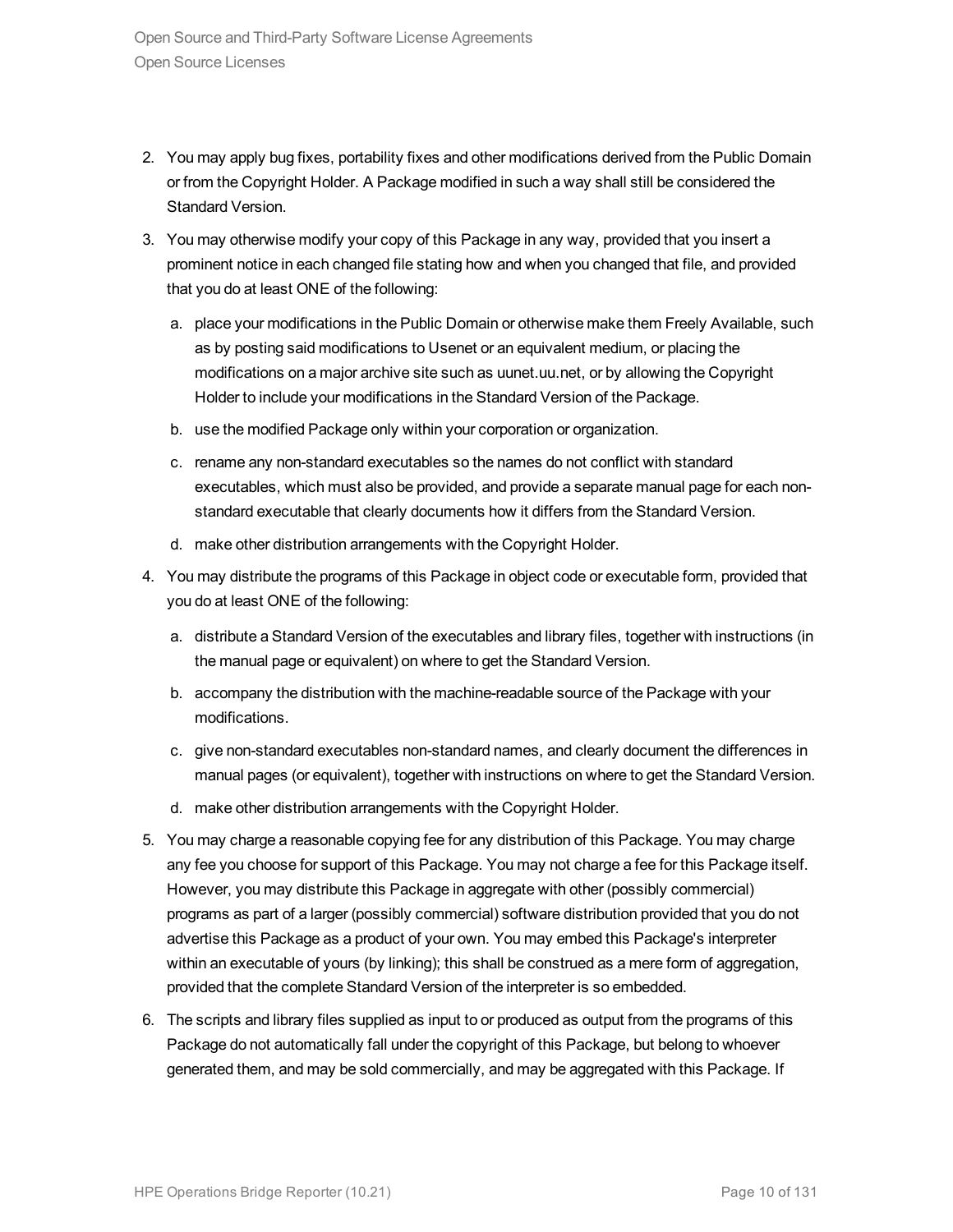such scripts or library files are aggregated with this Package via the so-called "undump" or "unexec" methods of producing a binary executable image, then distribution of such an image shall neither be construed as a distribution of this Package nor shall it fall under the restrictions of Paragraphs 3 and 4, provided that you do not represent such an executable image as a Standard Version of this Package.

- 7. Subroutines (or comparably compiled subroutines in other languages) supplied by you and linked into this Package in order to emulate subroutines and variables of the language defined by this Package shall not be considered part of this Package, but are the equivalent of input as in Paragraph 6, provided these subroutines do not change the language in any way that would cause it to fail the regression tests for the language.
- 8. Aggregation of this Package with a commercial distribution is always permitted provided that the use of this Package is embedded; that is, when no overt attempt is made to make this Package's interfaces visible to the end user of the commercial distribution. Such use shall not be construed as a distribution of this Package.
- 9. The name of the Copyright Holder may not be used to endorse or promote products derived from this software without specific prior written permission.
- 10. THIS PACKAGE IS PROVIDED "AS IS" AND WITHOUT ANY EXPRESS OR IMPLIED WARRANTIES, INCLUDING, WITHOUT LIMITATION, THE IMPLIED WARRANTIES OF MERCHANTIBILITY AND FITNESS FOR A PARTICULAR PURPOSE.

<span id="page-10-0"></span>The End

## JAVA License

HPE acknowledges the use of the following open source components that are provided under this license:

<sup>l</sup> JAVA

DO NOT TRANSLATE OR LOCALIZE. ------------------------------ %% This notice is provided with respect to ASM Bytecode Manipulation Framework v5.0.3, which may be included with JRE 8, and JDK 8, and OpenJDK 8. --- begin of LICENSE --- Copyright (c) 2000-2011 France Télécom All rights reserved. Redistribution and use in source and binary forms, with or without modification, are permitted provided that the following conditions are met: 1. Redistributions of source code must retain the above copyright notice, this list of conditions and the following disclaimer. 2. Redistributions in binary form must reproduce the above copyright notice, this list of conditions and the following disclaimer in the documentation and/or other materials provided with the distribution. 3. Neither the name of the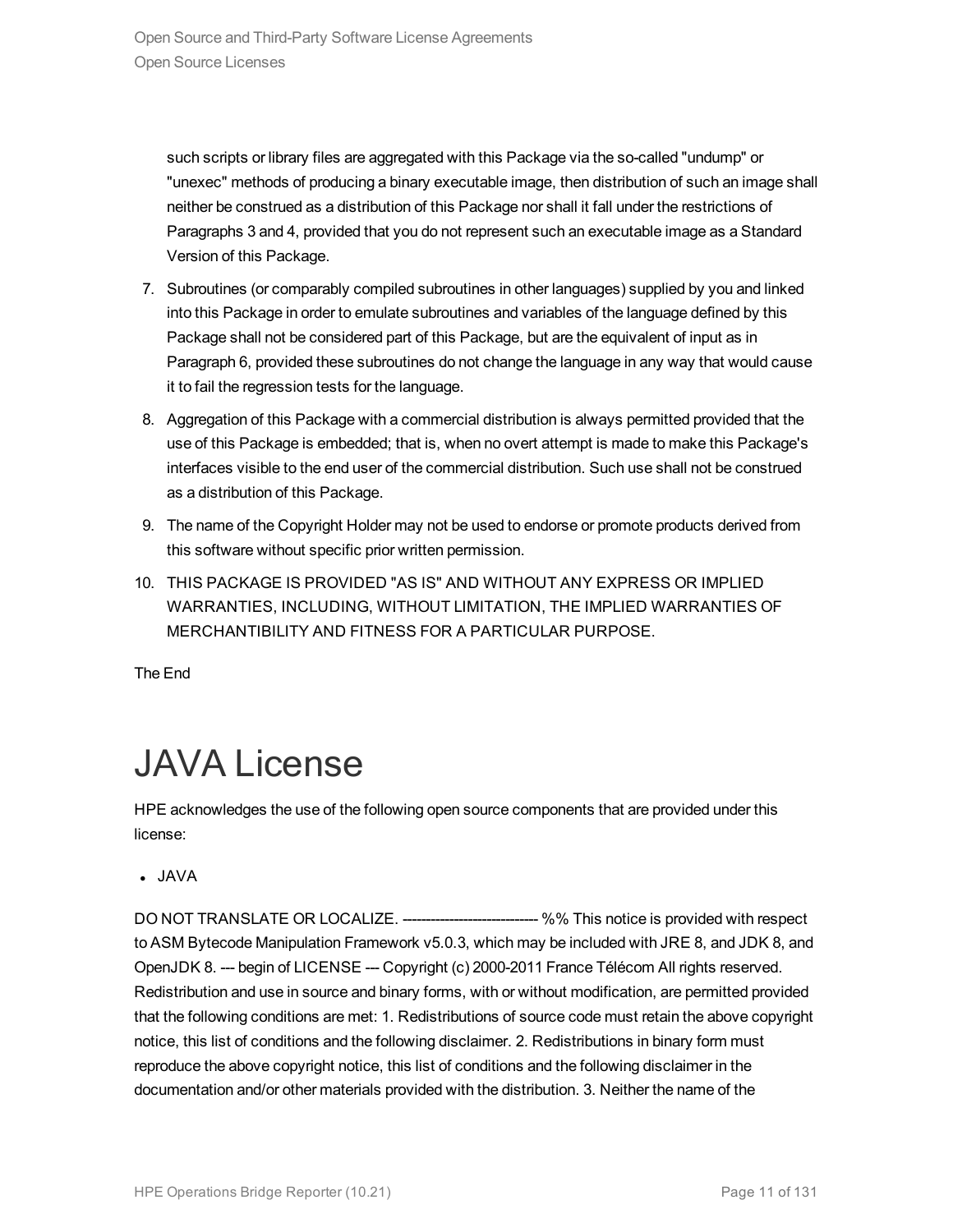copyright holders nor the names of its contributors may be used to endorse or promote products derived from this software without specific prior written permission. THIS SOFTWARE IS PROVIDED BY THE COPYRIGHT HOLDERS AND CONTRIBUTORS "AS IS" AND ANY EXPRESS OR IMPLIED WARRANTIES, INCLUDING, BUT NOT LIMITED TO, THE IMPLIED WARRANTIES OF MERCHANTABILITY AND FITNESS FOR A PARTICULAR PURPOSE ARE DISCLAIMED. IN NO EVENT SHALL THE COPYRIGHT OWNER OR CONTRIBUTORS BE LIABLE FOR ANY DIRECT, INDIRECT, INCIDENTAL, SPECIAL, EXEMPLARY, OR CONSEQUENTIAL DAMAGES (INCLUDING, BUT NOT LIMITED TO, PROCUREMENT OF SUBSTITUTE GOODS OR SERVICES; LOSS OF USE, DATA, OR PROFITS; OR BUSINESS INTERRUPTION) HOWEVER CAUSED AND ON ANY THEORY OF LIABILITY, WHETHER IN CONTRACT, STRICT LIABILITY, OR TORT (INCLUDING NEGLIGENCE OR OTHERWISE) ARISING IN ANY WAY OUT OF THE USE OF THIS SOFTWARE, EVEN IF ADVISED OF THE POSSIBILITY OF SUCH DAMAGE. --end of LICENSE --- -------------------------------------------------------------------------------- %% This notice is provided with respect to BSDiff v4.3, which may be included with JRE 8, JDK 8, and OpenJDK 8. -- begin of LICENSE --- Copyright 2003-2005 Colin Percival All rights reserved Redistribution and use in source and binary forms, with or without modification, are permitted providing that the following conditions are met: 1. Redistributions of source code must retain the above copyright notice, this list of conditions and the following disclaimer. 2. Redistributions in binary form must reproduce the above copyright notice, this list of conditions and the following disclaimer in the documentation and/or other materials provided with the distribution. THIS SOFTWARE IS PROVIDED BY THE AUTHOR ``AS IS'' AND ANY EXPRESS OR IMPLIED WARRANTIES, INCLUDING, BUT NOT LIMITED TO, THE IMPLIED WARRANTIES OF MERCHANTABILITY AND FITNESS FOR A PARTICULAR PURPOSE ARE DISCLAIMED. IN NO EVENT SHALL THE AUTHOR BE LIABLE FOR ANY DIRECT, INDIRECT, INCIDENTAL, SPECIAL, EXEMPLARY, OR CONSEQUENTIAL DAMAGES (INCLUDING, BUT NOT LIMITED TO, PROCUREMENT OF SUBSTITUTE GOODS OR SERVICES; LOSS OF USE, DATA, OR PROFITS; OR BUSINESS INTERRUPTION) HOWEVER CAUSED AND ON ANY THEORY OF LIABILITY, WHETHER IN CONTRACT, STRICT LIABILITY, OR TORT (INCLUDING NEGLIGENCE OR OTHERWISE) ARISING IN ANY WAY OUT OF THE USE OF THIS SOFTWARE, EVEN IF ADVISED OF THE POSSIBILITY OF SUCH DAMAGE. --end of LICENSE --- ------------------------------------------------------------------------------- %% This notice is provided with respect to CodeViewer 1.0, which may be included with JDK 8. --- begin of LICENSE --- Copyright 1999 by CoolServlets.com. Any errors or suggested improvements to this class can be reported as instructed on CoolServlets.com. We hope you enjoy this program... your comments will encourage further development! This software is distributed under the terms of the BSD License. Redistribution and use in source and binary forms, with or without modification, are permitted provided that the following conditions are met: 1. Redistributions of source code must retain the above copyright notice, this list of conditions and the following disclaimer. 2. Redistributions in binary form must reproduce the above copyright notice, this list of conditions and the following disclaimer in the documentation and/or other materials provided with the distribution. Neither name of CoolServlets.com nor the names of its contributors may be used to endorse or promote products derived from this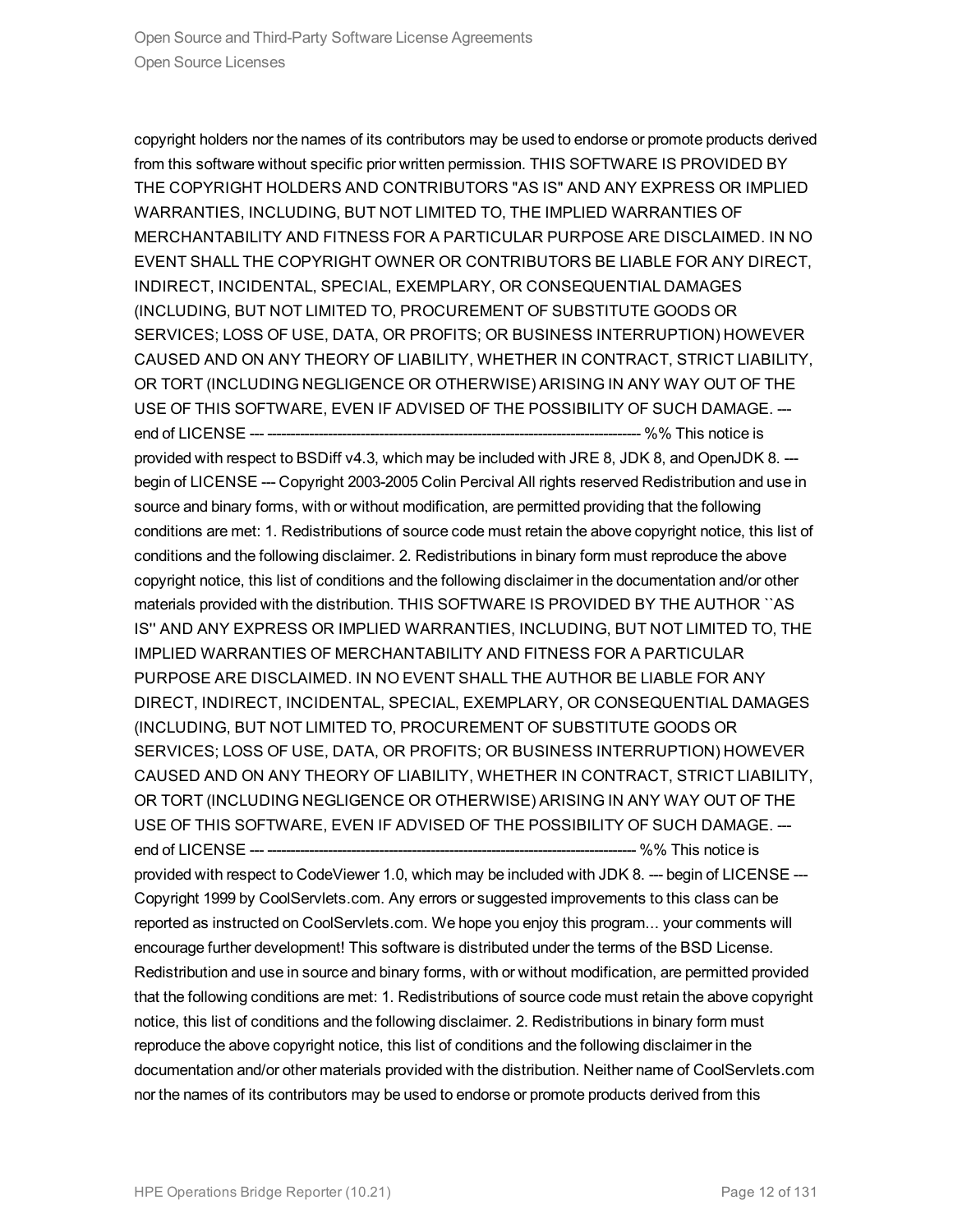software without specific prior written permission. THIS SOFTWARE IS PROVIDED BY COOLSERVLETS.COM AND CONTRIBUTORS ``AS IS'' AND ANY EXPRESS OR IMPLIED WARRANTIES, INCLUDING, BUT NOT LIMITED TO, THE IMPLIED WARRANTIES OF MERCHANTABILITY AND FITNESS FOR A PARTICULAR PURPOSE ARE DISCLAIMED. IN NO EVENT SHALL THE AUTHOR OR CONTRIBUTORS BE LIABLE FOR ANY DIRECT, INDIRECT, INCIDENTAL, SPECIAL, EXEMPLARY, OR CONSEQUENTIAL DAMAGES (INCLUDING, BUT NOT LIMITED TO, PROCUREMENT OF SUBSTITUTE GOODS OR SERVICES; LOSS OF USE, DATA, OR PROFITS; OR BUSINESS INTERRUPTION) HOWEVER CAUSED AND ON ANY THEORY OF LIABILITY, WHETHER IN CONTRACT, STRICT LIABILITY, OR TORT (INCLUDING NEGLIGENCE OR OTHERWISE) ARISING IN ANY WAY OUT OF THE USE OF THIS SOFTWARE, EVEN IF ADVISED OF THE POSSIBILITY OF SUCH DAMAGE." --- end of LICENSE --- ------------------------------------------------------------------------------- %% This notice is provided with respect to

Cryptix AES 3.2.0, which may be included with JRE 8, JDK 8, and OpenJDK 8. --- begin of LICENSE --- Cryptix General License Copyright (c) 1995-2005 The Cryptix Foundation Limited. All rights reserved. Redistribution and use in source and binary forms, with or without modification, are permitted provided that the following conditions are met: 1. Redistributions of source code must retain the copyright notice, this list of conditions and the following disclaimer. 2. Redistributions in binary form must reproduce the above copyright notice, this list of conditions and the following disclaimer in the documentation and/or other materials provided with the distribution. THIS SOFTWARE IS PROVIDED BY THE CRYPTIX FOUNDATION LIMITED AND CONTRIBUTORS ``AS IS'' AND ANY EXPRESS OR IMPLIED WARRANTIES, INCLUDING, BUT NOT LIMITED TO, THE IMPLIED WARRANTIES OF MERCHANTABILITY AND FITNESS FOR A PARTICULAR PURPOSE ARE DISCLAIMED. IN NO EVENT SHALL THE CRYPTIX FOUNDATION LIMITED OR CONTRIBUTORS BE LIABLE FOR ANY DIRECT, INDIRECT, INCIDENTAL, SPECIAL, EXEMPLARY, OR CONSEQUENTIAL DAMAGES (INCLUDING, BUT NOT LIMITED TO, PROCUREMENT OF SUBSTITUTE GOODS OR SERVICES; LOSS OF USE, DATA, OR PROFITS; OR BUSINESS INTERRUPTION) HOWEVER CAUSED AND ON ANY THEORY OF LIABILITY, WHETHER IN CONTRACT, STRICT LIABILITY, OR TORT (INCLUDING NEGLIGENCE OR OTHERWISE) ARISING IN ANY WAY OUT OF THE USE OF THIS SOFTWARE, EVEN IF ADVISED OF THE POSSIBILITY OF SUCH DAMAGE. --- end of LICENSE --- ------------------------------------------------------------------------------- %% This notice is provided with respect to CUP Parser Generator for Java 0.10k, which may be included with JRE 8, JDK 8, and OpenJDK 8. --- begin of LICENSE --- Copyright 1996-1999 by Scott Hudson, Frank Flannery, C. Scott Ananian Permission to use, copy, modify, and distribute this software and its documentation for any purpose and without fee is hereby granted, provided that the above copyright notice appear in all copies and that both the copyright notice and this permission notice and warranty disclaimer appear in supporting documentation, and that the names of the authors or their employers not be used in advertising or publicity pertaining to distribution of the software without specific, written prior permission. The authors and their employers disclaim all warranties with regard to this software, including all implied warranties of merchantability and fitness. In no event shall the authors or their employers be liable for any special, indirect or consequential damages or any damages whatsoever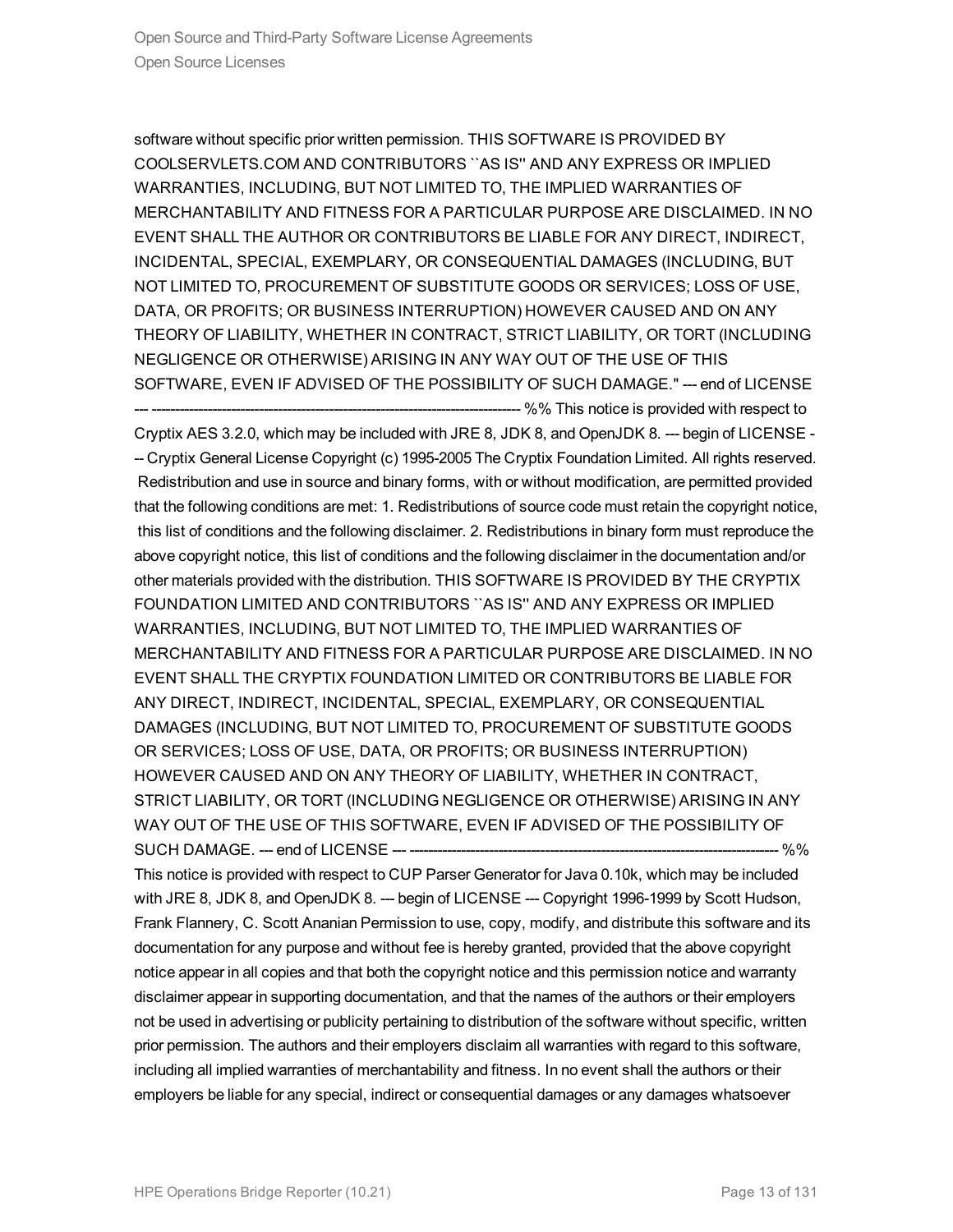resulting from loss of use, data or profits, whether in an action of contract, negligence or other tortious action, arising out of or in connection with the use or performance of this software. --- end of LICENSE - -- ------------------------------------------------------------------------------- %% This notice is provided with respect to

Document Object Model (DOM) Level 2 & 3, which may be included with JRE 8, JDK 8, and OpenJDK

8. --- begin of LICENSE --- W3C SOFTWARE NOTICE AND LICENSE http://www.w3.org/Consortium/Legal/2002/copyright-software-20021231 This work (and included software, documentation such as READMEs, or other related items) is being provided by the copyright holders under the following license. By obtaining, using and/or copying this work, you (the licensee) agree that you have read, understood, and will comply with the following terms and conditions. Permission to copy, modify, and distribute this software and its documentation, with or without modification, for any purpose and without fee or royalty is hereby granted, provided that you include the following on ALL copies of the software and documentation or portions thereof, including modifications: 1.The full text of this NOTICE in a location viewable to users of the redistributed or derivative work. 2.Any pre-existing intellectual property disclaimers, notices, or terms and conditions. If none exist, the W3C Software Short Notice should be included (hypertext is preferred, text is permitted) within the body of any redistributed or derivative code. 3.Notice of any changes or modifications to the files, including the date changes were made. (We recommend you provide URIs to the location from which the code is derived.) THIS SOFTWARE AND DOCUMENTATION IS PROVIDED "AS IS," AND COPYRIGHT HOLDERS MAKE NO REPRESENTATIONS OR WARRANTIES, EXPRESS OR IMPLIED, INCLUDING BUT NOT LIMITED TO, WARRANTIES OF MERCHANTABILITY OR FITNESS FOR ANY PARTICULAR PURPOSE OR THAT THE USE OF THE SOFTWARE OR DOCUMENTATION WILL NOT INFRINGE ANY THIRD PARTY PATENTS,COPYRIGHTS, TRADEMARKS OR OTHER RIGHTS. COPYRIGHT HOLDERS WILL NOT BE LIABLE FOR ANY DIRECT, INDIRECT, SPECIAL OR CONSEQUENTIAL DAMAGES ARISING OUT OF ANY USE OF THE SOFTWARE OR DOCUMENTATION. The name and trademarks of copyright holders may NOT be used in advertising or publicity pertaining to the software without specific, written prior permission. Title to copyright in this software and any associated documentation will at all times remain with copyright holders. \_\_\_\_\_\_\_\_\_\_\_\_\_\_\_\_\_\_\_\_\_\_\_\_\_\_\_\_\_\_\_\_\_\_\_\_ This formulation of W3C's notice and license became active on December 31 2002. This version removes the copyright ownership notice such that this license can be used with materials other than those owned by the W3C, reflects that ERCIM is now a host of the W3C, includes references to this specific dated version of the license, and removes the ambiguous grant of "use". Otherwise, this version is the same as the previous version and is written so as to preserve the Free Software Foundation's assessment of GPL compatibility and OSI's certification under the Open Source Definition. Please see our Copyright FAQ for common questions about using materials from our site, including specific terms and conditions for packages like libwww, Amaya, and Jigsaw. Other questions about this notice can be directed to site-policy@w3.org. --- end of LICENSE --- ------------------------------------------------------------------------------- %% This notice is provided with respect to Dynalink v0.5, which may be included with JRE 8, JDK 8, and OpenJDK 8. -- begin of LICENSE --- Copyright (c) 2009-2013, Attila Szegedi All rights reserved.Redistribution and use in source and binary forms, with or without modification, are permitted provided that the following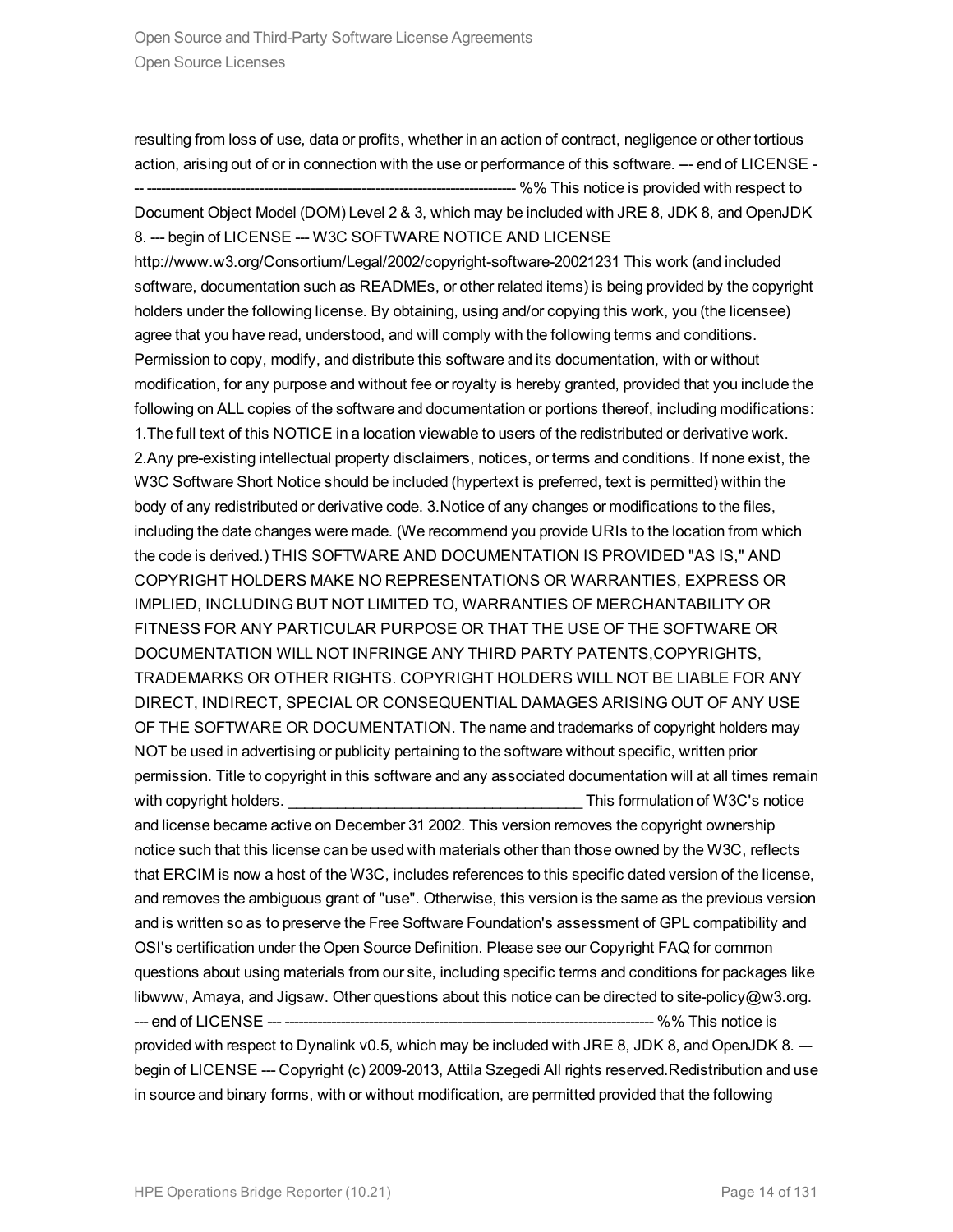conditions are met:\* Redistributions of source code must retain the above copyright notice, this list of conditions and the following disclaimer. \* Redistributions in binary form must reproduce the above copyright notice, this list of conditions and the following disclaimer in the documentation and/or other materials provided with the distribution. \* Neither the name of Attila Szegedi nor the names of its contributors may be used to endorse or promote products derived from this software without specific prior written permission. THIS SOFTWARE IS PROVIDED BY THE COPYRIGHT HOLDERS AND CONTRIBUTORS "AS IS"AND ANY EXPRESS OR IMPLIED WARRANTIES, INCLUDING, BUT NOT LIMITED TO, THE IMPLIED WARRANTIES OF MERCHANTABILITY AND FITNESS FOR A PARTICULAR PURPOSE ARE DISCLAIMED. IN NO EVENT SHALL THE COPYRIGHT HOLDER OR CONTRIBUTORS BE LIABLE FOR ANY DIRECT, INDIRECT, INCIDENTAL, SPECIAL, EXEMPLARY, OR CONSEQUENTIAL DAMAGES (INCLUDING, BUT NOT LIMITED TO, PROCUREMENT OF SUBSTITUTE GOODS OR SERVICES; LOSS OF USE, DATA, OR PROFITS; OR BUSINESS INTERRUPTION) HOWEVER CAUSED AND ON ANY THEORY OF LIABILITY, WHETHER IN CONTRACT, STRICT LIABILITY, OR TORT (INCLUDING NEGLIGENCE OR OTHERWISE) ARISING IN ANY WAY OUT OF THE USE OF THIS SOFTWARE, EVEN IF ADVISED OF THEPOSSIBILITY OF SUCH DAMAGE. --- end of LICENSE ----- %% This notice is provided with respect to

Elliptic Curve Cryptography, which may be included with JRE 8, JDK 8, and OpenJDK 8. You are receiving a copy of the Elliptic Curve Cryptography library in source form with the JDK 8 and OpenJDK 8 source distributions, and as object code in the JRE 8 & JDK 8 runtimes. In the case of the JRE 8 & JDK 8 runtimes, the terms of the Oracle license do NOT apply to the Elliptic Curve Cryptography library; it is licensed under the following license, separately from Oracle's JDK & JRE. If you do not wish to install the Elliptic Curve Cryptography library, you may delete the library named libsunec.so (on Solaris and Linux systems) or sunec.dll (on Windows systems) from the JRE bin directory reserved for native libraries. --- begin of LICENSE --- GNU LESSER GENERAL PUBLIC LICENSE Version 2.1, February 1999 Copyright (C) 1991, 1999 Free Software Foundation, Inc. 51 Franklin Street, Fifth Floor, Boston, MA 02110-1301 USA Everyone is permitted to copy and distribute verbatim copies of this license document, but changing it is not allowed. [This is the first released version of the Lesser GPL. It also counts as the successor of the GNU Library Public License, version 2, hence the version number 2.1.] Preamble The licenses for most software are designed to take away your freedom to share and change it. By contrast, the GNU General Public Licenses are intended to guarantee your freedom to share and change free software--to make sure the software is free for all its users. This license, the Lesser General Public License, applies to some specially designated software packages--typically libraries--of the Free Software Foundation and other authors who decide to use it. You can use it too, but we suggest you first think carefully about whether this license or the ordinary General Public License is the better strategy to use in any particular case, based on the explanations below. When we speak of free software, we are referring to freedom of use, not price. Our General Public Licenses are designed to make sure that you have the freedom to distribute copies of free software (and charge for this service if you wish); that you receive source code or can get it if you want it; that you can change the software and use pieces of it in new free programs; and that you are informed that you can do these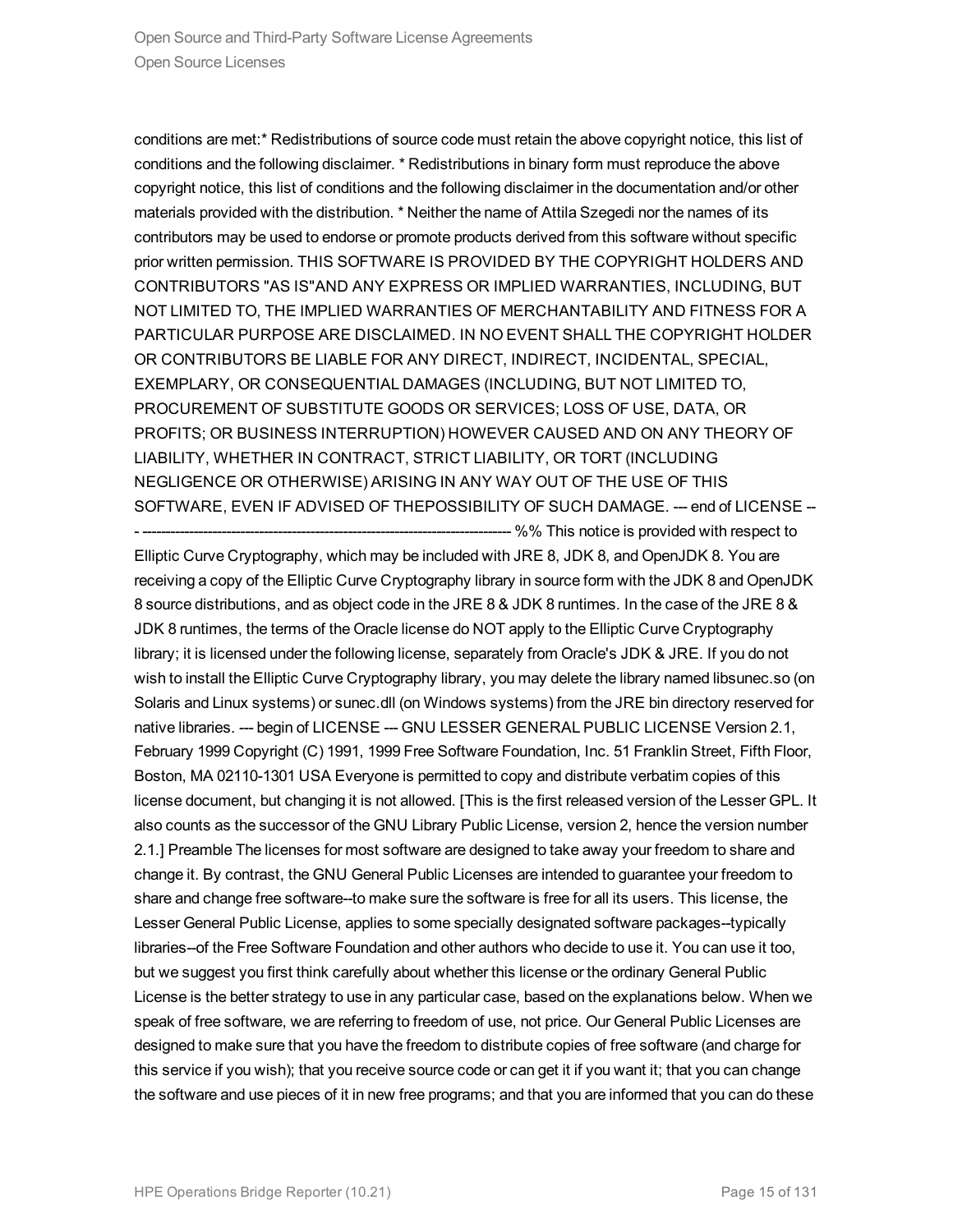things. To protect your rights, we need to make restrictions that forbid distributors to deny you these rights or to ask you to surrender these rights. These restrictions translate to certain responsibilities for you if you distribute copies of the library or if you modify it. For example, if you distribute copies of the library, whether gratis or for a fee, you must give the recipients all the rights that we gave you. You must make sure that they, too, receive or can get the source code. If you link other code with the library, you must provide complete object files to the recipients, so that they can relink them with the library after making changes to the library and recompiling it. And you must show them these terms so they know their rights. We protect your rights with a two-step method: (1) we copyright the library, and (2) we offer you this license, which gives you legal permission to copy, distribute and/or modify the library. To protect each distributor, we want to make it very clear that there is no warranty for the free library. Also, if the library is modified by someone else and passed on, the recipients should know that what they have is not the original version, so that the original author's reputation will not be affected by problems that might be introduced by others. Finally, software patents pose a constant threat to the existence of any free program. We wish to make sure that a company cannot effectively restrict the users of a free program by obtaining a restrictive license from a patent holder. Therefore, we insist that any patent license obtained for a version of the library must be consistent with the full freedom of use specified in this license. Most GNU software, including some libraries, is covered by the ordinary GNU General Public License. This license, the GNU Lesser General Public License, applies to certain designated libraries, and is quite different from the ordinary General Public License. We use this license for certain libraries in order to permit linking those libraries into non-free programs. When a program is linked with a library, whether statically or using a shared library, the combination of the two is legally speaking a combined work, a derivative of the original library. The ordinary General Public License therefore permits such linking only if the entire combination fits its criteria of freedom. The Lesser General Public License permits more lax criteria for linking other code with the library. We call this license the "Lesser" General Public License because it does Less to protect the user's freedom than the ordinary General Public License. It also provides other free software developers Less of an advantage over competing non-free programs. These disadvantages are the reason we use the ordinary General Public License for many libraries. However, the Lesser license provides advantages in certain special circumstances. For example, on rare occasions, there may be a special need to encourage the widest possible use of a certain library, so that it becomes a de-facto standard. To achieve this, nonfree programs must be allowed to use the library. A more frequent case is that a free library does the same job as widely used non-free libraries. In this case, there is little to gain by limiting the free library to free software only, so we use the Lesser General Public License. In other cases, permission to use a particular library in non-free programs enables a greater number of people to use a large body of free software. For example, permission to use the GNU C Library in non-free programs enables many more people to use the whole GNU operating system, as well as its variant, the GNU/Linux operating system. Although the Lesser General Public License is Less protective of the users' freedom, it does ensure that the user of a program that is linked with the Library has the freedom and the wherewithal to run that program using a modified version of the Library. The precise terms and conditions for copying, distribution and modification follow. Pay close attention to the difference between a "work based on the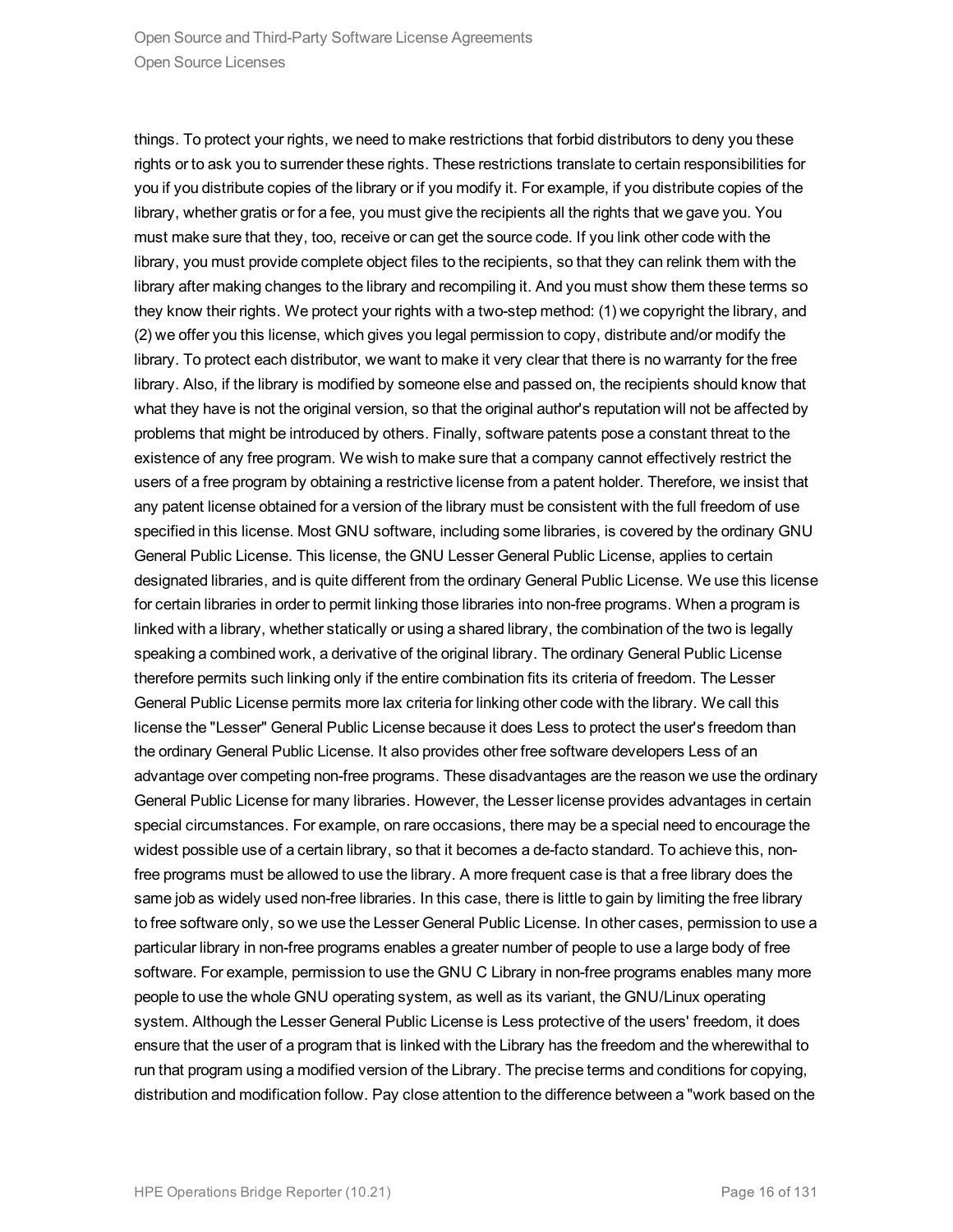library" and a "work that uses the library". The former contains code derived from the library, whereas the latter must be combined with the library in order to run. GNU LESSER GENERAL PUBLIC LICENSE TERMS AND CONDITIONS FOR COPYING, DISTRIBUTION AND MODIFICATION 0. This License Agreement applies to any software library or other program which contains a notice placed by the copyright holder or other authorized party saying it may be distributed under the terms of this Lesser General Public License (also called "this License"). Each licensee is addressed as "you". A "library" means a collection of software functions and/or data prepared so as to be conveniently linked with application programs (which use some of those functions and data) to form executables. The "Library", below, refers to any such software library or work which has been distributed under these terms. A "work based on the Library" means either the Library or any derivative work under copyright law: that is to say, a work containing the Library or a portion of it, either verbatim or with modifications and/or translated straightforwardly into another language. (Hereinafter, translation is included without limitation in the term "modification".) "Source code" for a work means the preferred form of the work for making modifications to it. For a library, complete source code means all the source code for all modules it contains, plus any associated interface definition files, plus the scripts used to control compilation and installation of the library. Activities other than copying, distribution and modification are not covered by this License; they are outside its scope. The act of running a program using the Library is not restricted, and output from such a program is covered only if its contents constitute a work based on the Library (independent of the use of the Library in a tool for writing it). Whether that is true depends on what the Library does and what the program that uses the Library does. 1. You may copy and distribute verbatim copies of the Library's complete source code as you receive it, in any medium, provided that you conspicuously and appropriately publish on each copy an appropriate copyright notice and disclaimer of warranty; keep intact all the notices that refer to this License and to the absence of any warranty; and distribute a copy of this License along with the Library. You may charge a fee for the physical act of transferring a copy, and you may at your option offer warranty protection in exchange for a fee. 2. You may modify your copy or copies of the Library or any portion of it, thus forming a work based on the Library, and copy and distribute such modifications or work under the terms of Section 1 above, provided that you also meet all of these conditions: a) The modified work must itself be a software library. b) You must cause the files modified to carry prominent notices stating that you changed the files and the date of any change. c) You must cause the whole of the work to be licensed at no charge to all third parties under the terms of this License. d) If a facility in the modified Library refers to a function or a table of data to be supplied by an application program that uses the facility, other than as an argument passed when the facility is invoked, then you must make a good faith effort to ensure that, in the event an application does not supply such function or table, the facility still operates, and performs whatever part of its purpose remains meaningful. (For example, a function in a library to compute square roots has a purpose that is entirely well-defined independent of the application. Therefore, Subsection 2d requires that any application-supplied function or table used by this function must be optional: if the application does not supply it, the square root function must still compute square roots.) These requirements apply to the modified work as a whole. If identifiable sections of that work are not derived from the Library, and can be reasonably considered independent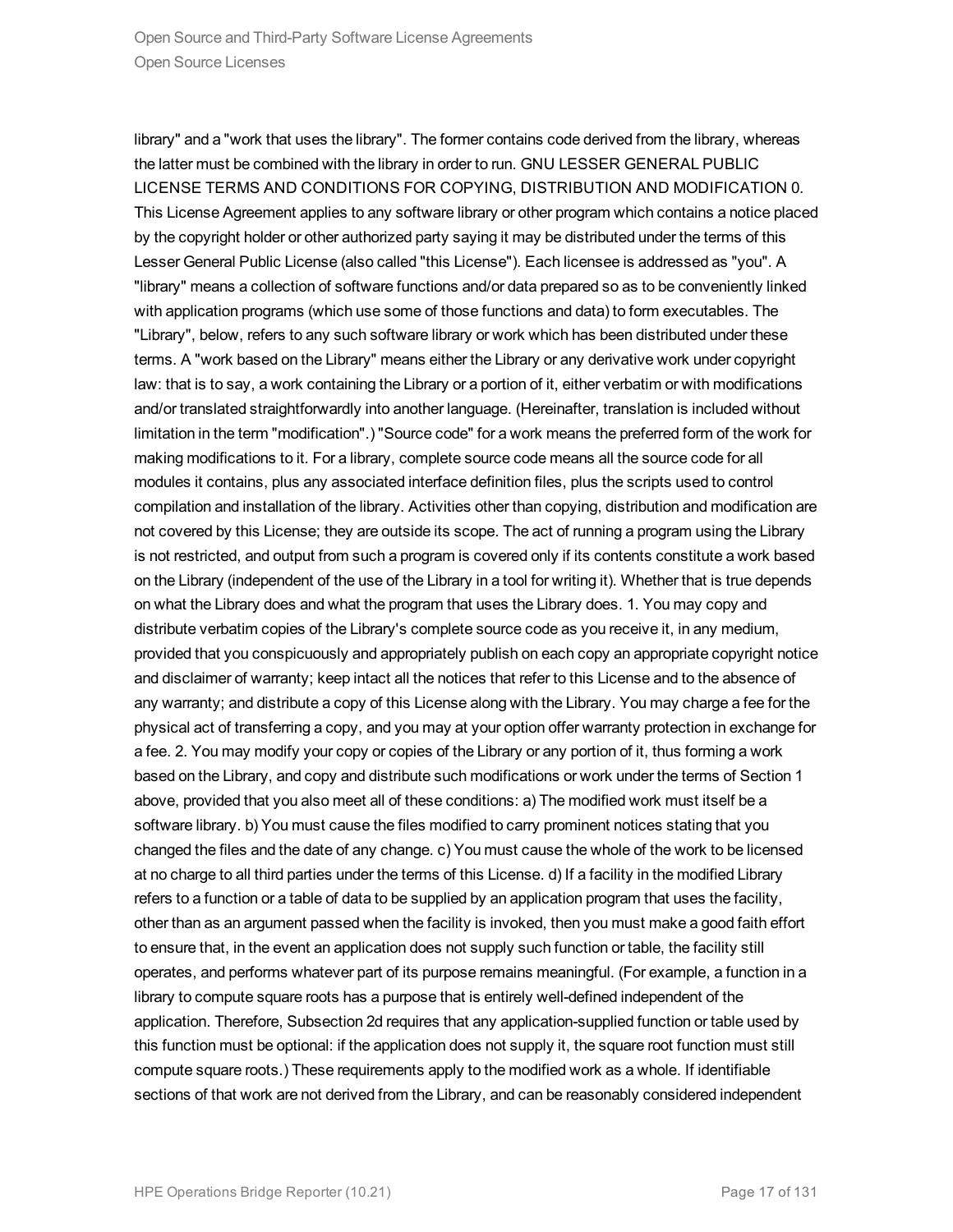and separate works in themselves, then this License, and its terms, do not apply to those sections when you distribute them as separate works. But when you distribute the same sections as part of a whole which is a work based on the Library, the distribution of the whole must be on the terms of this License, whose permissions for other licensees extend to the entire whole, and thus to each and every part regardless of who wrote it. Thus, it is not the intent of this section to claim rights or contest your rights to work written entirely by you; rather, the intent is to exercise the right to control the distribution of derivative or collective works based on the Library. In addition, mere aggregation of another work not based on the Library with the Library (or with a work based on the Library) on a volume of a storage or distribution medium does not bring the other work under the scope of this License. 3. You may opt to apply the terms of the ordinary GNU General Public License instead of this License to a given copy of the Library. To do this, you must alter all the notices that refer to this License, so that they refer to the ordinary GNU General Public License, version 2, instead of to this License. (If a newer version than version 2 of the ordinary GNU General Public License has appeared, then you can specify that version instead if you wish.) Do not make any other change in these notices. Once this change is made in a given copy, it is irreversible for that copy, so the ordinary GNU General Public License applies to all subsequent copies and derivative works made from that copy. This option is useful when you wish to copy part of the code of the Library into a program that is not a library. 4. You may copy and distribute the Library (or a portion or derivative of it, under Section 2) in object code or executable form under the terms of Sections 1 and 2 above provided that you accompany it with the complete corresponding machine-readable source code, which must be distributed under the terms of Sections 1 and 2 above on a medium customarily used for software interchange. If distribution of object code is made by offering access to copy from a designated place, then offering equivalent access to copy the source code from the same place satisfies the requirement to distribute the source code, even though third parties are not compelled to copy the source along with the object code. 5. A program that contains no derivative of any portion of the Library, but is designed to work with the Library by being compiled or linked with it, is called a "work that uses the Library". Such a work, in isolation, is not a derivative work of the Library, and therefore falls outside the scope of this License. However, linking a "work that uses the Library" with the Library creates an executable that is a derivative of the Library (because it contains portions of the Library), rather than a "work that uses the library". The executable is therefore covered by this License. Section 6 states terms for distribution of such executables. When a "work that uses the Library" uses material from a header file that is part of the Library, the object code for the work may be a derivative work of the Library even though the source code is not. Whether this is true is especially significant if the work can be linked without the Library, or if the work is itself a library. The threshold for this to be true is not precisely defined by law. If such an object file uses only numerical parameters, data structure layouts and accessors, and small macros and small inline functions (ten lines or less in length), then the use of the object file is unrestricted, regardless of whether it is legally a derivative work. (Executables containing this object code plus portions of the Library will still fall under Section 6.) Otherwise, if the work is a derivative of the Library, you may distribute the object code for the work under the terms of Section 6. Any executables containing that work also fall under Section 6, whether or not they are linked directly with the Library itself. 6. As an exception to the Sections above, you may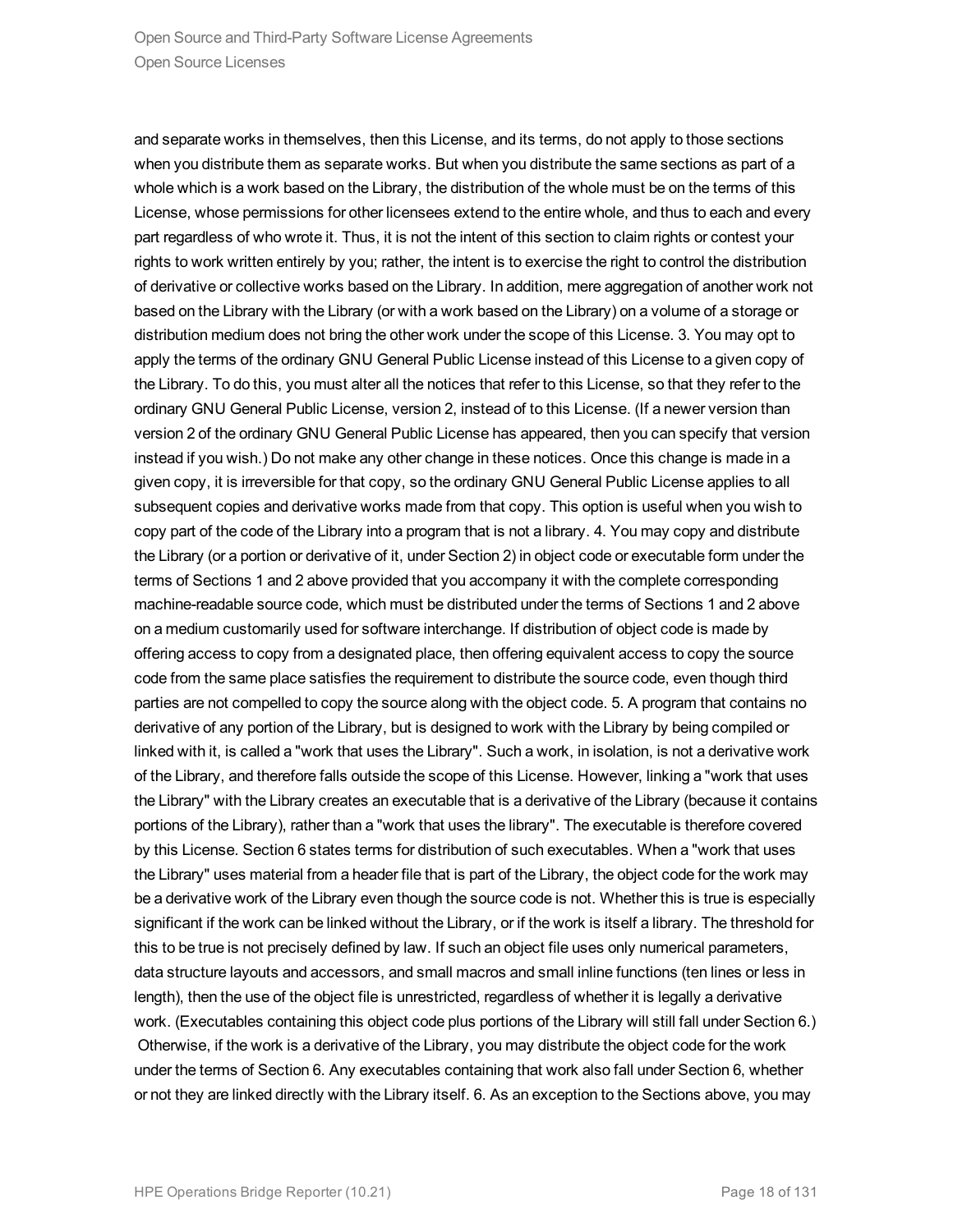also combine or link a "work that uses the Library" with the Library to produce a work containing portions of the Library, and distribute that work under terms of your choice, provided that the terms permit modification of the work for the customer's own use and reverse engineering for debugging such modifications. You must give prominent notice with each copy of the work that the Library is used in it and that the Library and its use are covered by this License. You must supply a copy of this License. If the work during execution displays copyright notices, you must include the copyright notice for the Library among them, as well as a reference directing the user to the copy of this License. Also, you must do one of these things: a) Accompany the work with the complete corresponding machinereadable source code for the Library including whatever changes were used in the work (which must be distributed under Sections 1 and 2 above); and, if the work is an executable linked with the Library, with the complete machine-readable "work that uses the Library", as object code and/or source code, so that the user can modify the Library and then relink to produce a modified executable containing the modified Library. (It is understood that the user who changes the contents of definitions files in the Library will not necessarily be able to recompile the application to use the modified definitions.) b) Use a suitable shared library mechanism for linking with the Library. A suitable mechanism is one that (1) uses at run time a copy of the library already present on the user's computer system, rather than copying library functions into the executable, and (2) will operate properly with a modified version of the library, if the user installs one, as long as the modified version is interface-compatible with the version that the work was made with. c) Accompany the work with a written offer, valid for at least three years, to give the same user the materials specified in Subsection 6a, above, for a charge no more than the cost of performing this distribution. d) If distribution of the work is made by offering access to copy from a designated place, offer equivalent access to copy the above specified materials from the same place. e) Verify that the user has already received a copy of these materials or that you have already sent this user a copy. For an executable, the required form of the "work that uses the Library" must include any data and utility programs needed for reproducing the executable from it. However, as a special exception, the materials to be distributed need not include anything that is normally distributed (in either source or binary form) with the major components (compiler, kernel, and so on) of the operating system on which the executable runs, unless that component itself accompanies the executable. It may happen that this requirement contradicts the license restrictions of other proprietary libraries that do not normally accompany the operating system. Such a contradiction means you cannot use both them and the Library together in an executable that you distribute. 7. You may place library facilities that are a work based on the Library side-by-side in a single library together with other library facilities not covered by this License, and distribute such a combined library, provided that the separate distribution of the work based on the Library and of the other library facilities is otherwise permitted, and provided that you do these two things: a) Accompany the combined library with a copy of the same work based on the Library, uncombined with any other library facilities. This must be distributed under the terms of the Sections above. b) Give prominent notice with the combined library of the fact that part of it is a work based on the Library, and explaining where to find the accompanying uncombined form of the same work. 8. You may not copy, modify, sublicense, link with, or distribute the Library except as expressly provided under this License. Any attempt otherwise to copy, modify, sublicense, link with, or distribute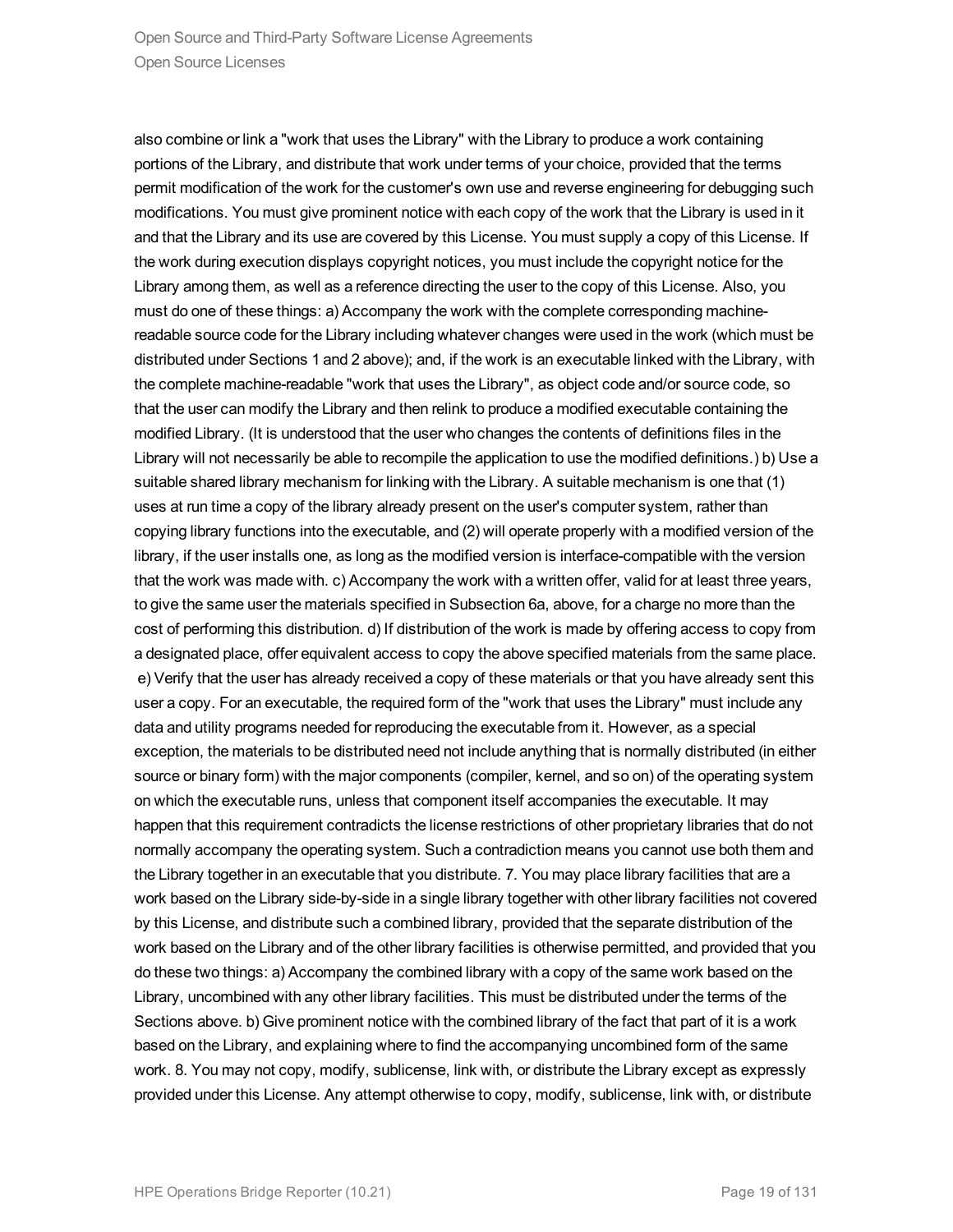the Library is void, and will automatically terminate your rights under this License. However, parties who have received copies, or rights, from you under this License will not have their licenses terminated so long as such parties remain in full compliance. 9. You are not required to accept this License, since you have not signed it. However, nothing else grants you permission to modify or distribute the Library or its derivative works. These actions are prohibited by law if you do not accept this License. Therefore, by modifying or distributing the Library (or any work based on the Library), you indicate your acceptance of this License to do so, and all its terms and conditions for copying, distributing or modifying the Library or works based on it. 10. Each time you redistribute the Library (or any work based on the Library), the recipient automatically receives a license from the original licensor to copy, distribute, link with or modify the Library subject to these terms and conditions. You may not impose any further restrictions on the recipients' exercise of the rights granted herein. You are not responsible for enforcing compliance by third parties with this License. 11. If, as a consequence of a court judgment or allegation of patent infringement or for any other reason (not limited to patent issues), conditions are imposed on you (whether by court order, agreement or otherwise) that contradict the conditions of this License, they do not excuse you from the conditions of this License. If you cannot distribute so as to satisfy simultaneously your obligations under this License and any other pertinent obligations, then as a consequence you may not distribute the Library at all. For example, if a patent license would not permit royalty-free redistribution of the Library by all those who receive copies directly or indirectly through you, then the only way you could satisfy both it and this License would be to refrain entirely from distribution of the Library. If any portion of this section is held invalid or unenforceable under any particular circumstance, the balance of the section is intended to apply, and the section as a whole is intended to apply in other circumstances. It is not the purpose of this section to induce you to infringe any patents or other property right claims or to contest validity of any such claims; this section has the sole purpose of protecting the integrity of the free software distribution system which is implemented by public license practices. Many people have made generous contributions to the wide range of software distributed through that system in reliance on consistent application of that system; it is up to the author/donor to decide if he or she is willing to distribute software through any other system and a licensee cannot impose that choice. This section is intended to make thoroughly clear what is believed to be a consequence of the rest of this License. 12. If the distribution and/or use of the Library is restricted in certain countries either by patents or by copyrighted interfaces, the original copyright holder who places the Library under this License may add an explicit geographical distribution limitation excluding those countries, so that distribution is permitted only in or among countries not thus excluded. In such case, this License incorporates the limitation as if written in the body of this License. 13. The Free Software Foundation may publish revised and/or new versions of the Lesser General Public License from time to time. Such new versions will be similar in spirit to the present version, but may differ in detail to address new problems or concerns. Each version is given a distinguishing version number. If the Library specifies a version number of this License which applies to it and "any later version", you have the option of following the terms and conditions either of that version or of any later version published by the Free Software Foundation. If the Library does not specify a license version number, you may choose any version ever published by the Free Software Foundation. 14. If you wish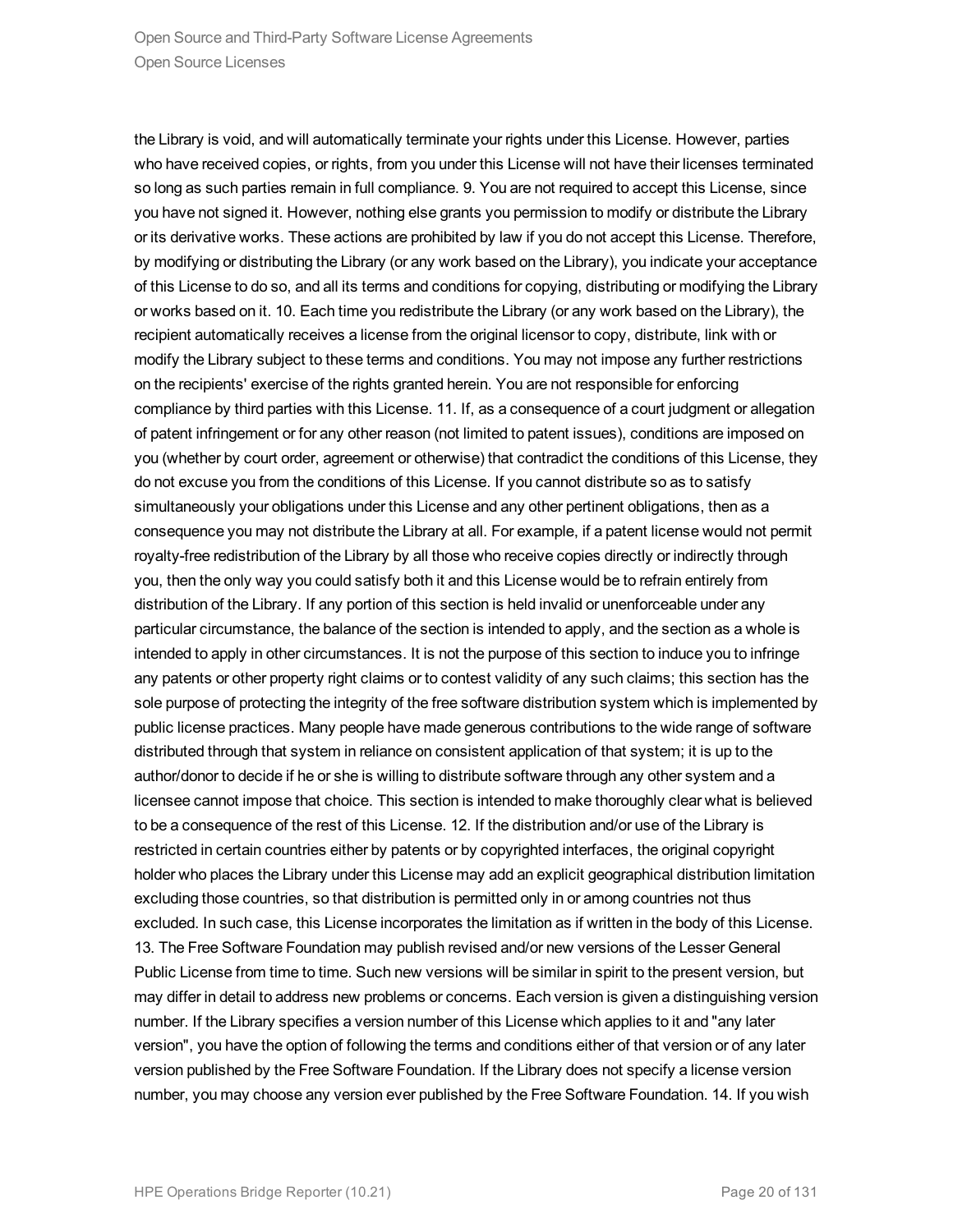to incorporate parts of the Library into other free programs whose distribution conditions are incompatible with these, write to the author to ask for permission. For software which is copyrighted by the Free Software Foundation, write to the Free Software Foundation; we sometimes make exceptions for this. Our decision will be guided by the two goals of preserving the free status of all derivatives of our free software and of promoting the sharing and reuse of software generally. NO WARRANTY 15. BECAUSE THE LIBRARY IS LICENSED FREE OF CHARGE, THERE IS NO WARRANTY FOR THE LIBRARY, TO THE EXTENT PERMITTED BY APPLICABLE LAW. EXCEPT WHEN OTHERWISE STATED IN WRITING THE COPYRIGHT HOLDERS AND/OR OTHER PARTIES PROVIDE THE LIBRARY "AS IS" WITHOUT WARRANTY OF ANY KIND, EITHER EXPRESSED OR IMPLIED, INCLUDING, BUT NOT LIMITED TO, THE IMPLIED WARRANTIES OF MERCHANTABILITY AND FITNESS FOR A PARTICULAR PURPOSE. THE ENTIRE RISK AS TO THE QUALITY AND PERFORMANCE OF THE LIBRARY IS WITH YOU. SHOULD THE LIBRARY PROVE DEFECTIVE, YOU ASSUME THE COST OF ALL NECESSARY SERVICING, REPAIR OR CORRECTION. 16. IN NO EVENT UNLESS REQUIRED BY APPLICABLE LAW OR AGREED TO IN WRITING WILL ANY COPYRIGHT HOLDER, OR ANY OTHER PARTY WHO MAY MODIFY AND/OR REDISTRIBUTE THE LIBRARY AS PERMITTED ABOVE, BE LIABLE TO YOU FOR DAMAGES, INCLUDING ANY GENERAL, SPECIAL, INCIDENTAL OR CONSEQUENTIAL DAMAGES ARISING OUT OF THE USE OR INABILITY TO USE THE LIBRARY (INCLUDING BUT NOT LIMITED TO LOSS OF DATA OR DATA BEING RENDERED INACCURATE OR LOSSES SUSTAINED BY YOU OR THIRD PARTIES OR A FAILURE OF THE LIBRARY TO OPERATE WITH ANY OTHER SOFTWARE), EVEN IF SUCH HOLDER OR OTHER PARTY HAS BEEN ADVISED OF THE POSSIBILITY OF SUCH DAMAGES. END OF TERMS AND CONDITIONS How to Apply These Terms to Your New Libraries If you develop a new library, and you want it to be of the greatest possible use to the public, we recommend making it free software that everyone can redistribute and change. You can do so by permitting redistribution under these terms (or, alternatively, under the terms of the ordinary General Public License). To apply these terms, attach the following notices to the library. It is safest to attach them to the start of each source file to most effectively convey the exclusion of warranty; and each file should have at least the "copyright" line and a pointer to where the full notice is found. < one line to give the library's name and a brief idea of what it does. > Copyright (C) <year> <name of author> This library is free software; you can redistribute it and/or modify it under the terms of the GNU Lesser General Public License as published by the Free Software Foundation; either version 2.1 of the License, or (at your option) any later version. This library is distributed in the hope that it will be useful, but WITHOUT ANY WARRANTY; without even the implied warranty of MERCHANTABILITY or FITNESS FOR A PARTICULAR PURPOSE. See the GNU Lesser General Public License for more details. You should have received a copy of the GNU Lesser General Public License along with this library; if not, write to the Free Software Foundation, Inc., 51 Franklin Street, Fifth Floor, Boston, MA 02110-1301 USA Also add information on how to contact you by electronic and paper mail. You should also get your employer (if you work as a programmer) or your school, if any, to sign a "copyright disclaimer" for the library, if necessary. Here is a sample; alter the names: Yoyodyne, Inc., hereby disclaims all copyright interest in the library `Frob' (a library for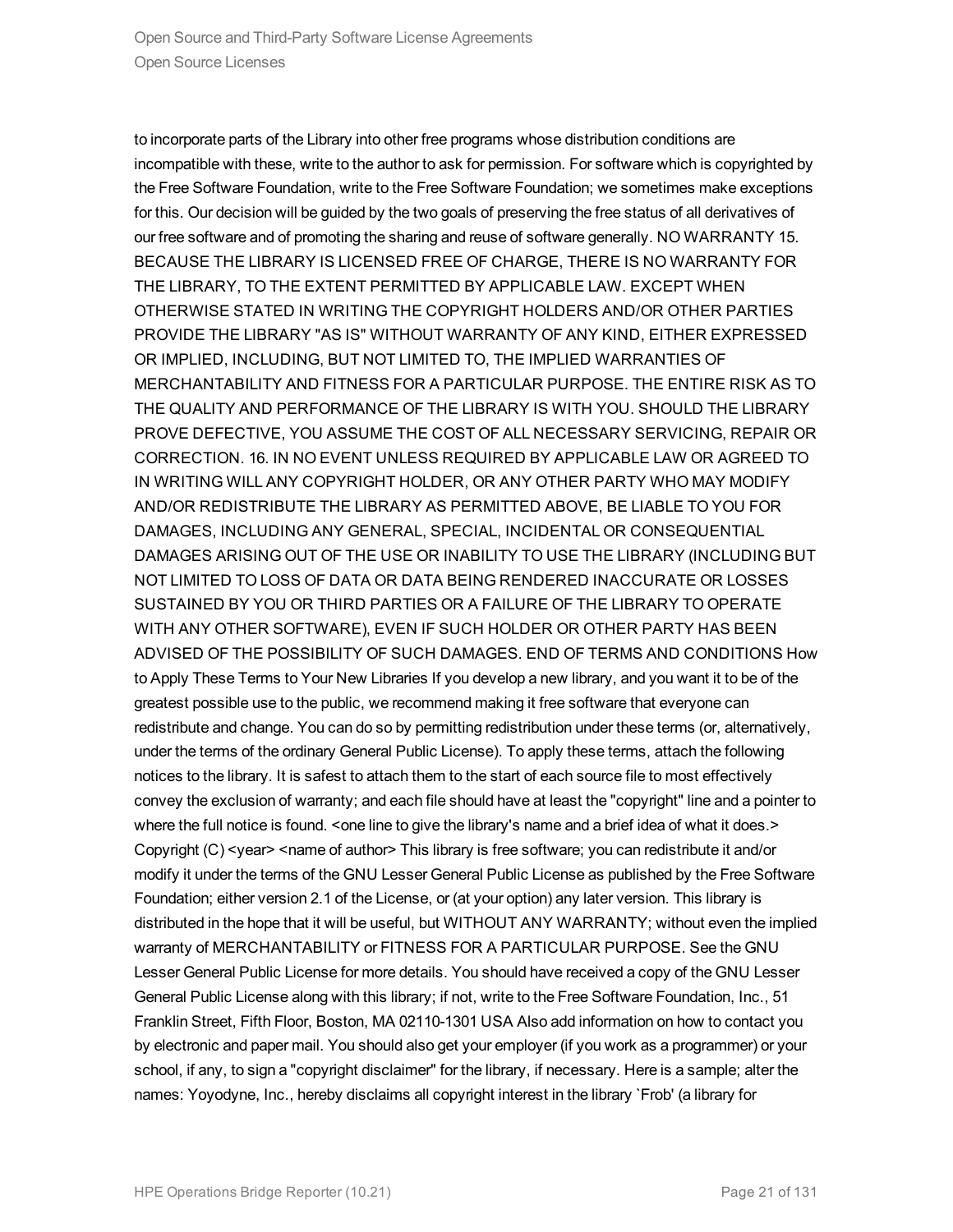tweaking knobs) written by James Random Hacker. <signature of Ty Coon>, 1 April 1990 Ty Coon, President of Vice That's all there is to it! --- end of LICENSE --- -----------

---------------------- %% This notice is provided with respect to ECMAScript Language Specification ECMA-262 Edition 5.1 which may be included with JRE 8, JDK 8, and OpenJDK 8. --- begin of LICENSE --- Copyright notice Copyright © 2011 Ecma International Ecma International Rue du Rhone 114 CH-1204 Geneva Tel: +41 22 849 6000 Fax: +41 22 849 6001 Web: http://www.ecmainternational.org This document and possible translations of it may be copied and furnished to others, and derivative works that comment on or otherwise explain it or assist in its implementation may be prepared, copied, published, and distributed, in whole or in part, without restriction of any kind, provided that the above copyright notice and this section are included on all such copies and derivative works. However, this document itself may not be modified in any way, including by removing the copyright notice or references to Ecma International, except as needed for the purpose of developing any document or deliverable produced by Ecma International (in which case the rules applied to copyrights must be followed) or as required to translate it into languages other than English. The limited permissions granted above are perpetual and will not be revoked by Ecma International or its successors or assigns. This document and the information contained herein is provided on an "AS IS" basis and ECMA INTERNATIONAL DISCLAIMS ALL WARRANTIES, EXPRESS OR IMPLIED, INCLUDING BUT NOT LIMITED TO ANY WARRANTY THAT THE USE OF THE INFORMATION HEREIN WILL NOT INFRINGE ANY OWNERSHIP RIGHTS OR ANY IMPLIED WARRANTIES OF MERCHANTABILITY OR FITNESS FOR A PARTICULAR PURPOSE." Software License All Software contained in this document ("Software)" is protected by copyright and is being made available under the "BSD License", included below. This Software may be subject to third party rights (rights from parties other than Ecma International), including patent rights, and no licenses under such third party rights are granted under this license even if the third party concerned is a member of Ecma International. SEE THE ECMA CODE OF CONDUCT IN PATENT MATTERS AVAILABLE AT http://www.ecma-international.org/memento/codeofconduct.htm FOR INFORMATION REGARDING THE LICENSING OF PATENT CLAIMS THAT ARE REQUIRED TO IMPLEMENT ECMA INTERNATIONAL STANDARDS\*. Redistribution and use in source and binary forms, with or without modification, are permitted provided that the following conditions are met: 1. Redistributions of source code must retain the above copyright notice, this list of conditions and the following disclaimer. 2. Redistributions in binary form must reproduce the above copyright notice, this list of conditions and the following disclaimer in the documentation and/or other materials provided with the distribution. 3. Neither the name of the authors nor Ecma International may be used to endorse or promote products derived from this software without specific prior written permission. THIS SOFTWARE IS PROVIDED BY THE ECMA INTERNATIONAL "AS IS" AND ANY EXPRESS OR IMPLIED WARRANTIES, INCLUDING, BUT NOT LIMITED TO, THE IMPLIED WARRANTIES OF MERCHANTABILITY AND FITNESS FOR A PARTICULAR PURPOSE ARE DISCLAIMED. IN NO EVENT SHALL ECMA INTERNATIONAL BE LIABLE FOR ANY DIRECT, INDIRECT, INCIDENTAL, SPECIAL, EXEMPLARY, OR CONSEQUENTIAL DAMAGES (INCLUDING, BUT NOT LIMITED TO, PROCUREMENT OF SUBSTITUTE GOODS OR SERVICES; LOSS OF USE, DATA, OR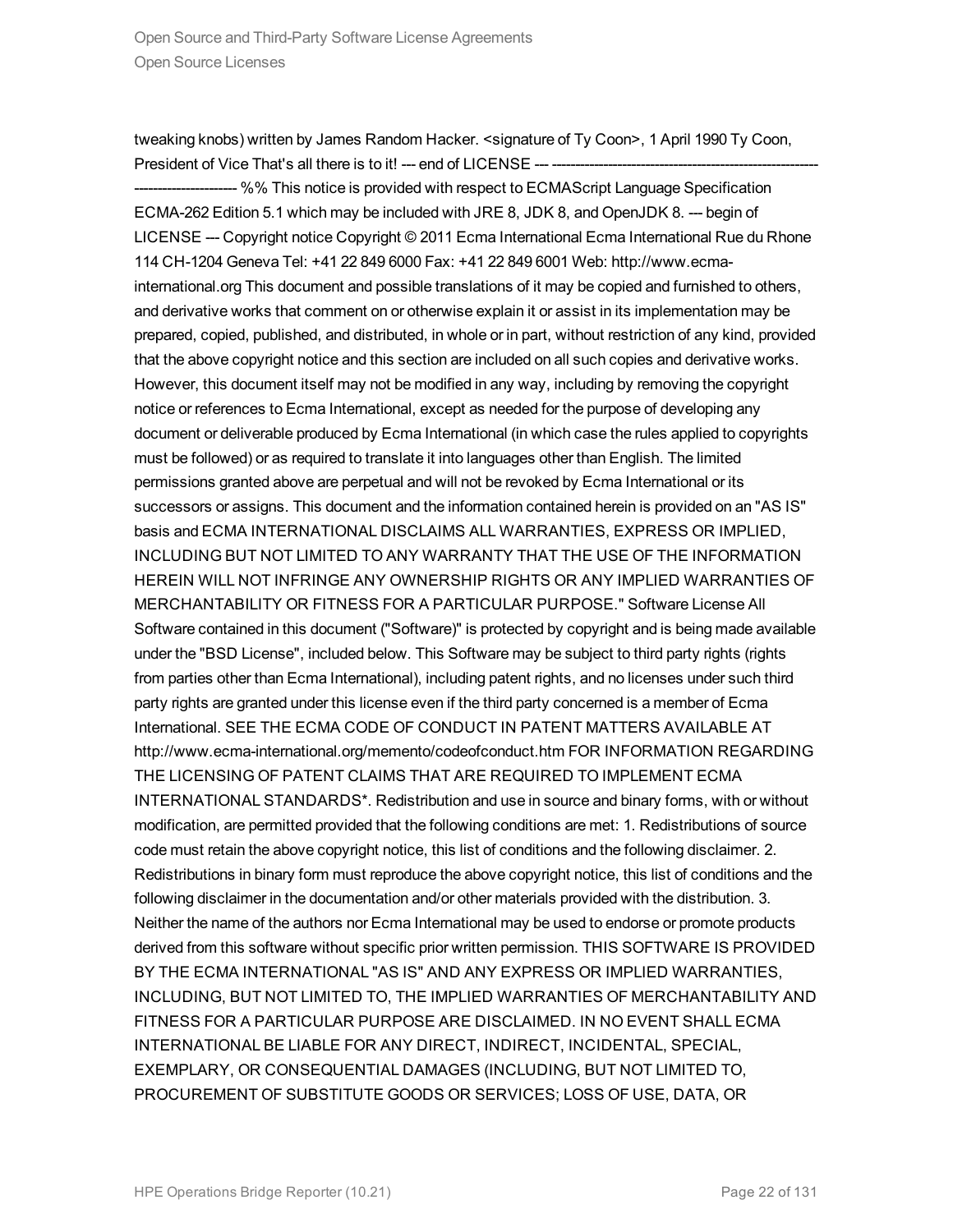PROFITS; OR BUSINESS INTERRUPTION) HOWEVER CAUSED AND ON ANY THEORY OF LIABILITY, WHETHER IN CONTRACT, STRICT LIABILITY, OR TORT (INCLUDING NEGLIGENCE OR OTHERWISE) ARISING IN ANY WAY OUT OF THE USE OF THIS SOFTWARE, EVEN IF ADVISED OF THE POSSIBILITY OF SUCH DAMAGE. --- end of LICENSE --- %% This notice is provided with respect to Dynalink library which is included with the Nashorn technology. --- begin of LICENSE --- Copyright (c) 2009-2013, Attila Szegedi Redistribution and use in source and binary forms, with or without modification, are permitted provided that the following conditions are met: \* Redistributions of source code must retain the above copyright notice, this list of conditions and the following disclaimer. \* Redistributions in binary form must reproduce the above copyright notice, this list of conditions and the following disclaimer in the documentation and/or other materials provided with the distribution. \* Neither the name of the copyright holder nor the names of contributors may be used to endorse or promote products derived from this software without specific prior written permission. THIS SOFTWARE IS PROVIDED BY THE COPYRIGHT HOLDERS AND CONTRIBUTORS "AS IS" AND ANY EXPRESS OR IMPLIED WARRANTIES, INCLUDING, BUT NOT LIMITED TO, THE IMPLIED WARRANTIES OF MERCHANTABILITY AND FITNESS FOR A PARTICULAR PURPOSE ARE DISCLAIMED. IN NO EVENT SHALL COPYRIGHT HOLDER BE LIABLE FOR ANY DIRECT, INDIRECT, INCIDENTAL, SPECIAL, EXEMPLARY, OR CONSEQUENTIAL DAMAGES (INCLUDING, BUT NOT LIMITED TO, PROCUREMENT OF SUBSTITUTE GOODS OR SERVICES; LOSS OF USE, DATA, OR PROFITS; OR BUSINESS INTERRUPTION) HOWEVER CAUSED AND ON ANY THEORY OF LIABILITY, WHETHER IN CONTRACT, STRICT LIABILITY, OR TORT (INCLUDING NEGLIGENCE OR OTHERWISE) ARISING IN ANY WAY OUT OF THE USE OF THIS SOFTWARE, EVEN IF ADVISED OF THE POSSIBILITY OF SUCH DAMAGE. --- end of LICENSE --- %% This notice is provided with respect to Joni library which is included with the Nashorn technology. --- begin of LICENSE --- Permission is hereby granted, free of charge, to any person obtaining a copy of this software and associated documentation files (the "Software"), to deal in the Software without restriction, including without limitation the rights to use, copy, modify, merge, publish, distribute, sublicense, and/or sell copies of the Software, and to permit persons to whom the Software is furnished to do so, subject to the following conditions: The above copyright notice and this permission notice shall be included in all copies or substantial portions of the Software. THE SOFTWARE IS PROVIDED "AS IS", WITHOUT WARRANTY OF ANY KIND, EXPRESS OR IMPLIED, INCLUDING BUT NOT LIMITED TO THE WARRANTIES OF MERCHANTABILITY, FITNESS FOR A PARTICULAR PURPOSE AND NONINFRINGEMENT. IN NO EVENT SHALL THE AUTHORS OR COPYRIGHT HOLDERS BE LIABLE FOR ANY CLAIM, DAMAGES OR OTHER LIABILITY, WHETHER IN AN ACTION OF CONTRACT, TORT OR OTHERWISE, ARISING FROM, OUT OF OR IN CONNECTION WITH THE SOFTWARE OR THE USE OR OTHER DEALINGS IN THE SOFTWARE. --- end of LICENSE - -- ------------------------------------------------------------------------------- %% This notice is provided with respect to

FontConfig 2.5, which may be included with JRE 8, JDK 8, and OpenJDK 8 source distributions on Linux and Solaris. --- begin of LICENSE --- Copyright © 2001, 2003 Keith Packard Permission to use, copy, modify, distribute, and sell this software and its documentation for any purpose is hereby granted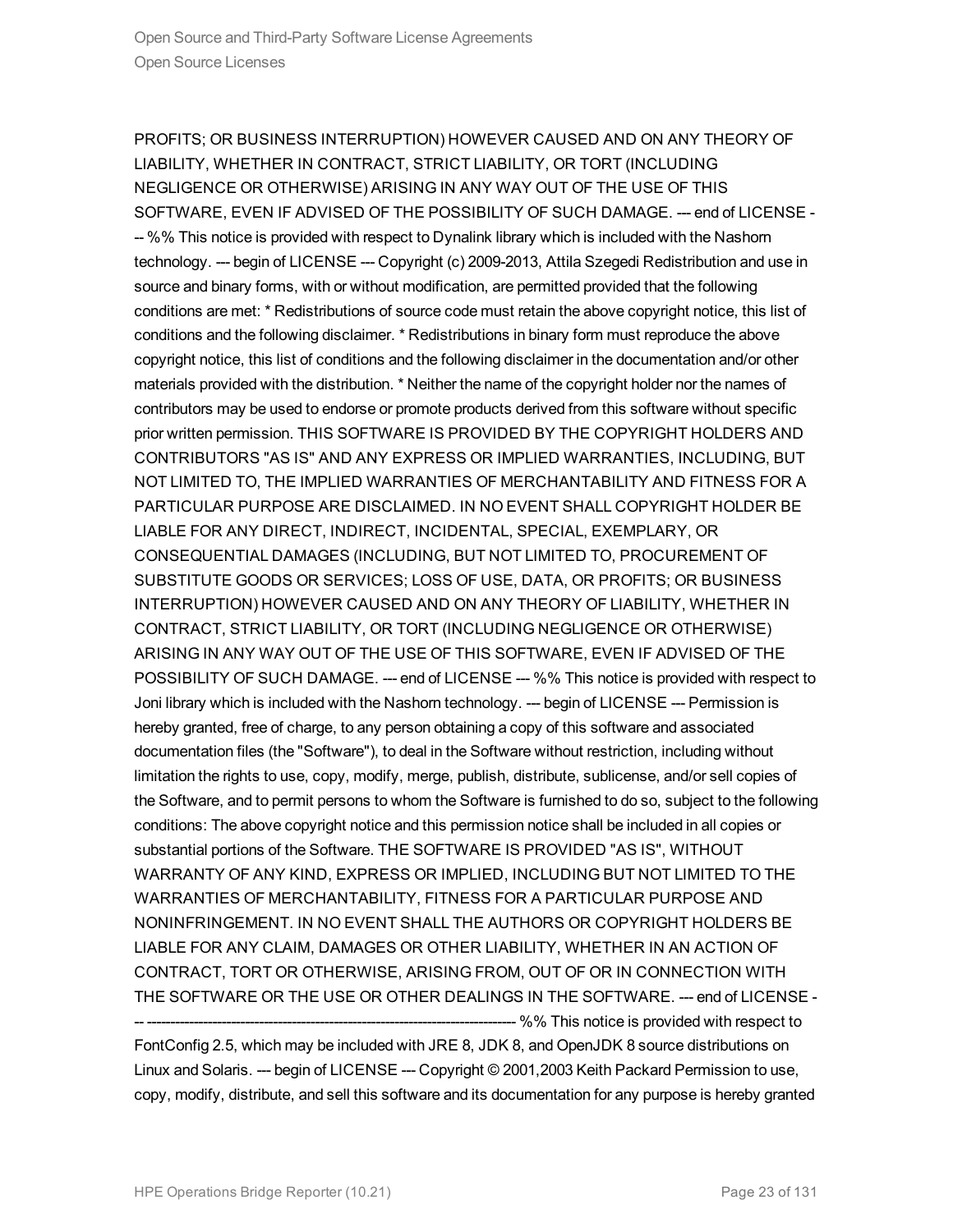without fee, provided that the above copyright notice appear in all copies and that both that copyright notice and this permission notice appear in supporting documentation, and that the name of Keith Packard not be used in advertising or publicity pertaining to distribution of the software without specific, written prior permission. Keith Packard makes no representations about the suitability of this software for any purpose. It is provided "as is" without express or implied warranty. KEITH PACKARD DISCLAIMS ALL WARRANTIES WITH REGARD TO THIS SOFTWARE, INCLUDING ALL IMPLIED WARRANTIES OF MERCHANTABILITY AND FITNESS, IN NO EVENT SHALL KEITH PACKARD BE LIABLE FOR ANY SPECIAL, INDIRECT OR CONSEQUENTIAL DAMAGES OR ANY DAMAGES WHATSOEVER RESULTING FROM LOSS OF USE, DATA OR PROFITS, WHETHER IN AN ACTION OF CONTRACT, NEGLIGENCE OR OTHER TORTIOUS ACTION, ARISING OUT OF OR IN CONNECTION WITH THE USE OR PERFORMANCE OF THIS SOFTWARE. --- end of LICENSE --- ------------------------------------------------------------------------------- %% This

notice is provided with respect to IAIK PKCS#11 Wrapper, which may be included with JRE 8, JDK 8, and OpenJDK 8. --- begin of LICENSE --- IAIK PKCS#11 Wrapper License Copyright (c) 2002 Graz University of Technology. All rights reserved. Redistribution and use in source and binary forms, with or without modification, are permitted provided that the following conditions are met: 1. Redistributions of source code must retain the above copyright notice, this list of conditions and the following disclaimer. 2. Redistributions in binary form must reproduce the above copyright notice, this list of conditions and the following disclaimer in the documentation and/or other materials provided with the distribution. 3. The end-user documentation included with the redistribution, if any, must include the following acknowledgment: "This product includes software developed by IAIK of Graz University of Technology." Alternately, this acknowledgment may appear in the software itself, if and wherever such third-party acknowledgments normally appear. 4. The names "Graz University of Technology" and "IAIK of Graz University of Technology" must not be used to endorse or promote products derived from this software without prior written permission. 5. Products derived from this software may not be called "IAIK PKCS Wrapper", nor may "IAIK" appear in their name, without prior written permission of Graz University of Technology. THIS SOFTWARE IS PROVIDED "AS IS" AND ANY EXPRESSED OR IMPLIED WARRANTIES, INCLUDING, BUT NOT LIMITED TO, THE IMPLIED WARRANTIES OF MERCHANTABILITY AND FITNESS FOR A PARTICULAR PURPOSE ARE DISCLAIMED. IN NO EVENT SHALL THE LICENSOR BE LIABLE FOR ANY DIRECT, INDIRECT, INCIDENTAL, SPECIAL, EXEMPLARY, OR CONSEQUENTIAL DAMAGES (INCLUDING, BUT NOT LIMITED TO, PROCUREMENT OF SUBSTITUTE GOODS OR SERVICES; LOSS OF USE, DATA, OR PROFITS; OR BUSINESS INTERRUPTION) HOWEVER CAUSED AND ON ANY THEORY OF LIABILITY, WHETHER IN CONTRACT, STRICT LIABILITY, OR TORT (INCLUDING NEGLIGENCE OR OTHERWISE) ARISING IN ANY WAY OUT OF THE USE OF THIS SOFTWARE, EVEN IF ADVISED OF THE POSSIBILITY OF SUCH DAMAGE. --- end of LICENSE --- ------------------------------------------------------------------------------- %% This notice is provided with respect to

ICU4C 4.0.1 and ICU4J 4.4, which may be included with JRE 8, JDK 8, and OpenJDK 8. --- begin of LICENSE --- Copyright (c) 1995-2010 International Business Machines Corporation and others All rights reserved. Permission is hereby granted, free of charge, to any person obtaining a copy of this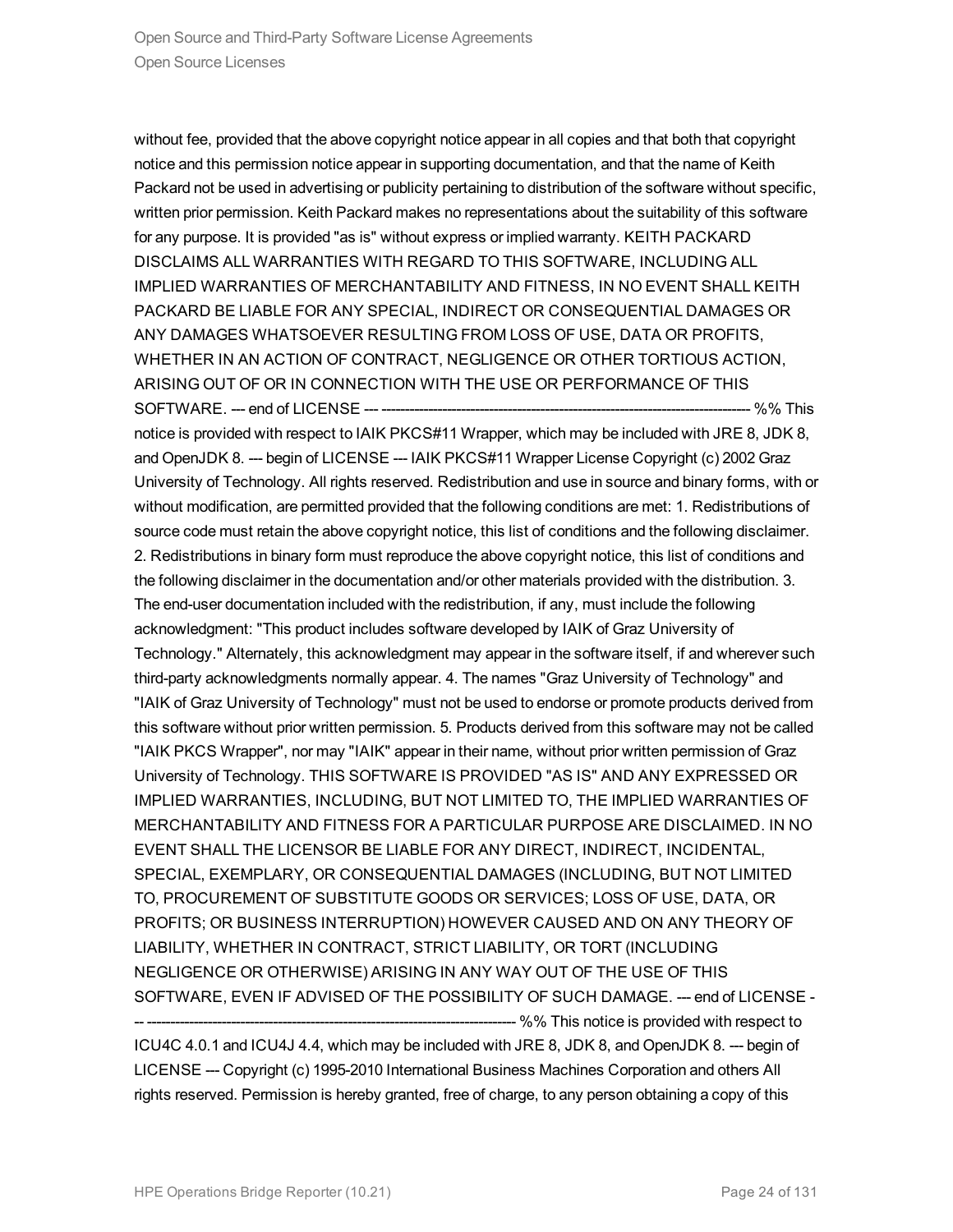software and associated documentation files (the "Software"), to deal in the Software without restriction, including without limitation the rights to use, copy, modify, merge, publish, distribute, and/or sell copies of the Software, and to permit persons to whom the Software is furnished to do so, provided that the above copyright notice(s) and this permission notice appear in all copies of the Software and that both the above copyright notice(s) and this permission notice appear in supporting documentation. THE SOFTWARE IS PROVIDED "AS IS", WITHOUT WARRANTY OF ANY KIND, EXPRESS OR IMPLIED, INCLUDING BUT NOT LIMITED TO THE WARRANTIES OF MERCHANTABILITY, FITNESS FOR A PARTICULAR PURPOSE AND NONINFRINGEMENT OF THIRD PARTY RIGHTS. IN NO EVENT SHALL THE COPYRIGHT HOLDER OR HOLDERS INCLUDED IN THIS NOTICE BE LIABLE FOR ANY CLAIM, OR ANY SPECIAL INDIRECT OR CONSEQUENTIAL DAMAGES, OR ANY DAMAGES WHATSOEVER RESULTING FROM LOSS OF USE, DATA OR PROFITS, WHETHER IN AN ACTION OF CONTRACT, NEGLIGENCE OR OTHER TORTIOUS ACTION, ARISING OUT OF OR IN CONNECTION WITH THE USE OR PERFORMANCE OF THIS SOFTWARE. Except as contained in this notice, the name of a copyright holder shall not be used in advertising or otherwise to promote the sale, use or other dealings in this Software without prior written authorization of the copyright holder. All trademarks and registered trademarks mentioned herein are the property of their respective owners. --- end of LICENSE --- ----------

--- %% This notice is provided with respect to IJG JPEG 6b, which may be included with JRE 8, JDK 8, and OpenJDK 8. --- begin of LICENSE --- This software is copyright (C) 1991-1998, Thomas G. Lane. All Rights Reserved except as specified below. Permission is hereby granted to use, copy, modify, and distribute this software (or portions thereof) for any purpose, without fee, subject to these conditions: (1) If any part of the source code for this software is distributed, then this README file must be included, with this copyright and no-warranty notice unaltered; and any additions, deletions, or changes to the original files must be clearly indicated in accompanying documentation. (2) If only executable code is distributed, then the accompanying documentation must state that "this software is based in part on the work of the Independent JPEG Group". (3) Permission for use of this software is granted only if the user accepts full responsibility for any undesirable consequences; the authors accept NO LIABILITY for damages of any kind. These conditions apply to any software derived from or based on the IJG code, not just to the unmodified library. If you use our work, you ought to acknowledge us. Permission is NOT granted for the use of any IJG author's name or company name in advertising or publicity relating to this software or products derived from it. This software may be referred to only as "the Independent JPEG Group's software". We specifically permit and encourage the use of this software as the basis of commercial products, provided that all warranty or liability claims are assumed by the product vendor. --- end of LICENSE --- ---

---------------------------- %% This notice is provided with respect to Joni v1.1.9, which may be included with JRE 8, JDK 8, and OpenJDK 8. --- begin of LICENSE --- Permission is hereby granted, free of charge, to any person obtaining a copy of this software and associated documentation files (the "Software"), to deal in the Software without restriction, including without limitation the rights to use, copy, modify, merge, publish, distribute, sublicense, and/or sell copies of the Software, and to permit persons to whom the Software is furnished to do so, subject to the following conditions: The above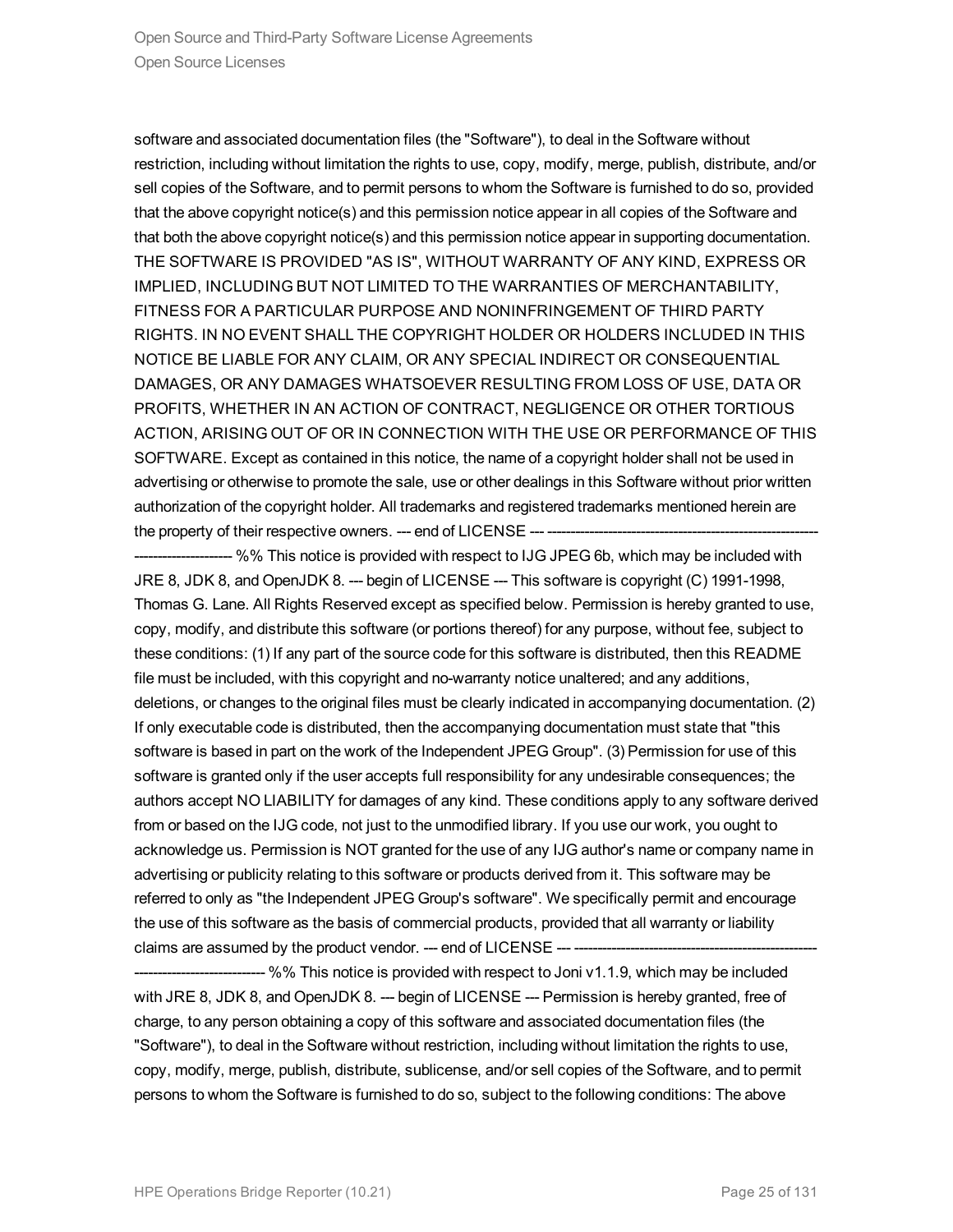copyright notice and this permission notice shall be included in all copies or substantial portions of the Software. THE SOFTWARE IS PROVIDED "AS IS", WITHOUT WARRANTY OF ANY KIND, EXPRESS OR IMPLIED, INCLUDING BUT NOT LIMITED TO THE WARRANTIES OF MERCHANTABILITY, FITNESS FOR A PARTICULAR PURPOSE AND NONINFRINGEMENT. IN NO EVENT SHALL THE AUTHORS OR COPYRIGHT HOLDERS BE LIABLE FOR ANY CLAIM, DAMAGES OR OTHER LIABILITY, WHETHER IN AN ACTION OF CONTRACT, TORT OR OTHERWISE, ARISING FROM, OUT OF OR IN CONNECTION WITH THE SOFTWARE OR THE USE OR OTHER DEALINGS IN THE SOFTWARE. --- end of LICENSE --- --

----------------------------------------- %% This notice is provided with respect to JOpt-Simple v3.0, which may be included with JRE 8, JDK 8, and OpenJDK 8. --- begin of LICENSE --- Copyright (c) 2004-2009 Paul R. Holser, Jr. Permission is hereby granted, free of charge, to any person obtaining a copy of this software and associated documentation files (the "Software"), to deal in the Software without restriction, including without limitation the rights to use, copy, modify, merge, publish, distribute, sublicense, and/or sell copies of the Software, and to permit persons to whom the Software is furnished to do so, subject to the following conditions: The above copyright notice and this permission notice shall be included in all copies or substantial portions of the Software. THE SOFTWARE IS PROVIDED "AS IS", WITHOUT WARRANTY OF ANY KIND, EXPRESS OR IMPLIED, INCLUDING BUT NOT LIMITED TO THE WARRANTIES OF MERCHANTABILITY, FITNESS FOR A PARTICULAR PURPOSE AND NONINFRINGEMENT. IN NO EVENT SHALL THE AUTHORS OR COPYRIGHT HOLDERS BE LIABLE FOR ANY CLAIM, DAMAGES OR OTHER LIABILITY, WHETHER IN AN ACTION OF CONTRACT, TORT OR OTHERWISE, ARISING FROM, OUT OF OR IN CONNECTION WITH THE SOFTWARE OR THE USE OR OTHER DEALINGS IN THE SOFTWARE. --- end of LICENSE --- -------------------------------------------------------------------------------- %% This notice is provided with respect to Kerberos functionality, which which may be included with JRE

8, JDK 8, and OpenJDK 8. --- begin of LICENSE --- (C) Copyright IBM Corp. 1999 All Rights Reserved. Copyright 1997 The Open Group Research Institute. All rights reserved. --- end of LICENSE ----------------------------------------------------------------------- %% This notice is provided with respect to Kerberos

functionality from FundsXpress, INC., which may be included with JRE 8, JDK 8, and OpenJDK 8. -- begin of LICENSE --- Copyright (C) 1998 by the FundsXpress, INC. All rights reserved. Export of this software from the United States of America may require a specific license from the United States Government. It is the responsibility of any person or organization contemplating export to obtain such a license before exporting. WITHIN THAT CONSTRAINT, permission to use, copy, modify, and distribute this software and its documentation for any purpose and without fee is hereby granted, provided that the above copyright notice appear in all copies and that both that copyright notice and this permission notice appear in supporting documentation, and that the name of FundsXpress. not be used in advertising or publicity pertaining to distribution of the software without specific, written prior permission. FundsXpress makes no representations about the suitability of this software for any purpose. It is provided "as is" without express or implied warranty. THIS SOFTWARE IS PROVIDED ``AS IS'' AND WITHOUT ANY EXPRESS OR IMPLIED WARRANTIES, INCLUDING, WITHOUT LIMITATION, THE IMPLIED WARRANTIES OF MERCHANTIBILITY AND FITNESS FOR A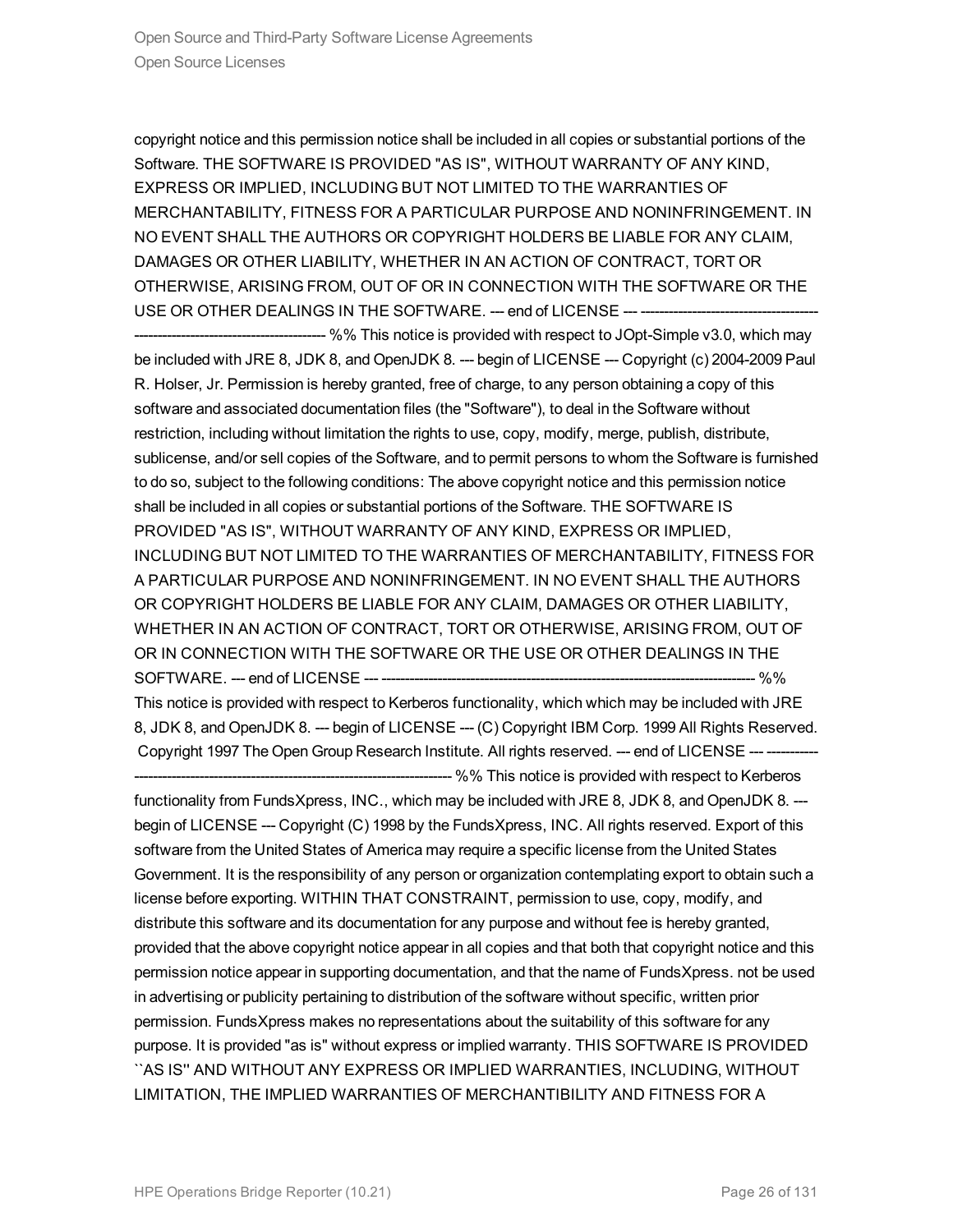#### PARTICULAR PURPOSE. --- end of LICENSE --- -------------------------------------------------------------------------

------ %% This notice is provided with respect to Kronos OpenGL headers, which may be included with JDK 8 and OpenJDK 8 source distributions. --- begin of LICENSE --- Copyright (c) 2007 The Khronos Group Inc. Permission is hereby granted, free of charge, to any person obtaining a copy of this software and/or associated documentation files (the "Materials"), to deal in the Materials without restriction, including without limitation the rights to use, copy, modify, merge, publish, distribute, sublicense, and/or sell copies of the Materials, and to permit persons to whom the Materials are furnished to do so, subject to the following conditions: The above copyright notice and this permission notice shall be included in all copies or substantial portions of the Materials. THE MATERIALS ARE PROVIDED "AS IS", WITHOUT WARRANTY OF ANY KIND, EXPRESS OR IMPLIED, INCLUDING BUT NOT LIMITED TO THE WARRANTIES OF MERCHANTABILITY, FITNESS FOR A PARTICULAR PURPOSE AND NONINFRINGEMENT. IN NO EVENT SHALL THE AUTHORS OR COPYRIGHT HOLDERS BE LIABLE FOR ANY CLAIM, DAMAGES OR OTHER LIABILITY, WHETHER IN AN ACTION OF CONTRACT, TORT OR OTHERWISE, ARISING FROM, OUT OF OR IN CONNECTION WITH THE MATERIALS OR THE USE OR OTHER DEALINGS IN THE MATERIALS. --- end of LICENSE --- ------------------------------------------------------------------------------- %%

Portions Copyright Eastman Kodak Company 1992 ------------------------------------------------------------------------

---- %% This notice is provided with respect to libpng 1.6.16, which may be included with JRE 8, JDK 8, and OpenJDK 8. --- begin of LICENSE --- This copy of the libpng notices is provided for your convenience. In case of any discrepancy between this copy and the notices in the file png.h that is included in the libpng distribution, the latter shall prevail. COPYRIGHT NOTICE, DISCLAIMER, and LICENSE: If you modify libpng you may insert additional notices immediately following this sentence. This code is released under the libpng license. libpng versions 1.2.6, August 15, 2004, through 1.6.16, December 22, 2014, are Copyright (c) 2004, 2006-2014 Glenn Randers-Pehrson, and are distributed according to the same disclaimer and license as libpng-1.2.5 with the following individual added to the list of Contributing Authors Cosmin Truta libpng versions 1.0.7, July 1, 2000, through 1.2.5 - October 3, 2002, are Copyright (c) 2000-2002 Glenn Randers-Pehrson, and are distributed according to the same disclaimer and license as libpng-1.0.6 with the following individuals added to the list of Contributing Authors Simon-Pierre Cadieux Eric S. Raymond Gilles Vollant and with the following additions to the disclaimer: There is no warranty against interference with your enjoyment of the library or against infringement. There is no warranty that our efforts or the library will fulfill any of your particular purposes or needs. This library is provided with all faults, and the entire risk of satisfactory quality, performance, accuracy, and effort is with the user. libpng versions 0.97, January 1998, through 1.0.6, March 20, 2000, are Copyright (c) 1998, 1999 Glenn Randers-Pehrson, and are distributed according to the same disclaimer and license as libpng-0.96, with the following individuals added to the list of Contributing Authors: Tom Lane Glenn Randers-Pehrson Willem van Schaik libpng versions 0.89, June 1996, through 0.96, May 1997, are Copyright (c) 1996, 1997 Andreas Dilger Distributed according to the same disclaimer and license as libpng-0.88, with the following individuals added to the list of Contributing Authors: John Bowler Kevin Bracey Sam Bushell Magnus Holmgren Greg Roelofs Tom Tanner libpng versions 0.5, May 1995, through 0.88, January 1996, are Copyright (c) 1995, 1996 Guy Eric Schalnat,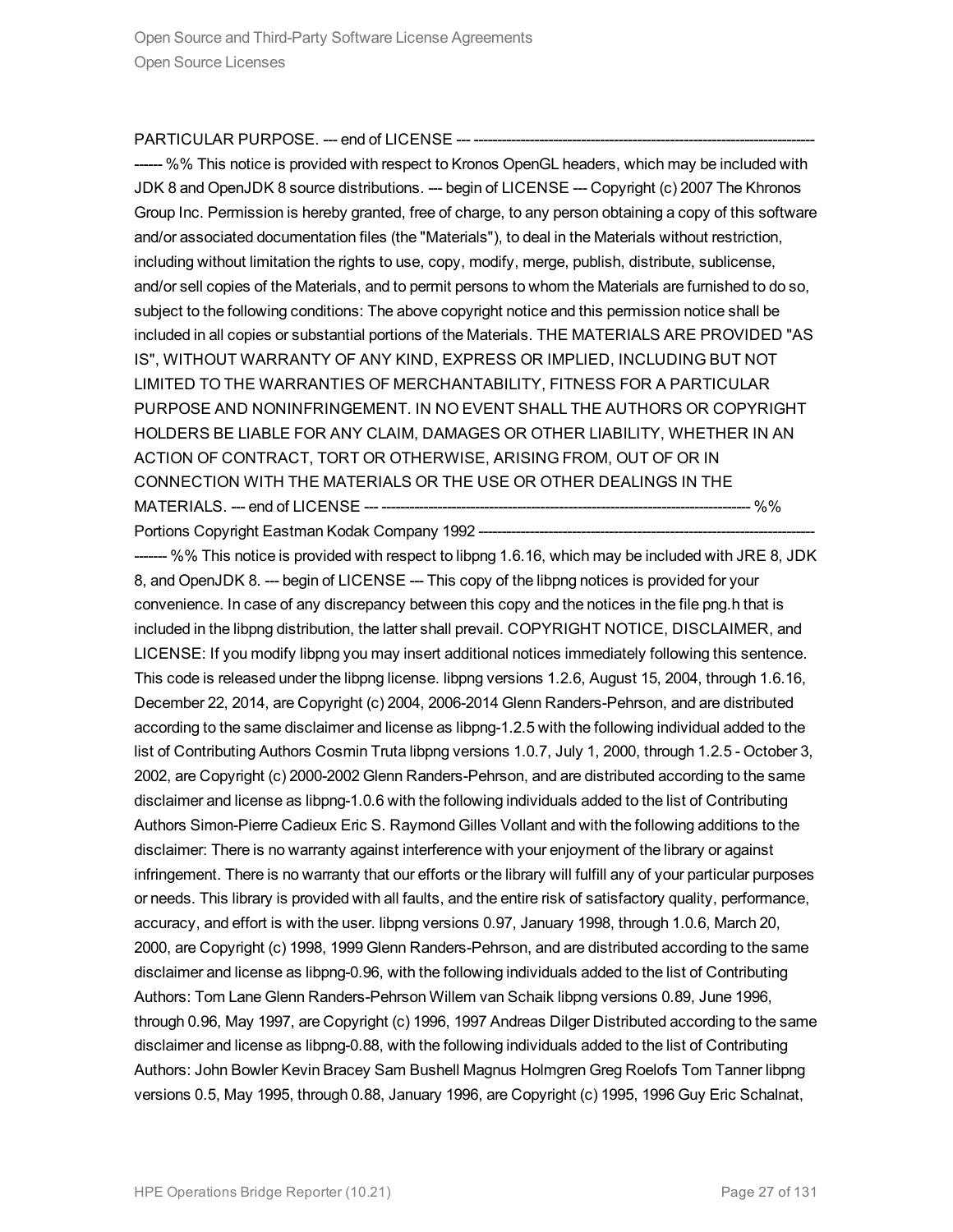Group 42, Inc. For the purposes of this copyright and license, "Contributing Authors" is defined as the following set of individuals: Andreas Dilger Dave Martindale Guy Eric Schalnat Paul Schmidt Tim Wegner The PNG Reference Library is supplied "AS IS". The Contributing Authors and Group 42, Inc. disclaim all warranties, expressed or implied, including, without limitation, the warranties of merchantability and of fitness for any purpose. The Contributing Authors and Group 42, Inc. assume no liability for direct, indirect, incidental, special, exemplary, or consequential damages, which may result from the use of the PNG Reference Library, even if advised of the possibility of such damage. Permission is hereby granted to use, copy, modify, and distribute this source code, or portions hereof, for any purpose, without fee, subject to the following restrictions: 1. The origin of this source code must not be misrepresented. 2. Altered versions must be plainly marked as such and must not be misrepresented as being the original source. 3. This Copyright notice may not be removed or altered from any source or altered source distribution. The Contributing Authors and Group 42, Inc. specifically permit, without fee, and encourage the use of this source code as a component to supporting the PNG file format in commercial products. If you use this source code in a product, acknowledgment is not required but would be appreciated. A "png\_get\_copyright" function is available, for convenient use in "about" boxes and the like: printf("%s", png\_get\_copyright(NULL)); Also, the PNG logo (in PNG format, of course) is supplied in the files "pngbar.png" and "pngbar.jpg (88x31) and "pngnow.png" (98x31). Libpng is OSI Certified Open Source Software. OSI Certified Open Source is a certification mark of the Open Source Initiative. Glenn Randers-Pehrson glennrp at users.sourceforge.net December 22, 2014 -- - end of LICENSE --- ------------------------------------------------------------------------------- %% This notice is provided with respect to GIFLIB 5.1.1 & libungif 4.1.3, which may be included with JRE 8, JDK 8, and OpenJDK 8. --- begin of LICENSE --- The GIFLIB distribution is Copyright (c) 1997 Eric S. Raymond Permission is hereby granted, free of charge, to any person obtaining a copy of this software and associated documentation files (the "Software"), to deal in the Software without restriction, including without limitation the rights to use, copy, modify, merge, publish, distribute, sublicense, and/or sell copies of the Software, and to permit persons to whom the Software is furnished to do so, subject to the following conditions: The above copyright notice and this permission notice shall be included in all copies or substantial portions of the Software. THE SOFTWARE IS PROVIDED "AS IS", WITHOUT WARRANTY OF ANY KIND, EXPRESS OR IMPLIED, INCLUDING BUT NOT LIMITED TO THE WARRANTIES OF MERCHANTABILITY, FITNESS FOR A PARTICULAR PURPOSE AND NONINFRINGEMENT. IN NO EVENT SHALL THE AUTHORS OR COPYRIGHT HOLDERS BE LIABLE FOR ANY CLAIM, DAMAGES OR OTHER LIABILITY, WHETHER IN AN ACTION OF CONTRACT, TORT OR OTHERWISE, ARISING FROM, OUT OF OR IN CONNECTION WITH THE SOFTWARE OR THE USE OR OTHER DEALINGS IN THE SOFTWARE. --- end of LICENSE - -------------------- %% This notice is provided with respect to

Little CMS 2.7, which may be included with JRE 8, JDK 8, and OpenJDK 8. --- begin of LICENSE ---Little CMS Copyright (c) 1998-2015 Marti Maria Saguer Permission is hereby granted, free of charge, to any person obtaining a copy of this software and associated documentation files (the "Software"), to deal in the Software without restriction, including without limitation the rights to use, copy, modify, merge, publish, distribute, sublicense, and/or sell copies of the Software, and to permit persons to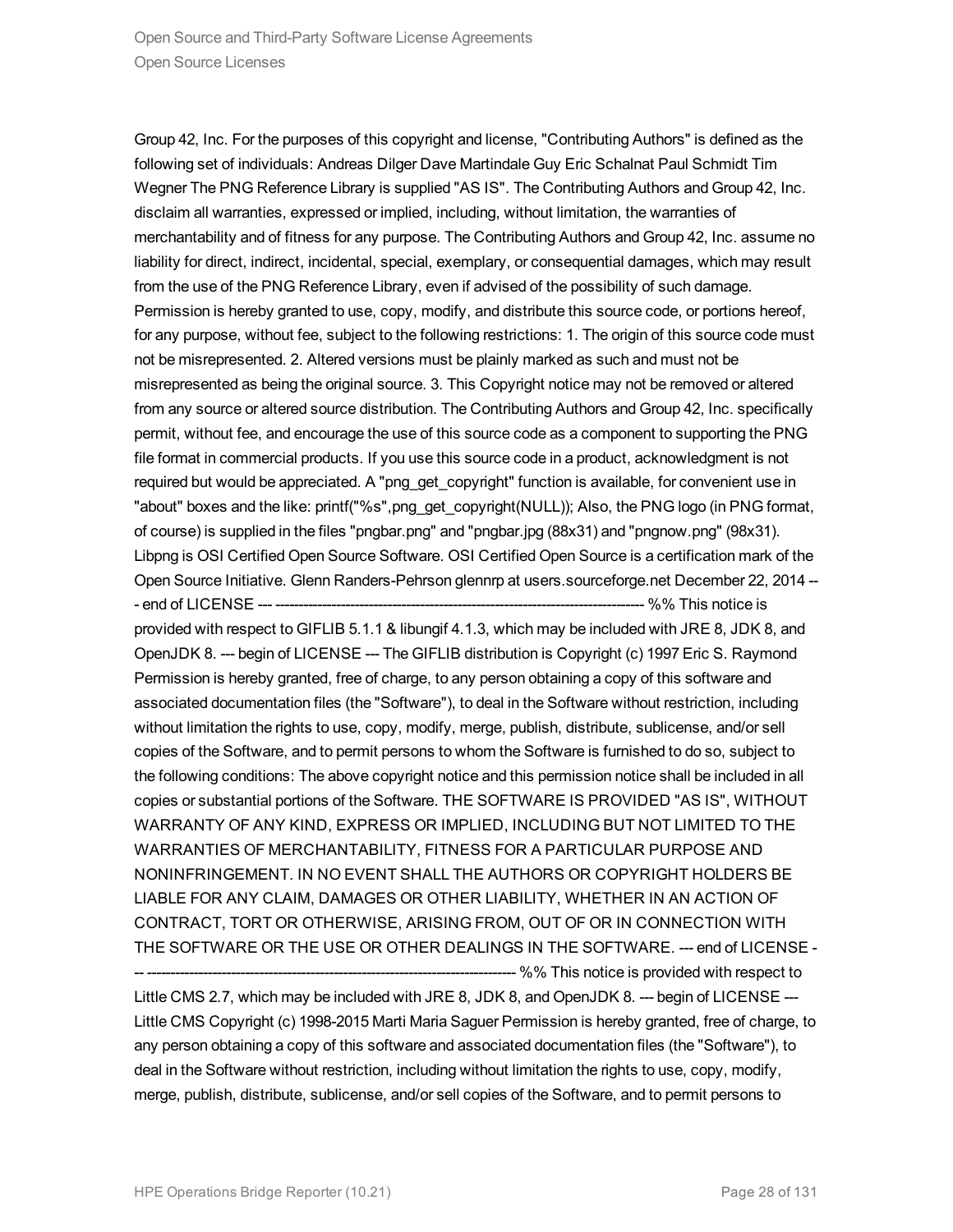whom the Software is furnished to do so, subject to the following conditions: The above copyright notice and this permission notice shall be included in all copies or substantial portions of the Software. THE SOFTWARE IS PROVIDED "AS IS", WITHOUT WARRANTY OF ANY KIND, EXPRESS OR IMPLIED, INCLUDING BUT NOT LIMITED TO THE WARRANTIES OF MERCHANTABILITY, FITNESS FOR A PARTICULAR PURPOSE AND NONINFRINGEMENT. IN NO EVENT SHALL THE AUTHORS OR COPYRIGHT HOLDERS BE LIABLE FOR ANY CLAIM, DAMAGES OR OTHER LIABILITY, WHETHER IN AN ACTION OF CONTRACT, TORT OR OTHERWISE, ARISING FROM, OUT OF OR IN CONNECTION WITH THE SOFTWARE OR THE USE OR OTHER DEALINGS IN THE SOFTWARE. --- end of LICENSE --- ---

---------------------------- %% Lucida is a registered trademark or trademark of Bigelow & Holmes in the U.S. and other countries. ------------------------------------------------------------------------------- %% This notice is provided with respect to Mesa 3D Graphics Library v4.1, which may be included with JRE 8, JDK 8, and OpenJDK 8 source distributions. --- begin of LICENSE --- Mesa 3-D graphics library Version: 4.1 Copyright (C) 1999-2002 Brian Paul All Rights Reserved. Permission is hereby granted, free of charge, to any person obtaining a copy of this software and associated documentation files (the "Software"), to deal in the Software without restriction, including without limitation the rights to use, copy, modify, merge, publish, distribute, sublicense, and/or sell copies of the Software, and to permit persons to whom the Software is furnished to do so, subject to the following conditions: The above copyright notice and this permission notice shall be included in all copies or substantial portions of the Software. THE SOFTWARE IS PROVIDED "AS IS", WITHOUT WARRANTY OF ANY KIND, EXPRESS OR IMPLIED, INCLUDING BUT NOT LIMITED TO THE WARRANTIES OF MERCHANTABILITY, FITNESS FOR A PARTICULAR PURPOSE AND NONINFRINGEMENT. IN NO EVENT SHALL BRIAN PAUL BE LIABLE FOR ANY CLAIM, DAMAGES OR OTHER LIABILITY, WHETHER IN AN ACTION OF CONTRACT, TORT OR OTHERWISE, ARISING FROM, OUT OF OR IN CONNECTION WITH THE SOFTWARE OR THE USE OR OTHER DEALINGS IN THE SOFTWARE. --- end of LICENSE --- ------------------------------------------------------------------------------- %% This notice is provided with respect to Mozilla Network Security Services (NSS), which is supplied with the JDK test suite in the OpenJDK source code repository. It is licensed under Mozilla Public License (MPL), version 2.0. The NSS libraries are supplied in executable form, built from unmodified NSS source code labeled with the "NSS 3 16 RTM" HG tag. The NSS source code is available in the OpenJDK source code repository at: jdk/test/sun/security/pkcs11/nss/src The NSS libraries are available in the OpenJDK source code repository at: jdk/test/sun/security/pkcs11/nss/lib --- begin of LICENSE --- Mozilla Public License Version 2.0 ================================== 1. Definitions -------------- 1.1. "Contributor" means each individual or legal entity that creates, contributes to the creation of, or owns Covered Software. 1.2. "Contributor Version" means the combination of the Contributions of others (if any) used by a Contributor and that particular Contributor's Contribution. 1.3. "Contribution" means Covered Software of a particular Contributor. 1.4. "Covered Software" means Source Code Form to which the initial Contributor has attached the notice in Exhibit A, the Executable Form of such Source Code Form, and Modifications of such Source Code Form, in each case including portions thereof. 1.5. "Incompatible With Secondary Licenses" means (a) that the initial Contributor has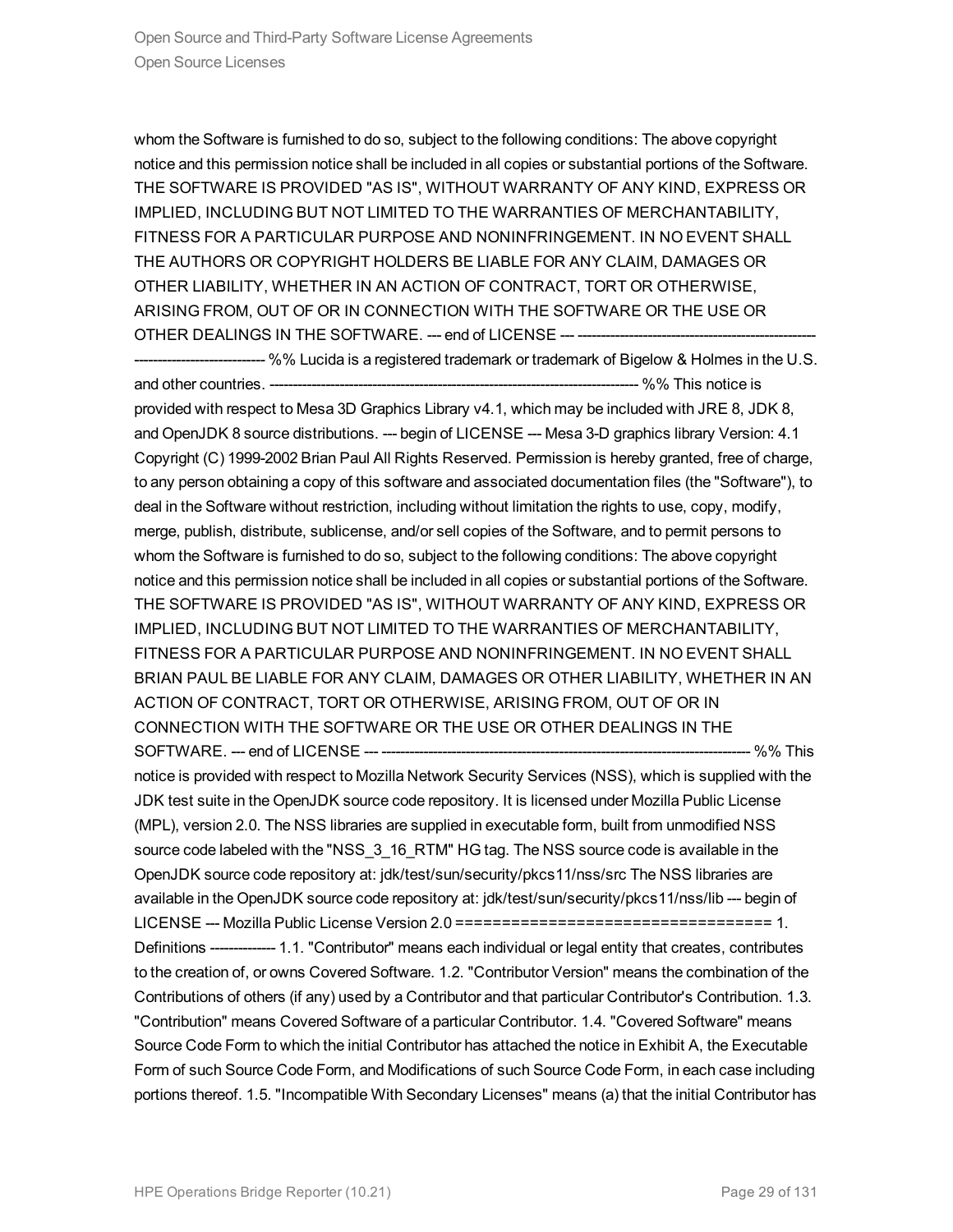attached the notice described in Exhibit B to the Covered Software; or (b) that the Covered Software was made available under the terms of version 1.1 or earlier of the License, but not also under the terms of a Secondary License. 1.6. "Executable Form" means any form of the work other than Source Code Form. 1.7. "Larger Work" means a work that combines Covered Software with other material, in a separate file or files, that is not Covered Software. 1.8. "License" means this document. 1.9. "Licensable" means having the right to grant, to the maximum extent possible, whether at the time of the initial grant or subsequently, any and all of the rights conveyed by this License. 1.10. "Modifications" means any of the following: (a) any file in Source Code Form that results from an addition to, deletion from, or modification of the contents of Covered Software; or (b) any new file in Source Code Form that contains any Covered Software. 1.11. "Patent Claims" of a Contributor means any patent claim(s), including without limitation, method, process, and apparatus claims, in any patent Licensable by such Contributor that would be infringed, but for the grant of the License, by the making, using, selling, offering for sale, having made, import, or transfer of either its Contributions or its Contributor Version. 1.12. "Secondary License" means either the GNU General Public License, Version 2.0, the GNU Lesser General Public License, Version 2.1, the GNU Affero General Public License, Version 3.0, or any later versions of those licenses. 1.13. "Source Code Form" means the form of the work preferred for making modifications. 1.14. "You" (or "Your") means an individual or a legal entity exercising rights under this License. For legal entities, "You" includes any entity that controls, is controlled by, or is under common control with You. For purposes of this definition, "control" means (a) the power, direct or indirect, to cause the direction or management of such entity, whether by contract or otherwise, or (b) ownership of more than fifty percent (50%) of the outstanding shares or beneficial ownership of such entity. 2. License Grants and Conditions -------------------------------- 2.1. Grants Each Contributor hereby grants You a world-wide, royalty-free, non-exclusive license: (a) under intellectual property rights (other than patent or trademark) Licensable by such Contributor to use, reproduce, make available, modify, display, perform, distribute, and otherwise exploit its Contributions, either on an unmodified basis, with Modifications, or as part of a Larger Work; and (b) under Patent Claims of such Contributor to make, use, sell, offer for sale, have made, import, and otherwise transfer either its Contributions or its Contributor Version. 2.2. Effective Date The licenses granted in Section 2.1 with respect to any Contribution become effective for each Contribution on the date the Contributor first distributes such Contribution. 2.3. Limitations on Grant Scope The licenses granted in this Section 2 are the only rights granted under this License. No additional rights or licenses will be implied from the distribution or licensing of Covered Software under this License. Notwithstanding Section 2.1(b) above, no patent license is granted by a Contributor: (a) for any code that a Contributor has removed from Covered Software; or (b) for infringements caused by: (i) Your and any other third party's modifications of Covered Software, or (ii) the combination of its Contributions with other software (except as part of its Contributor Version); or (c) under Patent Claims infringed by Covered Software in the absence of its Contributions. This License does not grant any rights in the trademarks, service marks, or logos of any Contributor (except as may be necessary to comply with the notice requirements in Section 3.4). 2.4. Subsequent Licenses No Contributor makes additional grants as a result of Your choice to distribute the Covered Software under a subsequent version of this License (see Section 10.2) or under the terms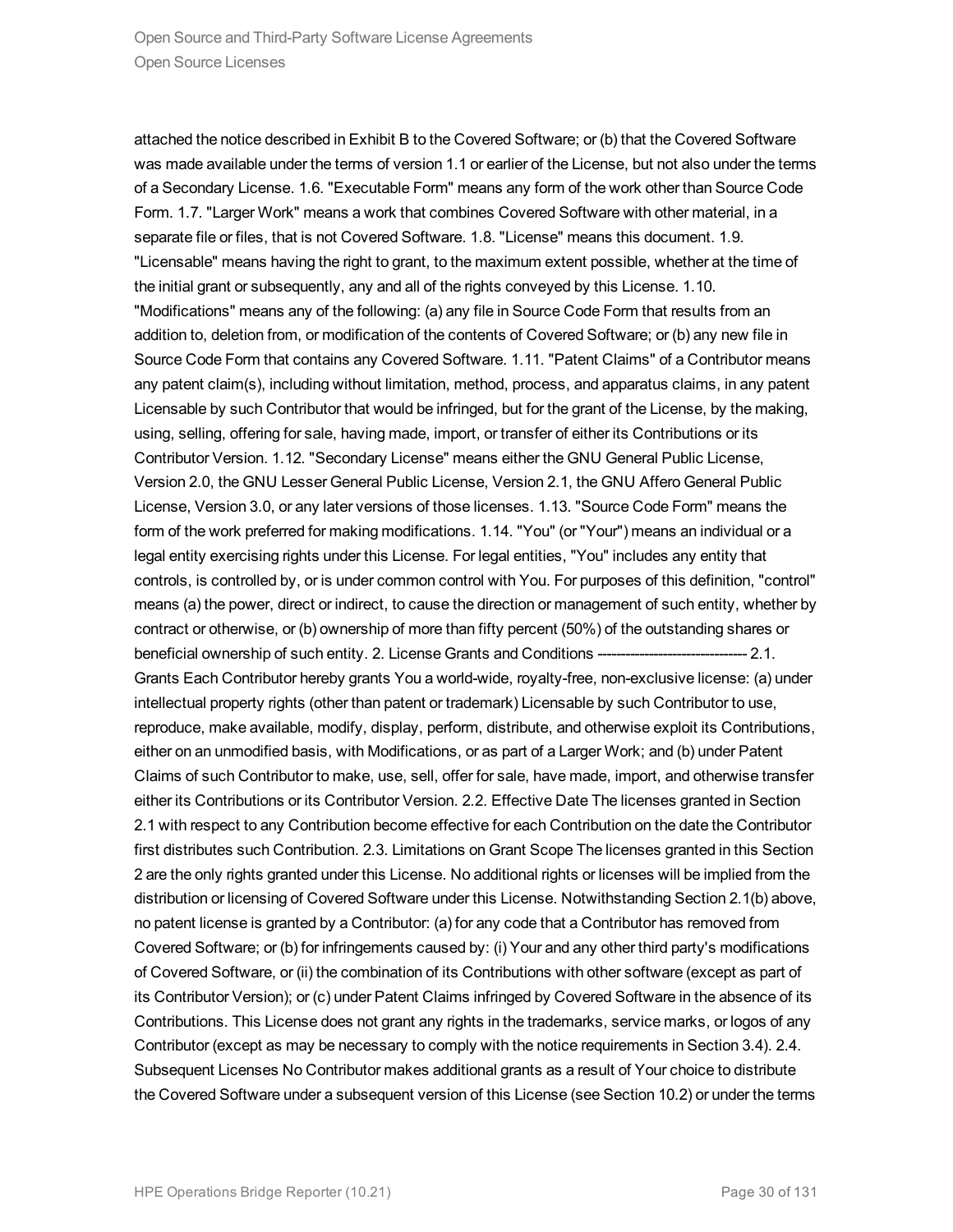of a Secondary License (if permitted under the terms of Section 3.3). 2.5. Representation Each Contributor represents that the Contributor believes its Contributions are its original creation(s) or it has sufficient rights to grant the rights to its Contributions conveyed by this License. 2.6. Fair Use This License is not intended to limit any rights You have under applicable copyright doctrines of fair use, fair dealing, or other equivalents. 2.7. Conditions Sections 3.1, 3.2, 3.3, and 3.4 are conditions of the licenses granted in Section 2.1. 3. Responsibilities ------------------- 3.1. Distribution of Source Form All distribution of Covered Software in Source Code Form, including any Modifications that You create or to which You contribute, must be under the terms of this License. You must inform recipients that the Source Code Form of the Covered Software is governed by the terms of this License, and how they can obtain a copy of this License. You may not attempt to alter or restrict the recipients' rights in the Source Code Form. 3.2. Distribution of Executable Form If You distribute Covered Software in Executable Form then: (a) such Covered Software must also be made available in Source Code Form, as described in Section 3.1, and You must inform recipients of the Executable Form how they can obtain a copy of such Source Code Form by reasonable means in a timely manner, at a charge no more than the cost of distribution to the recipient; and (b) You may distribute such Executable Form under the terms of this License, or sublicense it under different terms, provided that the license for the Executable Form does not attempt to limit or alter the recipients' rights in the Source Code Form under this License. 3.3. Distribution of a Larger Work You may create and distribute a Larger Work under terms of Your choice, provided that You also comply with the requirements of this License for the Covered Software. If the Larger Work is a combination of Covered Software with a work governed by one or more Secondary Licenses, and the Covered Software is not Incompatible With Secondary Licenses, this License permits You to additionally distribute such Covered Software under the terms of such Secondary License(s), so that the recipient of the Larger Work may, at their option, further distribute the Covered Software under the terms of either this License or such Secondary License(s). 3.4. Notices You may not remove or alter the substance of any license notices (including copyright notices, patent notices, disclaimers of warranty, or limitations of liability) contained within the Source Code Form of the Covered Software, except that You may alter any license notices to the extent required to remedy known factual inaccuracies. 3.5. Application of Additional Terms You may choose to offer, and to charge a fee for, warranty, support, indemnity or liability obligations to one or more recipients of Covered Software. However, You may do so only on Your own behalf, and not on behalf of any Contributor. You must make it absolutely clear that any such warranty, support, indemnity, or liability obligation is offered by You alone, and You hereby agree to indemnify every Contributor for any liability incurred by such Contributor as a result of warranty, support, indemnity or liability terms You offer. You may include additional disclaimers of warranty and limitations of liability specific to any jurisdiction. 4. Inability to Comply Due to Statute or Regulation --------------------------------------------------- If it is impossible for You to comply with any of the terms of this License with respect to some or all of the Covered Software due to statute, judicial order, or regulation then You must: (a) comply with the terms of this License to the maximum extent possible; and (b) describe the limitations and the code they affect. Such description must be placed in a text file included with all distributions of the Covered Software under this License. Except to the extent prohibited by statute or regulation, such description must be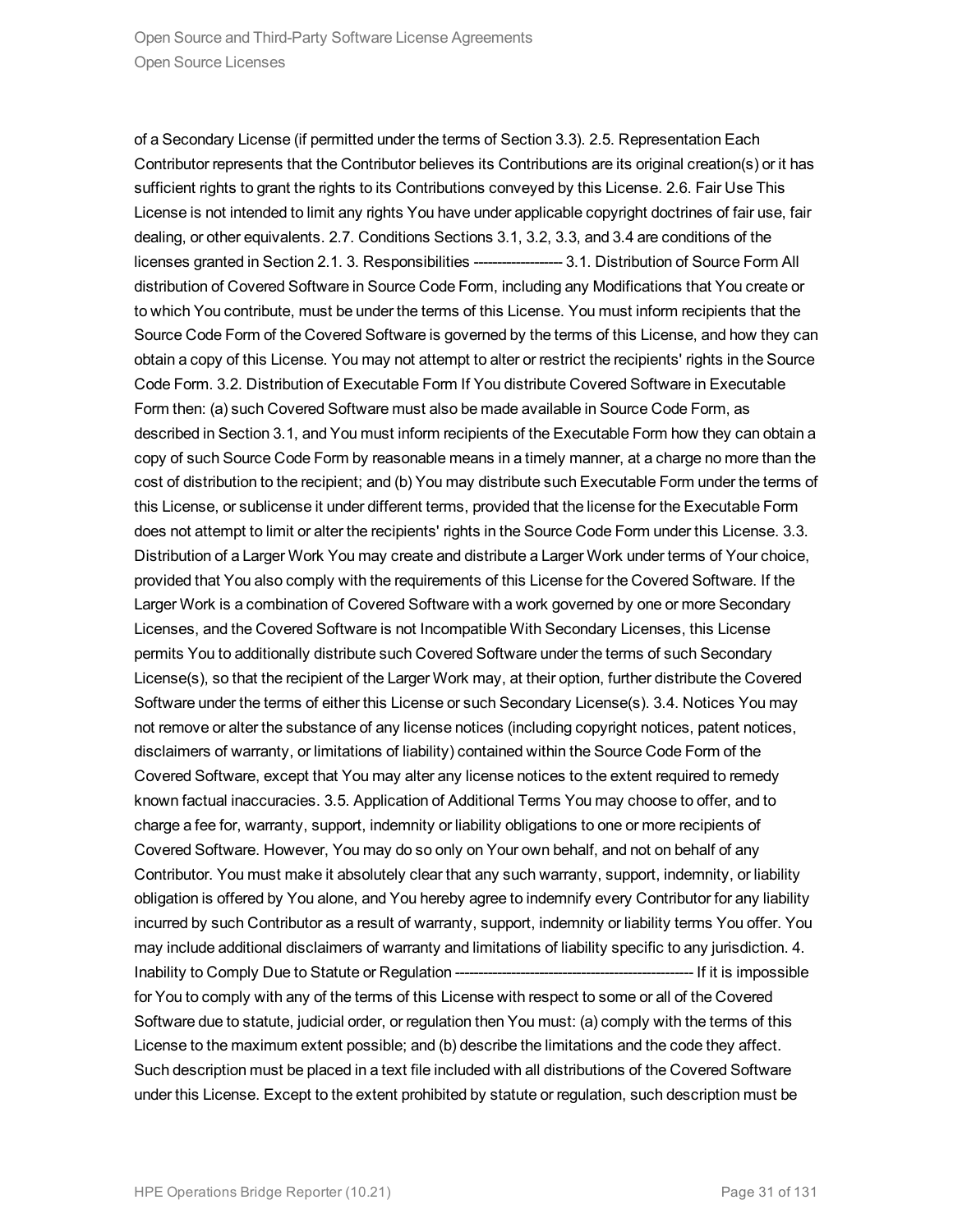sufficiently detailed for a recipient of ordinary skill to be able to understand it. 5. Termination -------------5.1. The rights granted under this License will terminate automatically if You fail to comply with any of its terms. However, if You become compliant, then the rights granted under this License from a particular Contributor are reinstated (a) provisionally, unless and until such Contributor explicitly and finally terminates Your grants, and (b) on an ongoing basis, if such Contributor fails to notify You of the non-compliance by some reasonable means prior to 60 days after You have come back into compliance. Moreover, Your grants from a particular Contributor are reinstated on an ongoing basis if such Contributor notifies You of the non-compliance by some reasonable means, this is the first time You have received notice of non-compliance with this License from such Contributor, and You become compliant prior to 30 days after Your receipt of the notice. 5.2. If You initiate litigation against any entity by asserting a patent infringement claim (excluding declaratory judgment actions, counter-claims, and cross-claims) alleging that a Contributor Version directly or indirectly infringes any patent, then the rights granted to You by any and all Contributors for the Covered Software under Section 2.1 of this License shall terminate. 5.3. In the event of termination under Sections 5.1 or 5.2 above, all end user license agreements (excluding distributors and resellers) which have been validly granted by You or Your distributors under this License prior to termination shall survive termination.

\*\*\*\*\*\*\*\*\*\*\*\*\*\*\*\*\*\*\*\*\*\*\*\*\*\*\*\*\*\*\*\*\*\*\*\*\*\*\*\*\*\*\*\*\*\*\*\*\*\*\*\*\*\*\*\*\*\*\*\*\*\*\*\*\*\*\*\*\*\*\*\* \* \* \* 6. Disclaimer of Warranty \* \* -------- ---\*\*\*\* Covered Software is provided under this License on an "as is" \*\* basis, without warranty of any kind, either expressed, implied, or \* \* statutory, including, without limitation, warranties that the \* \* Covered Software is free of defects, merchantable, fit for a \* \* particular purpose or noninfringing. The entire risk as to the \*\* quality and performance of the Covered Software is with You. \*\* Should any Covered Software prove defective in any respect, You \* \* (not any Contributor) assume the cost of any necessary servicing, \*\* repair, or correction. This disclaimer of warranty constitutes an \*\* essential part of this License. No use of any Covered Software is \* \* authorized under this License except under this disclaimer. \* \* \* \*\*\*\*\*\*\*\*\*\*\*\*\*\*\*\*\*\*\*\*\*\*\*\*\*\*\*\*\*\*\*\*\*\*\*\*\*\*\*\*\*\*\*\*\*\*\*\*\*\*\*\*\*\*\*\*\*\*\*\*\*\*\*\*\*\*\*\*\*\*\*\* \*\*\*\*\*\*\*\*\*\*\*\*\*\*\*\*\*\*\*\*\*\*\*\*\*\*\*\*\*\*\*\*\*\*\*\*\*\*\*\*\*\*\*\*\*\*\*\*\*\*\*\*\*\*\*\*\*\*\*\*\*\*\*\*\*\*\*\*\*\*\*\* \* \* \* 7. Limitation of Liability \* \* ------------

---<sup>\*\*\*\*</sup> Under no circumstances and under no legal theory, whether tort \*\* (including negligence), contract, or otherwise, shall any \* \* Contributor, or anyone who distributes Covered Software as \* \* permitted above, be liable to You for any direct, indirect, \* \* special, incidental, or consequential damages of any character\* \* including, without limitation, damages for lost profits, loss of \* \* goodwill, work stoppage, computer failure or malfunction, or any \* \* and all other commercial damages or losses, even if such party \* \* shall have been informed of the possibility of such damages. This \* \* limitation of liability shall not apply to liability for death or \* \* personal injury resulting from such party's negligence to the \* \* extent applicable law prohibits such limitation. Some \* \* jurisdictions do not allow the exclusion or limitation of \* \* incidental or consequential damages, so this exclusion and \* \* limitation may not apply to You. \* \* \* \*\*\*\*\*\*\*\*\*\*\*\*\*\*\*\*\*\*\*\*\*\*\*\*\*\*\*\*\*\*\*\*\*\*\*\*\*\*\*\*\*\*\*\*\*\*\*\*\*\*\*\*\*\*\*\*\*\*\*\*\*\*\*\*\*\*\*\*\*\*\*\* 8. Litigation ------------- Any litigation relating to this License may be brought only in the courts of a jurisdiction where the defendant maintains its principal place of business and such litigation shall be governed by laws of that jurisdiction, without reference to its conflict-of-law provisions. Nothing in this Section shall prevent a party's ability to bring cross-claims or counter-claims. 9. Miscellaneous --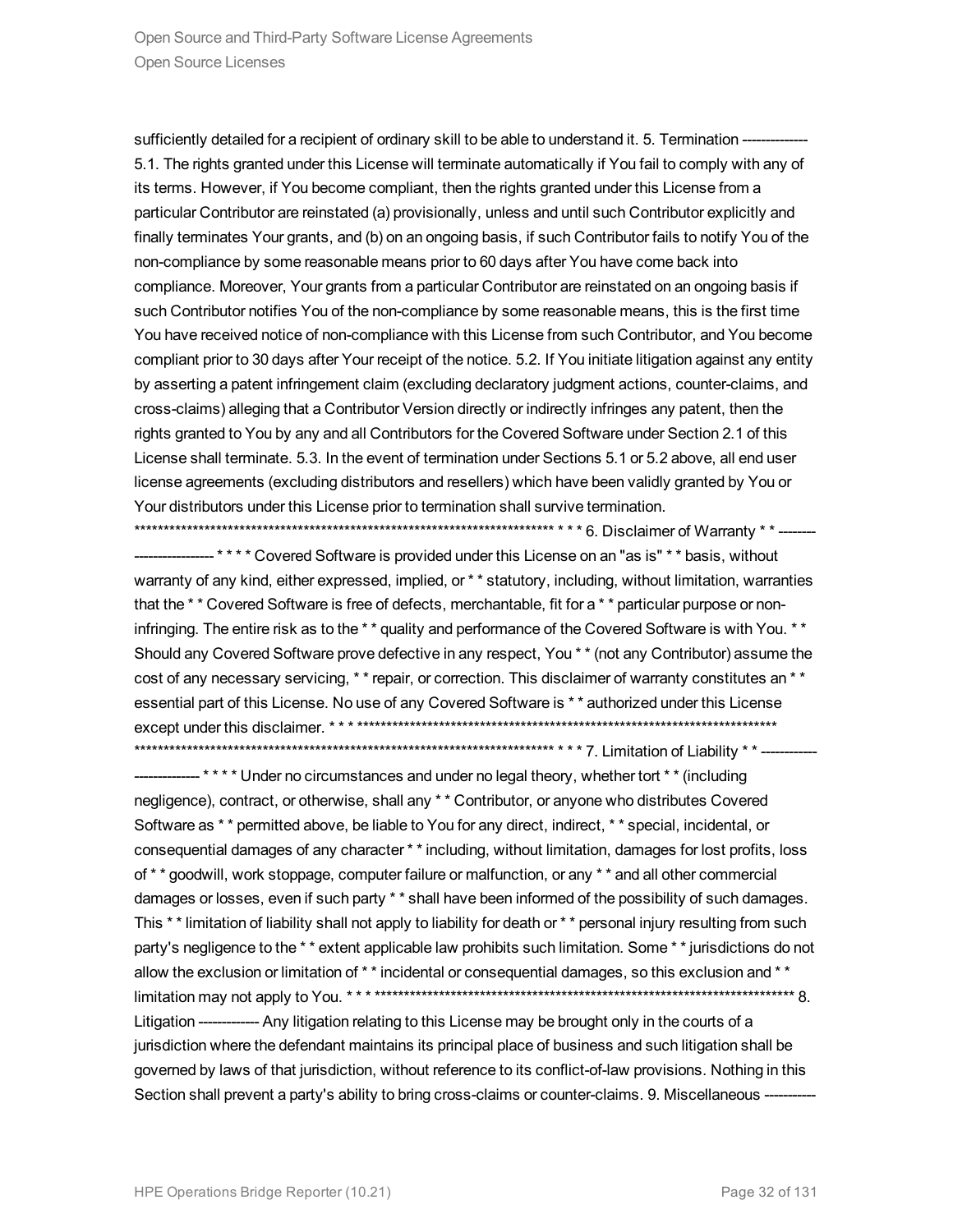Open Source and Third-Party Software License Agreements Open Source Licenses

----- This License represents the complete agreement concerning the subject matter hereof. If any provision of this License is held to be unenforceable, such provision shall be reformed only to the extent necessary to make it enforceable. Any law or regulation which provides that the language of a contract shall be construed against the drafter shall not be used to construe this License against a Contributor. 10. Versions of the License --------------------------- 10.1. New Versions Mozilla Foundation is the license steward. Except as provided in Section 10.3, no one other than the license steward has the right to modify or publish new versions of this License. Each version will be given a distinguishing version number. 10.2. Effect of New Versions You may distribute the Covered Software under the terms of the version of the License under which You originally received the Covered Software, or under the terms of any subsequent version published by the license steward. 10.3. Modified Versions If you create software not governed by this License, and you want to create a new license for such software, you may create and use a modified version of this License if you rename the license and remove any references to the name of the license steward (except to note that such modified license differs from this License). 10.4. Distributing Source Code Form that is Incompatible With Secondary Licenses If You choose to distribute Source Code Form that is Incompatible With Secondary Licenses under the terms of this version of the License, the notice described in Exhibit B of this License must be attached. Exhibit A - Source Code Form License Notice ------------------------------------------- This Source Code Form is subject to the terms of the Mozilla Public License, v. 2.0. If a copy of the MPL was not distributed with this file, You can obtain one at http://mozilla.org/MPL/2.0/. If it is not possible or desirable to put the notice in a particular file, then You may include the notice in a location (such as a LICENSE file in a relevant directory) where a recipient would be likely to look for such a notice. You may add additional accurate notices of copyright ownership. Exhibit B - "Incompatible With Secondary Licenses" Notice --------------------------------------------------------- This Source Code Form is "Incompatible With Secondary

Licenses", as defined by the Mozilla Public License, v. 2.0. --- end of LICENSE --- -

-%% This notice is provided with respect to PC/SC Lite for Suse Linux v.1.1.1, which may be included with JRE 8, JDK 8, and OpenJDK 8 on Linux and Solaris. --begin of LICENSE --- Copyright (c) 1999-2004 David Corcoran <corcoran@linuxnet.com> Copyright (c) 1999-2004 Ludovic Rousseau <ludovic.rousseau (at) free.fr> All rights reserved. Redistribution and use in source and binary forms, with or without modification, are permitted provided that the following conditions are met: 1. Redistributions of source code must retain the above copyright notice, this list of conditions and the following disclaimer. 2. Redistributions in binary form must reproduce the above copyright notice, this list of conditions and the following disclaimer in the documentation and/or other materials provided with the distribution. 3. All advertising materials mentioning features or use of this software must display the following acknowledgement: This product includes software developed by: David Corcoran <corcoran@linuxnet.com> http://www.linuxnet.com (MUSCLE) 4. The name of the author may not be used to endorse or promote products derived from this software without specific prior written permission. Changes to this license can be made only by the copyright author with explicit written consent. THIS SOFTWARE IS PROVIDED BY THE AUTHOR ``AS IS'' AND ANY EXPRESS OR IMPLIED WARRANTIES, INCLUDING, BUT NOT LIMITED TO, THE IMPLIED WARRANTIES OF MERCHANTABILITY AND FITNESS FOR A PARTICULAR PURPOSE ARE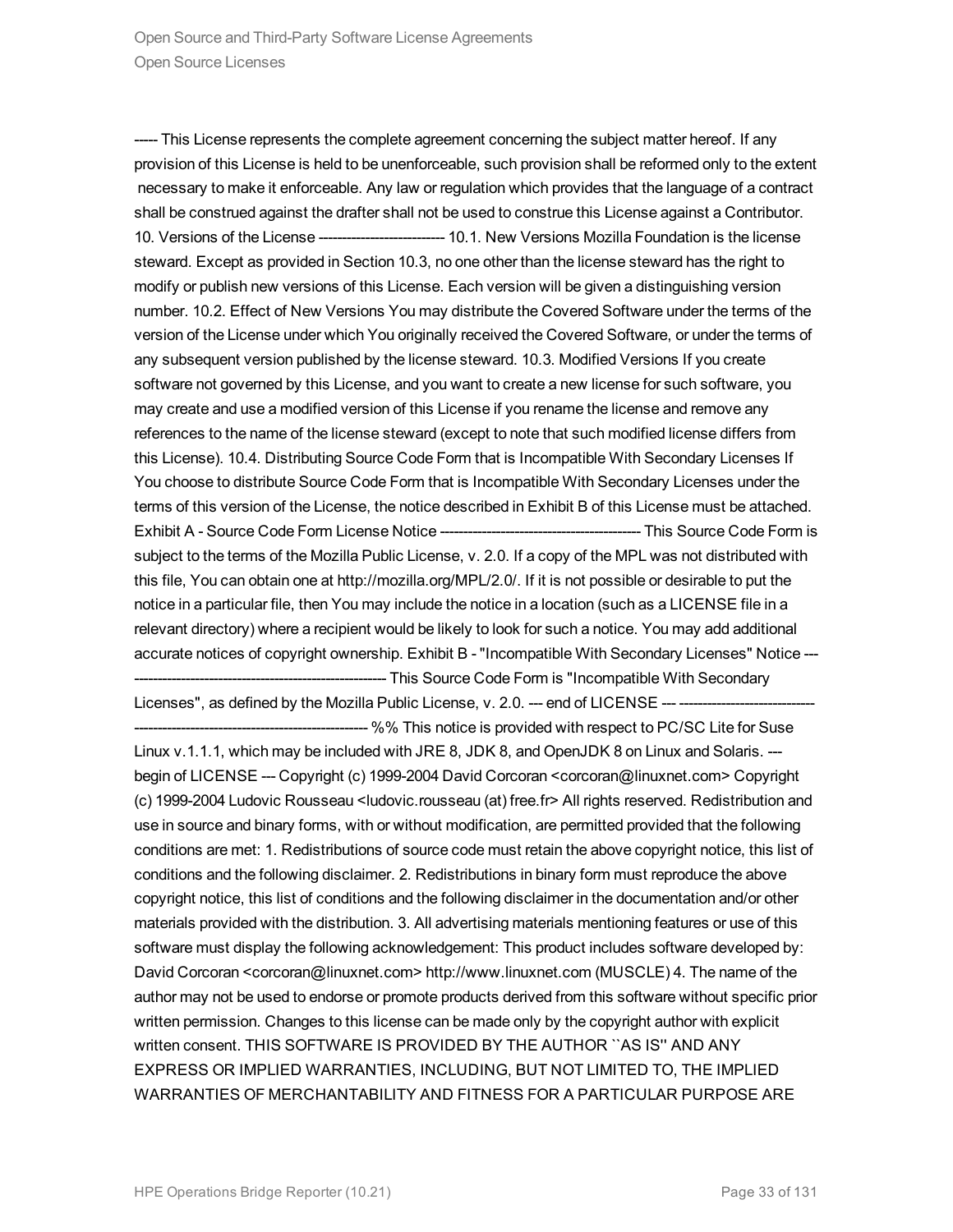DISCLAIMED. IN NO EVENT SHALL THE AUTHOR BE LIABLE FOR ANY DIRECT, INDIRECT, INCIDENTAL, SPECIAL, EXEMPLARY, OR CONSEQUENTIAL DAMAGES (INCLUDING, BUT NOT LIMITED TO, PROCUREMENT OF SUBSTITUTE GOODS OR SERVICES; LOSS OF USE, DATA, OR PROFITS; OR BUSINESS INTERRUPTION) HOWEVER CAUSED AND ON ANY THEORY OF LIABILITY, WHETHER IN CONTRACT, STRICT LIABILITY, OR TORT (INCLUDING NEGLIGENCE OR OTHERWISE) ARISING IN ANY WAY OUT OF THE USE OF THIS SOFTWARE, EVEN IF ADVISED OF THE POSSIBILITY OF SUCH DAMAGE. --- end of LICENSE -

-- ------------------------------------------------------------------------------- %% This notice is provided with respect to

PorterStemmer v4, which may be included with JRE 8, JDK 8, and OpenJDK 8. --- begin of LICENSE --- See: http://tartarus.org/~martin/PorterStemmer The software is completely free for any purpose, unless notes at the head of the program text indicates otherwise (which is rare). In any case, the notes about licensing are never more restrictive than the BSD License. In every case where the software is not written by me (Martin Porter), this licensing arrangement has been endorsed by the contributor, and it is therefore unnecessary to ask the contributor again to confirm it. I have not asked any contributors (or their employers, if they have them) for proofs that they have the right to distribute their software in this way. --- end of LICENSE --- ------------------------------------------------------------------------------- %% This

notice is provided with respect to Relax NG Object/Parser v.20050510, which may be included with JRE 8, JDK 8, and OpenJDK 8. --- begin of LICENSE --- Copyright (c) Kohsuke Kawaguchi Permission is hereby granted, free of charge, to any person obtaining a copy of this software and associated documentation files (the "Software"), to deal in the Software without restriction, including without limitation the rights to use, copy, modify, merge, publish, distribute, sublicense, and/or sell copies of the Software, and to permit persons to whom the Software is furnished to do so, subject to the following conditions: The above copyright notice and this permission notice shall be included in all copies or substantial portions of the Software. THE SOFTWARE IS PROVIDED "AS IS", WITHOUT WARRANTY OF ANY KIND, EXPRESS OR IMPLIED, INCLUDING BUT NOT LIMITED TO THE WARRANTIES OF MERCHANTABILITY, FITNESS FOR A PARTICULAR PURPOSE AND NONINFRINGEMENT. IN NO EVENT SHALL THE AUTHORS OR COPYRIGHT HOLDERS BE LIABLE FOR ANY CLAIM, DAMAGES OR OTHER LIABILITY, WHETHER IN AN ACTION OF CONTRACT, TORT OR OTHERWISE, ARISING FROM, OUT OF OR IN CONNECTION WITH THE SOFTWARE OR THE USE OR OTHER DEALINGS IN THE SOFTWARE. --- end of LICENSE --- ------------------------------------------------------------------------------- %% This notice is provided with respect to

RelaxNGCC v1.12, which may be included with JRE 8, JDK 8, and OpenJDK 8. --- begin of LICENSE --- Copyright (c) 2000-2003 Daisuke Okajima and Kohsuke Kawaguchi. All rights reserved. Redistribution and use in source and binary forms, with or without modification, are permitted provided that the following conditions are met: 1. Redistributions of source code must retain the above copyright notice, this list of conditions and the following disclaimer. 2. Redistributions in binary form must reproduce the above copyright notice, this list of conditions and the following disclaimer in the documentation and/or other materials provided with the distribution. 3. The end-user documentation included with the redistribution, if any, must include the following acknowledgment: "This product

includes software developed by Daisuke Okajima and Kohsuke Kawaguchi (http://relaxngcc.sf.net/)."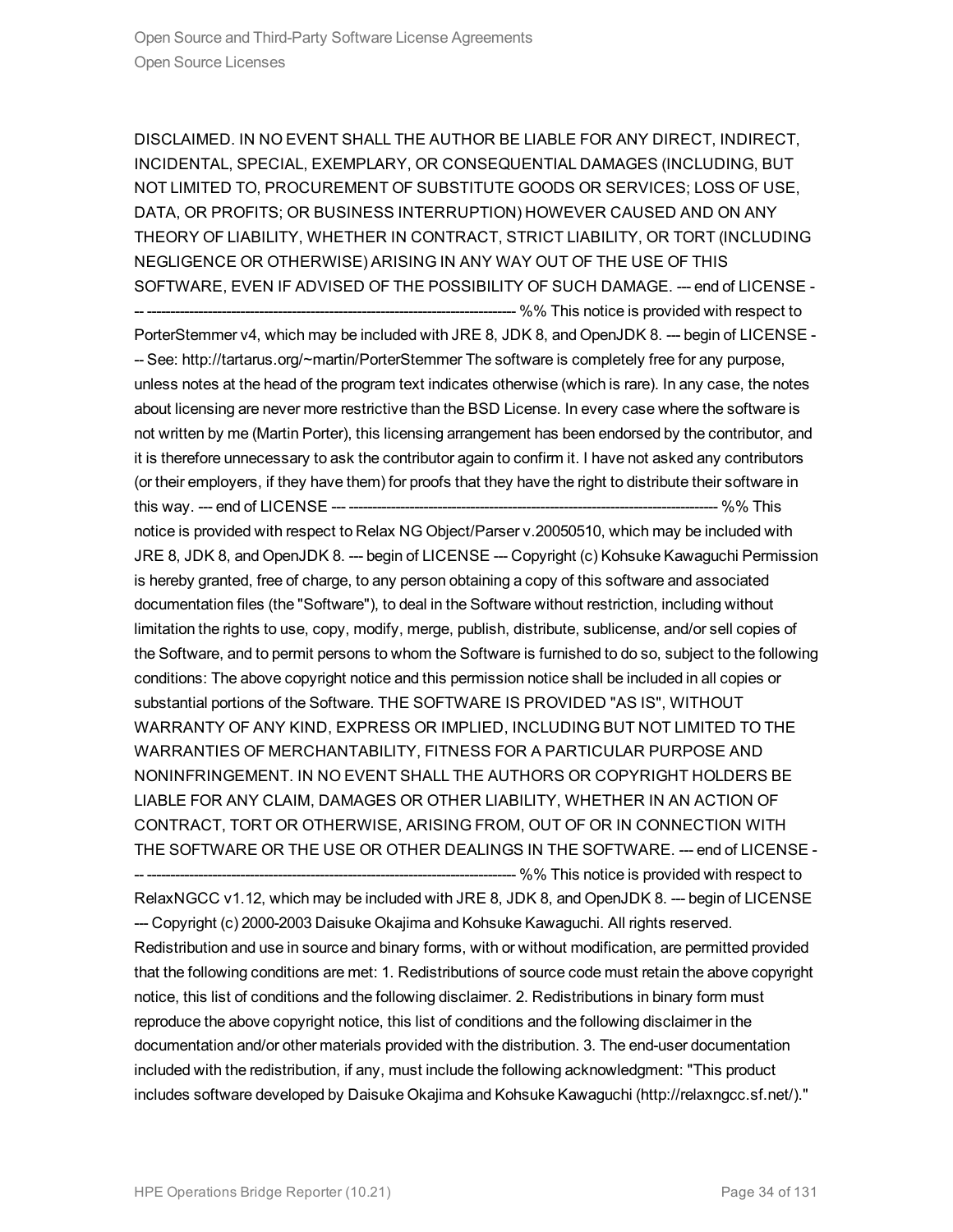Alternately, this acknowledgment may appear in the software itself, if and wherever such third-party acknowledgments normally appear. 4. The names of the copyright holders must not be used to endorse or promote products derived from this software without prior written permission. For written permission, please contact the copyright holders. 5. Products derived from this software may not be called "RELAXNGCC", nor may "RELAXNGCC" appear in their name, without prior written permission of the copyright holders. THIS SOFTWARE IS PROVIDED "AS IS" AND ANY EXPRESSED OR IMPLIED WARRANTIES, INCLUDING, BUT NOT LIMITED TO, THE IMPLIED WARRANTIES OF MERCHANTABILITY AND FITNESS FOR A PARTICULAR PURPOSE ARE DISCLAIMED.IN NO EVENT SHALL THE APACHE SOFTWARE FOUNDATION OR ITS CONTRIBUTORS BE LIABLE FOR ANY DIRECT, INDIRECT, INCIDENTAL, SPECIAL, EXEMPLARY, OR CONSEQUENTIAL DAMAGES (INCLUDING, BUT NOT LIMITED TO, PROCUREMENT OF SUBSTITUTE GOODS OR SERVICES; LOSS OF USE, DATA, OR PROFITS; OR BUSINESS INTERRUPTION) HOWEVER CAUSED AND ON ANY THEORY OF LIABILITY, WHETHER IN CONTRACT, STRICT LIABILITY, OR TORT (INCLUDING NEGLIGENCE OR OTHERWISE) ARISING IN ANY WAY OUT OF THE USE OF THIS SOFTWARE, EVEN IF ADVISED OF THE POSSIBILITY OF SUCH DAMAGE. --- end of LICENSE --- ------------------------------------------------------------------------------- %%

This notice is provided with respect to SAX 2.0.1, which may be included with JRE 8, JDK 8, and OpenJDK 8. --- begin of LICENSE --- SAX is free! In fact, it's not possible to own a license to SAX, since it's been placed in the public domain. No Warranty Because SAX is released to the public domain, there is no warranty for the design or for the software implementation, to the extent permitted by applicable law. Except when otherwise stated in writing the copyright holders and/or other parties provide SAX "as is" without warranty of any kind, either expressed or implied, including, but not limited to, the implied warranties of merchantability and fitness for a particular purpose. The entire risk as to the quality and performance of SAX is with you. Should SAX prove defective, you assume the cost of all necessary servicing, repair or correction. In no event unless required by applicable law or agreed to in writing will any copyright holder, or any other party who may modify and/or redistribute SAX, be liable to you for damages, including any general, special, incidental or consequential damages arising out of the use or inability to use SAX (including but not limited to loss of data or data being rendered inaccurate or losses sustained by you or third parties or a failure of the SAX to operate with any other programs), even if such holder or other party has been advised of the possibility of such damages. Copyright Disclaimers This page includes statements to that effect by David Megginson, who would have been able to claim copyright for the original work. SAX 1.0 Version 1.0 of the Simple API for XML (SAX), created collectively by the membership of the XML-DEV mailing list, is hereby released into the public domain. No one owns SAX: you may use it freely in both commercial and non-commercial applications, bundle it with your software distribution, include it on a CD-ROM, list the source code in a book, mirror the documentation at your own web site, or use it in any other way you see fit. David Megginson, sax@megginson.com 1998-05-11 SAX 2.0 I hereby abandon any property rights to SAX 2.0 (the Simple API for XML), and release all of the SAX 2.0 source code, compiled code, and documentation contained in this distribution into the Public Domain. SAX comes with NO WARRANTY or guarantee of fitness for any purpose. David Megginson, david@megginson.com 2000-05-05 --- end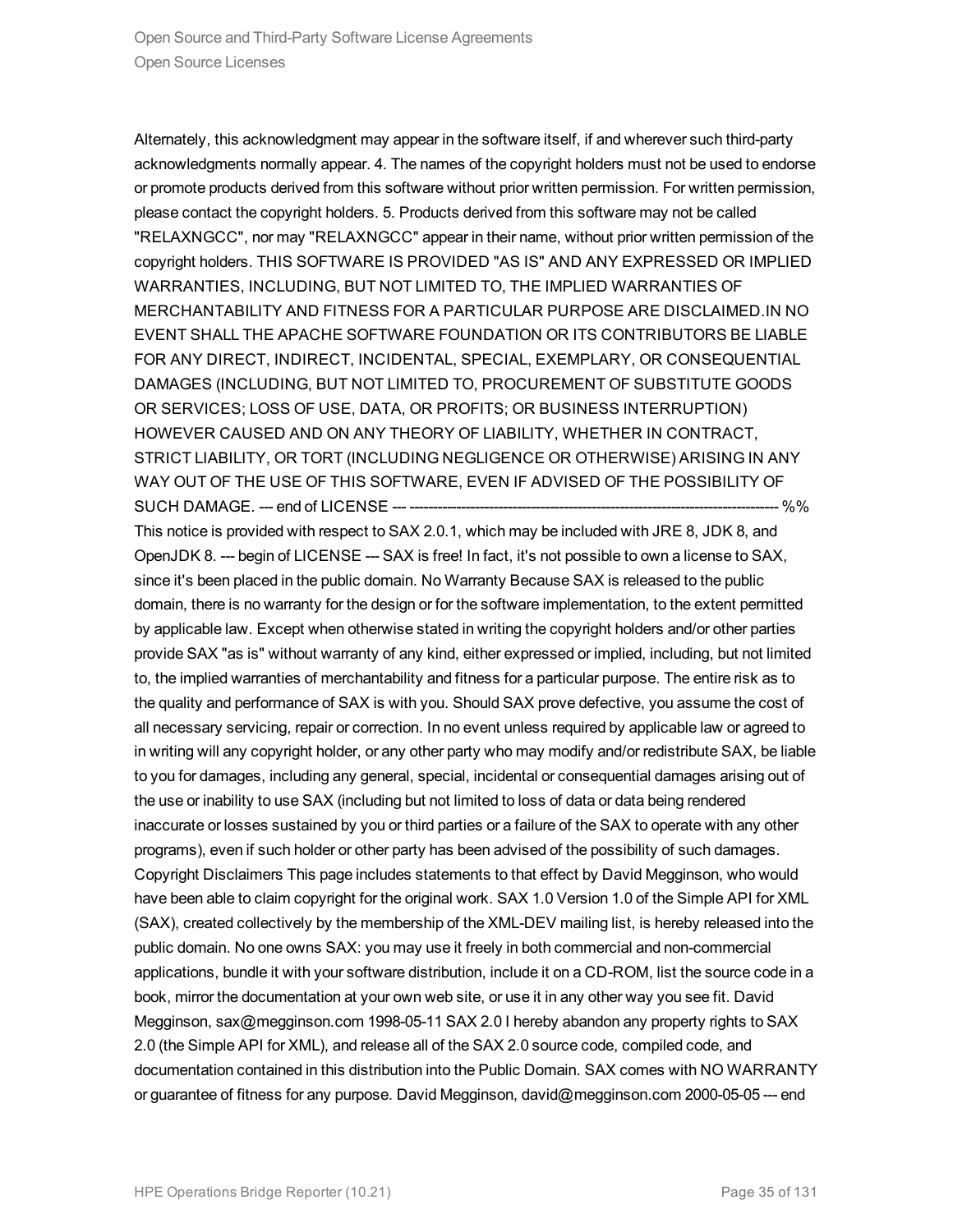of LICENSE --- ------------------------------------------------------------------------------- %% This notice is provided with respect to SoftFloat version 2b, which may be included with JRE 8, JDK 8, and OpenJDK 8 on Linux/ARM. --- begin of LICENSE --- Use of any of this software is governed by the terms of the license below: SoftFloat was written by me, John R. Hauser. This work was made possible in part by the International Computer Science Institute, located at Suite 600, 1947 Center Street, Berkeley, California 94704. Funding was partially provided by the National Science Foundation under grant MIP-9311980. The original version of this code was written as part of a project to build a fixed-point vector processor in collaboration with the University of California at Berkeley, overseen by Profs. Nelson Morgan and John Wawrzynek. THIS SOFTWARE IS DISTRIBUTED AS IS, FOR FREE. Although reasonable effort has been made to avoid it, THIS SOFTWARE MAY CONTAIN FAULTS THAT WILL AT TIMES RESULT IN INCORRECT BEHAVIOR. USE OF THIS SOFTWARE IS RESTRICTED TO PERSONS AND ORGANIZATIONS WHO CAN AND WILL TAKE FULL RESPONSIBILITY FOR ALL LOSSES, COSTS, OR OTHER PROBLEMS THEY INCUR DUE TO THE SOFTWARE, AND WHO FURTHERMORE EFFECTIVELY INDEMNIFY JOHN HAUSER AND THE INTERNATIONAL COMPUTER SCIENCE INSTITUTE (possibly via similar legal warning) AGAINST ALL LOSSES, COSTS, OR OTHER PROBLEMS INCURRED BY THEIR CUSTOMERS AND CLIENTS DUE TO THE SOFTWARE. Derivative works are acceptable, even for commercial purposes, provided that the minimal documentation requirements stated in the source code are satisfied. --- end of LICENSE --- -----

-------------------------------------------------------------------------- %% This notice is provided with respect to

Sparkle 1.5, which may be included with JRE 8 on Mac OS X. --- begin of LICENSE --- Copyright (c) 2012 Sparkle.org and Andy Matuschak Permission is hereby granted, free of charge, to any person obtaining a copy of this software and associated documentation files (the "Software"), to deal in the Software without restriction, including without limitation the rights to use, copy, modify, merge, publish, distribute, sublicense, and/or sell copies of the Software, and to permit persons to whom the Software is furnished to do so, subject to the following conditions: The above copyright notice and this permission notice shall be included in all copies or substantial portions of the Software. THE SOFTWARE IS PROVIDED "AS IS", WITHOUT WARRANTY OF ANY KIND, EXPRESS OR IMPLIED, INCLUDING BUT NOT LIMITED TO THE WARRANTIES OF MERCHANTABILITY, FITNESS FOR A PARTICULAR PURPOSE AND NONINFRINGEMENT. IN NO EVENT SHALL THE AUTHORS OR COPYRIGHT HOLDERS BE LIABLE FOR ANY CLAIM, DAMAGES OR OTHER LIABILITY, WHETHER IN AN ACTION OF CONTRACT, TORT OR OTHERWISE, ARISING FROM, OUT OF OR IN CONNECTION WITH THE SOFTWARE OR THE USE OR OTHER DEALINGS IN THE SOFTWARE. --- end of LICENSE --- ----

---%% Portions licensed from Taligent, Inc. -----

--------------------- %% This notice is provided with respect to Thai Dictionary, which may be included with JRE 8, JDK 8, and OpenJDK 8. --- begin of LICENSE --- Copyright (C) 1982 The Royal Institute, Thai Royal Government. Copyright (C) 1998 National Electronics and Computer Technology Center, National Science and Technology Development Agency, Ministry of Science Technology and Environment, Thai Royal Government. Permission is hereby granted, free of charge, to any person obtaining a copy of this software and associated documentation files (the "Software"), to deal in the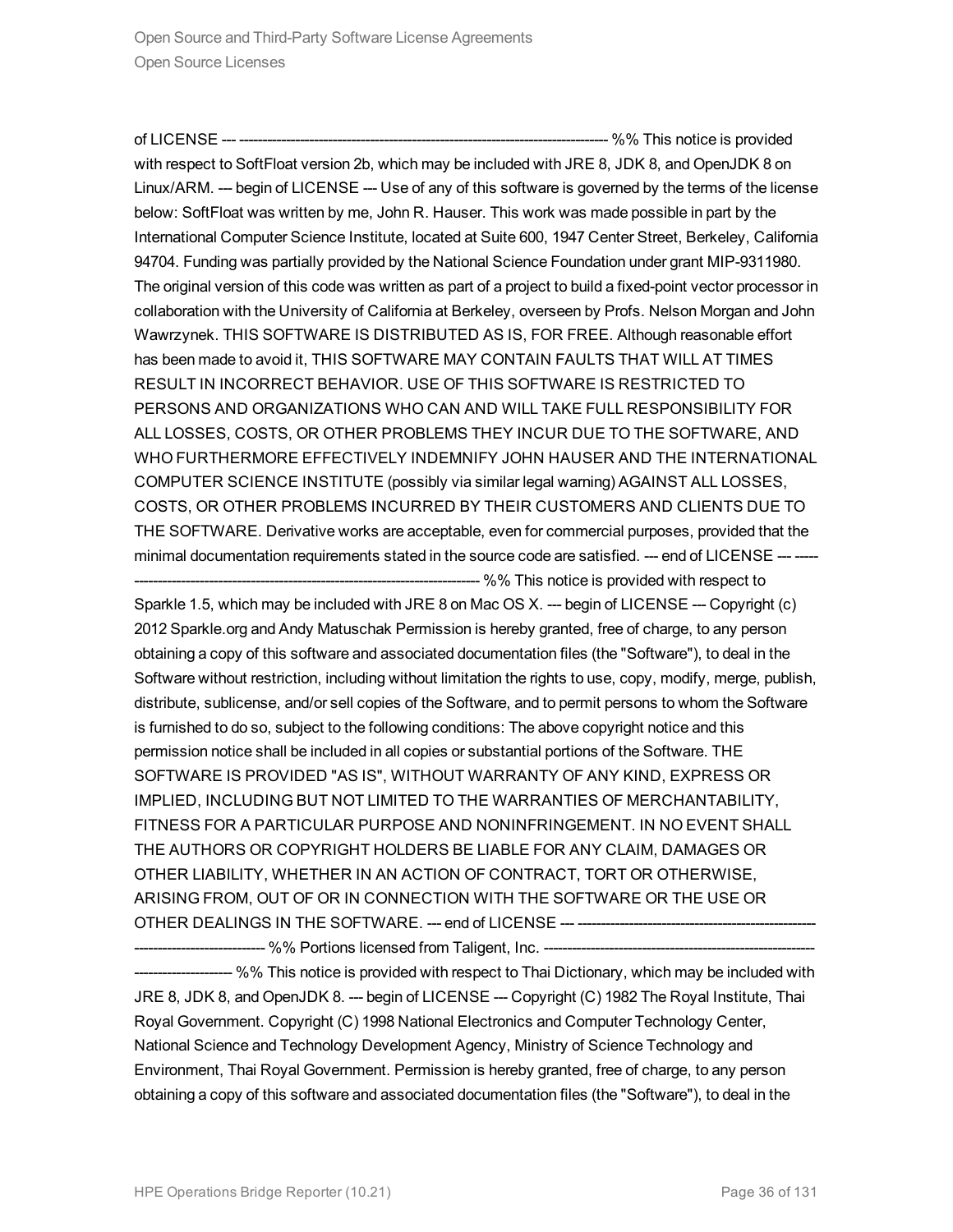Software without restriction, including without limitation the rights to use, copy, modify, merge, publish, distribute, sublicense, and/or sell copies of the Software, and to permit persons to whom the Software is furnished to do so, subject to the following conditions: The above copyright notice and this permission notice shall be included in all copies or substantial portions of the Software. THE SOFTWARE IS PROVIDED "AS IS", WITHOUT WARRANTY OF ANY KIND, EXPRESS OR IMPLIED, INCLUDING BUT NOT LIMITED TO THE WARRANTIES OF MERCHANTABILITY, FITNESS FOR A PARTICULAR PURPOSE AND NONINFRINGEMENT. IN NO EVENT SHALL THE AUTHORS OR COPYRIGHT HOLDERS BE LIABLE FOR ANY CLAIM, DAMAGES OR OTHER LIABILITY, WHETHER IN AN ACTION OF CONTRACT, TORT OR OTHERWISE, ARISING FROM, OUT OF OR IN CONNECTION WITH THE SOFTWARE OR THE USE OR OTHER DEALINGS IN THE SOFTWARE. --- end of LICENSE --- ---

----%% This notice is provided with respect to Unicode 6.2.0 & CLDR 21.0.1 which may be included with JRE 8, JDK 8, and OpenJDK 8. --- begin of LICENSE --- Unicode Terms of Use For the general privacy policy governing access to this site, see the Unicode Privacy Policy. For trademark usage, see the Unicode® Consortium Name and Trademark Usage Policy. A. Unicode Copyright. 1. Copyright © 1991-2013 Unicode, Inc. All rights reserved. 2. Certain documents and files on this website contain a legend indicating that "Modification is permitted." Any person is hereby authorized, without fee, to modify such documents and files to create derivative works conforming to the Unicode® Standard, subject to Terms and Conditions herein. 3. Any person is hereby authorized, without fee, to view, use, reproduce, and distribute all documents and files solely for informational purposes in the creation of products supporting the Unicode Standard, subject to the Terms and Conditions herein. 4. Further specifications of rights and restrictions pertaining to the use of the particular set of data files known as the "Unicode Character Database" can be found in Exhibit 1. 5. Each version of the Unicode Standard has further specifications of rights and restrictions of use. For the book editions (Unicode 5.0 and earlier), these are found on the back of the title page. The online code charts carry specific restrictions. All other files, including online documentation of the core specification for Unicode 6.0 and later, are covered under these general Terms of Use. 6. No license is granted to "mirror" the Unicode website where a fee is charged for access to the "mirror" site. 7. Modification is not permitted with respect to this document. All copies of this document must be verbatim. B. Restricted Rights Legend. Any technical data or software which is licensed to the United States of America, its agencies and/or instrumentalities under this Agreement is commercial technical data or commercial computer software developed exclusively at private expense as defined in FAR 2.101, or DFARS 252.227-7014 (June 1995), as applicable. For technical data, use, duplication, or disclosure by the Government is subject to restrictions as set forth in DFARS 202.227-7015 Technical Data, Commercial and Items (Nov 1995) and this Agreement. For Software, in accordance with FAR 12-212 or DFARS 227-7202, as applicable, use, duplication or disclosure by the Government is subject to the restrictions set forth in this Agreement. C. Warranties and Disclaimers. 1. This publication and/or website may include technical or typographical errors or other inaccuracies . Changes are periodically added to the information herein; these changes will be incorporated in new editions of the publication and/or website. Unicode may make improvements and/or changes in the product(s) and/or program(s)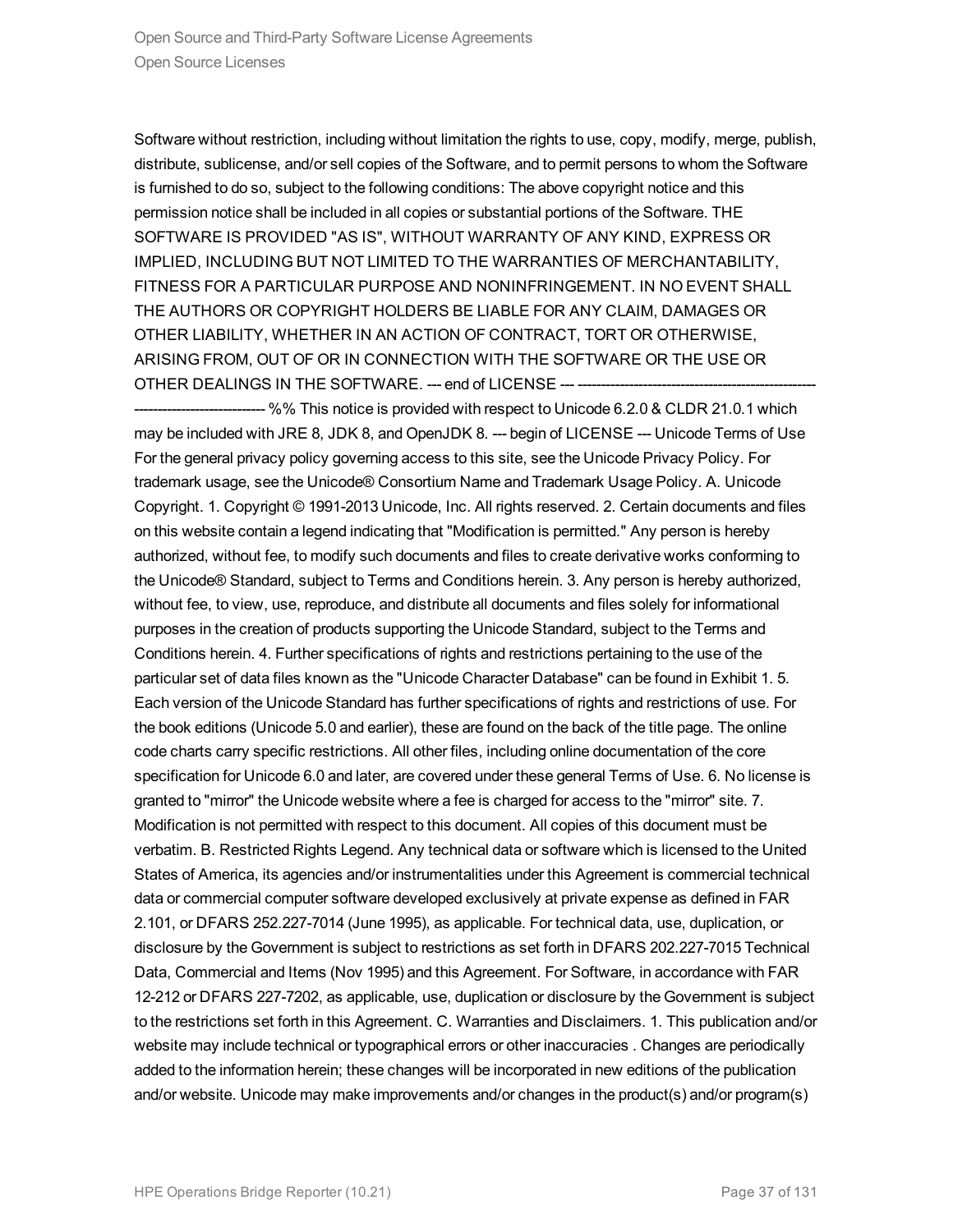described in this publication and/or website at any time. 2. If this file has been purchased on magnetic or optical media from Unicode, Inc. the sole and exclusive remedy for any claim will be exchange of the defective media within ninety (90) days of original purchase. 3. EXCEPT AS PROVIDED IN SECTION C.2, THIS PUBLICATION AND/OR SOFTWARE IS PROVIDED "AS IS" WITHOUT WARRANTY OF ANY KIND EITHER EXPRESS, IMPLIED, OR STATUTORY, INCLUDING, BUT NOT LIMITED TO, ANY WARRANTIES OF MERCHANTABILITY, FITNESS FOR A PARTICULAR PURPOSE, OR NON-INFRINGEMENT. UNICODE AND ITS LICENSORS ASSUME NO RESPONSIBILITY FOR ERRORS OR OMISSIONS IN THIS PUBLICATION AND/OR SOFTWARE OR OTHER DOCUMENTS WHICH ARE REFERENCED BY OR LINKED TO THIS PUBLICATION OR THE UNICODE WEBSITE. D. Waiver of Damages. In no event shall Unicode or its licensors be liable for any special, incidental, indirect or consequential damages of any kind, or any damages whatsoever, whether or not Unicode was advised of the possibility of the damage, including, without limitation, those resulting from the following: loss of use, data or profits, in connection with the use, modification or distribution of this information or its derivatives. E.Trademarks & Logos. 1. The Unicode Word Mark and the Unicode Logo are trademarks of Unicode, Inc. "The Unicode Consortium" and "Unicode, Inc." are trade names of Unicode, Inc. Use of the information and materials found on this website indicates your acknowledgement of Unicode, Inc.'s exclusive worldwide rights in the Unicode Word Mark, the Unicode Logo, and the Unicode trade names. 2. The Unicode Consortium Name and Trademark Usage Policy ("Trademark Policy") are incorporated herein by reference and you agree to abide by the provisions of the Trademark Policy, which may be changed from time to time in the sole discretion of Unicode, Inc. 3. All third party trademarks referenced herein are the property of their respective owners. Miscellaneous. 1. Jurisdiction and Venue. This server is operated from a location in the State of California, United States of America. Unicode makes no representation that the materials are appropriate for use in other locations. If you access this server from other locations, you are responsible for compliance with local laws. This Agreement, all use of this site and any claims and damages resulting from use of this site are governed solely by the laws of the State of California without regard to any principles which would apply the laws of a different jurisdiction. The user agrees that any disputes regarding this site shall be resolved solely in the courts located in Santa Clara County, California. The user agrees said courts have personal jurisdiction and agree to waive any right to transfer the dispute to any other forum. 2. Modification by Unicode. Unicode shall have the right to modify this Agreement at any time by posting it to this site. The user may not assign any part of this Agreement without Unicode's prior written consent. 3. Taxes. The user agrees to pay any taxes arising from access to this website or use of the information herein, except for those based on Unicode's net income. 4. Severability. If any provision of this Agreement is declared invalid or unenforceable, the remaining provisions of this Agreement shall remain in effect. 5. Entire Agreement. This Agreement constitutes the entire agreement between the parties. EXHIBIT 1 UNICODE, INC. LICENSE AGREEMENT - DATA FILES AND SOFTWARE Unicode Data Files include all data files under the directories http://www.unicode.org/Public/, http://www.unicode.org/reports/, and http://www.unicode.org/cldr/data/. Unicode Data Files do not include PDF online code charts under the directory http://www.unicode.org/Public/. Software includes any source code published in the Unicode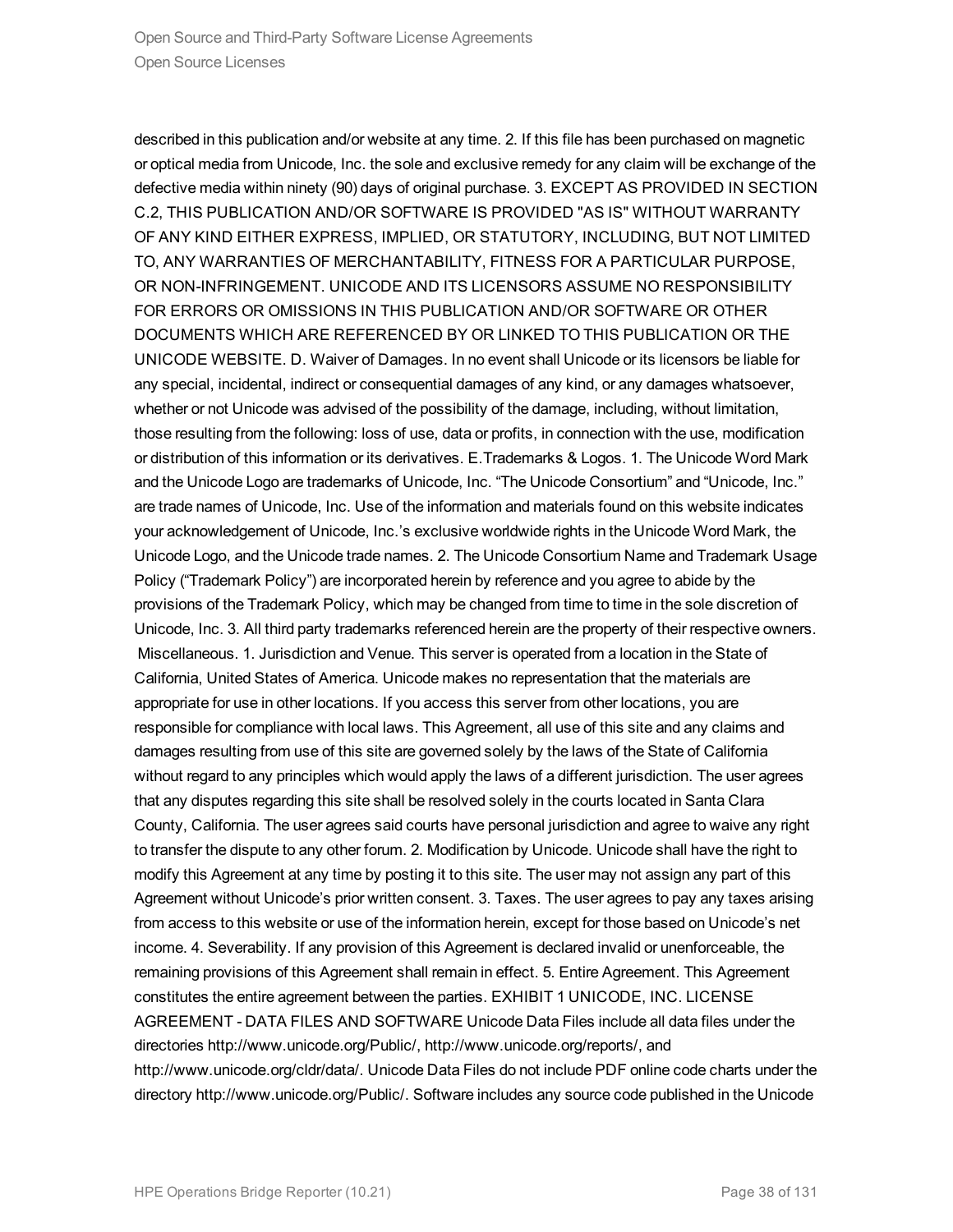Standard or under the directories http://www.unicode.org/Public/, http://www.unicode.org/reports/, and http://www.unicode.org/cldr/data/. NOTICE TO USER: Carefully read the following legal agreement. BY DOWNLOADING, INSTALLING, COPYING OR OTHERWISE USING UNICODE INC.'S DATA FILES ("DATA FILES"), AND/OR SOFTWARE ("SOFTWARE"), YOU UNEQUIVOCALLY ACCEPT, AND AGREE TO BE BOUND BY, ALL OF THE TERMS AND CONDITIONS OF THIS AGREEMENT. IF YOU DO NOT AGREE, DO NOT DOWNLOAD, INSTALL, COPY, DISTRIBUTE OR USE THE DATA FILES OR SOFTWARE. COPYRIGHT AND PERMISSION NOTICE Copyright © 1991-2012 Unicode, Inc. All rights reserved. Distributed under the Terms of Use in http://www.unicode.org/copyright.html. Permission is hereby granted, free of charge, to any person obtaining a copy of the Unicode data files and any associated documentation (the "Data Files") or Unicode software and any associated documentation (the "Software") to deal in the Data Files or Software without restriction, including without limitation the rights to use, copy, modify, merge, publish, distribute, and/or sell copies of the Data Files or Software, and to permit persons to whom the Data Files or Software are furnished to do so, provided that (a) the above copyright notice(s) and this permission notice appear with all copies of the Data Files or Software, (b) both the above copyright notice(s) and this permission notice appear in associated documentation, and (c) there is clear notice in each modified Data File or in the Software as well as in the documentation associated with the Data File(s) or Software that the data or software has been modified. THE DATA FILES AND SOFTWARE ARE PROVIDED "AS IS", WITHOUT WARRANTY OF ANY KIND, EXPRESS OR IMPLIED, INCLUDING BUT NOT LIMITED TO THE WARRANTIES OF MERCHANTABILITY, FITNESS FOR A PARTICULAR PURPOSE AND NONINFRINGEMENT OF THIRD PARTY RIGHTS. IN NO EVENT SHALL THE COPYRIGHT HOLDER OR HOLDERS INCLUDED IN THIS NOTICE BE LIABLE FOR ANY CLAIM, OR ANY SPECIAL INDIRECT OR CONSEQUENTIAL DAMAGES, OR ANY DAMAGES WHATSOEVER RESULTING FROM LOSS OF USE, DATA OR PROFITS, WHETHER IN AN ACTION OF CONTRACT, NEGLIGENCE OR OTHER TORTIOUS ACTION, ARISING OUT OF OR IN CONNECTION WITH THE USE OR PERFORMANCE OF THE DATA FILES OR SOFTWARE. Except as contained in this notice, the name of a copyright holder shall not be used in advertising or otherwise to promote the sale, use or other dealings in these Data Files or Software without prior written authorization of the copyright holder. Unicode and the Unicode logo are trademarks of Unicode, Inc. in the United States and other countries. All third party trademarks referenced herein are the property of their respective owners. --- end of LICENSE --- -------------------------------------------------------- %% This notice is provided with respect to UPX v3.01, which

may be included with JRE 8 on Windows. --- begin of LICENSE --- Use of any of this software is governed by the terms of the license below: ooooo ooo ooooooooo. ooooooo ooooo `888' `8' `888 `Y88. `8888 d8' 888 8 888 .d88' Y888..8P 888 8 888ooo88P' `8888' 888 8 888 .8PY888. `88. .8' 888 d8' `888b `YbodP' o888o o888o o88888o The Ultimate Packer for eXecutables Copyright (c) 1996-2000 Markus Oberhumer & Laszlo Molnar http://wildsau.idv.uni-linz.ac.at/mfx/upx.html http://www.nexus.hu/upx http://upx.tsx.org PLEASE CAREFULLY READ THIS LICENSE AGREEMENT, ESPECIALLY IF YOU PLAN TO MODIFY THE UPX SOURCE CODE OR USE A MODIFIED UPX VERSION. ABSTRACT ======== UPX and UCL are copyrighted software distributed under the terms of the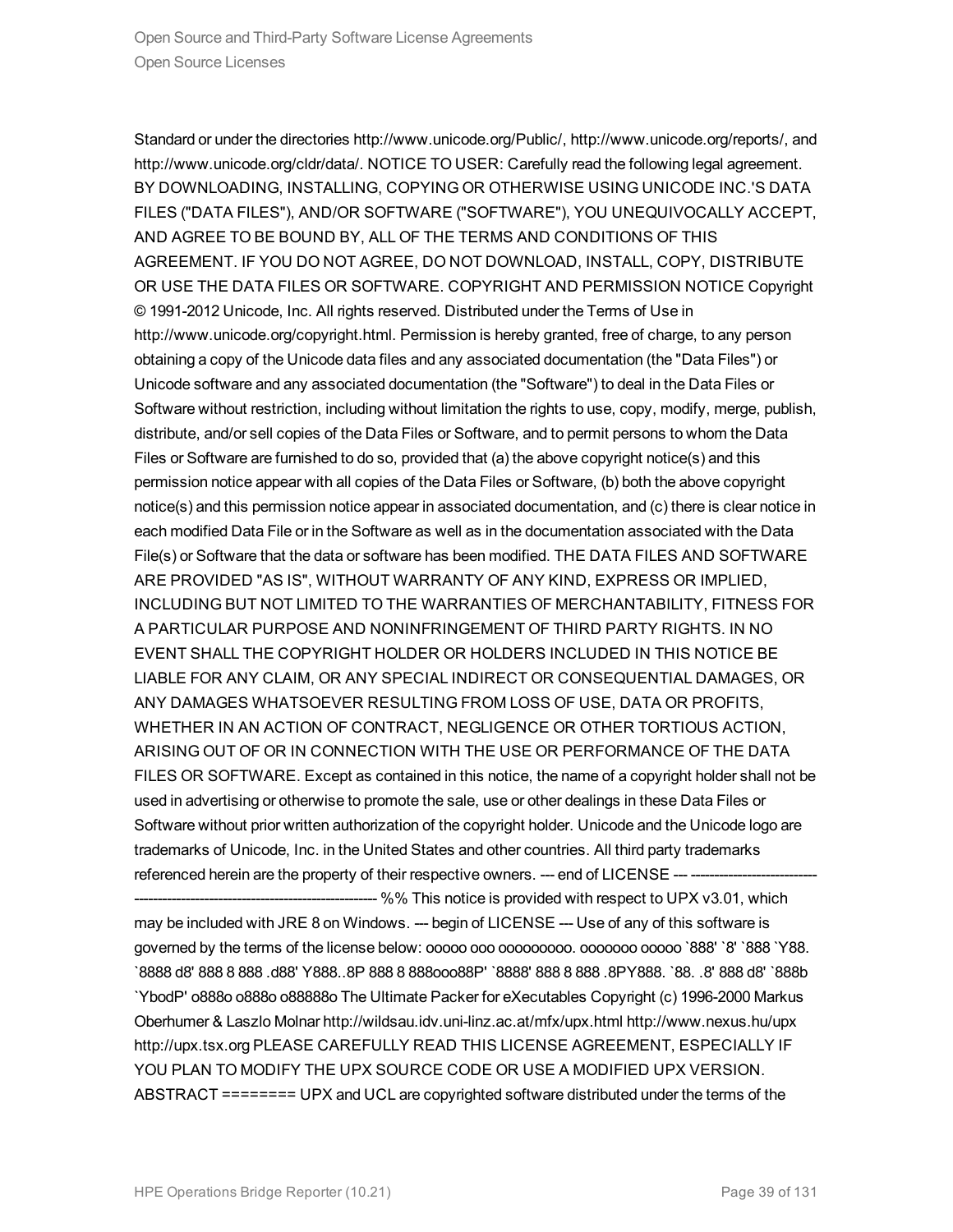GNU General Public License (hereinafter the "GPL"). The stub which is imbedded in each UPX compressed program is part of UPX and UCL, and contains code that is under our copyright. The terms of the GNU General Public License still apply as compressing a program is a special form of linking with our stub. As a special exception we grant the free usage of UPX for all executables, including commercial programs. See below for details and restrictions. COPYRIGHT ========= UPX and UCL are copyrighted software. All rights remain with the authors. UPX is Copyright (C) 1996-2000 Markus Franz Xaver Johannes Oberhumer UPX is Copyright (C) 1996-2000 Laszlo Molnar UCL is Copyright (C) 1996-2000 Markus Franz Xaver Johannes Oberhumer GNU GENERAL PUBLIC LICENSE ========================= UPX and the UCL library are free software; you can redistribute them and/or modify them under the terms of the GNU General Public License as published by the Free Software Foundation; either version 2 of the License, or (at your option) any later version. UPX and UCL are distributed in the hope that they will be useful, but WITHOUT ANY WARRANTY; without even the implied warranty of MERCHANTABILITY or FITNESS FOR A PARTICULAR PURPOSE. See the GNU General Public License for more details. You should have received a copy of the GNU General Public License along with this program; see the file COPYING. SPECIAL EXCEPTION FOR COMPRESSED EXECUTABLES

============================================ The stub which is imbedded in each UPX compressed program is part of UPX and UCL, and contains code that is under our copyright. The terms of the GNU General Public License still apply as compressing a program is a special form of linking with our stub. Hereby Markus F.X.J. Oberhumer and Laszlo Molnar grant you special permission to freely use and distribute all UPX compressed programs (including commercial ones), subject to the following restrictions: 1. You must compress your program with a completely unmodified UPX version; either with our precompiled version, or (at your option) with a self compiled version of the unmodified UPX sources as distributed by us. 2. This also implies that the UPX stub must be completely unmodfied, i.e. the stub imbedded in your compressed program must be byte-identical to the stub that is produced by the official unmodified UPX version. 3. The decompressor and any other code from the stub must exclusively get used by the unmodified UPX stub for decompressing your program at program startup. No portion of the stub may get read, copied, called or otherwise get used or accessed by your program. ANNOTATIONS =========== - You can use a modified UPX version or modified UPX stub only for programs that are compatible with the GNU General Public License. - We grant you special permission to freely use and distribute all UPX compressed programs. But any modification of the UPX stub (such as, but not limited to, removing our copyright string or making your program non-decompressible) will immediately revoke your right to use and distribute a UPX compressed program. - UPX is not a software protection tool; by requiring that you use the unmodified UPX version for your proprietary programs we make sure that any user can decompress your program. This protects both you and your users as nobody can hide malicious code - any program that cannot be decompressed is highly suspicious by definition. - You can integrate all or part of UPX and UCL into projects that are compatible with the GNU GPL, but obviously you cannot grant any special exceptions beyond the GPL for our code in your project. - We want to actively support manufacturers of virus scanners and similar security software. Please contact us if you would like to incorporate parts of UPX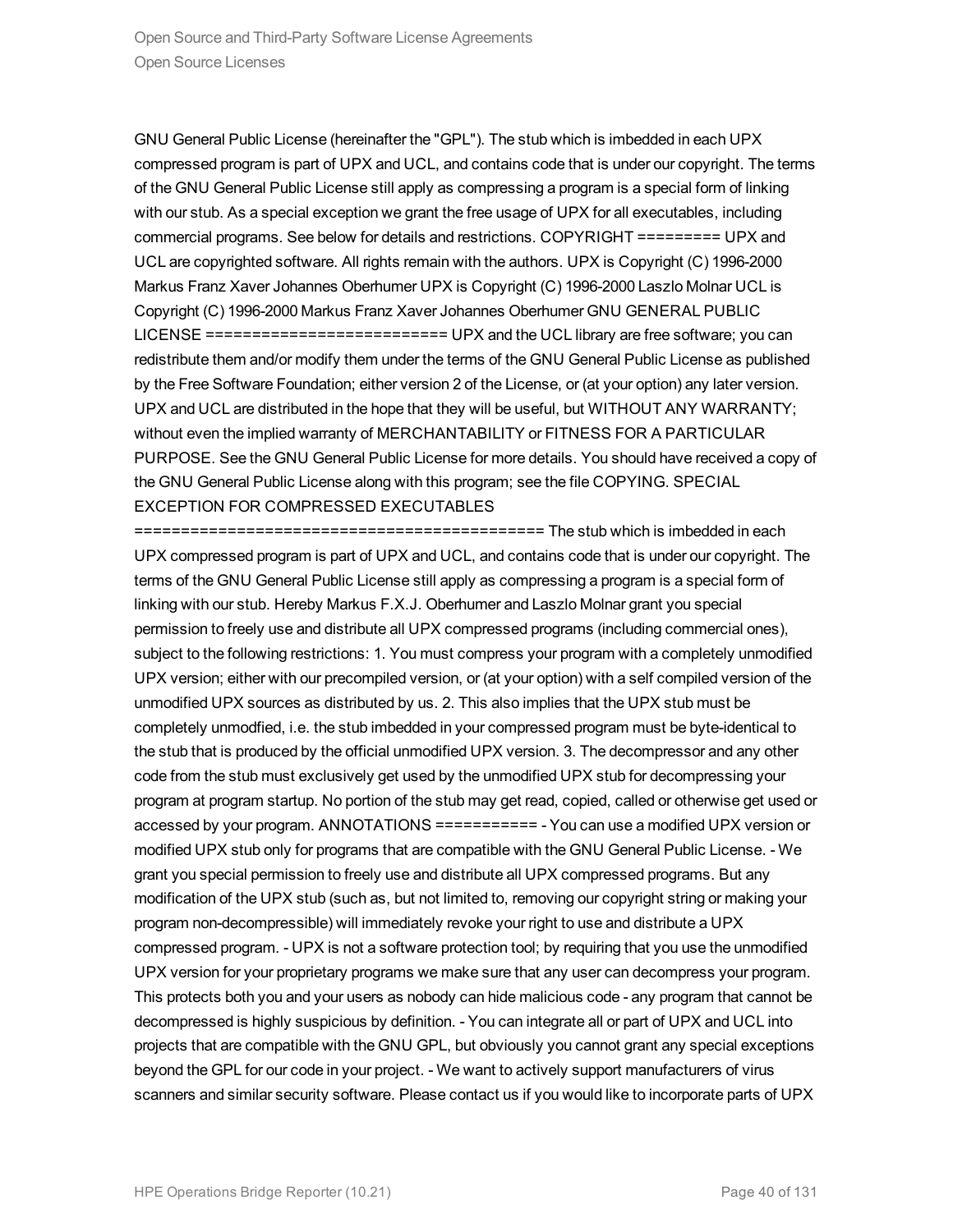or UCL into such a product. Markus F.X.J. Oberhumer Laszlo Molnar markus.oberhumer@jk.unilinz.ac.at ml1050@cdata.tvnet.hu Linz, Austria, 25 Feb 2000 Additional License(s) The UPX license file is at http://upx.sourceforge.net/upx-license.html. --- end of LICENSE --- --

--- %% This notice is provided with respect to Xfree86-VidMode Extension 1.0, which may be included with JRE 8, JDK 8, and OpenJDK 8 on Linux and Solaris. --- begin of LICENSE --- Version 1.1 of XFree86 ProjectLicence. Copyright (C) 1994-2004 The XFree86 Project, Inc. All rights reserved. Permission is hereby granted, free of charge, to any person obtaining a copy of this software and associated documentation files (the "Software"), to deal in the Software without restriction, including without limitation the rights to use, copy, modify, merge, publish, distribute, sublicence, and/or sell copies of the Software, and to permit persons to whom the Software is furnished to do so,subject to the following conditions: 1. Redistributions of source code must retain the above copyright notice,this list of conditions, and the following disclaimer. 2. Redistributions in binary form must reproduce the above copyright notice, this list of conditions and the following disclaimer in the documentation and/or other materials provided with the distribution, and in the same place and form as other copyright, license and disclaimer information. 3. The end-user documentation included with the redistribution, if any,must include the following acknowledgment: "This product includes software developed by The XFree86 Project, Inc (http://www.xfree86.org/) and its contributors", in the same place and form as other third-party acknowledgments. Alternately, this acknowledgment may appear in the software itself, in the same form and location as other such third-party acknowledgments. 4. Except as contained in this notice, the name of The XFree86 Project,Inc shall not be used in advertising or otherwise to promote the sale, use or other dealings in this Software without prior written authorization from The XFree86 Project, Inc. THIS SOFTWARE IS PROVIDED ``AS IS'' AND ANY EXPRESSED OR IMPLIED WARRANTIES,INCLUDING, BUT NOT LIMITED TO, THE IMPLIED WARRANTIES OF MERCHANTABILITY AND FITNESS FOR A PARTICULAR PURPOSE ARE DISCLAIMED. IN NO EVENT SHALL THE XFREE86 PROJECT, INC OR ITS CONTRIBUTORS BE LIABLE FOR ANY DIRECT, INDIRECT, INCIDENTAL,SPECIAL, EXEMPLARY, OR CONSEQUENTIAL DAMAGES (INCLUDING, BUT NOT LIMITED TO,PROCUREMENT OF SUBSTITUTE GOODS OR SERVICES; LOSS OF USE, DATA, OR PROFITS; OR BUSINESS INTERRUPTION) HOWEVER CAUSED AND ON ANY THEORY OF LIABILITY, WHETHER IN CONTRACT, STRICT LIABILITY, OR TORT (INCLUDING NEGLIGENCE OR OTHERWISE) ARISING IN ANY WAY OUT OF THE USE OF THIS SOFTWARE, EVEN IF ADVISED OF THE POSSIBILITY OF SUCH DAMAGE. --- end of LICENSE --- ----

--%% This notice is provided with respect to X Window System 6.8.2, which may be included with JRE 8, JDK 8, and OpenJDK 8 on Linux and Solaris. --- begin of LICENSE --- Licenses The X.Org Foundation March 2004 1. Introduction The X.org Foundation X Window System distribution is a compilation of code and documentation from many sources. This document is intended primarily as a guide to the licenses used in the distribution: you must check each file and/or package for precise redistribution terms. None-the-less, this summary may be useful to many users. No software incorporating the XFree86 1.1 license has been incorporated. This document is based on the compilation from XFree86. 2. XFree86 License XFree86 code without an explicit copyright is covered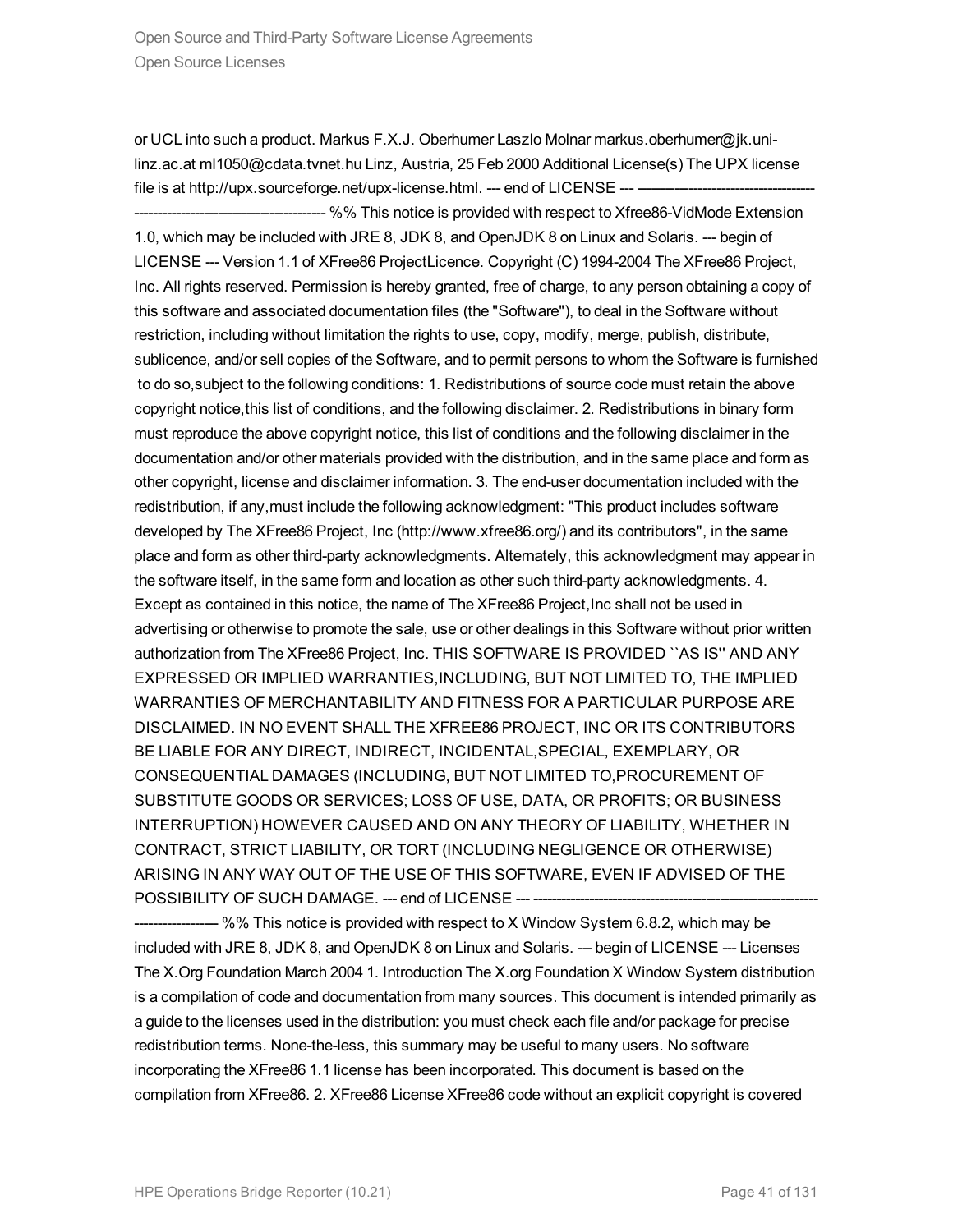by the following copyright/license: Copyright (C) 1994-2003 The XFree86 Project, Inc. All Rights Reserved. Permission is hereby granted, free of charge, to any person obtaining a copy of this software and associated documentation files (the "Software"), to deal in the Software without restriction, including without limitation the rights to use, copy, modify, merge, publish, distribute, sublicense, and/or sell copies of the Software, and to permit persons to whom the Software is furnished to do so, subject to the following conditions: The above copyright notice and this permission notice shall be included in all copies or substantial portions of the Software. THE SOFTWARE IS PROVIDED "AS IS", WITHOUT WARRANTY OF ANY KIND, EXPRESS OR IMPLIED, INCLUDING BUT NOT LIMITED TO THE WARRANTIES OF MERCHANTABILITY, FITNESS FOR A PARTICULAR PURPOSE AND NONINFRINGEMENT. IN NO EVENT SHALL THE XFREE86 PROJECT BE LIABLE FOR ANY CLAIM, DAMAGES OR OTHER LIABILITY, WHETHER IN AN ACTION OF CONTRACT, TORT OR OTHERWISE, ARISING FROM, OUT OF OR IN CONNECTION WITH THE SOFTWARE OR THE USE OR OTHER DEALINGS IN THE SOFTWARE. Except as contained in this notice, the name of the XFree86 Project shall not be used in advertising or otherwise to promote the sale, use or other dealings in this Software without prior written authorization from the XFree86 Project. 3. Other Licenses Portions of code are covered by the following licenses/copyrights. See individual files for the copyright dates. 3.1. X/MIT Copyrights 3.1.1. X Consortium Copyright (C) <date> X Consortium Permission is hereby granted, free of charge, to any person obtaining a copy of this software and associated documentation files (the "Software"), to deal in the Software without restriction, including without limitation the rights to use, copy, modify, merge, publish, distribute, sublicense, and/or sell copies of the Software, and to permit persons to whom the Software is furnished to do so, subject to the following conditions: The above copyright notice and this permission notice shall be included in all copies or substantial portions of the Software. THE SOFTWARE IS PROVIDED "AS IS", WITHOUT WARRANTY OF ANY KIND, EXPRESS OR IMPLIED, INCLUDING BUT NOT LIMITED TO THE WARRANTIES OF MERCHANTABILITY, FITNESS FOR A PARTICULAR PURPOSE AND NONINFRINGEMENT. IN NO EVENT SHALL THE X CONSORTIUM BE LIABLE FOR ANY CLAIM, DAMAGES OR OTHER LIABILITY, WHETHER IN AN ACTION OF CONTRACT, TORT OR OTHERWISE, ARISING FROM, OUT OF OR IN CONNECTION WITH THE SOFTWARE OR THE USE OR OTHER DEALINGS IN THE SOFTWARE. Except as contained in this notice, the name of the X Consortium shall not be used in advertising or otherwise to promote the sale, use or other dealings in this Software without prior written authorization from the X Consortium. X Window System is a trademark of X Consortium, Inc. 3.1.2. The Open Group Copyright <date> The Open Group Permission to use, copy, modify, distribute, and sell this software and its documentation for any purpose is hereby granted without fee, provided that the above copyright notice appear in all copies and that both that copyright notice and this permission notice appear in supporting documentation. The above copyright notice and this permission notice shall be included in all copies or substantial portions of the Software. THE SOFTWARE IS PROVIDED "AS IS", WITHOUT WARRANTY OF ANY KIND, EXPRESS OR IMPLIED, INCLUDING BUT NOT LIMITED TO THE WARRANTIES OF MERCHANTABILITY, FITNESS FOR A PARTICULAR PURPOSE AND NONINFRINGEMENT. IN NO EVENT SHALL THE OPEN GROUP BE LIABLE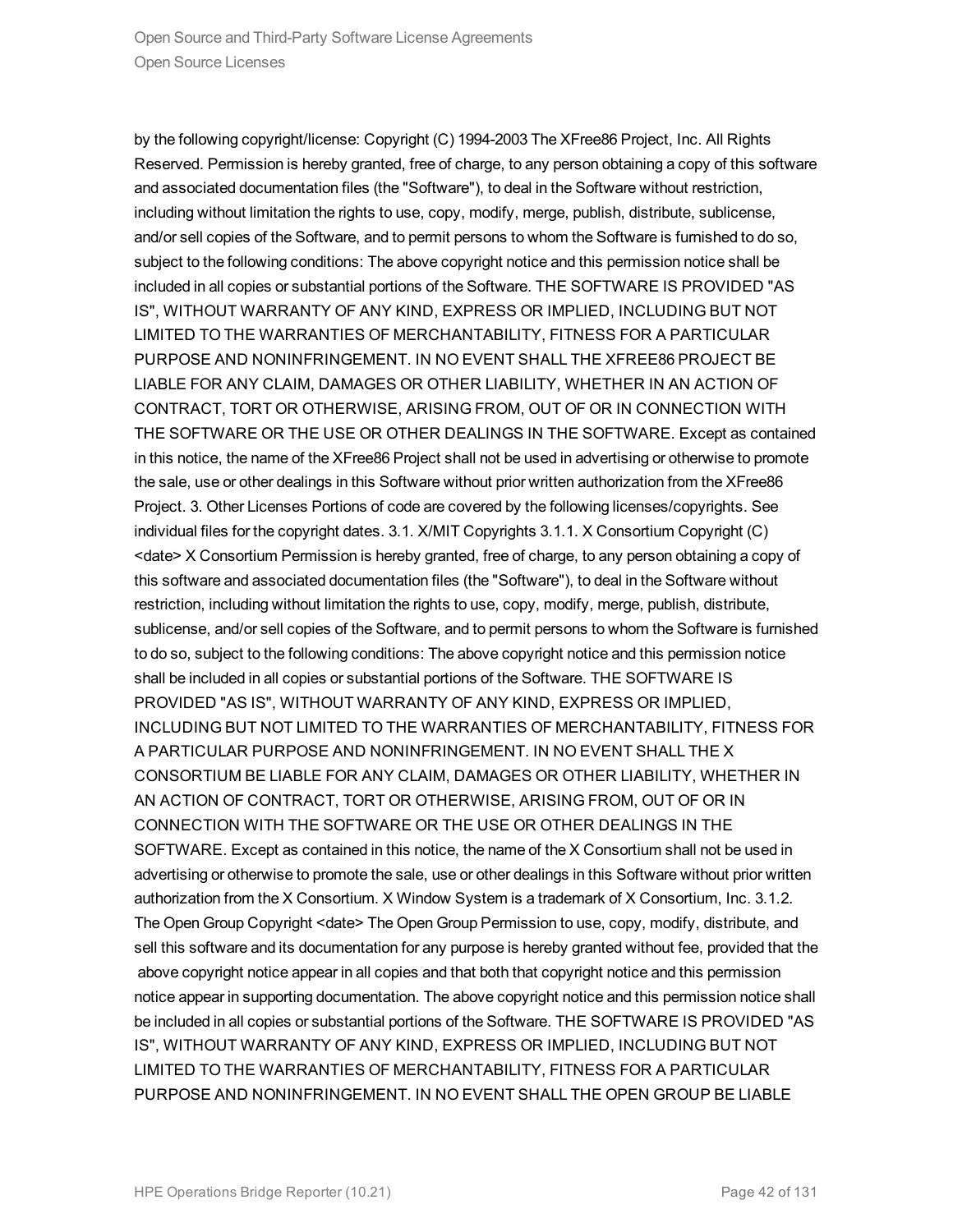FOR ANY CLAIM, DAMAGES OR OTHER LIABILITY, WHETHER IN AN ACTION OF CONTRACT, TORT OR OTHERWISE, ARISING FROM, OUT OF OR IN CONNECTION WITH THE SOFTWARE OR THE USE OR OTHER DEALINGS IN THE SOFTWARE. Except as contained in this notice, the name of The Open Group shall not be used in advertising or otherwise to promote the sale, use or other dealings in this Software without prior written authorization from The Open Group. 3.2. Berkeley-based copyrights: o 3.2.1. General Redistribution and use in source and binary forms, with or without modification, are permitted provided that the following conditions are met: 1. Redistributions of source code must retain the above copyright notice, this list of conditions and the following disclaimer. 2. Redistributions in binary form must reproduce the above copyright notice, this list of conditions and the following disclaimer in the documentation and/or other materials provided with the distribution. 3. The name of the author may not be used to endorse or promote products derived from this software without specific prior written permission. THIS SOFTWARE IS PROVIDED BY THE AUTHOR ``AS IS'' AND ANY EXPRESS OR IMPLIED WARRANTIES, INCLUDING, BUT NOT LIMITED TO, THE IMPLIED WARRANTIES OF MERCHANTABILITY AND FITNESS FOR A PARTICULAR PURPOSE ARE DISCLAIMED. IN NO EVENT SHALL THE AUTHOR BE LIABLE FOR ANY DIRECT, INDIRECT, INCIDENTAL, SPECIAL, EXEMPLARY, OR CONSEQUENTIAL DAMAGES (INCLUDING, BUT NOT LIMITED TO, PROCUREMENT OF SUBSTITUTE GOODS OR SERVICES; LOSS OF USE, DATA, OR PROFITS; OR BUSINESS INTERRUPTION) HOWEVER CAUSED AND ON ANY THEORY OF LIABILITY, WHETHER IN CONTRACT, STRICT LIABILITY, OR TORT (INCLUDING NEGLIGENCE OR OTHERWISE) ARISING IN ANY WAY OUT OF THE USE OF THIS SOFTWARE, EVEN IF ADVISED OF THE POSSIBILITY OF SUCH DAMAGE. 3.2.2. UCB/LBL Copyright (c) 1993 The Regents of the University of California. All rights reserved. This software was developed by the Computer Systems Engineering group at Lawrence Berkeley Laboratory under DARPA contract BG 91-66 and contributed to Berkeley. All advertising materials mentioning features or use of this software must display the following acknowledgement: This product includes software developed by the University of California, Lawrence Berkeley Laboratory. Redistribution and use in source and binary forms, with or without modification, are permitted provided that the following conditions are met: 1. Redistributions of source code must retain the above copyright notice, this list of conditions and the following disclaimer. 2. Redistributions in binary form must reproduce the above copyright notice, this list of conditions and the following disclaimer in the documentation and/or other materials provided with the distribution. 3. All advertising materials mentioning features or use of this software must display the following acknowledgement: This product includes software developed by the University of California, Berkeley and its contributors. 4. Neither the name of the University nor the names of its contributors may be used to endorse or promote products derived from this software without specific prior written permission. THIS SOFTWARE IS PROVIDED BY THE REGENTS AND CONTRIBUTORS ``AS IS'' AND ANY EXPRESS OR IMPLIED WARRANTIES, INCLUDING, BUT NOT LIMITED TO, THE IMPLIED WARRANTIES OF MERCHANTABILITY AND FITNESS FOR A PARTICULAR PURPOSE ARE DISCLAIMED. IN NO EVENT SHALL THE REGENTS OR CONTRIBUTORS BE LIABLE FOR ANY DIRECT, INDIRECT, INCIDENTAL, SPECIAL, EXEMPLARY, OR CONSEQUENTIAL DAMAGES (INCLUDING, BUT NOT LIMITED TO,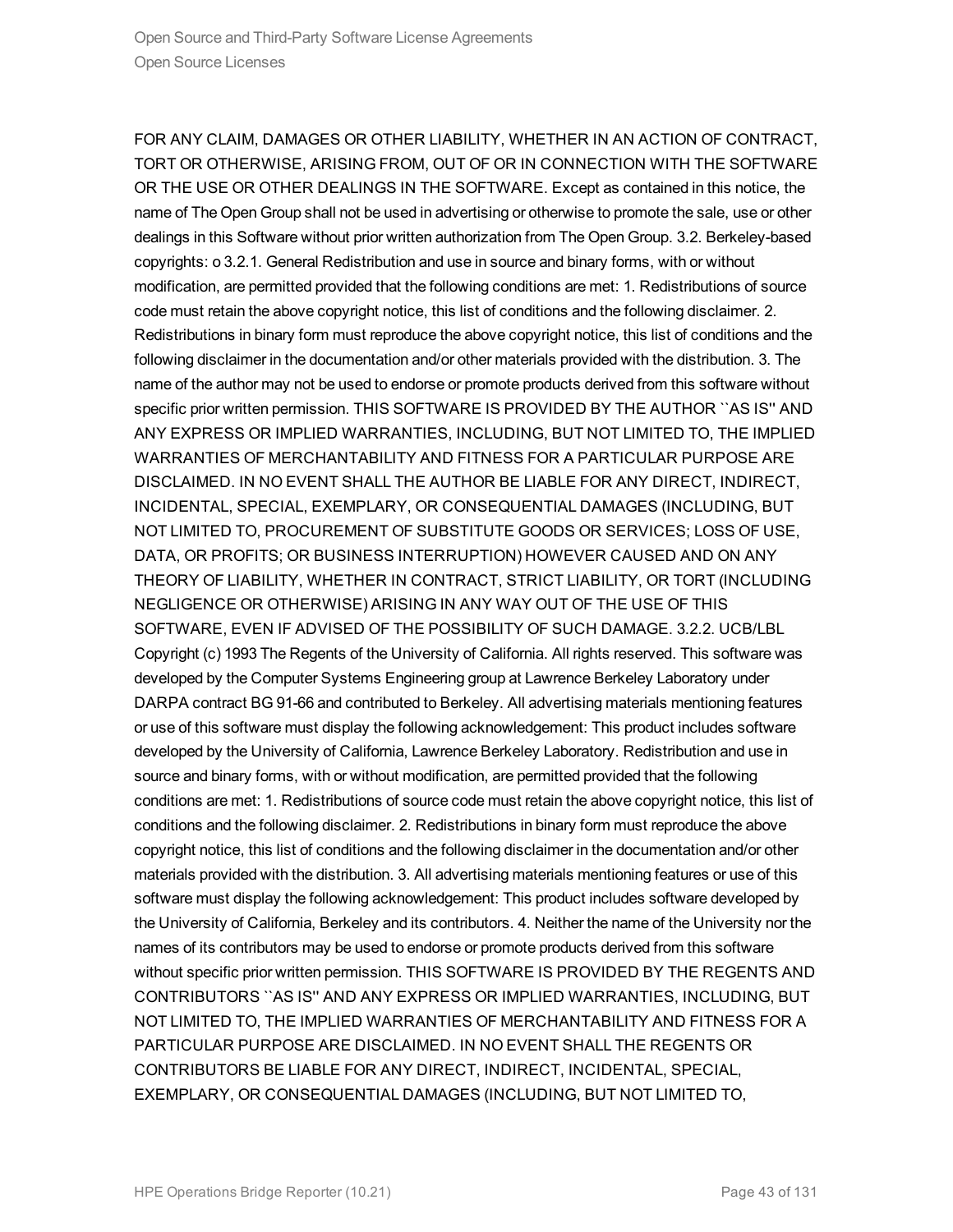PROCUREMENT OF SUBSTITUTE GOODS OR SERVICES; LOSS OF USE, DATA, OR PROFITS; OR BUSINESS INTERRUPTION) HOWEVER CAUSED AND ON ANY THEORY OF LIABILITY, WHETHER IN CONTRACT, STRICT LIABILITY, OR TORT (INCLUDING NEGLIGENCE OR OTHERWISE) ARISING IN ANY WAY OUT OF THE USE OF THIS SOFTWARE, EVEN IF ADVISED OF THE POSSIBILITY OF SUCH DAMAGE. 3.2.3. The NetBSD Foundation, Inc. Copyright (c) 2003 The NetBSD Foundation, Inc. All rights reserved. This code is derived from software contributed to The NetBSD Foundation by Ben Collver <collver1@attbi.com> Redistribution and use in source and binary forms, with or without modification, are permitted provided that the following conditions are met: 1. Redistributions of source code must retain the above copyright notice, this list of conditions and the following disclaimer. 2. Redistributions in binary form must reproduce the above copyright notice, this list of conditions and the following disclaimer in the documentation and/or other materials provided with the distribution. 3. All advertising materials mentioning features or use of this software must display the following acknowledgement: This product includes software developed by the NetBSD Foundation, Inc. and its contributors. 4. Neither the name of The NetBSD Foundation nor the names of its contributors may be used to endorse or promote products derived from this software without specific prior written permission. THIS SOFTWARE IS PROVIDED BY THE NETBSD FOUNDATION, INC. AND CONTRIBUTORS ``AS IS'' AND ANY EXPRESS OR IMPLIED WARRANTIES, INCLUDING, BUT NOT LIMITED TO, THE IMPLIED WARRANTIES OF MERCHANTABILITY AND FITNESS FOR A PARTICULAR PURPOSE ARE DISCLAIMED. IN NO EVENT SHALL THE FOUNDATION OR CONTRIBUTORS BE LIABLE FOR ANY DIRECT, INDIRECT, INCIDENTAL, SPECIAL, EXEMPLARY, OR CONSEQUENTIAL DAMAGES (INCLUDING, BUT NOT LIMITED TO, PROCUREMENT OF SUBSTITUTE GOODS OR SERVICES; LOSS OF USE, DATA, OR PROFITS; OR BUSINESS INTERRUPTION) HOWEVER CAUSED AND ON ANY THEORY OF LIABILITY, WHETHER IN CONTRACT, STRICT LIABILITY, OR TORT (INCLUDING NEGLIGENCE OR OTHERWISE) ARISING IN ANY WAY OUT OF THE USE OF THIS SOFTWARE, EVEN IF ADVISED OF THE POSSIBILITY OF SUCH DAMAGE. 3.2.4. Theodore Ts'o. Copyright Theodore Ts'o, 1994, 1995, 1996, 1997, 1998, 1999. All rights reserved. Redistribution and use in source and binary forms, with or without modification, are permitted provided that the following conditions are met: 1. Redistributions of source code must retain the above copyright notice, and the entire permission notice in its entirety, including the disclaimer of warranties. 2. Redistributions in binary form must reproduce the above copyright notice, this list of conditions and the following disclaimer in the documentation and/or other materials provided with the distribution. 3. he name of the author may not be used to endorse or promote products derived from this software without specific prior written permission. THIS SOFTWARE IS PROVIDED ``AS IS'' AND ANY EXPRESS OR IMPLIED WARRANTIES, INCLUDING, BUT NOT LIMITED TO, THE IMPLIED WARRANTIES OF MERCHANTABILITY AND FITNESS FOR A PARTICULAR PURPOSE, ALL OF WHICH ARE HEREBY DISCLAIMED. IN NO EVENT SHALL THE AUTHOR BE LIABLE FOR ANY DIRECT, INDIRECT, INCIDENTAL, SPECIAL, EXEMPLARY, OR CONSEQUENTIAL DAMAGES (INCLUDING, BUT NOT LIMITED TO, PROCUREMENT OF SUBSTITUTE GOODS OR SERVICES; LOSS OF USE, DATA, OR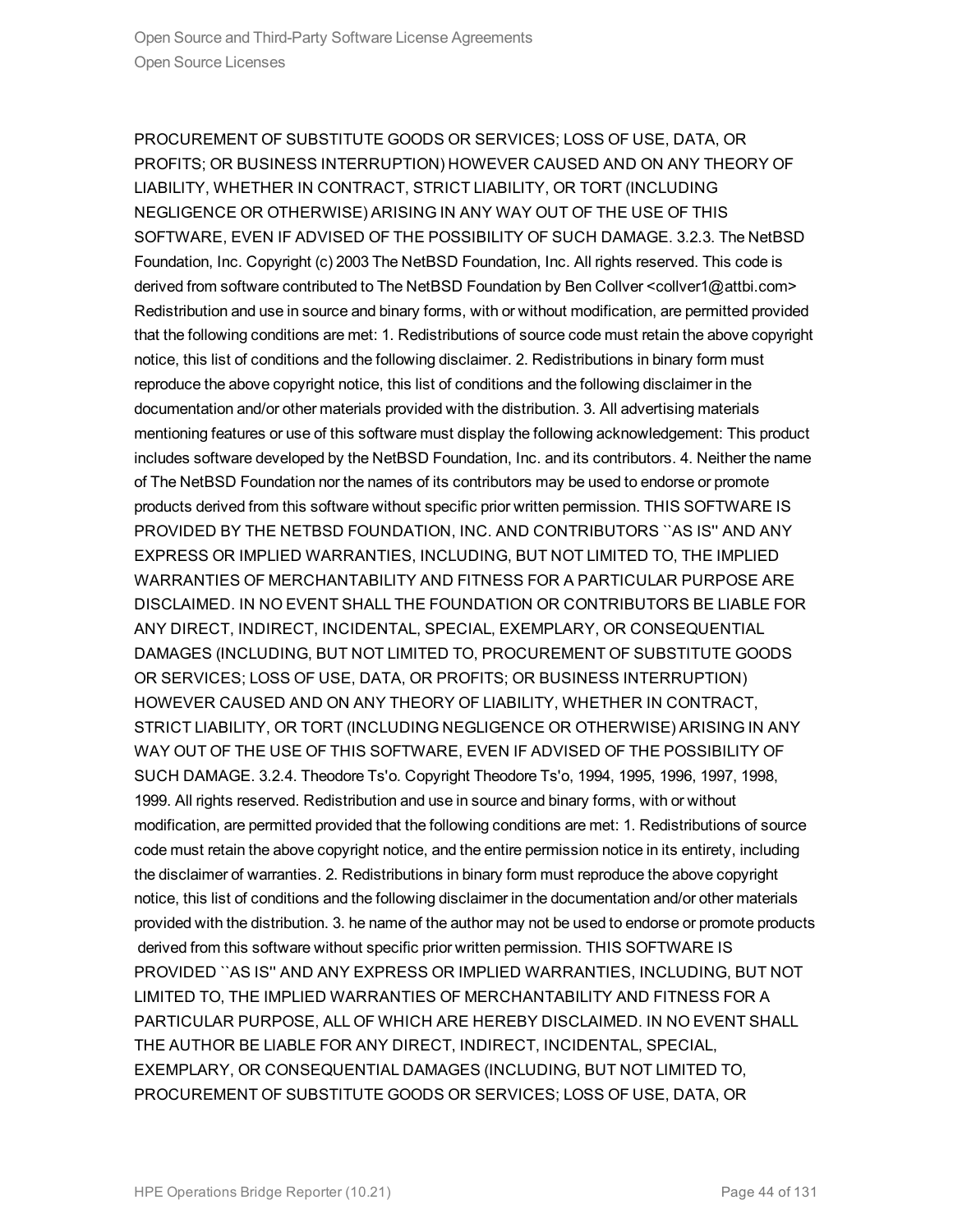PROFITS; OR BUSINESS INTERRUPTION) HOWEVER CAUSED AND ON ANY THEORY OF LIABILITY, WHETHER IN CONTRACT, STRICT LIABILITY, OR TORT (INCLUDING NEGLIGENCE OR OTHERWISE) ARISING IN ANY WAY OUT OF THE USE OF THIS SOFTWARE, EVEN IF NOT ADVISED OF THE POSSIBILITY OF SUCH DAMAGE. 3.2.5. Theo de Raadt and Damien Miller Copyright (c) 1995,1999 Theo de Raadt. All rights reserved. Copyright (c) 2001-2002 Damien Miller. All rights reserved. Redistribution and use in source and binary forms, with or without modification, are permitted provided that the following conditions are met: 1. Redistributions of source code must retain the above copyright notice, this list of conditions and the following disclaimer. 2. Redistributions in binary form must reproduce the above copyright notice, this list of conditions and the following disclaimer in the documentation and/or other materials provided with the distribution. THIS SOFTWARE IS PROVIDED BY THE AUTHOR ``AS IS'' AND ANY EXPRESS OR IMPLIED WARRANTIES, INCLUDING, BUT NOT LIMITED TO, THE IMPLIED WARRANTIES OF MERCHANTABILITY AND FITNESS FOR A PARTICULAR PURPOSE ARE DISCLAIMED. IN NO EVENT SHALL THE AUTHOR BE LIABLE FOR ANY DIRECT, INDIRECT, INCIDENTAL, SPECIAL, EXEMPLARY, OR CONSEQUENTIAL DAMAGES (INCLUDING, BUT NOT LIMITED TO, PROCUREMENT OF SUBSTITUTE GOODS OR SERVICES; LOSS OF USE, DATA, OR PROFITS; OR BUSINESS INTERRUPTION) HOWEVER CAUSED AND ON ANY THEORY OF LIABILITY, WHETHER IN CONTRACT, STRICT LIABILITY, OR TORT (INCLUDING NEGLIGENCE OR OTHERWISE) ARISING IN ANY WAY OUT OF THE USE OF THIS SOFTWARE, EVEN IF ADVISED OF THE POSSIBILITY OF SUCH DAMAGE. 3.2.6. Todd C. Miller Copyright (c) 1998 Todd C. Miller <Todd.Miller@courtesan.com> Permission to use, copy, modify, and distribute this software for any purpose with or without fee is hereby granted, provided that the above copyright notice and this permission notice appear in all copies. THE SOFTWARE IS PROVIDED "AS IS" AND TODD C. MILLER DISCLAIMS ALL WARRANTIES WITH REGARD TO THIS SOFTWARE INCLUDING ALL IMPLIED WARRANTIES OF MERCHANTABILITY AND FITNESS. IN NO EVENT SHALL TODD C. MILLER BE LIABLE FOR ANY SPECIAL, DIRECT, INDIRECT, OR CONSEQUENTIAL DAMAGES OR ANY DAMAGES WHATSOEVER RESULTING FROM LOSS OF USE, DATA OR PROFITS, WHETHER IN AN ACTION OF CONTRACT, NEGLIGENCE OR OTHER TORTIOUS ACTION, ARISING OUT OF OR IN CONNECTION WITH THE USE OR PERFORMANCE OF THIS SOFTWARE. 3.2.7. Thomas Winischhofer Copyright (C) 2001-2004 Thomas Winischhofer Redistribution and use in source and binary forms, with or without modification, are permitted provided that the following conditions are met: 1. Redistributions of source code must retain the above copyright notice, this list of conditions and the following disclaimer. 2. Redistributions in binary form must reproduce the above copyright notice, this list of conditions and the following disclaimer in the documentation and/or other materials provided with the distribution. 3. The name of the author may not be used to endorse or promote products derived from this software without specific prior written permission. THIS SOFTWARE IS PROVIDED BY THE AUTHOR ``AS IS'' AND ANY EXPRESSED OR IMPLIED WARRANTIES, INCLUDING, BUT NOT LIMITED TO, THE IMPLIED WARRANTIES OF MERCHANTABILITY AND FITNESS FOR A PARTICULAR PURPOSE ARE DISCLAIMED. IN NO EVENT SHALL THE AUTHOR BE LIABLE FOR ANY DIRECT, INDIRECT,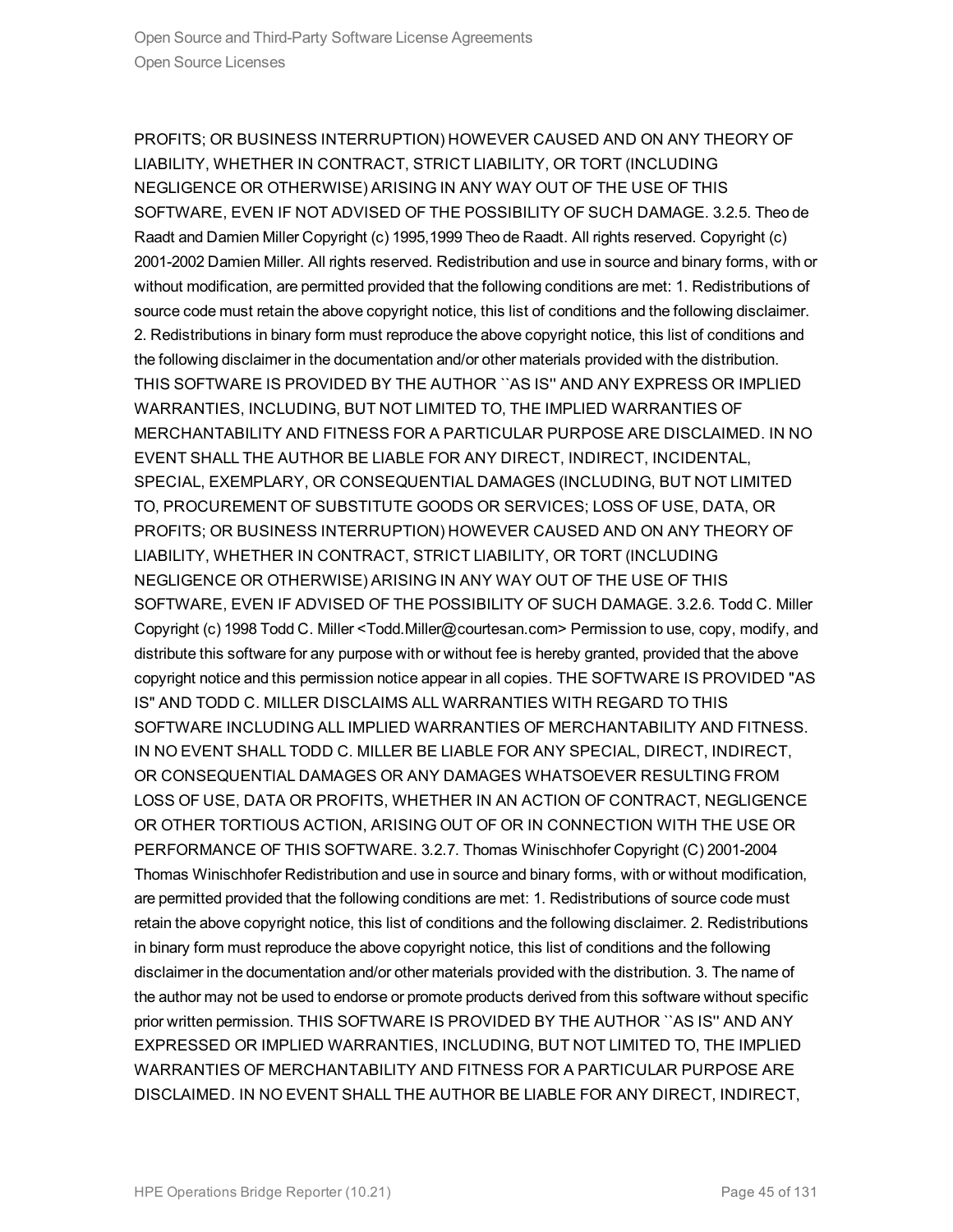INCIDENTAL, SPECIAL, EXEMPLARY, OR CONSEQUENTIAL DAMAGES (INCLUDING, BUT NOT LIMITED TO, PROCUREMENT OF SUBSTITUTE GOODS OR SERVICES; LOSS OF USE, DATA, OR PROFITS; OR BUSINESS INTERRUPTION) HOWEVER CAUSED AND ON ANY THEORY OF LIABILITY, WHETHER IN CONTRACT, STRICT LIABILITY, OR TORT (INCLUDING NEGLIGENCE OR OTHERWISE) ARISING IN ANY WAY OUT OF THE USE OF THIS SOFTWARE, EVEN IF ADVISED OF THE POSSIBILITY OF SUCH DAMAGE. 3.3. NVIDIA Corp Copyright (c) 1996 NVIDIA, Corp. All rights reserved. NOTICE TO USER: The source code is copyrighted under U.S. and international laws. NVIDIA, Corp. of Sunnyvale, California owns the copyright and as design patents pending on the design and interface of the NV chips. Users and possessors of this source code are hereby granted a nonexclusive, royalty-free copyright and design patent license to use this code in individual and commercial software. Any use of this source code must include, in the user documentation and internal comments to the code, notices to the end user as follows: Copyright (c) 1996 NVIDIA, Corp. NVIDIA design patents pending in the U.S. and foreign countries. NVIDIA, CORP. MAKES NO REPRESENTATION ABOUT THE SUITABILITY OF THIS SOURCE CODE FOR ANY PURPOSE. IT IS PROVIDED "AS IS" WITHOUT EXPRESS OR IMPLIED WARRANTY OF ANY KIND. NVIDIA, CORP. DISCLAIMS ALL WARRANTIES WITH REGARD TO THIS SOURCE CODE, INCLUDING ALL IMPLIED WARRANTIES OF MERCHANTABILITY AND FITNESS FOR A PARTICULAR PURPOSE. IN NO EVENT SHALL NVIDIA, CORP. BE LIABLE FOR ANY SPECIAL, INDIRECT, INCIDENTAL, OR CONSEQUENTIAL DAMAGES, OR ANY DAMAGES WHATSOEVER RESULTING FROM LOSS OF USE, DATA OR PROFITS, WHETHER IN AN ACTION OF CONTRACT, NEGLIGENCE OR OTHER TORTIOUS ACTION, ARISING OUT OF OR IN CONNECTION WITH THE USE OR PERFORMANCE OF THIS SOURCE CODE. 3.4. GLX Public License GLX PUBLIC LICENSE (Version 1.0 (2/11/99)) ("License") Subject to any third party claims, Silicon Graphics, Inc. ("SGI") hereby grants permission to Recipient (defined below), under Recipient's copyrights in the Original Software (defined below), to use, copy, modify, merge, publish, distribute, sublicense and/or sell copies of Subject Software (defined below), and to permit persons to whom the Subject Software is furnished in accordance with this License to do the same, subject to all of the following terms and conditions, which Recipient accepts by engaging in any such use, copying, modifying, merging, publishing, distributing, sublicensing or selling: 1. Definitions. (a) "Original Software" means source code of computer software code which is described in Exhibit A as Original Software. (b) "Modifications" means any addition to or deletion from the substance or structure of either the Original Software or any previous Modifications. When Subject Software is released as a series of files, a Modification means (i) any addition to or deletion from the contents of a file containing Original Software or previous Modifications and (ii) any new file that contains any part of the Original Code or previous Modifications. (c) "Subject Software" means the Original Software or Modifications or the combination of the Original Software and Modifications, or portions of any of the foregoing. (d) "Recipient" means an individual or a legal entity exercising rights under, and complying with all of the terms of, this License. For legal entities, "Recipient" includes any entity which controls, is controlled by, or is under common control with Recipient. For purposes of this definition, "control" of an entity means (a) the power, direct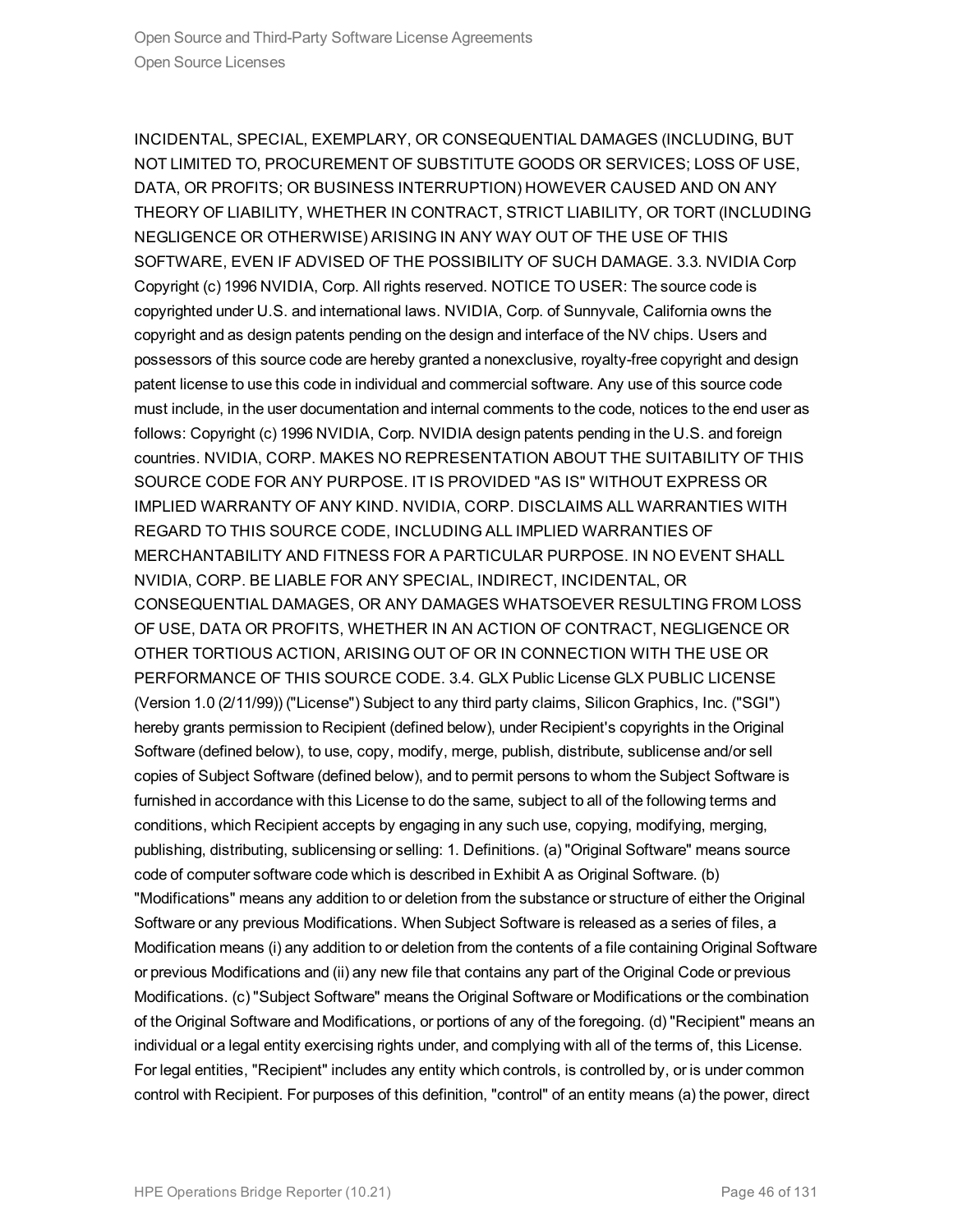or indirect, to direct or manage such entity, or (b) ownership of fifty percent (50%) or more of the outstanding shares or beneficial ownership of such entity. 2. Redistribution of Source Code Subject to These Terms. Redistributions of Subject Software in source code form must retain the notice set forth in Exhibit A, below, in every file. A copy of this License must be included in any documentation for such Subject Software where the recipients' rights relating to Subject Software are described. Recipient may distribute the source code version of Subject Software under a license of Recipient's choice, which may contain terms different from this License, provided that (i) Recipient is in compliance with the terms of this License, and (ii) the license terms include this Section 2 and Sections 3, 4, 7, 8, 10, 12 and 13 of this License, which terms may not be modified or superseded by any other terms of such license. If Recipient distributes the source code version under a different license Recipient must make it absolutely clear that any terms which differ from this License are offered by Recipient alone, not by SGI. Recipient hereby agrees to indemnify SGI for any liability incurred by SGI as a result of any such terms Recipient offers. 3. Redistribution in Executable Form. The notice set forth in Exhibit A must be conspicuously included in any notice in an executable version of Subject Software, related documentation or collateral in which Recipient describes the user's rights relating to the Subject Software. Recipient may distribute the executable version of Subject Software under a license of Recipient's choice, which may contain terms different from this License, provided that (i) Recipient is in compliance with the terms of this License, and (ii) the license terms include this Section 3 and Sections 4, 7, 8, 10, 12 and 13 of this License, which terms may not be modified or superseded by any other terms of such license. If Recipient distributes the executable version under a different license Recipient must make it absolutely clear that any terms which differ from this License are offered by Recipient alone, not by SGI. Recipient hereby agrees to indemnify SGI for any liability incurred by SGI as a result of any such terms Recipient offers. 4. Termination. This License and the rights granted hereunder will terminate automatically if Recipient fails to comply with terms herein and fails to cure such breach within 30 days of the breach. Any sublicense to the Subject Software which is properly granted shall survive any termination of this License absent termination by the terms of such sublicense. Provisions which, by their nature, must remain in effect beyond the termination of this License shall survive. 5. No Trademark Rights. This License does not grant any rights to use any trade name, trademark or service mark whatsoever. No trade name, trademark or service mark of SGI may be used to endorse or promote products derived from the Subject Software without prior written permission of SGI. 6. No Other Rights. This License does not grant any rights with respect to the OpenGL API or to any software or hardware implementation thereof or to any other software whatsoever, nor shall any other rights or licenses not expressly granted hereunder arise by implication, estoppel or otherwise with respect to the Subject Software. Title to and ownership of the Original Software at all times remains with SGI. All rights in the Original Software not expressly granted under this License are reserved. 7. Compliance with Laws; Non-Infringement. Recipient shall comply with all applicable laws and regulations in connection with use and distribution of the Subject Software, including but not limited to, all export and import control laws and regulations of the U.S. government and other countries. Recipient may not distribute Subject Software that (i) in any way infringes (directly or contributorily) the rights (including patent, copyright, trade secret, trademark or other intellectual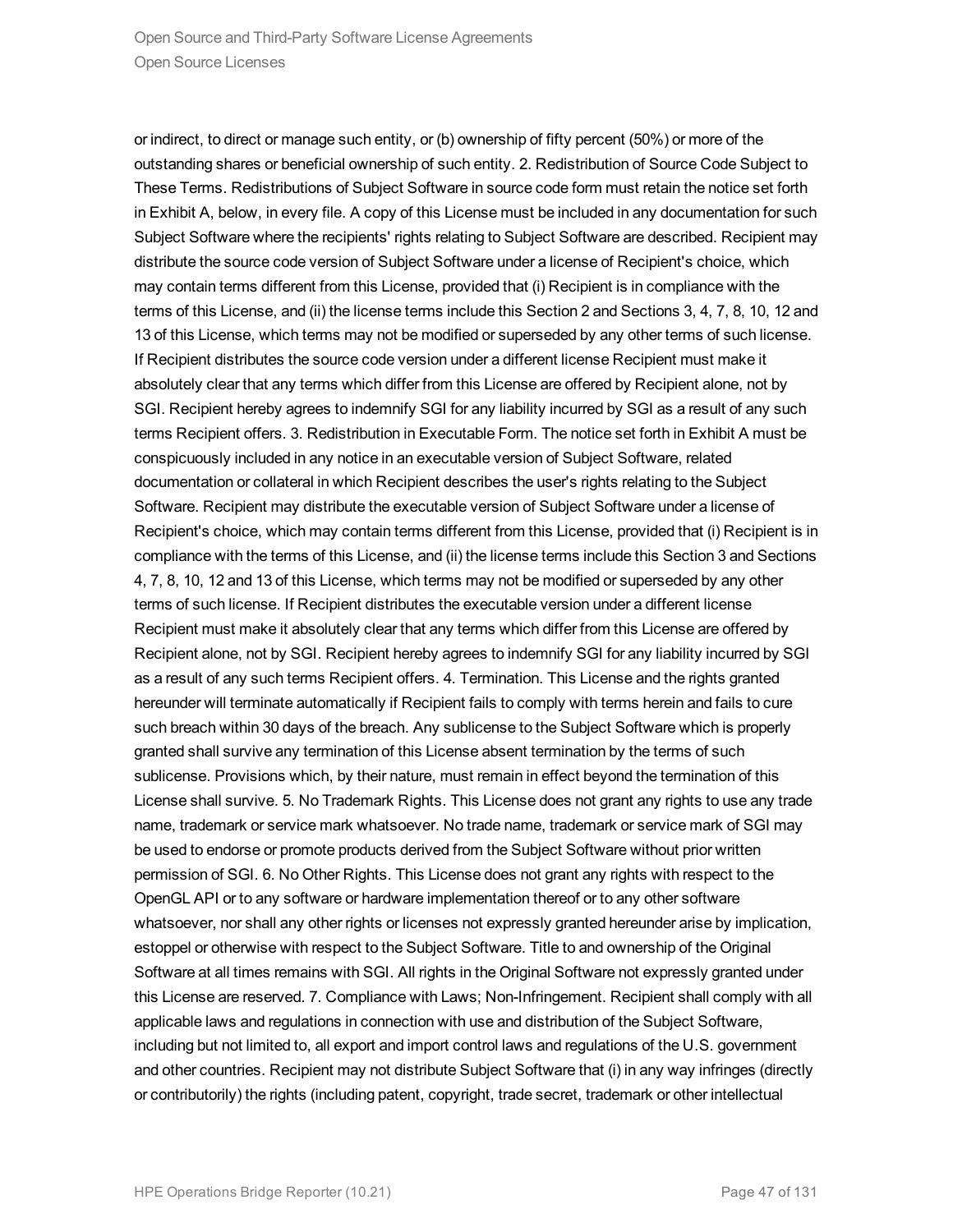property rights of any kind) of any other person or entity or (ii) breaches any representation or warranty, express, implied or statutory, which under any applicable law it might be deemed to have been distributed. 8. Claims of Infringement. If Recipient at any time has knowledge of any one or more third party claims that reproduction, modification, use, distribution, import or sale of Subject Software (including particular functionality or code incorporated in Subject Software) infringes the third party's intellectual property rights, Recipient must place in a well-identified web page bearing the title "LEGAL" a description of each such claim and a description of the party making each such claim in sufficient detail that a user of the Subject Software will know whom to contact regarding the claim. Also, upon gaining such knowledge of any such claim, Recipient must conspicuously include the URL for such web page in the Exhibit A notice required under Sections 2 and 3, above, and in the text of any related documentation, license agreement or collateral in which Recipient describes end user's rights relating to the Subject Software. If Recipient obtains such knowledge after it makes Subject Software available to any other person or entity, Recipient shall take other steps (such as notifying appropriate mailing lists or newsgroups) reasonably calculated to inform those who received the Subject Software that new knowledge has been obtained. 9. DISCLAIMER OF WARRANTY. SUBJECT SOFTWARE IS PROVIDED ON AN "AS IS" BASIS, WITHOUT WARRANTY OF ANY KIND, EITHER EXPRESSED OR IMPLIED, INCLUDING, WITHOUT LIMITATION, WARRANTIES THAT THE SUBJECT SOFTWARE IS FREE OF DEFECTS, MERCHANTABLE, FIT FOR A PARTICULAR PURPOSE OR NON- INFRINGING. SGI ASSUMES NO RISK AS TO THE QUALITY AND PERFORMANCE OF THE SOFTWARE. SHOULD ANY SOFTWARE PROVE DEFECTIVE IN ANY RESPECT, SGI ASSUMES NO COST OR LIABILITY FOR ANY SERVICING, REPAIR OR CORRECTION. THIS DISCLAIMER OF WARRANTY CONSTITUTES AN ESSENTIAL PART OF THIS LICENSE. NO USE OF ANY SUBJECT SOFTWARE IS AUTHORIZED HEREUNDER EXCEPT UNDER THIS DISCLAIMER. 10. LIMITATION OF LIABILITY. UNDER NO CIRCUMSTANCES AND UNDER NO LEGAL THEORY, WHETHER TORT (INCLUDING, WITHOUT LIMITATION, NEGLIGENCE OR STRICT LIABILITY), CONTRACT, OR OTHERWISE, SHALL SGI OR ANY SGI LICENSOR BE LIABLE FOR ANY DIRECT, INDIRECT, SPECIAL, INCIDENTAL, OR CONSEQUENTIAL DAMAGES OF ANY CHARACTER INCLUDING, WITHOUT LIMITATION, DAMAGES FOR LOSS OF GOODWILL, WORK STOPPAGE, LOSS OF DATA, COMPUTER FAILURE OR MALFUNCTION, OR ANY AND ALL OTHER COMMERCIAL DAMAGES OR LOSSES, EVEN IF SUCH PARTY SHALL HAVE BEEN INFORMED OF THE POSSIBILITY OF SUCH DAMAGES. THIS LIMITATION OF LIABILITY SHALL NOT APPLY TO LIABILITY FOR DEATH OR PERSONAL INJURY RESULTING FROM SGI's NEGLIGENCE TO THE EXTENT APPLICABLE LAW PROHIBITS SUCH LIMITATION. SOME JURISDICTIONS DO NOT ALLOW THE EXCLUSION OR LIMITATION OF INCIDENTAL OR CONSEQUENTIAL DAMAGES, SO THAT EXCLUSION AND LIMITATION MAY NOT APPLY TO RECIPIENT. 11. Indemnity. Recipient shall be solely responsible for damages arising, directly or indirectly, out of its utilization of rights under this License. Recipient will defend, indemnify and hold harmless Silicon Graphics, Inc. from and against any loss, liability, damages, costs or expenses (including the payment of reasonable attorneys fees) arising out of Recipient's use, modification, reproduction and distribution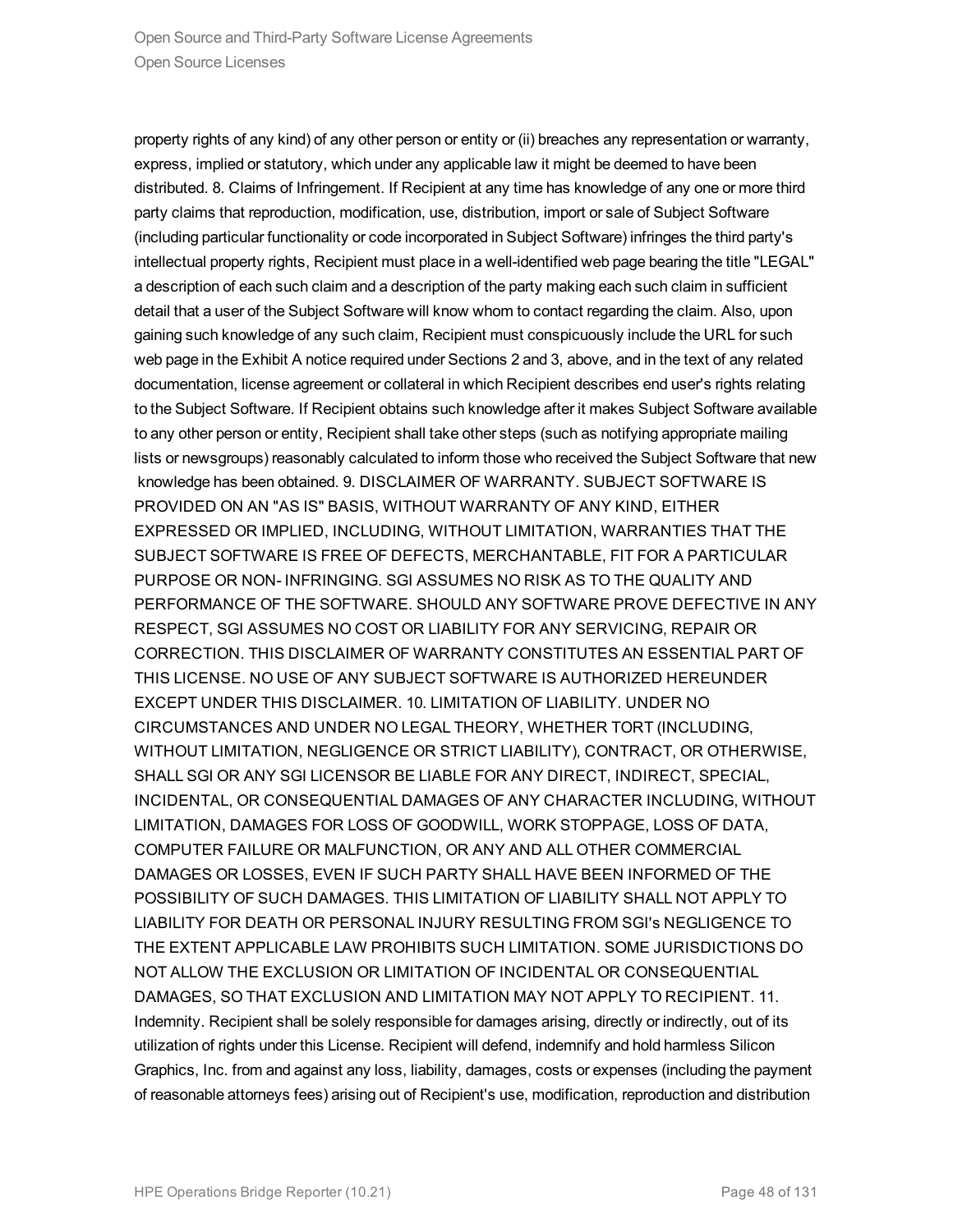of the Subject Software or out of any representation or warranty made by Recipient. 12. U.S. Government End Users. The Subject Software is a "commercial item" consisting of "commercial computer software" as such terms are defined in title 48 of the Code of Federal Regulations and all U.S. Government End Users acquire only the rights set forth in this License and are subject to the terms of this License. 13. Miscellaneous. This License represents the complete agreement concerning subject matter hereof. If any provision of this License is held to be unenforceable, such provision shall be reformed so as to achieve as nearly as possible the same economic effect as the original provision and the remainder of this License will remain in effect. This License shall be governed by and construed in accordance with the laws of the United States and the State of California as applied to agreements entered into and to be performed entirely within California between California residents. Any litigation relating to this License shall be subject to the exclusive jurisdiction of the Federal Courts of the Northern District of California (or, absent subject matter jurisdiction in such courts, the courts of the State of California), with venue lying exclusively in Santa Clara County, California, with the losing party responsible for costs, including without limitation, court costs and reasonable attorneys fees and expenses. The application of the United Nations Convention on Contracts for the International Sale of Goods is expressly excluded. Any law or regulation which provides that the language of a contract shall be construed against the drafter shall not apply to this License. Exhibit A The contents of this file are subject to Sections 2, 3, 4, 7, 8, 10, 12 and 13 of the GLX Public License Version 1.0 (the "License"). You may not use this file except in compliance with those sections of the License. You may obtain a copy of the License at Silicon Graphics, Inc., attn: Legal Services, 2011 N. Shoreline Blvd., Mountain View, CA 94043 or at http://www.sgi.com/software/opensource/glx/license.html. Software distributed under the License is distributed on an "AS IS" basis. ALL WARRANTIES ARE DISCLAIMED, INCLUDING, WITHOUT LIMITATION, ANY IMPLIED WARRANTIES OF MERCHANTABILITY, OF FITNESS FOR A PARTICULAR PURPOSE OR OF NON- INFRINGEMENT. See the License for the specific language governing rights and limitations under the License. The Original Software is GLX version 1.2 source code, released February, 1999. The developer of the Original Software is Silicon Graphics, Inc. Those portions of the Subject Software created by Silicon Graphics, Inc. are Copyright (c) 1991-9 Silicon Graphics, Inc. All Rights Reserved. 3.5. CID Font Code Public License CID FONT CODE PUBLIC LICENSE (Version 1.0 (3/31/99))("License") Subject to any applicable third party claims, Silicon Graphics, Inc. ("SGI") hereby grants permission to Recipient (defined below), under SGI's copyrights in the Original Software (defined below), to use, copy, modify, merge, publish, distribute, sublicense and/or sell copies of Subject Software (defined below) in both source code and executable form, and to permit persons to whom the Subject Software is furnished in accordance with this License to do the same, subject to all of the following terms and conditions, which Recipient accepts by engaging in any such use, copying, modifying, merging, publication, distributing, sublicensing or selling: 1. Definitions. a. "Original Software" means source code of computer software code that is described in Exhibit A as Original Software. b. "Modifications" means any addition to or deletion from the substance or structure of either the Original Software or any previous Modifications. When Subject Software is released as a series of files, a Modification means (i) any addition to or deletion from the contents of a file containing Original Software or previous Modifications and (ii) any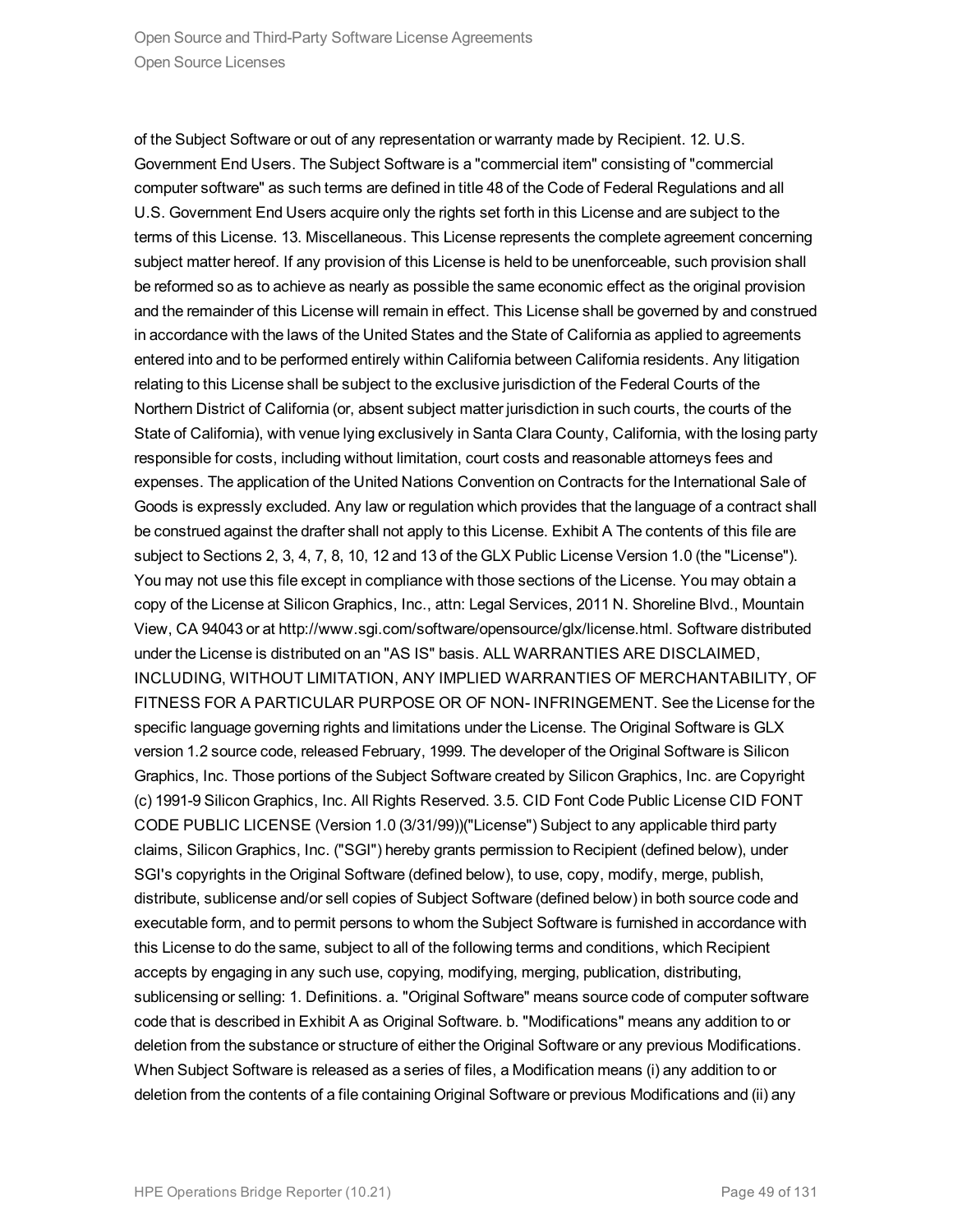new file that contains any part of the Original Code or previous Modifications. c. "Subject Software" means the Original Software or Modifications or the combination of the Original Software and Modifications, or portions of any of the foregoing. d. "Recipient" means an individual or a legal entity exercising rights under the terms of this License. For legal entities, "Recipient" includes any entity that controls, is controlled by, or is under common control with Recipient. For purposes of this definition, "control" of an entity means (i) the power, direct or indirect, to direct or manage such entity, or (ii) ownership of fifty percent (50%) or more of the outstanding shares or beneficial ownership of such entity. e. "Required Notice" means the notice set forth in Exhibit A to this License. f. "Accompanying Technology" means any software or other technology that is not a Modification and that is distributed or made publicly available by Recipient with the Subject Software. Separate software files that do not contain any Original Software or any previous Modification shall not be deemed a Modification, even if such software files are aggregated as part of a product, or in any medium of storage, with any file that does contain Original Software or any previous Modification. 2. License Terms. All distribution of the Subject Software must be made subject to the terms of this License. A copy of this License and the Required Notice must be included in any documentation for Subject Software where Recipient's rights relating to Subject Software and/or any Accompanying Technology are described. Distributions of Subject Software in source code form must also include the Required Notice in every file distributed. In addition, a ReadMe file entitled "Important Legal Notice" must be distributed with each distribution of one or more files that incorporate Subject Software. That file must be included with distributions made in both source code and executable form. A copy of the License and the Required Notice must be included in that file. Recipient may distribute Accompanying Technology under a license of Recipient's choice, which may contain terms different from this License, provided that (i) Recipient is in compliance with the terms of this License, (ii) such other license terms do not modify or supersede the terms of this License as applicable to the Subject Software, (iii) Recipient hereby indemnifies SGI for any liability incurred by SGI as a result of the distribution of Accompanying Technology or the use of other license terms. 3. Termination. This License and the rights granted hereunder will terminate automatically if Recipient fails to comply with terms herein and fails to cure such breach within 30 days of the breach. Any sublicense to the Subject Software that is properly granted shall survive any termination of this License absent termination by the terms of such sublicense. Provisions which, by their nature, must remain in effect beyond the termination of this License shall survive. 4. Trademark Rights. This License does not grant any rights to use any trade name, trademark or service mark whatsoever. No trade name, trademark or service mark of SGI may be used to endorse or promote products derived from or incorporating any Subject Software without prior written permission of SGI. 5. No Other Rights. No rights or licenses not expressly granted hereunder shall arise by implication, estoppel or otherwise. Title to and ownership of the Original Software at all times remains with SGI. All rights in the Original Software not expressly granted under this License are reserved. 6. Compliance with Laws; Non-Infringement. Recipient shall comply with all applicable laws and regulations in connection with use and distribution of the Subject Software, including but not limited to, all export and import control laws and regulations of the U.S. government and other countries. Recipient may not distribute Subject Software that (i) in any way infringes (directly or contributorily) the rights (including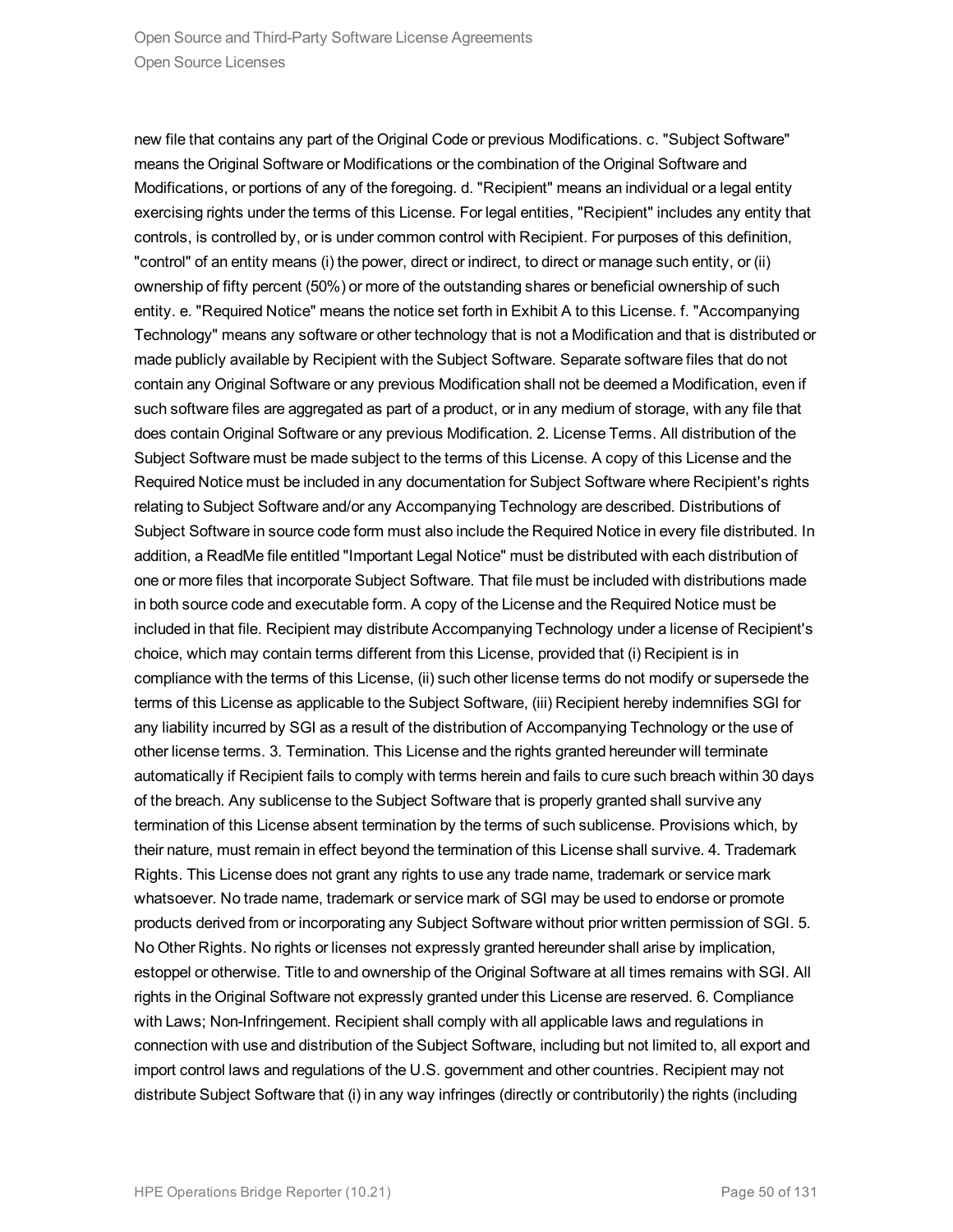patent, copyright, trade secret, trademark or other intellectual property rights of any kind) of any other person or entity, or (ii) breaches any representation or warranty, express, implied or statutory, which under any applicable law it might be deemed to have been distributed. 7. Claims of Infringement. If Recipient at any time has knowledge of any one or more third party claims that reproduction, modification, use, distribution, import or sale of Subject Software (including particular functionality or code incorporated in Subject Software) infringes the third party's intellectual property rights, Recipient must place in a well-identified web page bearing the title "LEGAL" a description of each such claim and a description of the party making each such claim in sufficient detail that a user of the Subject Software will know whom to contact regarding the claim. Also, upon gaining such knowledge of any such claim, Recipient must conspicuously include the URL for such web page in the Required Notice, and in the text of any related documentation, license agreement or collateral in which Recipient describes end user's rights relating to the Subject Software. If Recipient obtains such knowledge after it makes Subject Software available to any other person or entity, Recipient shall take other steps (such as notifying appropriate mailing lists or newsgroups) reasonably calculated to provide such knowledge to those who received the Subject Software. 8. DISCLAIMER OF WARRANTY. SUBJECT SOFTWARE IS PROVIDED ON AN "AS IS" BASIS, WITHOUT WARRANTY OF ANY KIND, EITHER EXPRESSED OR IMPLIED, INCLUDING, WITHOUT LIMITATION, WARRANTIES THAT THE SUBJECT SOFTWARE IS FREE OF DEFECTS, MERCHANTABLE, FIT FOR A PARTICULAR PURPOSE OR NON-INFRINGING. SGI ASSUMES NO RISK AS TO THE QUALITY AND PERFORMANCE OF THE SOFTWARE. SHOULD ANY SOFTWARE PROVE DEFECTIVE IN ANY RESPECT, SGI ASSUMES NO COST OR LIABILITY FOR ANY SERVICING, REPAIR OR CORRECTION. THIS DISCLAIMER OF WARRANTY CONSTITUTES AN ESSENTIAL PART OF THIS LICENSE. NO USE OF ANY SUBJECT SOFTWARE IS AUTHORIZED HEREUNDER EXCEPT UNDER THIS DISCLAIMER. 9. LIMITATION OF LIABILITY. UNDER NO CIRCUMSTANCES AND UNDER NO LEGAL THEORY, WHETHER TORT (INCLUDING, WITHOUT LIMITATION, NEGLIGENCE OR STRICT LIABILITY), CONTRACT, OR OTHERWISE, SHALL SGI OR ANY SGI LICENSOR BE LIABLE FOR ANY CLAIM, DAMAGES OR OTHER LIABILITY, WHETHER IN AN ACTION OF CONTRACT, TORT OR OTHERWISE, ARISING FROM, OUT OF OR IN CONNECTION WITH THE SUBJECT SOFTWARE OR THE USE OR OTHER DEALINGS IN THE SUBJECT SOFTWARE. SOME JURISDICTIONS DO NOT ALLOW THE EXCLUSION OR LIMITATION OF CERTAIN DAMAGES, SO THIS EXCLUSION AND LIMITATION MAY NOT APPLY TO RECIPIENT TO THE EXTENT SO DISALLOWED. 10. Indemnity. Recipient shall be solely responsible for damages arising, directly or indirectly, out of its utilization of rights under this License. Recipient will defend, indemnify and hold SGI and its successors and assigns harmless from and against any loss, liability, damages, costs or expenses (including the payment of reasonable attorneys fees) arising out of (Recipient's use, modification, reproduction and distribution of the Subject Software or out of any representation or warranty made by Recipient. 11. U.S. Government End Users. The Subject Software is a "commercial item" consisting of "commercial computer software" as such terms are defined in title 48 of the Code of Federal Regulations and all U.S. Government End Users acquire only the rights set forth in this License and are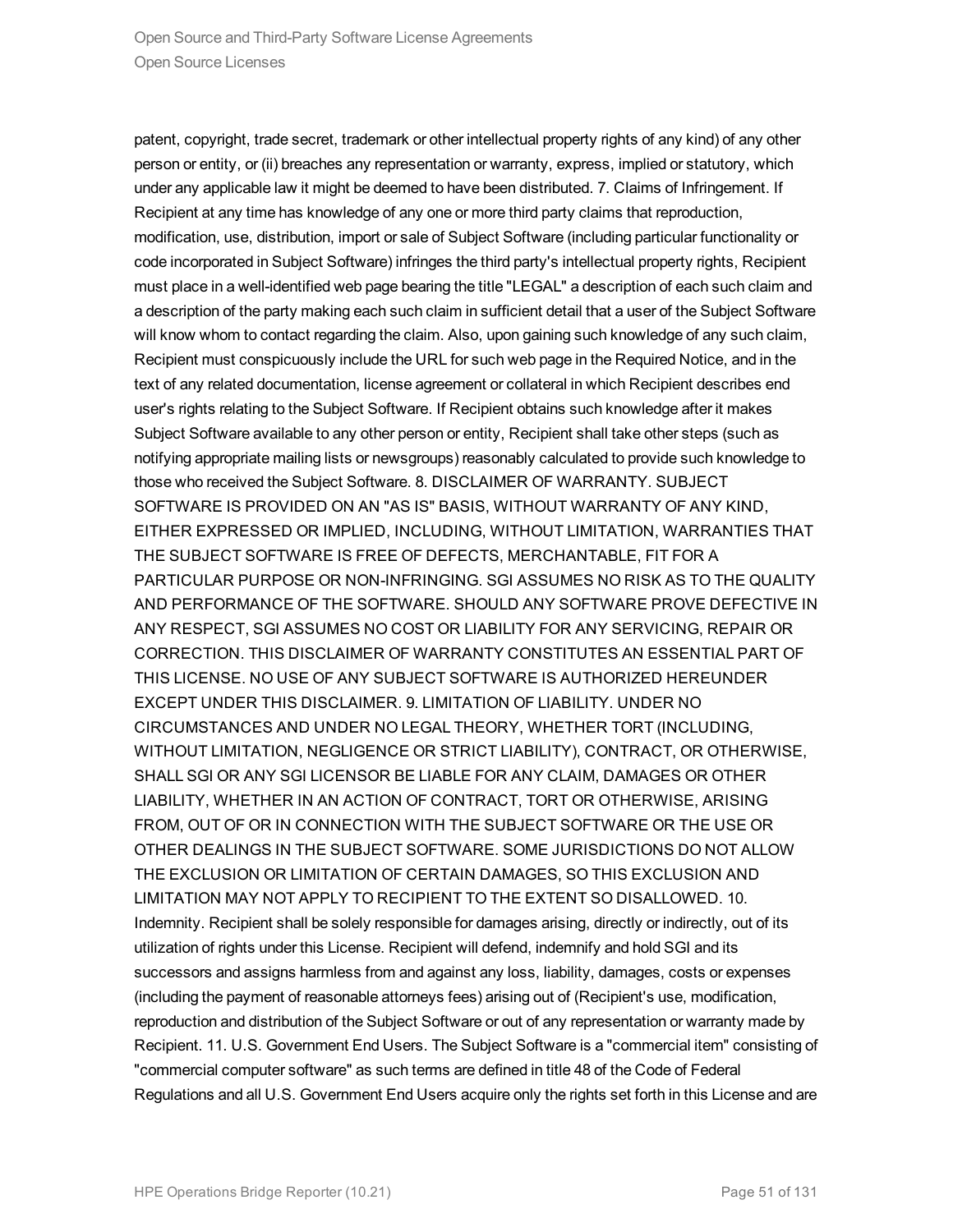subject to the terms of this License. 12. Miscellaneous. This License represents the complete agreement concerning subject matter hereof. If any provision of this License is held to be unenforceable by any judicial or administrative authority having proper jurisdiction with respect thereto, such provision shall be reformed so as to achieve as nearly as possible the same economic effect as the original provision and the remainder of this License will remain in effect. This License shall be governed by and construed in accordance with the laws of the United States and the State of California as applied to agreements entered into and to be performed entirely within California between California residents. Any litigation relating to this License shall be subject to the exclusive jurisdiction of the Federal Courts of the Northern District of California (or, absent subject matter jurisdiction in such courts, the courts of the State of California), with venue lying exclusively in Santa Clara County, California, with the losing party responsible for costs, including without limitation, court costs and reasonable attorneys fees and expenses. The application of the United Nations Convention on Contracts for the International Sale of Goods is expressly excluded. Any law or regulation that provides that the language of a contract shall be construed against the drafter shall not apply to this License. Exhibit A Copyright (c) 1994-1999 Silicon Graphics, Inc. The contents of this file are subject to the CID Font Code Public License Version 1.0 (the "License"). You may not use this file except in compliance with the License. You may obtain a copy of the License at Silicon Graphics, Inc., attn: Legal Services, 2011 N. Shoreline Blvd., Mountain View, CA 94043 or at http://www.sgi.com/software/opensource/cid/license.html Software distributed under the License is distributed on an "AS IS" basis. ALL WARRANTIES ARE DISCLAIMED, INCLUDING, WITHOUT LIMITATION, ANY IMPLIED WARRANTIES OF MERCHANTABILITY, OF FITNESS FOR A PARTICULAR PURPOSE OR OF NON-INFRINGEMENT. See the License for the specific language governing rights and limitations under the License. The Original Software (as defined in the License) is CID font code that was developed by Silicon Graphics, Inc. Those portions of the Subject Software (as defined in the License) that were created by Silicon Graphics, Inc. are Copyright (c) 1994-1999 Silicon Graphics, Inc. All Rights Reserved. [NOTE: When using this text in connection with Subject Software delivered solely in object code form, Recipient may replace the words "this file" with "this software" in both the first and second sentences.] 3.6. Bitstream Vera Fonts Copyright The fonts have a generous copyright, allowing derivative works (as long as "Bitstream" or "Vera" are not in the names), and full redistribution (so long as they are not \*sold\* by themselves). They can be be bundled, redistributed and sold with any software. The fonts are distributed under the following copyright: Copyright (c) 2003 by Bitstream, Inc. All Rights Reserved. Bitstream Vera is a trademark of Bitstream, Inc. Permission is hereby granted, free of charge, to any person obtaining a copy of the fonts accompanying this license ("Fonts") and associated documentation files (the "Font Software"), to reproduce and distribute the Font Software, including without limitation the rights to use, copy, merge, publish, distribute, and/or sell copies of the Font Software, and to permit persons to whom the Font Software is furnished to do so, subject to the following conditions: The above copyright and trademark notices and this permission notice shall be included in all copies of one or more of the Font Software typefaces. The Font Software may be modified, altered, or added to, and in particular the designs of glyphs or characters in the Fonts may be modified and additional glyphs or characters may be added to the Fonts, only if the fonts are renamed to names not containing either the words "Bitstream" or the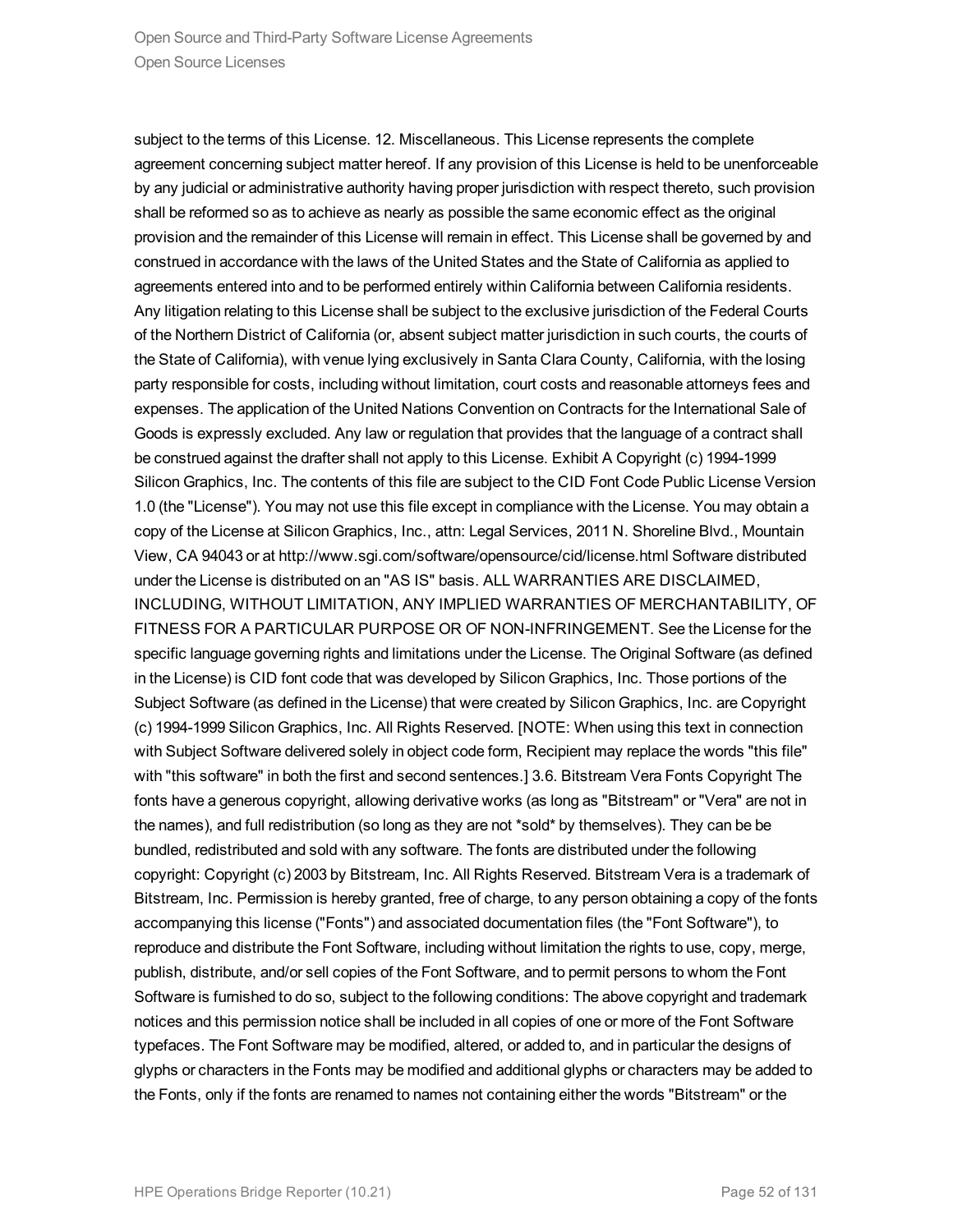word "Vera". This License becomes null and void to the extent applicable to Fonts or Font Software that has been modified and is distributed under the "Bitstream Vera" names. The Font Software may be sold as part of a larger software package but no copy of one or more of the Font Software typefaces may be sold by itself. THE FONT SOFTWARE IS PROVIDED "AS IS", WITHOUT WARRANTY OF ANY KIND, EXPRESS OR IMPLIED, INCLUDING BUT NOT LIMITED TO ANY WARRANTIES OF MERCHANTABILITY, FITNESS FOR A PARTICULAR PURPOSE AND NONINFRINGEMENT OF COPYRIGHT, PATENT, TRADEMARK, OR OTHER RIGHT. IN NO EVENT SHALL BITSTREAM OR THE GNOME FOUNDATION BE LIABLE FOR ANY CLAIM, DAMAGES OR OTHER LIABILITY, INCLUDING ANY GENERAL, SPECIAL, INDIRECT, INCIDENTAL, OR CONSEQUENTIAL DAMAGES, WHETHER IN AN ACTION OF CONTRACT, TORT OR OTHERWISE, ARISING FROM, OUT OF THE USE OR INABILITY TO USE THE FONT SOFTWARE OR FROM OTHER DEALINGS IN THE FONT SOFTWARE. Except as contained in this notice, the names of Gnome, the Gnome Foundation, and Bitstream Inc., shall not be used in advertising or otherwise to promote the sale, use or other dealings in this Font Software without prior written authorization from the Gnome Foundation or Bitstream Inc., respectively. For further information, contact: fonts at gnome dot org. 3.7. Bigelow & Holmes Inc and URW++ GmbH Luxi font license Luxi fonts copyright (c) 2001 by Bigelow & Holmes Inc. Luxi font instruction code copyright (c) 2001 by URW++ GmbH. All Rights Reserved. Luxi is a registered trademark of Bigelow & Holmes Inc. Permission is hereby granted, free of charge, to any person obtaining a copy of these Fonts and associated documentation files (the "Font Software"), to deal in the Font Software, including without limitation the rights to use, copy, merge, publish, distribute, sublicense, and/or sell copies of the Font Software, and to permit persons to whom the Font Software is furnished to do so, subject to the following conditions: The above copyright and trademark notices and this permission notice shall be included in all copies of one or more of the Font Software. The Font Software may not be modified, altered, or added to, and in particular the designs of glyphs or characters in the Fonts may not be modified nor may additional glyphs or characters be added to the Fonts. This License becomes null and void when the Fonts or Font Software have been modified. THE FONT SOFTWARE IS PROVIDED "AS IS", WITHOUT WARRANTY OF ANY KIND, EXPRESS OR IMPLIED, INCLUDING BUT NOT LIMITED TO ANY WARRANTIES OF MERCHANTABILITY, FITNESS FOR A PARTICULAR PURPOSE AND NONINFRINGEMENT OF COPYRIGHT, PATENT, TRADEMARK, OR OTHER RIGHT. IN NO EVENT SHALL BIGELOW & HOLMES INC. OR URW++ GMBH. BE LIABLE FOR ANY CLAIM, DAMAGES OR OTHER LIABILITY, INCLUDING ANY GENERAL, SPECIAL, INDIRECT, INCIDENTAL, OR CONSEQUENTIAL DAMAGES, WHETHER IN AN ACTION OF CONTRACT, TORT OR OTHERWISE, ARISING FROM, OUT OF THE USE OR INABILITY TO USE THE FONT SOFTWARE OR FROM OTHER DEALINGS IN THE FONT SOFTWARE. Except as contained in this notice, the names of Bigelow & Holmes Inc. and URW++ GmbH. shall not be used in advertising or otherwise to promote the sale, use or other dealings in this Font Software without prior written authorization from Bigelow & Holmes Inc. and URW++ GmbH. For further information, contact: info@urwpp.de or design@bigelowandholmes.com --- end of LICENSE --- ----

------------- %% This notice is provided with respect to zlib v1.2.8, which may be included with JRE 8,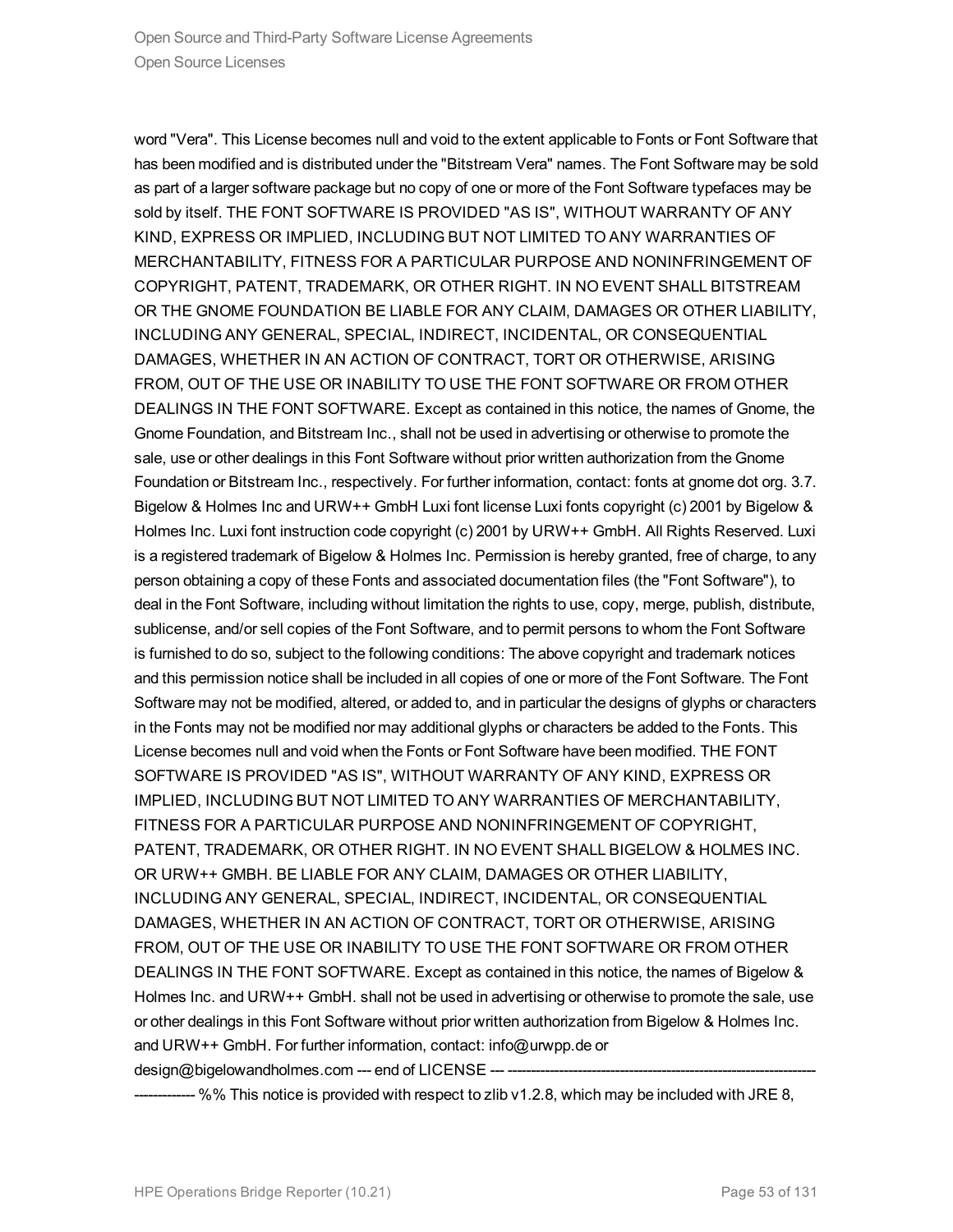JDK 8, and OpenJDK 8. --- begin of LICENSE --- version 1.2.8, April 28th, 2013 Copyright (C) 1995-2013 Jean-loup Gailly and Mark Adler This software is provided 'as-is', without any express or implied warranty. In no event will the authors be held liable for any damages arising from the use of this software. Permission is granted to anyone to use this software for any purpose, including commercial applications, and to alter it and redistribute it freely, subject to the following restrictions: 1. The origin of this software must not be misrepresented; you must not claim that you wrote the original software. If you use this software in a product, an acknowledgment in the product documentation would be appreciated but is not required. 2. Altered source versions must be plainly marked as such, and must not be misrepresented as being the original software. 3. This notice may not be removed or altered from any source distribution. Jean-loup Gailly Mark Adler jloup@gzip.org madler@alumni.caltech.edu --end of LICENSE --- ------------------------------------------------------------------------------- %% This notice is provided with respect to the following which may be included with JRE 8, JDK 8, and OpenJDK 8. Apache Commons Math 3.2 Apache Derby 10.11.1.2 Apache Jakarta BCEL 5.1 Apache Jakarta Regexp 1.4 Apache Santuario XML Security for Java 1.5.4 Apache Xalan-Java 2.7.1 Apache Xerces Java 2.10.0 Apache XML Resolver 1.1 Dynalink 0.5 --- begin of LICENSE --- Apache License Version 2.0, January 2004 http://www.apache.org/licenses/ TERMS AND CONDITIONS FOR USE, REPRODUCTION, AND DISTRIBUTION 1. Definitions. "License" shall mean the terms and conditions for use, reproduction, and distribution as defined by Sections 1 through 9 of this document. "Licensor" shall mean the copyright owner or entity authorized by the copyright owner that is granting the License. "Legal Entity" shall mean the union of the acting entity and all other entities that control, are controlled by, or are under common control with that entity. For the purposes of this definition, "control" means (i) the power, direct or indirect, to cause the direction or management of such entity, whether by contract or otherwise, or (ii) ownership of fifty percent (50%) or more of the outstanding shares, or (iii) beneficial ownership of such entity. "You" (or "Your") shall mean an individual or Legal Entity exercising permissions granted by this License. "Source" form shall mean the preferred form for making modifications, including but not limited to software source code, documentation source, and configuration files. "Object" form shall mean any form resulting from mechanical transformation or translation of a Source form, including but not limited to compiled object code, generated documentation, and conversions to other media types. "Work" shall mean the work of authorship, whether in Source or Object form, made available under the License, as indicated by a copyright notice that is included in or attached to the work (an example is provided in the Appendix below). "Derivative Works" shall mean any work, whether in Source or Object form, that is based on (or derived from) the Work and for which the editorial revisions, annotations, elaborations, or other modifications represent, as a whole, an original work of authorship. For the purposes of this License, Derivative Works shall not include works that remain separable from, or merely link (or bind by name) to the interfaces of, the Work and Derivative Works thereof. "Contribution" shall mean any work of authorship, including the original version of the Work and any modifications or additions to that Work or Derivative Works thereof, that is intentionally submitted to Licensor for inclusion in the Work by the copyright owner or by an individual or Legal Entity authorized to submit on behalf of the copyright owner. For the purposes of this definition, "submitted" means any form of electronic, verbal, or written communication sent to the Licensor or its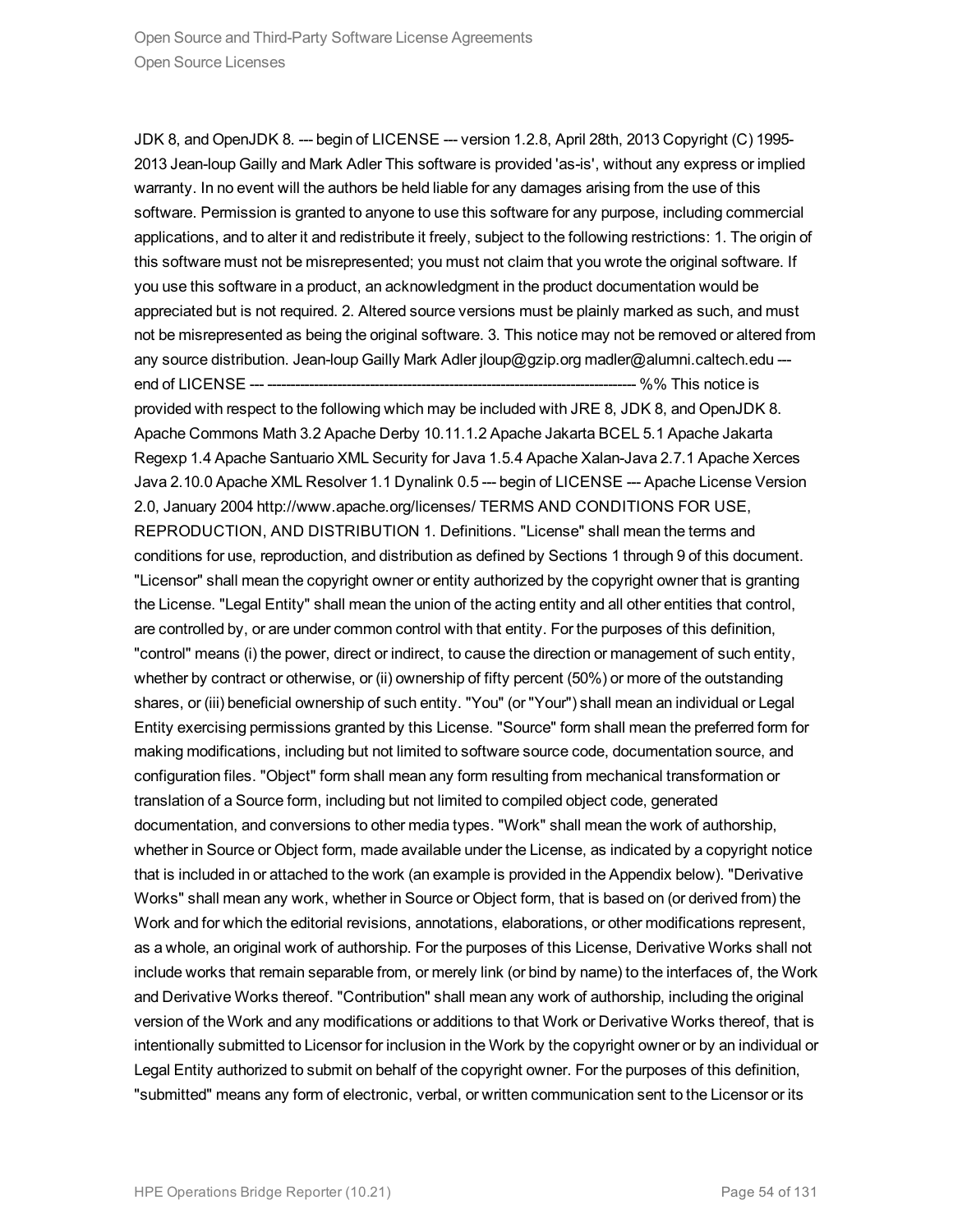representatives, including but not limited to communication on electronic mailing lists, source code control systems, and issue tracking systems that are managed by, or on behalf of, the Licensor for the purpose of discussing and improving the Work, but excluding communication that is conspicuously marked or otherwise designated in writing by the copyright owner as "Not a Contribution." "Contributor" shall mean Licensor and any individual or Legal Entity on behalf of whom a Contribution has been received by Licensor and subsequently incorporated within the Work. 2. Grant of Copyright License. Subject to the terms and conditions of this License, each Contributor hereby grants to You a perpetual, worldwide, non-exclusive, no-charge, royalty-free, irrevocable copyright license to reproduce, prepare Derivative Works of, publicly display, publicly perform, sublicense, and distribute the Work and such Derivative Works in Source or Object form. 3. Grant of Patent License. Subject to the terms and conditions of this License, each Contributor hereby grants to You a perpetual, worldwide, nonexclusive, no-charge, royalty-free, irrevocable (except as stated in this section) patent license to make, have made, use, offer to sell, sell, import, and otherwise transfer the Work, where such license applies only to those patent claims licensable by such Contributor that are necessarily infringed by their Contribution(s) alone or by combination of their Contribution(s) with the Work to which such Contribution(s) was submitted. If You institute patent litigation against any entity (including a crossclaim or counterclaim in a lawsuit) alleging that the Work or a Contribution incorporated within the Work constitutes direct or contributory patent infringement, then any patent licenses granted to You under this License for that Work shall terminate as of the date such litigation is filed. 4. Redistribution. You may reproduce and distribute copies of the Work or Derivative Works thereof in any medium, with or without modifications, and in Source or Object form, provided that You meet the following conditions: (a) You must give any other recipients of the Work or Derivative Works a copy of this License; and (b) You must cause any modified files to carry prominent notices stating that You changed the files; and (c) You must retain, in the Source form of any Derivative Works that You distribute, all copyright, patent, trademark, and attribution notices from the Source form of the Work, excluding those notices that do not pertain to any part of the Derivative Works; and (d) If the Work includes a "NOTICE" text file as part of its distribution, then any Derivative Works that You distribute must include a readable copy of the attribution notices contained within such NOTICE file, excluding those notices that do not pertain to any part of the Derivative Works, in at least one of the following places: within a NOTICE text file distributed as part of the Derivative Works; within the Source form or documentation, if provided along with the Derivative Works; or, within a display generated by the Derivative Works, if and wherever such third-party notices normally appear. The contents of the NOTICE file are for informational purposes only and do not modify the License. You may add Your own attribution notices within Derivative Works that You distribute, alongside or as an addendum to the NOTICE text from the Work, provided that such additional attribution notices cannot be construed as modifying the License. You may add Your own copyright statement to Your modifications and may provide additional or different license terms and conditions for use, reproduction, or distribution of Your modifications, or for any such Derivative Works as a whole, provided Your use, reproduction, and distribution of the Work otherwise complies with the conditions stated in this License. 5. Submission of Contributions. Unless You explicitly state otherwise, any Contribution intentionally submitted for inclusion in the Work by You to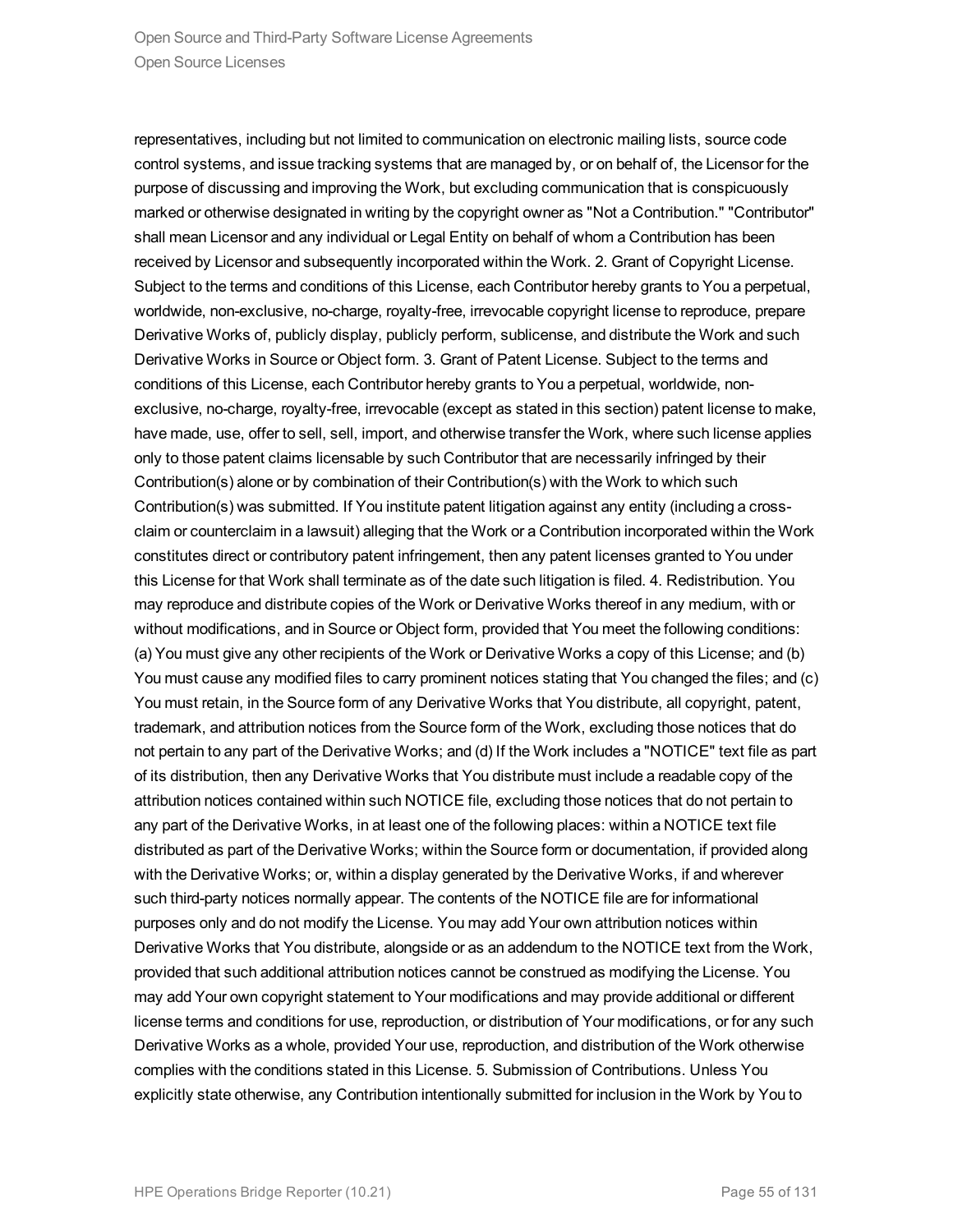the Licensor shall be under the terms and conditions of this License, without any additional terms or conditions. Notwithstanding the above, nothing herein shall supersede or modify the terms of any separate license agreement you may have executed with Licensor regarding such Contributions. 6. Trademarks. This License does not grant permission to use the trade names, trademarks, service marks, or product names of the Licensor, except as required for reasonable and customary use in describing the origin of the Work and reproducing the content of the NOTICE file. 7. Disclaimer of Warranty. Unless required by applicable law or agreed to in writing, Licensor provides the Work (and each Contributor provides its Contributions) on an "AS IS" BASIS, WITHOUT WARRANTIES OR CONDITIONS OF ANY KIND, either express or implied, including, without limitation, any warranties or conditions of TITLE, NON-INFRINGEMENT, MERCHANTABILITY, or FITNESS FOR A PARTICULAR PURPOSE. You are solely responsible for determining the appropriateness of using or redistributing the Work and assume any risks associated with Your exercise of permissions under this License. 8. Limitation of Liability. In no event and under no legal theory, whether in tort (including negligence), contract, or otherwise, unless required by applicable law (such as deliberate and grossly negligent acts) or agreed to in writing, shall any Contributor be liable to You for damages, including any direct, indirect, special, incidental, or consequential damages of any character arising as a result of this License or out of the use or inability to use the Work (including but not limited to damages for loss of goodwill, work stoppage, computer failure or malfunction, or any and all other commercial damages or losses), even if such Contributor has been advised of the possibility of such damages. 9. Accepting Warranty or Additional Liability. While redistributing the Work or Derivative Works thereof, You may choose to offer, and charge a fee for, acceptance of support, warranty, indemnity, or other liability obligations and/or rights consistent with this License. However, in accepting such obligations, You may act only on Your own behalf and on Your sole responsibility, not on behalf of any other Contributor, and only if You agree to indemnify, defend, and hold each Contributor harmless for any liability incurred by, or claims asserted against, such Contributor by reason of your accepting any such warranty or additional liability. END OF TERMS AND CONDITIONS APPENDIX: How to apply the Apache License to your work. To apply the Apache License to your work, attach the following boilerplate notice, with the fields enclosed by brackets "[]" replaced with your own identifying information. (Don't include the brackets!) The text should be enclosed in the appropriate comment syntax for the file format. We also recommend that a file or class name and description of purpose be included on the same "printed page" as the copyright notice for easier identification within third-party archives. Copyright [yyyy] [name of copyright owner] Licensed under the Apache License, Version 2.0 (the "License"); you may not use this file except in compliance with the License. You may obtain a copy of the License at http://www.apache.org/licenses/LICENSE-2.0 Unless required by applicable law or agreed to in writing, software distributed under the License is distributed on an "AS IS" BASIS, WITHOUT WARRANTIES OR CONDITIONS OF ANY KIND, either express or implied. See the License for the specific language governing permissions and limitations under the License. --- end of LICENSE --- -------

------------------------------------------------------------------------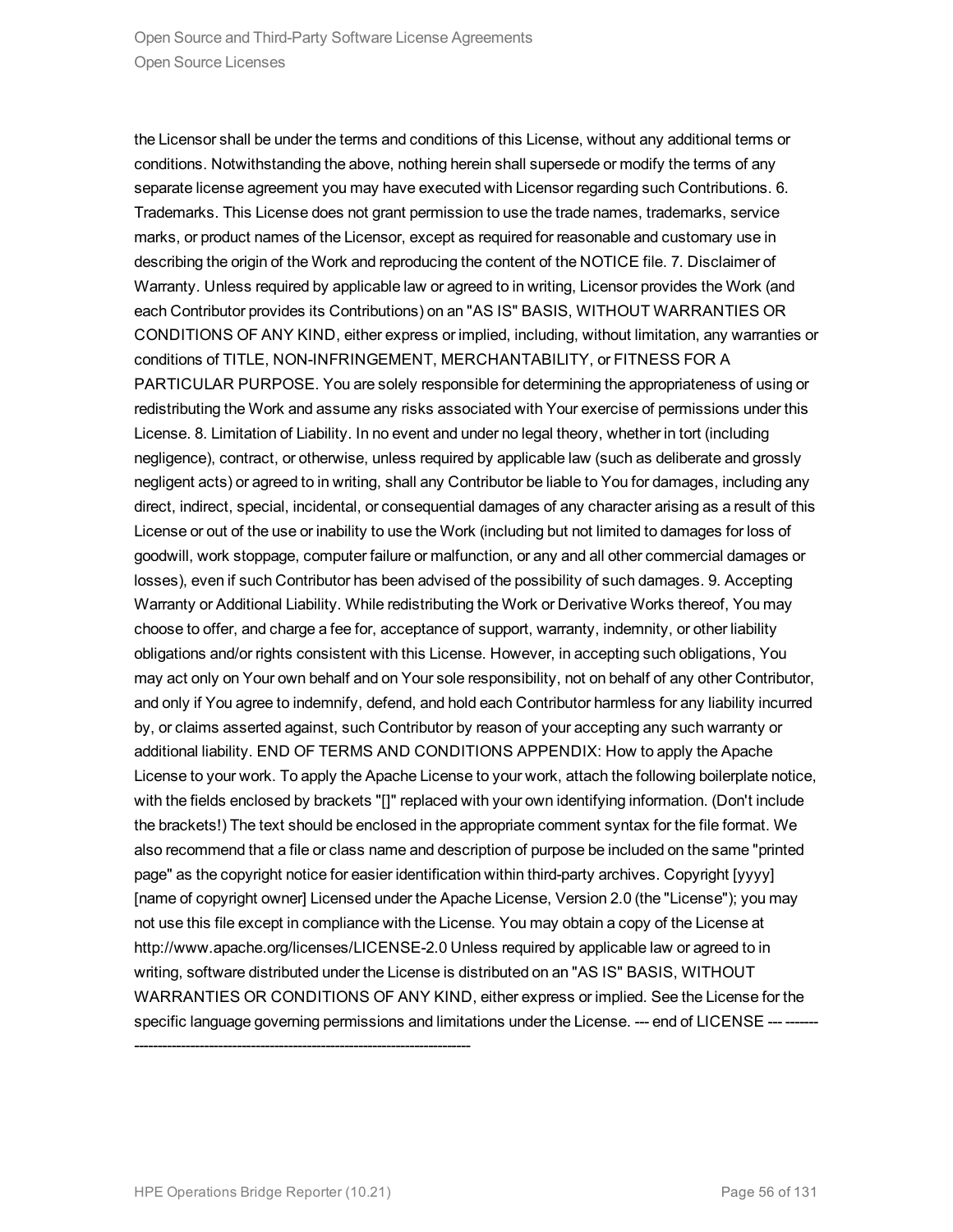## JRE License

## DO NOT TRANSLATE OR LOCALIZE

\*\*\*\*\*\*\*\*\*\*\*\*\*\*\*\*\*\*\*\*\*\*\*\*\*\*\*\*\*\*\*\*\*\*\*\*\*\*\*\*\*\*\*\*\*\*\*\*\*\*\*\*\*\*\*\*\*\*\*\*\*\*\*\*\*\*\*\*\*\*\*\*\*\*\* %%The following software may be included in this product: Microsoft DirectShow - Base Classes Use of any of this software is governed by the terms of the license below: MSDN - Information on Terms of Use Updated: February 13, 2008 ON THIS PAGE \* ACCEPTANCE OF TERMS \* PRIVACY AND PROTECTION OF PERSONAL INFORMATION \* NOTICE SPECIFIC TO APIs AVAILABLE ON THIS WEB SITE \* NOTICE SPECIFIC TO SOFTWARE AVAILABLE ON THIS WEB SITE \* NOTICE SPECIFIC TO DOCUMENTATION AVAILABLE ON THIS WEB SITE \* NOTICES REGARDING SOFTWARE, DOCUMENTATION, APIS AND SERVICES AVAILABLE ON THIS WEB SITE \* RESERVATION OF RIGHTS \* MEMBER ACCOUNT, PASSWORD, AND SECURITY \* NO UNLAWFUL OR PROHIBITED USE \* USE OF SERVICES \* MATERIALS PROVIDED TO MICROSOFT OR POSTED AT ANY MICROSOFT WEB SITE \* NOTICES AND PROCEDURE FOR MAKING CLAIMS OF COPYRIGHT INFRINGEMENT \* LINKS TO THIRD PARTY SITES \* UNSOLICITED IDEA SUBMISSION POLICY \* COPYRIGHT NOTICE & FAQ \* TRADEMARKS ACCEPTANCE OF TERMS. Microsoft provides you with access to a variety of resources on this website ("Web Site"), including documentation and other product information (collectively the "Documentation"), download areas, communication forums, and other services (collectively "Services"), software, including developer tools and sample code (collectively "Software"), and Application Program Interface information ("APIs"). The Documentation, Services, Software, and APIs (including any updates, enhancements, new features, and/or the addition of any new Web properties to the Web Site), are subject to the following Terms of Use ("TOU"), unless we have provided those items to you under more specific terms, in which case, those more specific terms will apply to the relevant item. Microsoft reserves the right to update the TOU at any time without notice to you. The most current version of the TOU can be reviewed by clicking on the "Terms of Use" hypertext link located at the bottom of our Web pages. Top of page PRIVACY AND PROTECTION OF PERSONAL INFORMATION. See the Privacy Statement disclosures relating to the collection and use of your information. Top of page NOTICE SPECIFIC TO APIS AVAILABLE ON THIS WEB SITE. Microsoft publishes information on a number of APIs on this Web Site. Microsoft will not assert any of its patent rights on account of your products calling these APIs in order to receive services from the Microsoft product that exposes the APIs. Top of page NOTICE SPECIFIC TO SOFTWARE AVAILABLE ON THIS WEB SITE. All Software is the copyrighted work of Microsoft and/or its suppliers. Use of the Software is governed by the terms of the end user license agreement, if any, which accompanies or is included with the Software ("License Agreement"). If Microsoft makes Software available on this Web Site without a License Agreement, you may use such Software to design, develop and test your programs to run on Microsoft products and services. If Microsoft makes any code marked as "sample" available on this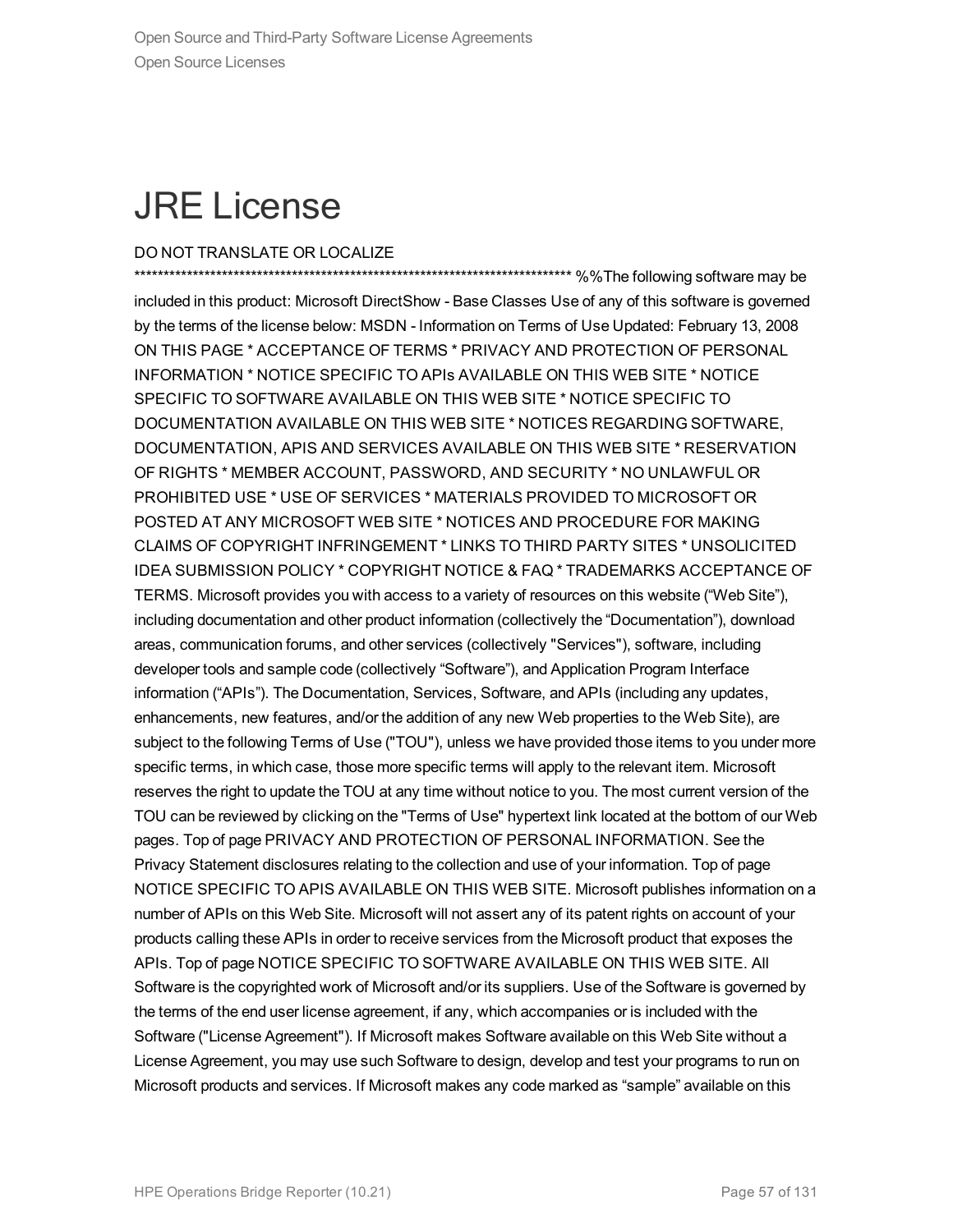Web Site without a License Agreement, then that code is licensed to you under the terms of the Microsoft Limited Public License. The Software is made available for download solely for use by end users according to the License Agreement or these TOU. Any reproduction or redistribution of the Software not in accordance with the License Agreement or these TOU is expressly prohibited. WITHOUT LIMITING THE FOREGOING, COPYING OR REPRODUCTION OF THE SOFTWARE TO ANY OTHER SERVER OR LOCATION FOR FURTHER REPRODUCTION OR REDISTRIBUTION IS EXPRESSLY PROHIBITED, UNLESS SUCH REPRODUCTION OR REDISTRIBUTION IS EXPRESSLY PERMITTED BY THE LICENSE AGREEMENT ACCOMPANYING SUCH SOFTWARE. FOR YOUR CONVENIENCE, MICROSOFT MAY MAKE AVAILABLE ON THIS WEB SITE, TOOLS AND UTILITIES FOR USE AND/OR DOWNLOAD. MICROSOFT DOES NOT MAKE ANY ASSURANCES WITH REGARD TO THE ACCURACY OF THE RESULTS OR OUTPUT THAT DERIVES FROM SUCH USE OF ANY SUCH TOOLS AND UTILITIES. PLEASE RESPECT THE INTELLECTUAL PROPERTY RIGHTS OF OTHERS WHEN USING THE TOOLS AND UTILITIES MADE AVAILABLE ON THIS WEB SITE. RESTRICTED RIGHTS LEGEND. Any Software which is downloaded from the Web Site for or on behalf of the United States of America, its agencies and/or instrumentalities ("U.S. Government"), is provided with Restricted Rights... Use, duplication, or disclosure by the U.S. Government is subject to restrictions as set forth in subparagraph (c)(1)(ii) of the Rights in Technical Data and Computer Software clause at DFARS 252.227-7013 or subparagraphs (c)(1) and (2) of the Commercial Computer Software - Restricted Rights at 48 CFR 52.227-19, as applicable. Manufacturer is Microsoft Corporation, One Microsoft Way, Redmond, WA 98052-6399. Top of page NOTICE SPECIFIC TO DOCUMENTATION AVAILABLE ON THIS WEB SITE. All Documentation is the copyrighted work of Microsoft and/or its suppliers. Use of the Documentation is governed by the terms of the license agreement, if any, which accompanies or is included with the Documentation ("Documentation License Agreement"). If Documentation is made available to you on this Web Site without a Documentation License Agreement, then You may annotate, translate, and make a reasonable number of copies of the Documentation for your internal use in designing, developing, and testing your software, products and services, and you may distribute a reasonable amount of portions of the Documentation as necessary to document your software, products, and services. You may not publish any such annotations or translations. You must preserve the below copyright notice in all copies of the Documentation and ensure that both the copyright notice and this permission notice appear in those copies. Accredited educational institutions, such as K-12, universities, private/public colleges, and state community colleges, may download and reproduce the Documentation for distribution in the classroom. Distribution outside the classroom requires express written permission. Use for any other purpose is expressly prohibited The Documentation does not include the design or layout of the Microsoft.com Web site or any other Microsoft owned, operated, licensed or controlled site. Elements of Microsoft Web sites are protected by trade dress, trademark, unfair competition, and other laws and may not be copied or imitated in whole or in part. No logo, graphic, sound or image from any Microsoft Web site may be copied or retransmitted unless expressly permitted by Microsoft. THE DOCUMENTATION AND RELATED GRAPHICS PUBLISHED ON THE WEB SITE COULD INCLUDE TECHNICAL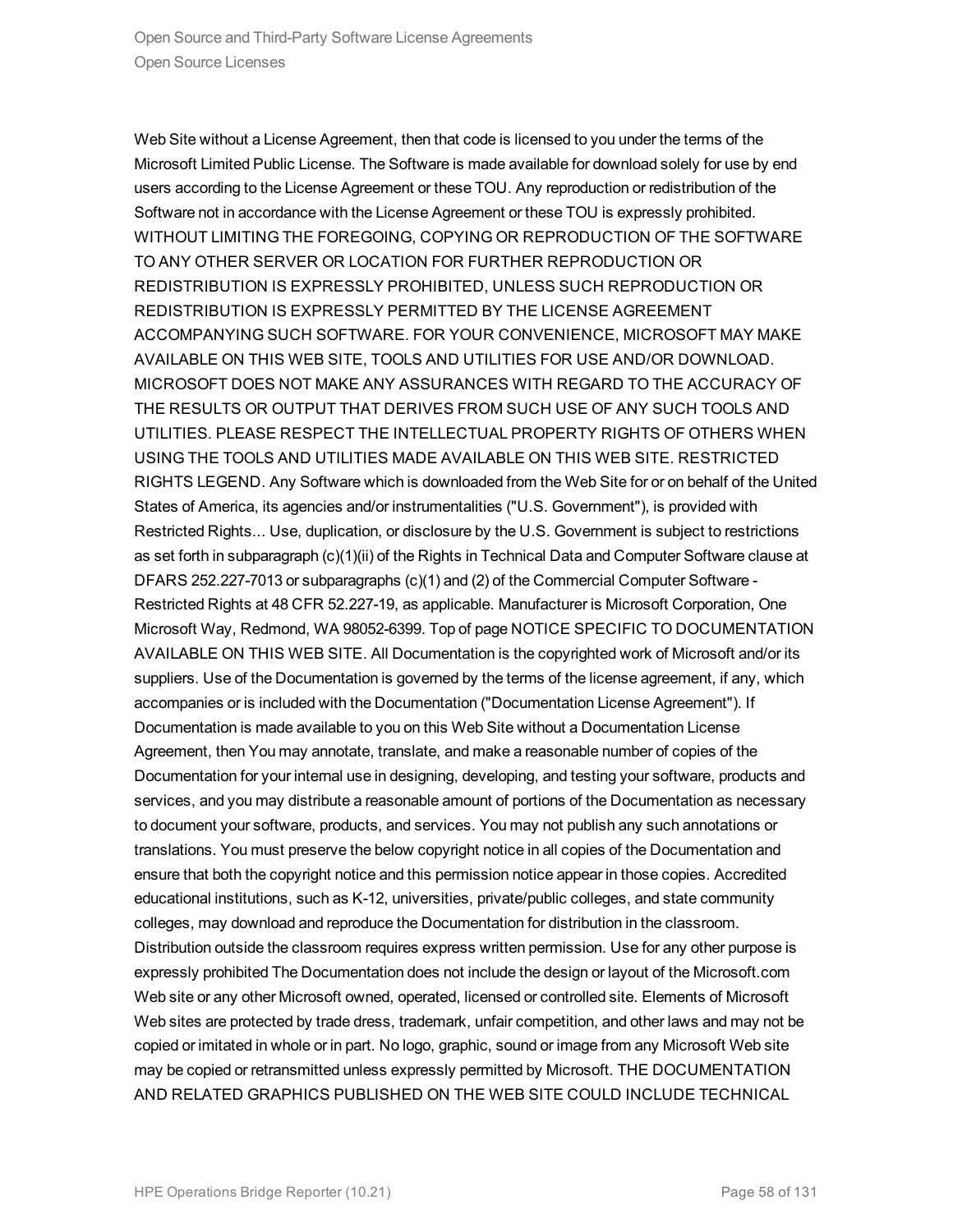INACCURACIES OR TYPOGRAPHICAL ERRORS. CHANGES ARE PERIODICALLY ADDED TO THE INFORMATION IN THIS WEB SITE. MICROSOFT AND/OR ITS RESPECTIVE SUPPLIERS MAY MAKE IMPROVEMENTS AND/OR CHANGES IN THE PRODUCT(S) AND/OR THE PROGRAM(S) DESCRIBED IN THIS WEB SITE AT ANY TIME. Top of page NOTICES REGARDING SOFTWARE, DOCUMENTATION, APIS AND SERVICES AVAILABLE ON THIS WEB SITE. THE SOFTWARE, DOCUMENTATION, APIS, AND SERVICES ARE WARRANTED, IF AT ALL, ONLY ACCORDING TO THE TERMS OF ASEPARATE AGREEMENT THAT COVERS THE APPLICABLE SOFTWARE, DOCUMENTATION, APIS, OR SERVICES. EXCEPT AS WARRANTED IN THAT SEPARATE AGREEMENT (IF ANY), MICROSOFT CORPORATION HEREBY DISCLAIMS ALL WARRANTIES AND CONDITIONS WITH REGARD TO THE SOFTWARE, DOCUMENTATION, APIS, AND SERVICES, INCLUDING ALL WARRANTIES AND CONDITIONS OF MERCHANTABILITY, WHETHER EXPRESS, IMPLIED OR STATUTORY, FITNESS FOR A PARTICULAR PURPOSE, TITLE AND NON-INFRINGEMENT. IN NO EVENT SHALL MICROSOFT AND/OR ITS RESPECTIVE SUPPLIERS BE LIABLE FOR ANY SPECIAL, INDIRECT OR CONSEQUENTIAL DAMAGES OR ANY DAMAGES WHATSOEVER RESULTING FROM LOSS OF USE, DATA OR PROFITS, WHETHER IN AN ACTION OF CONTRACT, NEGLIGENCE OR OTHER TORTIOUS ACTION, ARISING OUT OF OR IN CONNECTION WITH THE USE OR PERFORMANCE OF SOFTWARE, DOCUMENTATION, APIS, PROVISION OF OR FAILURE TO PROVIDE SERVICES, OR INFORMATION AVAILABLE FROM ANY OF THE FOREGOING SOFTWARE, DOCUMENTATION, APIS OR SERVICES. Top of page RESERVATION OF RIGHTS. Microsoft reserves all rights not expressly granted under these TOU, and no other rights are granted under these TOU by implication or estoppel or otherwise. Top of page MEMBER ACCOUNT, PASSWORD, AND SECURITY. If any of the Services requires you to open an account, you must complete the registration process by providing us with current, complete and accurate information as prompted by the applicable registration form. You also will choose a password and a user name. You are entirely responsible for maintaining the confidentiality of your password and account. Furthermore, you are entirely responsible for any and all activities that occur under your account. You agree to notify Microsoft immediately of any unauthorized use of your account or any other breach of security. Microsoft will not be liable for any loss that you may incur as a result of someone else using your password or account, either with or without your knowledge. However, you could be held liable for losses incurred by Microsoft or another party due to someone else using your account or password. You may not use anyone else's account at any time, without the permission of the account holder. Top of page NO UNLAWFUL OR PROHIBITED USE. As a condition of your use of the Services, you will not use the Services for any purpose that is unlawful or prohibited by these terms, conditions, and notices. You may not use the Services in any manner that could damage, disable, overburden, or impair any Microsoft server, or the network(s) connected to any Microsoft server, or interfere with any other party's use and enjoyment of any Services. You may not attempt to gain unauthorized access to any Services, other accounts, computer systems or networks connected to any Microsoft server or to any of the Services, through hacking, password mining or any other means. You may not obtain or attempt to obtain any materials or information through any means not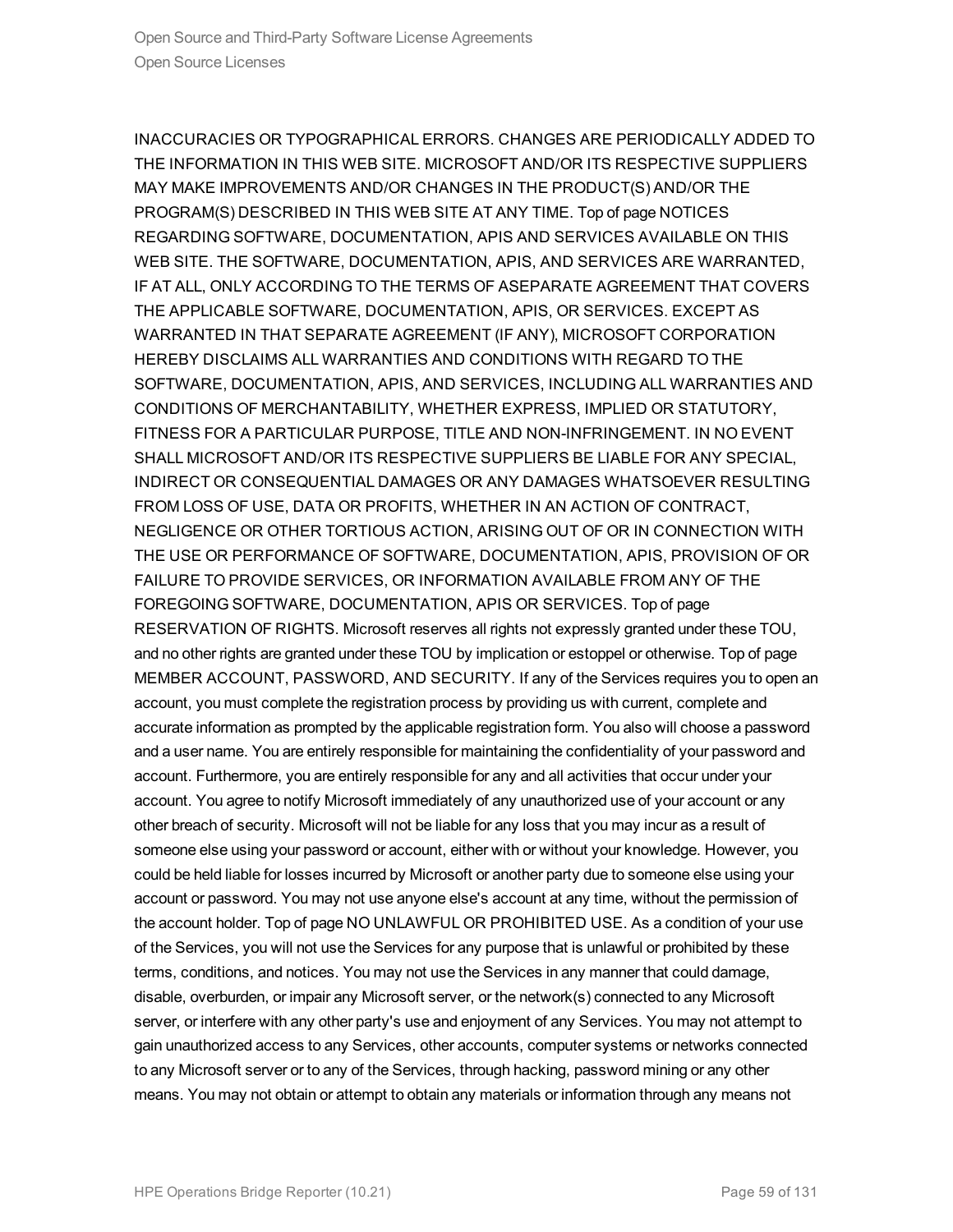intentionally made available through the Services. Top of page USE OF SERVICES. The Services may contain e-mail services, bulletin board services, chat areas, news groups, forums, communities, personal web pages, calendars, photo albums, file cabinets and/or other message or communication facilities designed to enable you to communicate with others (each a "Communication Service" and collectively "Communication Services"). You agree to use the Communication Services only to post, send and receive messages and material that are proper and, when applicable, related to the particular Communication Service. By way of example, and not as a limitation, you agree that when using the Communication Services, you will not: \* Use the Communication Services in connection with surveys, contests, pyramid schemes, chain letters, junk email, spamming or any duplicative or unsolicited messages (commercial or otherwise). \* Defame, abuse, harass, stalk, threaten or otherwise violate the legal rights (such as rights of privacy and publicity) of others. \* Publish, post, upload, distribute or disseminate any inappropriate, profane, defamatory, obscene, indecent or unlawful topic, name, material or information. \* Upload, or otherwise make available, files that contain images, photographs, software or other material protected by intellectual property laws, including, by way of example, and not as limitation, copyright or trademark laws (or by rights of privacy or publicity) unless you own or control the rights thereto or have received all necessary consent to do the same. \* Use any material or information, including images or photographs, which are made available through the Services in any manner that infringes any copyright, trademark, patent, trade secret, or other proprietary right of any party. \* Upload files that contain viruses, Trojan horses, worms, time bombs, cancelbots, corrupted files, or any other similar software or programs that may damage the operation of another's computer or property of another. \* Advertise or offer to sell or buy any goods or services for any business purpose, unless such Communication Services specifically allows such messages. \* Download any file posted by another user of a Communication Service that you know, or reasonably should know, cannot be legally reproduced, displayed, performed, and/or distributed in such manner. \* Falsify or delete any copyright management information, such as author attributions, legal or other proper notices or proprietary designations or labels of the origin or source of software or other material contained in a file that is uploaded. \* Restrict or inhibit any other user from using and enjoying the Communication Services. \* Violate any code of conduct or other guidelines which may be applicable for any particular Communication Service. \* Harvest or otherwise collect information about others, including e-mail addresses. \* Violate any applicable laws or regulations. \* Create a false identity for the purpose of misleading others. \* Use, download or otherwise copy, or provide (whether or not for a fee) to a person or entity any directory of users of the Services or other user or usage information or any portion thereof. Microsoft has no obligation to monitor the Communication Services. However, Microsoft reserves the right to review materials posted to the Communication Services and to remove any materials in its sole discretion. Microsoft reserves the right to terminate your access to any or all of the Communication Services at any time, without notice, for any reason whatsoever. Microsoft reserves the right at all times to disclose any information as Microsoft deems necessary to satisfy any applicable law, regulation, legal process or governmental request, or to edit, refuse to post or to remove any information or materials, in whole or in part, in Microsoft's sole discretion. Always use caution when giving out any personally identifiable information about yourself or your children in any Communication Services.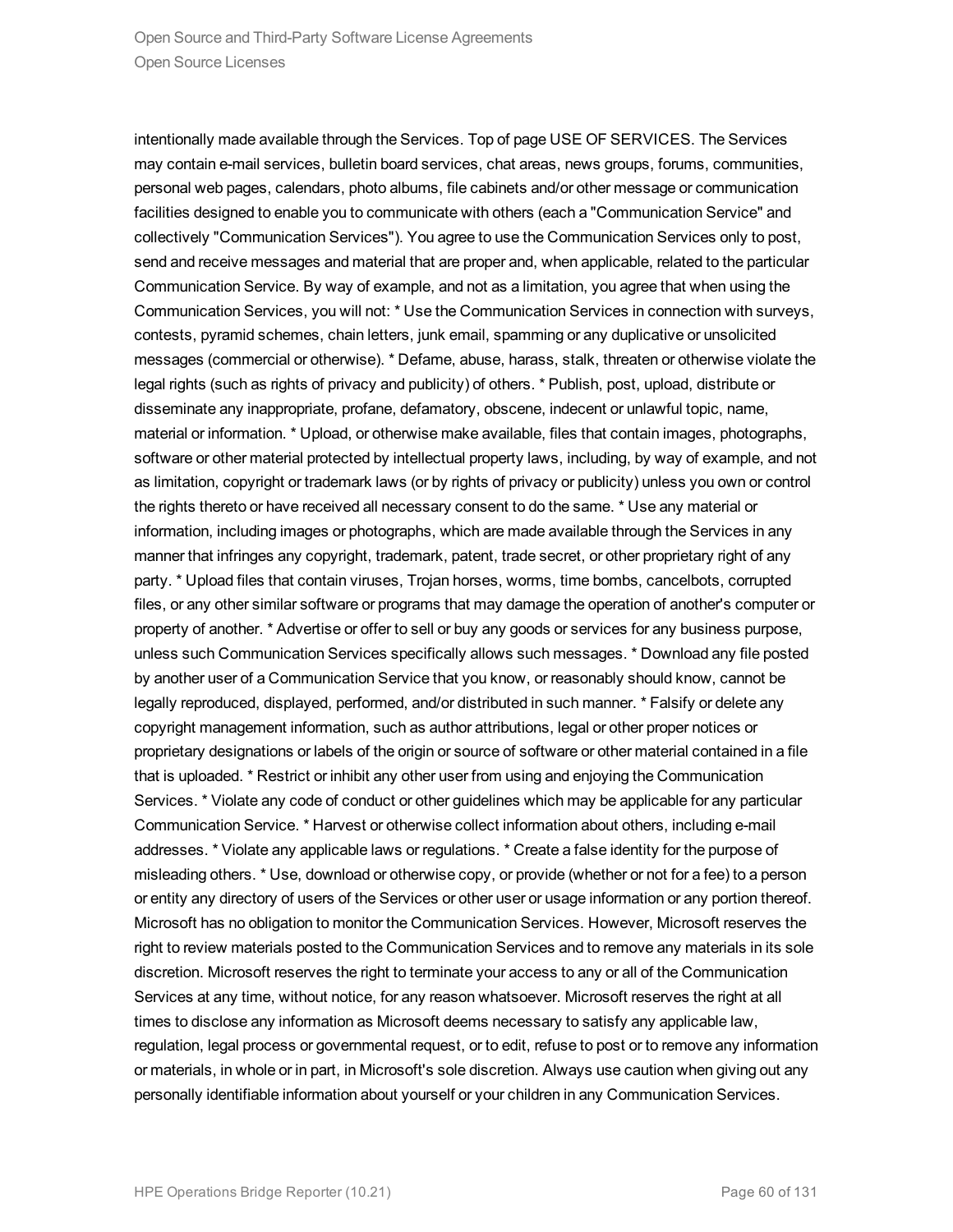Microsoft does not control or endorse the content, messages or information found in any Communication Services and, therefore, Microsoft specifically disclaims any liability with regard to the Communication Services and any actions resulting from your participation in any Communication Services. Managers and hosts are not authorized Microsoft spokespersons, and their views do not necessarily reflect those of Microsoft. Materials uploaded to the Communication Services may be subject to posted limitations on usage, reproduction and/or dissemination; you are responsible for adhering to such limitations if you download the materials. Top of page MATERIALS PROVIDED TO MICROSOFT OR POSTED AT ANY MICROSOFT WEB SITE. Microsoft does not claim ownership of the materials you provide to Microsoft (including feedback and suggestions) or post, upload, input or submit to any Services or its associated services for review by the general public, or by the members of any public or private community, (each a "Submission" and collectively "Submissions"). However, by posting, uploading, inputting, providing or submitting ("Posting") your Submission you are granting Microsoft, its affiliated companies, necessary sublicensees (including third parties whose products , technologies and services use or interface with any specific parts of a Microsoft software or service that includes the Submission) , without charge, the right to use, share and commercialize your Submission in any way and for any purpose. You will not give any Submission that is subject to a license that requires Microsoft to license its software or documentation to third parties because we include your Submission in them. Microsoft is under no obligation to post or use any Submission you may provide, and Microsoft may remove any Submission at any time in its sole discretion. By Posting a Submission you warrant and represent that you own or otherwise control all of the rights to your Submission as described in these TOU including, without limitation, all the rights necessary for you to Post the Submissions. In addition to the warranty and representation set forth above, by Posting a Submission that contains images, photographs, pictures or that are otherwise graphical in whole or in part ("Images"), you warrant and represent that (a) you are the copyright owner of such Images, or that the copyright owner of such Images has granted you permission to use such Images or any content and/or images contained in such Images consistent with the manner and purpose of your use and as otherwise permitted by these TOU, (b) you have the rights necessary to grant the licenses and sublicenses described in these TOU, and (c) that each person depicted in such Images, if any, has provided consent to the use of the Images as set forth in these TOU, including, by way of example, and not as a limitation, the distribution, public display and reproduction of such Images. By Posting Images, you are granting (a) to all members of your private community (for each such Images available to members of such private community), and/or (b) to the general public (for each such Images available anywhere on the Services or Web Site, other than a private community), permission to use your Images in connection with the use, as permitted by these TOU, of any of the Services or Web Site, (including, by way of example, and not as a limitation, making prints and gift items which include such Images), and including, without limitation, a non-exclusive, world-wide, royalty-free license to: copy, distribute, transmit, publicly display, publicly perform, reproduce, edit, translate and reformat your Images without having your name attached to such Images, and the right to sublicense such rights to any supplier of the Services. The licenses granted in the preceding sentences for a Images will terminate at the time you completely remove such Images from the Services or Web Site, provided that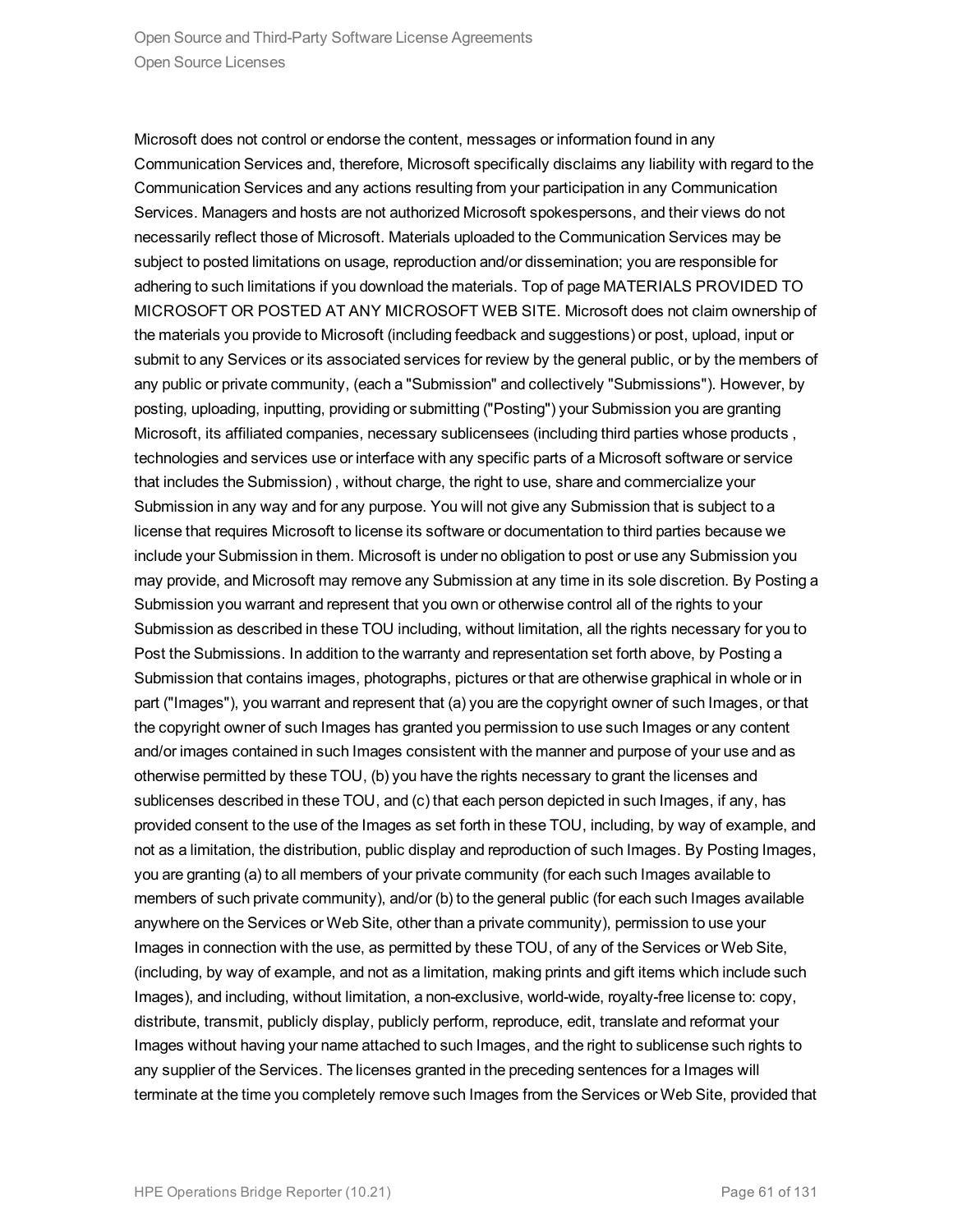such termination shall not affect any licenses granted in connection with such Images prior to the time you completely remove such Images. No compensation will be paid with respect to the use of your Images. Top of page NOTICES AND PROCEDURE FOR MAKING CLAIMS OF COPYRIGHT INFRINGEMENT. Pursuant to Title 17, United States Code, Section 512(c)(2), notifications of claimed copyright infringement should be sent to Service Provider's Designated Agent. ALL INQUIRIES NOT RELEVANT TO THE FOLLOWING PROCEDURE WILL NOT RECEIVE A RESPONSE. See Notice and Procedure for Making Claims of Copyright Infringement. Top of page LINKS TO THIRD PARTY SITES. THE LINKS IN THIS AREA WILL LET YOU LEAVE MICROSOFT'S SITE. THE LINKED SITES ARE NOT UNDER THE CONTROL OF MICROSOFT AND MICROSOFT IS NOT RESPONSIBLE FOR THE CONTENTS OF ANY LINKED SITE OR ANY LINK CONTAINED IN A LINKED SITE, OR ANY CHANGES OR UPDATES TO SUCH SITES. MICROSOFT IS NOT RESPONSIBLE FOR WEBCASTING OR ANY OTHER FORM OF TRANSMISSION RECEIVED FROM ANY LINKED SITE. MICROSOFT IS PROVIDING THESE LINKS TO YOU ONLY AS A CONVENIENCE, AND THE INCLUSION OF ANY LINK DOES NOT IMPLY ENDORSEMENT BY MICROSOFT OF THE SITE. Top of page UNSOLICITED IDEA SUBMISSION POLICY. MICROSOFT OR ANY OF ITS EMPLOYEES DO NOT ACCEPT OR CONSIDER UNSOLICITED IDEAS, INCLUDING IDEAS FOR NEW ADVERTISING CAMPAIGNS, NEW PROMOTIONS, NEW PRODUCTS OR TECHNOLOGIES, PROCESSES, MATERIALS, MARKETING PLANS OR NEW PRODUCT NAMES. PLEASE DO NOT SEND ANY ORIGINAL CREATIVE ARTWORK, SAMPLES, DEMOS, OR OTHER WORKS... THE SOLE PURPOSE OF THIS POLICY IS TO AVOID POTENTIAL MISUNDERSTANDINGS OR DISPUTES WHEN MICROSOFT'S PRODUCTS OR MARKETING STRATEGIES MIGHT SEEM SIMILAR TO IDEAS SUBMITTED TO MICROSOFT. SO, PLEASE DO NOT SEND YOUR UNSOLICITED IDEAS TO MICROSOFT OR ANYONE AT MICROSOFT. IF, DESPITE OUR REQUEST THAT YOU NOT SEND US YOUR IDEAS AND MATERIALS, YOU STILL SEND THEM, PLEASE UNDERSTAND THAT MICROSOFT MAKES NO ASSURANCES THAT YOUR IDEAS AND MATERIALS WILL BE TREATED AS CONFIDENTIAL OR PROPRIETARY. Top of page COPYRIGHT NOTICE & FAQ. © 2008 Microsoft Corporation. All rights reserved. The following is provided for informational purposes only and should not be construed as legal advice. If you need legal advice, contact a lawyer. What is copyright? Copyright law protects original works, such as websites, books, music, paintings, photos and video. A work is "original" if it contains some elements you created and did not borrow from others. Typically, when you create an original work, you own the copyright. As the copyright owner, you can control how others use your work. For example, if you write a movie script, you have the right to, and can prevent others from, copying your script, sharing it with others ("distributing it"), making a movie or book from your script (a "derivative work"), or publicly performing your script as a play or movie. You also have the ability to sell or give away these rights. In other words, you could sell the right to make a movie based on your script to a movie studio. If you use someone else's copyrighted materials without permission, that use generally violates the copyright owner's exclusive rights, and is copyright infringement. So if you create a new work and include parts of other people's works in it (such as an existing photo, lengthy quotes from a book or a loop from a song), you must own or have permission to use the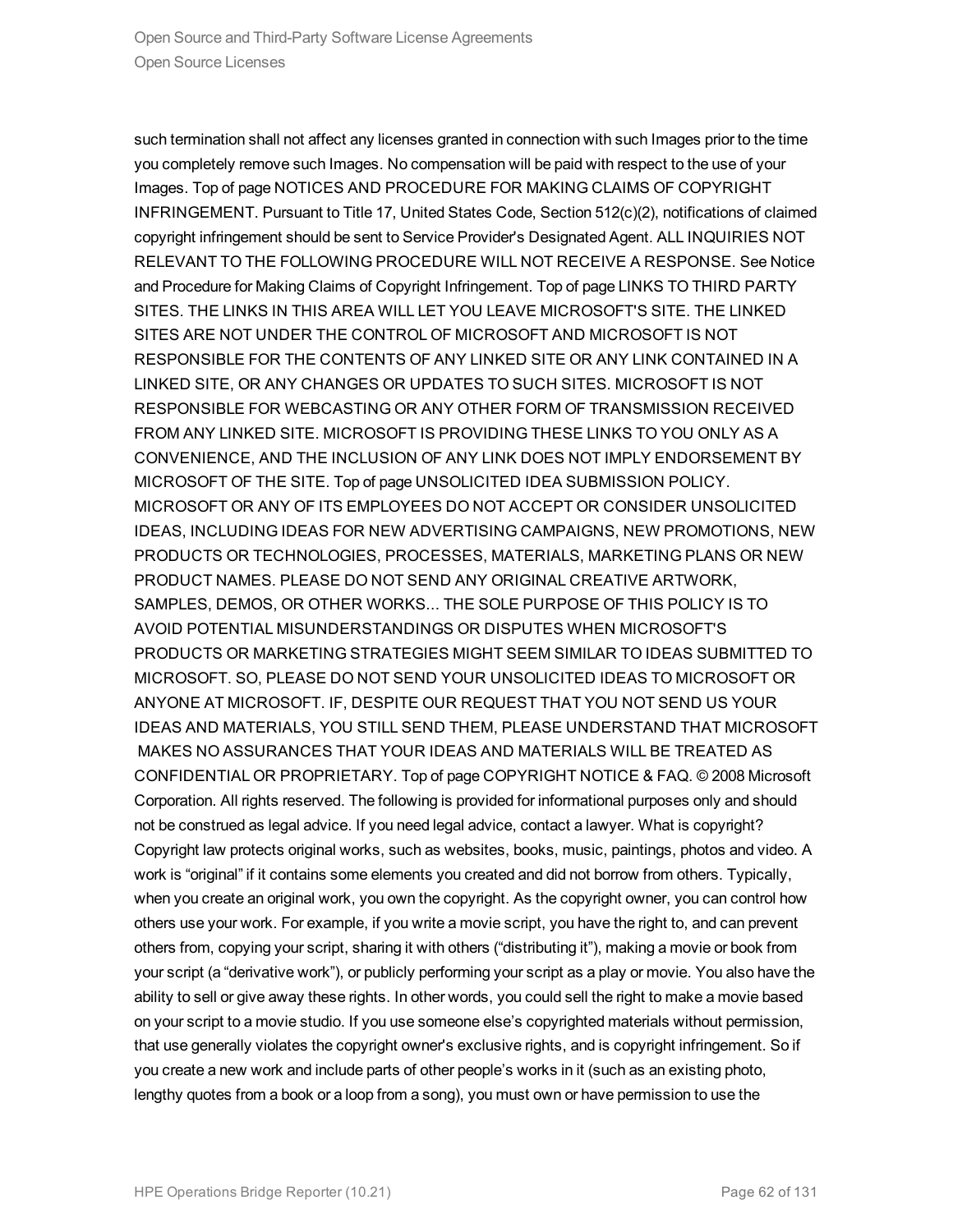elements you borrow. For example, if your script is based on an existing popular series, you should obtain permission to use the elements you borrow from the series. Copyright law is different from the law of personal property. If you buy a physical object, such as a movie on DVD, you own the physical object. You do not, however, obtain ownership of the "copyrights" (the rights to make copies, distribute, make derivatives and publicly perform or display) in the content of the movie. The fact that you have obtained physical possession of a DVD does not automatically grant you the right to copy or share it. If you make your own movie, it may include many copyrighted works in it. So, if you decide to make a movie based on your script, you must either create all elements of it on your own, or have permission to use the elements you borrow. Especially keep in mind that photos or artwork hanging on the walls of your sets and music on the soundtrack (even if you own the CD or MP3) may be copyrighted. You should not include copyrighted works such as these in your movie without authorization. A few other things to keep in mind are: 1. Just because a work does not include a copyright notice (e.g., © 2006 Microsoft Corporation) does not mean the work is in the public domain. Copyright notices are generally not required for works to be protected by copyright. 2. Just because a work is easily available on the internet or elsewhere does not mean you may use the work freely. Look for terms of use, such as Creative Commons, that explain how works you find on the Internet may be used. Isn't it in the public domain? Just because a work is freely available, does not mean it is in the "public domain." Copyright is for a limited term; it does not last forever. In the copyright context, "public domain" means the copyright term has expired. Once a work is in the public domain, it may be freely used without permission from the copyright owner. Determining the term of copyright can be complex, particularly because copyright laws vary from country to country. Also, even if the copyright on a work has expired, you should be careful about how you use a public domain work. For example, a book may be in the public domain, but it might not be ok to scan the book cover to cover and post it on the internet. This is because the particular version of the book may contain new copyrightable material that is not in the public domain, such as cover art or footnotes. What about fair use? In limited situations, you can use copyrighted works without permission from the copyright holder. It can be difficult to figure out whether use of copyrighted works without permission is legal, though, because the laws in this area are often vague and vary from country to country. The copyright law in the United States has a doctrine called "fair use". Fair use provides a defense to copyright infringement in some circumstances. For example, fair use allows documentary filmmakers to use very short clips of copyrighted movies, music and news footage without permission from the copyright owner. Fair use is a difficult concept because determining whether something is a fair use involves weighing four factors. Unfortunately, weighing the fair use factors rarely results in a clear-cut answer. Rather than applying a fair use test, many other countries have specific exceptions to copyright infringement. The number and type of exceptions vary by country, but they frequently allow copyrighted materials to be used without permission from the copyright holder for activities such as nonprofit research, teaching, news reporting, or private study. If you incorrectly decide that something is a fair use or falls into an exception to copyright infringement, you could be held criminally and civilly liable and have to pay damages. We suggest you talk to a lawyer if you have questions regarding fair uses of copyrighted works. What happens if you upload copyrighted materials to one of our websites without permission? By law, we are required to take down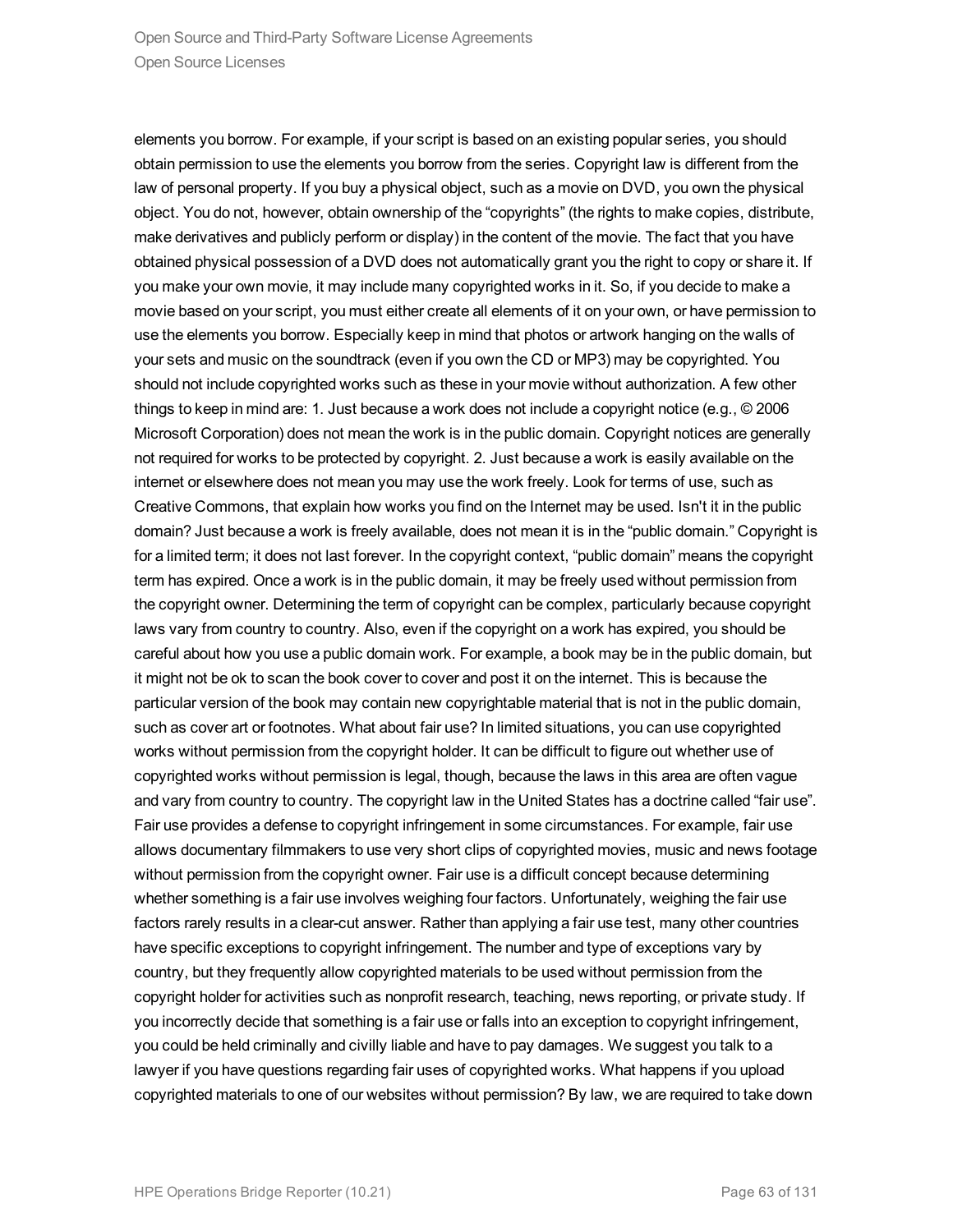videos, music, photographs or other content you upload onto a website hosted by Microsoft if we learn that it infringes someone else's copyright. If you believe that we have mistakenly taken down content you uploaded that you own or have permission to upload, you can also let us know that. Finally, if you upload infringing content repeatedly, we will terminate your account and you could face criminal and civil penalties. So please, respect other people's copyrights. What if my stuff is on a Microsoft website without my permission? If you believe that anything on a website hosted by Microsoft infringes your copyright, let us know. Just provide us with the information requested here and we will see that your copyrighted works are taken down. What if I don't want my website crawled? Microsoft search services (MSN Search and Windows Live Search) follow the Robots Exclusion Standards. This means that you can control which pages Microsoft search engines index and how often Microsoft bots access your website. To learn how to do so, or for more information regarding Microsoft's webcrawling and site indexing practices, please visit http://search.msn.com/docs/siteowner.aspx. Top of page TRADEMARKS. Trademark information is available at

http://www.microsoft.com/library/toolbar/3.0/trademarks/en-us.mspx. Any rights not expressly granted herein are reserved. Send your questions to the appropriate contact as listed below: \* Microsoft Web properties, contact homepage@microsoft.com. \* MSN Web properties, contact webmaster@msn.com. \* Hotmail, contact support@hotmail.com; for spam/privacy issues, contact abuse@hotmail.com or hotmailprivacy@hotmail.com. \* Piracy questions can be routed to piracy@microsoft.com or by calling 1-800-R-U-LEGIT. ~~~~~~~~~~~~~~~~~~~~~~~~~~~~~

Microsoft Public License (Ms-PL) Mon, 2007-10-15 19:23 — nelson This license governs use of the accompanying software. If you use the software, you accept this license. If you do not accept the license, do not use the software. 1. Definitions The terms "reproduce," "reproduction," "derivative works," and "distribution" have the same meaning here as under U.S. copyright law. A "contribution" is the original software, or any additions or changes to the software. A "contributor" is any person that distributes its contribution under this license. "Licensed patents" are a contributor's patent claims that read directly on its contribution. 2. Grant of Rights (A) Copyright Grant- Subject to the terms of this license, including the license conditions and limitations in section 3, each contributor grants you a nonexclusive, worldwide, royalty-free copyright license to reproduce its contribution, prepare derivative works of its contribution, and distribute its contribution or any derivative works that you create. (B) Patent Grant- Subject to the terms of this license, including the license conditions and limitations in section 3, each contributor grants you a non-exclusive, worldwide, royalty-free license under its licensed patents to make, have made, use, sell, offer for sale, import, and/or otherwise dispose of its contribution in the software or derivative works of the contribution in the software. 3. Conditions and Limitations (A) No Trademark License- This license does not grant you rights to use any contributors' name, logo, or trademarks. (B) If you bring a patent claim against any contributor over patents that you claim are infringed by the software, your patent license from such contributor to the software ends automatically. (C) If you distribute any portion of the software, you must retain all copyright, patent, trademark, and attribution notices that are present in the software. (D) If you distribute any portion of the software in source code form, you may do so only under this license by including a complete copy of this license with your distribution. If you distribute any portion of the software in compiled or object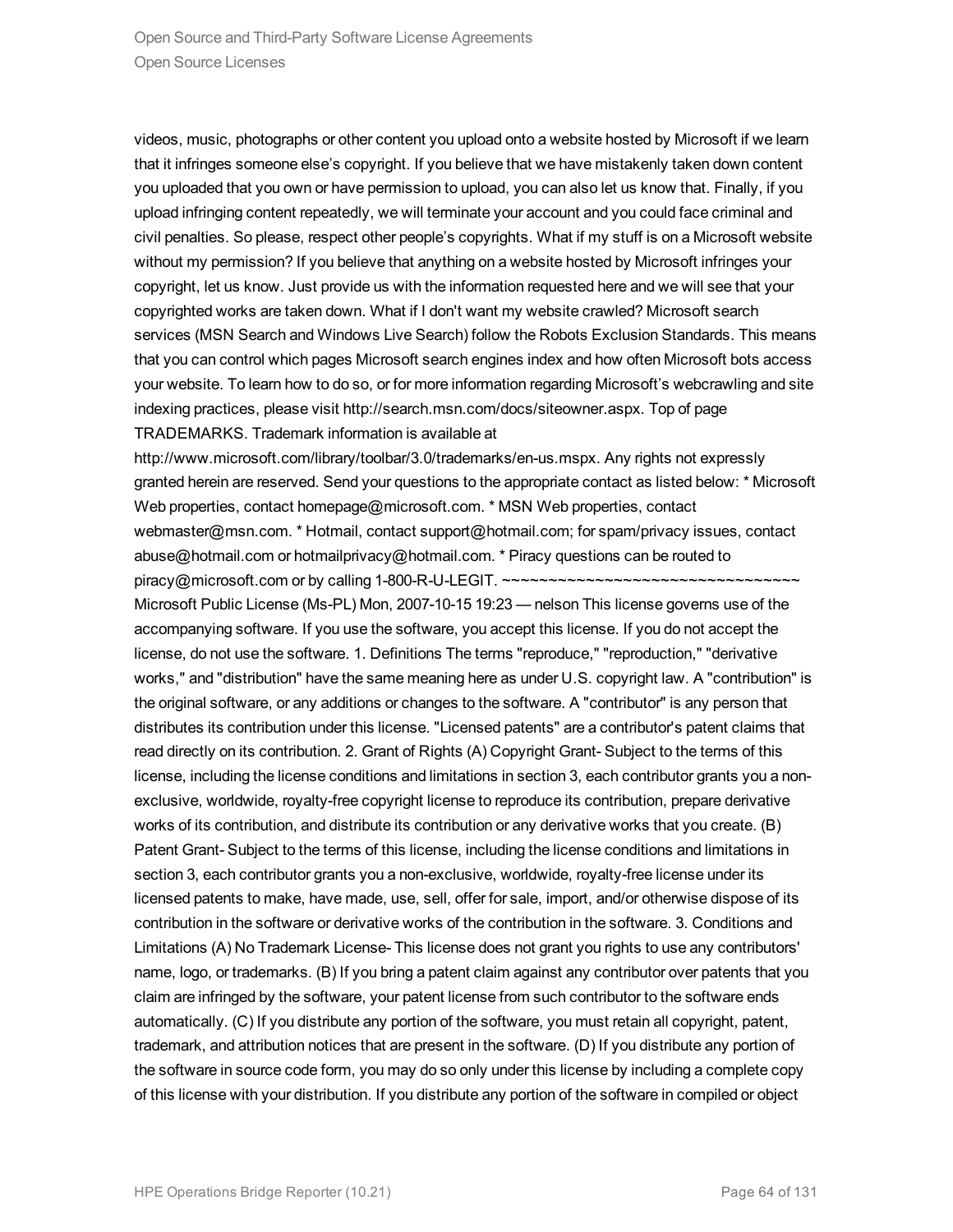code form, you may only do so under a license that complies with this license. (E) The software is licensed "as-is." You bear the risk of using it. The contributors give no express warranties, guarantees or conditions. You may have additional consumer rights under your local laws which this license cannot change. To the extent permitted under your local laws, the contributors exclude the implied warranties of merchantability, fitness for a particular purpose and non-infringement.

\*\*\*\*\*\*\*\*\*\*\*\*\*\*\*\*\*\*\*\*\*\*\*\*\*\*\*\*\*\*\*\*\*\*\*\*\*\*\*\*\*\*\*\*\*\*\*\*\*\*\*\*\*\*\*\*\*\*\*\*\*\*\*\*\*\*\*\*\*\*\*\*\*\*\* %%The following software may be included in this product: Apache Batik Use of any of this software is governed by the terms of the license below: Apache License Version 2.0, January 2004 http://www.apache.org/licenses/ TERMS AND CONDITIONS FOR USE, REPRODUCTION, AND DISTRIBUTION 1. Definitions. "License" shall mean the terms and conditions for use, reproduction, and distribution as defined by Sections 1 through 9 of this document. "Licensor" shall mean the copyright owner or entity authorized by the copyright owner that is granting the License. "Legal Entity" shall mean the union of the acting entity and all other entities that control, are controlled by, or are under common control with that entity. For the purposes of this definition, "control" means (i) the power, direct or indirect, to cause the direction or management of such entity, whether by contract or otherwise, or (ii) ownership of fifty percent (50%) or more of the outstanding shares, or (iii) beneficial ownership of such entity. "You" (or "Your") shall mean an individual or Legal Entity exercising permissions granted by this License. "Source" form shall mean the preferred form for making modifications, including but not limited to software source code, documentation source, and configuration files. "Object" form shall mean any form resulting from mechanical transformation or translation of a Source form, including but not limited to compiled object code, generated documentation, and conversions to other media types. "Work" shall mean the work of authorship, whether in Source or Object form, made available under the License, as indicated by a copyright notice that is included in or attached to the work (an example is provided in the Appendix below). "Derivative Works" shall mean any work, whether in Source or Object form, that is based on (or derived from) the Work and for which the editorial revisions, annotations, elaborations, or other modifications represent, as a whole, an original work of authorship. For the purposes of this License, Derivative Works shall not include works that remain separable from, or merely link (or bind by name) to the interfaces of, the Work and Derivative Works thereof. "Contribution" shall mean any work of authorship, including the original version of the Work and any modifications or additions to that Work or Derivative Works thereof, that is intentionally submitted to Licensor for inclusion in the Work by the copyright owner or by an individual or Legal Entity authorized to submit on behalf of the copyright owner. For the purposes of this definition, "submitted" means any form of electronic, verbal, or written communication sent to the Licensor or its representatives, including but not limited to communication on electronic mailing lists, source code control systems, and issue tracking systems that are managed by, or on behalf of, the Licensor for the purpose of discussing and improving the Work, but excluding communication that is conspicuously marked or otherwise designated in writing by the copyright owner as "Not a Contribution..." "Contributor" shall mean Licensor and any individual or Legal Entity on behalf of whom a Contribution has been received by Licensor and subsequently incorporated within the Work. 2. Grant of Copyright License. Subject to the terms and conditions of this License, each Contributor hereby grants to You a perpetual, worldwide, non-exclusive, no-charge, royalty-free, irrevocable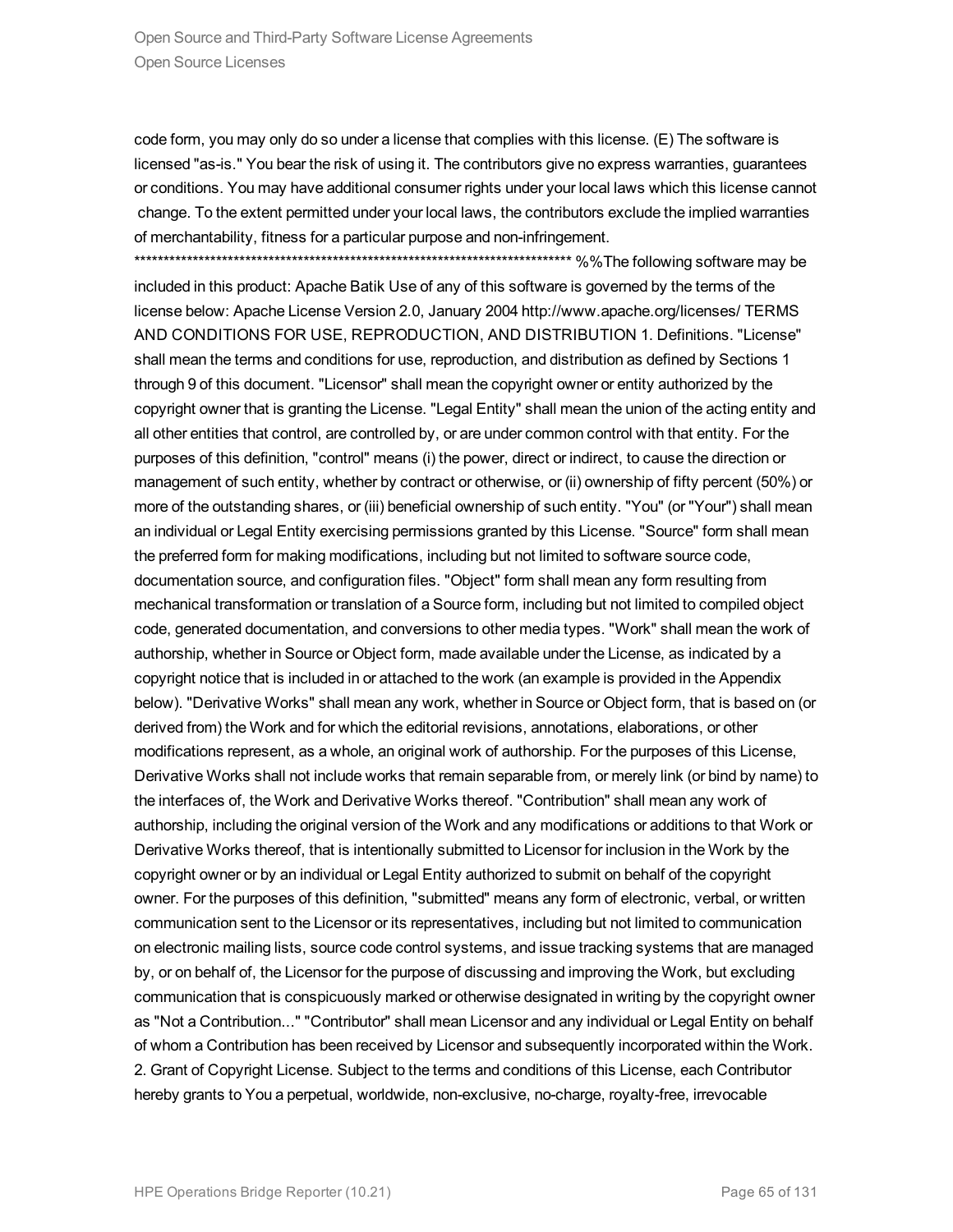copyright license to reproduce, prepare Derivative Works of, publicly display, publicly perform, sublicense, and distribute the Work and such Derivative Works in Source or Object form. 3. Grant of Patent License. Subject to the terms and conditions of this License, each Contributor hereby grants to You a perpetual, worldwide, non-exclusive, no-charge, royalty-free, irrevocable (except as stated in this section) patent license to make, have made, use, offer to sell, sell, import, and otherwise transfer the Work, where such license applies only to those patent claims licensable by such Contributor that are necessarily infringed by their Contribution(s) alone or by combination of their Contribution(s) with the Work to which such Contribution(s) was submitted. If You institute patent litigation against any entity (including a cross-claim or counterclaim in a lawsuit) alleging that the Work or a Contribution incorporated within the Work constitutes direct or contributory patent infringement, then any patent licenses granted to You under this License for that Work shall terminate as of the date such litigation is filed. 4. Redistribution. You may reproduce and distribute copies of the Work or Derivative Works thereof in any medium, with or without modifications, and in Source or Object form, provided that You meet the following conditions: (a) You must give any other recipients of the Work or Derivative Works a copy of this License; and (b) You must cause any modified files to carry prominent notices stating that You changed the files; and (c) You must retain, in the Source form of any Derivative Works that You distribute, all copyright, patent, trademark, and attribution notices from the Source form of the Work, excluding those notices that do not pertain to any part of the Derivative Works; and (d) If the Work includes a "NOTICE" text file as part of its distribution, then any Derivative Works that You distribute must include a readable copy of the attribution notices contained within such NOTICE file, excluding those notices that do not pertain to any part of the Derivative Works, in at least one of the following places: within a NOTICE text file distributed as part of the Derivative Works; within the Source form or documentation, if provided along with the Derivative Works; or, within a display generated by the Derivative Works, if and wherever such third-party notices normally appear. The contents of the NOTICE file are for informational purposes only and do not modify the License. You may add Your own attribution notices within Derivative Works that You distribute, alongside or as an addendum to the NOTICE text from the Work, provided that such additional attribution notices cannot be construed as modifying the License. You may add Your own copyright statement to Your modifications and may provide additional or different license terms and conditions for use, reproduction, or distribution of Your modifications, or for any such Derivative Works as a whole, provided Your use, reproduction, and distribution of the Work otherwise complies with the conditions stated in this License. 5. Submission of Contributions. Unless You explicitly state otherwise, any Contribution intentionally submitted for inclusion in the Work by You to the Licensor shall be under the terms and conditions of this License, without any additional terms or conditions. Notwithstanding the above, nothing herein shall supersede or modify the terms of any separate license agreement you may have executed with Licensor regarding such Contributions. 6. Trademarks. This License does not grant permission to use the trade names, trademarks, service marks, or product names of the Licensor, except as required for reasonable and customary use in describing the origin of the Work and reproducing the content of the NOTICE file. 7. Disclaimer of Warranty. Unless required by applicable law or agreed to in writing, Licensor provides the Work (and each Contributor provides its Contributions) on an "AS IS" BASIS, WITHOUT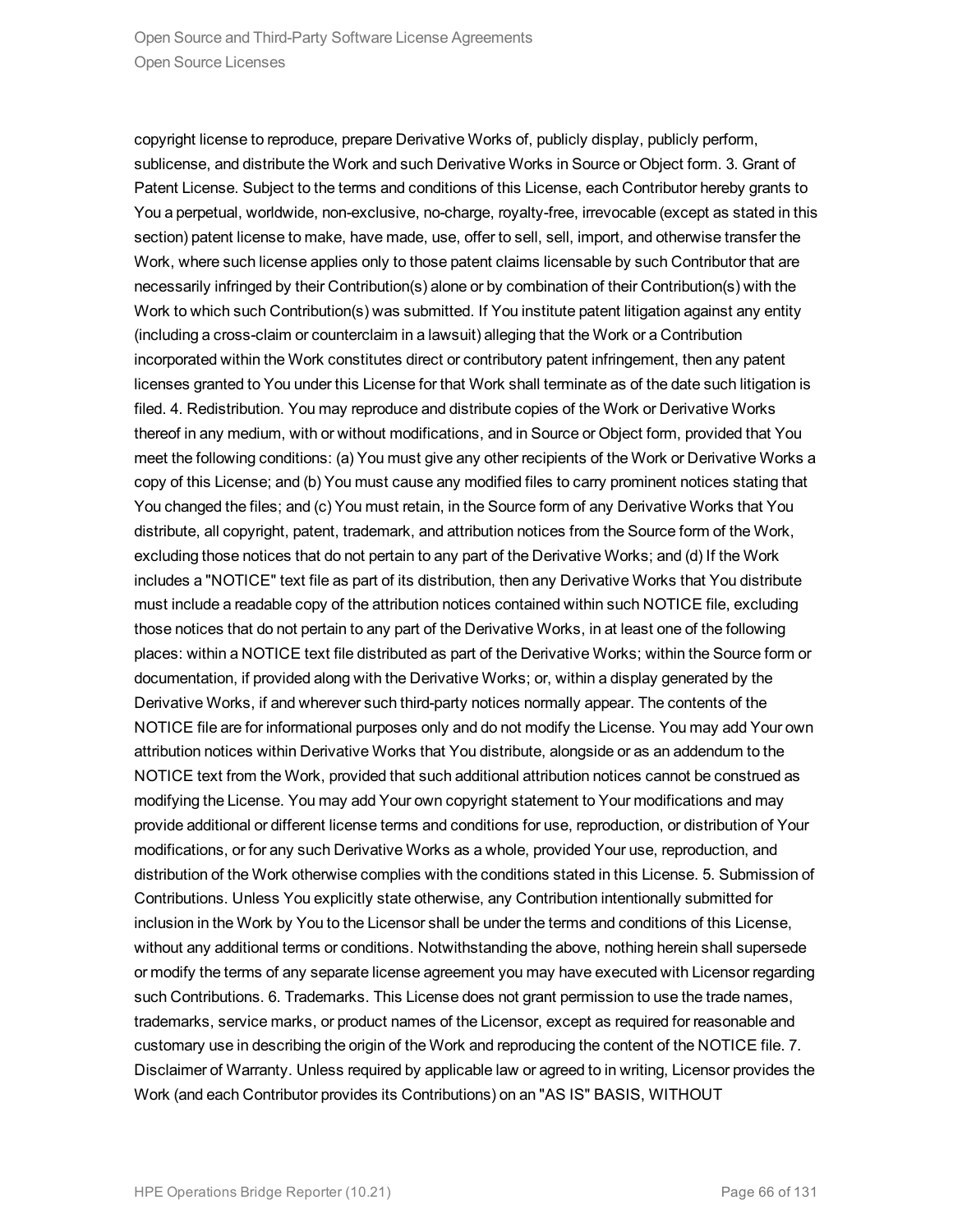WARRANTIES OR CONDITIONS OF ANY KIND, either express or implied, including, without limitation, any warranties or conditions of TITLE, NON-INFRINGEMENT, MERCHANTABILITY, or FITNESS FOR A PARTICULAR PURPOSE. You are solely responsible for determining the appropriateness of using or redistributing the Work and assume any risks associated with Your exercise of permissions under this License. 8. Limitation of Liability. In no event and under no legal theory, whether in tort (including negligence), contract, or otherwise, unless required by applicable law (such as deliberate and grossly negligent acts) or agreed to in writing, shall any Contributor be liable to You for damages, including any direct, indirect, special, incidental, or consequential damages of any character arising as a result of this License or out of the use or inability to use the Work (including but not limited to damages for loss of goodwill, work stoppage, computer failure or malfunction, or any and all other commercial damages or losses), even if such Contributor has been advised of the possibility of such damages. 9. Accepting Warranty or Additional Liability. While redistributing the Work or Derivative Works thereof, You may choose to offer, and charge a fee for, acceptance of support, warranty, indemnity, or other liability obligations and/or rights consistent with this License. However, in accepting such obligations, You may act only on Your own behalf and on Your sole responsibility, not on behalf of any other Contributor, and only if You agree to indemnify, defend, and hold each Contributor harmless for any liability incurred by, or claims asserted against, such Contributor by reason of your accepting any such warranty or additional liability. END OF TERMS AND CONDITIONS APPENDIX: How to apply the Apache License to your work. To apply the Apache License to your work, attach the following boilerplate notice, with the fields enclosed by brackets "[]" replaced with your own identifying information. (Don't include the brackets!) The text should be enclosed in the appropriate comment syntax for the file format. We also recommend that a file or class name and description of purpose be included on the same "printed page" as the copyright notice for easier identification within third-party archives. Copyright [yyyy] [name of copyright owner] Licensed under the Apache License, Version 2.0 (the "License"); you may not use this file except in compliance with the License. You may obtain a copy of the License at http://www.apache.org/licenses/LICENSE-2.0 Unless required by applicable law or agreed to in writing, software distributed under the License is distributed on an "AS IS" BASIS, WITHOUT WARRANTIES OR CONDITIONS OF ANY KIND, either express or implied. See the License for the specific language governing permissions and limitations under the License. \*\*\*\*\*\*\*\*\*\*\*\*\*\*\*\*\*\*\*\*\*\*\*\*\*\*\*\*\*\*\*\*\*\*\*\*\*\*\*\*\*\*\*\*\*\*\*\*\*\*\*\*\*\*\*\*\*\*\*\*\*\*\*\*\*\*\*\*\*\*\*\*\*\*\* %%The following software may be included in this product: ASM Use of any of this software is governed by the terms of the license below: Copyright (c) 2000-2005 INRIA, France Telecom All rights reserved. Redistribution and use in source and binary forms, with or without modification, are permitted provided that the following conditions are met: 1. Redistributions of source code must retain the above copyright notice, this list of conditions and the following disclaimer. 2. Redistributions in binary form must reproduce the above copyright notice, this list of conditions and the following disclaimer in the documentation and/or other materials provided with the distribution. 3. Neither the name of the copyright holders nor the names of its contributors may be used to endorse or promote products derived from this software without specific prior written permission. THIS SOFTWARE IS PROVIDED BY THE COPYRIGHT HOLDERS AND CONTRIBUTORS "AS IS" AND ANY EXPRESS OR IMPLIED WARRANTIES,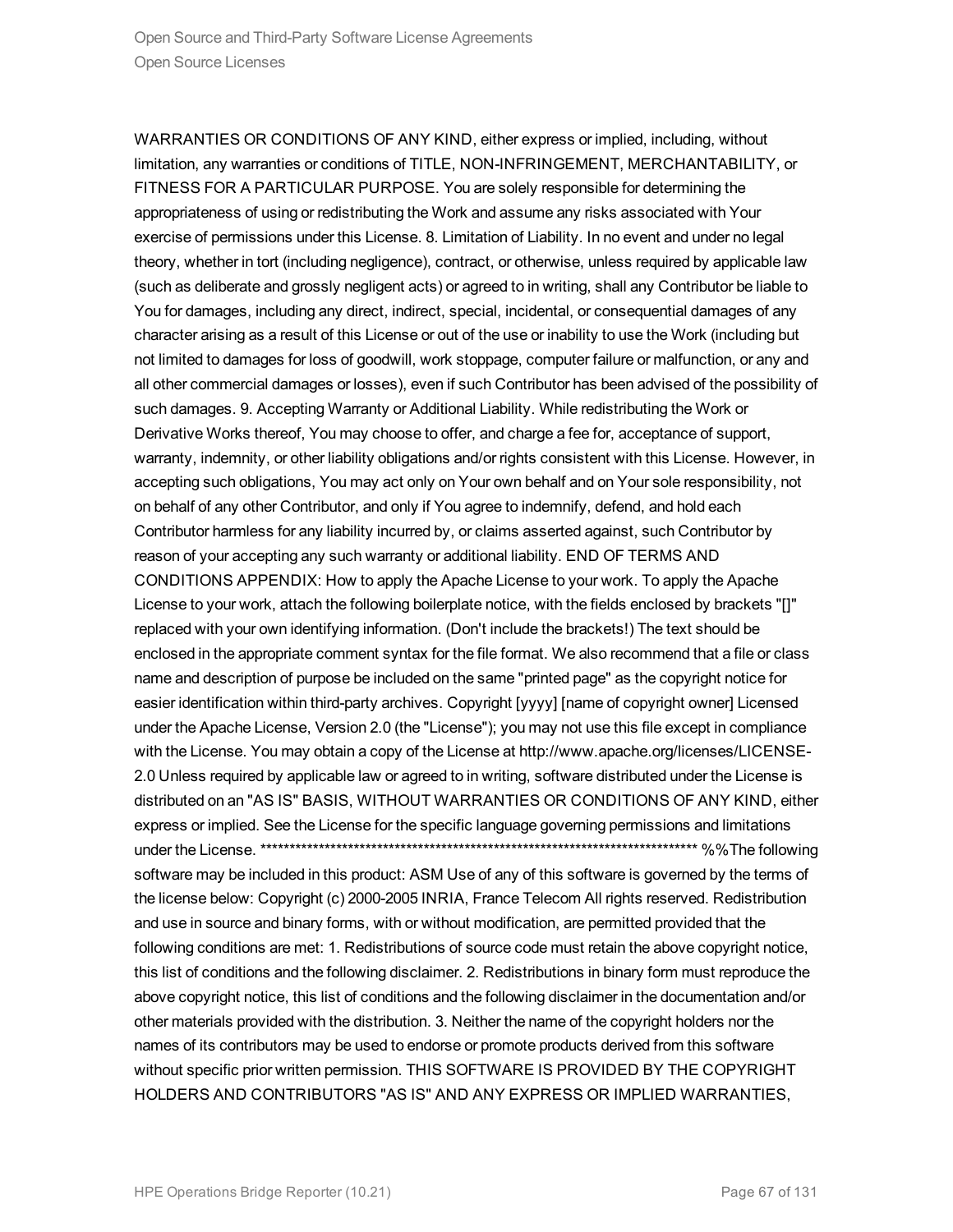INCLUDING, BUT NOT LIMITED TO, THE IMPLIED WARRANTIES OF MERCHANTABILITY AND FITNESS FOR A PARTICULAR PURPOSE ARE DISCLAIMED. IN NO EVENT SHALL THE COPYRIGHT OWNER OR CONTRIBUTORS BE LIABLE FOR ANY DIRECT, INDIRECT, INCIDENTAL, SPECIAL, EXEMPLARY, OR CONSEQUENTIAL DAMAGES (INCLUDING, BUT NOT LIMITED TO, PROCUREMENT OF SUBSTITUTE GOODS OR SERVICES; LOSS OF USE, DATA, OR PROFITS; OR BUSINESS INTERRUPTION) HOWEVER CAUSED AND ON ANY THEORY OF LIABILITY, WHETHER IN CONTRACT, STRICT LIABILITY, OR TORT (INCLUDING NEGLIGENCE OR OTHERWISE) ARISING IN ANY WAY OUT OF THE USE OF THIS SOFTWARE, EVEN IF ADVISED OF THE POSSIBILITY OF SUCH DAMAGE.

\*\*\*\*\*\*\*\*\*\*\*\*\*\*\*\*\*\*\*\*\*\*\*\*\*\*\*\*\*\*\*\*\*\*\*\*\*\*\*\*\*\*\*\*\*\*\*\*\*\*\*\*\*\*\*\*\*\*\*\*\*\*\*\*\*\*\*\*\*\*\*\*\*\*\* %%The following software may be included in this product: JPEG Use of any of this software is governed by the terms of the license below: Taken from code...... LEGAL ISSUES ============ In plain English: 1. We don't promise that this software works. (But if you find any bugs, please let us know!) 2. You can use this software for whatever you want. You don't have to pay us. 3. You may not pretend that you wrote this software. If you use it in a program, you must acknowledge somewhere in your documentation that you've used the IJG code. In legalese: The authors make NO WARRANTY or representation, either express or implied, with respect to this software, its quality, accuracy, merchantability, or fitness for a particular purpose. This software is provided "AS IS", and you, its user, assume the entire risk as to its quality and accuracy. This software is copyright (C) 1991-1998, Thomas G. Lane. All Rights Reserved except as specified below. Permission is hereby granted to use, copy, modify, and distribute this software (or portions thereof) for any purpose, without fee, subject to these conditions: (1) If any part of the source code for this software is distributed, then this README file must be included, with this copyright and no-warranty notice unaltered; and any additions, deletions, or changes to the original files must be clearly indicated in accompanying documentation. (2) If only executable code is distributed, then the accompanying documentation must state that "this software is based in part on the work of the Independent JPEG Group". (3) Permission for use of this software is granted only if the user accepts full responsibility for any undesirable consequences; the authors accept NO LIABILITY for damages of any kind. These conditions apply to any software derived from or based on the IJG code, not just to the unmodified library. If you use our work, you ought to acknowledge us. Permission is NOT granted for the use of any IJG author's name or company name in advertising or publicity relating to this software or products derived from it. This software may be referred to only as "the Independent JPEG Group's software". We specifically permit and encourage the use of this software as the basis of commercial products, provided that all warranty or liability claims are assumed by the product vendor. ansi2knr.c is included in this distribution by permission of L. Peter Deutsch, sole proprietor of its copyright holder, Aladdin Enterprises of Menlo Park, CA. ansi2knr.c is NOT covered by the above copyright and conditions, but instead by the usual distribution terms of the Free Software Foundation; principally, that you must include source code if you redistribute it. (See the file ansi2knr.c for full details.) However, since ansi2knr.c is not needed as part of any program generated from the IJG code, this does not limit you more than the foregoing paragraphs do. The Unix configuration script "configure" was produced with GNU Autoconf. It is copyright by the Free Software Foundation but is freely distributable. The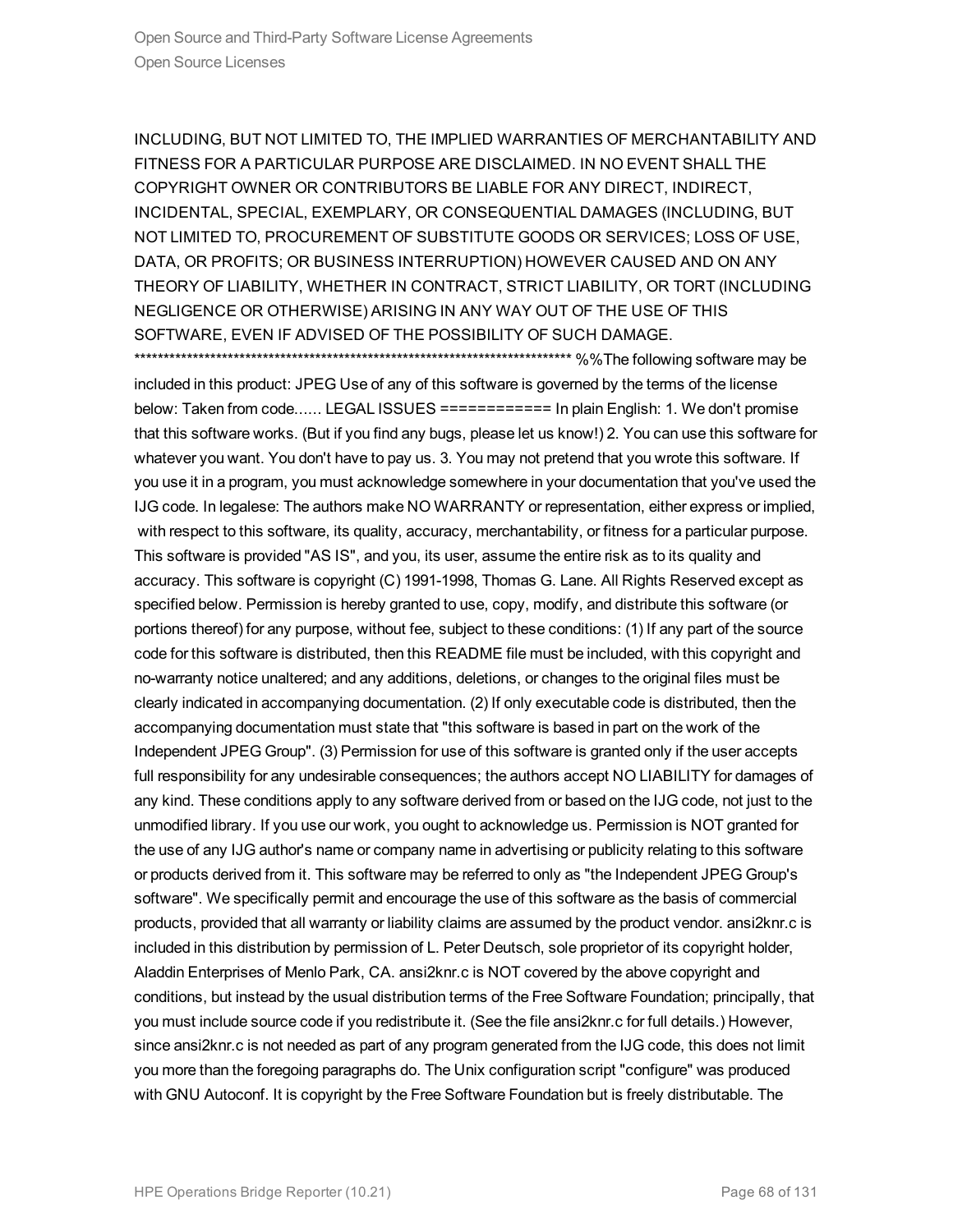same holds for its supporting scripts (config.guess, config.sub, ltconfig, ltmain.sh). Another support script, install-sh, is copyright by M.I.T. but is also freely distributable. It appears that the arithmetic coding option of the JPEG spec is covered by patents owned by IBM, AT&T, and Mitsubishi. Hence arithmetic coding cannot legally be used without obtaining one or more licenses. For this reason, support for arithmetic coding has been removed from the free JPEG software. (Since arithmetic coding provides only a marginal gain over the unpatented Huffman mode, it is unlikely that very many implementations will support it.) So far as we are aware, there are no patent restrictions on the remaining code. The IJG distribution formerly included code to read and write GIF files. To avoid entanglement with the Unisys LZW patent, GIF reading support has been removed altogether, and the GIF writer has been simplified to produce "uncompressed GIFs". This technique does not use the LZW algorithm; the resulting GIF files are larger than usual, but are readable by all standard GIF decoders. We are required to state that "The Graphics Interchange Format(c) is the Copyright property of CompuServe Incorporated. GIF(sm) is a Service Mark property of CompuServe Incorporated." Additional License(s) "copyright" \*\*\*\*\*\*\*\*\*\*\*\*\*\*\*\*\*\*\*\*\*\*\*\*\*\*\*\*\*\*\*\*\*\*\*\*\*\*\*\*\*\*\*\*\*\*\*\*\*\*\*\*\*\*\*\*\*\*\*\*\*\*\*\*\*\*\*\*\*\*\*\*\*\*\*

MD5 License "THE BEER-WARE LICENSE" (Revision 42): wrote this file. As long as you retain this notice you can do whatever you want with this stuff. If we meet some day, and you think this stuff is worth it, you can buy me a beer in return. Poul-Henning Kamp

\*\*\*\*\*\*\*\*\*\*\*\*\*\*\*\*\*\*\*\*\*\*\*\*\*\*\*\*\*\*\*\*\*\*\*\*\*\*\*\*\*\*\*\*\*\*\*\*\*\*\*\*\*\*\*\*\*\*\*\*\*\*\*\*\*\*\*\*\*\*\*\*\*\*\* %%The following software may be included in this product: ANTLR Java runtime binary only jar Use of any of this software is governed by the terms of the license below: ANTLR 3 License [The BSD License] Copyright (c) 2003-2007, Terence Parr All rights reserved. Redistribution and use in source and binary forms, with or without modification, are permitted provided that the following conditions are met: \* Redistributions of source code must retain the above copyright notice, this list of conditions and the following disclaimer. \* Redistributions in binary form must reproduce the above copyright notice, this list of conditions and the following disclaimer in the documentation and/or other materials provided with the distribution. \* Neither the name of the author nor the names of its contributors may be used to endorse or promote products derived from this software without specific prior written permission. THIS SOFTWARE IS PROVIDED BY THE COPYRIGHT HOLDERS AND CONTRIBUTORS "AS IS" AND ANY EXPRESS OR IMPLIED WARRANTIES, INCLUDING, BUT NOT LIMITED TO, THE IMPLIED WARRANTIES OF MERCHANTABILITY AND FITNESS FOR A PARTICULAR PURPOSE ARE DISCLAIMED. IN NO EVENT SHALL THE COPYRIGHT OWNER OR CONTRIBUTORS BE LIABLE FOR ANY DIRECT, INDIRECT, INCIDENTAL, SPECIAL, EXEMPLARY, OR CONSEQUENTIAL DAMAGES (INCLUDING, BUT NOT LIMITED TO, PROCUREMENT OF SUBSTITUTE GOODS OR SERVICES; LOSS OF USE, DATA, OR PROFITS; OR BUSINESS INTERRUPTION) HOWEVER CAUSED AND ON ANY THEORY OF LIABILITY, WHETHER IN CONTRACT, STRICT LIABILITY, OR TORT (INCLUDING NEGLIGENCE OR OTHERWISE) ARISING IN ANY WAY OUT OF THE USE OF THIS SOFTWARE, EVEN IF ADVISED OF THE POSSIBILITY OF SUCH DAMAGE. \*\*\*\*\*\*\*\*\*\*\*\*\*\*\*\*\*\*\*\*\*\*\*\*\*\*\*\*\*\*\*\*\*\*\*\*\*\*\*\*\*\*\*\*\*\*\*\*\*\*\*\*\*\*\*\*\*\*\*\*\*\*\*\*\*\*\*\*\*\*\*\*\*\*\* %%The following software may be included in this product: gstreamer You are receiving a copy of the GStreamer library in object code in

the JavaFX runtime or JavaFX SDK. A copy of the Oracle modified GStreamer library in source code is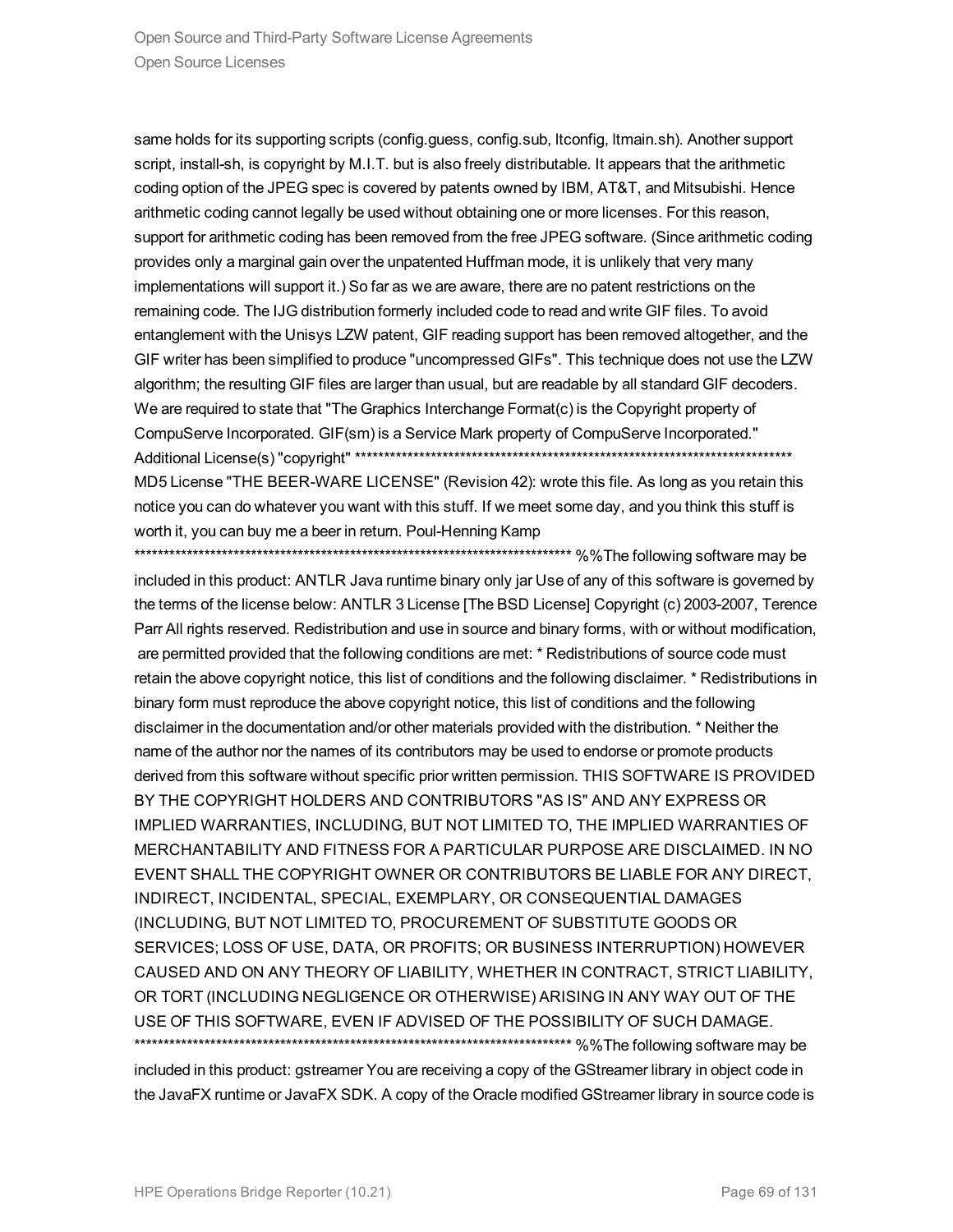located at http://oss.oracle.com/projects/gstreamer-mods/ . The terms of the Oracle license do NOT apply to the GStreamer program; it is licensed under the following license, separately from the Oracle programs you receive. If you do not wish to install this program, you may not wish to install the JavaFX Runtime or JavaFX SDK. Use of any of this software is governed by the terms of the license below: GNU LESSER GENERAL PUBLIC LICENSE Version 2.1, February 1999 Copyright (C) 1991, 1999 Free Software Foundation, Inc. 51 Franklin Street, Fifth Floor, Boston, MA 02110-1301 USA Everyone is permitted to copy and distribute verbatim copies of this license document, but changing it is not allowed. [This is the first released version of the Lesser GPL. It also counts as the successor of the GNU Library Public License, version 2, hence the version number 2.1.] Preamble The licenses for most software are designed to take away your freedom to share and change it. By contrast, the GNU General Public Licenses are intended to guarantee your freedom to share and change free software--to make sure the software is free for all its users. This license, the Lesser General Public License, applies to some specially designated software packages--typically libraries--of the Free Software Foundation and other authors who decide to use it. You can use it too, but we suggest you first think carefully about whether this license or the ordinary General Public License is the better strategy to use in any particular case, based on the explanations below. When we speak of free software, we are referring to freedom of use, not price. Our General Public Licenses are designed to make sure that you have the freedom to distribute copies of free software (and charge for this service if you wish); that you receive source code or can get it if you want it; that you can change the software and use pieces of it in new free programs; and that you are informed that you can do these things. To protect your rights, we need to make restrictions that forbid distributors to deny you these rights or to ask you to surrender these rights. These restrictions translate to certain responsibilities for you if you distribute copies of the library or if you modify it. For example, if you distribute copies of the library, whether gratis or for a fee, you must give the recipients all the rights that we gave you. You must make sure that they, too, receive or can get the source code. If you link other code with the library, you must provide complete object files to the recipients, so that they can relink them with the library after making changes to the library and recompiling it. And you must show them these terms so they know their rights. We protect your rights with a two-step method: (1) we copyright the library, and (2) we offer you this license, which gives you legal permission to copy, distribute and/or modify the library. To protect each distributor, we want to make it very clear that there is no warranty for the free library. Also, if the library is modified by someone else and passed on, the recipients should know that what they have is not the original version, so that the original author's reputation will not be affected by problems that might be introduced by others. Finally, software patents pose a constant threat to the existence of any free program. We wish to make sure that a company cannot effectively restrict the users of a free program by obtaining a restrictive license from a patent holder. Therefore, we insist that any patent license obtained for a version of the library must be consistent with the full freedom of use specified in this license. Most GNU software, including some libraries, is covered by the ordinary GNU General Public License. This license, the GNU Lesser General Public License, applies to certain designated libraries, and is quite different from the ordinary General Public License. We use this license for certain libraries in order to permit linking those libraries into non-free programs. When a program is linked with a library, whether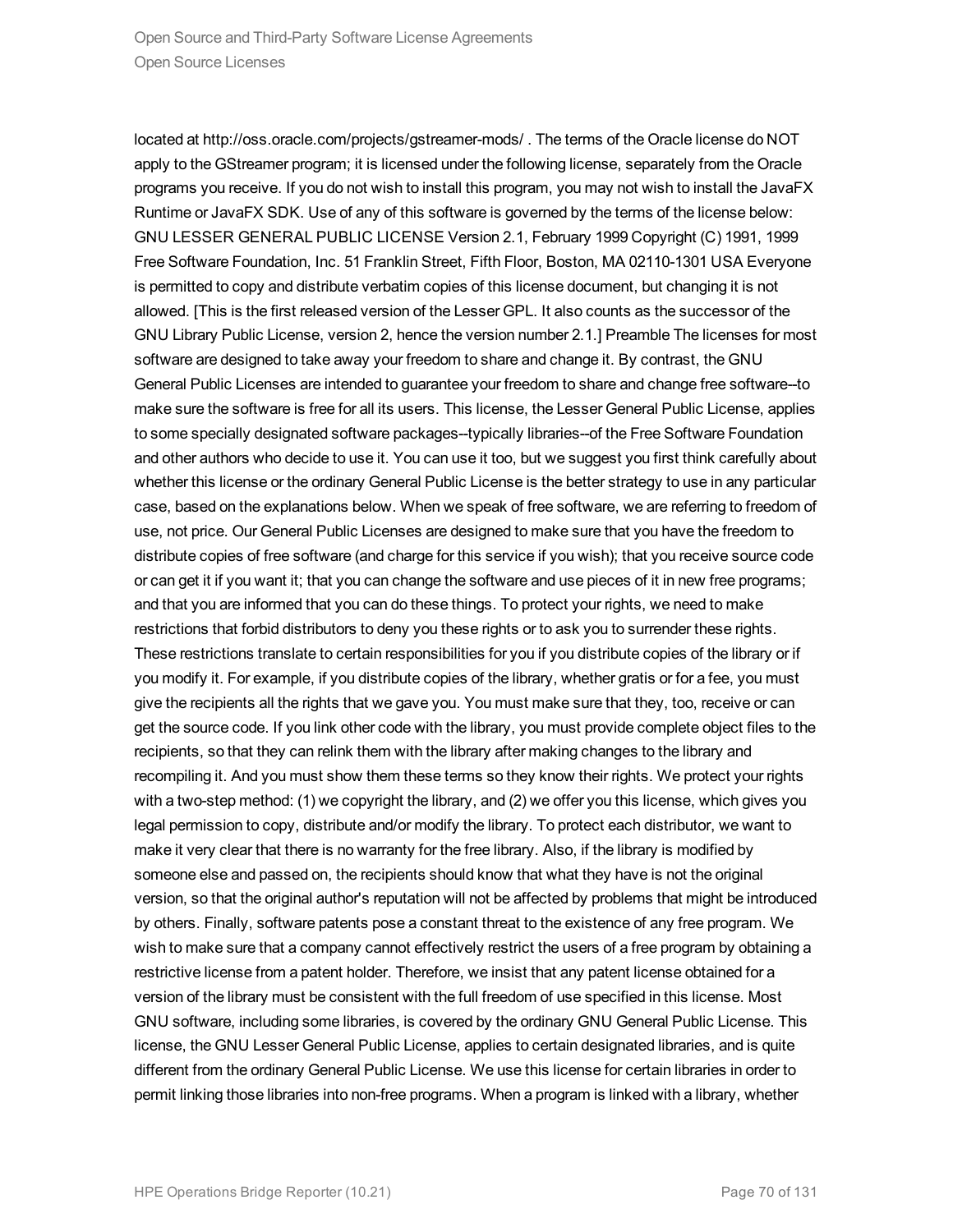statically or using a shared library, the combination of the two is legally speaking a combined work, a derivative of the original library. The ordinary General Public License therefore permits such linking only if the entire combination fits its criteria of freedom. The Lesser General Public License permits more lax criteria for linking other code with the library. We call this license the "Lesser" General Public License because it does Less to protect the user's freedom than the ordinary General Public License. It also provides other free software developers Less of an advantage over competing non-free programs. These disadvantages are the reason we use the ordinary General Public License for many libraries. However, the Lesser license provides advantages in certain special circumstances. For example, on rare occasions, there may be a special need to encourage the widest possible use of a certain library, so that it becomes a de-facto standard. To achieve this, non-free programs must be allowed to use the library. A more frequent case is that a free library does the same job as widely used non-free libraries. In this case, there is little to gain by limiting the free library to free software only, so we use the Lesser General Public License. In other cases, permission to use a particular library in non-free programs enables a greater number of people to use a large body of free software. For example, permission to use the GNU C Library in non-free programs enables many more people to use the whole GNU operating system, as well as its variant, the GNU/Linux operating system. Although the Lesser General Public License is Less protective of the users' freedom, it does ensure that the user of a program that is linked with the Library has the freedom and the wherewithal to run that program using a modified version of the Library. The precise terms and conditions for copying, distribution and modification follow. Pay close attention to the difference between a "work based on the library" and a "work that uses the library". The former contains code derived from the library, whereas the latter must be combined with the library in order to run. TERMS AND CONDITIONS FOR COPYING, DISTRIBUTION AND MODIFICATION 0. This License Agreement applies to any software library or other program which contains a notice placed by the copyright holder or other authorized party saying it may be distributed under the terms of this Lesser General Public License (also called "this License"). Each licensee is addressed as "you". A "library" means a collection of software functions and/or data prepared so as to be conveniently linked with application programs (which use some of those functions and data) to form executables. The "Library", below, refers to any such software library or work which has been distributed under these terms. A "work based on the Library" means either the Library or any derivative work under copyright law: that is to say, a work containing the Library or a portion of it, either verbatim or with modifications and/or translated straightforwardly into another language. (Hereinafter, translation is included without limitation in the term "modification".) "Source code" for a work means the preferred form of the work for making modifications to it. For a library, complete source code means all the source code for all modules it contains, plus any associated interface definition files, plus the scripts used to control compilation and installation of the library. Activities other than copying, distribution and modification are not covered by this License; they are outside its scope. The act of running a program using the Library is not restricted, and output from such a program is covered only if its contents constitute a work based on the Library (independent of the use of the Library in a tool for writing it). Whether that is true depends on what the Library does and what the program that uses the Library does. 1. You may copy and distribute verbatim copies of the Library's complete source code as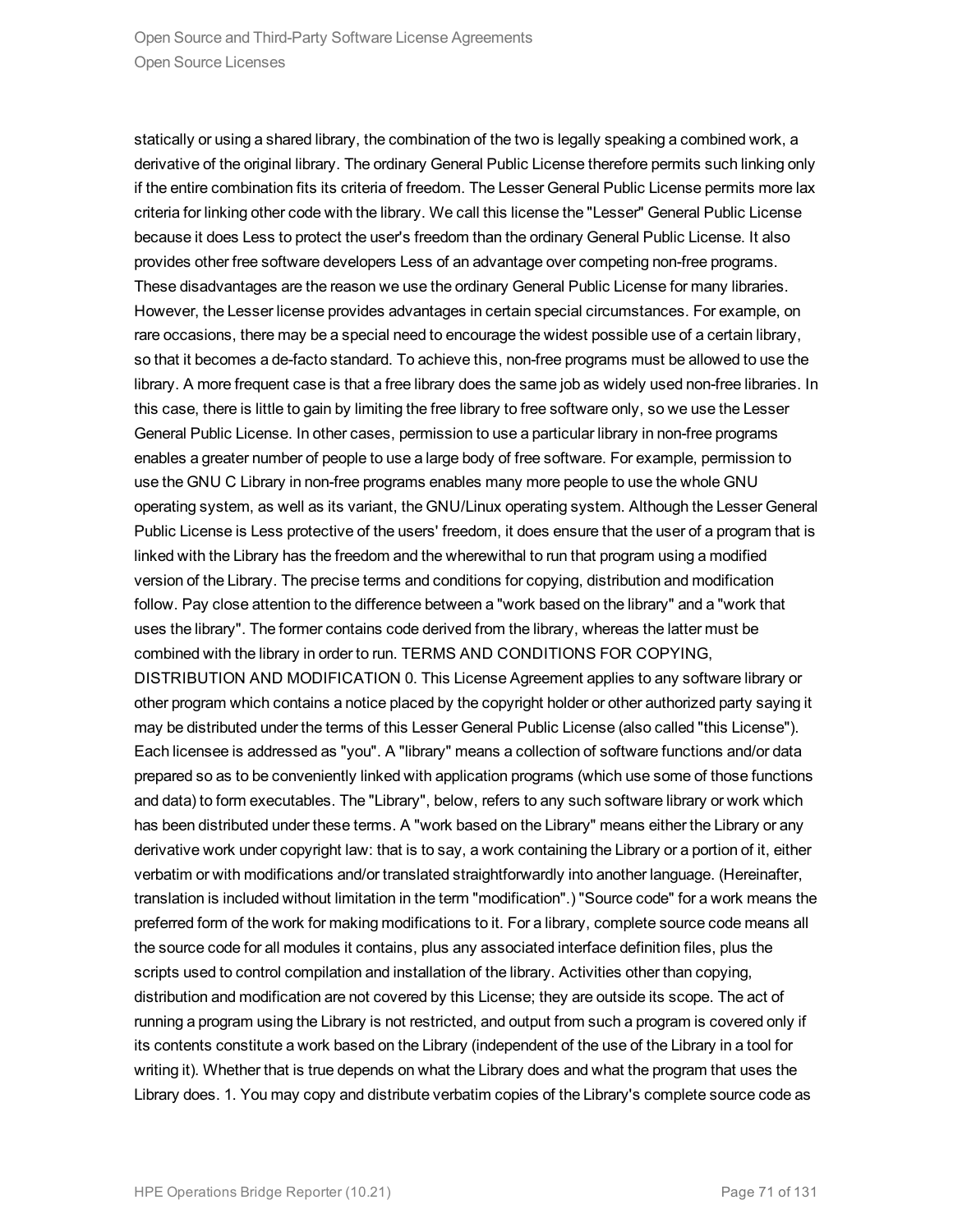you receive it, in any medium, provided that you conspicuously and appropriately publish on each copy an appropriate copyright notice and disclaimer of warranty; keep intact all the notices that refer to this License and to the absence of any warranty; and distribute a copy of this License along with the Library. You may charge a fee for the physical act of transferring a copy, and you may at your option offer warranty protection in exchange for a fee. 2. You may modify your copy or copies of the Library or any portion of it, thus forming a work based on the Library, and copy and distribute such modifications or work under the terms of Section 1 above, provided that you also meet all of these conditions: a) The modified work must itself be a software library. b) You must cause the files modified to carry prominent notices stating that you changed the files and the date of any change. c) You must cause the whole of the work to be licensed at no charge to all third parties under the terms of this License. d) If a facility in the modified Library refers to a function or a table of data to be supplied by an application program that uses the facility, other than as an argument passed when the facility is invoked, then you must make a good faith effort to ensure that, in the event an application does not supply such function or table, the facility still operates, and performs whatever part of its purpose remains meaningful. (For example, a function in a library to compute square roots has a purpose that is entirely well-defined independent of the application. Therefore, Subsection 2d requires that any application-supplied function or table used by this function must be optional: if the application does not supply it, the square root function must still compute square roots.) These requirements apply to the modified work as a whole. If identifiable sections of that work are not derived from the Library, and can be reasonably considered independent and separate works in themselves, then this License, and its terms, do not apply to those sections when you distribute them as separate works. But when you distribute the same sections as part of a whole which is a work based on the Library, the distribution of the whole must be on the terms of this License, whose permissions for other licensees extend to the entire whole, and thus to each and every part regardless of who wrote it. Thus, it is not the intent of this section to claim rights or contest your rights to work written entirely by you; rather, the intent is to exercise the right to control the distribution of derivative or collective works based on the Library. In addition, mere aggregation of another work not based on the Library with the Library (or with a work based on the Library) on a volume of a storage or distribution medium does not bring the other work under the scope of this License. 3. You may opt to apply the terms of the ordinary GNU General Public License instead of this License to a given copy of the Library. To do this, you must alter all the notices that refer to this License, so that they refer to the ordinary GNU General Public License, version 2, instead of to this License. (If a newer version than version 2 of the ordinary GNU General Public License has appeared, then you can specify that version instead if you wish.) Do not make any other change in these notices. Once this change is made in a given copy, it is irreversible for that copy, so the ordinary GNU General Public License applies to all subsequent copies and derivative works made from that copy. This option is useful when you wish to copy part of the code of the Library into a program that is not a library. 4. You may copy and distribute the Library (or a portion or derivative of it, under Section 2) in object code or executable form under the terms of Sections 1 and 2 above provided that you accompany it with the complete corresponding machine- readable source code, which must be distributed under the terms of Sections 1 and 2 above on a medium customarily used for software interchange. If distribution of object code is made by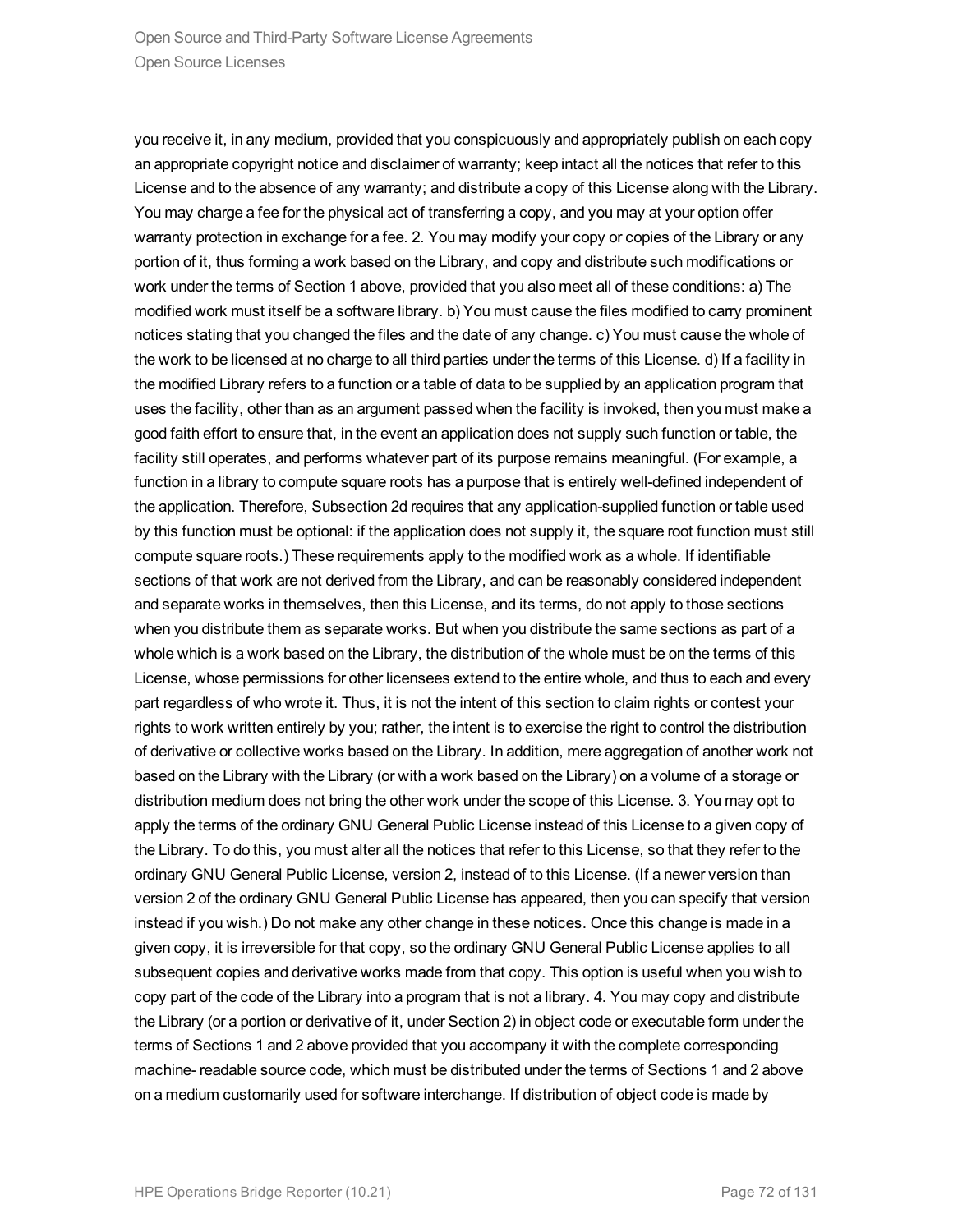offering access to copy from a designated place, then offering equivalent access to copy the source code from the same place satisfies the requirement to distribute the source code, even though third parties are not compelled to copy the source along with the object code. 5. A program that contains no derivative of any portion of the Library, but is designed to work with the Library by being compiled or linked with it, is called a "work that uses the Library". Such a work, in isolation, is not a derivative work of the Library, and therefore falls outside the scope of this License. However, linking a "work that uses the Library" with the Library creates an executable that is a derivative of the Library (because it contains portions of the Library), rather than a "work that uses the library". The executable is therefore covered by this License. Section 6 states terms for distribution of such executables. When a "work that uses the Library" uses material from a header file that is part of the Library, the object code for the work may be a derivative work of the Library even though the source code is not. Whether this is true is especially significant if the work can be linked without the Library, or if the work is itself a library. The threshold for this to be true is not precisely defined by law. If such an object file uses only numerical parameters, data structure layouts and accessors, and small macros and small inline functions (ten lines or less in length), then the use of the object file is unrestricted, regardless of whether it is legally a derivative work. (Executables containing this object code plus portions of the Library will still fall under Section 6.) Otherwise, if the work is a derivative of the Library, you may distribute the object code for the work under the terms of Section 6. Any executables containing that work also fall under Section 6, whether or not they are linked directly with the Library itself. 6. As an exception to the Sections above, you may also combine or link a "work that uses the Library" with the Library to produce a work containing portions of the Library, and distribute that work under terms of your choice, provided that the terms permit modification of the work for the customer's own use and reverse engineering for debugging such modifications. You must give prominent notice with each copy of the work that the Library is used in it and that the Library and its use are covered by this License. You must supply a copy of this License. If the work during execution displays copyright notices, you must include the copyright notice for the Library among them, as well as a reference directing the user to the copy of this License. Also, you must do one of these things: a) Accompany the work with the complete corresponding machinereadable source code for the Library including whatever changes were used in the work (which must be distributed under Sections 1 and 2 above); and, if the work is an executable linked with the Library, with the complete machine-readable "work that uses the Library", as object code and/or source code, so that the user can modify the Library and then relink to produce a modified executable containing the modified Library. (It is understood that the user who changes the contents of definitions files in the Library will not necessarily be able to recompile the application to use the modified definitions.) b) Use a suitable shared library mechanism for linking with the Library. A suitable mechanism is one that (1) uses at run time a copy of the library already present on the user's computer system, rather than copying library functions into the executable, and (2) will operate properly with a modified version of the library, if the user installs one, as long as the modified version is interface-compatible with the version that the work was made with. c) Accompany the work with a written offer, valid for at least three years, to give the same user the materials specified in Subsection 6a, above, for a charge no more than the cost of performing this distribution. d) If distribution of the work is made by offering access to copy from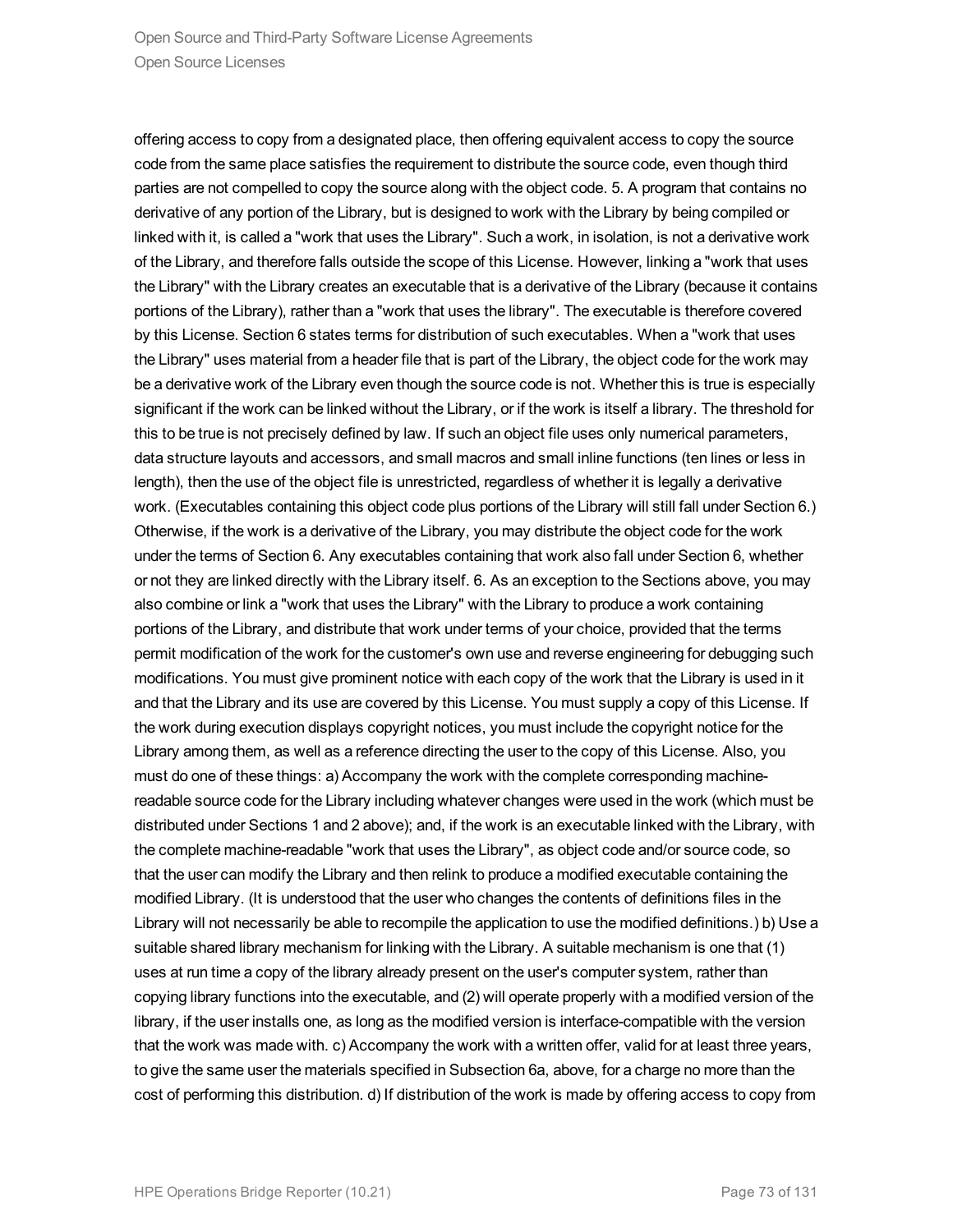a designated place, offer equivalent access to copy the above specified materials from the same place. e) Verify that the user has already received a copy of these materials or that you have already sent this user a copy. For an executable, the required form of the "work that uses the Library" must include any data and utility programs needed for reproducing the executable from it. However, as a special exception, the materials to be distributed need not include anything that is normally distributed (in either source or binary form) with the major components (compiler, kernel, and so on) of the operating system on which the executable runs, unless that component itself accompanies the executable. It may happen that this requirement contradicts the license restrictions of other proprietary libraries that do not normally accompany the operating system. Such a contradiction means you cannot use both them and the Library together in an executable that you distribute. 7. You may place library facilities that are a work based on the Library side-by- side in a single library together with other library facilities not covered by this License, and distribute such a combined library, provided that the separate distribution of the work based on the Library and of the other library facilities is otherwise permitted, and provided that you do these two things: a) Accompany the combined library with a copy of the same work based on the Library, uncombined with any other library facilities. This must be distributed under the terms of the Sections above. b) Give prominent notice with the combined library of the fact that part of it is a work based on the Library, and explaining where to find the accompanying uncombined form of the same work. 8. You may not copy, modify, sublicense, link with, or distribute the Library except as expressly provided under this License. Any attempt otherwise to copy, modify, sublicense, link with, or distribute the Library is void, and will automatically terminate your rights under this License. However, parties who have received copies, or rights, from you under this License will not have their licenses terminated so long as such parties remain in full compliance. 9. You are not required to accept this License, since you have not signed it. However, nothing else grants you permission to modify or distribute the Library or its derivative works. These actions are prohibited by law if you do not accept this License. Therefore, by modifying or distributing the Library (or any work based on the Library), you indicate your acceptance of this License to do so, and all its terms and conditions for copying, distributing or modifying the Library or works based on it. 10. Each time you redistribute the Library (or any work based on the Library), the recipient automatically receives a license from the original licensor to copy, distribute, link with or modify the Library subject to these terms and conditions. You may not impose any further restrictions on the recipients' exercise of the rights granted herein. You are not responsible for enforcing compliance by third parties with this License. 11. If, as a consequence of a court judgment or allegation of patent infringement or for any other reason (not limited to patent issues), conditions are imposed on you (whether by court order, agreement or otherwise) that contradict the conditions of this License, they do not excuse you from the conditions of this License. If you cannot distribute so as to satisfy simultaneously your obligations under this License and any other pertinent obligations, then as a consequence you may not distribute the Library at all. For example, if a patent license would not permit royalty-free redistribution of the Library by all those who receive copies directly or indirectly through you, then the only way you could satisfy both it and this License would be to refrain entirely from distribution of the Library. If any portion of this section is held invalid or unenforceable under any particular circumstance, the balance of the section is intended to apply, and the section as a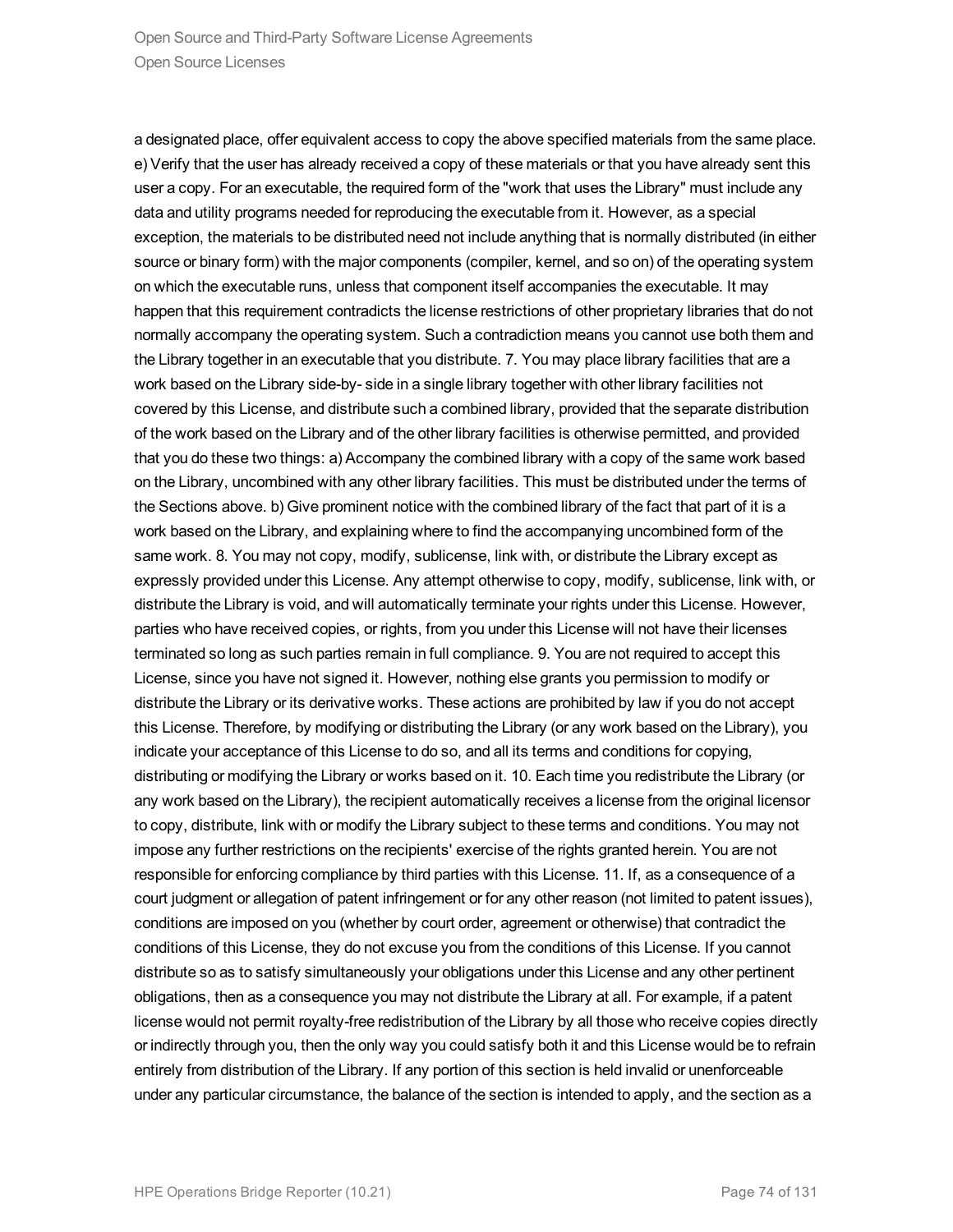whole is intended to apply in other circumstances. It is not the purpose of this section to induce you to infringe any patents or other property right claims or to contest validity of any such claims; this section has the sole purpose of protecting the integrity of the free software distribution system which is implemented by public license practices. Many people have made generous contributions to the wide range of software distributed through that system in reliance on consistent application of that system; it is up to the author/donor to decide if he or she is willing to distribute software through any other system and a licensee cannot impose that choice. This section is intended to make thoroughly clear what is believed to be a consequence of the rest of this License. 12. If the distribution and/or use of the Library is restricted in certain countries either by patents or by copyrighted interfaces, the original copyright holder who places the Library under this License may add an explicit geographical distribution limitation excluding those countries, so that distribution is permitted only in or among countries not thus excluded. In such case, this License incorporates the limitation as if written in the body of this License. 13. The Free Software Foundation may publish revised and/or new versions of the Lesser General Public License from time to time. Such new versions will be similar in spirit to the present version, but may differ in detail to address new problems or concerns. Each version is given a distinguishing version number. If the Library specifies a version number of this License which applies to it and "any later version", you have the option of following the terms and conditions either of that version or of any later version published by the Free Software Foundation. If the Library does not specify a license version number, you may choose any version ever published by the Free Software Foundation. 14. If you wish to incorporate parts of the Library into other free programs whose distribution conditions are incompatible with these, write to the author to ask for permission. For software which is copyrighted by the Free Software Foundation, write to the Free Software Foundation; we sometimes make exceptions for this. Our decision will be guided by the two goals of preserving the free status of all derivatives of our free software and of promoting the sharing and reuse of software generally. NO WARRANTY 15. BECAUSE THE LIBRARY IS LICENSED FREE OF CHARGE, THERE IS NO WARRANTY FOR THE LIBRARY, TO THE EXTENT PERMITTED BY APPLICABLE LAW. EXCEPT WHEN OTHERWISE STATED IN WRITING THE COPYRIGHT HOLDERS AND/OR OTHER PARTIES PROVIDE THE LIBRARY "AS IS" WITHOUT WARRANTY OF ANY KIND, EITHER EXPRESSED OR IMPLIED, INCLUDING, BUT NOT LIMITED TO, THE IMPLIED WARRANTIES OF MERCHANTABILITY AND FITNESS FOR A PARTICULAR PURPOSE. THE ENTIRE RISK AS TO THE QUALITY AND PERFORMANCE OF THE LIBRARY IS WITH YOU. SHOULD THE LIBRARY PROVE DEFECTIVE, YOU ASSUME THE COST OF ALL NECESSARY SERVICING, REPAIR OR CORRECTION. 16. IN NO EVENT UNLESS REQUIRED BY APPLICABLE LAW OR AGREED TO IN WRITING WILL ANY COPYRIGHT HOLDER, OR ANY OTHER PARTY WHO MAY MODIFY AND/OR REDISTRIBUTE THE LIBRARY AS PERMITTED ABOVE, BE LIABLE TO YOU FOR DAMAGES, INCLUDING ANY GENERAL, SPECIAL, INCIDENTAL OR CONSEQUENTIAL DAMAGES ARISING OUT OF THE USE OR INABILITY TO USE THE LIBRARY (INCLUDING BUT NOT LIMITED TO LOSS OF DATA OR DATA BEING RENDERED INACCURATE OR LOSSES SUSTAINED BY YOU OR THIRD PARTIES OR A FAILURE OF THE LIBRARY TO OPERATE WITH ANY OTHER SOFTWARE), EVEN IF SUCH HOLDER OR OTHER PARTY HAS BEEN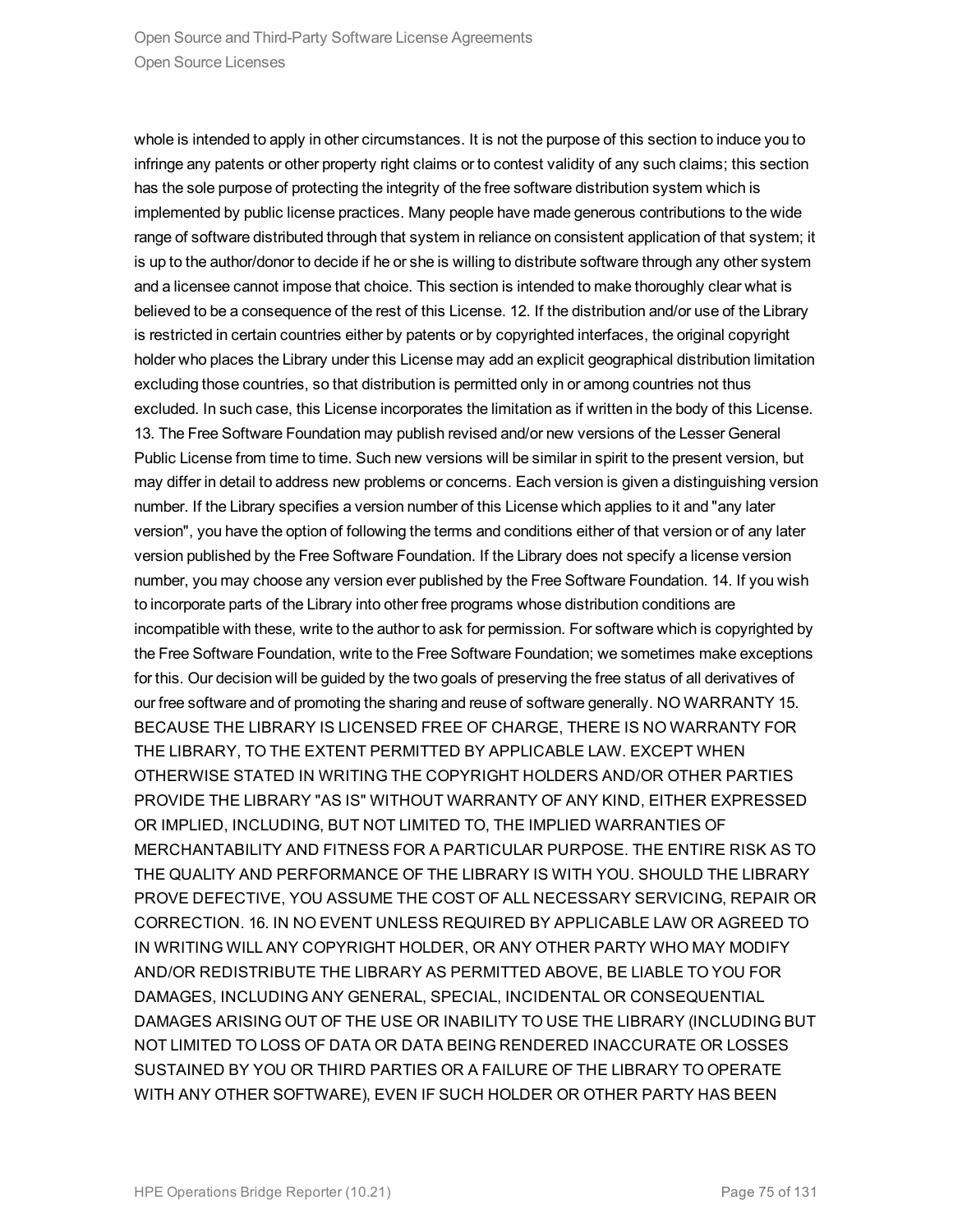ADVISED OF THE POSSIBILITY OF SUCH DAMAGES. END OF TERMS AND CONDITIONS How to Apply These Terms to Your New Libraries If you develop a new library, and you want it to be of the greatest possible use to the public, we recommend making it free software that everyone can redistribute and change. You can do so by permitting redistribution under these terms (or, alternatively, under the terms of the ordinary General Public License). To apply these terms, attach the following notices to the library. It is safest to attach them to the start of each source file to most effectively convey the exclusion of warranty; and each file should have at least the "copyright" line and a pointer to where the full notice is found. one line to give the library's name and an idea of what it does. Copyright (C) year name of author This library is free software; you can redistribute it and/or modify it under the terms of the GNU Lesser General Public License as published by the Free Software Foundation; either version 2.1 of the License, or (at your option) any later version. This library is distributed in the hope that it will be useful, but WITHOUT ANY WARRANTY; without even the implied warranty of MERCHANTABILITY or FITNESS FOR A PARTICULAR PURPOSE. See the GNU Lesser General Public License for more details. You should have received a copy of the GNU Lesser General Public License along with this library; if not, write to the Free Software Foundation, Inc., 51 Franklin Street, Fifth Floor, Boston, MA 02110-1301 USA Also add information on how to contact you by electronic and paper mail. You should also get your employer (if you work as a programmer) or your school, if any, to sign a "copyright disclaimer" for the library, if necessary. Here is a sample; alter the names: Yoyodyne, Inc., hereby disclaims all copyright interest in the library `Frob' (a library for tweaking knobs) written by James Random Hacker. signature of Ty Coon, 1 April 1990 Ty Coon, President of Vice That's all there is to it! \*\*\*\*\*\*\*\*\*\*\*\*\*\*\*\*\*\*\*\*\*\*\*\*\*\*\*\*\*\*\*\*\*\*\*\*\*\*\*\*\*\*\*\*\*\*\*\*\*\*\*\*\*\*\*\*\*\*\*\*\*\*\*\*\*\*\*\*\*\*\*\*\*\*\* %%The following software may be included in this product: JFXtras Core v 0.5 Use of any of this software is governed by the terms of the license below: Copyright (c) 2008-2009, JFXtras Group All rights reserved. Redistribution and use in source and binary forms, with or without modification, are permitted provided that the following conditions are met: 1. Redistributions of source code must retain the above copyright notice, this list of conditions and the following disclaimer. 2. Redistributions in binary form must reproduce the above copyright notice, this list of conditions and the following disclaimer in the documentation and/or other materials provided with the distribution. 3. Neither the name of JFXtras nor the names of its contributors may be used to endorse or promote products derived from this software without specific prior written permission. THIS SOFTWARE IS PROVIDED BY THE COPYRIGHT HOLDERS AND CONTRIBUTORS "AS IS" AND ANY EXPRESS OR IMPLIED WARRANTIES, INCLUDING, BUT NOT LIMITED TO, THE IMPLIED WARRANTIES OF MERCHANTABILITY AND FITNESS FOR A PARTICULAR PURPOSE ARE DISCLAIMED. IN NO EVENT SHALL THE COPYRIGHT OWNER OR CONTRIBUTORS BE LIABLE FOR ANY DIRECT, INDIRECT, INCIDENTAL, SPECIAL, EXEMPLARY, OR CONSEQUENTIAL DAMAGES (INCLUDING, BUT NOT LIMITED TO, PROCUREMENT OF SUBSTITUTE GOODS OR SERVICES; LOSS OF USE, DATA, OR PROFITS; OR BUSINESS INTERRUPTION) HOWEVER CAUSED AND ON ANY THEORY OF LIABILITY, WHETHER IN CONTRACT, STRICT LIABILITY, OR TORT (INCLUDING NEGLIGENCE OR OTHERWISE) ARISING IN ANY WAY OUT OF THE USE OF THIS SOFTWARE, EVEN IF ADVISED OF THE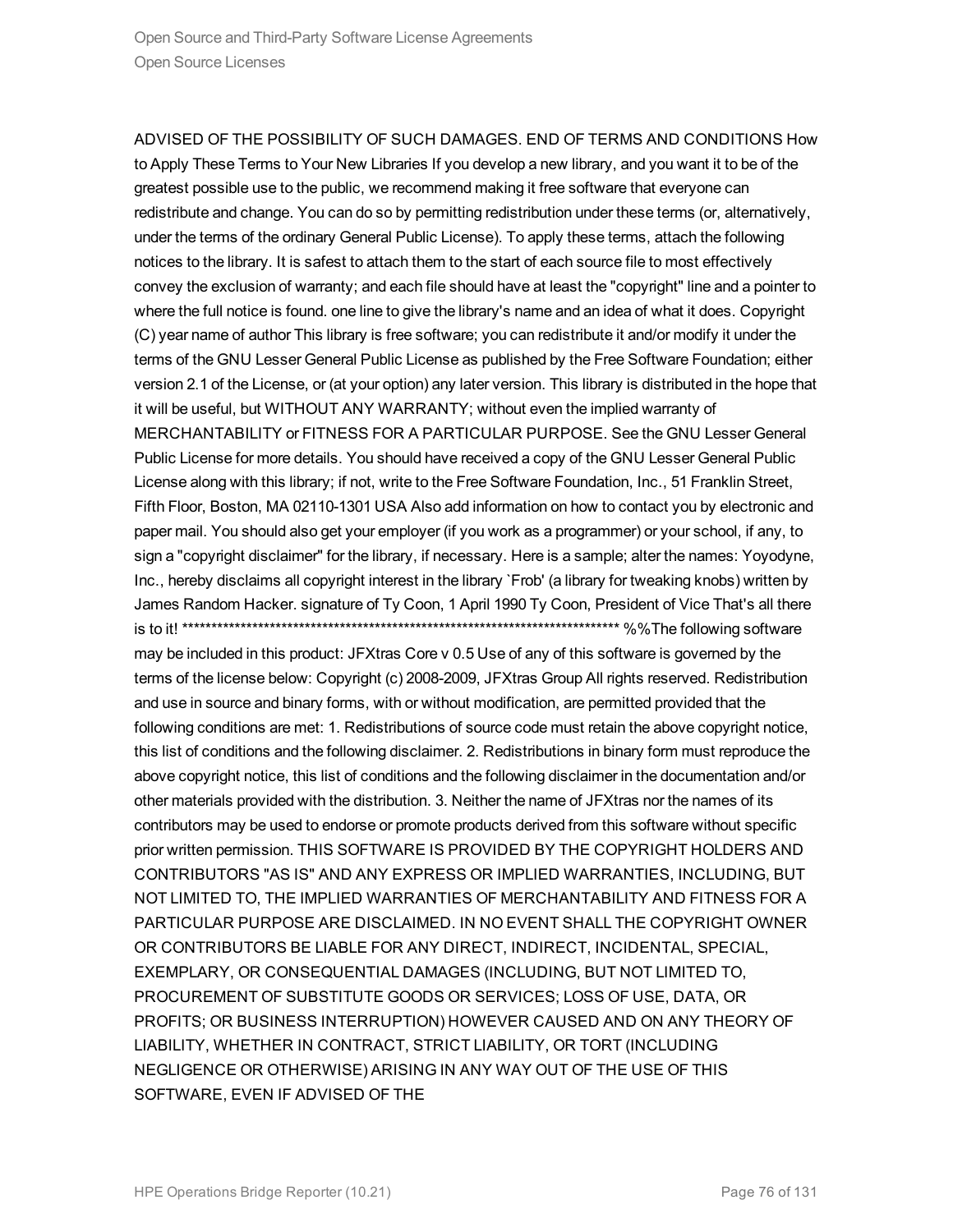\*\*\*\*\*\*\*\*\*\*\*\*\*\*\*\*\*\*\*\*\*\*\*\*\*\*\*\*\*\*\*\*\*\*\*\*\*\*\*\*\*\*\*\*\*\*\*\*\*\*\*\*\*\*\*\*\*\*\*\*\*\*\*\*\*\*\*\*\*\*\*\*\*\*\* %%The following software may be included in this product: Webkit You are receiving a copy of the WebKit library in object code in the JavaFX runtime or JavaFX SDK. A copy of the Oracle modified WebKit library in source code is located at http://oss.oracle.com/projects/webkit-java-mods/ . The terms of the Oracle license do NOT apply to the WebKit program; it is licensed under the following license separately from the Oracle programs you receive. If you do not wish to install this program, you may not wish to install the JavaFX runtime or JavaFX SDK. Use of any of this software is governed by the terms of the license below: GNU LIBRARY GENERAL PUBLIC LICENSE Version 2, June 1991 Copyright (C) 1991 Free Software Foundation, Inc. 51 Franklin St, Fifth Floor, Boston, MA 02110-1301, USA Everyone is permitted to copy and distribute verbatim copies of this license document, but changing it is not allowed. [This is the first released version of the library GPL. It is numbered 2 because it goes with version 2 of the ordinary GPL.] Preamble The licenses for most software are designed to take away your freedom to share and change it. By contrast, the GNU General Public Licenses are intended to guarantee your freedom to share and change free software--to make sure the software is free for all its users. This license, the Library General Public License, applies to some specially designated Free Software Foundation software, and to any other libraries whose authors decide to use it. You can use it for your libraries, too. When we speak of free software, we are referring to freedom, not price. Our General Public Licenses are designed to make sure that you have the freedom to distribute copies of free software (and charge for this service if you wish), that you receive source code or can get it if you want it, that you can change the software or use pieces of it in new free programs; and that you know you can do these things. To protect your rights, we need to make restrictions that forbid anyone to deny you these rights or to ask you to surrender the rights. These restrictions translate to certain responsibilities for you if you distribute copies of the library, or if you modify it. For example, if you distribute copies of the library, whether gratis or for a fee, you must give the recipients all the rights that we gave you. You must make sure that they, too, receive or can get the source code. If you link a program with the library, you must provide complete object files to the recipients so that they can relink them with the library, after making changes to the library and recompiling it. And you must show them these terms so they know their rights. Our method of protecting your rights has two steps: (1) copyright the library, and (2) offer you this license which gives you legal permission to copy, distribute and/or modify the library. Also, for each distributor's protection, we want to make certain that everyone understands that there is no warranty for this free library. If the library is modified by someone else and passed on, we want its recipients to know that what they have is not the original version, so that any problems introduced by others will not reflect on the original authors' reputations. Finally, any free program is threatened constantly by software patents. We wish to avoid the danger that companies distributing free software will individually obtain patent licenses, thus in effect transforming the program into proprietary software. To prevent this, we have made it clear that any patent must be licensed for everyone's free use or not licensed at all. Most GNU software, including some libraries, is covered by the ordinary GNU General Public License, which was designed for utility programs. This license, the GNU Library General Public License, applies to certain designated libraries. This license is quite different from the ordinary one; be sure to read it in full, and don't assume that anything in it is the same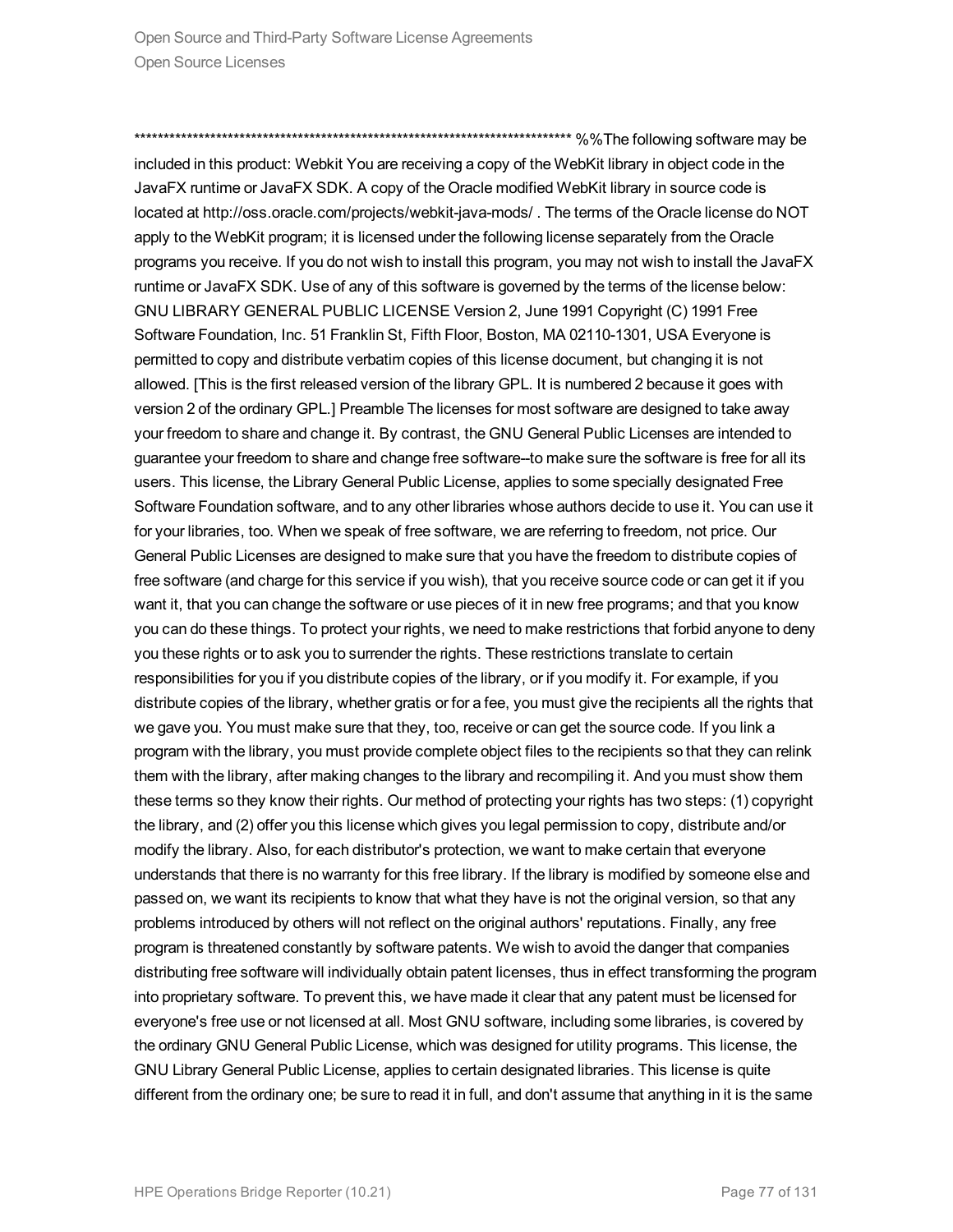as in the ordinary license. The reason we have a separate public license for some libraries is that they blur the distinction we usually make between modifying or adding to a program and simply using it. Linking a program with a library, without changing the library, is in some sense simply using the library, and is analogous to running a utility program or application program. However, in a textual and legal sense, the linked executable is a combined work, a derivative of the original library, and the ordinary General Public License treats it as such. Because of this blurred distinction, using the ordinary General Public License for libraries did not effectively promote software sharing, because most developers did not use the libraries. We concluded that weaker conditions might promote sharing better. However, unrestricted linking of non-free programs would deprive the users of those programs of all benefit from the free status of the libraries themselves. This Library General Public License is intended to permit developers of non-free programs to use free libraries, while preserving your freedom as a user of such programs to change the free libraries that are incorporated in them. (We have not seen how to achieve this as regards changes in header files, but we have achieved it as regards changes in the actual functions of the Library.) The hope is that this will lead to faster development of free libraries. The precise terms and conditions for copying, distribution and modification follow. Pay close attention to the difference between a "work based on the library" and a "work that uses the library". The former contains code derived from the library, while the latter only works together with the library. Note that it is possible for a library to be covered by the ordinary General Public License rather than by this special one. TERMS AND CONDITIONS FOR COPYING, DISTRIBUTION AND MODIFICATION 0. This License Agreement applies to any software library which contains a notice placed by the copyright holder or other authorized party saying it may be distributed under the terms of this Library General Public License (also called "this License"). Each licensee is addressed as "you". A "library" means a collection of software functions and/or data prepared so as to be conveniently linked with application programs (which use some of those functions and data) to form executables. The "Library", below, refers to any such software library or work which has been distributed under these terms. A "work based on the Library" means either the Library or any derivative work under copyright law: that is to say, a work containing the Library or a portion of it, either verbatim or with modifications and/or translated straightforwardly into another language. (Hereinafter, translation is included without limitation in the term "modification".) "Source code" for a work means the preferred form of the work for making modifications to it. For a library, complete source code means all the source code for all modules it contains, plus any associated interface definition files, plus the scripts used to control compilation and installation of the library. Activities other than copying, distribution and modification are not covered by this License; they are outside its scope. The act of running a program using the Library is not restricted, and output from such a program is covered only if its contents constitute a work based on the Library (independent of the use of the Library in a tool for writing it). Whether that is true depends on what the Library does and what the program that uses the Library does. 1. You may copy and distribute verbatim copies of the Library's complete source code as you receive it, in any medium, provided that you conspicuously and appropriately publish on each copy an appropriate copyright notice and disclaimer of warranty; keep intact all the notices that refer to this License and to the absence of any warranty; and distribute a copy of this License along with the Library. You may charge a fee for the physical act of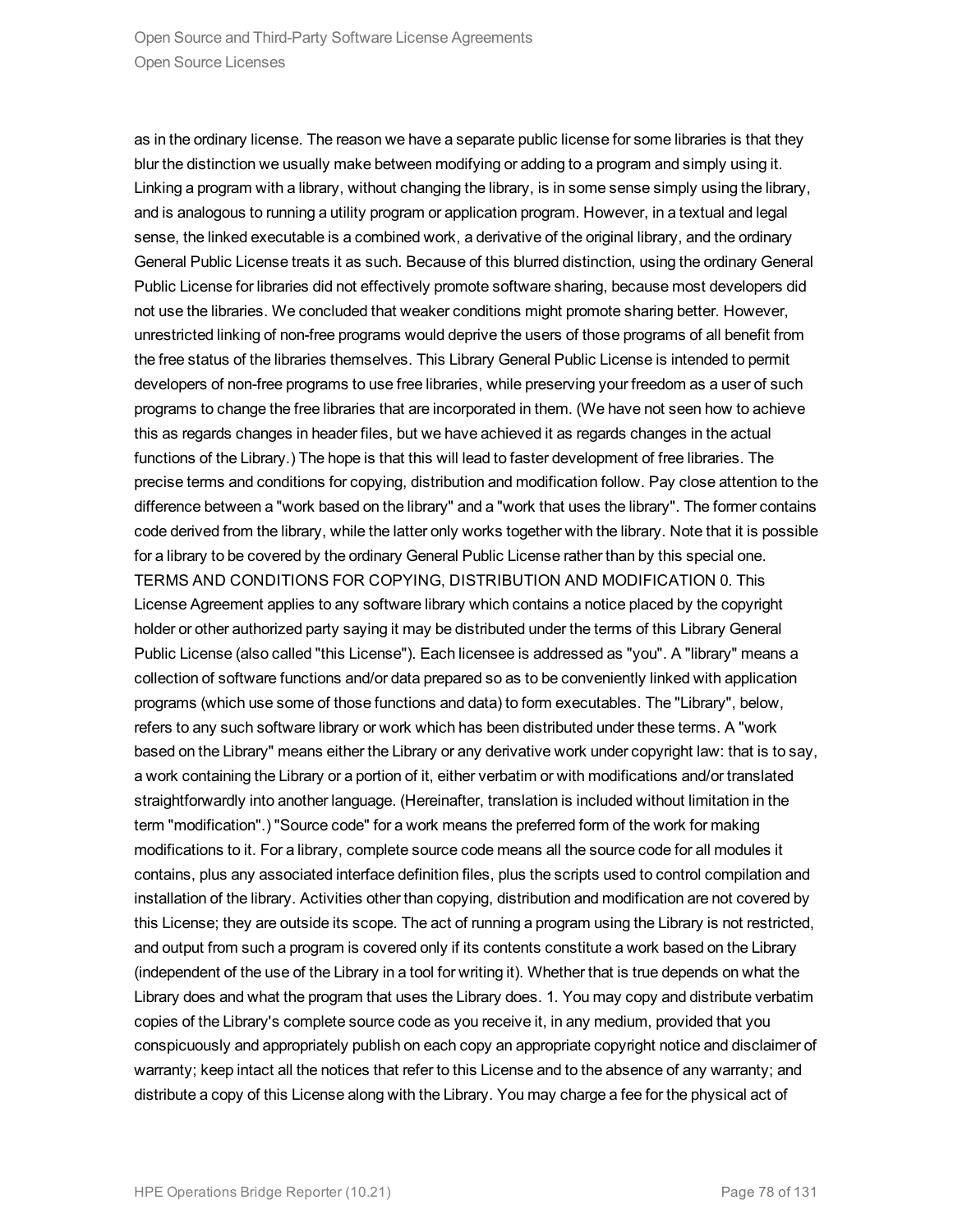transferring a copy, and you may at your option offer warranty protection in exchange for a fee. 2. You may modify your copy or copies of the Library or any portion of it, thus forming a work based on the Library, and copy and distribute such modifications or work under the terms of Section 1 above, provided that you also meet all of these conditions: a) The modified work must itself be a software library. b) You must cause the files modified to carry prominent notices stating that you changed the files and the date of any change. c) You must cause the whole of the work to be licensed at no charge to all third parties under the terms of this License. d) If a facility in the modified Library refers to a function or a table of data to be supplied by an application program that uses the facility, other than as an argument passed when the facility is invoked, then you must make a good faith effort to ensure that, in the event an application does not supply such function or table, the facility still operates, and performs whatever part of its purpose remains meaningful. (For example, a function in a library to compute square roots has a purpose that is entirely well-defined independent of the application. Therefore, Subsection 2d requires that any application-supplied function or table used by this function must be optional: if the application does not supply it, the square root function must still compute square roots.) These requirements apply to the modified work as a whole. If identifiable sections of that work are not derived from the Library, and can be reasonably considered independent and separate works in themselves, then this License, and its terms, do not apply to those sections when you distribute them as separate works. But when you distribute the same sections as part of a whole which is a work based on the Library, the distribution of the whole must be on the terms of this License, whose permissions for other licensees extend to the entire whole, and thus to each and every part regardless of who wrote it. Thus, it is not the intent of this section to claim rights or contest your rights to work written entirely by you; rather, the intent is to exercise the right to control the distribution of derivative or collective works based on the Library. In addition, mere aggregation of another work not based on the Library with the Library (or with a work based on the Library) on a volume of a storage or distribution medium does not bring the other work under the scope of this License. 3. You may opt to apply the terms of the ordinary GNU General Public License instead of this License to a given copy of the Library. To do this, you must alter all the notices that refer to this License, so that they refer to the ordinary GNU General Public License, version 2, instead of to this License. (If a newer version than version 2 of the ordinary GNU General Public License has appeared, then you can specify that version instead if you wish.) Do not make any other change in these notices. Once this change is made in a given copy, it is irreversible for that copy, so the ordinary GNU General Public License applies to all subsequent copies and derivative works made from that copy. This option is useful when you wish to copy part of the code of the Library into a program that is not a library. 4. You may copy and distribute the Library (or a portion or derivative of it, under Section 2) in object code or executable form under the terms of Sections 1 and 2 above provided that you accompany it with the complete corresponding machine-readable source code, which must be distributed under the terms of Sections 1 and 2 above on a medium customarily used for software interchange. If distribution of object code is made by offering access to copy from a designated place, then offering equivalent access to copy the source code from the same place satisfies the requirement to distribute the source code, even though third parties are not compelled to copy the source along with the object code. 5. A program that contains no derivative of any portion of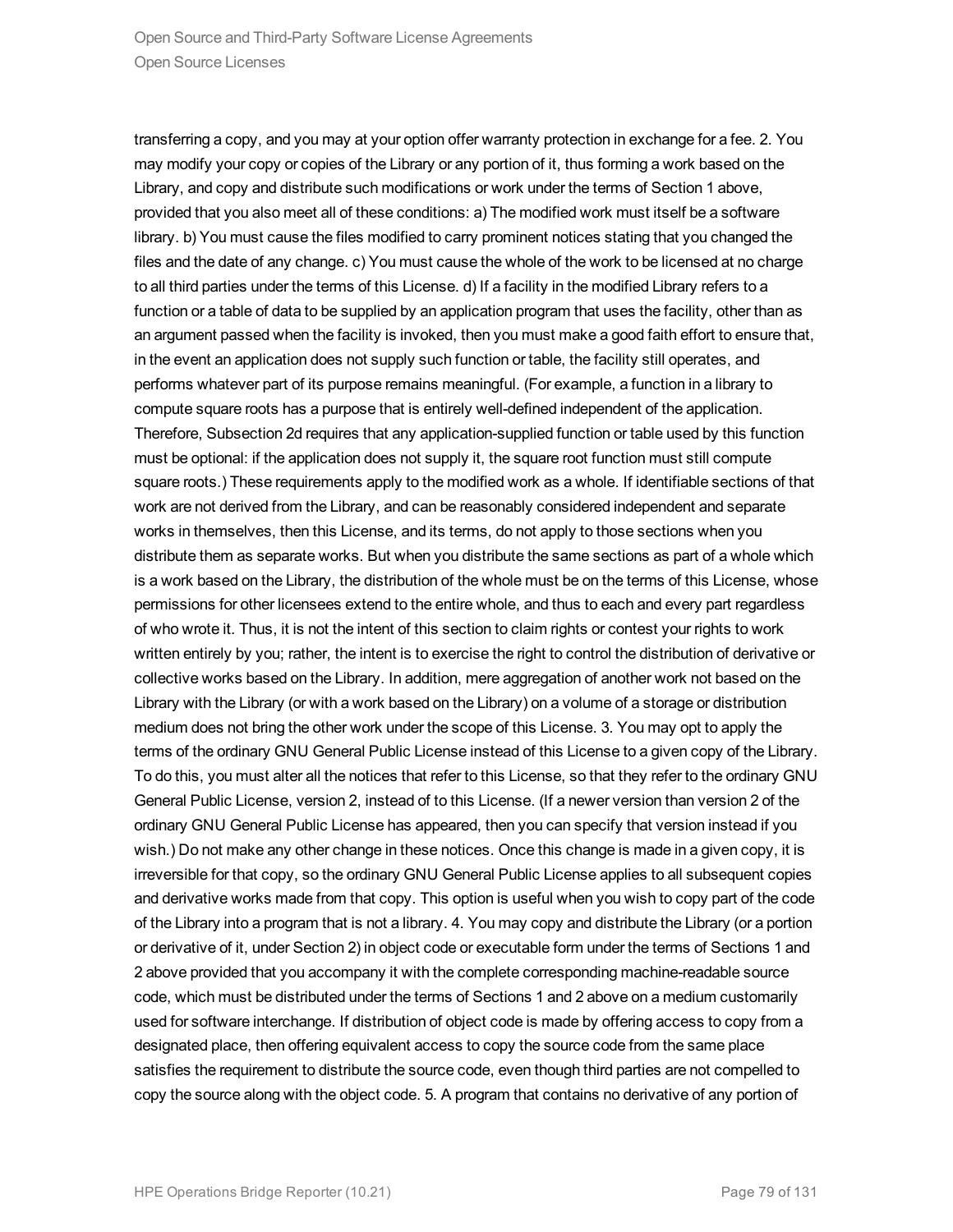the Library, but is designed to work with the Library by being compiled or linked with it, is called a "work that uses the Library". Such a work, in isolation, is not a derivative work of the Library, and therefore falls outside the scope of this License. However, linking a "work that uses the Library" with the Library creates an executable that is a derivative of the Library (because it contains portions of the Library), rather than a "work that uses the library". The executable is therefore covered by this License. Section 6 states terms for distribution of such executables. When a "work that uses the Library" uses material from a header file that is part of the Library, the object code for the work may be a derivative work of the Library even though the source code is not. Whether this is true is especially significant if the work can be linked without the Library, or if the work is itself a library. The threshold for this to be true is not precisely defined by law. If such an object file uses only numerical parameters, data structure layouts and accessors, and small macros and small inline functions (ten lines or less in length), then the use of the object file is unrestricted, regardless of whether it is legally a derivative work. (Executables containing this object code plus portions of the Library will still fall under Section 6.) Otherwise, if the work is a derivative of the Library, you may distribute the object code for the work under the terms of Section 6. Any executables containing that work also fall under Section 6, whether or not they are linked directly with the Library itself. 6. As an exception to the Sections above, you may also compile or link a "work that uses the Library" with the Library to produce a work containing portions of the Library, and distribute that work under terms of your choice, provided that the terms permit modification of the work for the customer's own use and reverse engineering for debugging such modifications. You must give prominent notice with each copy of the work that the Library is used in it and that the Library and its use are covered by this License. You must supply a copy of this License. If the work during execution displays copyright notices, you must include the copyright notice for the Library among them, as well as a reference directing the user to the copy of this License. Also, you must do one of these things: a) Accompany the work with the complete corresponding machine-readable source code for the Library including whatever changes were used in the work (which must be distributed under Sections 1 and 2 above); and, if the work is an executable linked with the Library, with the complete machine-readable "work that uses the Library", as object code and/or source code, so that the user can modify the Library and then relink to produce a modified executable containing the modified Library. (It is understood that the user who changes the contents of definitions files in the Library will not necessarily be able to recompile the application to use the modified definitions.) b) Accompany the work with a written offer, valid for at least three years, to give the same user the materials specified in Subsection 6a, above, for a charge no more than the cost of performing this distribution. c) If distribution of the work is made by offering access to copy from a designated place, offer equivalent access to copy the above specified materials from the same place. d) Verify that the user has already received a copy of these materials or that you have already sent this user a copy. For an executable, the required form of the "work that uses the Library" must include any data and utility programs needed for reproducing the executable from it. However, as a special exception, the source code distributed need not include anything that is normally distributed (in either source or binary form) with the major components (compiler, kernel, and so on) of the operating system on which the executable runs, unless that component itself accompanies the executable. It may happen that this requirement contradicts the license restrictions of other proprietary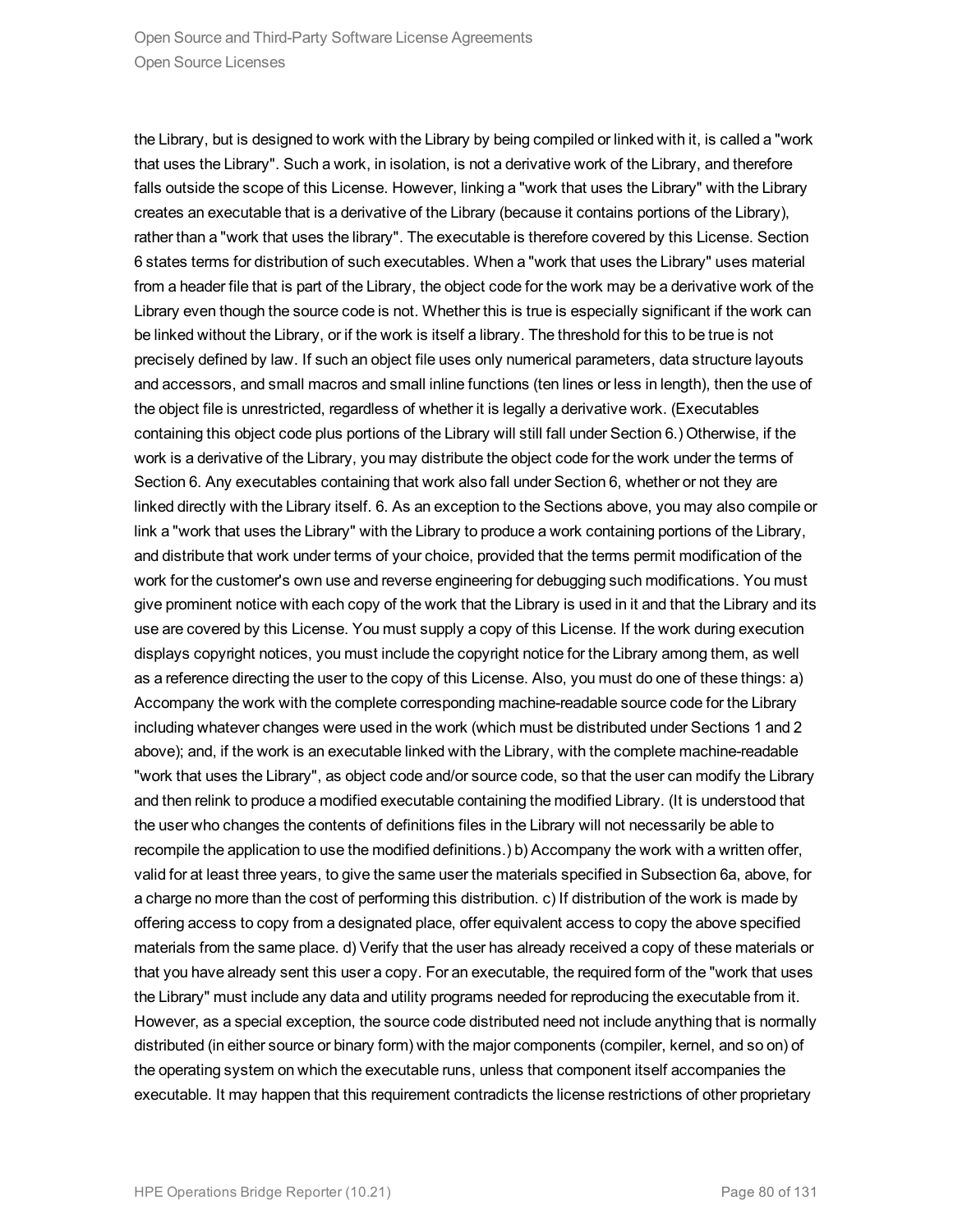libraries that do not normally accompany the operating system. Such a contradiction means you cannot use both them and the Library together in an executable that you distribute. 7. You may place library facilities that are a work based on the Library side-by-side in a single library together with other library facilities not covered by this License, and distribute such a combined library, provided that the separate distribution of the work based on the Library and of the other library facilities is otherwise permitted, and provided that you do these two things: a) Accompany the combined library with a copy of the same work based on the Library, uncombined with any other library facilities. This must be distributed under the terms of the Sections above. b) Give prominent notice with the combined library of the fact that part of it is a work based on the Library, and explaining where to find the accompanying uncombined form of the same work. 8. You may not copy, modify, sublicense, link with, or distribute the Library except as expressly provided under this License. Any attempt otherwise to copy, modify, sublicense, link with, or distribute the Library is void, and will automatically terminate your rights under this License. However, parties who have received copies, or rights, from you under this License will not have their licenses terminated so long as such parties remain in full compliance. 9. You are not required to accept this License, since you have not signed it. However, nothing else grants you permission to modify or distribute the Library or its derivative works. These actions are prohibited by law if you do not accept this License. Therefore, by modifying or distributing the Library (or any work based on the Library), you indicate your acceptance of this License to do so, and all its terms and conditions for copying, distributing or modifying the Library or works based on it. 10. Each time you redistribute the Library (or any work based on the Library), the recipient automatically receives a license from the original licensor to copy, distribute, link with or modify the Library subject to these terms and conditions. You may not impose any further restrictions on the recipients' exercise of the rights granted herein. You are not responsible for enforcing compliance by third parties to this License. 11. If, as a consequence of a court judgment or allegation of patent infringement or for any other reason (not limited to patent issues), conditions are imposed on you (whether by court order, agreement or otherwise) that contradict the conditions of this License, they do not excuse you from the conditions of this License. If you cannot distribute so as to satisfy simultaneously your obligations under this License and any other pertinent obligations, then as a consequence you may not distribute the Library at all. For example, if a patent license would not permit royalty-free redistribution of the Library by all those who receive copies directly or indirectly through you, then the only way you could satisfy both it and this License would be to refrain entirely from distribution of the Library. If any portion of this section is held invalid or unenforceable under any particular circumstance, the balance of the section is intended to apply, and the section as a whole is intended to apply in other circumstances. It is not the purpose of this section to induce you to infringe any patents or other property right claims or to contest validity of any such claims; this section has the sole purpose of protecting the integrity of the free software distribution system which is implemented by public license practices. Many people have made generous contributions to the wide range of software distributed through that system in reliance on consistent application of that system; it is up to the author/donor to decide if he or she is willing to distribute software through any other system and a licensee cannot impose that choice. This section is intended to make thoroughly clear what is believed to be a consequence of the rest of this License. 12. If the distribution and/or use of the Library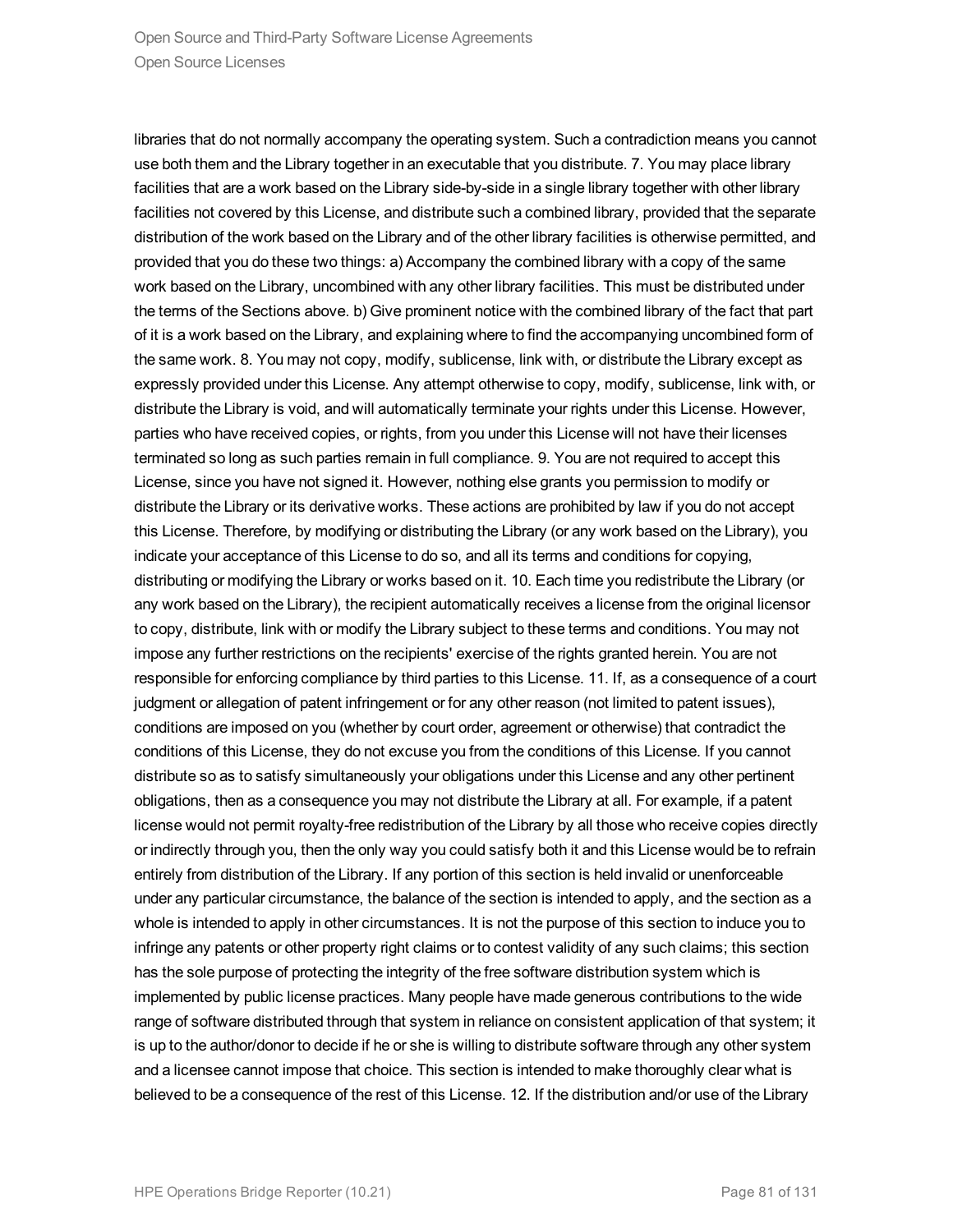is restricted in certain countries either by patents or by copyrighted interfaces, the original copyright holder who places the Library under this License may add an explicit geographical distribution limitation excluding those countries, so that distribution is permitted only in or among countries not thus excluded. In such case, this License incorporates the limitation as if written in the body of this License. 13. The Free Software Foundation may publish revised and/or new versions of the Library General Public License from time to time. Such new versions will be similar in spirit to the present version, but may differ in detail to address new problems or concerns. Each version is given a distinguishing version number. If the Library specifies a version number of this License which applies to it and "any later version", you have the option of following the terms and conditions either of that version or of any later version published by the Free Software Foundation. If the Library does not specify a license version number, you may choose any version ever published by the Free Software Foundation. 14. If you wish to incorporate parts of the Library into other free programs whose distribution conditions are incompatible with these, write to the author to ask for permission. For software which is copyrighted by the Free Software Foundation, write to the Free Software Foundation; we sometimes make exceptions for this. Our decision will be guided by the two goals of preserving the free status of all derivatives of our free software and of promoting the sharing and reuse of software generally. NO WARRANTY 15. BECAUSE THE LIBRARY IS LICENSED FREE OF CHARGE, THERE IS NO WARRANTY FOR THE LIBRARY, TO THE EXTENT PERMITTED BY APPLICABLE LAW. EXCEPT WHEN OTHERWISE STATED IN WRITING THE COPYRIGHT HOLDERS AND/OR OTHER PARTIES PROVIDE THE LIBRARY "AS IS" WITHOUT WARRANTY OF ANY KIND, EITHER EXPRESSED OR IMPLIED, INCLUDING, BUT NOT LIMITED TO, THE IMPLIED WARRANTIES OF MERCHANTABILITY AND FITNESS FOR A PARTICULAR PURPOSE. THE ENTIRE RISK AS TO THE QUALITY AND PERFORMANCE OF THE LIBRARY IS WITH YOU. SHOULD THE LIBRARY PROVE DEFECTIVE, YOU ASSUME THE COST OF ALL NECESSARY SERVICING, REPAIR OR CORRECTION. 16. IN NO EVENT UNLESS REQUIRED BY APPLICABLE LAW OR AGREED TO IN WRITING WILL ANY COPYRIGHT HOLDER, OR ANY OTHER PARTY WHO MAY MODIFY AND/OR REDISTRIBUTE THE LIBRARY AS PERMITTED ABOVE, BE LIABLE TO YOU FOR DAMAGES, INCLUDING ANY GENERAL, SPECIAL, INCIDENTAL OR CONSEQUENTIAL DAMAGES ARISING OUT OF THE USE OR INABILITY TO USE THE LIBRARY (INCLUDING BUT NOT LIMITED TO LOSS OF DATA OR DATA BEING RENDERED INACCURATE OR LOSSES SUSTAINED BY YOU OR THIRD PARTIES OR A FAILURE OF THE LIBRARY TO OPERATE WITH ANY OTHER SOFTWARE), EVEN IF SUCH HOLDER OR OTHER PARTY HAS BEEN ADVISED OF THE POSSIBILITY OF SUCH DAMAGES.

\*\*\*\*\*\*\*\*\*\*\*\*\*\*\*\*\*\*\*\*\*\*\*\*\*\*\*\*\*\*\*\*\*\*\*\*\*\*\*\*\*\*\*\*\*\*\*\*\*\*\*\*\*\*\*\*\*\*\*\*\*\*\*\*\*\*\*\*\*\*\*\*\*\*\* %%The following software may be included in this product: zlib /\* zlib.h -- interface of the 'zlib' general purpose compression library version 1.2.2, October 3rd, 2004 Copyright (C) 1995-2004 Jean-loup Gailly and Mark Adler This software is provided 'as-is', without any express or implied warranty. In no event will the authors be held liable for any damages arising from the use of this software. Permission is granted to anyone to use this software for any purpose, including commercial applications, and to alter it and redistribute it freely, subject to the following restrictions: 1. The origin of this software must not be misrepresented; you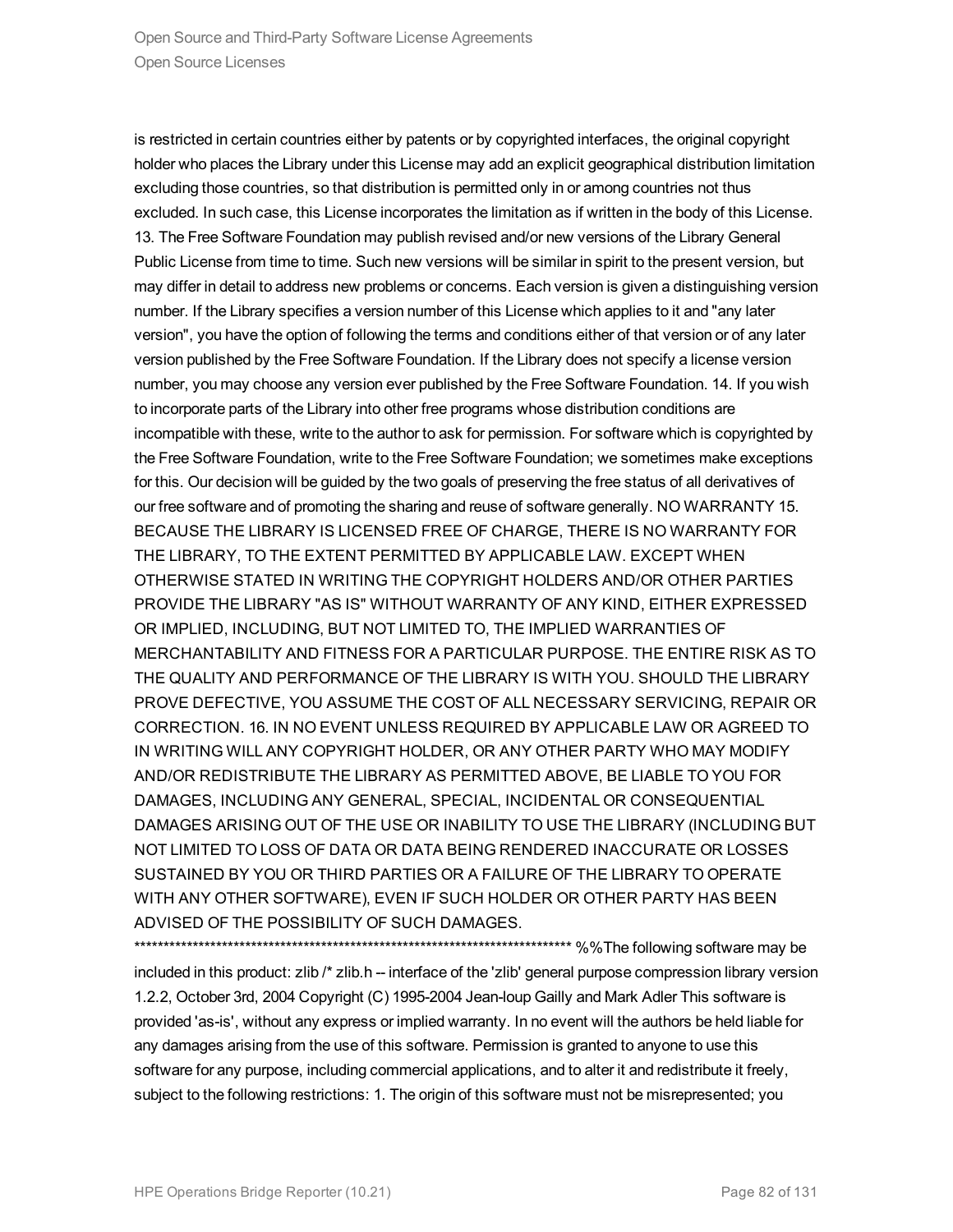must not claim that you wrote the original software. If you use this software in a product, an acknowledgment in the product documentation would be appreciated but is not required. 2. Altered source versions must be plainly marked as such, and must not be misrepresented as being the original software. 3. This notice may not be removed or altered from any source distribution. Jean-loup Gailly jloup@gzip.org Mark Adler madler@alumni.caltech.edu \*/

\*\*\*\*\*\*\*\*\*\*\*\*\*\*\*\*\*\*\*\*\*\*\*\*\*\*\*\*\*\*\*\*\*\*\*\*\*\*\*\*\*\*\*\*\*\*\*\*\*\*\*\*\*\*\*\*\*\*\*\*\*\*\*\*\*\*\*\*\*\*\*\*\*\*\* %%The following software may be included in this product: libpng This copy of the libpng notices is provided for your convenience. In case of any discrepancy between this copy and the notices in the file png.h that is included in the libpng distribution, the latter shall prevail. COPYRIGHT NOTICE, DISCLAIMER, and LICENSE: If you modify libpng you may insert additional notices immediately following this sentence. This code is released under the libpng license. libpng versions 1.2.6, August 15, 2004, through 1.5.0, January 6, 2011, are Copyright (c) 2004, 2006-2010 Glenn Randers-Pehrson, and are distributed according to the same disclaimer and license as libpng-1.2.5 with the following individual added to the list of Contributing Authors Cosmin Truta libpng versions 1.0.7, July 1, 2000, through 1.2.5 - October 3, 2002, are Copyright (c) 2000-2002 Glenn Randers-Pehrson, and are distributed according to the same disclaimer and license as libpng-1.0.6 with the following individuals added to the list of Contributing Authors Simon-Pierre Cadieux Eric S. Raymond Gilles Vollant and with the following additions to the disclaimer: There is no warranty against interference with your enjoyment of the library or against infringement. There is no warranty that our efforts or the library will fulfill any of your particular purposes or needs. This library is provided with all faults, and the entire risk of satisfactory quality, performance, accuracy, and effort is with the user. libpng versions 0.97, January 1998, through 1.0.6, March 20, 2000, are Copyright (c) 1998, 1999 Glenn Randers-Pehrson, and are distributed according to the same disclaimer and license as libpng-0.96, with the following individuals added to the list of Contributing Authors: Tom Lane Glenn Randers-Pehrson Willem van Schaik libpng versions 0.89, June 1996, through 0.96, May 1997, are Copyright (c) 1996, 1997 Andreas Dilger Distributed according to the same disclaimer and license as libpng-0.88, with the following individuals added to the list of Contributing Authors: John Bowler Kevin Bracey Sam Bushell Magnus Holmgren Greg Roelofs Tom Tanner libpng versions 0.5, May 1995, through 0.88, January 1996, are Copyright (c) 1995, 1996 Guy Eric Schalnat, Group 42, Inc. For the purposes of this copyright and license, "Contributing Authors" is defined as the following set of individuals: Andreas Dilger Dave Martindale Guy Eric Schalnat Paul Schmidt Tim Wegner The PNG Reference Library is supplied "AS IS". The Contributing Authors and Group 42, Inc. disclaim all warranties, expressed or implied, including, without limitation, the warranties of merchantability and of fitness for any purpose. The Contributing Authors and Group 42, Inc. assume no liability for direct, indirect, incidental, special, exemplary, or consequential damages, which may result from the use of the PNG Reference Library, even if advised of the possibility of such damage. Permission is hereby granted to use, copy, modify, and distribute this source code, or portions hereof, for any purpose, without fee, subject to the following restrictions: 1. The origin of this source code must not be misrepresented. 2. Altered versions must be plainly marked as such and must not be misrepresented as being the original source. 3. This Copyright notice may not be removed or altered from any source or altered source distribution. The Contributing Authors and Group 42, Inc. specifically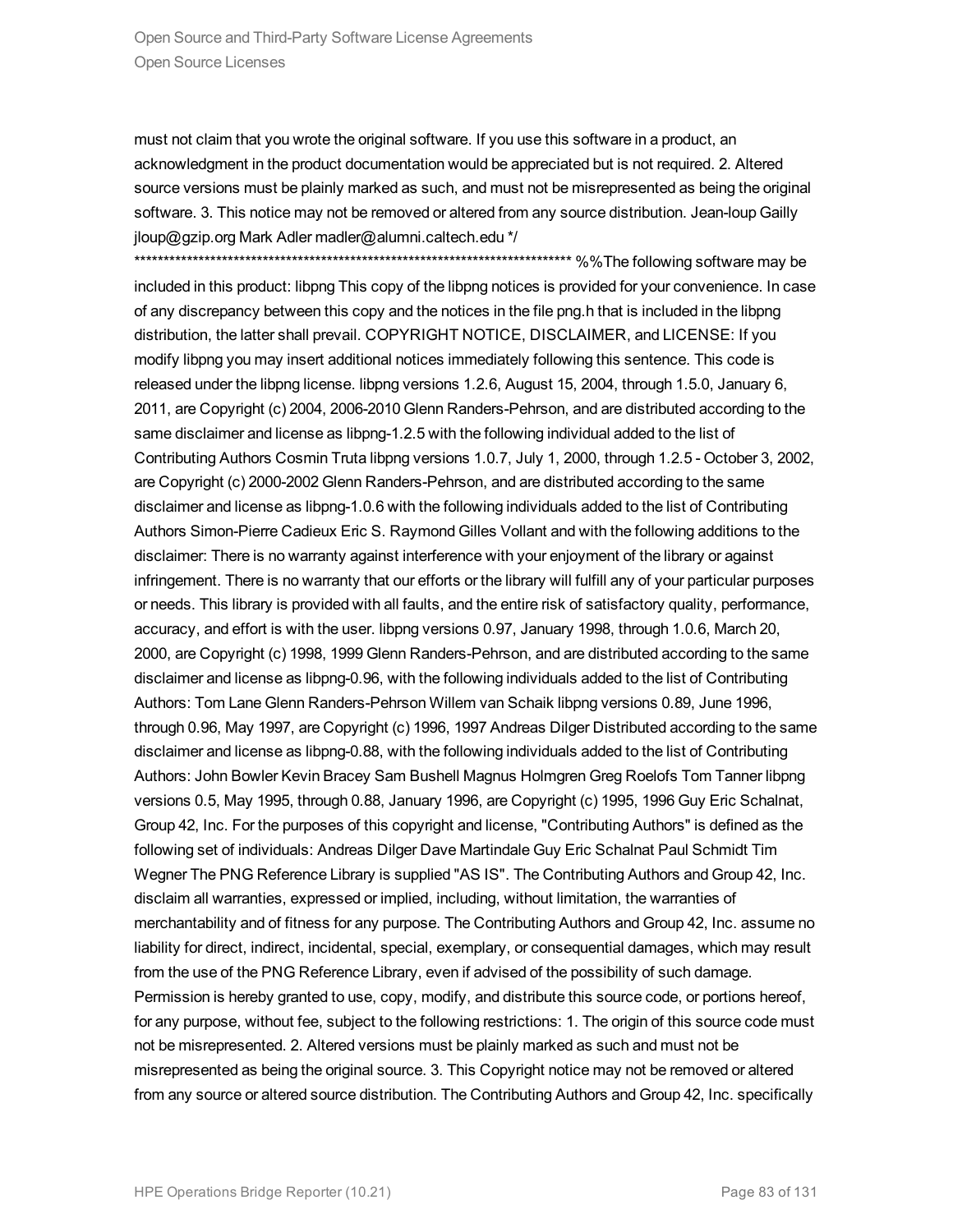permit, without fee, and encourage the use of this source code as a component to supporting the PNG file format in commercial products. If you use this source code in a product, acknowledgment is not required but would be appreciated. A "png\_get\_copyright" function is available, for convenient use in "about" boxes and the like: printf("%s", png\_get\_copyright(NULL)); Also, the PNG logo (in PNG format, of course) is supplied in the files "pngbar.png" and "pngbar.jpg (88x31) and "pngnow.png" (98x31). Libpng is OSI Certified Open Source Software. OSI Certified Open Source is a certification mark of the Open Source Initiative. Glenn Randers-Pehrson glennrp at users.sourceforge.net January 6, 2011 \*\*\*\*\*\*\*\*\*\*\*\*\*\*\*\*\*\*\*\*\*\*\*\*\*\*\*\*\*\*\*\*\*\*\*\*\*\*\*\*\*\*\*\*\*\*\*\*\*\*\*\*\*\*\*\*\*\*\*\*\*\*\*\*\*\*\*\*\*\*\*\*\*\*\* %%The following software may be included in this product: libxml The MIT License Copyright (c) <year> <copyright holders> Permission is hereby granted, free of charge, to any person obtaining a copy of this software and associated documentation files (the "Software"), to deal in the Software without restriction, including without limitation the rights to use, copy, modify, merge, publish, distribute, sublicense, and/or sell copies of the Software, and to permit persons to whom the Software is furnished to do so, subject to the following conditions: The above copyright notice and this permission notice shall be included in all copies or substantial portions of the Software. THE SOFTWARE IS PROVIDED "AS IS", WITHOUT WARRANTY OF ANY KIND, EXPRESS OR IMPLIED, INCLUDING BUT NOT LIMITED TO THE WARRANTIES OF MERCHANTABILITY, FITNESS FOR A PARTICULAR PURPOSE AND NONINFRINGEMENT. IN NO EVENT SHALL THE AUTHORS OR COPYRIGHT HOLDERS BE LIABLE FOR ANY CLAIM, DAMAGES OR OTHER LIABILITY, WHETHER IN AN ACTION OF CONTRACT, TORT OR OTHERWISE, ARISING FROM, OUT OF OR IN CONNECTION WITH THE SOFTWARE OR THE USE OR OTHER DEALINGS IN THE SOFTWARE. \*\*\*\*\*\*\*\*\*\*\*\*\*\*\*\*\*\*\*\*\*\*\*\*\*\*\*\*\*\*\*\*\*\*\*\*\*\*\*\*\*\*\*\*\*\*\*\*\*\*\*\*\*\*\*\*\*\*\*\*\*\*\*\*\*\*\*\*\*\*\*\*\*\*\* %%The following software may be

included in this product: libxslt The MIT License Copyright (c) <year> <copyright holders> Permission is hereby granted, free of charge, to any person obtaining a copy of this software and associated documentation files (the "Software"), to deal in the Software without restriction, including without limitation the rights to use, copy, modify, merge, publish, distribute, sublicense, and/or sell copies of the Software, and to permit persons to whom the Software is furnished to do so, subject to the following conditions: The above copyright notice and this permission notice shall be included in all copies or substantial portions of the Software. THE SOFTWARE IS PROVIDED "AS IS", WITHOUT WARRANTY OF ANY KIND, EXPRESS OR IMPLIED, INCLUDING BUT NOT LIMITED TO THE WARRANTIES OF MERCHANTABILITY, FITNESS FOR A PARTICULAR PURPOSE AND NONINFRINGEMENT. IN NO EVENT SHALL THE AUTHORS OR COPYRIGHT HOLDERS BE LIABLE FOR ANY CLAIM, DAMAGES OR OTHER LIABILITY, WHETHER IN AN ACTION OF CONTRACT, TORT OR OTHERWISE, ARISING FROM, OUT OF OR IN CONNECTION WITH THE SOFTWARE OR THE USE OR OTHER DEALINGS IN THE SOFTWARE.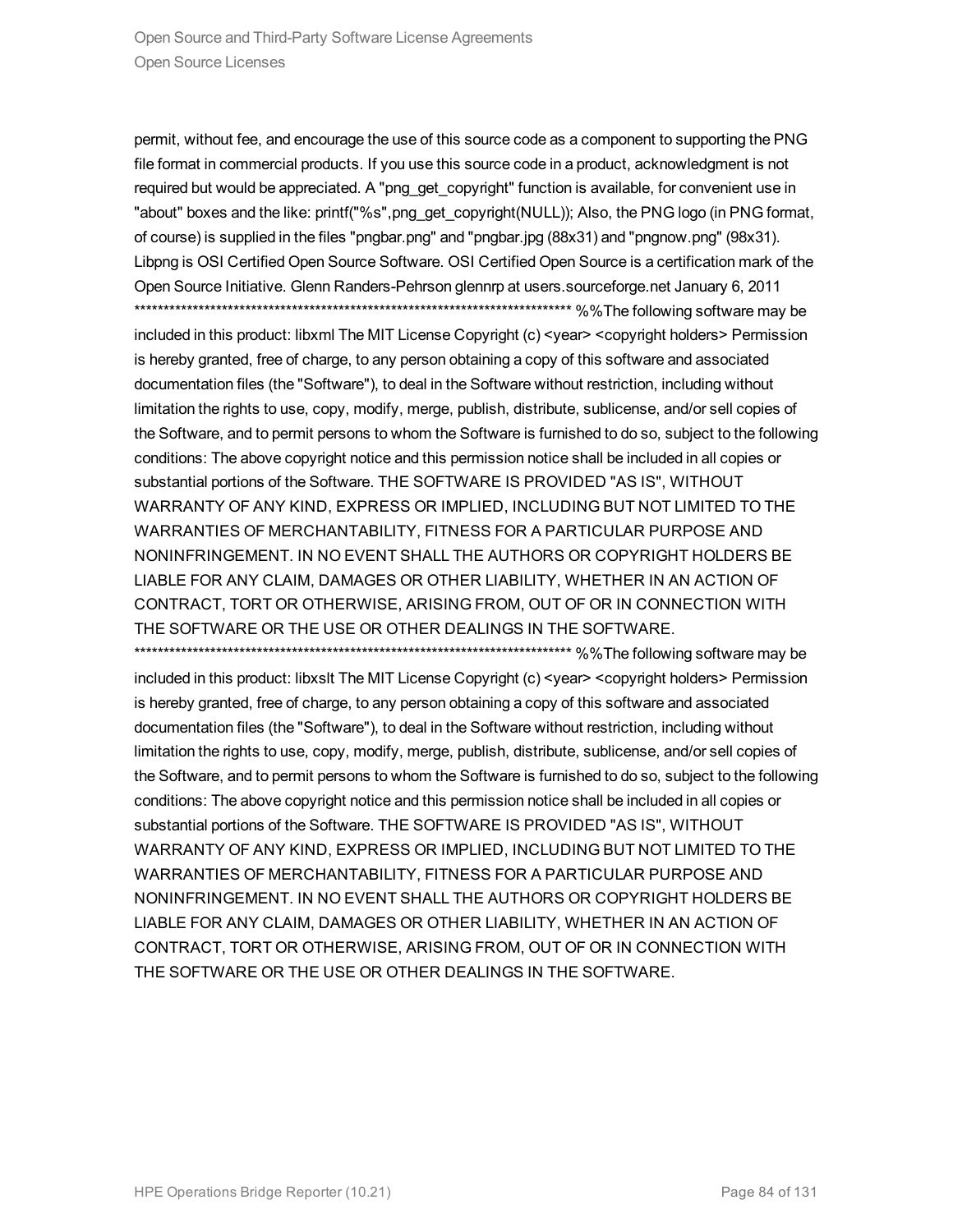# Libedit

================== libedit, tiff license ================== Libevent is available for use under the following license, commonly known as the 3-clause (or "modified") BSD license: ============================== Copyright (c) 2000-2007 Niels Provos <provos@citi.umich.edu> Copyright (c) 2007-2010 Niels Provos and Nick Mathewson Redistribution and use in source and binary forms, with or without modification, are permitted provided that the following conditions are met: 1. Redistributions of source code must retain the above copyright notice, this list of conditions and the following disclaimer. 2. Redistributions in binary form must reproduce the above copyright notice, this list of conditions and the following disclaimer in the documentation and/or other materials provided with the distribution. 3. The name of the author may not be used to endorse or promote products derived from this software without specific prior written permission. THIS SOFTWARE IS PROVIDED BY THE AUTHOR ``AS IS'' AND ANY EXPRESS OR IMPLIED WARRANTIES, INCLUDING, BUT NOT LIMITED TO, THE IMPLIED WARRANTIES OF MERCHANTABILITY AND FITNESS FOR A PARTICULAR PURPOSE ARE DISCLAIMED. IN NO EVENT SHALL THE AUTHOR BE LIABLE FOR ANY DIRECT, INDIRECT, INCIDENTAL, SPECIAL, EXEMPLARY, OR CONSEQUENTIAL DAMAGES (INCLUDING, BUT NOT LIMITED TO, PROCUREMENT OF SUBSTITUTE GOODS OR SERVICES; LOSS OF USE, DATA, OR PROFITS; OR BUSINESS INTERRUPTION) HOWEVER CAUSED AND ON ANY THEORY OF LIABILITY, WHETHER IN CONTRACT, STRICT LIABILITY, OR TORT (INCLUDING NEGLIGENCE OR OTHERWISE) ARISING IN ANY WAY OUT OF THE USE OF THIS SOFTWARE, EVEN IF ADVISED OF THE POSSIBILITY OF SUCH DAMAGE. ============================== Portions of Libevent are based on works by others, also made available by them under the three-clause BSD license above. The copyright notices are available in the corresponding source files; the license is as above. Here's a list: log.c: Copyright (c) 2000 Dug Song <dugsong@monkey.org> Copyright (c) 1993 The Regents of the University of California. strlcpy.c: Copyright (c) 1998 Todd C. Miller <Todd.Miller@courtesan.com> win32select.c: Copyright (c) 2003 Michael A. Davis <mike@datanerds.net> evport.c: Copyright (c) 2007 Sun Microsystems htinternal.h: Copyright (c) 2002 Christopher Clark minheap-internal.h: Copyright (c) 2006 Maxim Yegorushkin <maxim.yegorushkin@gmail.com> ============================== The arc4module is available under the following, sometimes called the "OpenBSD" license: Copyright (c) 1996, David Mazieres <dm@uun.org> Copyright (c) 2008, Damien Miller <djm@openbsd.org> Permission to use, copy, modify, and distribute this software for any purpose with or without fee is hereby granted, provided that the above copyright notice and this permission notice appear in all copies. THE SOFTWARE IS PROVIDED "AS IS" AND THE AUTHOR DISCLAIMS ALL WARRANTIES WITH REGARD TO THIS SOFTWARE INCLUDING ALL IMPLIED WARRANTIES OF MERCHANTABILITY AND FITNESS. IN NO EVENT SHALL THE AUTHOR BE LIABLE FOR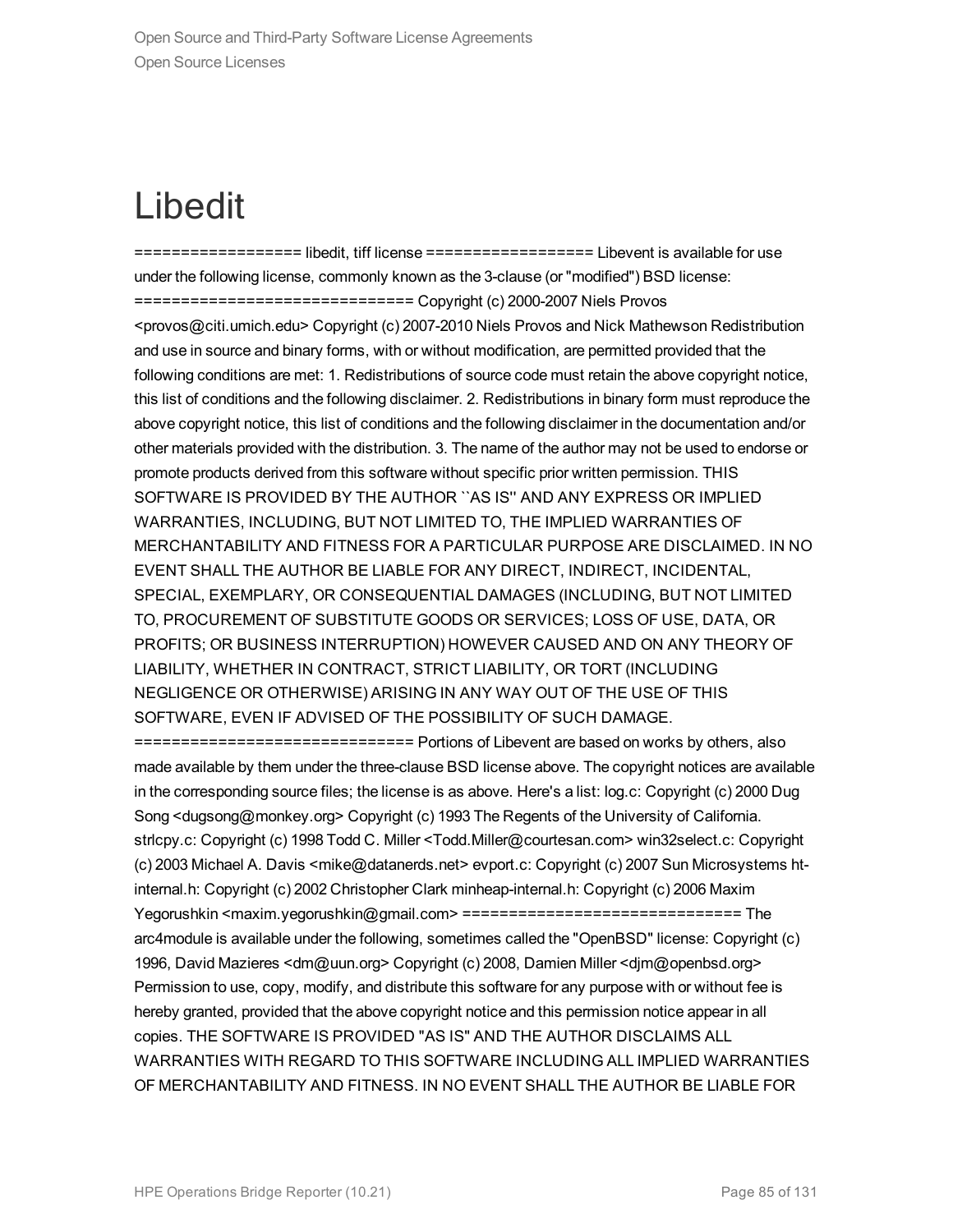ANY SPECIAL, DIRECT, INDIRECT, OR CONSEQUENTIAL DAMAGES OR ANY DAMAGES WHATSOEVER RESULTING FROM LOSS OF USE, DATA OR PROFITS, WHETHER IN AN ACTION OF CONTRACT, NEGLIGENCE OR OTHER TORTIOUS ACTION, ARISING OUT OF OR IN CONNECTION WITH THE USE OR PERFORMANCE OF THIS SOFTWARE. ================== expat license ================== Copyright (c) 1998, 1999, 2000 Thai Open Source Software Center Ltd and Clark Cooper Copyright (c) 2001, 2002, 2003, 2004, 2005, 2006 Expat maintainers. Permission is hereby granted, free of charge, to any person obtaining a copy of this software and associated documentation files (the "Software"), to deal in the Software without restriction, including without limitation the rights to use, copy, modify, merge, publish, distribute, sublicense, and/or sell copies of the Software, and to permit persons to whom the Software is furnished to do so, subject to the following conditions: The above copyright notice and this permission notice shall be included in all copies or substantial portions of the Software. THE SOFTWARE IS PROVIDED "AS IS", WITHOUT WARRANTY OF ANY KIND, EXPRESS OR IMPLIED, INCLUDING BUT NOT LIMITED TO THE WARRANTIES OF MERCHANTABILITY, FITNESS FOR A PARTICULAR PURPOSE AND NONINFRINGEMENT. IN NO EVENT SHALL THE AUTHORS OR COPYRIGHT HOLDERS BE LIABLE FOR ANY CLAIM, DAMAGES OR OTHER LIABILITY, WHETHER IN AN ACTION OF CONTRACT, TORT OR OTHERWISE, ARISING FROM, OUT OF OR IN CONNECTION WITH THE SOFTWARE OR THE USE OR OTHER DEALINGS IN THE SOFTWARE. ================== fontconfig license ================== Copyright (c) 2000,2001,2002,2003,2004,2006,2007 Keith Packard Copyright (c) 2005 Patrick Lam Copyright (c) 2009 Roozbeh Pournader Copyright (c) 2008,2009 Red Hat, Inc. Copyright (c) 2008 Danilo Segan Copyright (c) 2012 Google, Inc. Permission to use, copy, modify, distribute, and sell this software and its documentation for any purpose is hereby granted without fee, provided that the above copyright notice appear in all copies and that both that copyright notice and this permission notice appear in supporting documentation, and that the name of the author(s) not be used in advertising or publicity pertaining to distribution of the software without specific, written prior permission. The authors make no representations about the suitability of this software for any purpose. It is provided "as is" without express or implied warranty. THE AUTHOR(S) DISCLAIMS ALL WARRANTIES WITH REGARD TO THIS SOFTWARE, INCLUDING ALL IMPLIED WARRANTIES OF MERCHANTABILITY AND FITNESS, IN NO EVENT SHALL THE AUTHOR(S) BE LIABLE FOR ANY SPECIAL, INDIRECT OR CONSEQUENTIAL DAMAGES OR ANY DAMAGES WHATSOEVER RESULTING FROM LOSS OF USE, DATA OR PROFITS, WHETHER IN AN ACTION OF CONTRACT, NEGLIGENCE OR OTHER TORTIOUS ACTION, ARISING OUT OF OR IN CONNECTION WITH THE USE OR PERFORMANCE OF THIS SOFTWARE. ================== freetype license ================== The FreeType Project LICENSE ---------------------------- 2006-Jan-27 Copyright 1996-2002, 2006 by David Turner, Robert Wilhelm, and Werner Lemberg Introduction ============ The FreeType Project is distributed in several archive packages; some of them may contain, in addition to the FreeType font engine, various tools and contributions which rely on, or relate to, the FreeType Project. This license applies to all files found in such packages, and which do not fall under their own explicit license. The license affects thus the FreeType font engine, the test programs, documentation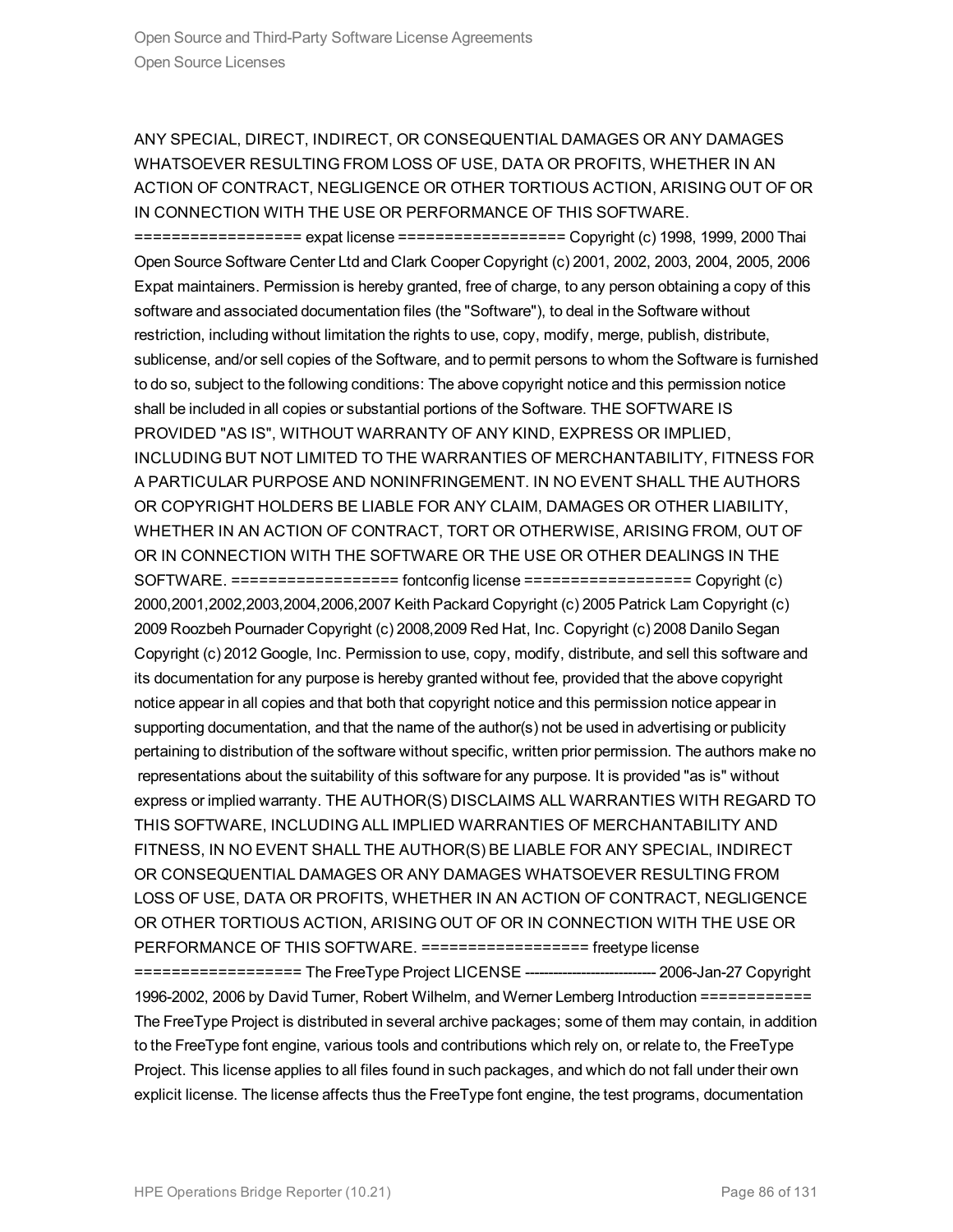and makefiles, at the very least. This license was inspired by the BSD, Artistic, and IJG (Independent JPEG Group) licenses, which all encourage inclusion and use of free software in commercial and freeware products alike. As a consequence, its main points are that: o We don't promise that this software works. However, we will be interested in any kind of bug reports. (`as is' distribution) o You can use this software for whatever you want, in parts or full form, without having to pay us. (`royaltyfree' usage) o You may not pretend that you wrote this software. If you use it, or only parts of it, in a program, you must acknowledge somewhere in your documentation that you have used the FreeType code. (`credits') We specifically permit and encourage the inclusion of this software, with or without modifications, in commercial products. We disclaim all warranties covering The FreeType Project and assume no liability related to The FreeType Project. Finally, many people asked us for a preferred form for a credit/disclaimer to use in compliance with this license. We thus encourage you to use the following text: """ Portions of this software are copyright (c) <year> The FreeType Project (www.freetype.org). All rights reserved. """ Please replace <year> with the value from the FreeType version you actually use. Legal Terms =========== 0. Definitions -------------- Throughout this license, the terms `package', `FreeType Project', and `FreeType archive' refer to the set of files originally distributed by the authors (David Turner, Robert Wilhelm, and Werner Lemberg) as the `FreeType Project', be they named as alpha, beta or final release. `You' refers to the licensee, or person using the project, where `using' is a generic term including compiling the project's source code as well as linking it to form a `program' or `executable'. This program is referred to as `a program using the FreeType engine'. This license applies to all files distributed in the original FreeType Project, including all source code, binaries and documentation, unless otherwise stated in the file in its original, unmodified form as distributed in the original archive. If you are unsure whether or not a particular file is covered by this license, you must contact us to verify this. The FreeType Project is copyright (C) 1996-2000 by David Turner, Robert Wilhelm, and Werner Lemberg. All rights reserved except as specified below. 1. No Warranty -------------- THE FREETYPE PROJECT IS PROVIDED `AS IS' WITHOUT WARRANTY OF ANY KIND, EITHER EXPRESS OR IMPLIED, INCLUDING, BUT NOT LIMITED TO, WARRANTIES OF MERCHANTABILITY AND FITNESS FOR A PARTICULAR PURPOSE. IN NO EVENT WILL ANY OF THE AUTHORS OR COPYRIGHT HOLDERS BE LIABLE FOR ANY DAMAGES CAUSED BY THE USE OR THE INABILITY TO USE, OF THE FREETYPE PROJECT. 2. Redistribution ----------------- This license grants a worldwide, royalty-free, perpetual and irrevocable right and license to use, execute, perform, compile, display, copy, create derivative works of, distribute and sublicense the FreeType Project (in both source and object code forms) and derivative works thereof for any purpose; and to authorize others to exercise some or all of the rights granted herein, subject to the following conditions: o Redistribution of source code must retain this license file (`FTL.TXT') unaltered; any additions, deletions or changes to the original files must be clearly indicated in accompanying documentation. The copyright notices of the unaltered, original files must be preserved in all copies of source files. o Redistribution in binary form must provide a disclaimer that states that the software is based in part of the work of the FreeType Team, in the distribution documentation. We also encourage you to put an URL to the FreeType web page in your documentation, though this isn't mandatory. These conditions apply to any software derived from or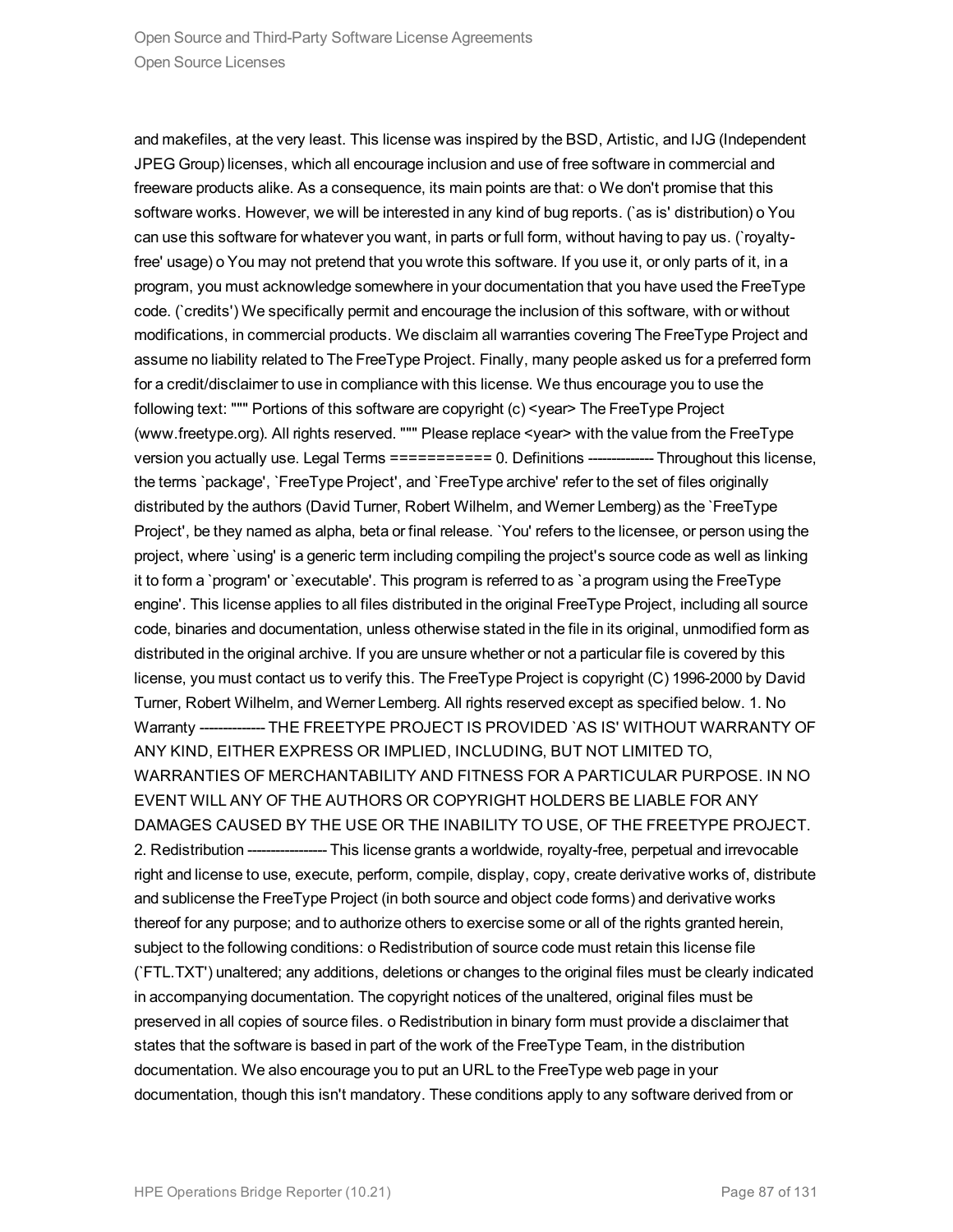based on the FreeType Project, not just the unmodified files. If you use our work, you must acknowledge us. However, no fee need be paid to us. 3. Advertising -------------- Neither the FreeType authors and contributors nor you shall use the name of the other for commercial, advertising, or promotional purposes without specific prior written permission. We suggest, but do not require, that you use one or more of the following phrases to refer to this software in your documentation or advertising materials: `FreeType Project', `FreeType Engine', `FreeType library', or `FreeType Distribution'. As you have not signed this license, you are not required to accept it. However, as the FreeType Project is copyrighted material, only this license, or another one contracted with the authors, grants you the right to use, distribute, and modify it. Therefore, by using, distributing, or modifying the FreeType Project, you indicate that you understand and accept all the terms of this license. 4. Contacts ----------- There are two mailing lists related to FreeType: o freetype@nongnu.org Discusses general use and applications of FreeType, as well as future and wanted additions to the library and distribution. If you are looking for support, start in this list if you haven't found anything to help you in the documentation. o freetypedevel@nongnu.org Discusses bugs, as well as engine internals, design issues, specific licenses, porting, etc. Our home page can be found at http://www.freetype.org --- end of FTL.TXT --- ================== jpeg license ================== In plain English: 1. We don't promise that this software works. (But if you find any bugs, please let us know!) 2. You can use this software for whatever you want. You don't have to pay us. 3. You may not pretend that you wrote this software. If you use it in a program, you must acknowledge somewhere in your documentation that you've used the IJG code. In legalese: The authors make NO WARRANTY or representation, either express or implied, with respect to this software, its quality, accuracy, merchantability, or fitness for a particular purpose. This software is provided "AS IS", and you, its user, assume the entire risk as to its quality and accuracy. This software is copyright (C) 1991-2012, Thomas G. Lane, Guido Vollbeding. All Rights Reserved except as specified below. Permission is hereby granted to use, copy, modify, and distribute this software (or portions thereof) for any purpose, without fee, subject to these conditions: (1) If any part of the source code for this software is distributed, then this README file must be included, with this copyright and no-warranty notice unaltered; and any additions, deletions, or changes to the original files must be clearly indicated in accompanying documentation. (2) If only executable code is distributed, then the accompanying documentation must state that "this software is based in part on the work of the Independent JPEG Group". (3) Permission for use of this software is granted only if the user accepts full responsibility for any undesirable consequences; the authors accept NO LIABILITY for damages of any kind. These conditions apply to any software derived from or based on the IJG code, not just to the unmodified library. If you use our work, you ought to acknowledge us. Permission is NOT granted for the use of any IJG author's name or company name in advertising or publicity relating to this software or products derived from it. This software may be referred to only as "the Independent JPEG Group's software". We specifically permit and encourage the use of this software as the basis of commercial products, provided that all warranty or liability claims are assumed by the product vendor. ansi2knr.c is included in this distribution by permission of L. Peter Deutsch, sole proprietor of its copyright holder, Aladdin Enterprises of Menlo Park, CA. ansi2knr.c is NOT covered by the above copyright and conditions, but instead by the usual distribution terms of the Free Software Foundation;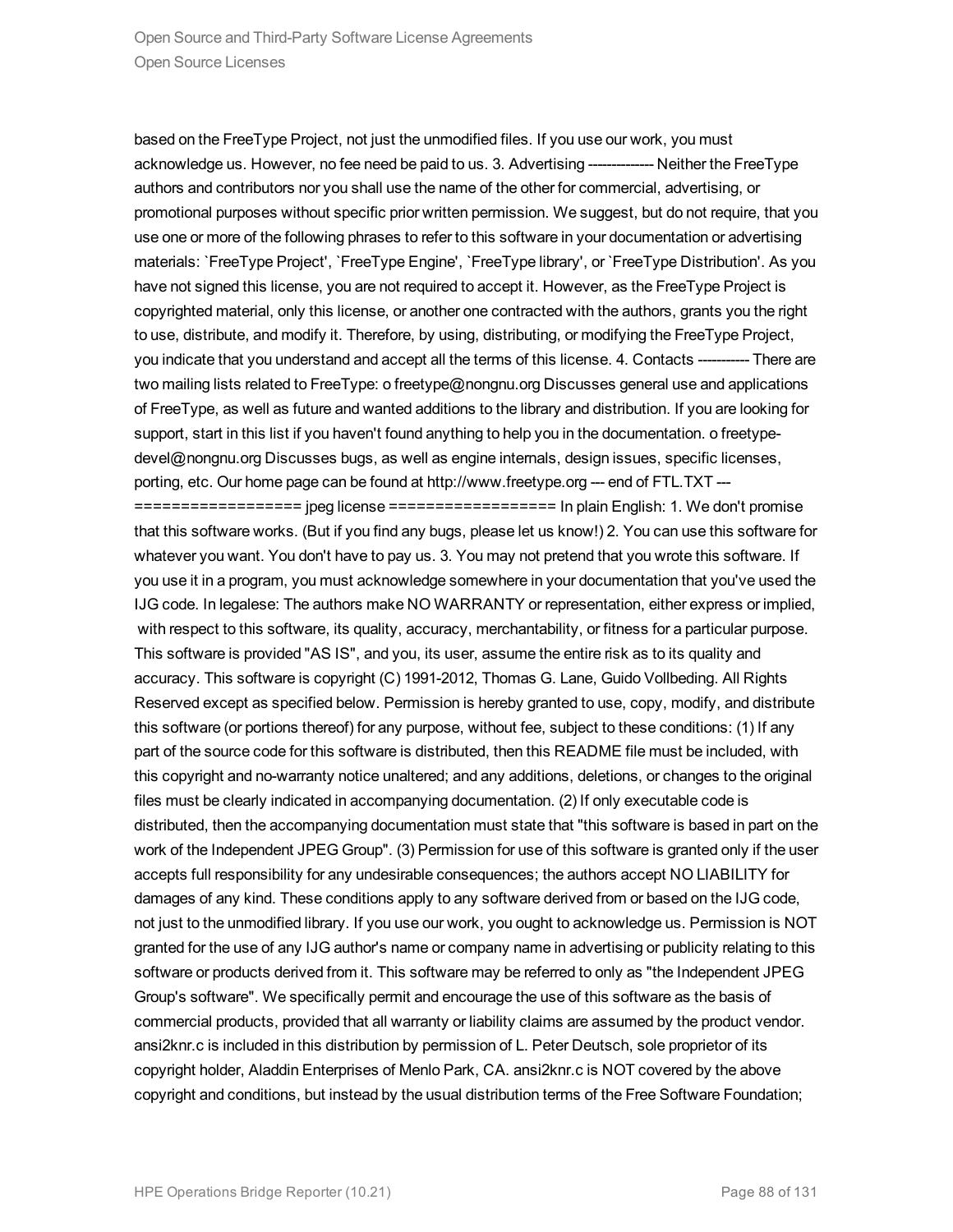principally, that you must include source code if you redistribute it. (See the file ansi2knr.c for full details.) However, since ansi2knr.c is not needed as part of any program generated from the IJG code, this does not limit you more than the foregoing paragraphs do. The Unix configuration script "configure" was produced with GNU Autoconf. It is copyright by the Free Software Foundation but is freely distributable. The same holds for its supporting scripts (config.guess, config.sub, ltmain.sh). Another support script, install-sh, is copyright by X Consortium but is also freely distributable. The IJG distribution formerly included code to read and write GIF files. To avoid entanglement with the Unisys LZW patent, GIF reading support has been removed altogether, and the GIF writer has been simplified to produce "uncompressed GIFs". This technique does not use the LZW algorithm; the resulting GIF files are larger than usual, but are readable by all standard GIF decoders. We are required to state that "The Graphics Interchange Format(c) is the Copyright property of CompuServe Incorporated. GIF(sm) is a Service Mark property of CompuServe Incorporated." ================== libiconv, uuid license ================== GNU LESSER GENERAL PUBLIC LICENSE Version 2.1, February 1999 Copyright (C) 1991, 1999 Free Software Foundation, Inc. 51 Franklin Street, Fifth Floor, Boston, MA 02110-1301 USA Everyone is permitted to copy and distribute verbatim copies of this license document, but changing it is not allowed. [This is the first released version of the Lesser GPL. It also counts as the successor of the GNU Library Public License, version 2, hence the version number 2.1.] Preamble The licenses for most software are designed to take away your freedom to share and change it. By contrast, the GNU General Public Licenses are intended to guarantee your freedom to share and change free software--to make sure the software is free for all its users. This license, the Lesser General Public License, applies to some specially designated software packages--typically libraries--of the Free Software Foundation and other authors who decide to use it. You can use it too, but we suggest you first think carefully about whether this license or the ordinary General Public License is the better strategy to use in any particular case, based on the explanations below. When we speak of free software, we are referring to freedom of use, not price. Our General Public Licenses are designed to make sure that you have the freedom to distribute copies of free software (and charge for this service if you wish); that you receive source code or can get it if you want it; that you can change the software and use pieces of it in new free programs; and that you are informed that you can do these things. To protect your rights, we need to make restrictions that forbid distributors to deny you these rights or to ask you to surrender these rights. These restrictions translate to certain responsibilities for you if you distribute copies of the library or if you modify it. For example, if you distribute copies of the library, whether gratis or for a fee, you must give the recipients all the rights that we gave you. You must make sure that they, too, receive or can get the source code. If you link other code with the library, you must provide complete object files to the recipients, so that they can relink them with the library after making changes to the library and recompiling it. And you must show them these terms so they know their rights. We protect your rights with a two-step method: (1) we copyright the library, and (2) we offer you this license, which gives you legal permission to copy, distribute and/or modify the library. To protect each distributor, we want to make it very clear that there is no warranty for the free library. Also, if the library is modified by someone else and passed on, the recipients should know that what they have is not the original version, so that the original author's reputation will not be affected by problems that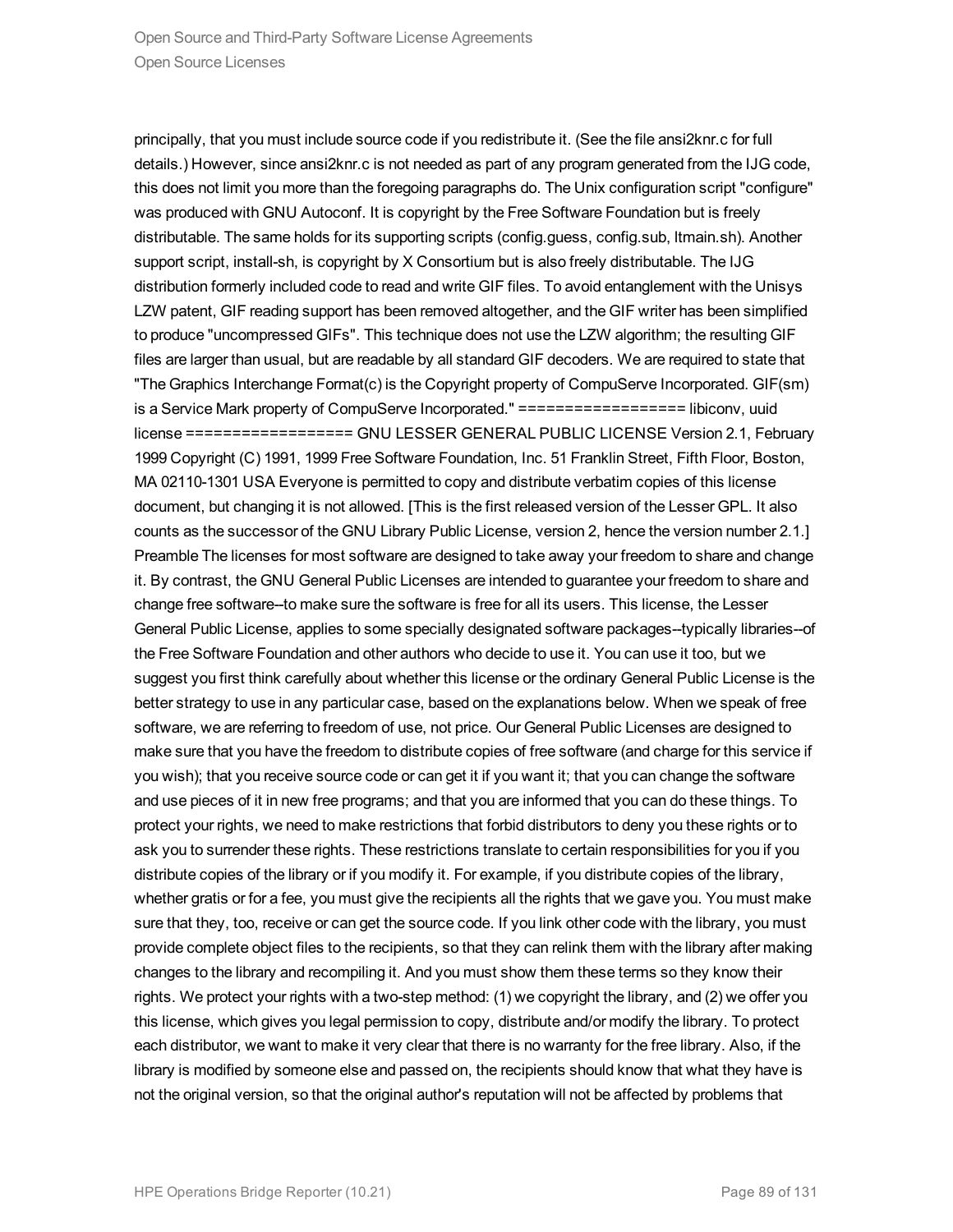might be introduced by others. Finally, software patents pose a constant threat to the existence of any free program. We wish to make sure that a company cannot effectively restrict the users of a free program by obtaining a restrictive license from a patent holder. Therefore, we insist that any patent license obtained for a version of the library must be consistent with the full freedom of use specified in this license. Most GNU software, including some libraries, is covered by the ordinary GNU General Public License. This license, the GNU Lesser General Public License, applies to certain designated libraries, and is quite different from the ordinary General Public License. We use this license for certain libraries in order to permit linking those libraries into non-free programs. When a program is linked with a library, whether statically or using a shared library, the combination of the two is legally speaking a combined work, a derivative of the original library. The ordinary General Public License therefore permits such linking only if the entire combination fits its criteria of freedom. The Lesser General Public License permits more lax criteria for linking other code with the library. We call this license the "Lesser" General Public License because it does Less to protect the user's freedom than the ordinary General Public License. It also provides other free software developers Less of an advantage over competing non-free programs. These disadvantages are the reason we use the ordinary General Public License for many libraries. However, the Lesser license provides advantages in certain special circumstances. For example, on rare occasions, there may be a special need to encourage the widest possible use of a certain library, so that it becomes a de-facto standard. To achieve this, non-free programs must be allowed to use the library. A more frequent case is that a free library does the same job as widely used non-free libraries. In this case, there is little to gain by limiting the free library to free software only, so we use the Lesser General Public License. In other cases, permission to use a particular library in nonfree programs enables a greater number of people to use a large body of free software. For example, permission to use the GNU C Library in non-free programs enables many more people to use the whole GNU operating system, as well as its variant, the GNU/Linux operating system. Although the Lesser General Public License is Less protective of the users' freedom, it does ensure that the user of a program that is linked with the Library has the freedom and the wherewithal to run that program using a modified version of the Library. The precise terms and conditions for copying, distribution and modification follow. Pay close attention to the difference between a "work based on the library" and a "work that uses the library". The former contains code derived from the library, whereas the latter must be combined with the library in order to run. GNU LESSER GENERAL PUBLIC LICENSE TERMS AND CONDITIONS FOR COPYING, DISTRIBUTION AND MODIFICATION 0. This License Agreement applies to any software library or other program which contains a notice placed by the copyright holder or other authorized party saying it may be distributed under the terms of this Lesser General Public License (also called "this License"). Each licensee is addressed as "you". A "library" means a collection of software functions and/or data prepared so as to be conveniently linked with application programs (which use some of those functions and data) to form executables. The "Library", below, refers to any such software library or work which has been distributed under these terms. A "work based on the Library" means either the Library or any derivative work under copyright law: that is to say, a work containing the Library or a portion of it, either verbatim or with modifications and/or translated straightforwardly into another language. (Hereinafter, translation is included without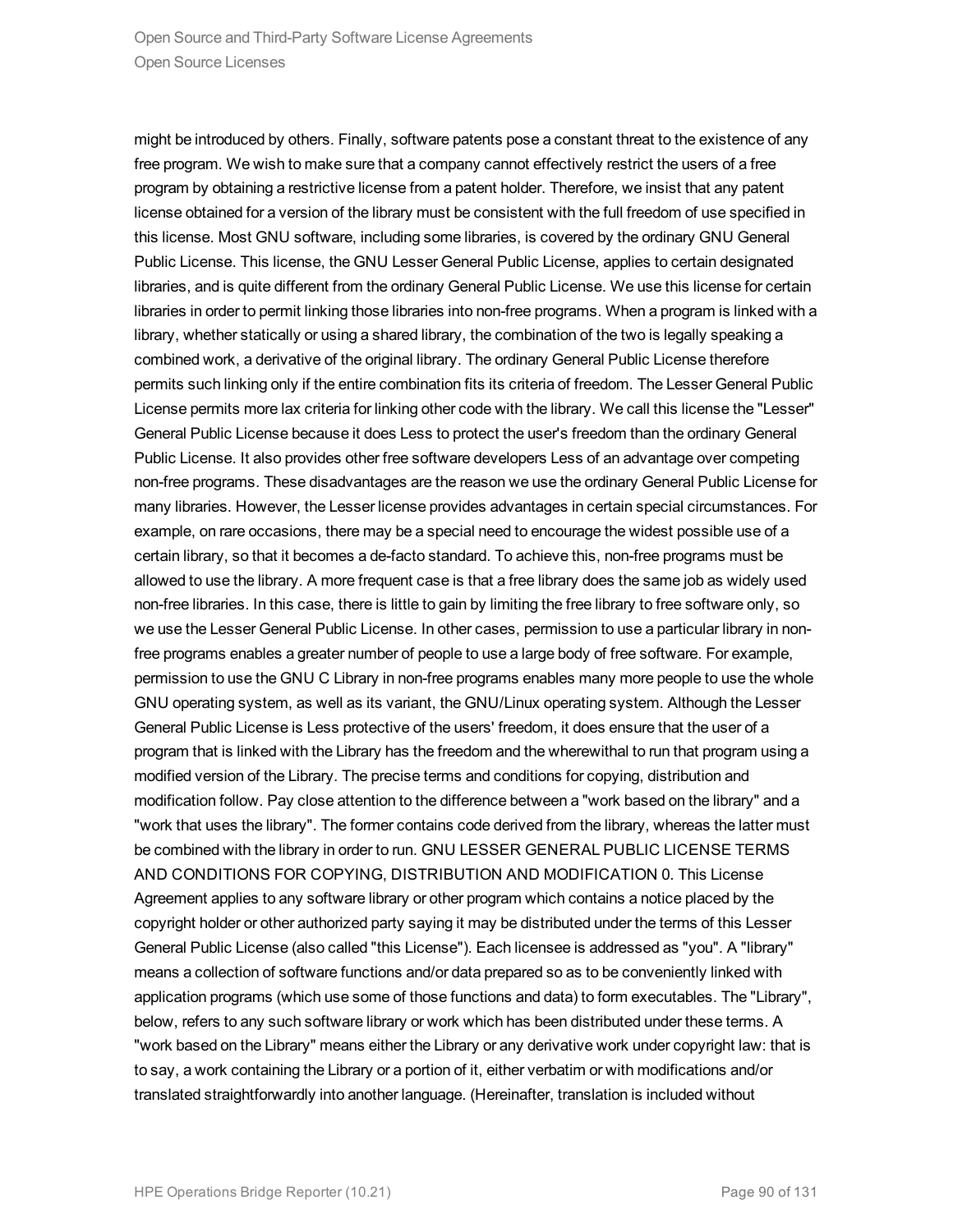limitation in the term "modification".) "Source code" for a work means the preferred form of the work for making modifications to it. For a library, complete source code means all the source code for all modules it contains, plus any associated interface definition files, plus the scripts used to control compilation and installation of the library. Activities other than copying, distribution and modification are not covered by this License; they are outside its scope. The act of running a program using the Library is not restricted, and output from such a program is covered only if its contents constitute a work based on the Library (independent of the use of the Library in a tool for writing it). Whether that is true depends on what the Library does and what the program that uses the Library does. 1. You may copy and distribute verbatim copies of the Library's complete source code as you receive it, in any medium, provided that you conspicuously and appropriately publish on each copy an appropriate copyright notice and disclaimer of warranty; keep intact all the notices that refer to this License and to the absence of any warranty; and distribute a copy of this License along with the Library. You may charge a fee for the physical act of transferring a copy, and you may at your option offer warranty protection in exchange for a fee. 2. You may modify your copy or copies of the Library or any portion of it, thus forming a work based on the Library, and copy and distribute such modifications or work under the terms of Section 1 above, provided that you also meet all of these conditions: a) The modified work must itself be a software library. b) You must cause the files modified to carry prominent notices stating that you changed the files and the date of any change. c) You must cause the whole of the work to be licensed at no charge to all third parties under the terms of this License. d) If a facility in the modified Library refers to a function or a table of data to be supplied by an application program that uses the facility, other than as an argument passed when the facility is invoked, then you must make a good faith effort to ensure that, in the event an application does not supply such function or table, the facility still operates, and performs whatever part of its purpose remains meaningful. (For example, a function in a library to compute square roots has a purpose that is entirely well-defined independent of the application. Therefore, Subsection 2d requires that any application-supplied function or table used by this function must be optional: if the application does not supply it, the square root function must still compute square roots.) These requirements apply to the modified work as a whole. If identifiable sections of that work are not derived from the Library, and can be reasonably considered independent and separate works in themselves, then this License, and its terms, do not apply to those sections when you distribute them as separate works. But when you distribute the same sections as part of a whole which is a work based on the Library, the distribution of the whole must be on the terms of this License, whose permissions for other licensees extend to the entire whole, and thus to each and every part regardless of who wrote it. Thus, it is not the intent of this section to claim rights or contest your rights to work written entirely by you; rather, the intent is to exercise the right to control the distribution of derivative or collective works based on the Library. In addition, mere aggregation of another work not based on the Library with the Library (or with a work based on the Library) on a volume of a storage or distribution medium does not bring the other work under the scope of this License. 3. You may opt to apply the terms of the ordinary GNU General Public License instead of this License to a given copy of the Library. To do this, you must alter all the notices that refer to this License, so that they refer to the ordinary GNU General Public License, version 2, instead of to this License. (If a newer version than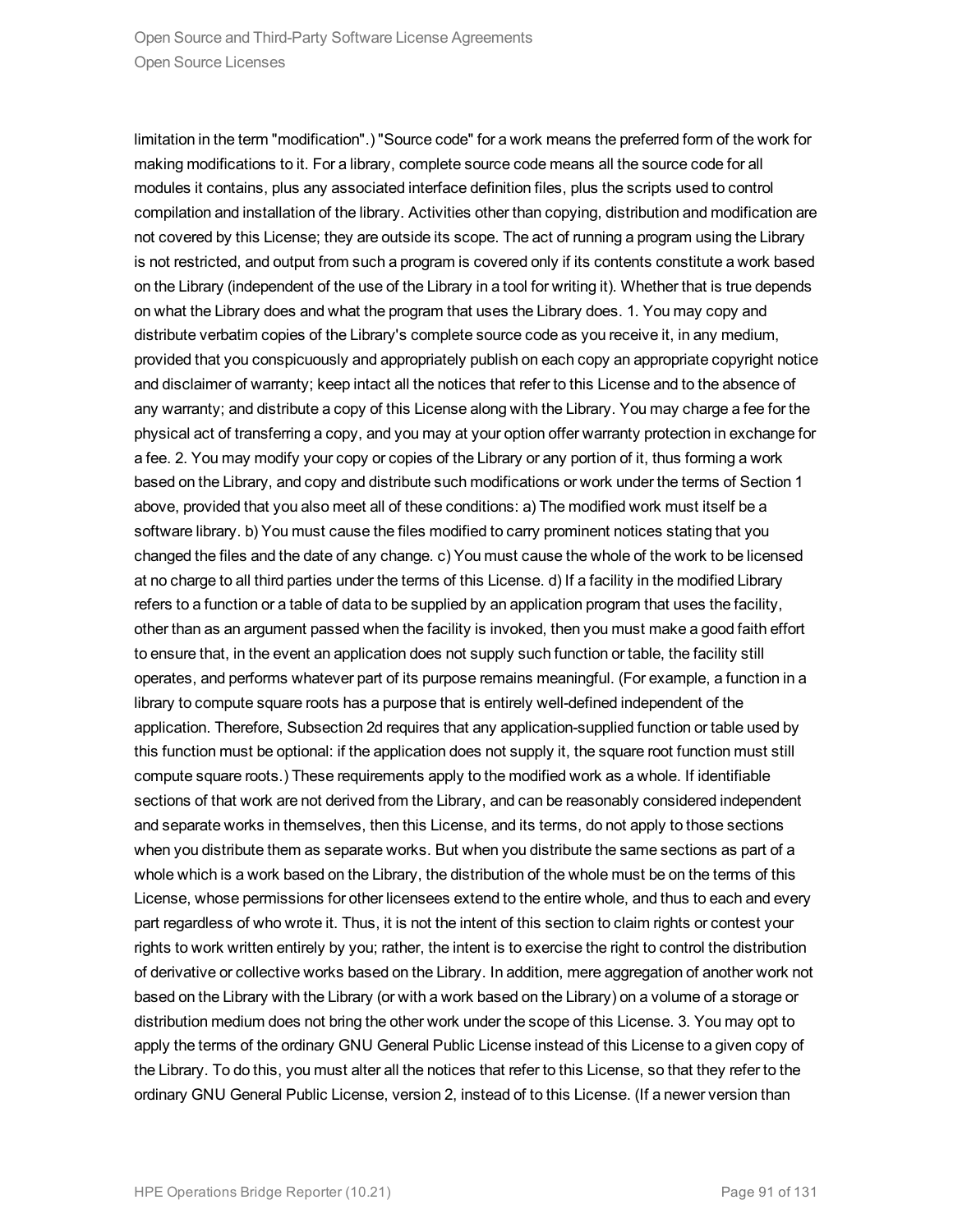version 2 of the ordinary GNU General Public License has appeared, then you can specify that version instead if you wish.) Do not make any other change in these notices. Once this change is made in a given copy, it is irreversible for that copy, so the ordinary GNU General Public License applies to all subsequent copies and derivative works made from that copy. This option is useful when you wish to copy part of the code of the Library into a program that is not a library. 4. You may copy and distribute the Library (or a portion or derivative of it, under Section 2) in object code or executable form under the terms of Sections 1 and 2 above provided that you accompany it with the complete corresponding machine-readable source code, which must be distributed under the terms of Sections 1 and 2 above on a medium customarily used for software interchange. If distribution of object code is made by offering access to copy from a designated place, then offering equivalent access to copy the source code from the same place satisfies the requirement to distribute the source code, even though third parties are not compelled to copy the source along with the object code. 5. A program that contains no derivative of any portion of the Library, but is designed to work with the Library by being compiled or linked with it, is called a "work that uses the Library". Such a work, in isolation, is not a derivative work of the Library, and therefore falls outside the scope of this License. However, linking a "work that uses the Library" with the Library creates an executable that is a derivative of the Library (because it contains portions of the Library), rather than a "work that uses the library". The executable is therefore covered by this License. Section 6 states terms for distribution of such executables. When a "work that uses the Library" uses material from a header file that is part of the Library, the object code for the work may be a derivative work of the Library even though the source code is not. Whether this is true is especially significant if the work can be linked without the Library, or if the work is itself a library. The threshold for this to be true is not precisely defined by law. If such an object file uses only numerical parameters, data structure layouts and accessors, and small macros and small inline functions (ten lines or less in length), then the use of the object file is unrestricted, regardless of whether it is legally a derivative work. (Executables containing this object code plus portions of the Library will still fall under Section 6.) Otherwise, if the work is a derivative of the Library, you may distribute the object code for the work under the terms of Section 6. Any executables containing that work also fall under Section 6, whether or not they are linked directly with the Library itself. 6. As an exception to the Sections above, you may also combine or link a "work that uses the Library" with the Library to produce a work containing portions of the Library, and distribute that work under terms of your choice, provided that the terms permit modification of the work for the customer's own use and reverse engineering for debugging such modifications. You must give prominent notice with each copy of the work that the Library is used in it and that the Library and its use are covered by this License. You must supply a copy of this License. If the work during execution displays copyright notices, you must include the copyright notice for the Library among them, as well as a reference directing the user to the copy of this License. Also, you must do one of these things: a) Accompany the work with the complete corresponding machinereadable source code for the Library including whatever changes were used in the work (which must be distributed under Sections 1 and 2 above); and, if the work is an executable linked with the Library, with the complete machine-readable "work that uses the Library", as object code and/or source code, so that the user can modify the Library and then relink to produce a modified executable containing the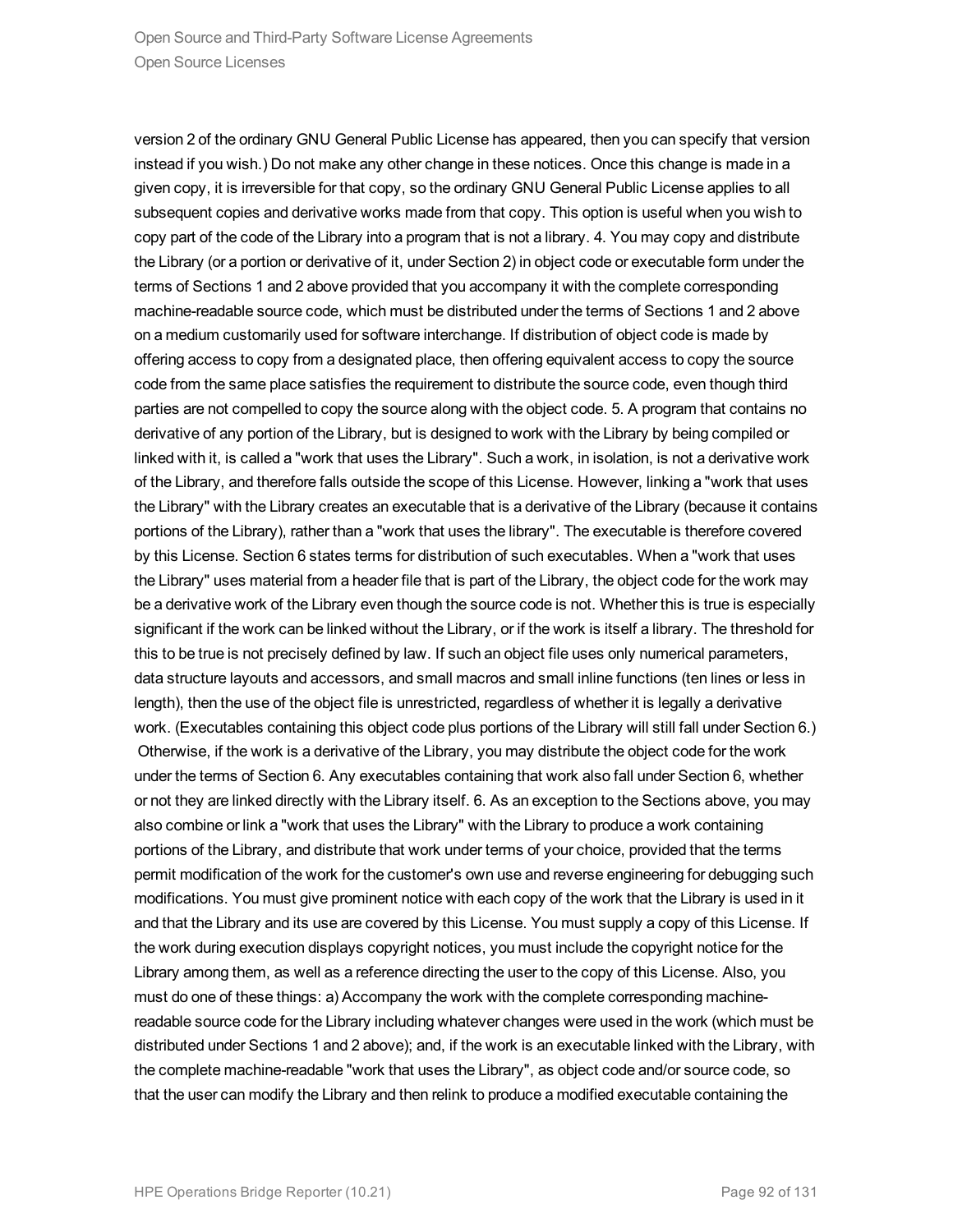modified Library. (It is understood that the user who changes the contents of definitions files in the Library will not necessarily be able to recompile the application to use the modified definitions.) b) Use a suitable shared library mechanism for linking with the Library. A suitable mechanism is one that (1) uses at run time a copy of the library already present on the user's computer system, rather than copying library functions into the executable, and (2) will operate properly with a modified version of the library, if the user installs one, as long as the modified version is interface-compatible with the version that the work was made with. c) Accompany the work with a written offer, valid for at least three years, to give the same user the materials specified in Subsection 6a, above, for a charge no more than the cost of performing this distribution. d) If distribution of the work is made by offering access to copy from a designated place, offer equivalent access to copy the above specified materials from the same place. e) Verify that the user has already received a copy of these materials or that you have already sent this user a copy. For an executable, the required form of the "work that uses the Library" must include any data and utility programs needed for reproducing the executable from it. However, as a special exception, the materials to be distributed need not include anything that is normally distributed (in either source or binary form) with the major components (compiler, kernel, and so on) of the operating system on which the executable runs, unless that component itself accompanies the executable. It may happen that this requirement contradicts the license restrictions of other proprietary libraries that do not normally accompany the operating system. Such a contradiction means you cannot use both them and the Library together in an executable that you distribute. 7. You may place library facilities that are a work based on the Library side-by-side in a single library together with other library facilities not covered by this License, and distribute such a combined library, provided that the separate distribution of the work based on the Library and of the other library facilities is otherwise permitted, and provided that you do these two things: a) Accompany the combined library with a copy of the same work based on the Library, uncombined with any other library facilities. This must be distributed under the terms of the Sections above. b) Give prominent notice with the combined library of the fact that part of it is a work based on the Library, and explaining where to find the accompanying uncombined form of the same work. 8. You may not copy, modify, sublicense, link with, or distribute the Library except as expressly provided under this License. Any attempt otherwise to copy, modify, sublicense, link with, or distribute the Library is void, and will automatically terminate your rights under this License. However, parties who have received copies, or rights, from you under this License will not have their licenses terminated so long as such parties remain in full compliance. 9. You are not required to accept this License, since you have not signed it. However, nothing else grants you permission to modify or distribute the Library or its derivative works. These actions are prohibited by law if you do not accept this License. Therefore, by modifying or distributing the Library (or any work based on the Library), you indicate your acceptance of this License to do so, and all its terms and conditions for copying, distributing or modifying the Library or works based on it. 10. Each time you redistribute the Library (or any work based on the Library), the recipient automatically receives a license from the original licensor to copy, distribute, link with or modify the Library subject to these terms and conditions. You may not impose any further restrictions on the recipients' exercise of the rights granted herein. You are not responsible for enforcing compliance by third parties with this License. 11. If, as a consequence of a court judgment or allegation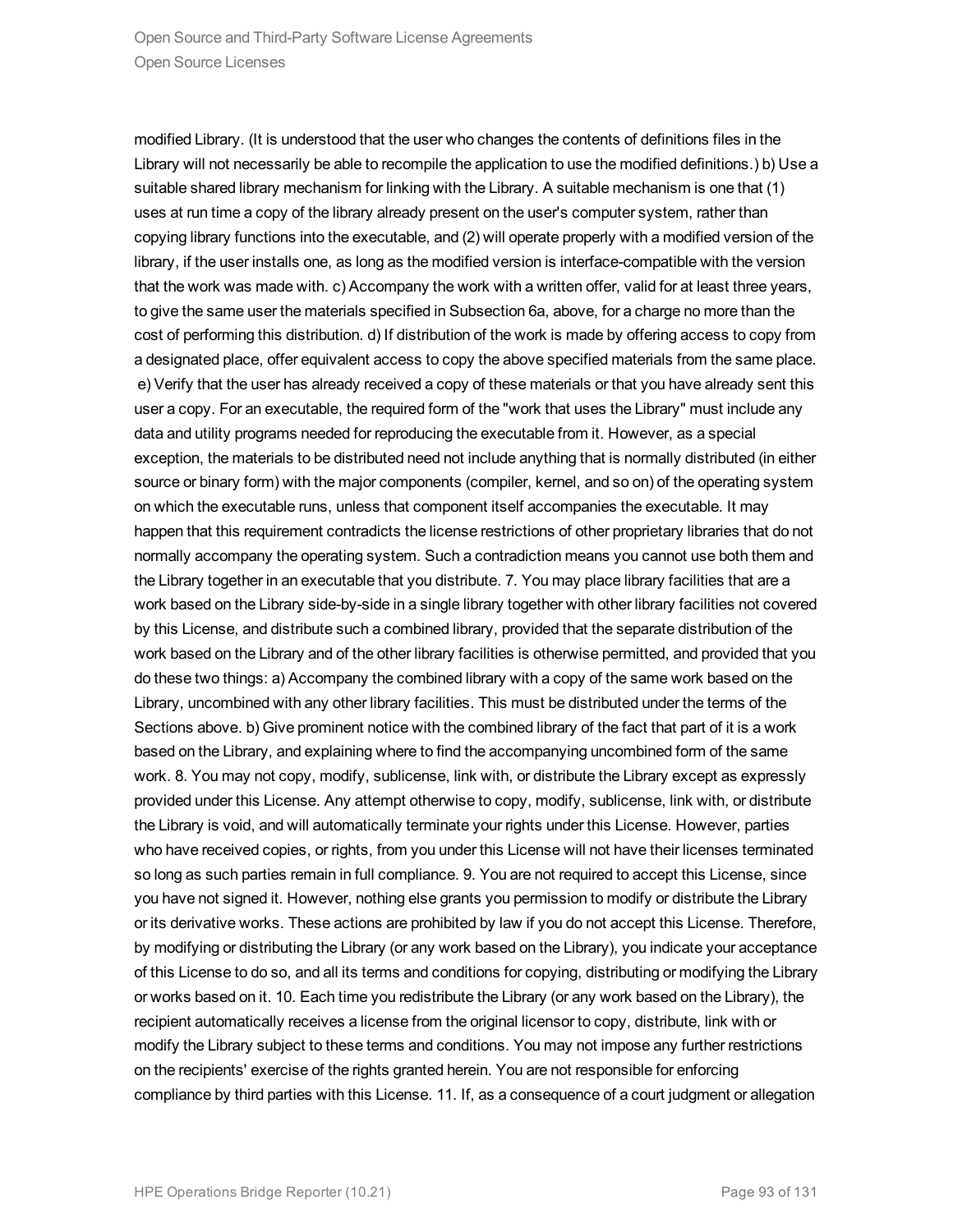of patent infringement or for any other reason (not limited to patent issues), conditions are imposed on you (whether by court order, agreement or otherwise) that contradict the conditions of this License, they do not excuse you from the conditions of this License. If you cannot distribute so as to satisfy simultaneously your obligations under this License and any other pertinent obligations, then as a consequence you may not distribute the Library at all. For example, if a patent license would not permit royalty-free redistribution of the Library by all those who receive copies directly or indirectly through you, then the only way you could satisfy both it and this License would be to refrain entirely from distribution of the Library. If any portion of this section is held invalid or unenforceable under any particular circumstance, the balance of the section is intended to apply, and the section as a whole is intended to apply in other circumstances. It is not the purpose of this section to induce you to infringe any patents or other property right claims or to contest validity of any such claims; this section has the sole purpose of protecting the integrity of the free software distribution system which is implemented by public license practices. Many people have made generous contributions to the wide range of software distributed through that system in reliance on consistent application of that system; it is up to the author/donor to decide if he or she is willing to distribute software through any other system and a licensee cannot impose that choice. This section is intended to make thoroughly clear what is believed to be a consequence of the rest of this License. 12. If the distribution and/or use of the Library is restricted in certain countries either by patents or by copyrighted interfaces, the original copyright holder who places the Library under this License may add an explicit geographical distribution limitation excluding those countries, so that distribution is permitted only in or among countries not thus excluded. In such case, this License incorporates the limitation as if written in the body of this License. 13. The Free Software Foundation may publish revised and/or new versions of the Lesser General Public License from time to time. Such new versions will be similar in spirit to the present version, but may differ in detail to address new problems or concerns. Each version is given a distinguishing version number. If the Library specifies a version number of this License which applies to it and "any later version", you have the option of following the terms and conditions either of that version or of any later version published by the Free Software Foundation. If the Library does not specify a license version number, you may choose any version ever published by the Free Software Foundation. 14. If you wish to incorporate parts of the Library into other free programs whose distribution conditions are incompatible with these, write to the author to ask for permission. For software which is copyrighted by the Free Software Foundation, write to the Free Software Foundation; we sometimes make exceptions for this. Our decision will be guided by the two goals of preserving the free status of all derivatives of our free software and of promoting the sharing and reuse of software generally. NO WARRANTY 15. BECAUSE THE LIBRARY IS LICENSED FREE OF CHARGE, THERE IS NO WARRANTY FOR THE LIBRARY, TO THE EXTENT PERMITTED BY APPLICABLE LAW. EXCEPT WHEN OTHERWISE STATED IN WRITING THE COPYRIGHT HOLDERS AND/OR OTHER PARTIES PROVIDE THE LIBRARY "AS IS" WITHOUT WARRANTY OF ANY KIND, EITHER EXPRESSED OR IMPLIED, INCLUDING, BUT NOT LIMITED TO, THE IMPLIED WARRANTIES OF MERCHANTABILITY AND FITNESS FOR A PARTICULAR PURPOSE. THE ENTIRE RISK AS TO THE QUALITY AND PERFORMANCE OF THE LIBRARY IS WITH YOU. SHOULD THE LIBRARY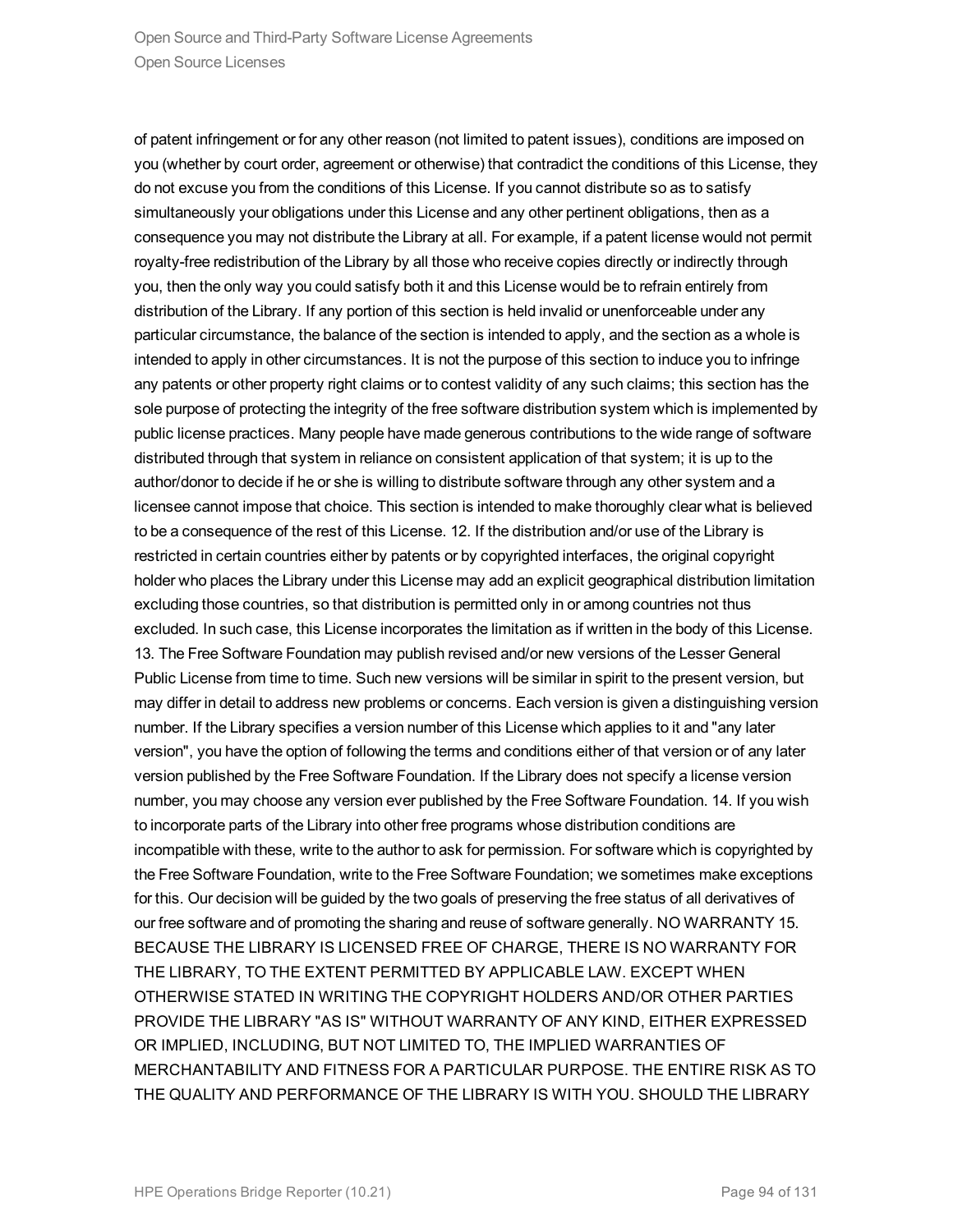PROVE DEFECTIVE, YOU ASSUME THE COST OF ALL NECESSARY SERVICING, REPAIR OR CORRECTION. 16. IN NO EVENT UNLESS REQUIRED BY APPLICABLE LAW OR AGREED TO IN WRITING WILL ANY COPYRIGHT HOLDER, OR ANY OTHER PARTY WHO MAY MODIFY AND/OR REDISTRIBUTE THE LIBRARY AS PERMITTED ABOVE, BE LIABLE TO YOU FOR DAMAGES, INCLUDING ANY GENERAL, SPECIAL, INCIDENTAL OR CONSEQUENTIAL DAMAGES ARISING OUT OF THE USE OR INABILITY TO USE THE LIBRARY (INCLUDING BUT NOT LIMITED TO LOSS OF DATA OR DATA BEING RENDERED INACCURATE OR LOSSES SUSTAINED BY YOU OR THIRD PARTIES OR A FAILURE OF THE LIBRARY TO OPERATE WITH ANY OTHER SOFTWARE), EVEN IF SUCH HOLDER OR OTHER PARTY HAS BEEN ADVISED OF THE POSSIBILITY OF SUCH DAMAGES. END OF TERMS AND CONDITIONS How to Apply These Terms to Your New Libraries If you develop a new library, and you want it to be of the greatest possible use to the public, we recommend making it free software that everyone can redistribute and change. You can do so by permitting redistribution under these terms (or, alternatively, under the terms of the ordinary General Public License). To apply these terms, attach the following notices to the library. It is safest to attach them to the start of each source file to most effectively convey the exclusion of warranty; and each file should have at least the "copyright" line and a pointer to where the full notice is found. < one line to give the library's name and a brief idea of what it does. > Copyright (C) <year> <name of author> This library is free software; you can redistribute it and/or modify it under the terms of the GNU Lesser General Public License as published by the Free Software Foundation; either version 2.1 of the License, or (at your option) any later version. This library is distributed in the hope that it will be useful, but WITHOUT ANY WARRANTY; without even the implied warranty of MERCHANTABILITY or FITNESS FOR A PARTICULAR PURPOSE. See the GNU Lesser General Public License for more details. You should have received a copy of the GNU Lesser General Public License along with this library; if not, write to the Free Software Foundation, Inc., 51 Franklin Street, Fifth Floor, Boston, MA 02110-1301 USA Also add information on how to contact you by electronic and paper mail. You should also get your employer (if you work as a programmer) or your school, if any, to sign a "copyright disclaimer" for the library, if necessary. Here is a sample; alter the names: Yoyodyne, Inc., hereby disclaims all copyright interest in the library `Frob' (a library for tweaking knobs) written by James Random Hacker. <signature of Ty Coon>, 1 April 1990 Ty Coon, President of Vice That's all there is to it! ================== libpng license ================== This copy of the libpng notices is provided for your convenience. In case of any discrepancy between this copy and the notices in the file png.h that is included in the libpng distribution, the latter shall prevail. COPYRIGHT NOTICE, DISCLAIMER, and LICENSE: If you modify libpng you may insert additional notices immediately following this sentence. This code is released under the libpng license. libpng versions 1.2.6, August 15, 2004, through 1.6.6, September 16, 2013, are Copyright (c) 2004, 2006-2013 Glenn Randers-Pehrson, and are distributed according to the same disclaimer and license as libpng-1.2.5 with the following individual added to the list of Contributing Authors Cosmin Truta libpng versions 1.0.7, July 1, 2000, through 1.2.5 - October 3, 2002, are Copyright (c) 2000-2002 Glenn Randers-Pehrson, and are distributed according to the same disclaimer and license as libpng-1.0.6 with the following individuals added to the list of Contributing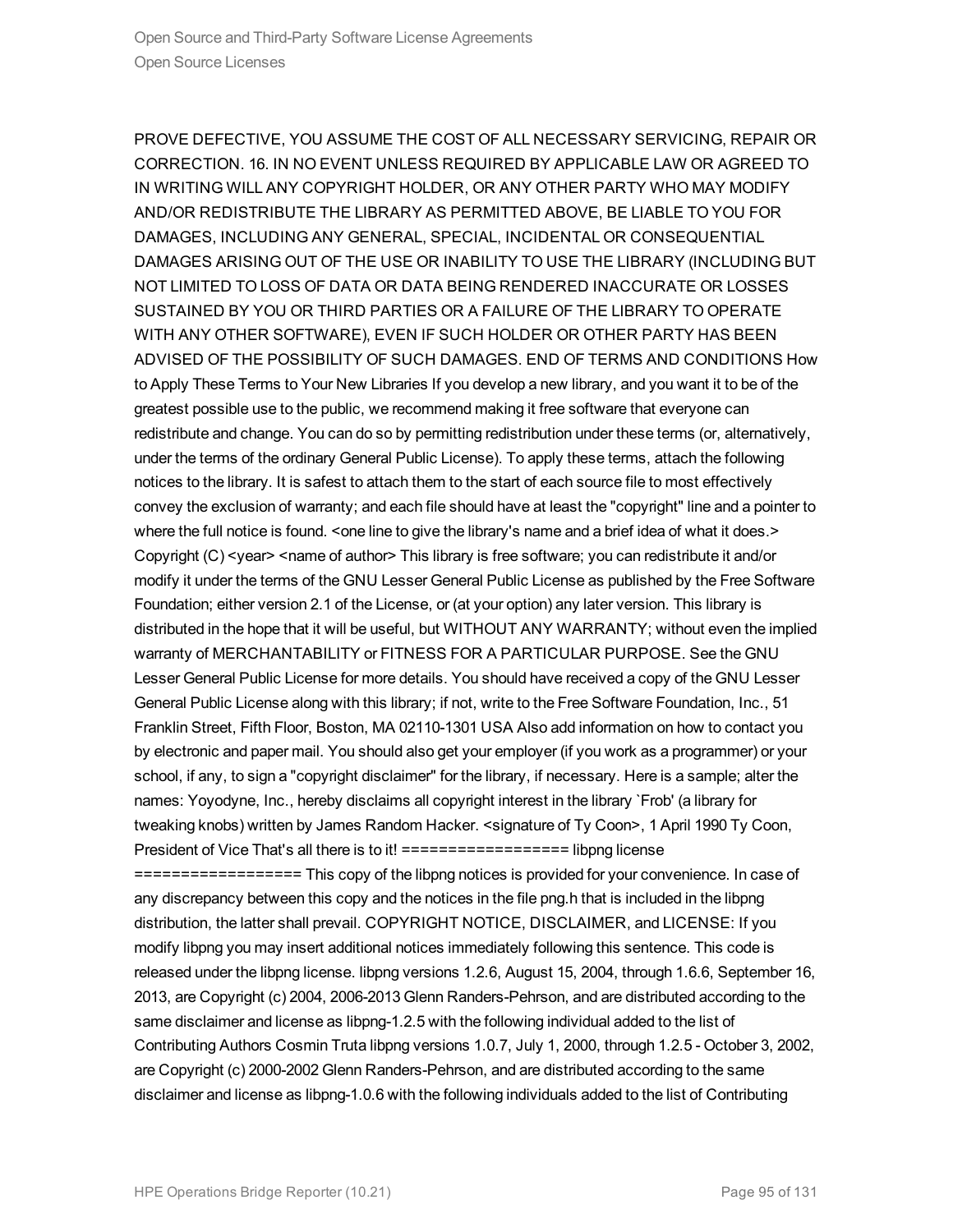Authors Simon-Pierre Cadieux Eric S. Raymond Gilles Vollant and with the following additions to the disclaimer: There is no warranty against interference with your enjoyment of the library or against infringement. There is no warranty that our efforts or the library will fulfill any of your particular purposes or needs. This library is provided with all faults, and the entire risk of satisfactory quality, performance, accuracy, and effort is with the user. libpng versions 0.97, January 1998, through 1.0.6, March 20, 2000, are Copyright (c) 1998, 1999 Glenn Randers-Pehrson, and are distributed according to the same disclaimer and license as libpng-0.96, with the following individuals added to the list of Contributing Authors: Tom Lane Glenn Randers-Pehrson Willem van Schaik libpng versions 0.89, June 1996, through 0.96, May 1997, are Copyright (c) 1996, 1997 Andreas Dilger Distributed according to the same disclaimer and license as libpng-0.88, with the following individuals added to the list of Contributing Authors: John Bowler Kevin Bracey Sam Bushell Magnus Holmgren Greg Roelofs Tom Tanner libpng versions 0.5, May 1995, through 0.88, January 1996, are Copyright (c) 1995, 1996 Guy Eric Schalnat, Group 42, Inc. For the purposes of this copyright and license, "Contributing Authors" is defined as the following set of individuals: Andreas Dilger Dave Martindale Guy Eric Schalnat Paul Schmidt Tim Wegner The PNG Reference Library is supplied "AS IS". The Contributing Authors and Group 42, Inc. disclaim all warranties, expressed or implied, including, without limitation, the warranties of merchantability and of fitness for any purpose. The Contributing Authors and Group 42, Inc. assume no liability for direct, indirect, incidental, special, exemplary, or consequential damages, which may result from the use of the PNG Reference Library, even if advised of the possibility of such damage. Permission is hereby granted to use, copy, modify, and distribute this source code, or portions hereof, for any purpose, without fee, subject to the following restrictions: 1. The origin of this source code must not be misrepresented. 2. Altered versions must be plainly marked as such and must not be misrepresented as being the original source. 3. This Copyright notice may not be removed or altered from any source or altered source distribution. The Contributing Authors and Group 42, Inc. specifically permit, without fee, and encourage the use of this source code as a component to supporting the PNG file format in commercial products. If you use this source code in a product, acknowledgment is not required but would be appreciated. A "png\_get\_copyright" function is available, for convenient use in "about" boxes and the like: printf("%s", png\_get\_copyright(NULL)); Also, the PNG logo (in PNG format, of course) is supplied in the files "pngbar.png" and "pngbar.jpg (88x31) and "pngnow.png" (98x31). Libpng is OSI Certified Open Source Software. OSI Certified Open Source is a certification mark of the Open Source Initiative. Glenn Randers-Pehrson glennrp at users.sourceforge.net September 16, 2013 ================== libsasl2 license ================== /\* CMU libsasl \* Tim Martin \* Rob Earhart \* Rob Siemborski \*/ /\* \* Copyright (c) 1998-2003 Carnegie Mellon University. All rights reserved. \* \* Redistribution and use in source and binary forms, with or without \* modification, are permitted provided that the following conditions \* are met: \* \* 1. Redistributions of source code must retain the above copyright \* notice, this list of conditions and the following disclaimer. \* \* 2. Redistributions in binary form must reproduce the above copyright \* notice, this list of conditions and the following disclaimer in \* the documentation and/or other materials provided with the \* distribution. \* \* 3. The name "Carnegie Mellon University" must not be used to \* endorse or promote products derived from this software without \* prior written permission. For permission or any other legal \* details, please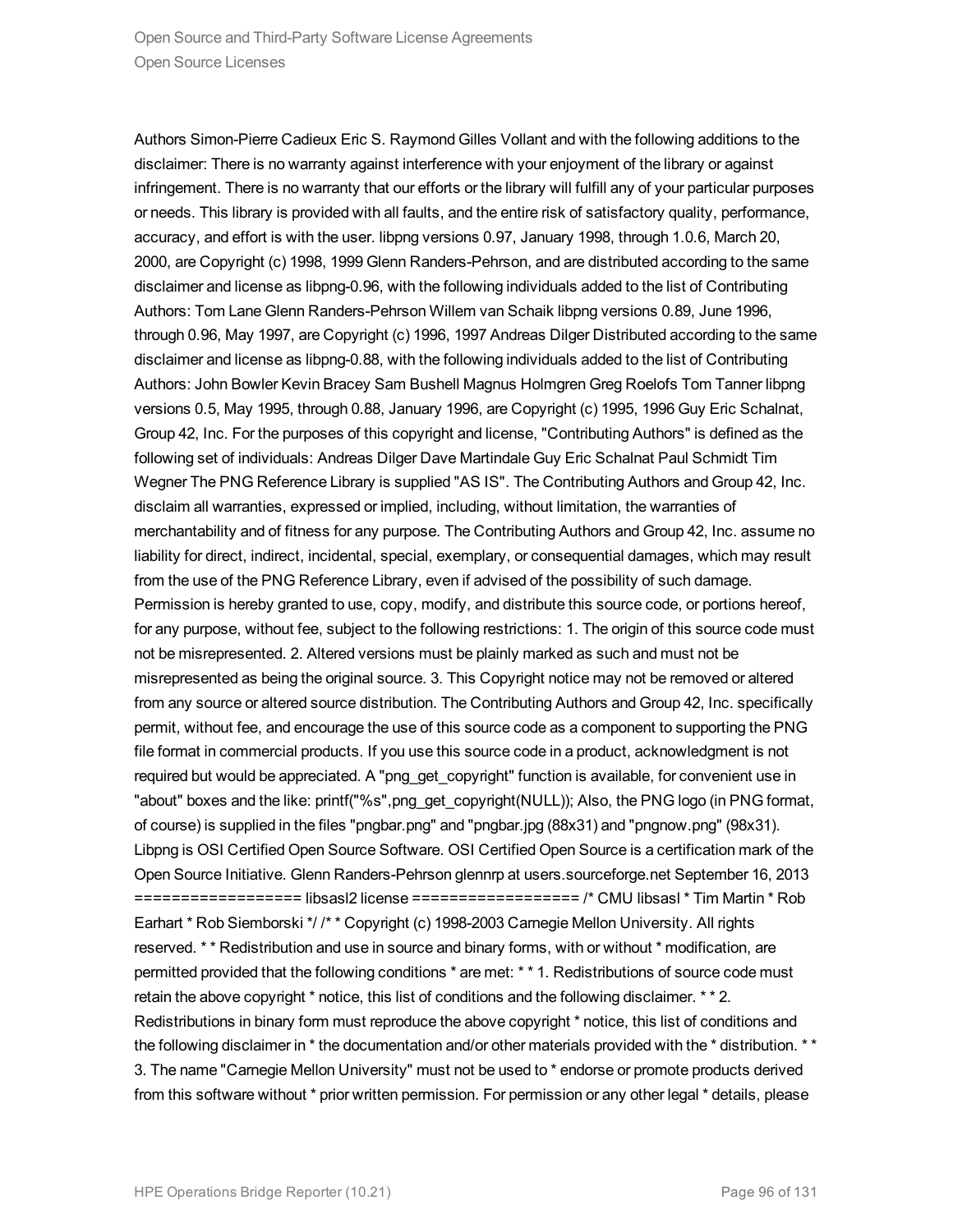contact \* Office of Technology Transfer\* Carnegie Mellon University \* 5000 Forbes Avenue \* Pittsburgh, PA 15213-3890 \* (412) 268-4387, fax: (412) 268-7395 \* tech-transfer@andrew.cmu.edu \* \* 4. Redistributions of any form whatsoever must retain the following \* acknowledgment: \* "This product includes software developed by Computing Services \* at Carnegie Mellon University (http://www.cmu.edu/computing/)." \* \* CARNEGIE MELLON UNIVERSITY DISCLAIMS ALL WARRANTIES WITH REGARD TO \* THIS SOFTWARE, INCLUDING ALL IMPLIED WARRANTIES OF MERCHANTABILITY \* AND FITNESS, IN NO EVENT SHALL CARNEGIE MELLON UNIVERSITY BE LIABLE \* FOR ANY SPECIAL, INDIRECT OR CONSEQUENTIAL DAMAGES OR ANY DAMAGES \* WHATSOEVER RESULTING FROM LOSS OF USE, DATA OR PROFITS, WHETHER IN \* AN ACTION OF CONTRACT, NEGLIGENCE OR OTHER TORTIOUS ACTION, ARISING \* OUT OF OR IN CONNECTION WITH THE USE OR PERFORMANCE OF THIS SOFTWARE. \*/ ================== krb5 license ================== Copyright (C) 1985-2012 by the Massachusetts Institute of Technology. All rights reserved. Export of software employing encryption from the United States of America may require a specific license from the United States Government. It is the responsibility of any person or organization contemplating export to obtain such a license before exporting. WITHIN THAT CONSTRAINT, permission to use, copy, modify, and distribute this software for any purpose and without fee is hereby granted, provided that the above copyright notice appear in all copies and that both that copyright notice and this permission notice appear in supporting documentation, and that the name of M.I.T. not be used in advertising or publicity pertaining to distribution of the software without specific, written prior permission. Furthermore if you modify this software you must label your software as modified software and not distribute it in such a fashion that it might be confused with the original MIT software. M.I.T. makes no representations about the suitability of this software for any purpose. It is provided "as is" without express or implied warranty. Documentation components of this software distribution are licensed under a Creative Commons Attribution-ShareAlike 3.0 Unported License. (`http://creativecommons.org/licenses/bysa/3.0/') Individual source code files are copyright MIT, Cygnus Support, Novell, OpenVision Technologies, Oracle, Red Hat, Sun Microsystems, FundsXpress, and others. Project Athena, Athena, Athena MUSE, Discuss, Hesiod, Kerberos, Moira, and Zephyr are trademarks of the Massachusetts Institute of Technology (MIT). No commercial use of these trademarks may be made without prior written permission of MIT. "Commercial use" means use of a name in a product or other for-profit manner. It does NOT prevent a commercial firm from referring to the MIT trademarks in order to convey information (although in doing so, recognition of their trademark status should be given). =================== ncurses license ================== --

---Copyright (c) 2006 Free Software Foundation, Inc. ------- Permission is hereby granted, free of charge, to any person obtaining a -- - copy of this software and associated documentation files (the  $--$  "Software"), to deal in the Software without restriction, including  $-$ without limitation the rights to use, copy, modify, merge, publish, --- distribute, distribute with modifications, sublicense, and/or sell copies -- -- of the Software, and to permit persons to whom the Software is furnished -- to do so, subject to the following conditions: -- -- -- The above copyright notice and this permission notice shall be included -- -- in all copies or substantial portions of the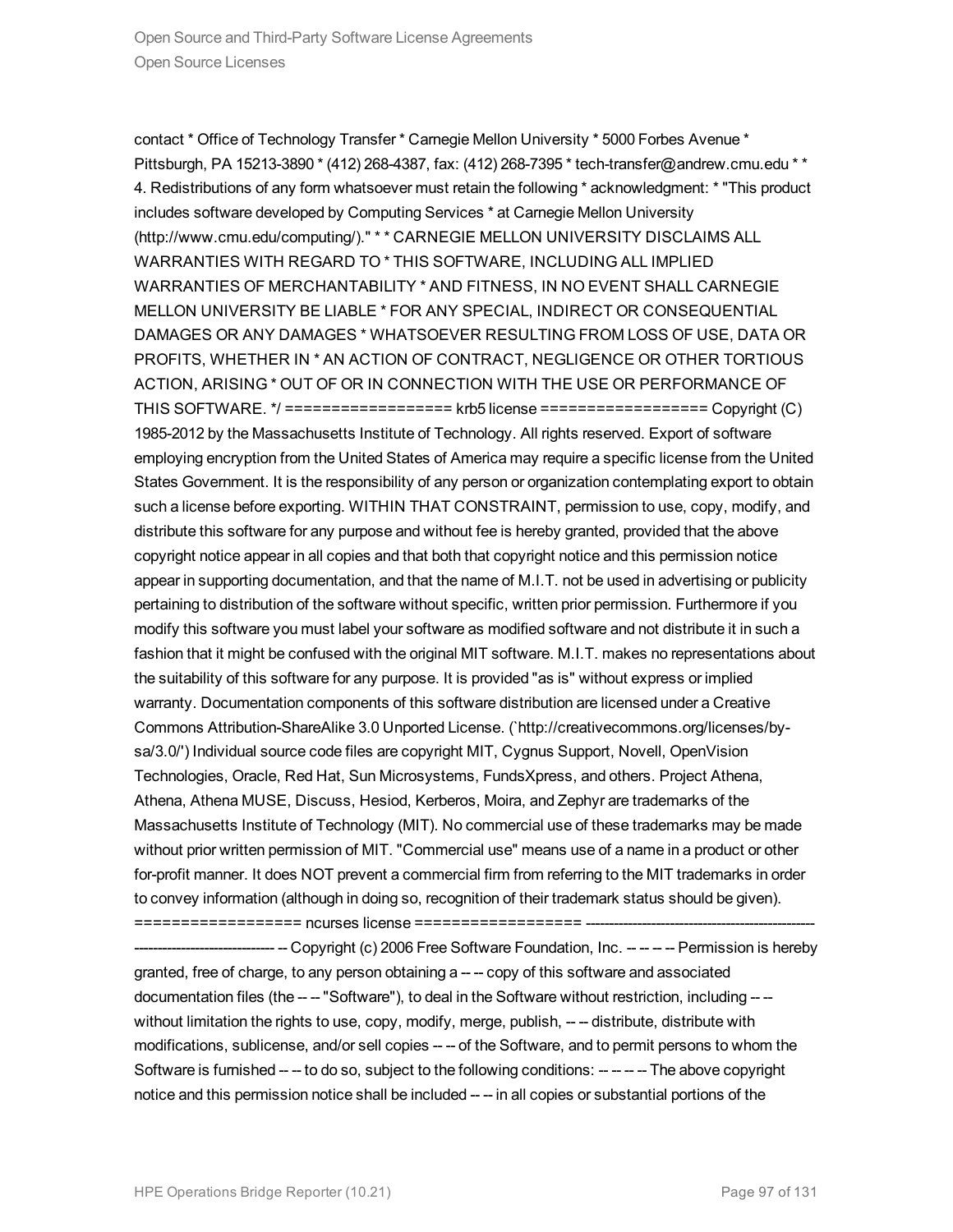Software. -- -- -- -- THE SOFTWARE IS PROVIDED "AS IS", WITHOUT WARRANTY OF ANY KIND, EXPRESS -- OR IMPLIED, INCLUDING BUT NOT LIMITED TO THE WARRANTIES OF ---- MERCHANTABILITY, FITNESS FOR A PARTICULAR PURPOSE AND NONINFRINGEMENT. IN -- -- NO EVENT SHALL THE ABOVE COPYRIGHT HOLDERS BE LIABLE FOR ANY CLAIM, -- -- DAMAGES OR OTHER LIABILITY, WHETHER IN AN ACTION OF CONTRACT, TORT OR -- -- OTHERWISE, ARISING FROM, OUT OF OR IN CONNECTION WITH THE SOFTWARE OR THE - -- USE OR OTHER DEALINGS IN THE SOFTWARE. ---- - Except as contained in this notice, the name(s) of the above copyright --- holders shall not be used in advertising or otherwise to promote the ---- sale, use or other dealings in this Software without prior written -- - authorization. -- --------------------------------------------------------------------- -- \$Id: AUTHORS,v 1.2 2006/10/28 21:44:52 tom Exp \$ ----------

--------------------------------------------------------------------- These are the principal authors/contributors of

ncurses since 1.9.9e, in decreasing order of their contribution: TD Thomas E. Dickey JPF Juergen Pfeifer ESR Eric S Raymond AVL Alexander V Lukyanov PB Philippe Blain SV Sven Verdoolaege ================== openldap license ================== The OpenLDAP Public License Version 2.8, 17 August 2003 Redistribution and use of this software and associated documentation ("Software"), with or without modification, are permitted provided that the following conditions are met: 1. Redistributions in source form must retain copyright statements and notices, 2. Redistributions in binary form must reproduce applicable copyright statements and notices, this list of conditions, and the following disclaimer in the documentation and/or other materials provided with the distribution, and 3. Redistributions must contain a verbatim copy of this document. The OpenLDAP Foundation may revise this license from time to time. Each revision is distinguished by a version number. You may use this Software under terms of this license revision or under the terms of any subsequent revision of the license. THIS SOFTWARE IS PROVIDED BY THE OPENLDAP FOUNDATION AND ITS CONTRIBUTORS ``AS IS'' AND ANY EXPRESSED OR IMPLIED WARRANTIES, INCLUDING, BUT NOT LIMITED TO, THE IMPLIED WARRANTIES OF MERCHANTABILITY AND FITNESS FOR A PARTICULAR PURPOSE ARE DISCLAIMED. IN NO EVENT SHALL THE OPENLDAP FOUNDATION, ITS CONTRIBUTORS, OR THE AUTHOR(S) OR OWNER(S) OF THE SOFTWARE BE LIABLE FOR ANY DIRECT, INDIRECT, INCIDENTAL, SPECIAL, EXEMPLARY, OR CONSEQUENTIAL DAMAGES (INCLUDING, BUT NOT LIMITED TO, PROCUREMENT OF SUBSTITUTE GOODS OR SERVICES; LOSS OF USE, DATA, OR PROFITS; OR BUSINESS INTERRUPTION) HOWEVER CAUSED AND ON ANY THEORY OF LIABILITY, WHETHER IN CONTRACT, STRICT LIABILITY, OR TORT (INCLUDING NEGLIGENCE OR OTHERWISE) ARISING IN ANY WAY OUT OF THE USE OF THIS SOFTWARE, EVEN IF ADVISED OF THE POSSIBILITY OF SUCH DAMAGE. The names of the authors and copyright holders must not be used in advertising or otherwise to promote the sale, use or other dealing in this Software without specific, written prior permission. Title to copyright in this Software shall at all times remain with copyright holders. OpenLDAP is a registered trademark of the OpenLDAP Foundation. Copyright 1999-2003 The OpenLDAP Foundation, Redwood City, California, USA. All Rights Reserved. Permission to copy and distribute verbatim copies of this document is granted. ================== openssl license ================== LICENSE ISSUES ============== The OpenSSL toolkit stays under a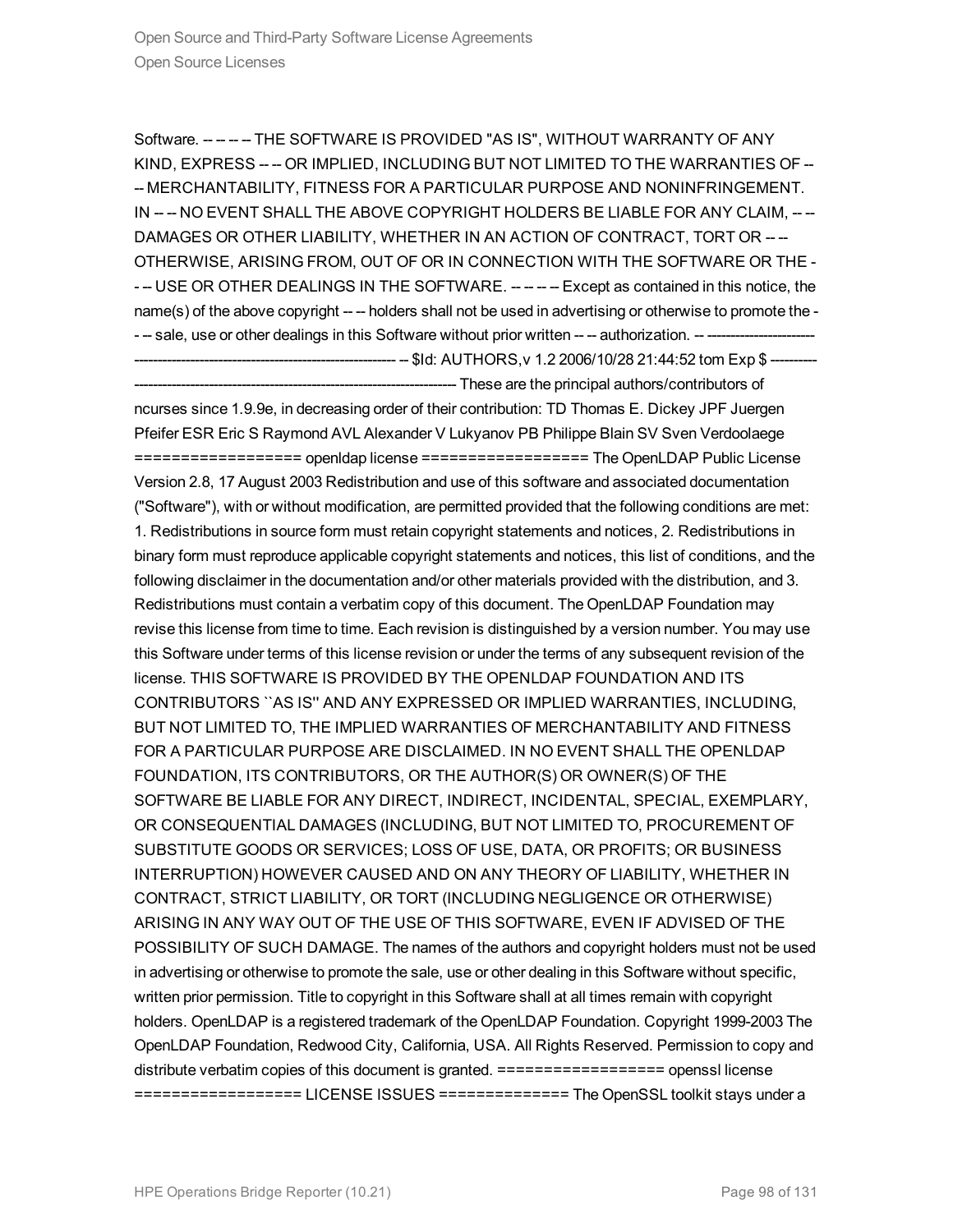Open Source and Third-Party Software License Agreements Open Source Licenses

dual license, i.e. both the conditions of the OpenSSL License and the original SSLeay license apply to the toolkit. See below for the actual license texts. Actually both licenses are BSD-style Open Source licenses. In case of any license issues related to OpenSSL please contact openssl-core@openssl.org. OpenSSL License --------------- /\*

==================================================================== \*

Copyright (c) 1998-2011 The OpenSSL Project. All rights reserved. \* \* Redistribution and use in source and binary forms, with or without \* modification, are permitted provided that the following conditions \* are met: \* \* 1. Redistributions of source code must retain the above copyright \* notice, this list of conditions and the following disclaimer. \* \* 2. Redistributions in binary form must reproduce the above copyright \* notice, this list of conditions and the following disclaimer in \* the documentation and/or other materials provided with the \* distribution. \* \* 3. All advertising materials mentioning features or use of this \* software must display the following acknowledgment: \* "This product includes software developed by the OpenSSL Project \* for use in the OpenSSL Toolkit. (http://www.openssl.org/)" \* \* 4. The names "OpenSSL Toolkit" and "OpenSSL Project" must not be used to \* endorse or promote products derived from this software without \* prior written permission. For written permission, please contact \* openssl-core@openssl.org. \* \* 5. Products derived from this software may not be called "OpenSSL" \* nor may "OpenSSL" appear in their names without prior written \* permission of the OpenSSL Project. \* \* 6. Redistributions of any form whatsoever must retain the following \* acknowledgment: \* "This product includes software developed by the OpenSSL Project \* for use in the OpenSSL Toolkit (http://www.openssl.org/)" \* \* THIS SOFTWARE IS PROVIDED BY THE OpenSSL PROJECT ``AS IS'' AND ANY \* EXPRESSED OR IMPLIED WARRANTIES, INCLUDING, BUT NOT LIMITED TO, THE \* IMPLIED WARRANTIES OF MERCHANTABILITY AND FITNESS FOR A PARTICULAR \* PURPOSE ARE DISCLAIMED. IN NO EVENT SHALL THE OpenSSL PROJECT OR \* ITS CONTRIBUTORS BE LIABLE FOR ANY DIRECT, INDIRECT, INCIDENTAL, \* SPECIAL, EXEMPLARY, OR CONSEQUENTIAL DAMAGES (INCLUDING, BUT \* NOT LIMITED TO, PROCUREMENT OF SUBSTITUTE GOODS OR SERVICES; \* LOSS OF USE, DATA, OR PROFITS; OR BUSINESS INTERRUPTION)\* HOWEVER CAUSED AND ON ANY THEORY OF LIABILITY, WHETHER IN CONTRACT, \* STRICT LIABILITY, OR TORT (INCLUDING NEGLIGENCE OR OTHERWISE)\* ARISING IN ANY WAY OUT OF THE USE OF THIS SOFTWARE, EVEN IF ADVISED \* OF THE POSSIBILITY OF SUCH DAMAGE. \*

==================================================================== \* \* This product includes cryptographic software written by Eric Young \* (eay@cryptsoft.com). This product includes software written by Tim \* Hudson (tjh@cryptsoft.com). \* \*/ Original SSLeay License --

 $-$  /\* Copyright (C) 1995-1998 Eric Young (eay@cryptsoft.com) \* All rights reserved. \* \* This package is an SSL implementation written \* by Eric Young (eay@cryptsoft.com). \* The implementation was written so as to conform with Netscapes SSL. \* \* This library is free for commercial and non-commercial use as long as \* the following conditions are aheared to. The following conditions \* apply to all code found in this distribution, be it the RC4, RSA, \* lhash, DES, etc., code; not just the SSL code. The SSL documentation \* included with this distribution is covered by the same copyright terms \* except that the holder is Tim Hudson (tjh@cryptsoft.com). \* \* Copyright remains Eric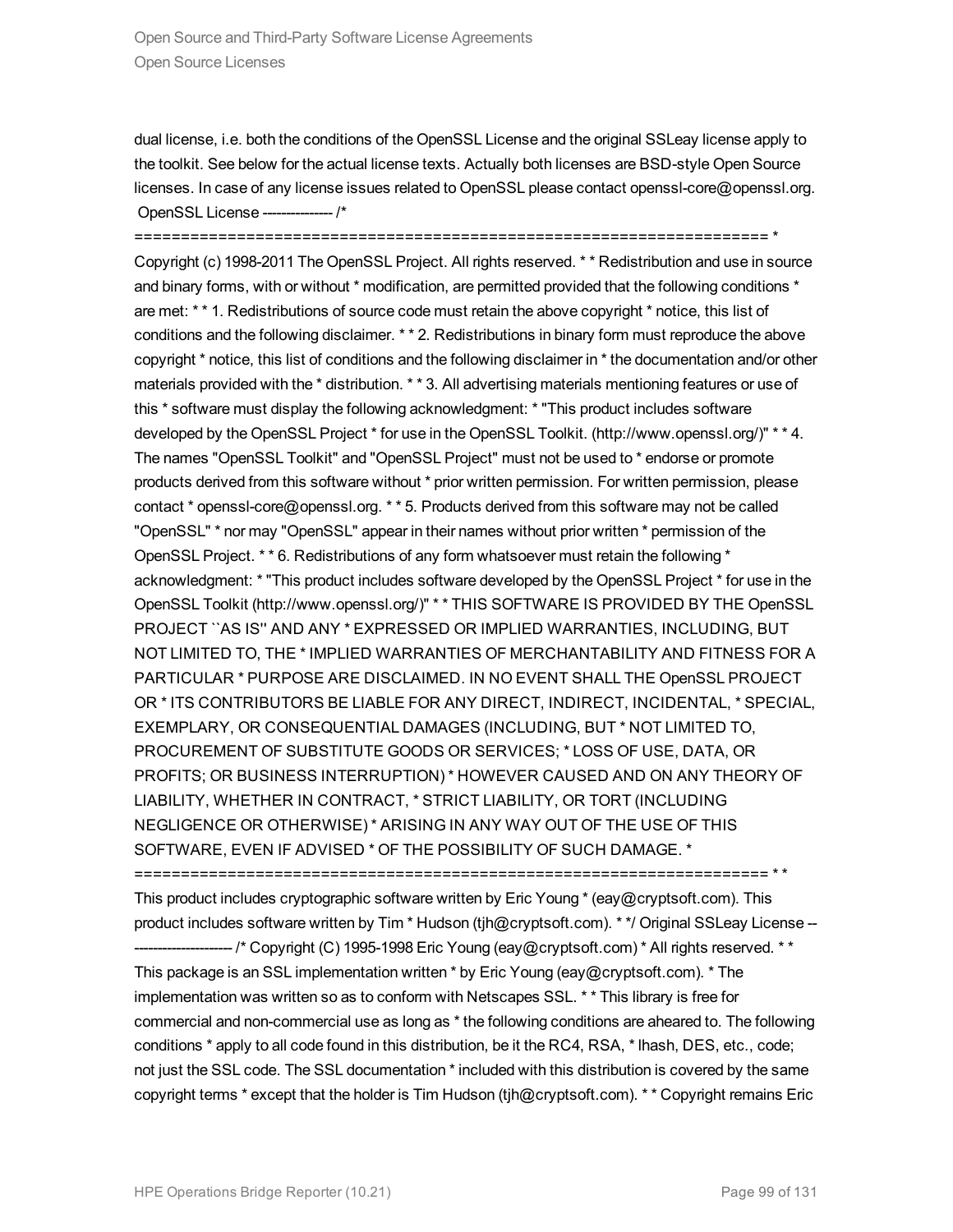Young's, and as such any Copyright notices in \* the code are not to be removed. \* If this package is used in a product, Eric Young should be given attribution \* as the author of the parts of the library used. \* This can be in the form of a textual message at program startup or\* in documentation (online or textual) provided with the package. \* \* Redistribution and use in source and binary forms, with or without \* modification, are permitted provided that the following conditions \* are met: \* 1. Redistributions of source code must retain the copyright \* notice, this list of conditions and the following disclaimer. \* 2. Redistributions in binary form must reproduce the above copyright \* notice, this list of conditions and the following disclaimer in the \* documentation and/or other materials provided with the distribution. \* 3. All advertising materials mentioning features or use of this software \* must display the following acknowledgement: \* "This product includes cryptographic software written by \* Eric Young (eay@cryptsoft.com)" \* The word 'cryptographic' can be left out if the rouines from the library \* being used are not cryptographic related :-). \* 4. If you include any Windows specific code (or a derivative thereof) from \* the apps directory (application code) you must include an acknowledgement: \* "This product includes software written by Tim Hudson (tjh@cryptsoft.com)" \* \* THIS SOFTWARE IS PROVIDED BY ERIC YOUNG ``AS IS'' AND \* ANY EXPRESS OR IMPLIED WARRANTIES, INCLUDING, BUT NOT LIMITED TO, THE \* IMPLIED WARRANTIES OF MERCHANTABILITY AND FITNESS FOR A PARTICULAR PURPOSE \* ARE DISCLAIMED. IN NO EVENT SHALL THE AUTHOR OR CONTRIBUTORS BE LIABLE \* FOR ANY DIRECT, INDIRECT, INCIDENTAL, SPECIAL, EXEMPLARY, OR CONSEQUENTIAL \* DAMAGES (INCLUDING, BUT NOT LIMITED TO, PROCUREMENT OF SUBSTITUTE GOODS \* OR SERVICES; LOSS OF USE, DATA, OR PROFITS; OR BUSINESS INTERRUPTION)\* HOWEVER CAUSED AND ON ANY THEORY OF LIABILITY, WHETHER IN CONTRACT, STRICT \* LIABILITY, OR TORT (INCLUDING NEGLIGENCE OR OTHERWISE) ARISING IN ANY WAY \* OUT OF THE USE OF THIS SOFTWARE, EVEN IF ADVISED OF THE POSSIBILITY OF \* SUCH DAMAGE. \* \* The licence and distribution terms for any publically available version or \* derivative of this code cannot be changed. i.e. this code cannot simply be \* copied and put under another distribution licence \* [including the GNU Public Licence.] ================== wxwidget license ================== wxWidgets is currently licensed under the "wxWindows Licence" pending approval of the "wxWidgets Licence" which will be identical apart from the name. The wxWindows Licence is essentially the L-GPL (Library General Public Licence), with an exception stating that derived works in binary form may be distributed on the user's own terms. This is a solution that satisfies those who wish to produce GPL'ed software using wxWidgets, and also those producing proprietary software. wxWindows Library Licence, Version 3.1 ====================================== Copyright (C) 1998-2005 Julian Smart, Robert Roebling et al Everyone is permitted to copy and distribute verbatim copies of this licence document, but changing it is not allowed. WXWINDOWS LIBRARY LICENCE TERMS AND CONDITIONS FOR COPYING, DISTRIBUTION AND MODIFICATION This library is free software; you can redistribute it and/or modify it under the terms of the GNU Library General Public Licence as published by the Free Software Foundation; either version 2 of the Licence, or (at your option) any later version. This library is distributed in the hope that it will be useful, but WITHOUT ANY WARRANTY; without even the implied warranty of MERCHANTABILITY or FITNESS FOR A PARTICULAR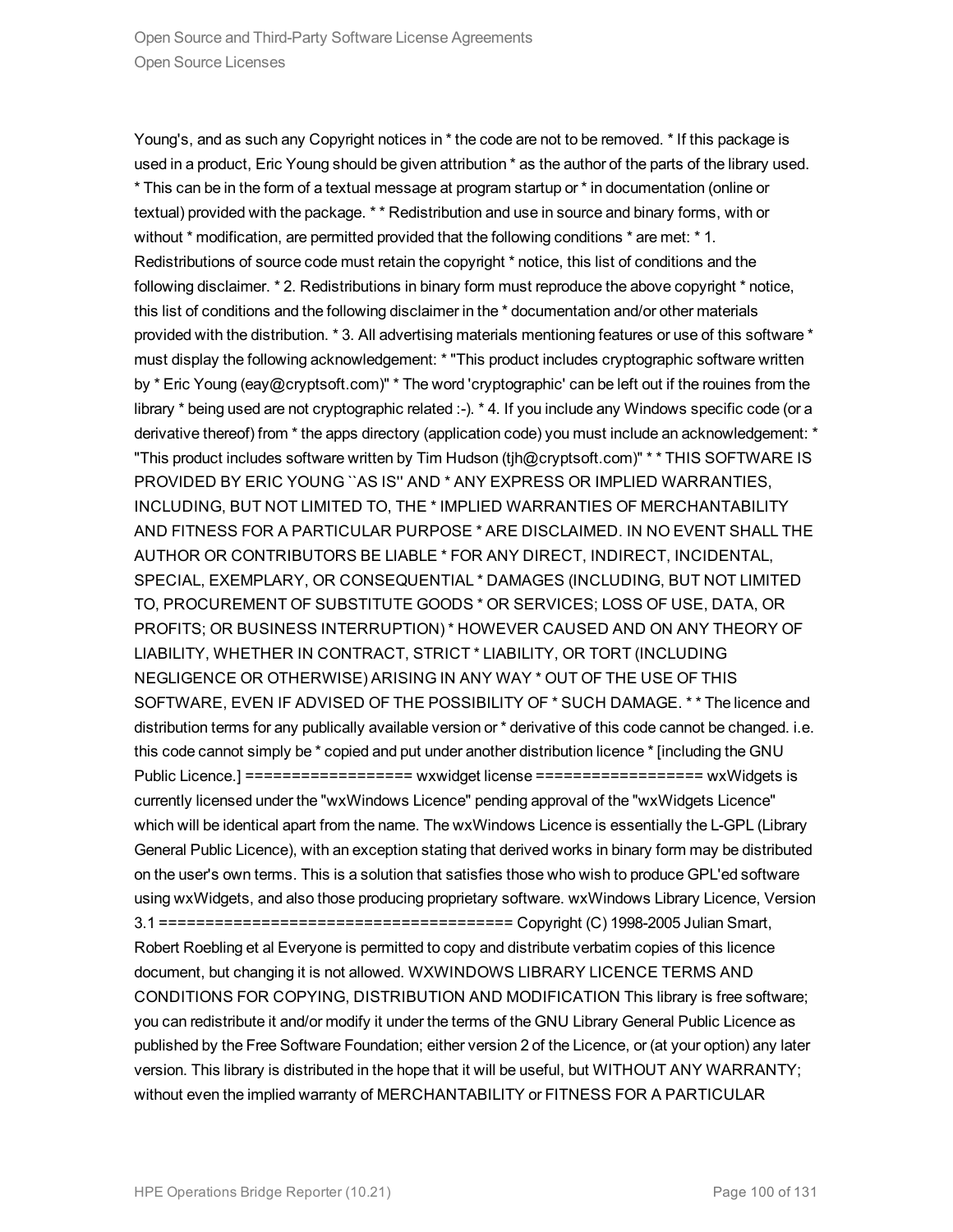PURPOSE. See the GNU Library General Public Licence for more details. You should have received a copy of the GNU Library General Public Licence along with this software, usually in a file named COPYING.LIB. If not, write to the Free Software Foundation, Inc., 59 Temple Place, Suite 330, Boston, MA 02111-1307 USA. EXCEPTION NOTICE 1. As a special exception, the copyright holders of this library give permission for additional uses of the text contained in this release of the library as licenced under the wxWindows Library Licence, applying either version 3.1 of the Licence, or (at your option) any later version of the Licence as published by the copyright holders of version 3.1 of the Licence document. 2. The exception is that you may use, copy, link, modify and distribute under your own terms, binary object code versions of works based on the Library. 3. If you copy code from files distributed under the terms of the GNU General Public Licence or the GNU Library General Public Licence into a copy of this library, as this licence permits, the exception does not apply to the code that you add in this way. To avoid misleading anyone as to the status of such modified files, you must delete this exception notice from such code and/or adjust the licensing conditions notice accordingly. 4. If you write modifications of your own for this library, it is your choice whether to permit this exception to apply to your modifications. If you do not wish that, you must delete the exception notice from such code and/or adjust the licensing conditions notice accordingly. ================== libxml2, libxslt license ================== License text Copyright (C) 1996 X Consortium Permission is hereby granted, free of charge, to any person obtaining a copy of this software and associated documentation files (the "Software"), to deal in the Software without restriction, including without limitation the rights to use, copy, modify, merge, publish, distribute, sublicense, and/or sell copies of the Software, and to permit persons to whom the Software is furnished to do so, subject to the following conditions: The above copyright notice and this permission notice shall be included in all copies or substantial portions of the Software. THE SOFTWARE IS PROVIDED "AS IS", WITHOUT WARRANTY OF ANY KIND, EXPRESS OR IMPLIED, INCLUDING BUT NOT LIMITED TO THE WARRANTIES OF MERCHANTABILITY, FITNESS FOR A PARTICULAR PURPOSE AND NONINFRINGEMENT. IN NO EVENT SHALL THE X CONSORTIUM BE LIABLE FOR ANY CLAIM, DAMAGES OR OTHER LIABILITY, WHETHER IN AN ACTION OF CONTRACT, TORT OR OTHERWISE, ARISING FROM, OUT OF OR IN CONNECTION WITH THE SOFTWARE OR THE USE OR OTHER DEALINGS IN THE SOFTWARE. Except as contained in this notice, the name of the X Consortium shall not be used in advertising or otherwise to promote the sale, use or other dealings in this Software without prior written authorization from the X Consortium. X Window System is a trademark of X Consortium, Inc. Retrieved from "http://directory.fsf.org/wiki/License:X11" Permission is granted to copy, distribute and/or modify this document under the terms of the GNU Free Documentation License, Version 1.3 or any later version published by the Free Software Foundation; with no Invariant Sections, no Front-Cover Texts, and no Back-Cover Texts. A copy of the license is included in the page GNU Free Documentation License. The copyright and license notices on this page only apply to the text on this page. Any software described in this text has its own copyright notice and license, which can usually be found in the distribution itself. ================== zlib license ================== /\* zlib.h -- interface of the 'zlib' general purpose compression library version 1.2.7, May 2nd, 2012 Copyright (C) 1995-2012 Jean-loup Gailly and Mark Adler This software is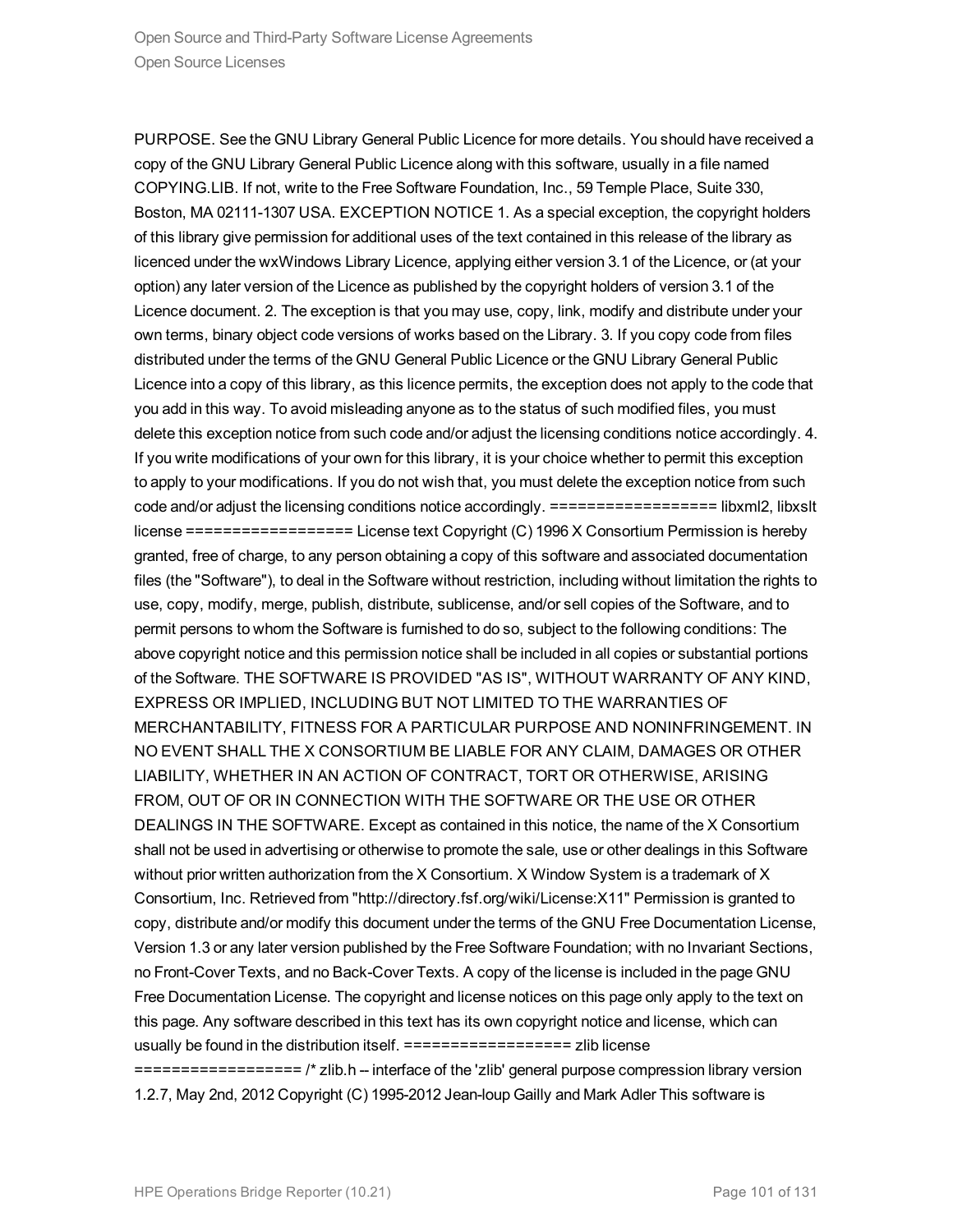provided 'as-is', without any express or implied warranty. In no event will the authors be held liable for any damages arising from the use of this software. Permission is granted to anyone to use this software for any purpose, including commercial applications, and to alter it and redistribute it freely, subject to the following restrictions: 1. The origin of this software must not be misrepresented; you must not claim that you wrote the original software. If you use this software in a product, an acknowledgment in the product documentation would be appreciated but is not required. 2. Altered source versions must be plainly marked as such, and must not be misrepresented as being the original software. 3. This notice may not be removed or altered from any source distribution. Jean-loup Gailly Mark Adler jloup@gzip.org madler@alumni.caltech.edu \*/

## Zlib License

zlib License

------------ /\* zlib.h -- interface of the 'zlib' general purpose compression library version 1.1.4, March 11th, 2002 Copyright (C) 1995-2002 Jean-loup Gailly and Mark Adler This software is provided 'as-is', without any express or implied warranty. In no event will the authors be held liable for any damages arising from the use of this software. Permission is granted to anyone to use this software for any purpose, including commercial applications, and to alter it and redistribute it freely, subject to the following restrictions: 1. The origin of this software must not be misrepresented; you must not claim that you wrote the original software. If you use this software in a product, an acknowledgment in the product documentation would be appreciated but is not required. 2. Altered source versions must be plainly marked as such, and must not be misrepresented as being the original software.

3. This notice may not be removed or altered from any source distribution.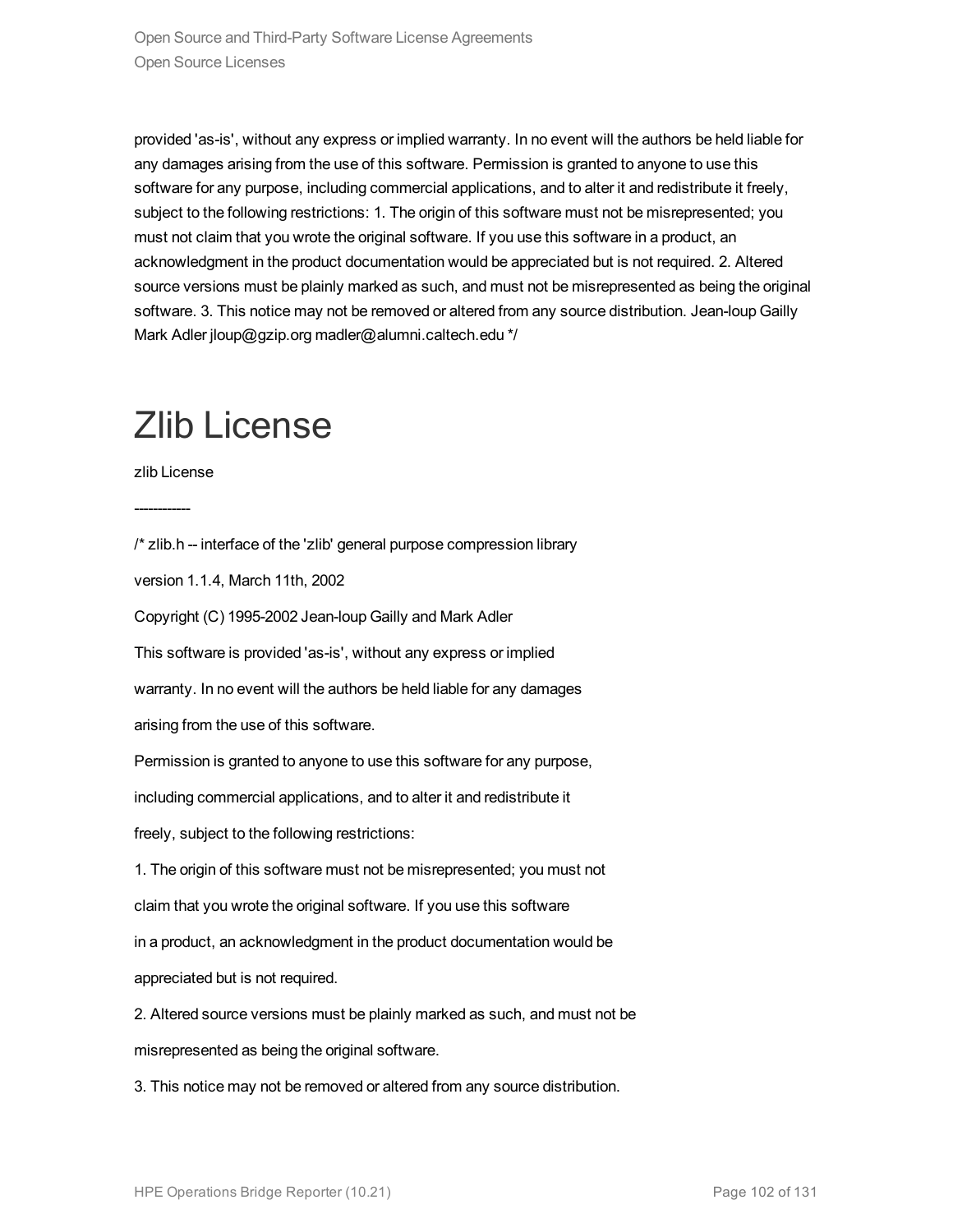Open Source and Third-Party Software License Agreements Open Source Licenses

#### Jean-loup Gailly Mark Adler

jloup@gzip.org madler@alumni.caltech.edu

\*/

## SQLAnywhere License

HPE acknowledges the use of the following open source components that are provided under this license:

• SQLAnywhere

## FREE DOWNLOAD COMPONENTS/THIRD PARTY TERMS AND CONDITIONS

PROGRAM: SQL Anywhere(r), on-demand edition v. 1.x

The Program contains open source and other free download components as identified below. Third party license terms and other third party-required notices are provided below.

Adobe Systems Incorporated

Component: Corelib

Adobe Systems Incorporated(r) Source Code License Agreement

Copyright(c) 2005 Adobe Systems Incorporated. All rights reserved.

Please read this Source Code License Agreement carefully before using the source code.

Adobe Systems Incorporated grants to you a perpetual, worldwide, non-exclusive, no-charge, royaltyfree, irrevocable copyright license, to reproduce, prepare derivative works of, publicly display, publicly perform, and distribute this source code and such derivative works in source or object code form without any attribution requirements.

The name "Adobe Systems Incorporated" must not be used to endorse or promote products derived from the source code without prior written permission.

You agree to indemnify, hold harmless and defend Adobe Systems Incorporated from and against any loss, damage, claims or lawsuits, including attorney's fees that arise or result from your use or distribution of the source code.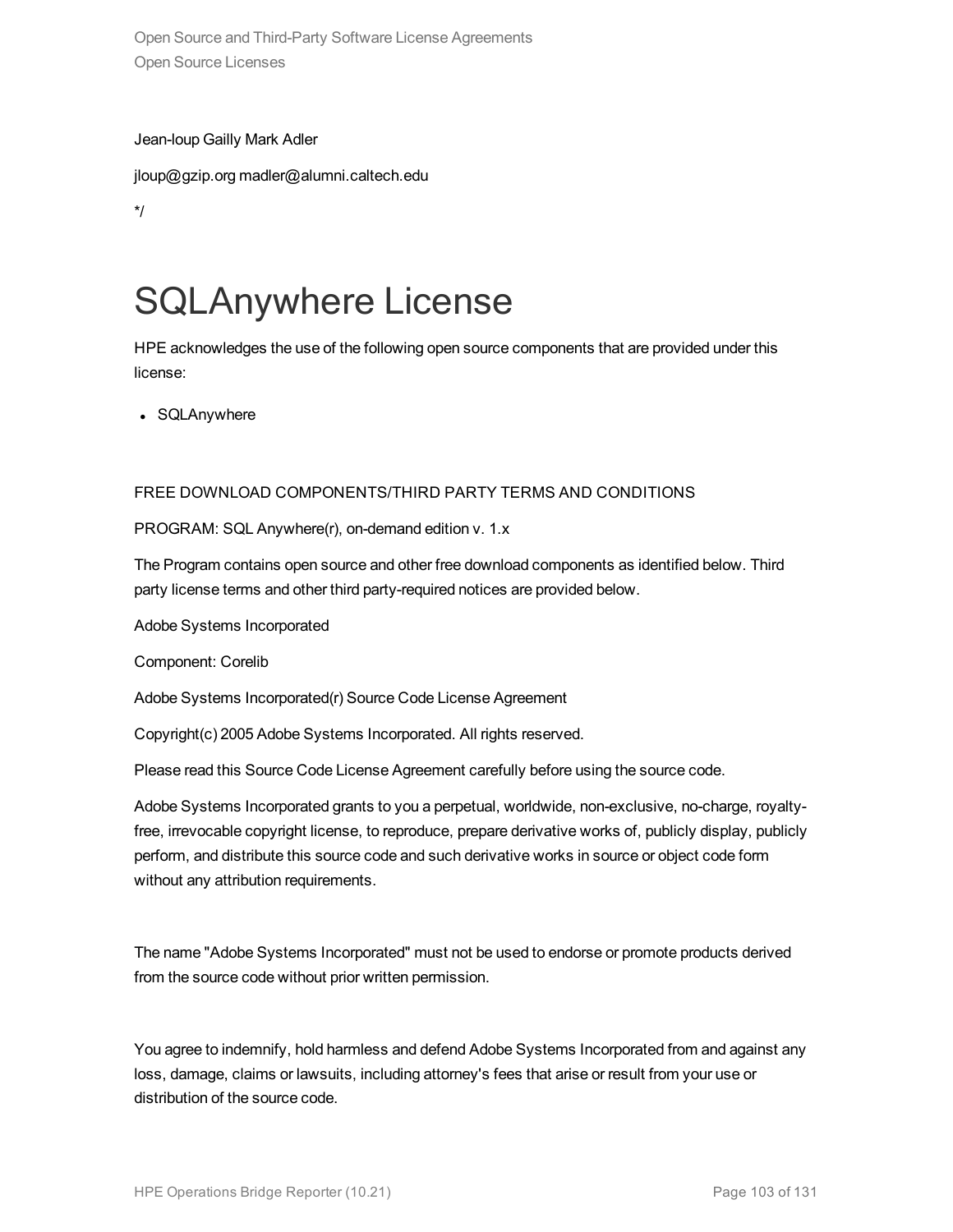THIS SOURCE CODE IS PROVIDED "AS IS" AND "WITH ALL FAULTS", WITHOUT ANY TECHNICAL SUPPORT OR ANY EXPRESSED OR IMPLIED WARRANTIES, INCLUDING, BUT NOT LIMITED TO, THE IMPLIED WARRANTIES OF MERCHANTABILITY AND FITNESS FOR A PARTICULAR PURPOSE ARE DISCLAIMED. ALSO, THERE IS NO WARRANTY OF NON-INFRINGEMENT, TITLE OR QUIET ENJOYMENT. IN NO EVENT SHALL MACROMEDIA OR ITS SUPPLIERS BE LIABLE FOR ANY DIRECT, INDIRECT, INCIDENTAL, SPECIAL, EXEMPLARY, OR CONSEQUENTIAL DAMAGES (INCLUDING,

BUT NOT LIMITED TO, PROCUREMENT OF SUBSTITUTE GOODS OR SERVICES; LOSS OF USE, DATA, OR PROFITS; OR BUSINESS INTERRUPTION) HOWEVER CAUSED AND ON ANY THEORY OF LIABILITY, WHETHER IN CONTRACT, STRICT LIABILITY, OR TORT (INCLUDING NEGLIGENCE OR OTHERWISE) ARISING IN ANY WAY OUT OF THE USE OF THIS SOURCE CODE, EVEN IF ADVISED OF THE POSSIBILITY OF SUCH DAMAGE.

### Aladdin Enterprises

Component: MD5

Copyright (C) 1999, 2000, 2002 Aladdin Enterprises. All rights reserved.

This software is provided 'as-is', without any express or implied warranty. In no event will the authors be held liable for any damages arising from the use of this software.

Permission is granted to anyone to use this software for any purpose, including commercial applications, and to alter it and redistribute it freely, subject to the following restrictions:

- 1. The origin of this software must not be misrepresented; you must not claim that you wrote the original software. If you use this software in a product, an acknowledgment in the product documentation would be appreciated but is not required.
- 2. Altered source versions must be plainly marked as such, and must not be misrepresented as being the original software.
- 3. This notice may not be removed or altered from any source distribution.
- L. Peter Deutsch (ghost@aladdin.com)

Apache Software Foundation

Components: Xerces XML Parser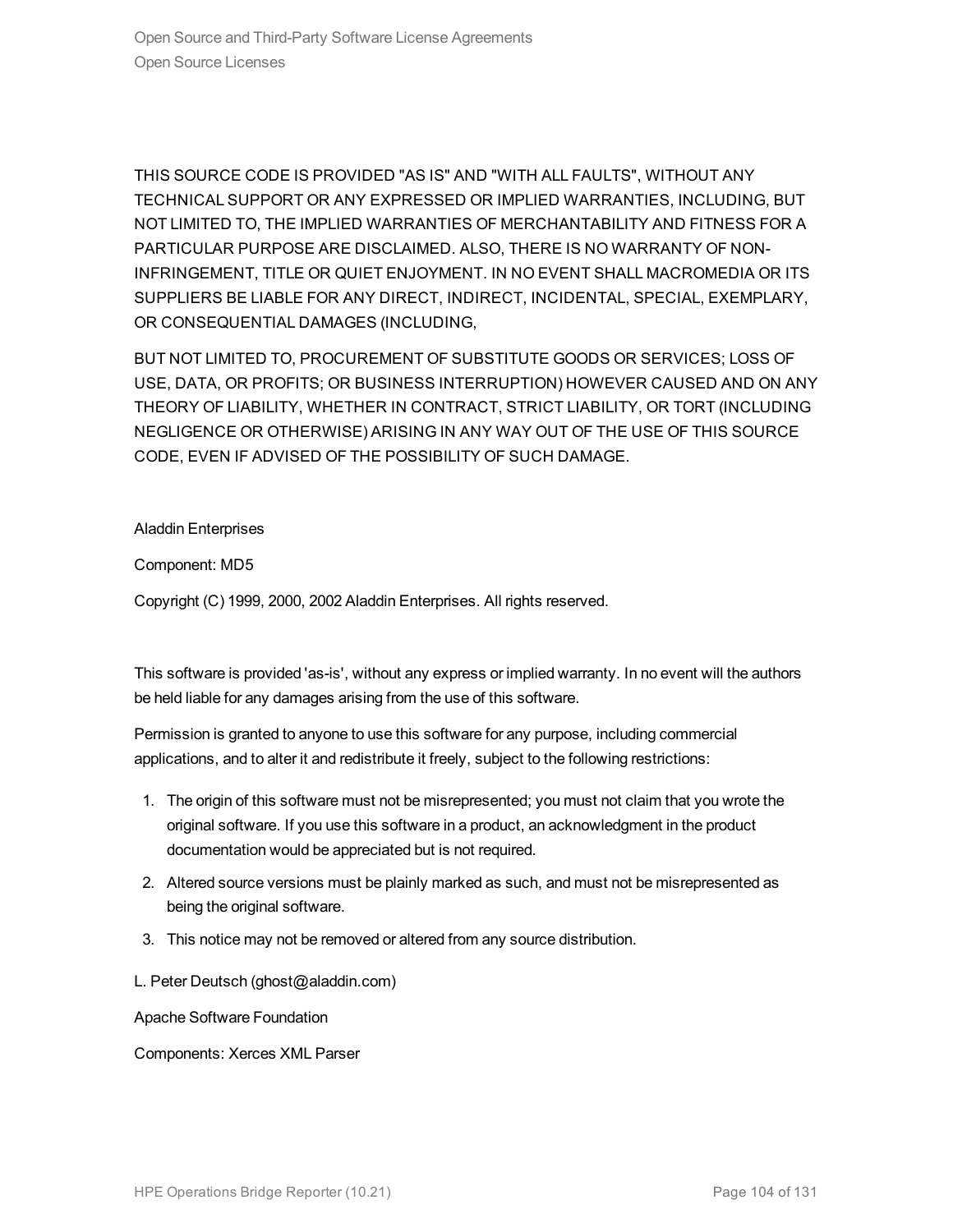Copyright(c) 1999-2003 The Apache Software Foundation. All rights reserved. Redistribution and use in source and binary forms, with or without modification, are permitted provided that the following conditions are met: (i) redistributions of source code must retain the above copyright notice, this list of conditions and the following disclaimer; (ii) redistributions in binary form must reproduce the above copyright notice, this list of conditions and the following disclaimer in the documentation and/or other materials provided with the distribution; (iii) the end-user documentation included with the redistribution, if any, must include the following acknowledgment: "This product includes software developed by the Apache Software Foundation ( http://www.apache.org/ )." Alternately, this acknowledgment may appear in the software itself, if and wherever such third-party acknowledgments normally appear; (iv) the names "Apache,"" "Apache Software Foundation" and the names of the components identified above must not be used to endorse or promote products derived from this software without prior written permission. For written permission, please contact apache@apache.org; and (v) products derived from this software may not be called "Apache," nor may "Apache" appear in their name, without prior written permission of the Apache Software Foundation. THIS SOFTWARE IS PROVIDED "AS IS" AND ANY EXPRESSED OR IMPLIED WARRANTIES, INCLUDING, BUT NOT LIMITED TO, THE IMPLIED WARRANTIES OF MERCHANTABILITY AND FITNESS FOR A PARTICULAR PURPOSE ARE DISCLAIMED. IN NO EVENT SHALL THE APACHE SOFTWARE FOUNDATION OR ITS CONTRIBUTORS BE LIABLE FOR ANY DIRECT, INDIRECT, INCIDENTAL, SPECIAL, EXEMPLARY, OR CONSEQUENTIAL DAMAGES (INCLUDING, BUT NOT LIMITED TO, PROCUREMENT OF SUBSTITUTE GOODS OR SERVICES; LOSS OF USE, DATA, OR PROFITS; OR BUSINESS INTERRUPTION) HOWEVER CAUSED AND ON ANY THEORY OF LIABILITY, WHETHER IN CONTRACT, STRICT LIABILITY, OR TORT (INCLUDING NEGLIGENCE OR OTHERWISE) ARISING IN ANY WAY OUT OF THE USE OF THIS SOFTWARE, EVEN IF ADVISED OF THE POSSIBILITY OF SUCH DAMAGE.

#### Apache Software Foundation

Components: Velocity Template Library, java-diff-utils, odata4j, Batik, HTTP Server

The above components are licensed under the Apache License version 2.0, a copy of which is at Attachment 1.

Eclipse.org

Component: Eclipse, Jetty Web Server

This Program includes Eclipse software licensed from Eclipse.org under the terms of the Eclipse Public License (see Attachment 2). Any provisions of this Agreement that conflict with the license are not applicable to the Eclipse software. Source code for the Eclipse software is available at http://www.sybase.com/thirdpartysourcecode. The Java Ssh Applet component of the Eclipse software is based on software developed by Cedric Gourio. Copyright (c) 1998 Cedric Gourio. All rights reserved. (http://www.cl.cam.ac.uk/~fapp2/software/java-ssh/ ) (javassh@france-mail.com ).

Asual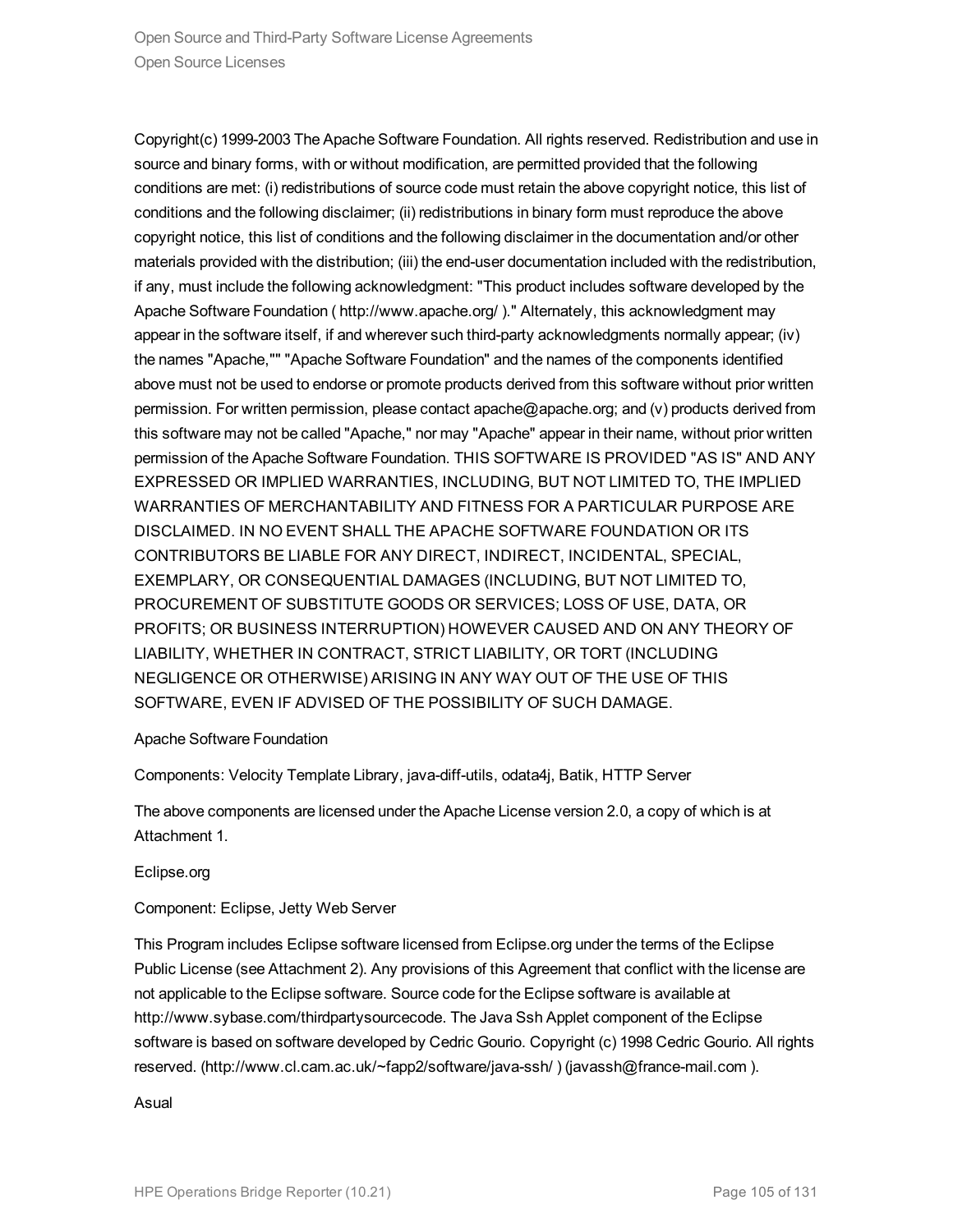Open Source and Third-Party Software License Agreements Open Source Licenses

#### Component: SWFAddress

### Copyright (c) 2006-2008 Rostislav Hristov, Asual DZZD

Permission is hereby granted, free of charge, to any person obtaining a copy of this software and associated documentation files (the "Software"), to deal in the Software without restriction, including without limitation the rights to use, copy, modify, merge, publish, distribute, sublicense, and/or sell copies of the Software, and to permit persons to whom the Software is furnished to do so, subject to the following conditions:

The above copyright notice and this permission notice shall be included in all copies or substantial portions of the Software.

THE SOFTWARE IS PROVIDED "AS IS", WITHOUT WARRANTY OF ANY KIND, EXPRESS OR IMPLIED, INCLUDING BUT NOT LIMITED TO THE WARRANTIES OF MERCHANTABILITY, FITNESS FOR A PARTICULAR PURPOSE AND NONINFRINGEMENT. IN NO EVENT SHALL THE AUTHORS OR COPYRIGHT HOLDERS BE LIABLE FOR ANY CLAIM, DAMAGES OR OTHER LIABILITY, WHETHER IN AN ACTION OF CONTRACT, TORT OR OTHERWISE, ARISING FROM, OUT OF OR IN CONNECTION WITH THE SOFTWARE OR THE USE OR OTHER DEALINGS IN THE SOFTWARE.

Barreto, Paulo

Component: Rinjdael implementation in Java

The above component is in the public domain.

Boost

Component: Boost C++ class libraries

Boost Software License - Version 1.0 - August 17th, 2003

Permission is hereby granted, free of charge, to any person or organization obtaining a copy of the software and accompanying documentation covered by this license (the "Software") to use, reproduce, display, distribute, execute, and transmit the Software, and to prepare derivative works of the Software, and to permit third-parties to whom the Software is furnished to do so, all subject to the following:

The copyright notices in the Software and this entire statement, including the above license grant, this restriction and the following disclaimer, must be included in all copies of the Software, in whole or in part, and all derivative works of the Software, unless such copies or derivative works are solely in the form of machine-executable object code generated by a source language processor.

THE SOFTWARE IS PROVIDED "AS IS", WITHOUT WARRANTY OF ANY KIND, EXPRESS OR IMPLIED, INCLUDING BUT NOT LIMITED TO THE WARRANTIES OF MERCHANTABILITY,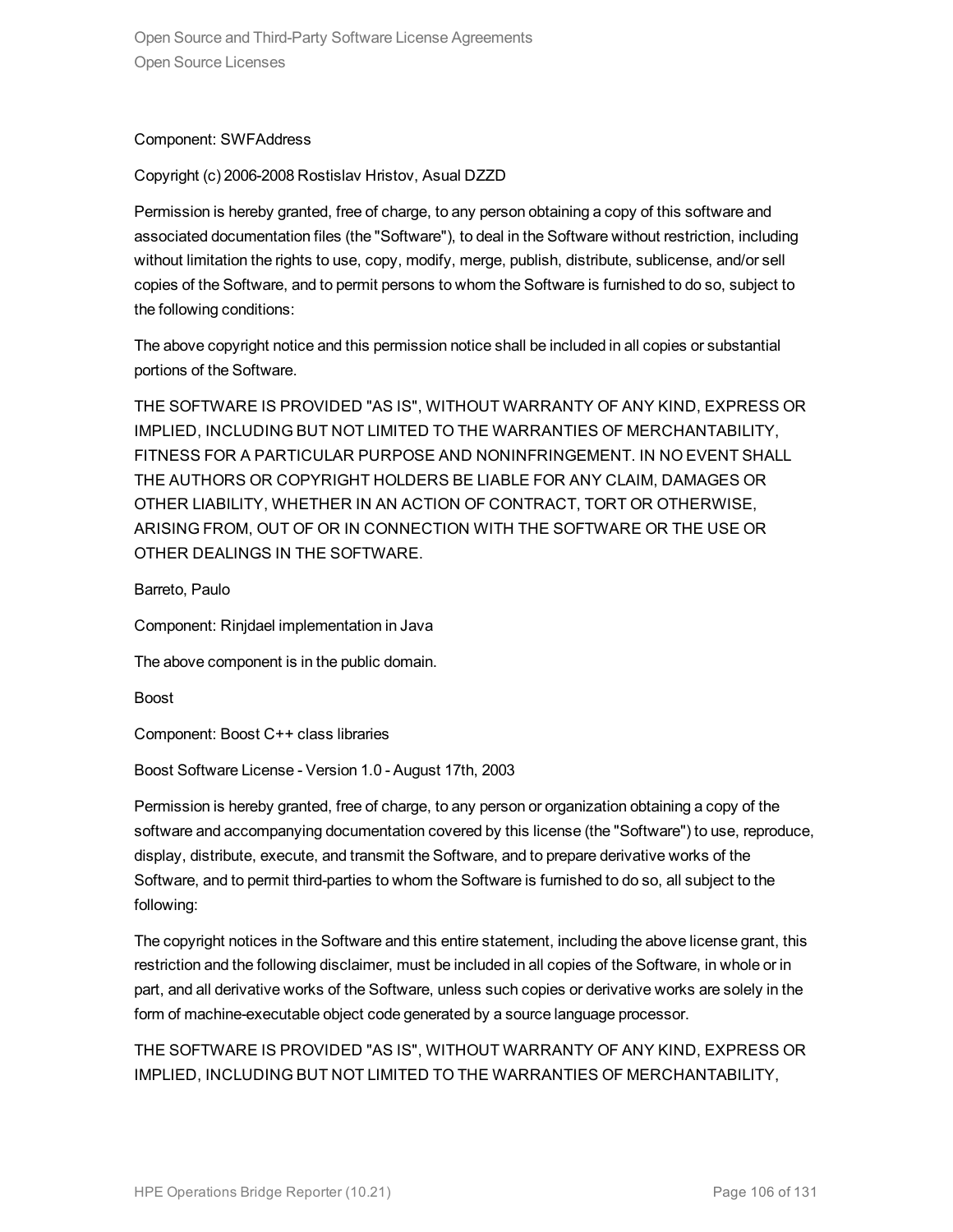## FITNESS FOR A PARTICULAR PURPOSE, TITLE AND NON-INFRINGEMENT. IN NO EVENT SHALL THE COPYRIGHT HOLDERS OR ANYONE DISTRIBUTING THE SOFTWARE BE LIABLE

FOR ANY DAMAGES OR OTHER LIABILITY, WHETHER IN CONTRACT, TORT OR OTHERWISE, ARISING FROM, OUT OF OR IN CONNECTION WITH THE SOFTWARE OR THE USE OR OTHER DEALINGS IN THE SOFTWARE.

Colebourne, Stephen

Component: Joda

The above component is licensed under the Apache License version 2.0, a copy of which is at Attachment 1.

### FlexLib Contributors

Component: FlexLib

Copyright (c) 2007 FlexLib Contributors. See: http://code.google.com/p/flexlib/wiki/ProjectContributors

Permission is hereby granted, free of charge, to any person obtaining a copy of this software and associated documentation files (the "Software"), to deal in the Software without restriction, including without limitation the rights to use, copy, modify, merge, publish, distribute, sublicense, and/or sell copies of the Software, and to permit persons to whom the Software is furnished to do so, subject to the following conditions:

The above copyright notice and this permission notice shall be included in all copies or substantial portions of the Software.

THE SOFTWARE IS PROVIDED "AS IS", WITHOUT WARRANTY OF ANY KIND, EXPRESS OR IMPLIED, INCLUDING BUT NOT LIMITED TO THE WARRANTIES OF MERCHANTABILITY, FITNESS FOR A PARTICULAR PURPOSE AND NONINFRINGEMENT. IN NO EVENT SHALL THE AUTHORS OR COPYRIGHT HOLDERS BE LIABLE FOR ANY CLAIM, DAMAGES OR OTHER LIABILITY, WHETHER IN AN ACTION OF CONTRACT, TORT OR OTHERWISE, ARISING FROM, OUT OF OR IN CONNECTION WITH THE SOFTWARE OR THE USE OR OTHER DEALINGS IN THE SOFTWARE.

JCraft, Inc.

Component: JZLib Compression Library

Copyright (c) 2000,2001,2002,2003 ymnk, JCraft,Inc. All rights reserved.

Redistribution and use in source and binary forms, with or without modification, are permitted provided that the following conditions are met: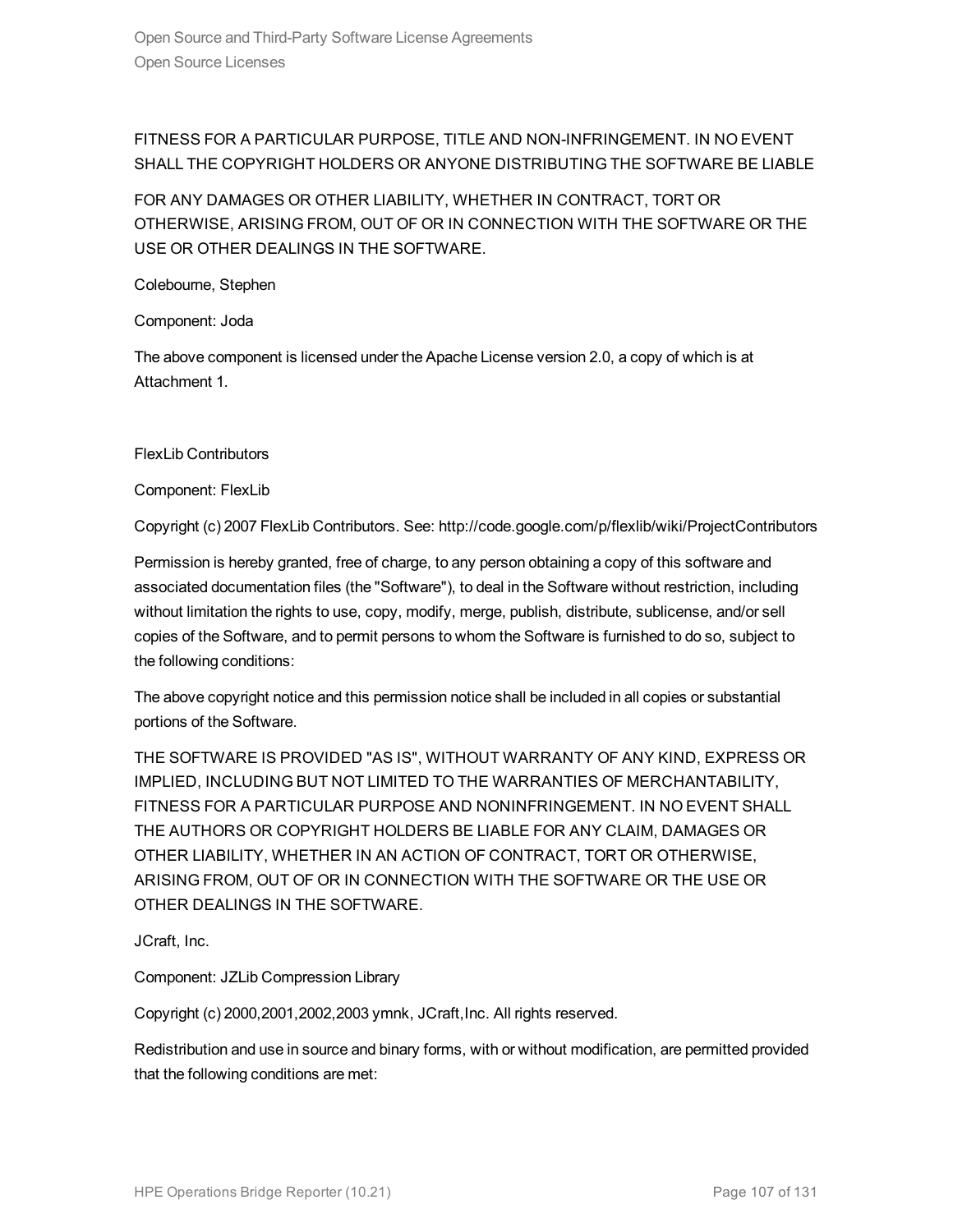- 1. Redistributions of source code must retain the above copyright notice, this list of conditions and the following disclaimer.
- 2. Redistributions in binary form must reproduce the above copyright notice, this list of conditions and the following disclaimer in the documentation and/or other materials provided with the distribution.
- 3. The names of the authors may not be used to endorse or promote products derived from this software without specific prior written permission.

THIS SOFTWARE IS PROVIDED ``AS IS'' AND ANY EXPRESSED OR IMPLIED WARRANTIES, INCLUDING, BUT NOT LIMITED TO, THE IMPLIED WARRANTIES OF MERCHANTABILITY AND FITNESS FOR A PARTICULAR PURPOSE ARE DISCLAIMED. IN NO EVENT SHALL JCRAFT, INC. OR ANY CONTRIBUTORS TO THIS SOFTWARE BE LIABLE FOR ANY DIRECT, INDIRECT, INCIDENTAL, SPECIAL, EXEMPLARY, OR CONSEQUENTIAL DAMAGES (INCLUDING, BUT NOT LIMITED TO, PROCUREMENT OF SUBSTITUTE GOODS OR SERVICES; LOSS OF USE, DATA, OR PROFITS; OR BUSINESS INTERRUPTION) HOWEVER CAUSED AND ON ANY THEORY OF LIABILITY, WHETHER IN CONTRACT, STRICT LIABILITY, OR TORT (INCLUDING

NEGLIGENCE OR OTHERWISE) ARISING IN ANY WAY OUT OF THE USE OF THIS SOFTWARE, EVEN IF ADVISED OF THE POSSIBILITY OF SUCH DAMAGE.

Jean-Loup Gailly and Mark Adler

Component: Zlib Compression Library

Copyright(c) 1995-2003 Jean-loup Gailly and Mark Adler. All rights reserved.

This software is provided 'as-is,' without any express or implied warranty. In no event will the authors be held liable for any damages arising from the use of this software. Permission is granted to anyone to use this software for any purpose, including commercial applications, and to alter it and redistribute it freely, subject to the following restrictions: 1. The origin of this software must not be misrepresented; you must not claim that you wrote the original software. If you use this software in a product, an acknowledgment in the product documentation would be appreciated but is not required. 2. Altered source versions must be plainly marked as such, and must not be misrepresented as being the original software. 3. This notice may not be removed or altered from any source distribution.

Kientzle, Tim

Component: libarchive

Copyright (c) 2003-2009 Tim Kientzle

All rights reserved.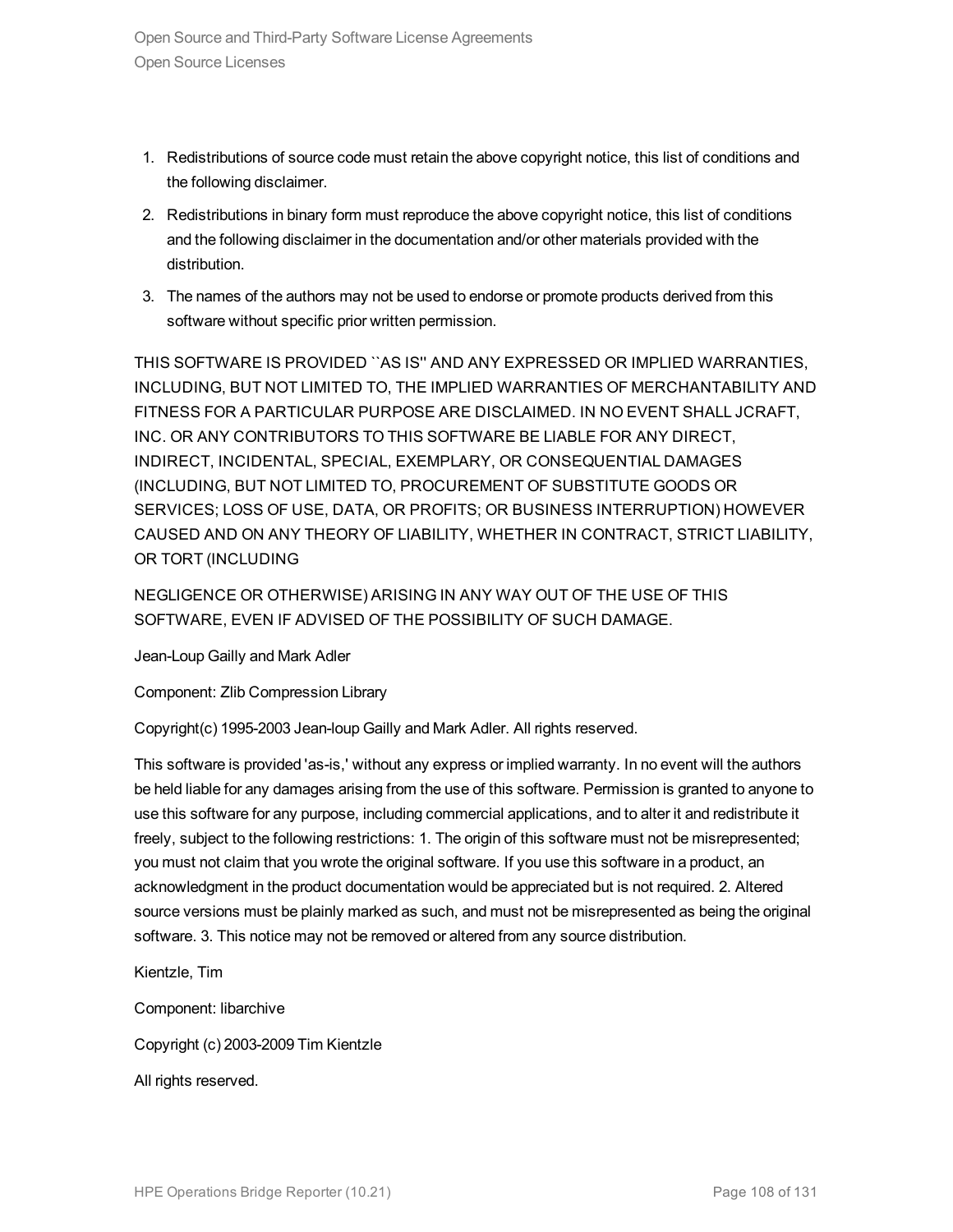Redistribution and use in source and binary forms, with or without modification, are permitted provided that the following conditions are met:

- 1. Redistributions of source code must retain the above copyright notice, this list of conditions and the following disclaimer in this position and unchanged.
- 2. Redistributions in binary form must reproduce the above copyright notice, this list of conditions and the following disclaimer in the documentation and/or other materials provided with the distribution.

THIS SOFTWARE IS PROVIDED BY THE AUTHOR(S) ``AS IS'' AND ANY EXPRESS OR IMPLIED WARRANTIES, INCLUDING, BUT NOT LIMITED TO, THE IMPLIED WARRANTIES OF MERCHANTABILITY AND FITNESS FOR A PARTICULAR PURPOSE ARE DISCLAIMED. IN NO EVENT SHALL THE AUTHOR(S) BE LIABLE FOR ANY DIRECT, INDIRECT, INCIDENTAL, SPECIAL, EXEMPLARY, OR CONSEQUENTIAL DAMAGES (INCLUDING, BUT NOT LIMITED TO, PROCUREMENT OF SUBSTITUTE GOODS OR SERVICES; LOSS OF USE, DATA, OR PROFITS; OR BUSINESS INTERRUPTION) HOWEVER CAUSED AND ON ANY THEORY OF LIABILITY, WHETHER IN CONTRACT, STRICT LIABILITY, OR TORT (INCLUDING NEGLIGENCE OR OTHERWISE) ARISING IN ANY WAY OUT OF THE USE OF THIS SOFTWARE, EVEN IF ADVISED OF THE POSSIBILITY OF SUCH DAMAGE.

## IBM Corporation

## Component: ICU

The ICU software is provided subject to the following additional provisions: Copyright (c) 1995-2002 International Business Machines Corporation and others. All rights reserved. Permission is hereby granted, free of charge, to any person obtaining a copy of this software and associated documentation files (the "Software"), to deal in the Software without restriction, including without limitation the rights to use, copy, modify, merge, publish, distribute, and/or sell copies of the Software, and to permit persons to whom the Software is furnished to do so, provided that the above copyright notice(s) and this permission notice appear in all copies of the Software and that both the above copyright notices(s) and this permission notice appear in supporting documentation. THE SOFTWARE IS PROVIDED "AS IS", WITHOUT WARRANTY OF ANY KIND, EXPRESS OR IMPLIED, INCLUDING BUT NOT LIMITED TO THE WARRANTIES OF MERCHANTABILITY FITNESS FOR A PARTICULAR PURPOSE AND NON-INFRINGEMENT OF THIRD PARTY RIGHTS. IN NO EVENT SHALL THE COPYRIGHT HOLDER OR HOLDERS INCLUDED IN THIS NOTICE BE LIABLE FOR ANY CLAIM, OR ANY SPECIAL INDIRECT OR CONSEQUENTIAL DAMAGES, OR ANY DAMAGES WHATSOEVER RESULTING FROM LOSS OF USE, DATA OR PROFITS, WHETHER IN AN ACTION OF CONTRACT, NEGLIGENCE OF OTHER TORTUOUS ACTION, ARISING OUT OF OR IN CONNECTION WITH THE USE OR PERFORMANCE OF THIS SOFTWARE. Except as contained in this notice, the name of a copyright holder shall not be used in advertising or otherwise to promote the sale, use or other dealings in this Software without prior written authorization of the copyright holder.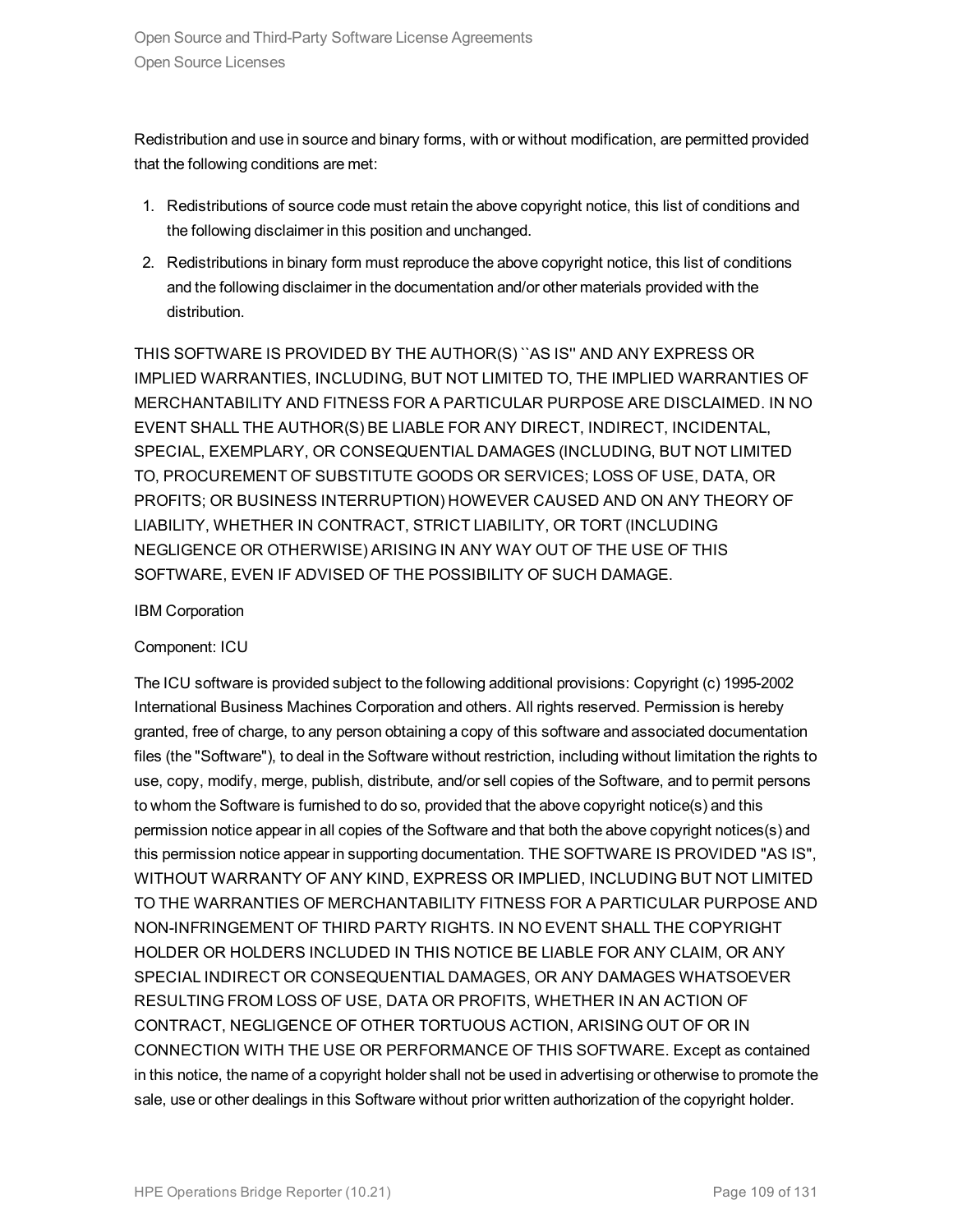### Keyworks Software

### Component: Keyhh.exe

The Program includes software developed by KeyWorks Software. The KeyWorks software is provided subject to the following additional provisions. KeyHH is free. You may download it and install it on as many machines as you want for no charge. But first, let's get the legal stuff out of the way: BECAUSE THIS PROGRAM IS LICENSED FREE OF CHARGE, THERE IS NO WARRANTY FOR THIS PROGRAM, TO THE EXTENT PERMITTED BY APPLICABLE LAW. EXCEPT WHEN OTHERWISE STATED IN WRITING THE COPYRIGHT HOLDERS AND/OR OTHER PARTIES PROVIDE THE PROGRAM "AS IS" WITHOUT WARRANTY OF ANY KIND, EITHER EXPRESSED OR IMPLIED, INCLUDING, BUT NOT LIMITED TO, THE IMPLIED WARRANTIES OF MERCHANTABILITY AND FITNESS FOR A PARTICULAR PURPOSE. THE ENTIRE RISK AS TO THE QUALITY AND PERFORMANCE OF THE PROGRAM IS WITH YOU. SHOULD THE PROGRAM PROVE DEFECTIVE, YOU ASSUME THE COST OF ALL NECESSARY SERVICING, REPAIR OR CORRECTION. IN NO EVENT UNLESS REQUIRED BY APPLICABLE LAW OR AGREED TO IN WRITING WILL ANY COPYRIGHT HOLDER, OR ANY OTHER PARTY WHO MAY REDISTRIBUTE THE PROGRAM AS PERMITTED ABOVE, BE LIABLE TO YOU FOR DAMAGES, INCLUDING ANY GENERAL, SPECIAL, INCIDENTAL OR CONSEQUENTIAL DAMAGES ARISING OUT OF THE USE OR INABILITY TO USE THE PROGRAM (INCLUDING BUT NOT LIMITED TO LOSS OF DATA OR DATA BEING RENDERED INACCURATE OR LOSSES SUSTAINED BY YOU OR THIRD PARTIES OR A FAILURE OF THE PROGRAM TO OPERATE WITH ANY OTHER PROGRAMS), EVEN IF SUCH HOLDER OR OTHER PARTY HAS BEEN ADVISED OF THE POSSIBILITY OF SUCH DAMAGES.

## Microsoft Corporation

Components: VC++ Runtime Libraries, Debugging Tools, HTML Help, CabWiz

No third party license terms or additional notices required.

MIT

## Component: MIT Kerberos

The MIT Kerberos software is provided subject to the following additional provisions.

1. Copyright (c) 1985-2004 by the Massachusetts Institute of Technology. All rights reserved. Export of this software from the United States of America may require a specific license from the United States Government. It is the responsibility of any person or organization contemplating export to obtain such a license before exporting. WITHIN THAT CONSTRAINT, permission to use, copy, modify, and distribute this software and its documentation for any purpose and without fee is hereby granted, provided that the above copyright notice appear in all copies and that both that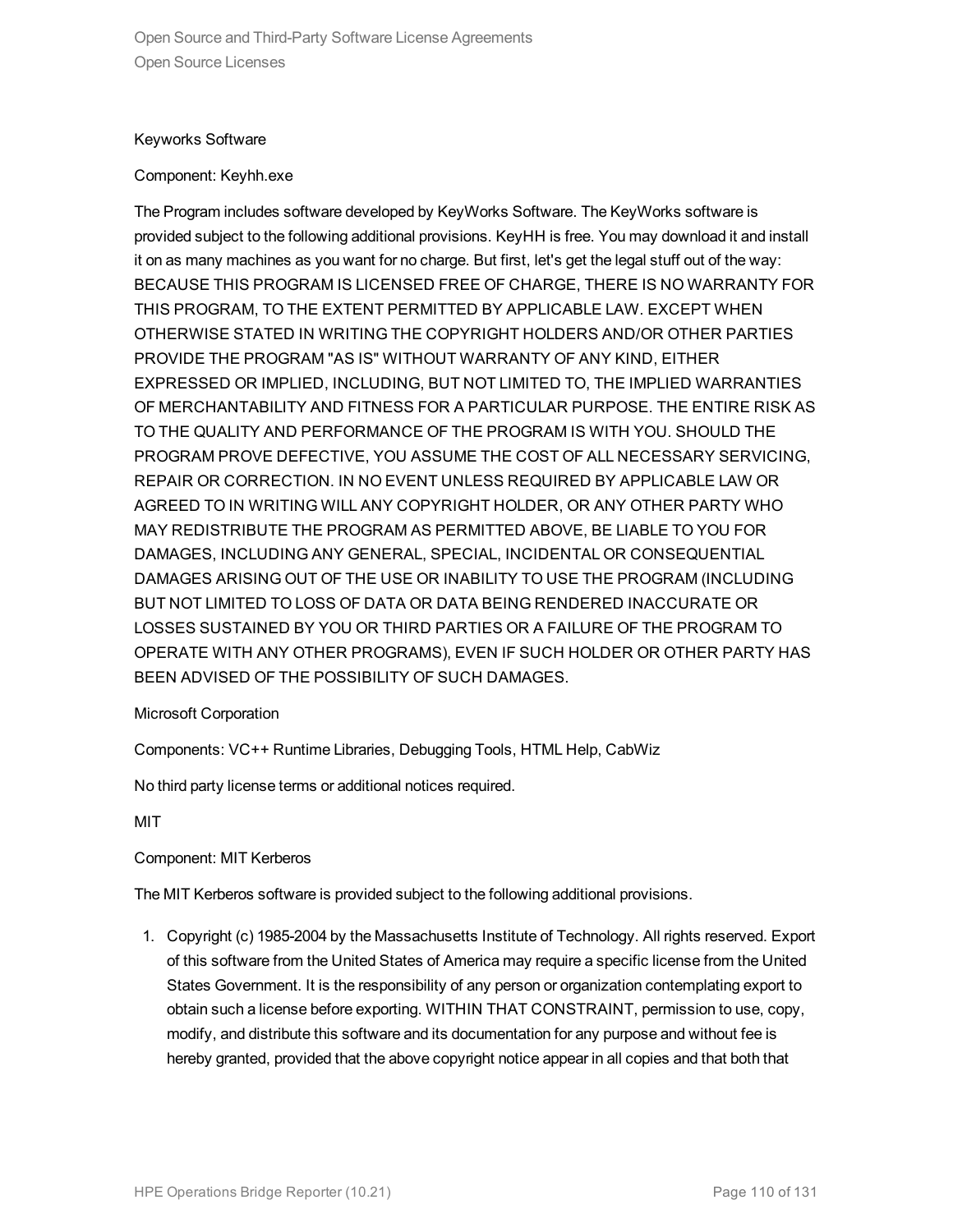copyright notice and this permission notice appear in supporting documentation, and that the name of M.I.T. not be used in advertising or publicity pertaining to distribution of the software without specific, written prior permission. Furthermore if you modify this software you must label your software as modified software and not distribute it in such a fashion that it might be confused with the original MIT software. M.I.T. makes no representations about the suitability of this software for any purpose. It is provided "as is" without express or implied warranty. THIS SOFTWARE IS PROVIDED ``AS IS'' AND WITHOUT ANY EXPRESS OR IMPLIED WARRANTIES, INCLUDING, WITHOUT LIMITATION, THE IMPLIED WARRANTIES OF MERCHANTIBILITY AND FITNESS FOR A PARTICULAR PURPOSE. Individual source code files are copyright MIT, Cygnus Support, OpenVision, Oracle, Sun Soft, FundsXpress, and others. Project Athena, Athena, Athena MUSE, Discuss, Hesiod, Kerberos, Moira, and Zephyr are trademarks of the Massachusetts Institute of Technology (MIT). No commercial use of these trademarks may be made without prior written permission of MIT.

"Commercial use" means use of a name in a product or other for-profit manner. It does NOT prevent a commercial firm from referring to the MIT trademarks in order to convey information (although in doing so, recognition of their trademark status should be given).

2. The following copyright and permission notice applies to the OpenVision Kerberos Administration system located in kadmin/create, kadmin/dbutil, kadmin/passwd, kadmin/server, lib/kadm5, and portions of lib/rpc: Copyright, OpenVision Technologies, Inc., 1996, All Rights Reserved. WARNING: Retrieving the OpenVision Kerberos Administration system source code, as described below, indicates your acceptance of the following terms. If you do not agree to the following terms, do not retrieve the OpenVision Kerberos administration system. You may freely use and distribute the Source Code and Object Code compiled from it, with or without modification, but this Source Code is provided to you "AS IS" EXCLUSIVE OF ANY WARRANTY, INCLUDING, WITHOUT LIMITATION, ANY WARRANTIES OF MERCHANTABILITY OR FITNESS FOR A PARTICULAR PURPOSE, OR ANY OTHER WARRANTY, WHETHER EXPRESS OR IMPLIED. IN NO EVENT WILL OPENVISION HAVE ANY LIABILITY FOR ANY LOST PROFITS, LOSS OF DATA OR COSTS OF PROCUREMENT OF SUBSTITUTE GOODS OR SERVICES, OR FOR ANY SPECIAL, INDIRECT, OR CONSEQUENTIAL DAMAGES ARISING OUT OF THIS AGREEMENT, INCLUDING, WITHOUT LIMITATION, THOSE RESULTING FROM THE USE OF THE SOURCE CODE, OR THE FAILURE OF THE SOURCE CODE TO PERFORM, OR FOR ANY OTHER REASON. OpenVision retains all copyrights in the donated Source Code. OpenVision also retains copyright to derivative works of the Source Code, whether created by OpenVision or by a third party. The OpenVision copyright notice must be preserved if derivative works are made based on the donated Source Code.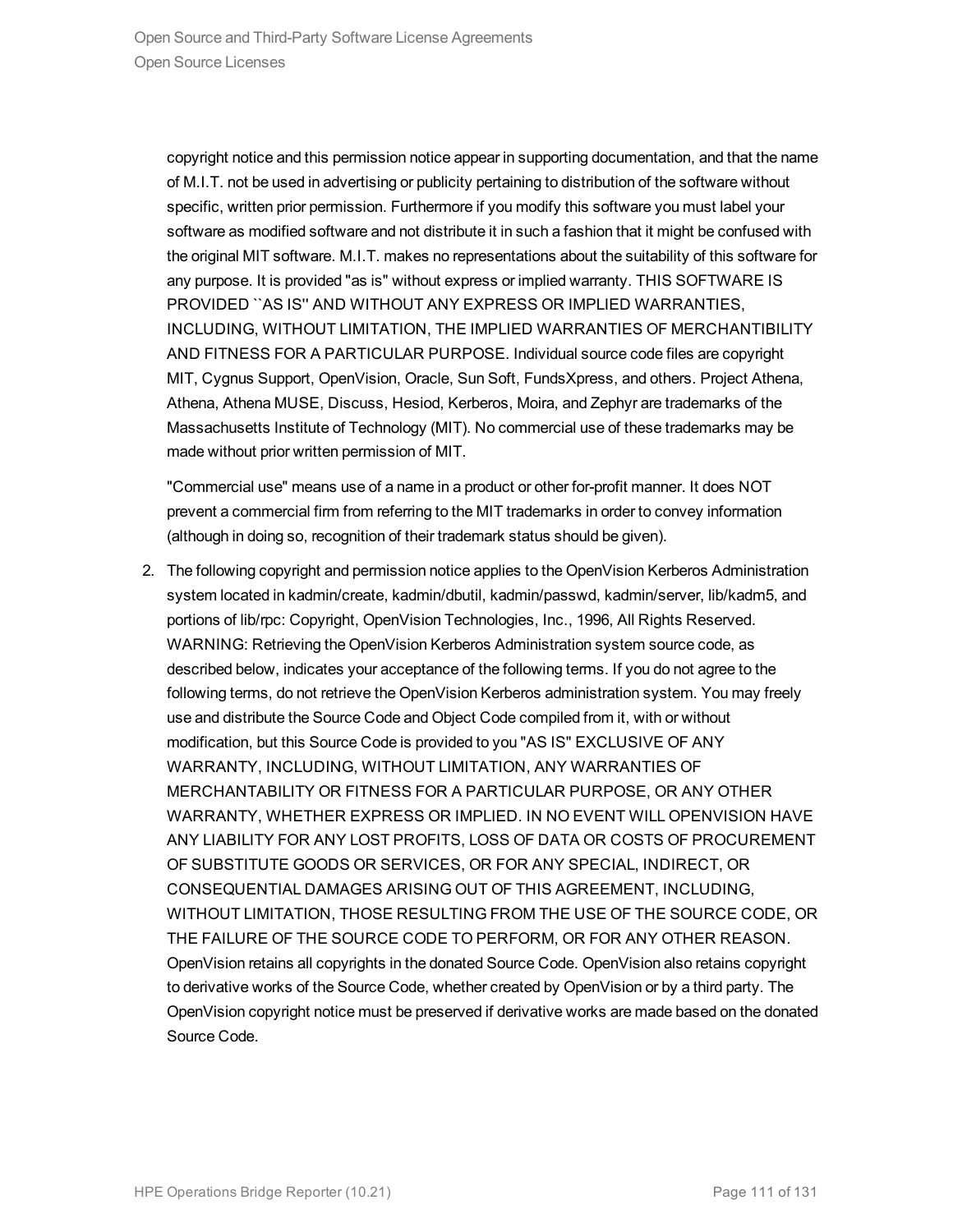Open Source and Third-Party Software License Agreements Open Source Licenses

- 3. Portions contributed by Matt Crawford <crawdad@fnal.gov> were work performed at Fermi National Accelerator Laboratory, which is operated by Universities Research Association, Inc., under contract DE-AC02-76CHO3000 with the U.S. Department of Energy.
- 4. The implementation of the Yarrow pseudo-random number generator in src/lib/crypto/yarrow has the following copyright: Copyright 2000 by Zero-Knowledge Systems, Inc. Permission to use, copy, modify, distribute, and sell this software and its documentation for any purpose is hereby granted without fee, provided that the above copyright notice appear in all copies and that both that copyright notice and this permission notice appear in supporting documentation, and that the name of Zero-Knowledge Systems, Inc. not be used in advertising or publicity pertaining to distribution of the software without specific, written prior permission. Zero-Knowledge Systems, Inc. makes no representations about the suitability of this software for any purpose. It is provided "as is" without express or implied warranty. ZERO-KNOWLEDGE SYSTEMS, INC. DISCLAIMS ALL WARRANTIES WITH REGARD TO THIS SOFTWARE, INCLUDING ALL IMPLIED WARRANTIES OF MERCHANTABILITY AND FITNESS, IN NO EVENT SHALL ZERO-KNOWLEDGE SYSTEMS, INC. BE LIABLE FOR ANY SPECIAL, INDIRECT OR CONSEQUENTIAL DAMAGES OR ANY DAMAGES WHATSOEVER RESULTING FROM LOSS OF USE, DATA OR PROFITS, WHETHER IN AN ACTION OF CONTRACT, NEGLIGENCE OR OTHER TORTUOUS ACTION, ARISING OUT OF OR IN CONNECTION WITH THE USE OR PERFORMANCE OF THIS SOFTWARE.

The implementation of the AES encryption algorithm in src/lib/crypto/aes has the following copyright: Copyright (c) 2001, Dr Brian Gladman (brg@gladman.uk.net), Worcester, UK. All rights reserved. The free distribution and use of this software in both source and binary form is allowed (with or without changes) provided that: 1. distributions of this source code include the above copyright notice, this list of conditions and the following disclaimer; 2. distributions in binary form include the above copyright notice, this list of conditions and the following disclaimer in the documentation and/or other associated materials; 3. the copyright holder's name is not used to endorse products built using this software without specific written permission. This software is provided 'as is' with no explicit or implied warranties in respect of any properties, including, but not limited to, correctness and fitness for purpose.

Open Software Foundation, Inc., Hewlett-Packard Company, Digital Equipment Corporation, Microsoft

#### Component: UUID

Copyright (c) 1990- 1993, 1996 Open Software Foundation, Inc.

Copyright (c) 1989 by Hewlett-Packard Company, Palo Alto, Ca. & Digital Equipment Corporation, Maynard, Mass.

Copyright (c) 1998 Microsoft.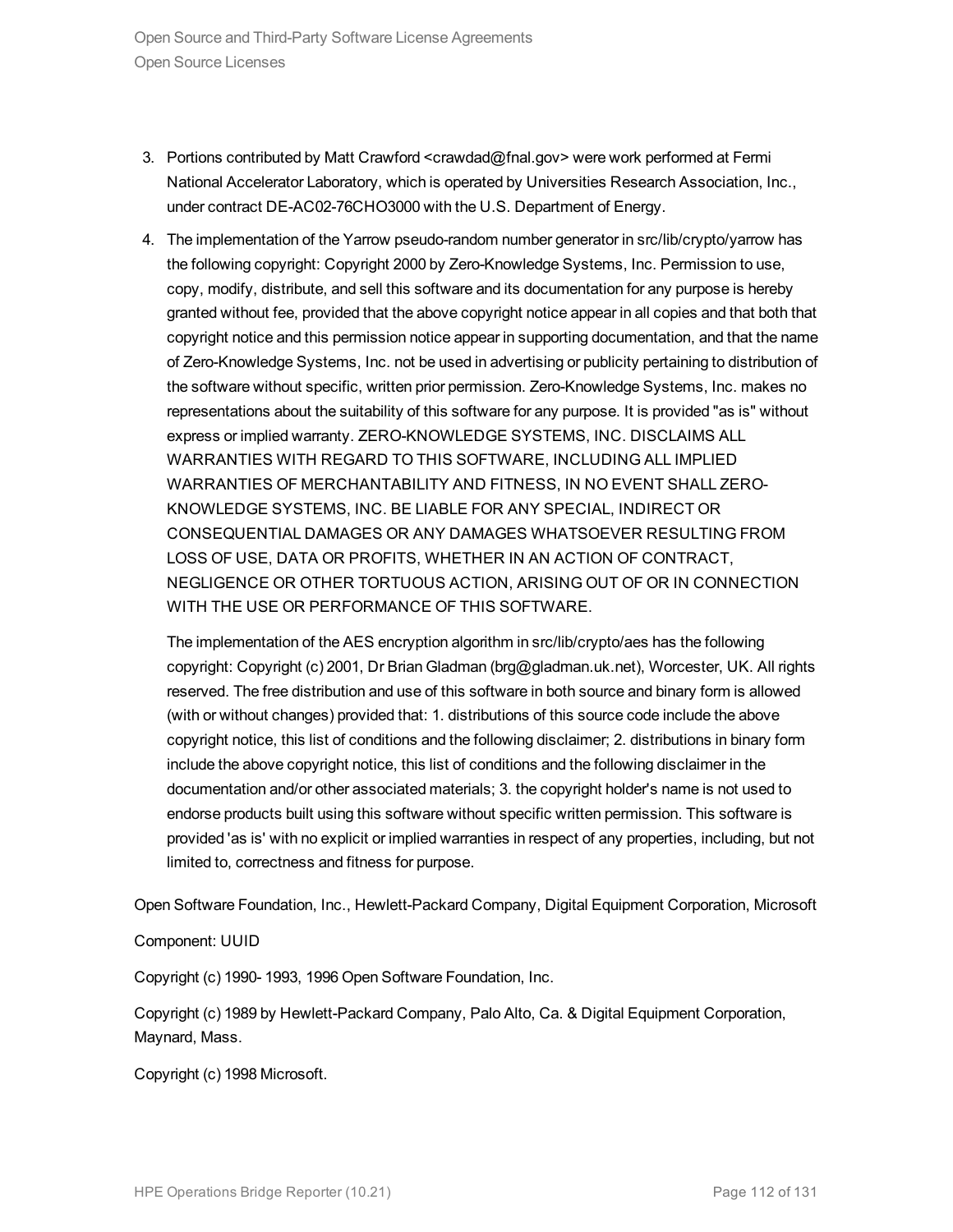To anyone who acknowledges that this file is provided "AS IS" without any express or implied warranty: permission to use, copy, modify, and distribute this file for any purpose is hereby granted without fee, provided that the above copyright notices and this notice appears in all source code copies, and that none of the names of Open Software Foundation, Inc., Hewlett-Packard Company, or Digital Equipment Corporation be used in advertising or publicity pertaining to distribution of the software without specific, written prior permission. Neither Open Software Foundation, Inc., Hewlett-Packard Company, Microsoft, nor Digital Equipment Corporation makes any representations about the suitability of this software for any purpose.

#### OpenSSL Project

## Component: Open SSL

The OpenSSL software is provided subject to the following additional provisions. Copyright (c) 1998- 2001 The OpenSSL Project and Copyright (c) 1995-1998 Eric Young. All rights reserved. Redistribution and use in source and binary forms, with or without modification, are permitted provided that the following conditions are met: (i) redistributions of source code must retain the above copyright notice, this list of conditions and the following disclaimer; (ii) redistributions in binary form must reproduce the above copyright notice, this list of conditions and the following disclaimer in the documentation and/or other materials provided with the distribution; (iii) all advertising materials mentioning features or use of this software must display the following acknowledgment: "This product includes software developed by the OpenSSL Project for use in the OpenSSL Toolkit. (http://www.openssl.org/)" and "This product includes cryptographic software written by Eric Young (eay@cryptsoft.com)". The word cryptographic can be left out if the routines from the library being used are not cryptographic related; (iv) the names "OpenSSL Toolkit" and "OpenSSL Project" must not be used to endorse or promote products derived from this software without prior written permission. For written permission, please contact opensslcore@openssl.org; (v) products derived from this software may not be called "OpenSSL" nor may "OpenSSL" appear in their names without prior written permission of the OpenSSL Project; (vi) if you include any Windows specific code (or a derivative thereof) from the apps directory (application code) you must include an acknowledgement: "This product includes software written by Tim Hudson (tjh@cryptsoft.com)"; and (vii) redistributions of any form whatsoever must retain the following acknowledgment: "This product includes software developed by the OpenSSL Project for use in the OpenSSL Toolkit (http://www.openssl.org/)". THIS SOFTWARE IS PROVIDED BY THE OpenSSL PROJECT AND ERIC YOUNG "AS IS'' AND ANY EXPRESSED OR IMPLIED WARRANTIES, INCLUDING, BUT NOT LIMITED TO, THE IMPLIED WARRANTIES OF MERCHANTABILITY AND FITNESS FOR A PARTICULAR PURPOSE ARE DISCLAIMED. IN NO EVENT SHALL THE OpenSSL PROJECT, TIM YOUNG OR THEIR CONTRIBUTORS BE LIABLE FOR ANY DIRECT, INDIRECT, INCIDENTAL, SPECIAL, EXEMPLARY, OR CONSEQUENTIAL DAMAGES (INCLUDING, BUT NOT LIMITED TO, PROCUREMENT OF SUBSTITUTE GOODS OR SERVICES; LOSS OF USE, DATA, OR PROFITS; OR BUSINESS INTERRUPTION) HOWEVER CAUSED AND ON ANY THEORY OF LIABILITY, WHETHER IN CONTRACT, STRICT LIABILITY,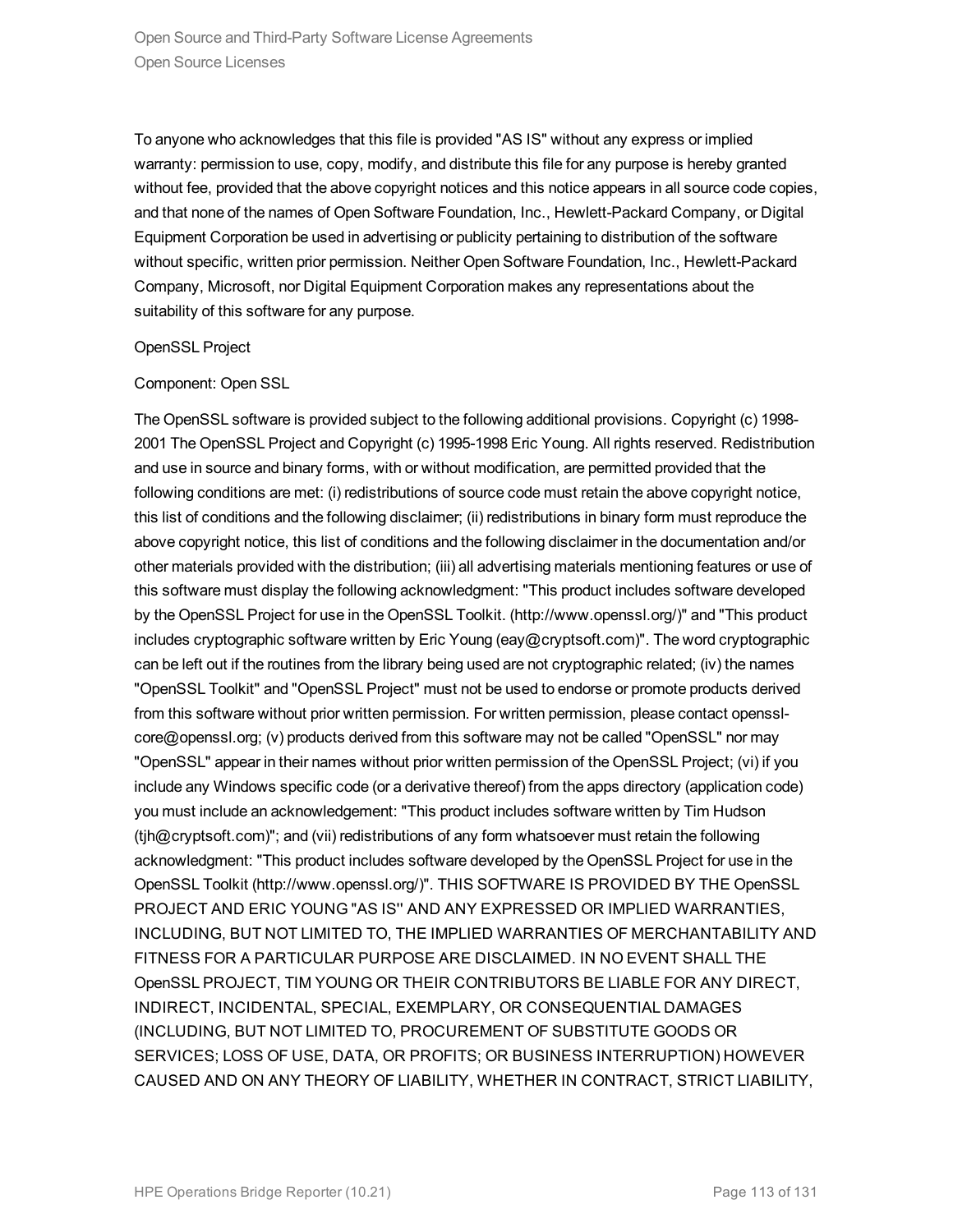## OR TORT (INCLUDING NEGLIGENCE OR OTHERWISE) ARISING IN ANY WAY OUT OF THE USE OF THIS SOFTWARE, EVEN IF ADVISED OF THE POSSIBILITY OF SUCH DAMAGE.

### Public Domain

Component: htmlview The above component is in the public domain.

#### Saloranta, Tatu

Component: Woodstox The above component is licensed under the Apache License version 2.0, a copy of which is at Attachment 1.

#### Seward, Julian R

#### Component: bzip2

This program, "bzip2", the associated library "libbzip2", and all documentation, are copyright (C) 1996- 2006 Julian R Seward. All rights reserved.

Redistribution and use in source and binary forms, with or without modification, are permitted provided that the following conditions are met:

- 1. Redistributions of source code must retain the above copyright notice, this list of conditions and the following disclaimer.
- 2. The origin of this software must not be misrepresented; you must not claim that you wrote the original software. If you use this software in a product, an acknowledgment in the product documentation would be appreciated but is not required.
- 3. Altered source versions must be plainly marked as such, and must not be misrepresented as being the original software.
- 4. The name of the author may not be used to endorse or promote products derived from this software without specific prior written permission.

THIS SOFTWARE IS PROVIDED BY THE AUTHOR ``AS IS'' AND ANY EXPRESS OR IMPLIED WARRANTIES, INCLUDING, BUT NOT LIMITED TO, THE IMPLIED WARRANTIES OF MERCHANTABILITY AND FITNESS FOR A PARTICULAR PURPOSE ARE DISCLAIMED. IN NO EVENT SHALL THE AUTHOR BE LIABLE FOR ANY DIRECT, INDIRECT, INCIDENTAL, SPECIAL, EXEMPLARY, OR CONSEQUENTIAL DAMAGES (INCLUDING, BUT NOT LIMITED TO, PROCUREMENT OF SUBSTITUTE GOODS OR SERVICES; LOSS OF USE, DATA, OR PROFITS; OR BUSINESS INTERRUPTION) HOWEVER CAUSED AND ON ANY THEORY OF LIABILITY, WHETHER IN CONTRACT, STRICT LIABILITY, OR TORT (INCLUDING NEGLIGENCE OR OTHERWISE) ARISING IN ANY WAY OUT OF THE USE OF THIS SOFTWARE, EVEN IF ADVISED OF THE POSSIBILITY OF SUCH DAMAGE.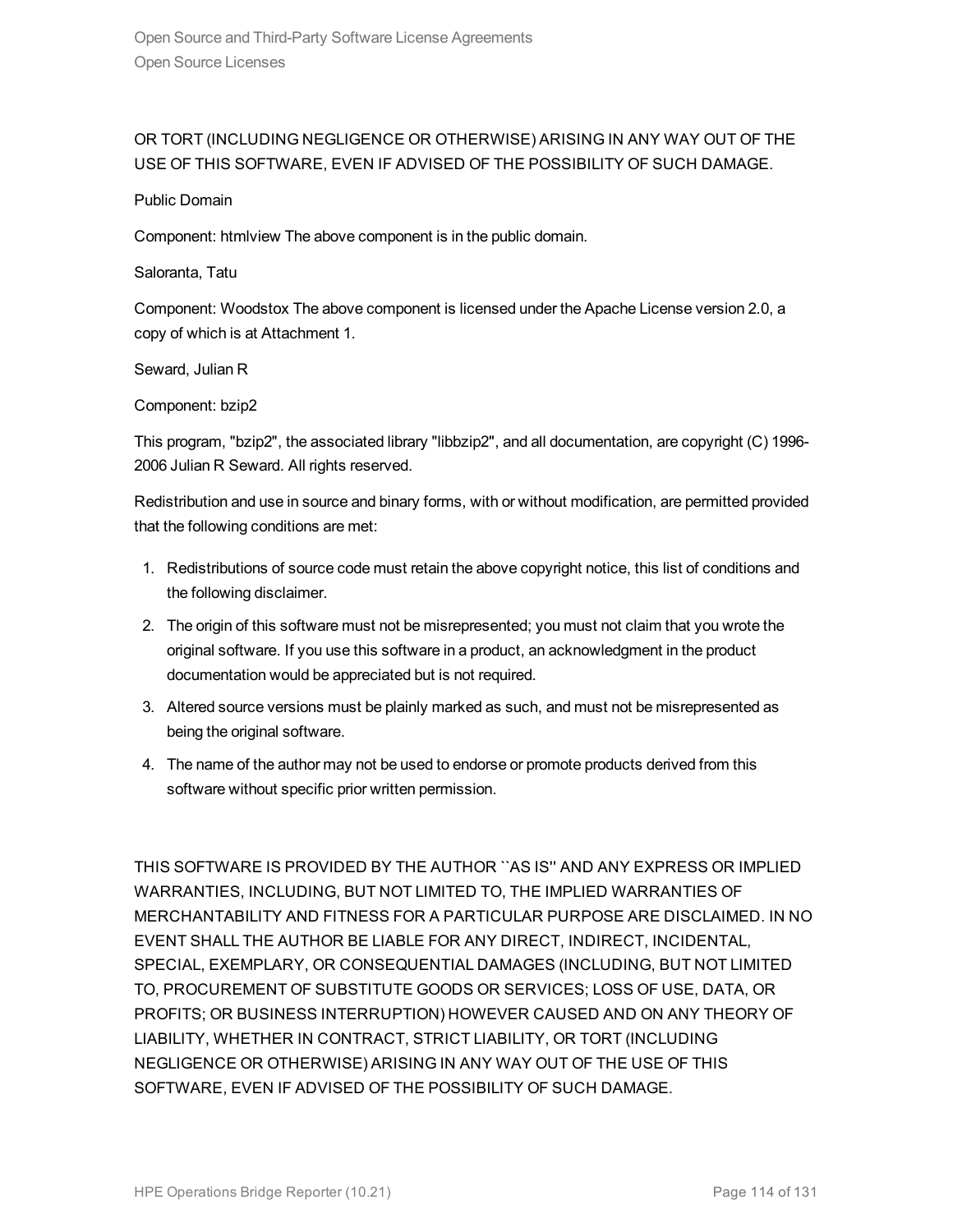Open Source and Third-Party Software License Agreements Open Source Licenses

#### Sun Microsystems

Components: JRE, JavaBeans Activation Framework, JavaMail API

No third party license terms or notices.

University of Toronto

Components: regexp.c

Copyright (c) 1986 by University of Toronto.

Written by Henry Spencer. Not derived from licensed software.

Permission is granted to anyone to use this software for any \* purpose on any computer system, and to redistribute it freely, subject to the following restrictions:

- 1. The author is not responsible for the consequences of use of \* this software, no matter how awful, even if they arise from defects in it.
- 2. The origin of this software must not be misrepresented, either by explicit claim or by omission.
- 3. Altered versions must be plainly marked as such, and must not be misrepresented as being the original software.

Beware that some of this code is subtly aware of the way operator precedence is structured in regular expressions. Serious changes in regular-expression syntax might require a total rethink.

Copyright (c) 2000, Frank Warmerdam

Warmerdam, Frank

Component: PROJ.4

Permission is hereby granted, free of charge, to any person obtaining a copy of this software and associated documentation files (the "Software"), to deal in the Software without restriction, including without limitation the rights to use, copy, modify, merge, publish, distribute, sublicense, and/or sell copies of the Software, and to permit persons to whom the Software is furnished to do so, subject to the following conditions:

The above copyright notice and this permission notice shall be included in all copies or substantial portions of the Software.

THE SOFTWARE IS PROVIDED "AS IS", WITHOUT WARRANTY OF ANY KIND, EXPRESS OR IMPLIED, INCLUDING BUT NOT LIMITED TO THE WARRANTIES OF MERCHANTABILITY, FITNESS FOR A PARTICULAR PURPOSE AND NONINFRINGEMENT. IN NO EVENT SHALL THE AUTHORS OR COPYRIGHT HOLDERS BE LIABLE FOR ANY CLAIM, DAMAGES OR OTHER LIABILITY, WHETHER IN AN ACTION OF CONTRACT, TORT OR OTHERWISE,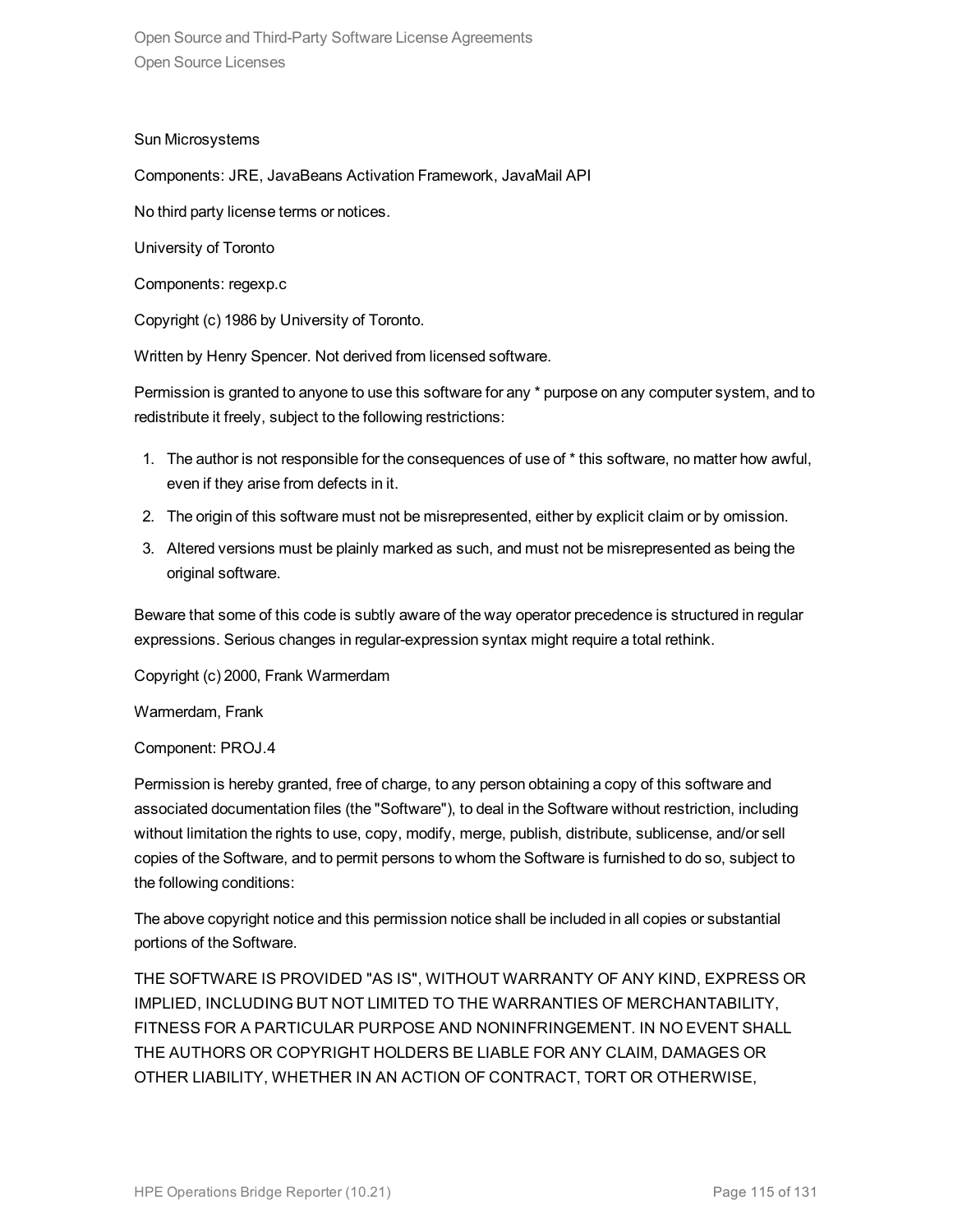## ARISING FROM, OUT OF OR IN CONNECTION WITH THE SOFTWARE OR THE USE OR OTHER DEALINGS IN THE SOFTWARE.

Other The Program may also contain other free download and/or open source content (including but not limited to header files) required for interoperation with the operating system(s) on which the product is designed to run, and/or with third party applications.

## SYBASE COMPONENTS

May Include Additional Free Download Components

This Program is provided with PowerDesigner Physical Architect 16.5. Free Download Components in PowerDesigner are identified on the FREE DOWNLOAD COMPONENTS/THIRD PARTY TERMS AND CONDITIONS Document for PowerDesigner Physical Architect 16.5.

Wagner, Richard J.

Component: Mersenne Twister

Copyright (C) 1997 - 2002, Makoto Matsumoto and Takuji Nishimura,

Copyright (C) 2000 - 2009, Richard J. Wagner All rights reserved.

Redistribution and use in source and binary forms, with or without modification, are permitted provided that the following conditions are met:

- 1. Redistributions of source code must retain the above copyright notice, this list of conditions and the following disclaimer.
- 2. Redistributions in binary form must reproduce the above copyright notice, this list of conditions and the following disclaimer in the documentation and/or other materials provided with the distribution.
- 3. The names of its contributors may not be used to endorse or promote products derived from this software without specific prior written permission.

THIS SOFTWARE IS PROVIDED BY THE COPYRIGHT HOLDERS AND CONTRIBUTORS "AS IS" AND ANY EXPRESS OR IMPLIED WARRANTIES, INCLUDING, BUT NOT LIMITED TO, THE IMPLIED WARRANTIES OF MERCHANTABILITY AND FITNESS FOR A PARTICULAR PURPOSE ARE DISCLAIMED. IN NO EVENT SHALL THE COPYRIGHT OWNER OR CONTRIBUTORS BE LIABLE FOR ANY DIRECT, INDIRECT, INCIDENTAL, SPECIAL, EXEMPLARY, OR CONSEQUENTIAL DAMAGES (INCLUDING, BUT NOT LIMITED TO, PROCUREMENT OF SUBSTITUTE GOODS OR SERVICES; LOSS OF USE, DATA, OR PROFITS; OR BUSINESS INTERRUPTION) HOWEVER CAUSED AND ON ANY THEORY OF LIABILITY, WHETHER IN CONTRACT, STRICT LIABILITY, OR TORT (INCLUDING NEGLIGENCE OR OTHERWISE) ARISING IN ANY WAY OUT OF THE USE OF THIS SOFTWARE, EVEN IF ADVISED OF THE POSSIBILITY OF SUCH DAMAGE.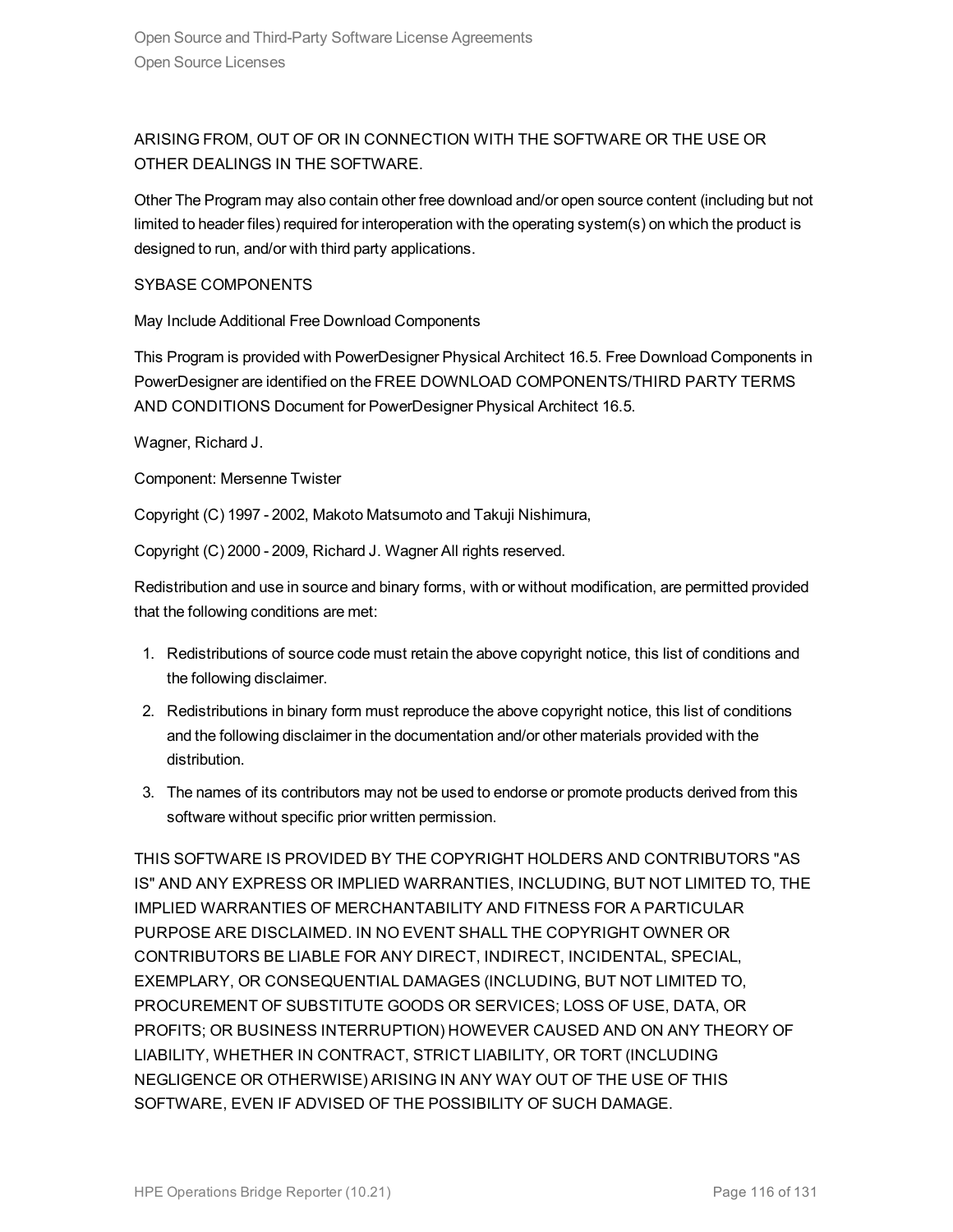## ATTACHMENT 1

## Eclipse Public License - v 1.0

THE ACCOMPANYING PROGRAM IS PROVIDED UNDER THE TERMS OF THIS ECLIPSE PUBLIC LICENSE ("AGREEMENT"). ANY USE, REPRODUCTION OR DISTRIBUTION OF THE PROGRAM CONSTITUTES RECIPIENT'S ACCEPTANCE OF THIS AGREEMENT.

## 1. DEFINITIONS

"Contribution" means:

a) in the case of the initial Contributor, the initial code and documentation distributed under this Agreement, and b) in the case of each subsequent Contributor:

i) changes to the Program, and

ii) additions to the Program;

where such changes and/or additions to the Program originate from and are distributed by that particular Contributor. A Contribution 'originates' from a Contributor if it was added to the Program by such Contributor itself or anyone acting on such Contributor's behalf. Contributions do not include additions to the Program which: (i) are separate modules of software distributed in conjunction with the Program under their own license agreement, and (ii) are not derivative works of the Program.

"Contributor" means any person or entity that distributes the Program.

"Licensed Patents " mean patent claims licensable by a Contributor which are necessarily infringed by the use or sale of its Contribution alone or when combined with the Program.

"Program" means the Contributions distributed in accordance with this Agreement.

"Recipient" means anyone who receives the Program under this Agreement, including all Contributors.

## 2. GRANT OF RIGHTS

a) Subject to the terms of this Agreement, each Contributor hereby grants Recipient a non-exclusive, worldwide, royalty-free copyright license to reproduce, prepare derivative works of, publicly display, publicly perform, distribute and sublicense the Contribution of such Contributor, if any, and such derivative works, in source code and object code form.

b) Subject to the terms of this Agreement, each Contributor hereby grants Recipient a non-exclusive, worldwide, royalty-free patent license under Licensed Patents to make, use, sell, offer to sell, import and otherwise transfer the Contribution of such Contributor, if any, in source code and object code form. This patent license shall apply to the combination of the Contribution and the Program if, at the time the Contribution is added by the Contributor, such addition of the Contribution causes such combination to be covered by the Licensed Patents. The patent license shall not apply to any other combinations which include the Contribution. No hardware per se is licensed hereunder.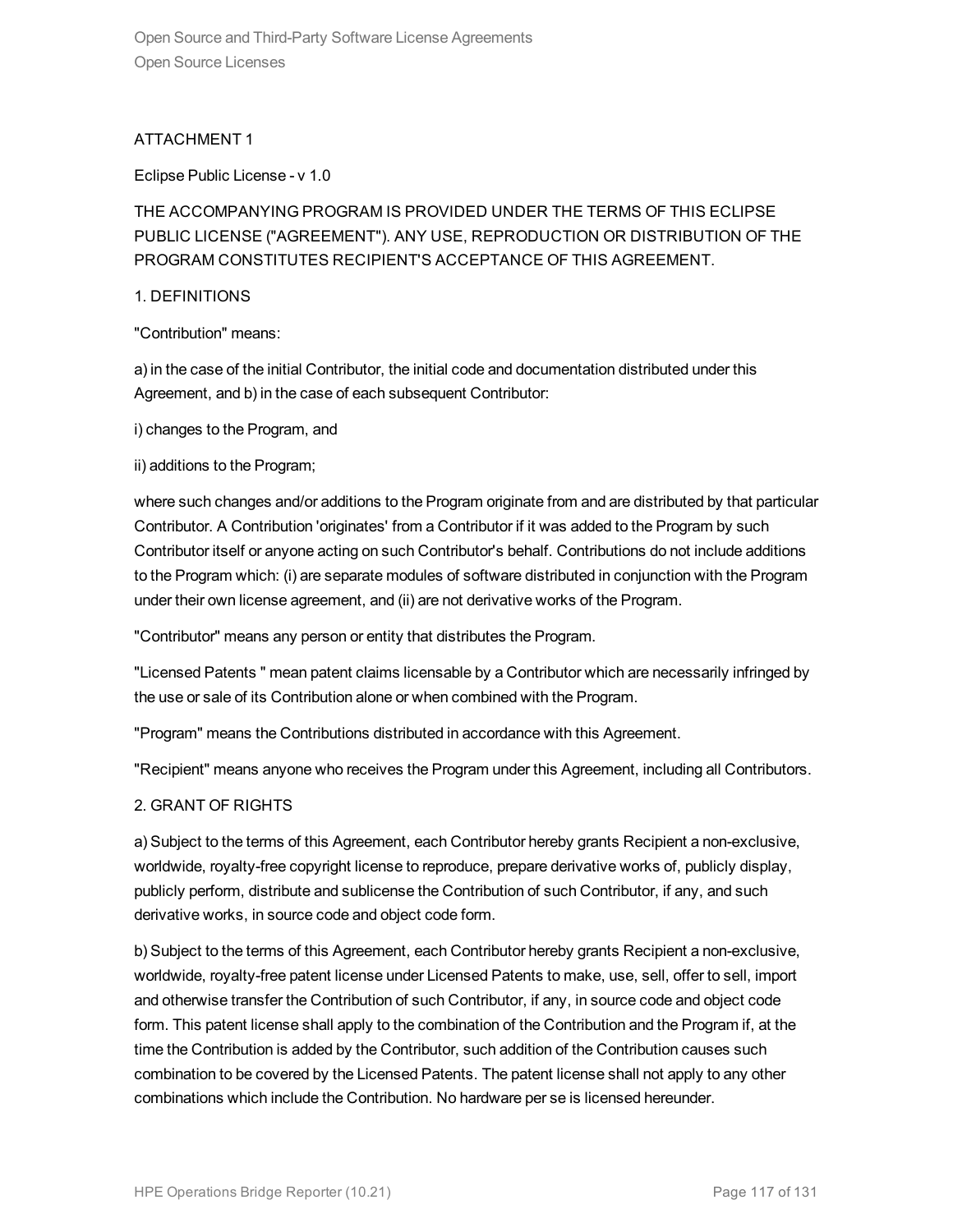c) Recipient understands that although each Contributor grants the licenses to its Contributions set forth herein, no assurances are provided by any Contributor that the Program does not infringe the patent or other intellectual property rights of any other entity. Each Contributor disclaims any liability to Recipient for claims brought by any other entity based on infringement of intellectual property rights or otherwise. As a condition to exercising the rights and licenses granted hereunder, each Recipient hereby assumes sole responsibility to secure any other intellectual

property rights needed, if any. For example, if a third party patent license is required to allow Recipient to distribute the Program, it is Recipient's responsibility to acquire that license before distributing the Program.

d) Each Contributor represents that to its knowledge it has sufficient copyright rights in its Contribution, if any, to grant the copyright license set forth in this Agreement.

## 3. REQUIREMENTS

A Contributor may choose to distribute the Program in object code form under its own license agreement, provided that:

a) it complies with the terms and conditions of this Agreement; and

b) its license agreement:

i) effectively disclaims on behalf of all Contributors all warranties and conditions, express and implied, including warranties or conditions of title and non-infringement, and implied warranties or conditions of merchantability and fitness for a particular purpose;

ii) effectively excludes on behalf of all Contributors all liability for damages, including direct, indirect, special, incidental and consequential damages, such as lost profits;

iii) states that any provisions which differ from this Agreement are offered by that Contributor alone and not by any other party; and

iv) states that source code for the Program is available from such Contributor, and informs licensees how to obtain it in a reasonable manner on or through a medium customarily used for software exchange.

When the Program is made available in source code form:

a) it must be made available under this Agreement; and

b) a copy of this Agreement must be included with each copy of the Program.

Contributors may not remove or alter any copyright notices contained within the Program.

Each Contributor must identify itself as the originator of its Contribution, if any, in a manner that reasonably allows subsequent Recipients to identify the originator of the Contribution.

#### 4. COMMERCIAL DISTRIBUTION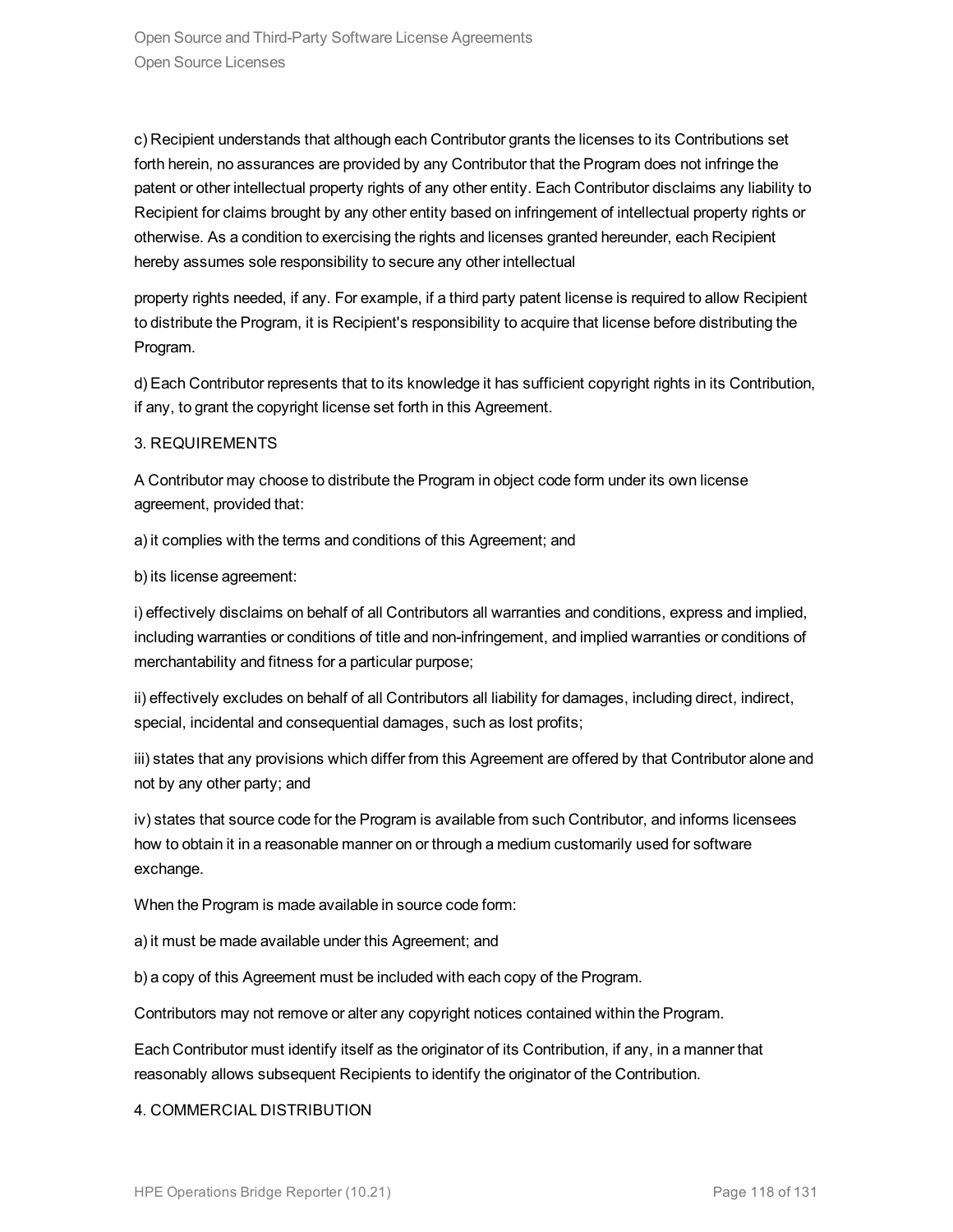Commercial distributors of software may accept certain responsibilities with respect to end users, business partners and the like. While this license is intended to facilitate the commercial use of the Program, the Contributor who includes the Program in a commercial product offering should do so in a manner which does not create potential liability for other Contributors. Therefore, if a Contributor includes the Program in a commercial product offering, such Contributor ("Commercial Contributor") hereby agrees to defend and indemnify every other Contributor ("Indemnified Contributor") against any losses, damages and costs (collectively "Losses") arising from claims, lawsuits and other legal actions brought by a third party against the Indemnified Contributor to the extent caused by the acts or omissions of such Commercial Contributor in connection with its distribution of the Program in a commercial product offering. The obligations in this section do not apply to any claims or Losses relating to any actual or alleged intellectual property infringement. In order to qualify, an Indemnified Contributor must: a) promptly notify the Commercial Contributor in writing of such claim, and b) allow the Commercial Contributor to control, and cooperate with the Commercial Contributor in, the defense and any related settlement negotiations. The Indemnified Contributor may participate in any such claim at its own expense.

For example, a Contributor might include the Program in a commercial product offering, Product X. That Contributor is then a Commercial Contributor. If that Commercial Contributor then makes performance claims, or offers warranties related to Product X, those performance claims and warranties are such

Commercial Contributor's responsibility alone. Under this section, the Commercial Contributor would have to defend claims against the other Contributors related to those performance claims and warranties, and if a court requires any other Contributor to pay any damages as a result, the Commercial Contributor must pay those damages.

## 5. NO WARRANTY

EXCEPT AS EXPRESSLY SET FORTH IN THIS AGREEMENT, THE PROGRAM IS PROVIDED ON AN "AS IS" BASIS, WITHOUT WARRANTIES OR CONDITIONS OF ANY KIND, EITHER EXPRESS OR IMPLIED INCLUDING, WITHOUT LIMITATION, ANY WARRANTIES OR CONDITIONS OF TITLE, NON-INFRINGEMENT, MERCHANTABILITY OR FITNESS FOR A PARTICULAR PURPOSE. Each Recipient is solely responsible for determining the appropriateness of using and distributing the Program and assumes all risks associated with its exercise of rights under this Agreement , including but not limited to the risks and costs of program errors, compliance with applicable laws, damage to or loss of data, programs or equipment, and unavailability or interruption of operations.

## 6. DISCLAIMER OF LIABILITY

EXCEPT AS EXPRESSLY SET FORTH IN THIS AGREEMENT, NEITHER RECIPIENT NOR ANY CONTRIBUTORS SHALL HAVE ANY LIABILITY FOR ANY DIRECT, INDIRECT, INCIDENTAL, SPECIAL, EXEMPLARY, OR CONSEQUENTIAL DAMAGES (INCLUDING WITHOUT LIMITATION LOST PROFITS), HOWEVER CAUSED AND ON ANY THEORY OF LIABILITY,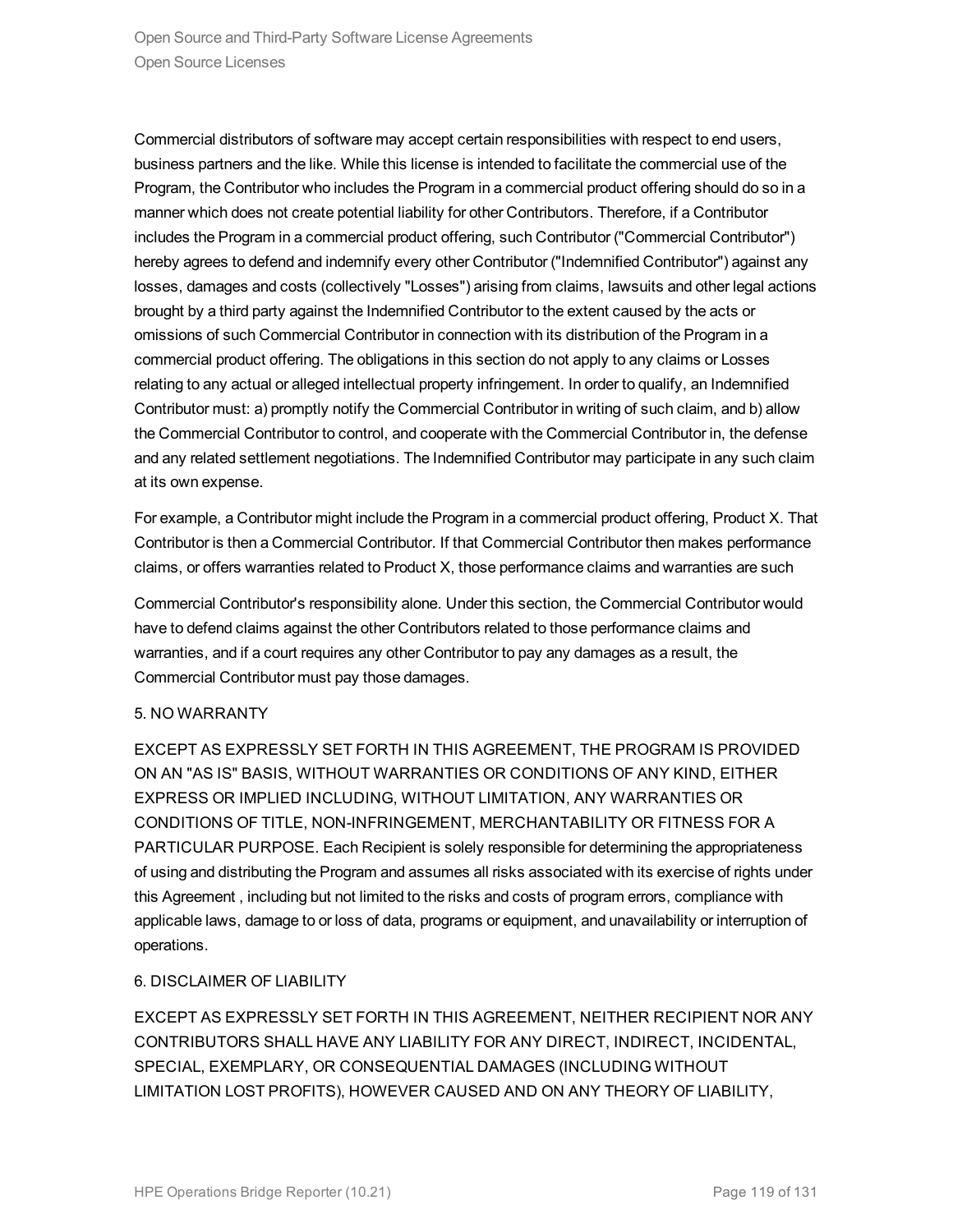WHETHER IN CONTRACT, STRICT LIABILITY, OR TORT (INCLUDING NEGLIGENCE OR OTHERWISE) ARISING IN ANY WAY OUT OF THE USE OR DISTRIBUTION OF THE PROGRAM OR THE EXERCISE OF ANY RIGHTS GRANTED HEREUNDER, EVEN IF ADVISED OF THE POSSIBILITY OF SUCH DAMAGES.

## 7. GENERAL

If any provision of this Agreement is invalid or unenforceable under applicable law, it shall not affect the validity or enforceability of the remainder of the terms of this Agreement, and without further action by the parties hereto, such provision shall be reformed to the minimum extent necessary to make such provision valid and enforceable.

If Recipient institutes patent litigation against any entity (including a cross-claim or counterclaim in a lawsuit) alleging that the Program itself (excluding combinations of the Program with other software or hardware) infringes such Recipient's patent(s), then such Recipient's rights granted under Section 2(b) shall terminate as of the date such litigation is filed.

All Recipient's rights under this Agreement shall terminate if it fails to comply with any of the material terms or conditions of this Agreement and does not cure such failure in a reasonable period of time after becoming aware of such noncompliance. If all Recipient's rights under this Agreement terminate, Recipient agrees to cease use and distribution of the Program as soon as reasonably practicable. However, Recipient's obligations under this Agreement and any licenses granted by Recipient relating to the Program shall continue and survive.

Everyone is permitted to copy and distribute copies of this Agreement, but in order to avoid inconsistency the Agreement is copyrighted and may only be modified in the following manner. The Agreement Steward reserves the right to publish new versions (including revisions) of this Agreement from time to time. No one other than the Agreement Steward has the right to modify this Agreement. The Eclipse Foundation is the initial Agreement Steward. The Eclipse Foundation may assign the responsibility to serve as the Agreement Steward to a suitable separate entity. Each new version of the Agreement will be given a distinguishing version number. The Program (including Contributions) may always be distributed subject to the version of the Agreement under which it was received. In addition, after a new version of the

Agreement is published, Contributor may elect to distribute the Program (including its Contributions) under the new version. Except as expressly stated in Sections 2(a) and 2(b) above, Recipient receives no rights or licenses to the intellectual property of any Contributor under this Agreement, whether expressly, by implication, estoppel or otherwise. All rights in the Program not expressly granted under this Agreement are reserved.

This Agreement is governed by the laws of the State of New York and the intellectual property laws of the United States of America. No party to this Agreement will bring a legal action under this Agreement more than one year after the cause of action arose. Each party waives its rights to a jury trial in any resulting litigation.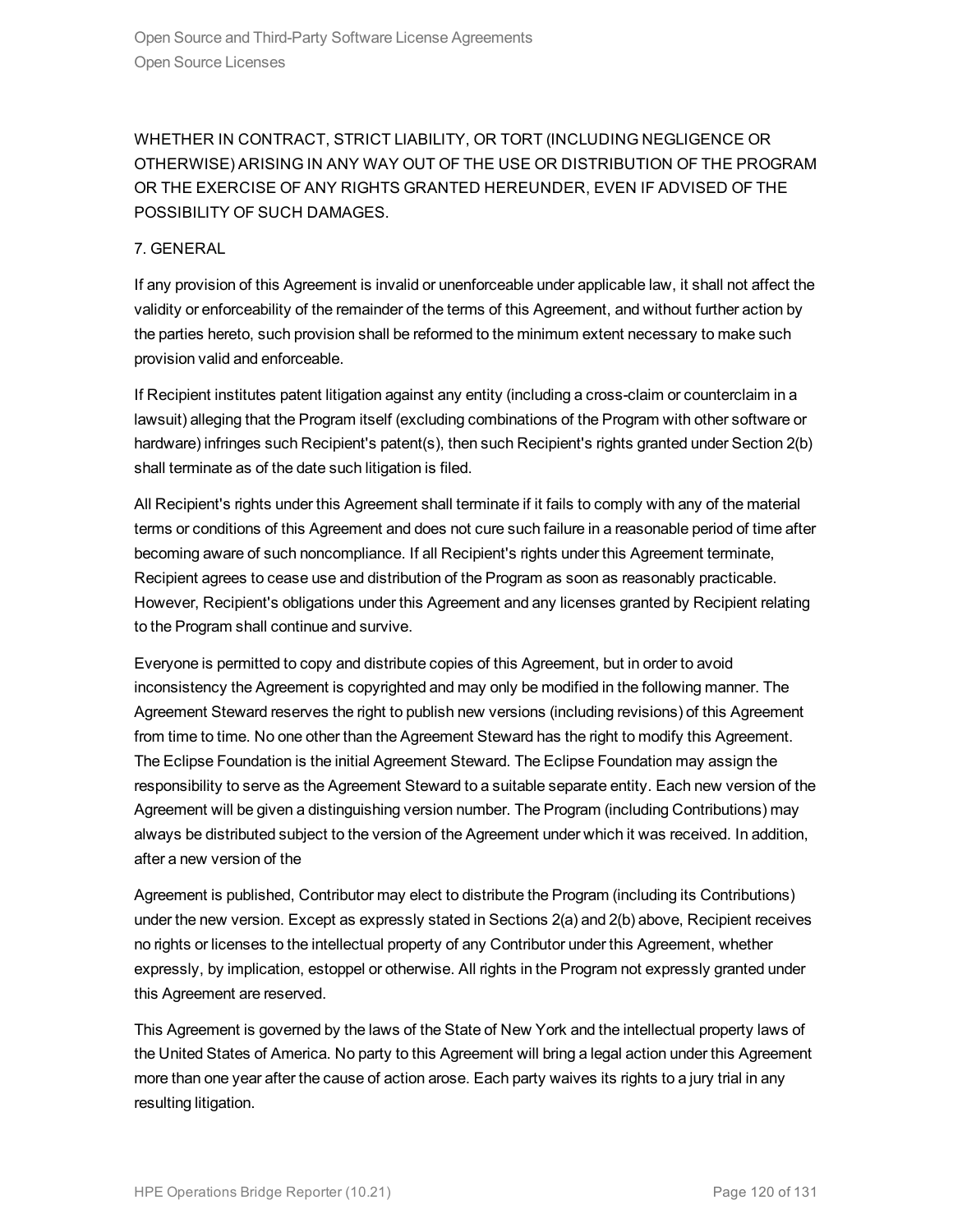Open Source and Third-Party Software License Agreements Open Source Licenses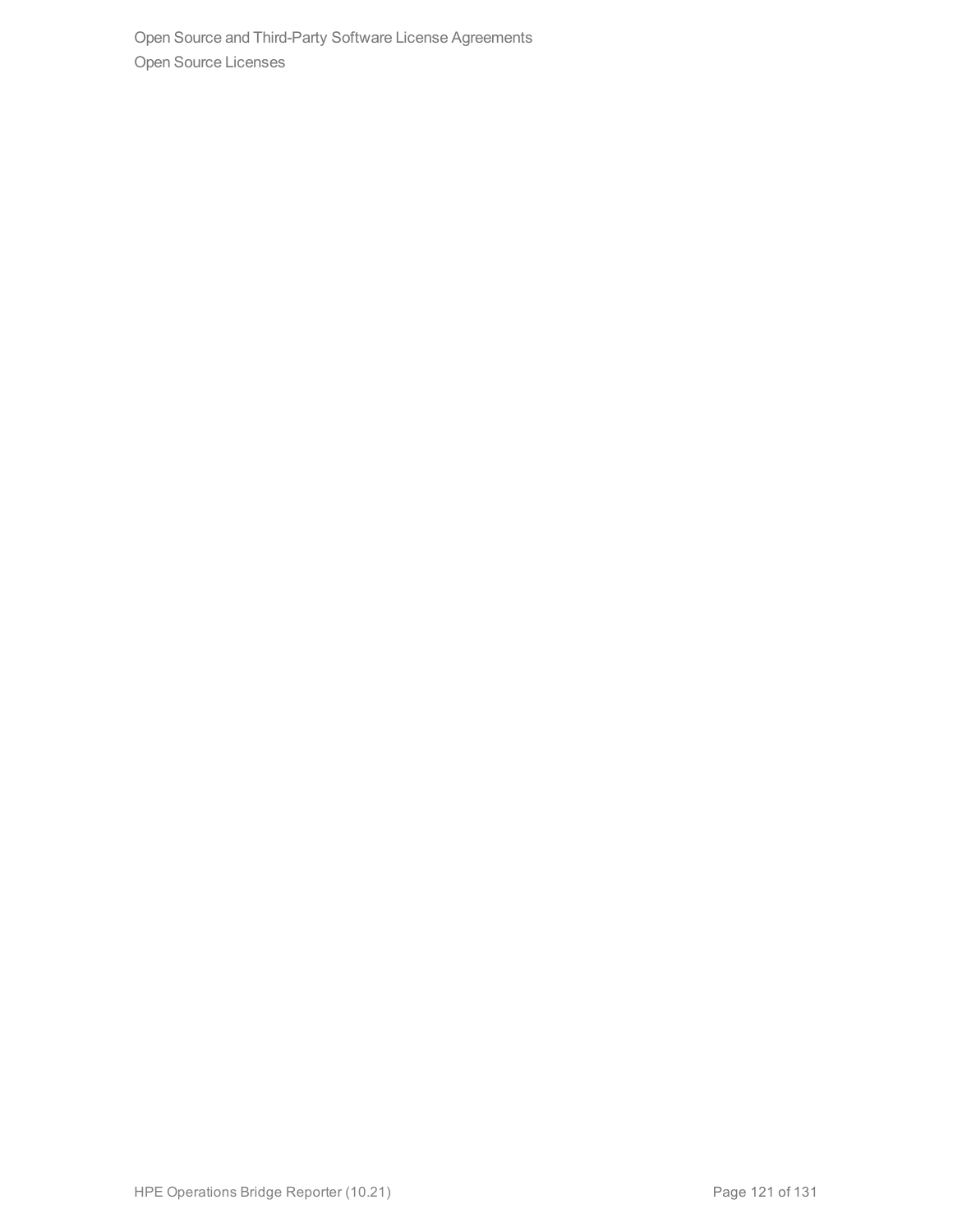# Third-Party Licenses

## SAP BusinessObjects License

IMPORTANT-READ CAREFULLY: THIS IS A LEGAL AGREEMENT BETWEEN YOU AND BUSINESS OBJECTS FOR THE BUSINESS OBJECTS SOFTWARE PRODUCT ACCOMPANYING THIS AGREEMENT, WHICH MAY INCLUDE COMPUTER SOFTWARE, ASSOCIATED MEDIA, PRINTED MATERIALS AND ONLINE OR ELECTRONIC DOCUMENTATION ("SOFTWARE"). BEFORE CONTINUING WITH THE INSTALLATION OF THE SOFTWARE, YOU MUST READ, ACKNOWLEDGE AND ACCEPT THE TERMS AND CONDITIONS OF THE SOFTWARE LICENSE AGREEMENT THAT FOLLOWS ("AGREEMENT"). IF YOU DO NOT ACCEPT THE TERMS AND CONDITIONS OF THE AGREEMENT, YOU MAY RETURN, WITHIN THIRTY (30) DAYS OF PURCHASE, THE SOFTWARE TO THE PLACE YOU OBTAINED IT FOR A FULL REFUND.

1. GRANT OF LICENSE. Business Objects grants you a nonexclusive and limited license to use the Software products and functionalities for which you have paid the applicable fees solely for your internal business purposes and in accordance with the terms and conditions of this Agreement. The Software is licensed, not sold, to you. If you acquired this product as a special offer or as a promotional license included with another Business Objects product, additional restrictions apply as set forth in section 3.7 below. If you acquired this product bundled or in combination with a third party product, you may only use the Software with the third party product as described in section 3.6 ("Restricted License") below. This license does not apply to any other software program provided with the Software, including promotional software, which is governed by the online software license agreement included with that software.

"Business Objects" is Business Objects S.A. or one of its subsidiaries.

2. INSTALLATION AND USE. You may install and use the Software only in the configuration and for the number of licenses acquired by you. You may also install non-production copies of the Software as is reasonably necessary for disaster recovery, emergency restart and backup, including, but not limited to making copies for such purposes for use at one or more disaster recovery sites. In order to exercise your rights to the Software under this License Agreement you must activate your copy of the Software in the manner described during the launch sequence. Business Objects may control the number and type of licenses and the use of the Software by key codes.

3. LICENSE TYPES AND DEFINITIONS.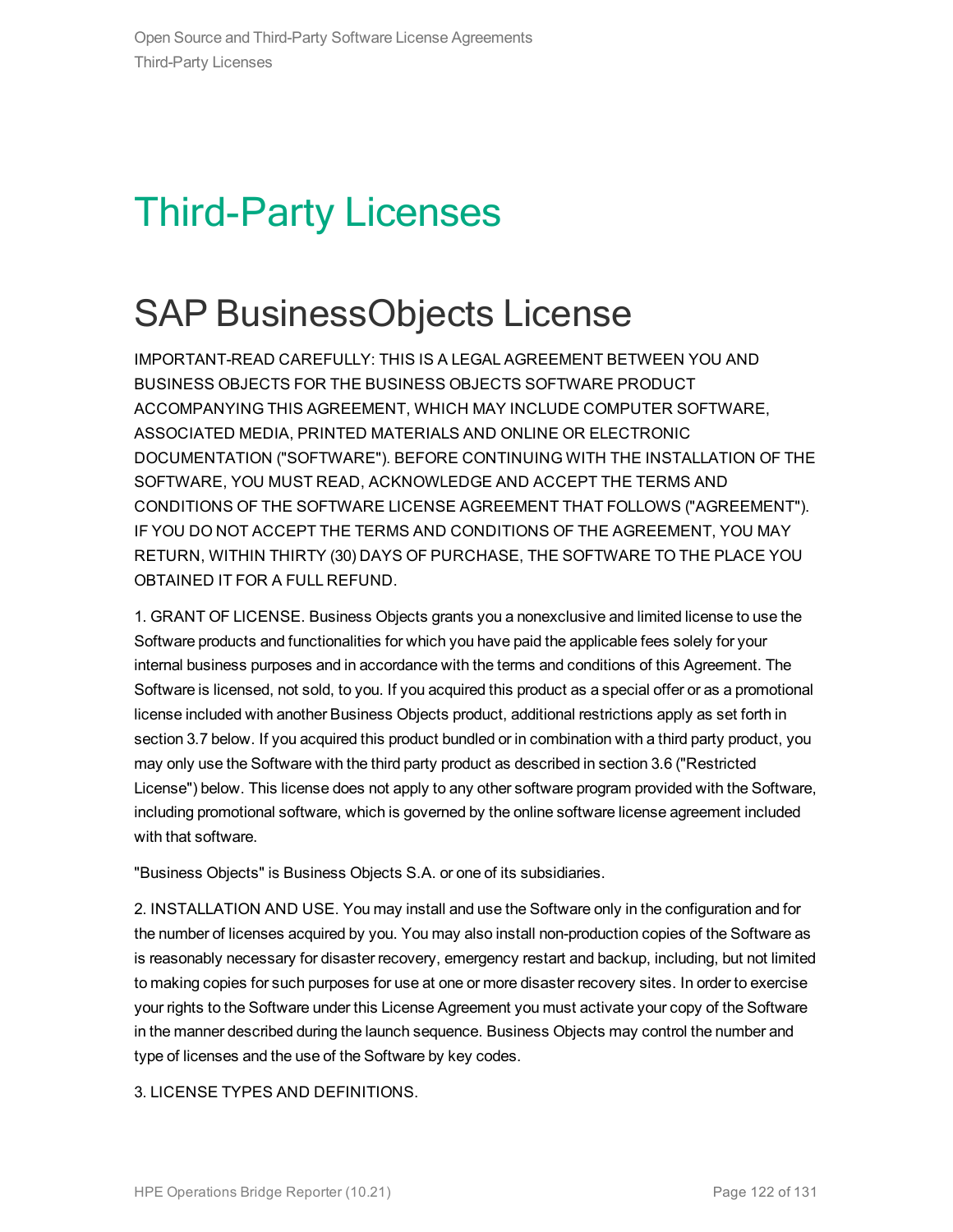3.1. Named User License ("NUL"). When the Software is licensed on a Named User basis, each individual Named User must be specifically identified as the sole holder of a NUL. The sharing of the NUL by more than one individual is expressly prohibited. In addition, NUL(s) may not be transferred from one individual to another unless the original end user no longer requires, and is no longer permitted, access to the Software. NUL(s) are assigned to a single Deployment and may not be shared among different Deployments.

3.2. Concurrent Access License ("CAL"). When the Software is licensed on a Concurrent Access basis, the aggregate number of end users accessing the Software at any one time may not exceed the number of CALs you have obtained. CAL(s) are assigned to a particular Deployment, and may not be shared among different Deployments. When using Concurrent Access licenses, you may not utilize a program or system to cache or queue report requests.

3.3. Processor License. When the Software is licensed on a Processor basis, the aggregate number of central processing units ("Processors") running any Software components(s) (except the Web Connector, SDK, Report Publishing Wizard and report viewers) may not exceed the number of Processors licensed. A multi-core chip Processor with N processor cores shall be counted as N Processors.

3.4. DISU License. When the Product is licensed on a Data Integrator Server Unit ("DISU") basis, the Product may be loaded onto a single computer with up to four Processors.

3.5. LPAR License (DB2 Information Integrator only). A LPAR license permits use of the Product with a single data source on a single logical partition as implemented by IBM.

3.6. Embedded Report Engine License (Crystal Reports for Eclipse only). An Embedded Report Engine License authorizes you to install and use on a single server any applications, modules, reports, scripts, or other works prepared, modified, or supplemented using Crystal Reports for Eclipse (herein an "ERE License"). The initial ERE License shall be limited to a single server consisting of not more than four (4) Processors. Any additional ERE Licenses acquired for the same Deployment shall be licensed on a per server basis without regard to the number of Processor(s) on each such server.

3.7. Restricted License. If you acquired the Software bundled or otherwise provided in combination with or for use with a third party product ("OEM Application"), you have acquired a Restricted License. You may use each licensed copy of the Software only in conjunction with the OEM Application with which it was provided. Accessing data that is not specifically created or processed by the OEM Application is in violation of this license. If the OEM Application requires the use of a data mart or data warehouse, the Software may be used with the data mart or data warehouse only to access data created or processed by the OEM Application. Restricted Licenses may not be combined with unrestricted licenses in the same Deployment.

3.8. Development License. If you receive a Development License, you may use the number and type of licenses acquired only to develop or test reports and applications. A Development License cannot be used in or transferred to a production environment.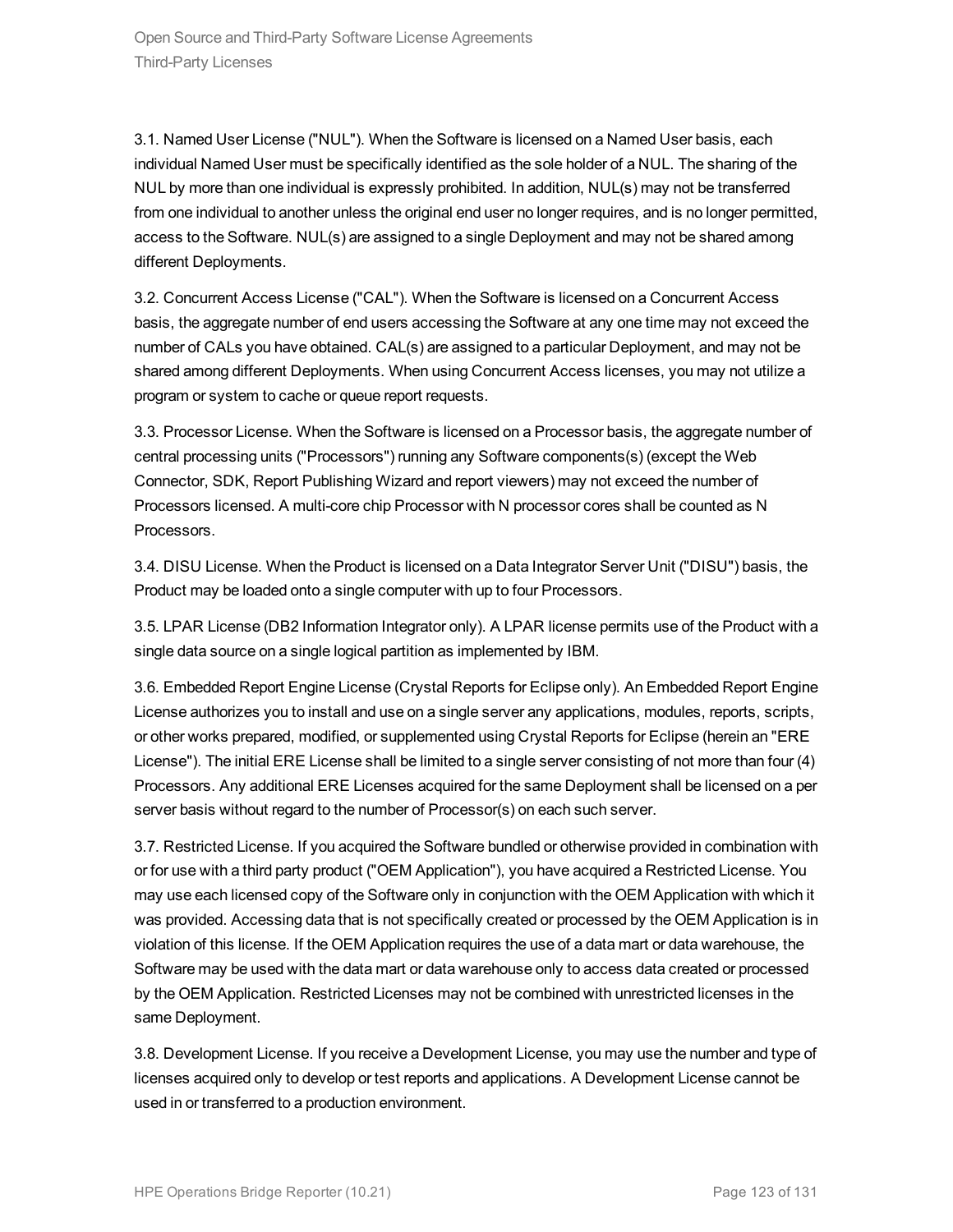3.9. Update License. If you received the Software as an update to a previously licensed product, your license to use the Software is limited to the aggregate number of licenses you have acquired for the previous product. If you choose to use the Software and the previous product simultaneously, the aggregate number of licenses used to access the Software and the previous product may not exceed the aggregate number of licenses you acquired for the previous product.

3.10. Promotional License. If you received the Software as a special offer or promotional license ("Promotional License"), you may only use the Promotional Licenses with a new Deployment. Promotional Licenses may not be added to or used with an existing Deployment or Project.

3.11. Evaluation/Not for Resale License. An Evaluation or Not For Resale license may be used only for the number and type of licenses specified and for the period specified on the Software packaging, ordering or shipping documentation. If the ordering or shipping documentation specifies a particular project, the Software may be used only with that project. An Evaluation License may only be used for evaluation purposes and may not be used for production purposes. You may not re-sell or otherwise transfer an Evaluation or Not for Resale License. Notwithstanding any other provision of this Agreement, Software provided under an Evaluation or Not for Resale licenses is provided "AS-IS" without warranty of any kind, express or implied. An Evaluation License or Not for Resale License may be terminated by Business Objects at any time.

3.12. Definitions. "Deployment" means a single installation of one of the following Software modules: Repository, Security Domain, Central Management Server ("CMS") or CMS Cluster. "Project" means one or more Deployments (a) providing the same or substantially similar reports; (b) utilizing the same or a substantially similar custom application interface; or (c) used with applications consisting of related modules or components.

## 4. PRODUCT SPECIFIC USE RIGHTS.

4.1. Performance Management Application Modules/Solutions and Dashboard Manager. The software components, tools and utilities supplied with a Performance Management Application Module, Performance Management Application Solution, or Dashboard Manager may only be used with the product with which they were provided. In addition, the Web Intelligence utilities provided with Dashboard Manager may only be used to view the analytic templates provided with Dashboard Manager.

4.2. BusinessObjects Enterprise and Crystal Enterprise. You may not combine licenses for different editions of BusinessObjects Enterprise or Crystal Enterprise in a single Deployment (for example, Premium licenses may not be combined with Professional licenses in the same Deployment). You may use BusinessObjects Enterprise Professional and Crystal Enterprise Professional to publish and distribute only one of Business Objects' proprietary report format types (Crystal Reports, OLAP Intelligence/Crystal Analysis, WebIntelligence or BusinessObjects). If you wish to publish and distribute more than one report format type, you must acquire BusinessObjects Enterprise Premium or Crystal Enterprise Premium. Notwithstanding the foregoing, if you migrate from a combined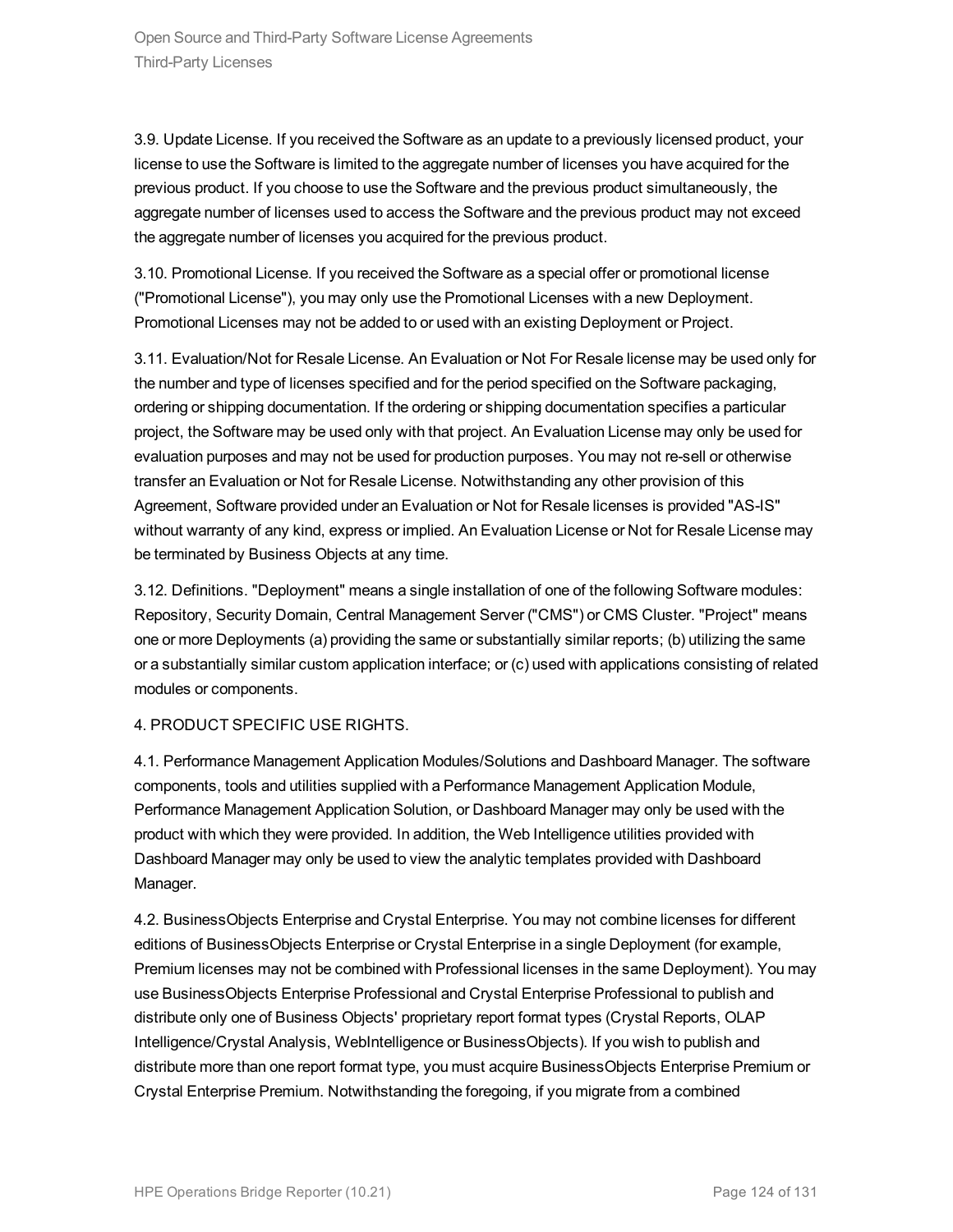BusinessObjects and WebIntelligence Deployment to BusinessObjects Enterprise Professional, you may use both BusinessObjects and WebIntelligence report types in that Deployment.

4.3. BusinessObjects Enterprise Professional and Crystal Enterprise Professional Options. BusinessObjects Enterprise Professional Options and Crystal Enterprise Professional Options are licensed as add-ons to a Deployment. Options include Crystal Reports Explorer, Auditor, Live Office, Integration Kits for third party applications and other products designated as BusinessObjects Enterprise or Crystal Enterprise Options. The number and type of Option licenses must match the number and type of licenses in the Deployment in which the Options are used.

4.4. BusinessObjects Rapid Marts Products. When licensing the BusinessObjects Rapid Marts Product, a license for BusinessObjects Data Integrator Product must also be obtained. If the BusinessObjects Rapid Marts Product is licensed with the BusinessObjects Data Integrator Product, an individual BusinessObjects Rapid Marts Product license must be obtained for each BusinessObjects Data Integrator Product license. Copying one BusinessObjects Rapid Marts Product license and then deploying it to other instances is prohibited. In addition to the foregoing, you must license certain applicable application interfaces.

4.5. BusinessObjects Data Integrator Products. If you desire to deploy a DISU license to access enterprise data sources such as packaged applications, mainframes, or technology infrastructure products ("Enterprise Data Sources"), you must obtain individual BusinessObjects Data Integrator Interface licenses.

4.6. BusinessObjects Data Integrator Interfaces. When licensing the BusinessObjects Data Integrator Interfaces, licenses for BusinessObjects Data Integrator Product must also be obtained. An individual interface license must be acquired for each BusinessObjects Data Integrator Product license. If multiple instances of an Application, Technology, or Mainframe type are accessed by the BusinessObjects Data Integrator Interface, then one interface license must be acquired for each instance. If multiple instances of a Database type are accessed by the BusinessObjects Data Integrator Interface, then only one interface license must be acquired for that Database type. Unlike other Interfaces, Database interfaces are charged per database type and not per instance.

4.7. BusinessObjects Knowledge Accelerator Product. The BusinessObjects Knowledge Accelerator Product may be used to meet your employee training needs for the number of employees identified to Business Objects ("Employees") and may not be used by or on behalf of any third party. You shall purchase additional licenses equal to the number of additional or new Employees to be trained. Any customization tools included with the BusinessObjects Knowledge Accelerator Product (RWD Info Pak Simulator, Publisher and Web Architect) shall be used only for modifying or customizing the content developed by BusinessObjects Knowledge Accelerator Product, and only by two instructional designers and one administrator. You shall not modify such tools, or use such tools to develop other content, including content related to other Business Objects products.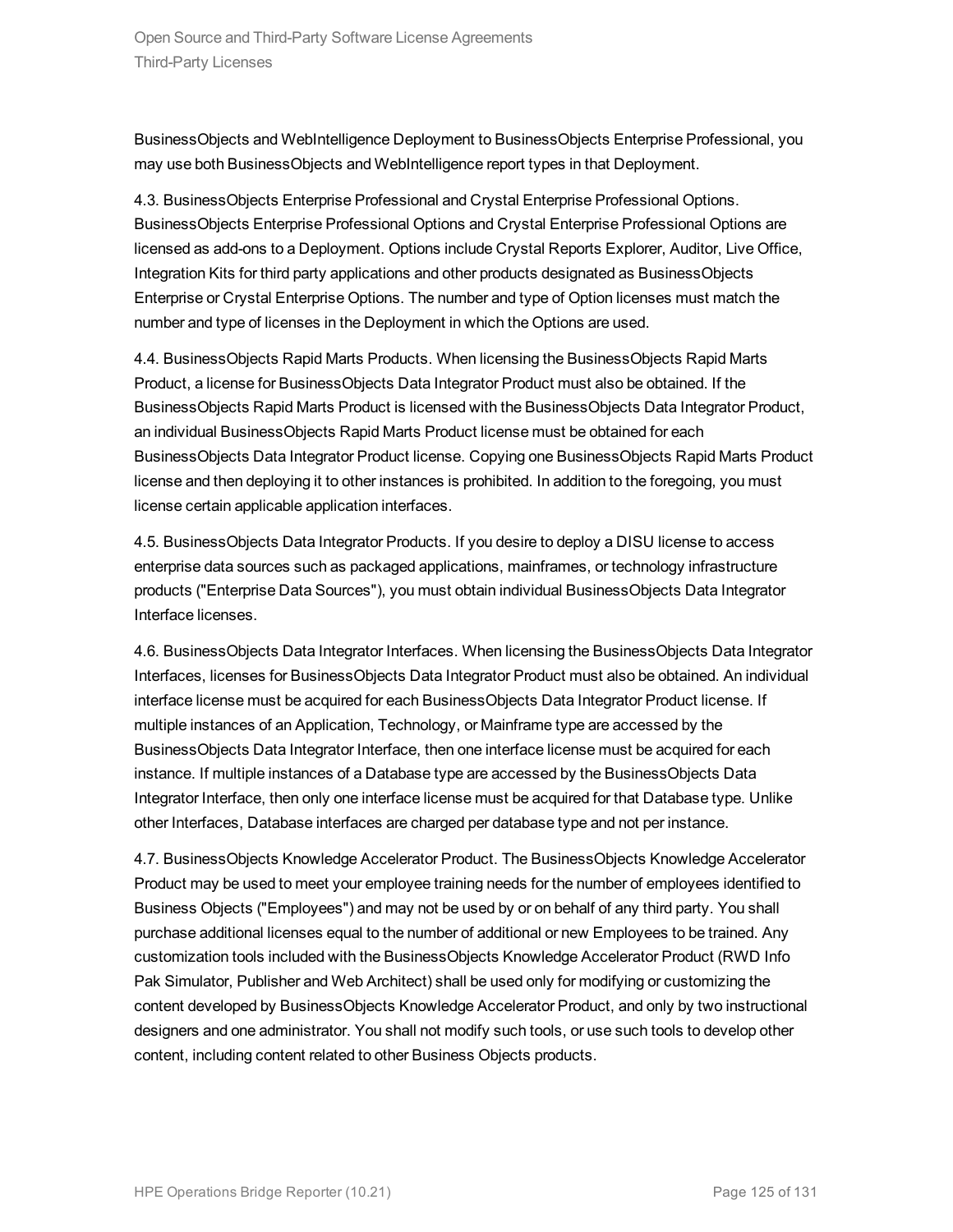4.8. BusinessObjects Publisher. BusinessObjects Publisher may be licensed in one of the following ways: 1) On a Processor basis; or 2) Each recipient of a report generated by BusinessObjects Publisher must have a Named User license.

4.9. Crystal Reports for Eclipse. Crystal Reports for Eclipse may be licensed in one of the following ways: 1) In the form of a no-fee Development License which may be downloaded at www.businessobjects.com/eclipse following completion of the required registration information; or 2) in the form of production use ERE Licenses pursuant to your completion and submission of appropriate ordering documentation and payment of applicable license and Support fees. Unless otherwise explicitly agreed to in writing each license of Crystal Reports for Eclipse acquired by you has been acquired in the form of a Development License. If you have acquired a Development License of Crystal Reports for Eclipse you may not use the Product in a production environment nor may you use or deploy for production purposes any applications, modules, reports, scripts, or other works prepared, modified, or supplemented using a Development License of Crystal Reports for Eclipse. You may not remove or obscure any watermark produced on reports developed and/or modified using a Development License for Crystal Reports for Eclipse. If you wish to deploy and use any applications, modules, reports, scripts, or other works prepared, modified, or supplemented using a Development License of Crystal Reports for Eclipse and/or remove any watermark(s) set forth thereon you may do so by paying the applicable license fees for production use ERE Licenses of Crystal Reports for Eclipse.

5. OWNERSHIP. Business Objects and/or its suppliers retain all right, title and interest in and to the Software and all copies at all times, regardless of the form or media in or on which the original or other copies may subsequently exist. You neither own nor hereby acquire any claim or right of ownership to the Software or to any related patents, copyrights, trademarks or other intellectual property. You agree to use reasonable efforts to prevent and protect the contents of the Software from unauthorized disclosure or use. Business Objects and/or its suppliers reserve all rights not expressly granted to you. Business Objects' suppliers are the intended third party beneficiaries of this License Agreement and have the express right to rely upon and directly enforce the terms set forth herein.

6. COPYRIGHT. The Software is copyrighted by Business Objects and/or its suppliers and is protected by United States copyright and patent laws and international treaty provisions. You may not copy the Software except: (a) to provide a backup copy; or (b) to install the Software components licensed by you, as set forth in Sections 2 and 3, on to computers as part of executing the Software. Solely with respect to the documentation included with the Software, you may make a reasonable number of copies (either in hardcopy or electronic form), provided that such copies shall be used only by licensed end users in conjunction with their use of the Software and are not republished or distributed to any third party. You must reproduce and include all copyright notices, trademarks or other proprietary legends of Business Objects and its suppliers on any copy of the Software or documentation made by you. Any and all other copies of the Software made by you are in violation of this License Agreement.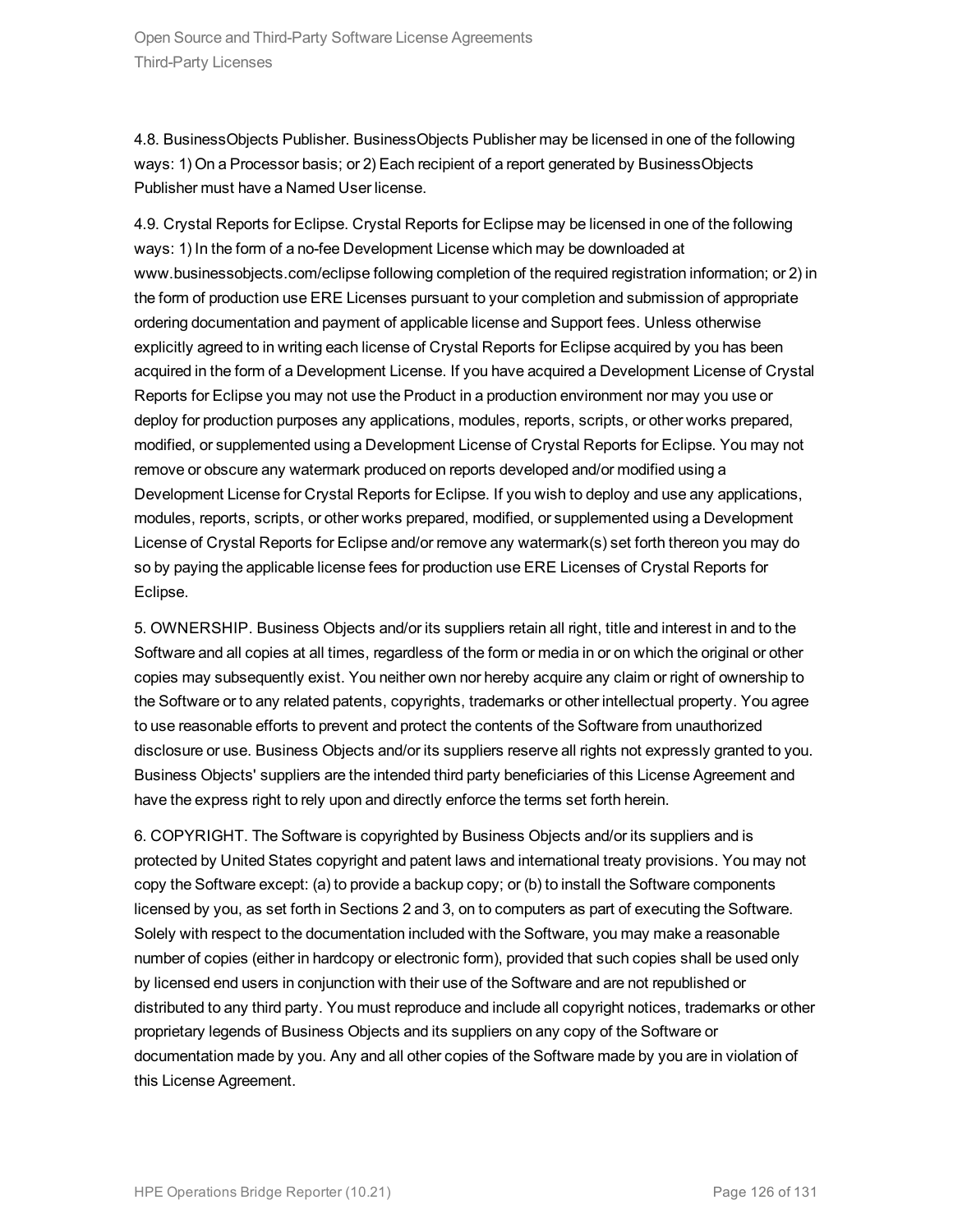Open Source and Third-Party Software License Agreements Third-Party Licenses

7. RESTRICTIONS. Except as expressly permitted by this License Agreement you may not: (a) lease, loan, resell, sublicense, or otherwise distribute the Software; (b) use the Software to provide or operate Application Service Provider (ASP), service bureau, marketing, training, outsourcing services, or consulting services, or any other commercial service related to the Software or to develop training materials; (c) modify or translate the Software except as necessary to configure the Software using the menus, options and tools provided for such purposes and contained in the Software; (d) in any way reverse engineer, disassemble or decompile the Software or any portion thereof except to the extent and for the express purposes authorized by applicable law notwithstanding this limitation; (e) sublicense, assign, rent, sell, lease, distribute or otherwise transfer the Software or any of the rights granted by this License Agreement without the express written permission of Business Objects; (f) use the Software to develop a product which is competitive with any Business Objects product offerings; (g) use the Software to develop a product that converts the report file (.RPT) format to an alternative report file format used by any general-purpose report writing, data analysis or report delivery product that is not the property of Business Objects; (h) alter, disassemble, decompile, translate, adapt, or reverse-engineer the report file (.RPT) format; (info) use unauthorized keycodes to access additional Software functionality or performance; and (j) disclose any Software benchmark results to any third party without Business Objects' prior written approval. If you wish to develop and/or test an interface to the Software or merge the Software with any other software, you shall inform Business Objects and Business Objects, at its option, may provide you with information sufficient to enable interoperability between the Software and such other software or products.

#### 8. LIMITED WARRANTY AND REMEDY.

(a) Business Objects warrants to you that: (info) for a period of thirty (30) days from delivery of the Software, the Software will substantially conform to the functional description set forth in its associated documentation; and (ii) for a period of thirty (30) days from delivery the physical media (e.g., diskettes or CD-ROM) and physical documentation containing the Software will be free from defects in materials and workmanship. Any implied warranties on the Software and media are limited to thirty (30) days from delivery, to the extent such warranties cannot be disclaimed under Section 8(c) below. The above warranties specifically exclude defects resulting from accident, abuse, unauthorized repair, modifications, or enhancements, or misapplication. Business Objects does not warrant that use of the Software will be uninterrupted or error free. Delivery of additional copies of, or revisions or upgrades to, the Software, including releases provided under Support Services, shall not restart or otherwise affect the warranty period.

(b) Your exclusive remedy for breach of the above-stated limited warranty shall be, at Business Objects' option, either: (info) correction or replacement of the Software with product(s) which conform to the above-stated limited warranty; or (ii) return of the price paid for the Software and termination of this License Agreement with respect to those copies not in compliance. Such remedy shall be provided to you by Business Objects only if you give Business Objects written notice of any breach of the above-stated limited warranty, within thirty (30) days of delivery of the Software.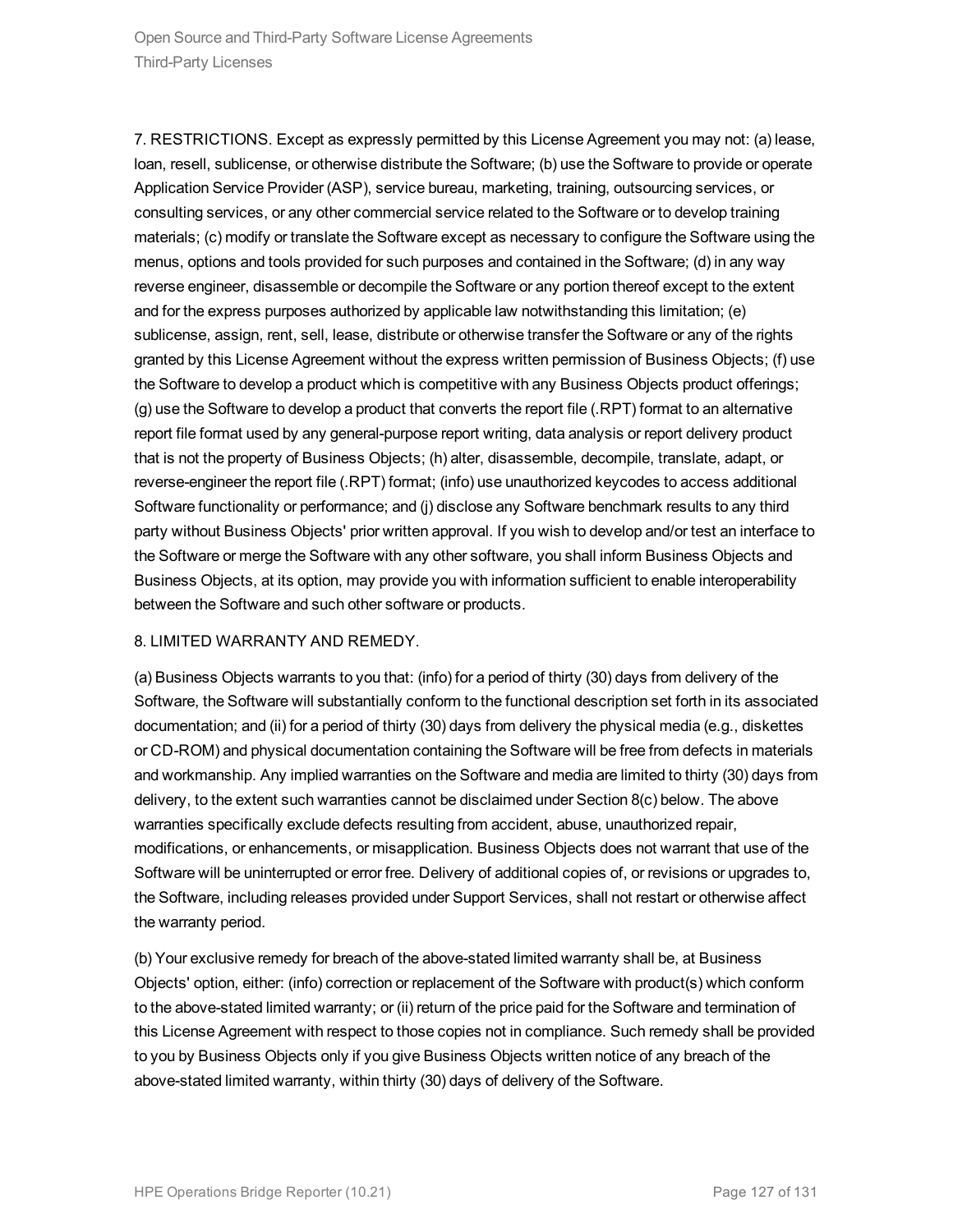(c) EXCEPT FOR EXPRESS WARRANTIES STATED IN THIS SECTION 8 AND TO THE MAXIMUM EXTENT PERMITTED BY LAW, THE PRODUCTS AND SERVICES ARE PROVIDED "AS IS", AND BUSINESS OBJECTS AND ITS SUPPLIERS DISCLAIM ALL OTHER WARRANTIES, INCLUDING WITHOUT LIMITATION, ANY IMPLIED WARRANTY (I) OF MERCHANTABILITY, (II) OF FITNESS FOR A PARTICULAR PURPOSE, OR (III) OF NON-INFRINGEMENT OF THIRD PARTY RIGHTS. Some states/jurisdictions do not allow the exclusion of implied warranties, so the above exclusion may not apply to you, and you may have other legal rights that vary from state to state or by jurisdiction.

9. LIMITATION OF LIABILITY. TO THE MAXIMUM EXTENT PERMITTED BY APPLICABLE LAW, in no event will BUSINESS OBJECTS or its DISTRIBUTORS, SUPPLIERS or aFFILIATES be liable TO you OR ANY THIRD PARTY FOR ANY INDIRECT, SPECIAL, INCIDENTAL, CONSEQUENTIAL OR PUNITIVE DAMAGES, INCLUDING WITHOUT LIMITATION, ANY LOST PROFITS OR REVENUES, LOSS OR INACCURANCY OF ANY DATA, OR COST OF SUBSTITUTE GOODS, REGARDLESS OF THE THEORY OF LIABILITY (INCLUDING NEGLIGENCE) AND EVEN IF BUSINESS OBJECTS HAS BEEN ADVISED OF THE POSSIBILITY OF SUCH DAMAGES. BUSINESS OBJECTS AND ITS SUPPLIERS' AGGREGATE LIABILITY TO YOU FOR ACTUAL DIRECT DAMAGES FOR ANY CAUSE WHATSOEVER SHALL BE LIMITED TO THE PRODUCT LICENSE FEES PAID BY YOU FOR THE PRODUCT OR THE FEES PAID BY YOU FOR THE SERVICE DIRECTLY CAUSING THE DAMAGES. THESE LIMITATIONS WILL APPLY NOTWITHSTANDING ANY FAILURE OF ESSENTIAL PURPOSE OF ANY LIMITED REMEDY. THE FOREGOING ALLOCATION OF RISK IS REFLECTED IN THE FEES CHARGED UNDER THIS LICENSE AGREEMENT. Some states/jurisdictions do not allow the limitation or exclusion of liability for incidental or consequential damages, so the above limitation may not apply to you.

10. SUPPORT SERVICES. If you purchased Support Services, Business Objects will provide to you product support services for the Software in accordance with Business Objects then current Support Services terms and conditions. If you purchase Support Services for the Software, you must purchase Support Services for all authorized copies of said Software in your possession.

11. TERMINATION. This Agreement is effective until terminated. You may terminate this License Agreement at any time by providing Business Objects with written notice, provided that you have complied with the return and/or destruction policy set forth below. However, you shall receive a refund of your license fee only if this Agreement is terminated in compliance with Section 8 hereof. If you ordered an Evaluation License for the Software that is time disabled, this Agreement will automatically terminate after the Evaluation Period, and you agree not to avoid, or attempt to avoid, any applicable time limitation. This Agreement may be terminated by Business Objects if: (info) you fail to pay the license fees and other charges set forth at the time of your order; or (ii) you fail to comply with any of the terms and conditions set forth in this Agreement and do not remedy such failure within thirty (30) days after receiving notice thereof. Upon any termination of this Agreement, you agree to: (info) immediately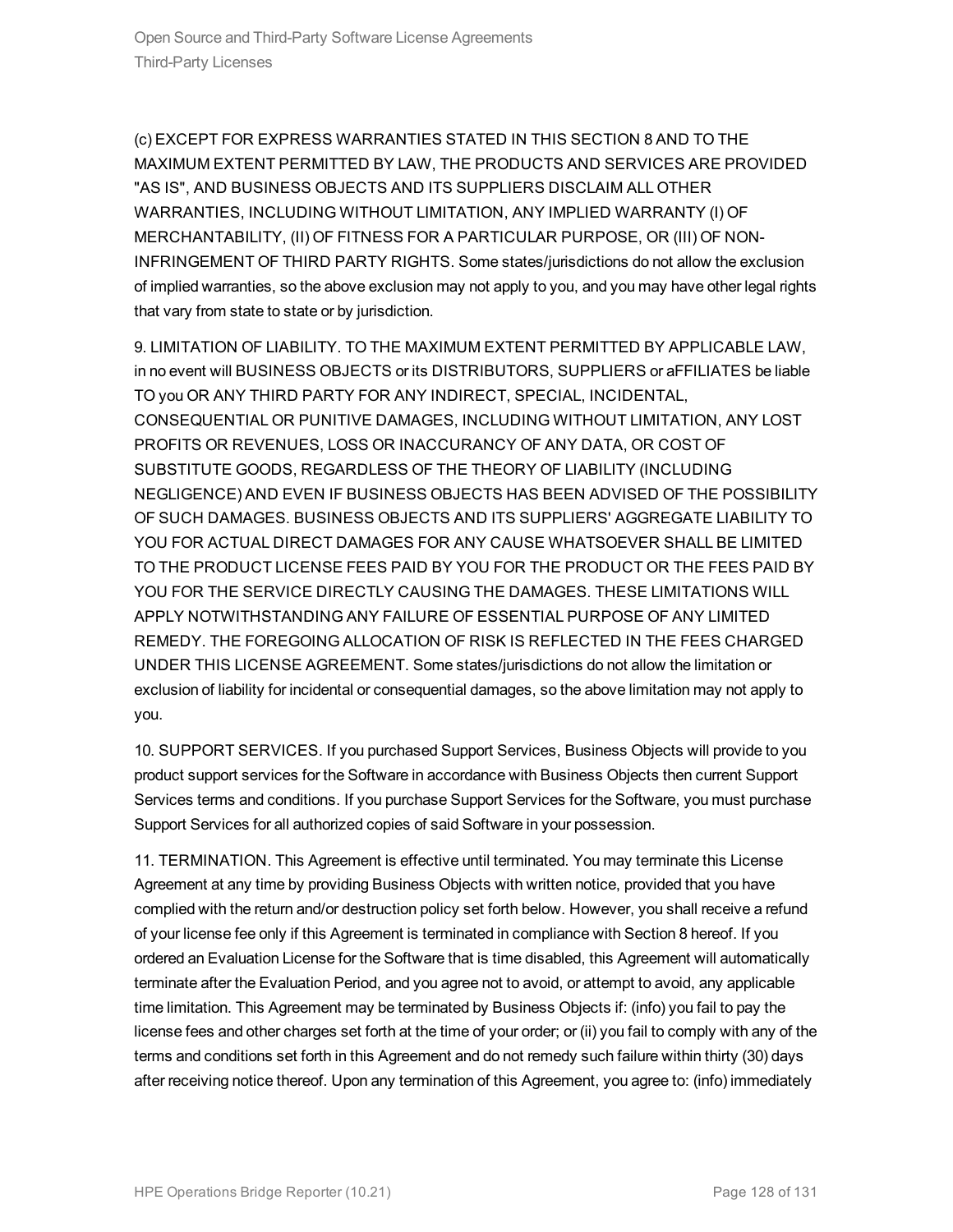cease all use of the Software, including the use and distribution of any Custom Applications incorporating the Software; and (ii) either return the Software to Business Objects or destroy same, and certify to Business Objects, in writing, that all copies and partial copies thereof have been returned or completely destroyed and are no longer being used. Sections 5, 6, 8(c), 9, 11, 12, 13, 14, and 15 shall survive any termination of this License Agreement.

12. AUDIT. During the term of this Agreement and for three (3) years after termination or expiration, Business Objects may audit, upon reasonable notice to you and at Business Objects' expense, your books and records to determine your compliance with this Agreement. In the event any such audit reveals that you have underpaid Business Objects by an amount greater than five percent (5%) of the amounts due Business Objects in the period being audited, or that you have knowingly breached any material obligation hereunder, then, in addition to such other remedies as Business Objects may have, you shall pay or reimburse to Business Objects the cost of the audit.

13. GENERAL. Except as otherwise preempted by United States federal law, this Agreement is governed by the laws of the State of California, United States, without reference to conflict of laws provisions or the United Nations 1980 Convention on Contracts for the International Sale of Goods and any amendments thereto. If any provision of this Agreement is ruled invalid, such invalidity shall not affect the validity of the remaining portions of this Agreement. This Agreement constitutes the entire agreement between you and Business Objects, and supersedes any prior agreement, whether written or oral, relating to the subject matter of this Agreement. This Agreement may not be modified except by an instrument in writing duly signed by an authorized representative of each of the parties. If you are acquiring the Software on behalf of an entity, you represent and warrant that you have the legal capacity to bind such entity to this Agreement. All terms of any purchase order or other ordering document submitted by you shall be superseded by this License Agreement. In the event you and Business Objects have executed a mutually agreed upon Master Software License Agreement ("MSLA") and acquired the Software pursuant to such MSLA, the terms of the MSLA shall govern your use of the Software and the terms of this Agreement shall be superseded by the MSLA. The product name for the Software is a trademark or registered trademark of Business Objects. Should you have questions concerning this License Agreement, please contact your local Business Objects sales office or authorized reseller, or write to: Business Objects, Attn: Contracts Department, 3030 Orchard Parkway, San Jose, CA 95134.

14. U.S. GOVERNMENT RESTRICTED RIGHTS. The Software is a "commercial item," as that term is defined at 48 C.F.R. 2.101 (Oct. 1995), consisting of "commercial computer software" and "commercial computer software documentation," as such terms are used in 48 C.F.R. 12.212 (Sept. 1995). Consistent with 48 C.F.R. 12.212 and 48 C.F.R. 227.7202-1 through 227.7202-4 (June 1995) (or an equivalent provision, e.g., in supplements of various U.S. government agencies, as applicable), all U.S. Government users acquire the Software with only those rights set forth herein. Manufacturer is Business Objects, 3030 Orchard Parkway, San Jose, CA 95134.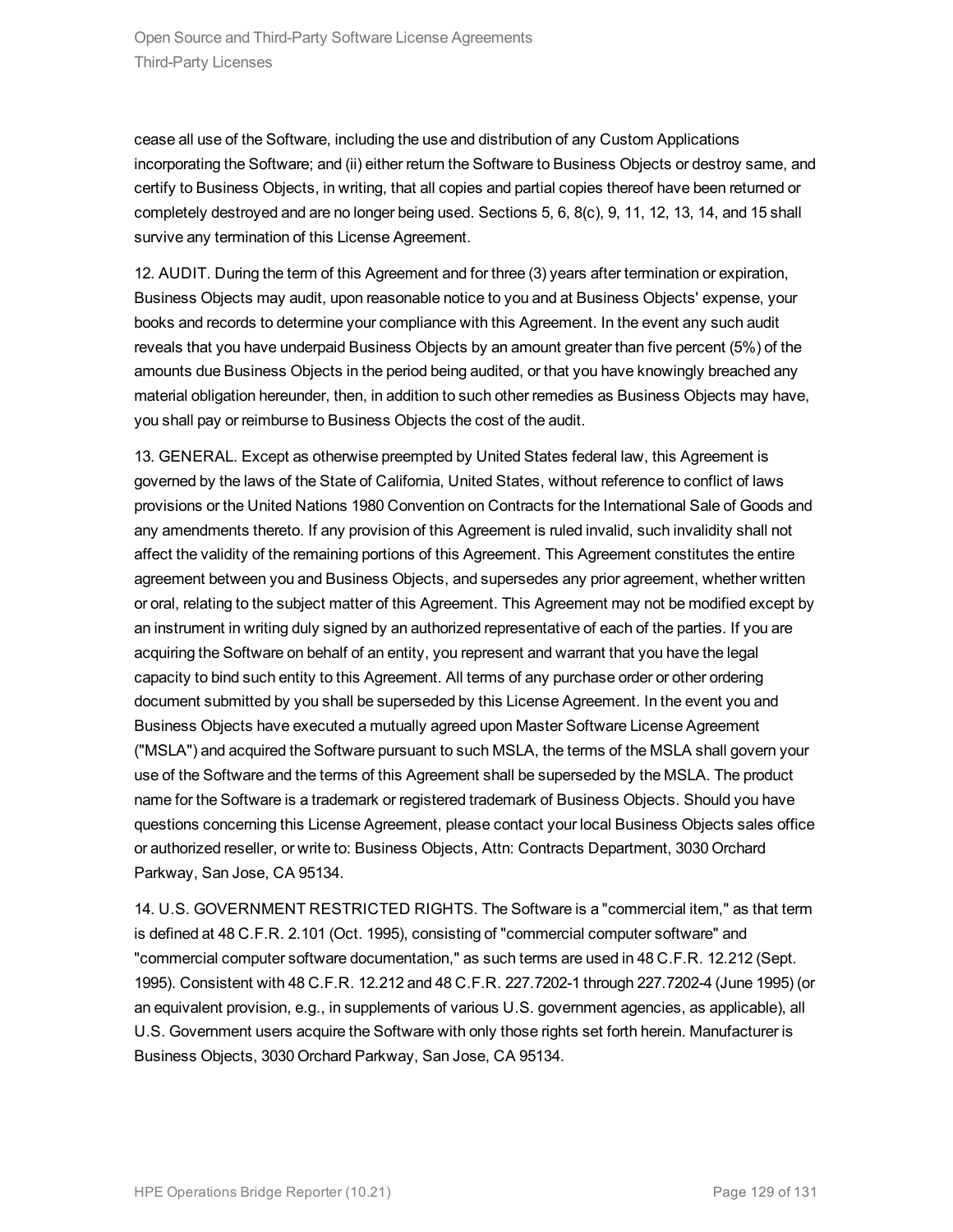15. EXPORT CONTROLS. You acknowledge that the Software is of U.S. origin. You agree to comply with all applicable international and national laws that apply to the Software, including the U.S. Export Administration Regulations, as well as end-user, end-use and destination restrictions issued by U.S. and other governments.

16. ORDER TERMS. Purchase orders conforming to Business Objects purchase order requirements may be accepted from qualified companies. All pre-printed terms of any purchase order shall have no effect. Payment terms are net-30 days from date of invoice. FOB Business Objects facility. Business Objects specifically disclaims price guarantees of any kind. You are responsible for payment of all applicable sales, use, consumption, VAT, GST, and other taxes and all applicable export and import fees, custom duties and similar charges, excluding taxes based on Business Objects net income.